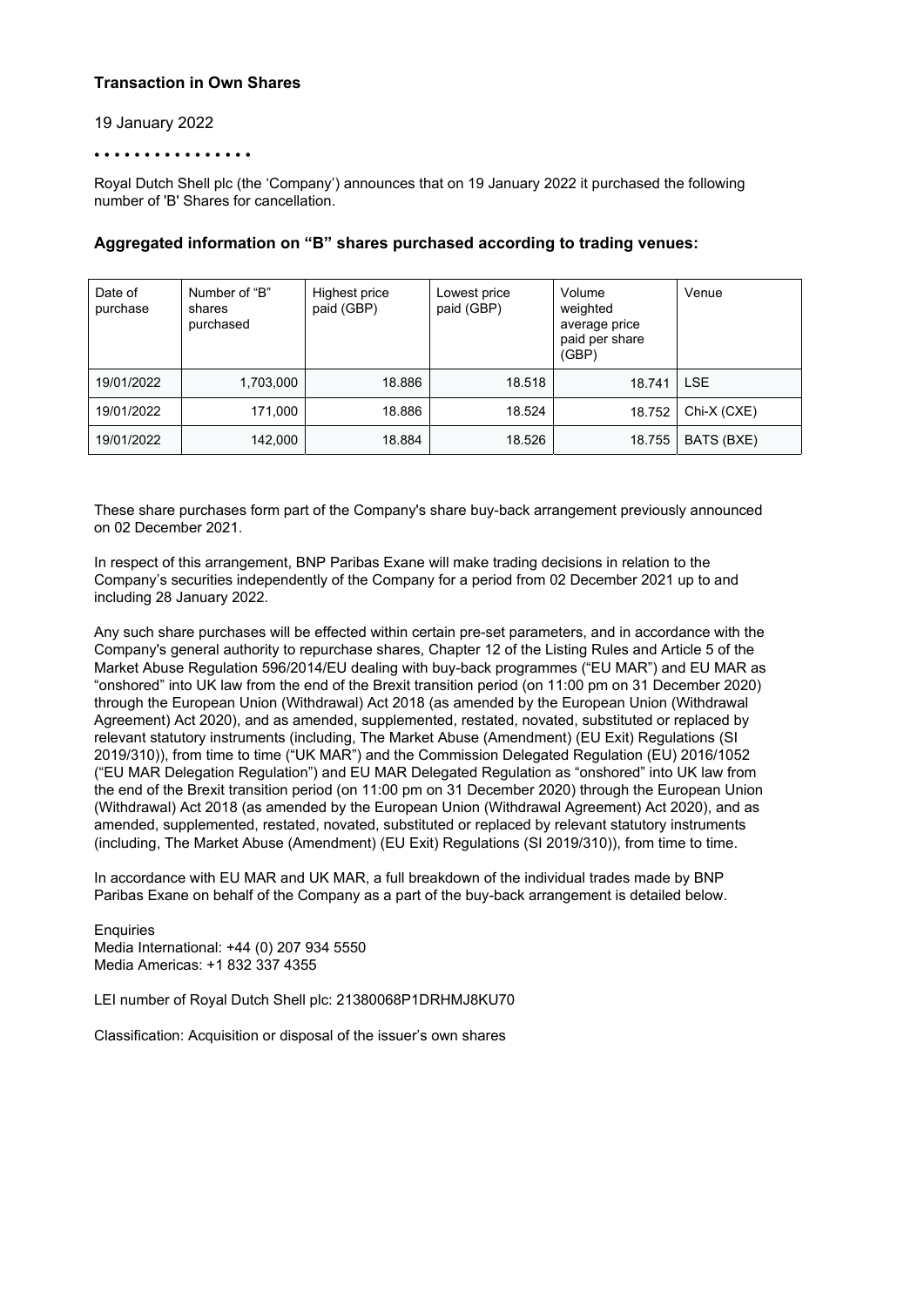# **Transaction details:**

| Transaction date and time | Volume | Price  | Trading<br>Venue | Transaction<br>Reference Number |
|---------------------------|--------|--------|------------------|---------------------------------|
| 2022-01-19 09:00:05       | 590    | 18.752 | <b>XLON</b>      | 00292526047EXPA1                |
| 2022-01-19 09:00:05       | 797    | 18.752 | <b>XLON</b>      | 00292526048EXPA1                |
| 2022-01-19 09:00:06       | 586    | 18.738 | <b>CHIX</b>      | 00292526075EXPA1                |
| 2022-01-19 09:00:16       | 571    | 18.742 | <b>BATE</b>      | 00292526439EXPA1                |
| 2022-01-19 09:00:35       | 1,089  | 18.738 | <b>XLON</b>      | 00292527138EXPA1                |
| 2022-01-19 09:01:00       | 1,011  | 18.754 | <b>XLON</b>      | 00292527339EXPA1                |
| 2022-01-19 09:01:05       | 652    | 18.748 | <b>XLON</b>      | 00292527380EXPA1                |
| 2022-01-19 09:01:27       | 683    | 18.724 | <b>XLON</b>      | 00292527602EXPA1                |
| 2022-01-19 09:01:27       | 81     | 18.724 | <b>XLON</b>      | 00292527603EXPA1                |
| 2022-01-19 09:01:37       | 500    | 18.724 | <b>XLON</b>      | 00292527629EXPA1                |
| 2022-01-19 09:01:40       | 500    | 18.724 | <b>XLON</b>      | 00292527636EXPA1                |
| 2022-01-19 09:01:40       | 56     | 18.722 | <b>XLON</b>      | 00292527637EXPA1                |
| 2022-01-19 09:01:57       | 1,234  | 18.730 | <b>XLON</b>      | 00292527721EXPA1                |
| 2022-01-19 09:01:59       | 652    | 18.726 | <b>XLON</b>      | 00292527728EXPA1                |
| 2022-01-19 09:02:00       | 730    | 18.726 | <b>CHIX</b>      | 00292527736EXPA1                |
| 2022-01-19 09:02:00       | 1      | 18.726 | <b>CHIX</b>      | 00292527737EXPA1                |
| 2022-01-19 09:02:08       | 76     | 18.724 | <b>BATE</b>      | 00292527756EXPA1                |
| 2022-01-19 09:02:08       | 93     | 18.724 | <b>BATE</b>      | 00292527757EXPA1                |
| 2022-01-19 09:02:08       | 34     | 18.724 | <b>BATE</b>      | 00292527758EXPA1                |
| 2022-01-19 09:02:08       | 14     | 18.724 | <b>BATE</b>      | 00292527759EXPA1                |
| 2022-01-19 09:02:08       | 28     | 18.724 | <b>BATE</b>      | 00292527760EXPA1                |
| 2022-01-19 09:02:08       | 13     | 18.724 | <b>BATE</b>      | 00292527761EXPA1                |
| 2022-01-19 09:02:08       | 9      | 18.724 | <b>BATE</b>      | 00292527762EXPA1                |
| 2022-01-19 09:02:08       | 9      | 18.724 | <b>BATE</b>      | 00292527763EXPA1                |
| 2022-01-19 09:02:08       | 11     | 18.724 | <b>BATE</b>      | 00292527764EXPA1                |
| 2022-01-19 09:02:08       | 9      | 18.724 | <b>BATE</b>      | 00292527765EXPA1                |
| 2022-01-19 09:02:08       | 12     | 18.724 | <b>BATE</b>      | 00292527766EXPA1                |
| 2022-01-19 09:02:08       | 10     | 18.724 | <b>BATE</b>      | 00292527767EXPA1                |
| 2022-01-19 09:02:08       | 382    | 18.724 | <b>BATE</b>      | 00292527768EXPA1                |
| 2022-01-19 09:02:21       | 740    | 18.672 | <b>XLON</b>      | 00292527812EXPA1                |
| 2022-01-19 09:02:28       | 99     | 18.670 | <b>XLON</b>      | 00292527829EXPA1                |
| 2022-01-19 09:02:28       | 504    | 18.670 | <b>XLON</b>      | 00292527830EXPA1                |
| 2022-01-19 09:02:42       | 743    | 18.634 | <b>XLON</b>      | 00292527904EXPA1                |
| 2022-01-19 09:02:55       | 714    | 18.616 | <b>XLON</b>      | 00292527953EXPA1                |
| 2022-01-19 09:03:02       | 773    | 18.604 | <b>XLON</b>      | 00292527987EXPA1                |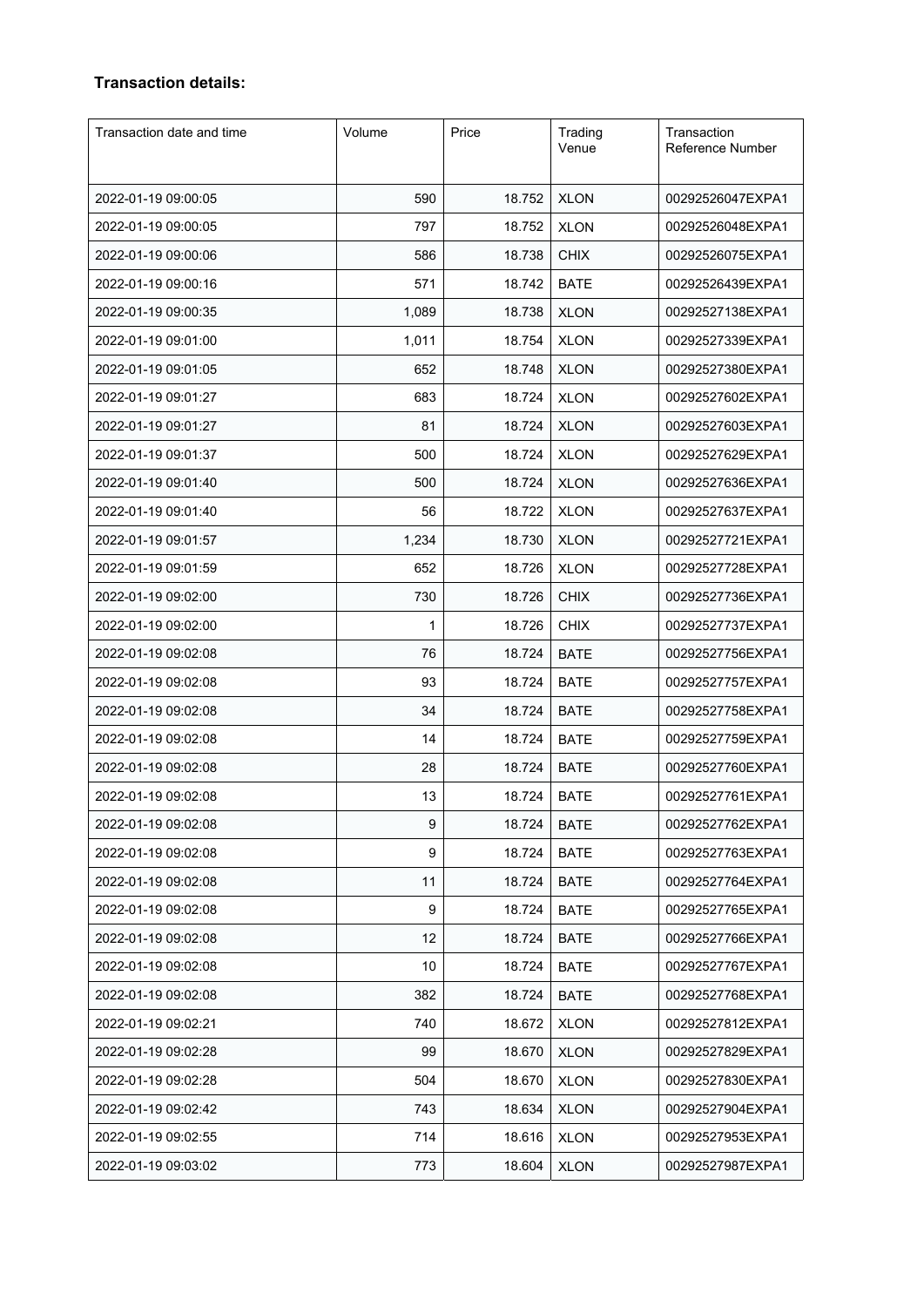| 2022-01-19 09:03:23 | 388   | 18.592 | <b>XLON</b> | 00292528063EXPA1 |
|---------------------|-------|--------|-------------|------------------|
| 2022-01-19 09:03:23 | 687   | 18.592 | <b>XLON</b> | 00292528064EXPA1 |
| 2022-01-19 09:03:30 | 468   | 18.604 | <b>CHIX</b> | 00292528082EXPA1 |
| 2022-01-19 09:03:30 | 192   | 18.604 | <b>CHIX</b> | 00292528083EXPA1 |
| 2022-01-19 09:03:33 | 584   | 18.596 | <b>XLON</b> | 00292528087EXPA1 |
| 2022-01-19 09:03:44 | 608   | 18.598 | <b>XLON</b> | 00292528132EXPA1 |
| 2022-01-19 09:03:57 | 207   | 18.636 | <b>XLON</b> | 00292528183EXPA1 |
| 2022-01-19 09:03:57 | 410   | 18.636 | <b>XLON</b> | 00292528184EXPA1 |
| 2022-01-19 09:04:07 | 684   | 18.640 | <b>XLON</b> | 00292528271EXPA1 |
| 2022-01-19 09:04:23 | 114   | 18.644 | <b>XLON</b> | 00292528352EXPA1 |
| 2022-01-19 09:04:23 | 377   | 18.644 | <b>XLON</b> | 00292528353EXPA1 |
| 2022-01-19 09:04:23 | 239   | 18.644 | <b>XLON</b> | 00292528354EXPA1 |
| 2022-01-19 09:04:37 | 2,051 | 18.662 | <b>XLON</b> | 00292528402EXPA1 |
| 2022-01-19 09:05:11 | 196   | 18.672 | <b>CHIX</b> | 00292528695EXPA1 |
| 2022-01-19 09:05:11 | 450   | 18.672 | <b>CHIX</b> | 00292528696EXPA1 |
| 2022-01-19 09:05:11 | 204   | 18.672 | <b>XLON</b> | 00292528697EXPA1 |
| 2022-01-19 09:05:11 | 458   | 18.672 | <b>XLON</b> | 00292528698EXPA1 |
| 2022-01-19 09:05:12 | 1,269 | 18.672 | <b>XLON</b> | 00292528713EXPA1 |
| 2022-01-19 09:05:18 | 713   | 18.662 | BATE        | 00292528762EXPA1 |
| 2022-01-19 09:05:28 | 1,763 | 18.650 | <b>XLON</b> | 00292528817EXPA1 |
| 2022-01-19 09:05:51 | 782   | 18.660 | <b>XLON</b> | 00292528943EXPA1 |
| 2022-01-19 09:05:53 | 84    | 18.664 | <b>XLON</b> | 00292528960EXPA1 |
| 2022-01-19 09:05:59 | 500   | 18.674 | <b>XLON</b> | 00292529031EXPA1 |
| 2022-01-19 09:05:59 | 718   | 18.674 | <b>XLON</b> | 00292529032EXPA1 |
| 2022-01-19 09:06:06 | 659   | 18.672 | <b>BATE</b> | 00292529101EXPA1 |
| 2022-01-19 09:06:09 | 803   | 18.670 | <b>XLON</b> | 00292529144EXPA1 |
| 2022-01-19 09:06:27 | 1,782 | 18.700 | <b>XLON</b> | 00292529234EXPA1 |
| 2022-01-19 09:06:31 | 24    | 18.696 | <b>CHIX</b> | 00292529238EXPA1 |
| 2022-01-19 09:06:31 | 682   | 18.696 | <b>CHIX</b> | 00292529239EXPA1 |
| 2022-01-19 09:06:31 | 228   | 18.694 | <b>XLON</b> | 00292529240EXPA1 |
| 2022-01-19 09:06:31 | 520   | 18.694 | <b>XLON</b> | 00292529241EXPA1 |
| 2022-01-19 09:07:00 | 1,424 | 18.692 | <b>XLON</b> | 00292529349EXPA1 |
| 2022-01-19 09:07:01 | 500   | 18.688 | <b>XLON</b> | 00292529362EXPA1 |
| 2022-01-19 09:07:01 | 268   | 18.688 | <b>XLON</b> | 00292529365EXPA1 |
| 2022-01-19 09:07:16 | 1,947 | 18.700 | <b>XLON</b> | 00292529445EXPA1 |
| 2022-01-19 09:07:16 | 27    | 18.700 | <b>XLON</b> | 00292529446EXPA1 |
| 2022-01-19 09:07:25 | 444   | 18.698 | <b>XLON</b> | 00292529498EXPA1 |
| 2022-01-19 09:07:25 | 193   | 18.698 | <b>XLON</b> | 00292529499EXPA1 |
| 2022-01-19 09:07:36 | 954   | 18.700 | <b>XLON</b> | 00292529585EXPA1 |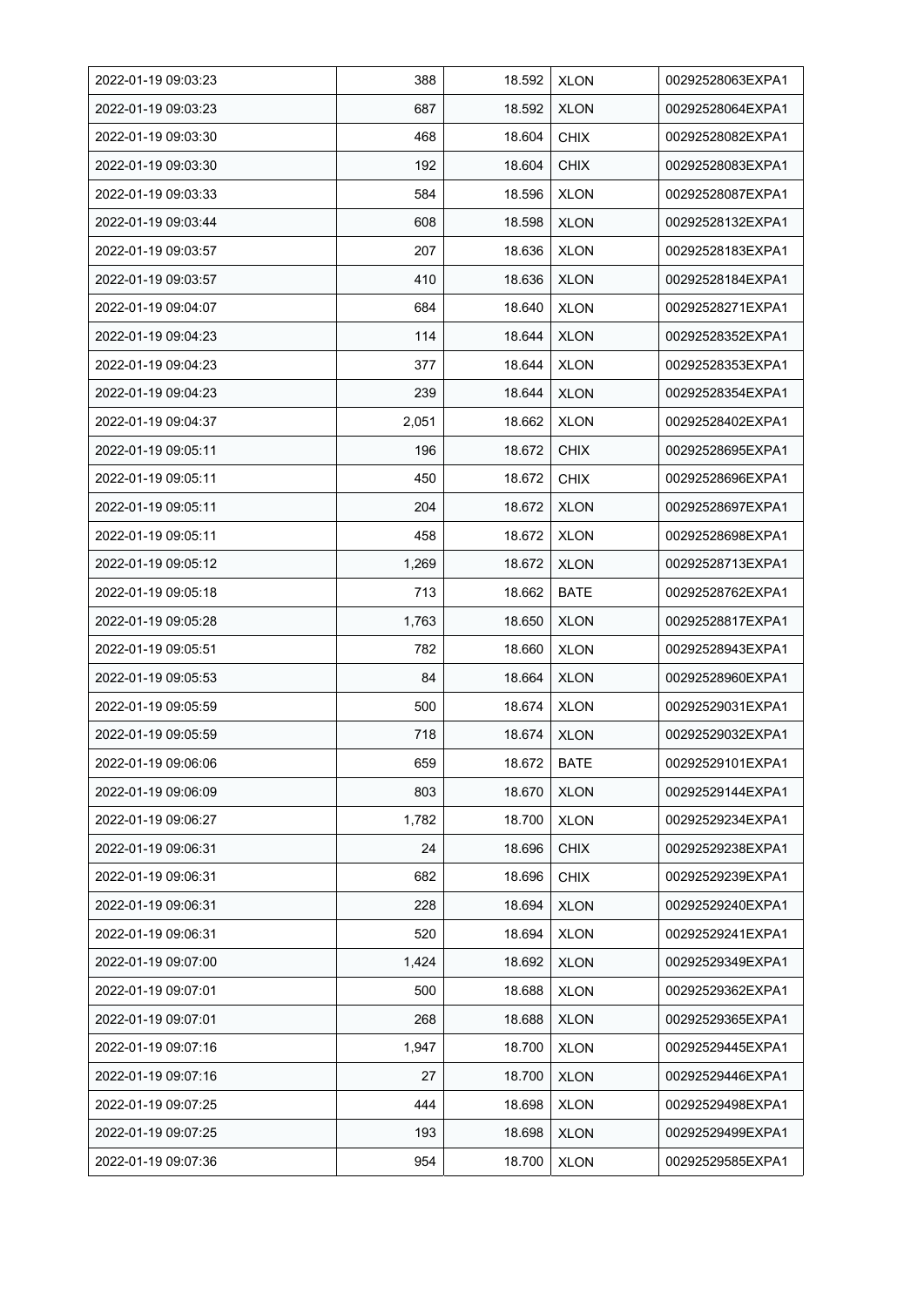| 2022-01-19 09:07:36 | 547   | 18.700 | <b>XLON</b> | 00292529586EXPA1 |
|---------------------|-------|--------|-------------|------------------|
| 2022-01-19 09:07:39 | 635   | 18.698 | <b>BATE</b> | 00292529594EXPA1 |
| 2022-01-19 09:07:59 | 500   | 18.712 | <b>XLON</b> | 00292529737EXPA1 |
| 2022-01-19 09:07:59 | 616   | 18.712 | <b>XLON</b> | 00292529738EXPA1 |
| 2022-01-19 09:08:05 | 1,244 | 18.730 | <b>XLON</b> | 00292529769EXPA1 |
| 2022-01-19 09:08:16 | 260   | 18.750 | <b>XLON</b> | 00292529829EXPA1 |
| 2022-01-19 09:08:34 | 1,303 | 18.752 | <b>CHIX</b> | 00292529939EXPA1 |
| 2022-01-19 09:08:34 | 661   | 18.754 | <b>XLON</b> | 00292529940EXPA1 |
| 2022-01-19 09:08:34 | 635   | 18.746 | <b>XLON</b> | 00292529941EXPA1 |
| 2022-01-19 09:08:48 | 500   | 18.736 | <b>XLON</b> | 00292530009EXPA1 |
| 2022-01-19 09:08:54 | 1,793 | 18.744 | <b>XLON</b> | 00292530026EXPA1 |
| 2022-01-19 09:09:09 | 1,320 | 18.750 | <b>XLON</b> | 00292530106EXPA1 |
| 2022-01-19 09:09:20 | 1,678 | 18.760 | <b>XLON</b> | 00292530200EXPA1 |
| 2022-01-19 09:09:37 | 177   | 18.756 | <b>BATE</b> | 00292530329EXPA1 |
| 2022-01-19 09:09:37 | 65    | 18.756 | <b>BATE</b> | 00292530330EXPA1 |
| 2022-01-19 09:09:37 | 1,017 | 18.756 | <b>BATE</b> | 00292530331EXPA1 |
| 2022-01-19 09:09:46 | 171   | 18.756 | <b>XLON</b> | 00292530373EXPA1 |
| 2022-01-19 09:09:46 | 490   | 18.756 | <b>XLON</b> | 00292530374EXPA1 |
| 2022-01-19 09:09:54 | 154   | 18.760 | <b>XLON</b> | 00292530413EXPA1 |
| 2022-01-19 09:09:54 | 267   | 18.760 | <b>XLON</b> | 00292530414EXPA1 |
| 2022-01-19 09:09:54 | 1,269 | 18.760 | <b>XLON</b> | 00292530415EXPA1 |
| 2022-01-19 09:10:02 | 244   | 18.748 | <b>CHIX</b> | 00292530482EXPA1 |
| 2022-01-19 09:10:02 | 315   | 18.748 | <b>CHIX</b> | 00292530483EXPA1 |
| 2022-01-19 09:10:02 | 726   | 18.748 | <b>XLON</b> | 00292530484EXPA1 |
| 2022-01-19 09:10:23 | 800   | 18.730 | <b>XLON</b> | 00292530630EXPA1 |
| 2022-01-19 09:10:53 | 1,495 | 18.748 | <b>XLON</b> | 00292530859EXPA1 |
| 2022-01-19 09:11:03 | 500   | 18.754 | <b>XLON</b> | 00292530933EXPA1 |
| 2022-01-19 09:11:03 | 196   | 18.752 | <b>XLON</b> | 00292530934EXPA1 |
| 2022-01-19 09:11:03 | 647   | 18.752 | <b>XLON</b> | 00292530935EXPA1 |
| 2022-01-19 09:11:03 | 356   | 18.754 | <b>XLON</b> | 00292530936EXPA1 |
| 2022-01-19 09:11:11 | 699   | 18.752 | <b>XLON</b> | 00292531003EXPA1 |
| 2022-01-19 09:11:26 | 500   | 18.764 | <b>XLON</b> | 00292531102EXPA1 |
| 2022-01-19 09:11:26 | 632   | 18.764 | <b>XLON</b> | 00292531103EXPA1 |
| 2022-01-19 09:11:55 | 701   | 18.772 | <b>BATE</b> | 00292531272EXPA1 |
| 2022-01-19 09:11:55 | 874   | 18.772 | <b>CHIX</b> | 00292531269EXPA1 |
| 2022-01-19 09:11:55 | 763   | 18.772 | <b>XLON</b> | 00292531270EXPA1 |
| 2022-01-19 09:11:55 | 663   | 18.772 | <b>XLON</b> | 00292531271EXPA1 |
| 2022-01-19 09:12:15 | 47    | 18.752 | <b>XLON</b> | 00292531475EXPA1 |
| 2022-01-19 09:12:15 | 900   | 18.752 | <b>XLON</b> | 00292531476EXPA1 |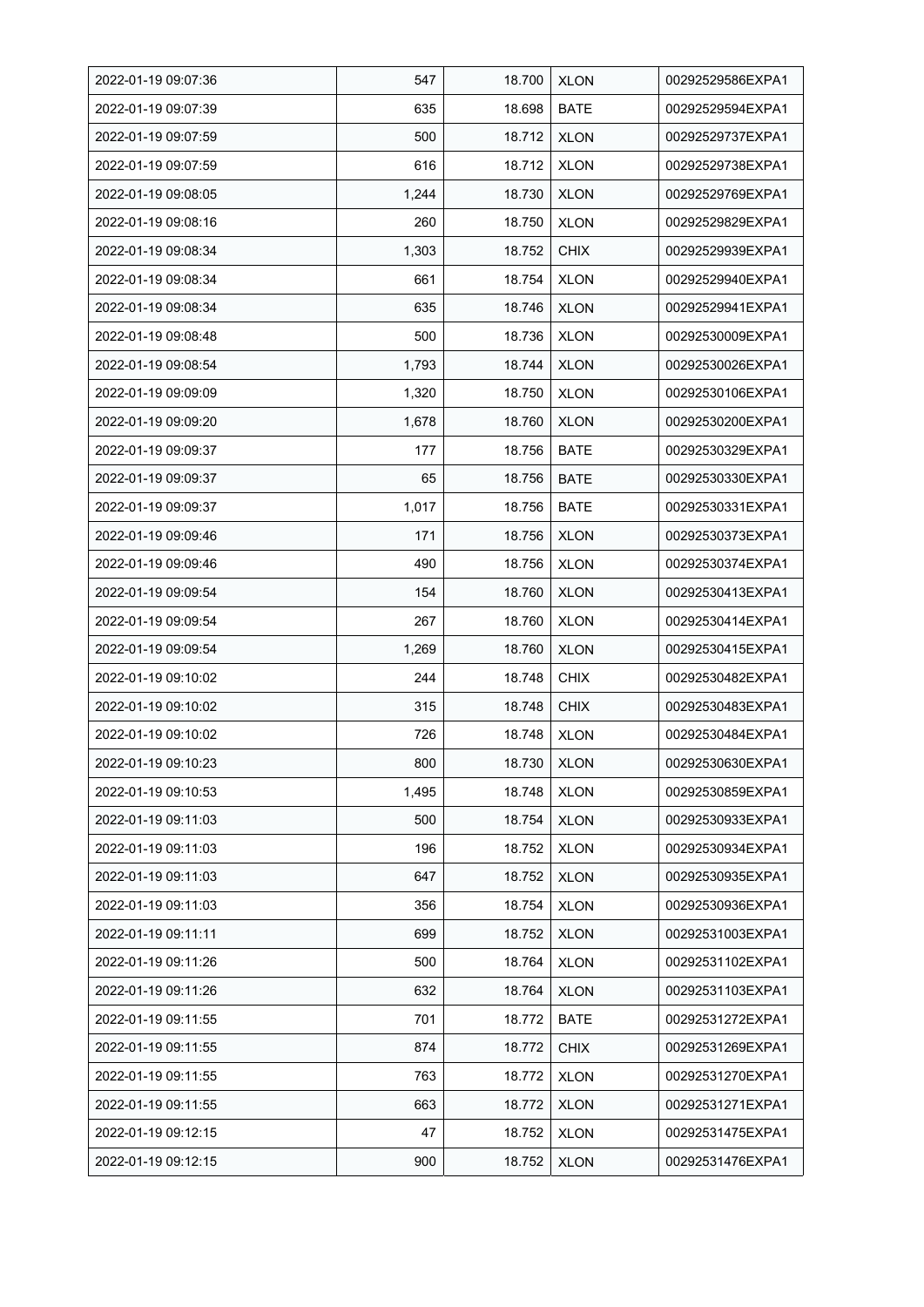| 2022-01-19 09:12:19 | 617   | 18.750 | <b>XLON</b> | 00292531503EXPA1 |
|---------------------|-------|--------|-------------|------------------|
| 2022-01-19 09:12:19 | 685   | 18.750 | <b>XLON</b> | 00292531504EXPA1 |
| 2022-01-19 09:12:39 | 500   | 18.752 | <b>XLON</b> | 00292531702EXPA1 |
| 2022-01-19 09:12:39 | 86    | 18.752 | <b>XLON</b> | 00292531703EXPA1 |
| 2022-01-19 09:12:39 | 473   | 18.752 | <b>XLON</b> | 00292531704EXPA1 |
| 2022-01-19 09:12:44 | 1,599 | 18.750 | <b>XLON</b> | 00292531709EXPA1 |
| 2022-01-19 09:13:21 | 1,925 | 18.768 | <b>XLON</b> | 00292531871EXPA1 |
| 2022-01-19 09:13:32 | 300   | 18.778 | <b>XLON</b> | 00292531924EXPA1 |
| 2022-01-19 09:13:32 | 100   | 18.778 | <b>XLON</b> | 00292531925EXPA1 |
| 2022-01-19 09:13:33 | 789   | 18.778 | <b>XLON</b> | 00292531929EXPA1 |
| 2022-01-19 09:13:44 | 71    | 18.768 | <b>CHIX</b> | 00292531980EXPA1 |
| 2022-01-19 09:13.51 | 779   | 18.768 | <b>CHIX</b> | 00292532012EXPA1 |
| 2022-01-19 09:14:04 | 500   | 18.768 | <b>XLON</b> | 00292532072EXPA1 |
| 2022-01-19 09:14:04 | 527   | 18.768 | <b>XLON</b> | 00292532073EXPA1 |
| 2022-01-19 09:14:04 | 935   | 18.768 | <b>XLON</b> | 00292532074EXPA1 |
| 2022-01-19 09:14:12 | 1,005 | 18.774 | BATE        | 00292532103EXPA1 |
| 2022-01-19 09:14:21 | 500   | 18.772 | <b>XLON</b> | 00292532130EXPA1 |
| 2022-01-19 09:14:21 | 47    | 18.772 | <b>XLON</b> | 00292532131EXPA1 |
| 2022-01-19 09:14:23 | 328   | 18.772 | <b>XLON</b> | 00292532139EXPA1 |
| 2022-01-19 09:14:51 | 653   | 18.772 | <b>CHIX</b> | 00292532255EXPA1 |
| 2022-01-19 09:14:51 | 1,237 | 18.774 | <b>XLON</b> | 00292532256EXPA1 |
| 2022-01-19 09:14:54 | 500   | 18.774 | <b>XLON</b> | 00292532267EXPA1 |
| 2022-01-19 09:14:54 | 500   | 18.774 | <b>XLON</b> | 00292532268EXPA1 |
| 2022-01-19 09:15:02 | 896   | 18.772 | <b>XLON</b> | 00292532348EXPA1 |
| 2022-01-19 09:15:02 | 700   | 18.772 | <b>XLON</b> | 00292532349EXPA1 |
| 2022-01-19 09:15:24 | 521   | 18.774 | <b>XLON</b> | 00292532502EXPA1 |
| 2022-01-19 09:15:44 | 343   | 18.784 | <b>XLON</b> | 00292532598EXPA1 |
| 2022-01-19 09:15:44 | 16    | 18.784 | <b>XLON</b> | 00292532599EXPA1 |
| 2022-01-19 09:15:44 | 1,342 | 18.784 | <b>XLON</b> | 00292532600EXPA1 |
| 2022-01-19 09:15:49 | 775   | 18.774 | <b>XLON</b> | 00292532610EXPA1 |
| 2022-01-19 09:16:16 | 90    | 18.792 | <b>XLON</b> | 00292532783EXPA1 |
| 2022-01-19 09:16:16 | 276   | 18.792 | <b>XLON</b> | 00292532784EXPA1 |
| 2022-01-19 09:16:16 | 1,450 | 18.792 | <b>XLON</b> | 00292532785EXPA1 |
| 2022-01-19 09:16:18 | 17    | 18.788 | <b>XLON</b> | 00292532793EXPA1 |
| 2022-01-19 09:16:18 | 222   | 18.788 | <b>XLON</b> | 00292532798EXPA1 |
| 2022-01-19 09:16:18 | 437   | 18.788 | <b>XLON</b> | 00292532799EXPA1 |
| 2022-01-19 09:16:33 | 720   | 18.784 | BATE        | 00292532842EXPA1 |
| 2022-01-19 09:16:36 | 645   | 18.782 | <b>CHIX</b> | 00292532862EXPA1 |
| 2022-01-19 09:16:44 | 160   | 18.770 | <b>XLON</b> | 00292532899EXPA1 |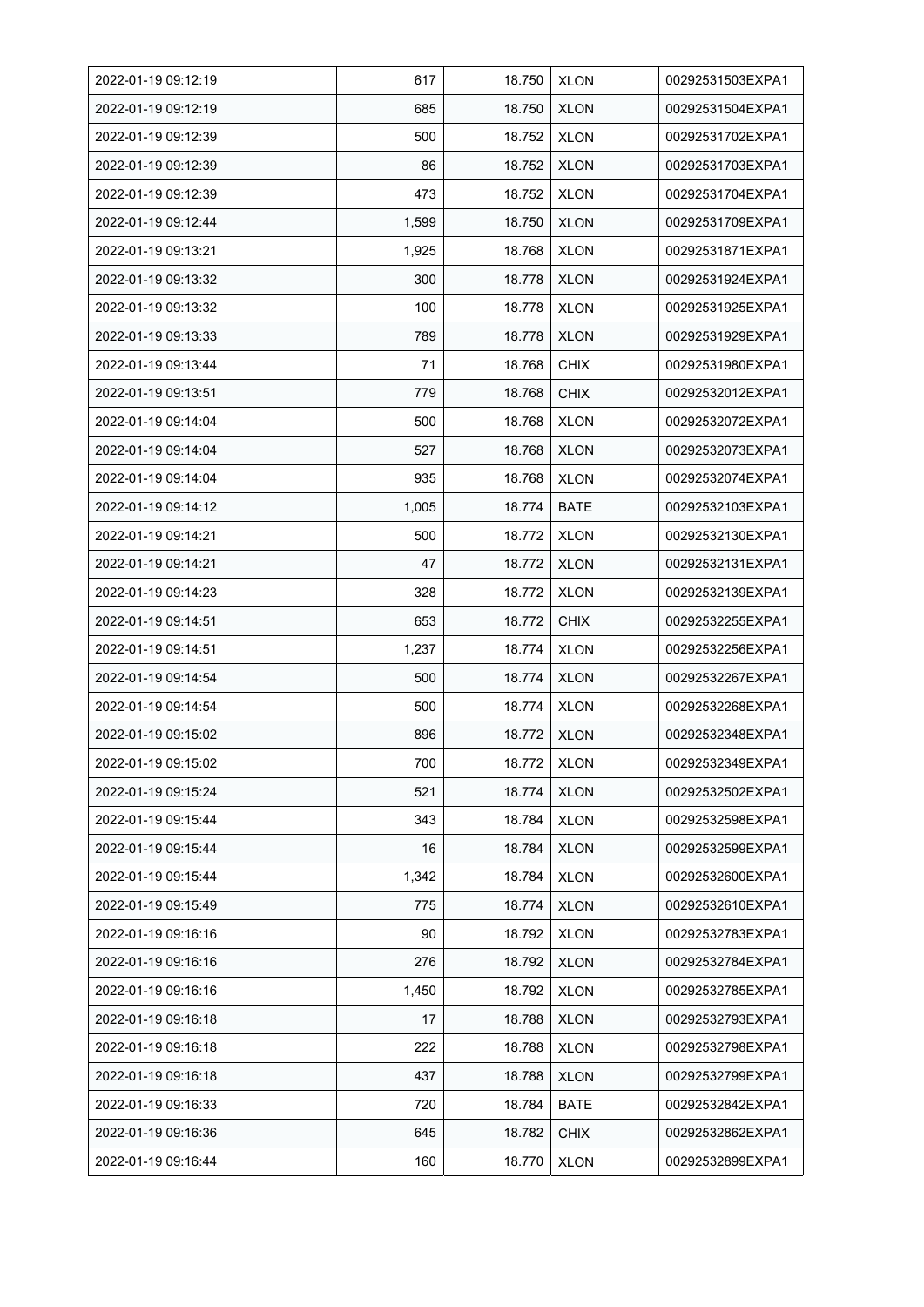| 2022-01-19 09:16:52 | 492   | 18.780 | <b>XLON</b> | 00292532922EXPA1 |
|---------------------|-------|--------|-------------|------------------|
| 2022-01-19 09:16:52 | 668   | 18.780 | <b>XLON</b> | 00292532923EXPA1 |
| 2022-01-19 09:16:54 | 500   | 18.774 | <b>XLON</b> | 00292532931EXPA1 |
| 2022-01-19 09:17:04 | 595   | 18.774 | <b>XLON</b> | 00292532969EXPA1 |
| 2022-01-19 09:17:12 | 1,611 | 18.808 | <b>XLON</b> | 00292533023EXPA1 |
| 2022-01-19 09:17:37 | 242   | 18.804 | <b>BATE</b> | 00292533127EXPA1 |
| 2022-01-19 09:17:37 | 433   | 18.804 | <b>BATE</b> | 00292533133EXPA1 |
| 2022-01-19 09:17:37 | 418   | 18.804 | <b>CHIX</b> | 00292533130EXPA1 |
| 2022-01-19 09:17:37 | 210   | 18.804 | <b>CHIX</b> | 00292533132EXPA1 |
| 2022-01-19 09:17:37 | 581   | 18.804 | <b>XLON</b> | 00292533131EXPA1 |
| 2022-01-19 09:17:48 | 100   | 18.802 | <b>XLON</b> | 00292533220EXPA1 |
| 2022-01-19 09:17:53 | 1,575 | 18.806 | <b>XLON</b> | 00292533232EXPA1 |
| 2022-01-19 09:17:53 | 324   | 18.806 | <b>XLON</b> | 00292533233EXPA1 |
| 2022-01-19 09:17:53 | 309   | 18.806 | <b>XLON</b> | 00292533234EXPA1 |
| 2022-01-19 09:18:22 | 604   | 18.798 | <b>XLON</b> | 00292533326EXPA1 |
| 2022-01-19 09:18:22 | 726   | 18.796 | <b>XLON</b> | 00292533327EXPA1 |
| 2022-01-19 09:18:31 | 500   | 18.814 | <b>XLON</b> | 00292533364EXPA1 |
| 2022-01-19 09:18:46 | 500   | 18.806 | <b>XLON</b> | 00292533436EXPA1 |
| 2022-01-19 09:18:46 | 47    | 18.806 | <b>XLON</b> | 00292533437EXPA1 |
| 2022-01-19 09:19:05 | 1,208 | 18.818 | <b>XLON</b> | 00292533492EXPA1 |
| 2022-01-19 09:19:05 | 500   | 18.818 | <b>XLON</b> | 00292533493EXPA1 |
| 2022-01-19 09:19:06 | 83    | 18.818 | <b>XLON</b> | 00292533502EXPA1 |
| 2022-01-19 09:19:09 | 1,415 | 18.820 | <b>XLON</b> | 00292533511EXPA1 |
| 2022-01-19 09:19:36 | 272   | 18.826 | <b>XLON</b> | 00292533605EXPA1 |
| 2022-01-19 09:19:36 | 281   | 18.826 | <b>XLON</b> | 00292533606EXPA1 |
| 2022-01-19 09:19:36 | 305   | 18.826 | <b>XLON</b> | 00292533607EXPA1 |
| 2022-01-19 09:19:36 | 40    | 18.826 | <b>XLON</b> | 00292533608EXPA1 |
| 2022-01-19 09:19:38 | 291   | 18.826 | <b>XLON</b> | 00292533612EXPA1 |
| 2022-01-19 09:19:38 | 400   | 18.824 | <b>XLON</b> | 00292533613EXPA1 |
| 2022-01-19 09:19:38 | 1,158 | 18.824 | <b>XLON</b> | 00292533618EXPA1 |
| 2022-01-19 09:19:42 | 971   | 18.820 | <b>CHIX</b> | 00292533648EXPA1 |
| 2022-01-19 09:19:52 | 164   | 18.810 | BATE        | 00292533702EXPA1 |
| 2022-01-19 09:19:52 | 59    | 18.810 | BATE        | 00292533703EXPA1 |
| 2022-01-19 09:19:52 | 19    | 18.810 | <b>BATE</b> | 00292533704EXPA1 |
| 2022-01-19 09:19:52 | 365   | 18.810 | <b>BATE</b> | 00292533705EXPA1 |
| 2022-01-19 09:20:06 | 163   | 18.802 | <b>XLON</b> | 00292533769EXPA1 |
| 2022-01-19 09:20:06 | 107   | 18.802 | <b>XLON</b> | 00292533770EXPA1 |
| 2022-01-19 09:20:06 | 18    | 18.802 | <b>XLON</b> | 00292533772EXPA1 |
| 2022-01-19 09:20:06 | 1,182 | 18.802 | <b>XLON</b> | 00292533773EXPA1 |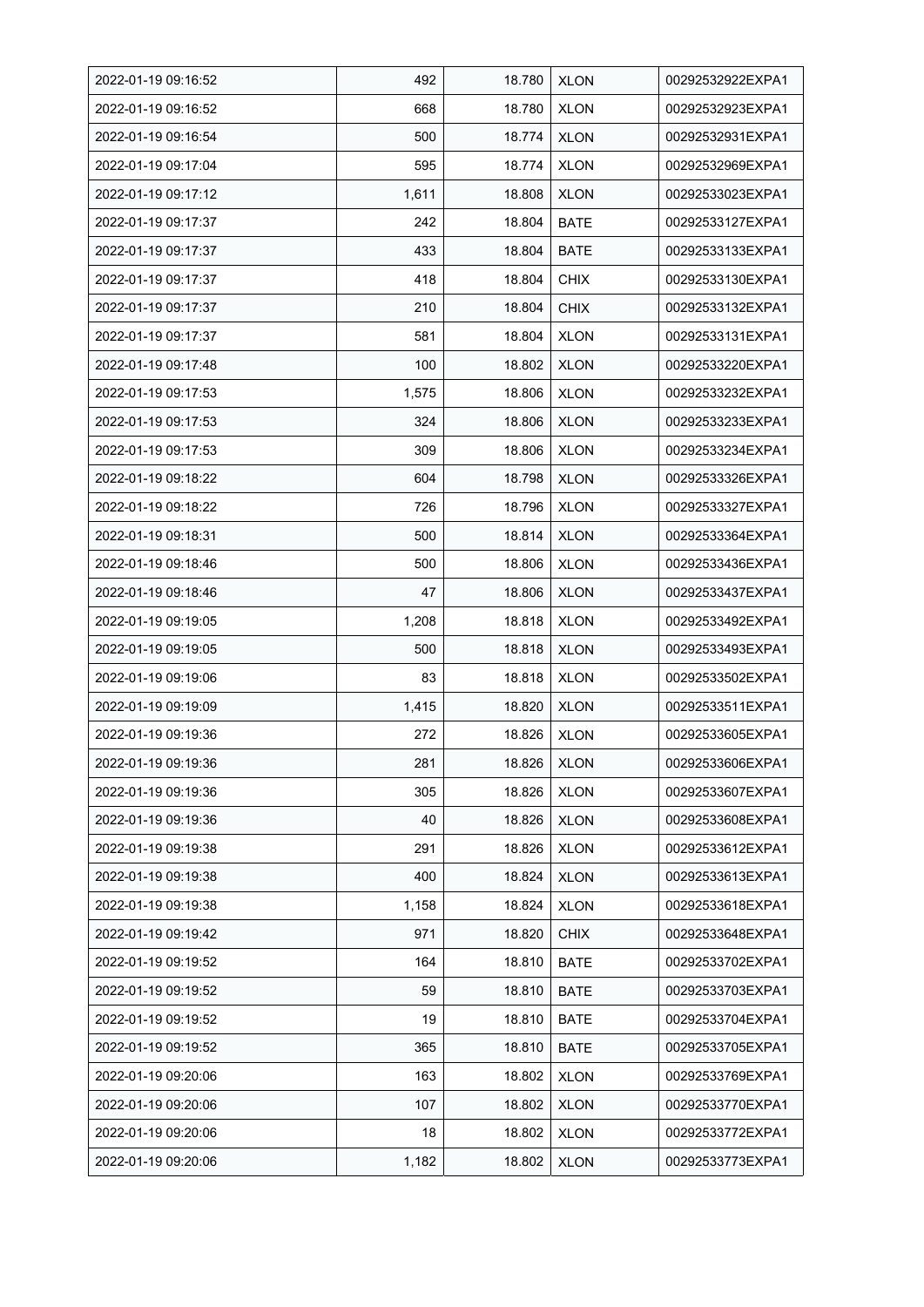| 2022-01-19 09:20:16 | 373   | 18.792 | <b>XLON</b> | 00292533842EXPA1 |
|---------------------|-------|--------|-------------|------------------|
| 2022-01-19 09:20:16 | 608   | 18.792 | <b>XLON</b> | 00292533843EXPA1 |
| 2022-01-19 09:20:41 | 5     | 18.780 | <b>XLON</b> | 00292534004EXPA1 |
| 2022-01-19 09:20:49 | 1,000 | 18.782 | <b>XLON</b> | 00292534083EXPA1 |
| 2022-01-19 09:20:49 | 500   | 18.782 | <b>XLON</b> | 00292534084EXPA1 |
| 2022-01-19 09:20:55 | 642   | 18.782 | <b>BATE</b> | 00292534103EXPA1 |
| 2022-01-19 09:20:55 | 251   | 18.782 | <b>XLON</b> | 00292534101EXPA1 |
| 2022-01-19 09:20:55 | 741   | 18.782 | <b>XLON</b> | 00292534102EXPA1 |
| 2022-01-19 09:21:00 | 717   | 18.780 | <b>CHIX</b> | 00292534125EXPA1 |
| 2022-01-19 09:21:00 | 14    | 18.780 | <b>CHIX</b> | 00292534126EXPA1 |
| 2022-01-19 09:21:20 | 716   | 18.770 | <b>XLON</b> | 00292534290EXPA1 |
| 2022-01-19 09:21:40 | 1,430 | 18.792 | <b>XLON</b> | 00292534394EXPA1 |
| 2022-01-19 09:21:45 | 100   | 18.796 | <b>XLON</b> | 00292534445EXPA1 |
| 2022-01-19 09:21:45 | 1,527 | 18.796 | <b>XLON</b> | 00292534446EXPA1 |
| 2022-01-19 09:22:13 | 400   | 18.778 | <b>XLON</b> | 00292534638EXPA1 |
| 2022-01-19 09:22:13 | 286   | 18.778 | <b>XLON</b> | 00292534639EXPA1 |
| 2022-01-19 09:22:32 | 1,668 | 18.794 | <b>XLON</b> | 00292534770EXPA1 |
| 2022-01-19 09:22:41 | 119   | 18.800 | <b>XLON</b> | 00292534830EXPA1 |
| 2022-01-19 09:22:42 | 1,449 | 18.800 | <b>XLON</b> | 00292534833EXPA1 |
| 2022-01-19 09:22:49 | 419   | 18.798 | <b>CHIX</b> | 00292534878EXPA1 |
| 2022-01-19 09:22:49 | 62    | 18.798 | <b>CHIX</b> | 00292534879EXPA1 |
| 2022-01-19 09:22:49 | 31    | 18.798 | <b>CHIX</b> | 00292534880EXPA1 |
| 2022-01-19 09:22:49 | 74    | 18.798 | <b>CHIX</b> | 00292534881EXPA1 |
| 2022-01-19 09:22:49 | 42    | 18.798 | <b>CHIX</b> | 00292534882EXPA1 |
| 2022-01-19 09:22:49 | 157   | 18.798 | <b>CHIX</b> | 00292534883EXPA1 |
| 2022-01-19 09:22:51 | 661   | 18.796 | <b>BATE</b> | 00292534904EXPA1 |
| 2022-01-19 09:22:51 | 41    | 18.796 | <b>BATE</b> | 00292534905EXPA1 |
| 2022-01-19 09:22:51 | 54    | 18.796 | BATE        | 00292534906EXPA1 |
| 2022-01-19 09:22:51 | 26    | 18.796 | <b>BATE</b> | 00292534907EXPA1 |
| 2022-01-19 09:23:02 | 1,593 | 18.796 | <b>XLON</b> | 00292534949EXPA1 |
| 2022-01-19 09:23:26 | 134   | 18.796 | <b>XLON</b> | 00292535070EXPA1 |
| 2022-01-19 09:23:26 | 494   | 18.796 | <b>XLON</b> | 00292535071EXPA1 |
| 2022-01-19 09:23:45 | 1,374 | 18.792 | <b>XLON</b> | 00292535175EXPA1 |
| 2022-01-19 09:23:45 | 106   | 18.790 | <b>XLON</b> | 00292535194EXPA1 |
| 2022-01-19 09:23:45 | 581   | 18.790 | <b>XLON</b> | 00292535197EXPA1 |
| 2022-01-19 09:24:23 | 113   | 18.788 | <b>XLON</b> | 00292535387EXPA1 |
| 2022-01-19 09:24:38 | 832   | 18.808 | <b>XLON</b> | 00292535509EXPA1 |
| 2022-01-19 09:24:38 | 1,960 | 18.808 | <b>XLON</b> | 00292535510EXPA1 |
| 2022-01-19 09:24:40 | 200   | 18.808 | <b>XLON</b> | 00292535517EXPA1 |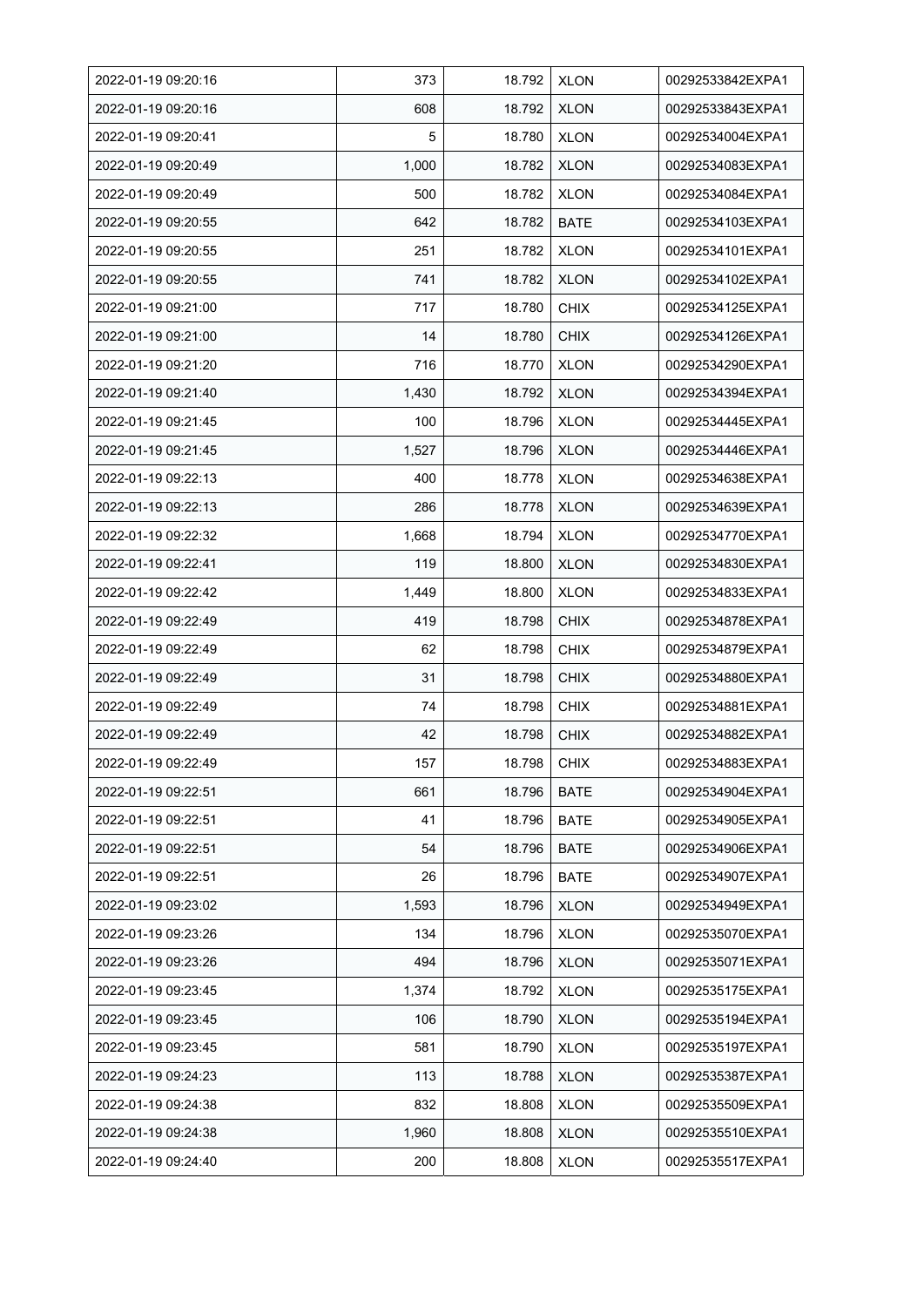| 2022-01-19 09:24:40 | 1,147 | 18.808 | <b>XLON</b> | 00292535518EXPA1 |
|---------------------|-------|--------|-------------|------------------|
| 2022-01-19 09:24:40 | 19    | 18.808 | <b>XLON</b> | 00292535519EXPA1 |
| 2022-01-19 09:24:45 | 752   | 18.800 | <b>BATE</b> | 00292535537EXPA1 |
| 2022-01-19 09:24:45 | 104   | 18.800 | <b>CHIX</b> | 00292535536EXPA1 |
| 2022-01-19 09:24:45 | 484   | 18.800 | <b>CHIX</b> | 00292535538EXPA1 |
| 2022-01-19 09:25:10 | 472   | 18.794 | <b>XLON</b> | 00292535643EXPA1 |
| 2022-01-19 09:25:10 | 76    | 18.794 | <b>XLON</b> | 00292535645EXPA1 |
| 2022-01-19 09:25:10 | 817   | 18.792 | <b>XLON</b> | 00292535647EXPA1 |
| 2022-01-19 09:25:33 | 610   | 18.792 | <b>CHIX</b> | 00292535809EXPA1 |
| 2022-01-19 09:25:33 | 1,362 | 18.794 | <b>XLON</b> | 00292535811EXPA1 |
| 2022-01-19 09:25:40 | 400   | 18.788 | <b>XLON</b> | 00292535839EXPA1 |
| 2022-01-19 09:25:40 | 381   | 18.788 | <b>XLON</b> | 00292535840EXPA1 |
| 2022-01-19 09:26:06 | 500   | 18.768 | <b>XLON</b> | 00292536079EXPA1 |
| 2022-01-19 09:26:06 | 266   | 18.768 | <b>XLON</b> | 00292536080EXPA1 |
| 2022-01-19 09:26:06 | 100   | 18.768 | <b>XLON</b> | 00292536081EXPA1 |
| 2022-01-19 09:26:06 | 100   | 18.768 | <b>XLON</b> | 00292536082EXPA1 |
| 2022-01-19 09:26:06 | 100   | 18.768 | <b>XLON</b> | 00292536083EXPA1 |
| 2022-01-19 09:26:06 | 100   | 18.768 | <b>XLON</b> | 00292536084EXPA1 |
| 2022-01-19 09:26:06 | 90    | 18.768 | <b>XLON</b> | 00292536085EXPA1 |
| 2022-01-19 09:26:19 | 111   | 18.770 | <b>XLON</b> | 00292536150EXPA1 |
| 2022-01-19 09:26:19 | 304   | 18.770 | <b>XLON</b> | 00292536151EXPA1 |
| 2022-01-19 09:26:19 | 198   | 18.770 | <b>XLON</b> | 00292536152EXPA1 |
| 2022-01-19 09:26:32 | 644   | 18.760 | <b>XLON</b> | 00292536195EXPA1 |
| 2022-01-19 09:26:52 | 663   | 18.738 | <b>XLON</b> | 00292536324EXPA1 |
| 2022-01-19 09:26:53 | 500   | 18.736 | <b>XLON</b> | 00292536333EXPA1 |
| 2022-01-19 09:26:53 | 100   | 18.736 | <b>XLON</b> | 00292536334EXPA1 |
| 2022-01-19 09:26:53 | 550   | 18.736 | <b>XLON</b> | 00292536335EXPA1 |
| 2022-01-19 09:26:53 | 100   | 18.736 | <b>XLON</b> | 00292536336EXPA1 |
| 2022-01-19 09:26:53 | 100   | 18.736 | <b>XLON</b> | 00292536337EXPA1 |
| 2022-01-19 09:26:53 | 100   | 18.736 | <b>XLON</b> | 00292536338EXPA1 |
| 2022-01-19 09:26:53 | 14    | 18.736 | <b>XLON</b> | 00292536339EXPA1 |
| 2022-01-19 09:27:16 | 500   | 18.760 | <b>XLON</b> | 00292536492EXPA1 |
| 2022-01-19 09:27:17 | 614   | 18.754 | <b>CHIX</b> | 00292536502EXPA1 |
| 2022-01-19 09:27:22 | 766   | 18.752 | <b>XLON</b> | 00292536533EXPA1 |
| 2022-01-19 09:27:36 | 465   | 18.756 | <b>XLON</b> | 00292536630EXPA1 |
| 2022-01-19 09:27:39 | 500   | 18.752 | <b>XLON</b> | 00292536640EXPA1 |
| 2022-01-19 09:27:39 | 85    | 18.752 | <b>XLON</b> | 00292536641EXPA1 |
| 2022-01-19 09:27:47 | 674   | 18.742 | <b>BATE</b> | 00292536738EXPA1 |
| 2022-01-19 09:27:47 | 12    | 18.742 | <b>BATE</b> | 00292536739EXPA1 |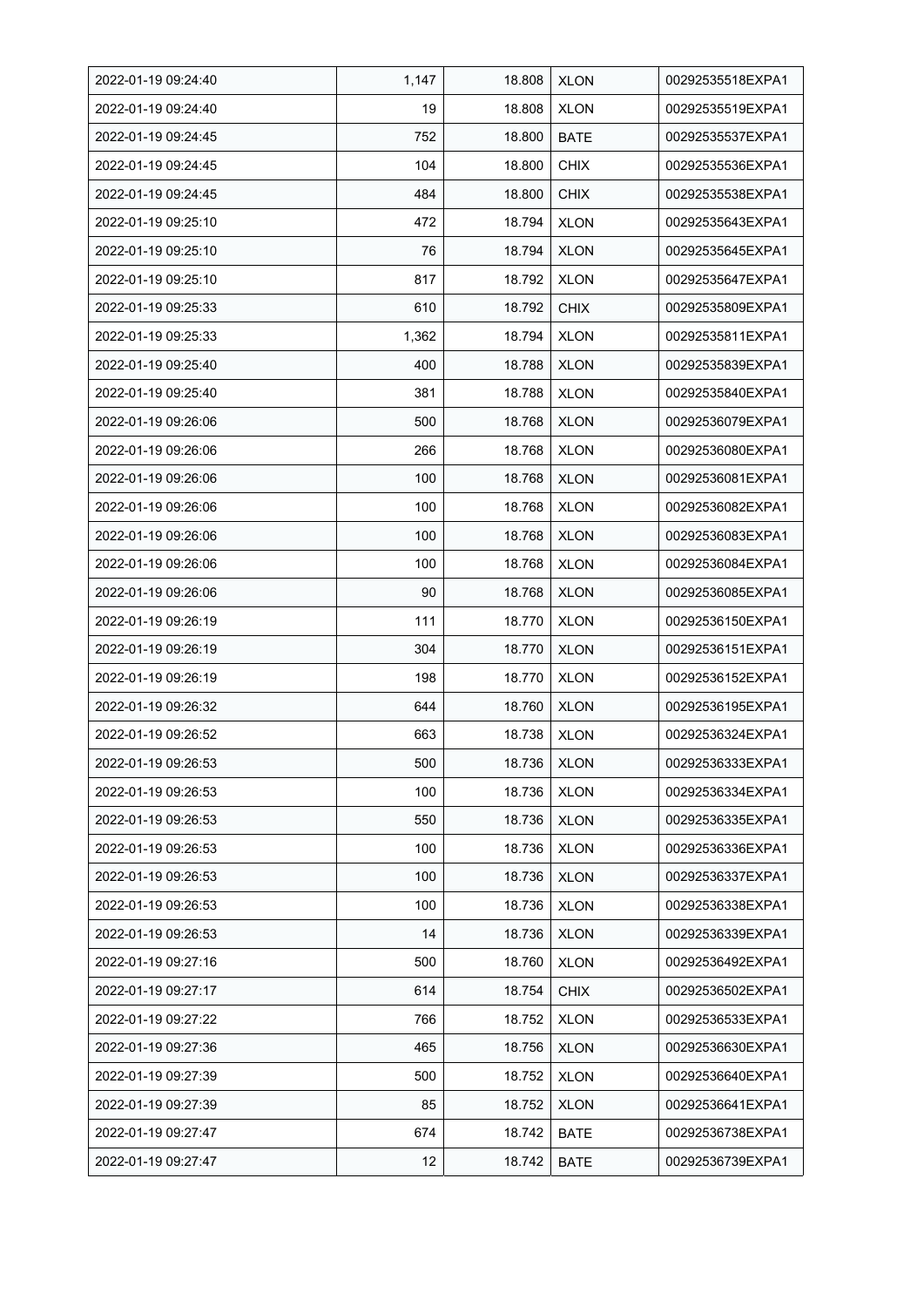| 2022-01-19 09:27:47 | 15    | 18.744 | <b>XLON</b> | 00292536735EXPA1 |
|---------------------|-------|--------|-------------|------------------|
| 2022-01-19 09:27:47 | 429   | 18.744 | <b>XLON</b> | 00292536736EXPA1 |
| 2022-01-19 09:27:47 | 155   | 18.744 | <b>XLON</b> | 00292536737EXPA1 |
| 2022-01-19 09:28:17 | 84    | 18.752 | <b>XLON</b> | 00292536880EXPA1 |
| 2022-01-19 09:28:20 | 1,776 | 18.758 | <b>XLON</b> | 00292536886EXPA1 |
| 2022-01-19 09:28:20 | 1,267 | 18.756 | <b>XLON</b> | 00292536887EXPA1 |
| 2022-01-19 09:28:49 | 651   | 18.760 | <b>XLON</b> | 00292537016EXPA1 |
| 2022-01-19 09:29:03 | 2,041 | 18.758 | <b>XLON</b> | 00292537077EXPA1 |
| 2022-01-19 09:29:21 | 1,240 | 18.756 | <b>CHIX</b> | 00292537140EXPA1 |
| 2022-01-19 09:29:34 | 800   | 18.756 | <b>BATE</b> | 00292537228EXPA1 |
| 2022-01-19 09:29:34 | 385   | 18.756 | <b>BATE</b> | 00292537232EXPA1 |
| 2022-01-19 09:29:34 | 1,013 | 18.756 | <b>XLON</b> | 00292537231EXPA1 |
| 2022-01-19 09:29:41 | 816   | 18.752 | <b>XLON</b> | 00292537270EXPA1 |
| 2022-01-19 09:30:02 | 630   | 18.760 | <b>XLON</b> | 00292537425EXPA1 |
| 2022-01-19 09:30:25 | 6     | 18.762 | <b>XLON</b> | 00292537563EXPA1 |
| 2022-01-19 09:30:31 | 167   | 18.764 | <b>XLON</b> | 00292537588EXPA1 |
| 2022-01-19 09:30:31 | 1,664 | 18.764 | <b>XLON</b> | 00292537589EXPA1 |
| 2022-01-19 09:30:31 | 289   | 18.764 | <b>XLON</b> | 00292537590EXPA1 |
| 2022-01-19 09:30:31 | 1,092 | 18.764 | <b>XLON</b> | 00292537591EXPA1 |
| 2022-01-19 09:31:06 | 462   | 18.770 | <b>XLON</b> | 00292537816EXPA1 |
| 2022-01-19 09:31:31 | 24    | 18.784 | <b>BATE</b> | 00292537947EXPA1 |
| 2022-01-19 09:31:31 | 718   | 18.784 | <b>BATE</b> | 00292537953EXPA1 |
| 2022-01-19 09:31:31 | 115   | 18.786 | <b>XLON</b> | 00292537943EXPA1 |
| 2022-01-19 09:31:31 | 2,439 | 18.786 | <b>XLON</b> | 00292537952EXPA1 |
| 2022-01-19 09:31:31 | 1,476 | 18.786 | <b>XLON</b> | 00292537954EXPA1 |
| 2022-01-19 09:32:05 | 765   | 18.808 | <b>XLON</b> | 00292538140EXPA1 |
| 2022-01-19 09:32:11 | 133   | 18.808 | <b>XLON</b> | 00292538151EXPA1 |
| 2022-01-19 09:32:11 | 405   | 18.808 | <b>XLON</b> | 00292538152EXPA1 |
| 2022-01-19 09:32:27 | 158   | 18.820 | <b>XLON</b> | 00292538244EXPA1 |
| 2022-01-19 09:32:27 | 1,000 | 18.820 | <b>XLON</b> | 00292538245EXPA1 |
| 2022-01-19 09:32:27 | 183   | 18.820 | <b>XLON</b> | 00292538246EXPA1 |
| 2022-01-19 09:32:27 | 164   | 18.820 | <b>XLON</b> | 00292538247EXPA1 |
| 2022-01-19 09:32:27 | 121   | 18.820 | <b>XLON</b> | 00292538248EXPA1 |
| 2022-01-19 09:32:31 | 654   | 18.816 | <b>CHIX</b> | 00292538255EXPA1 |
| 2022-01-19 09:32:31 | 399   | 18.816 | <b>CHIX</b> | 00292538259EXPA1 |
| 2022-01-19 09:32:31 | 224   | 18.816 | <b>CHIX</b> | 00292538261EXPA1 |
| 2022-01-19 09:32:31 | 485   | 18.816 | <b>XLON</b> | 00292538260EXPA1 |
| 2022-01-19 09:32:51 | 489   | 18.816 | <b>XLON</b> | 00292538346EXPA1 |
| 2022-01-19 09:33:13 | 1,718 | 18.822 | <b>XLON</b> | 00292538490EXPA1 |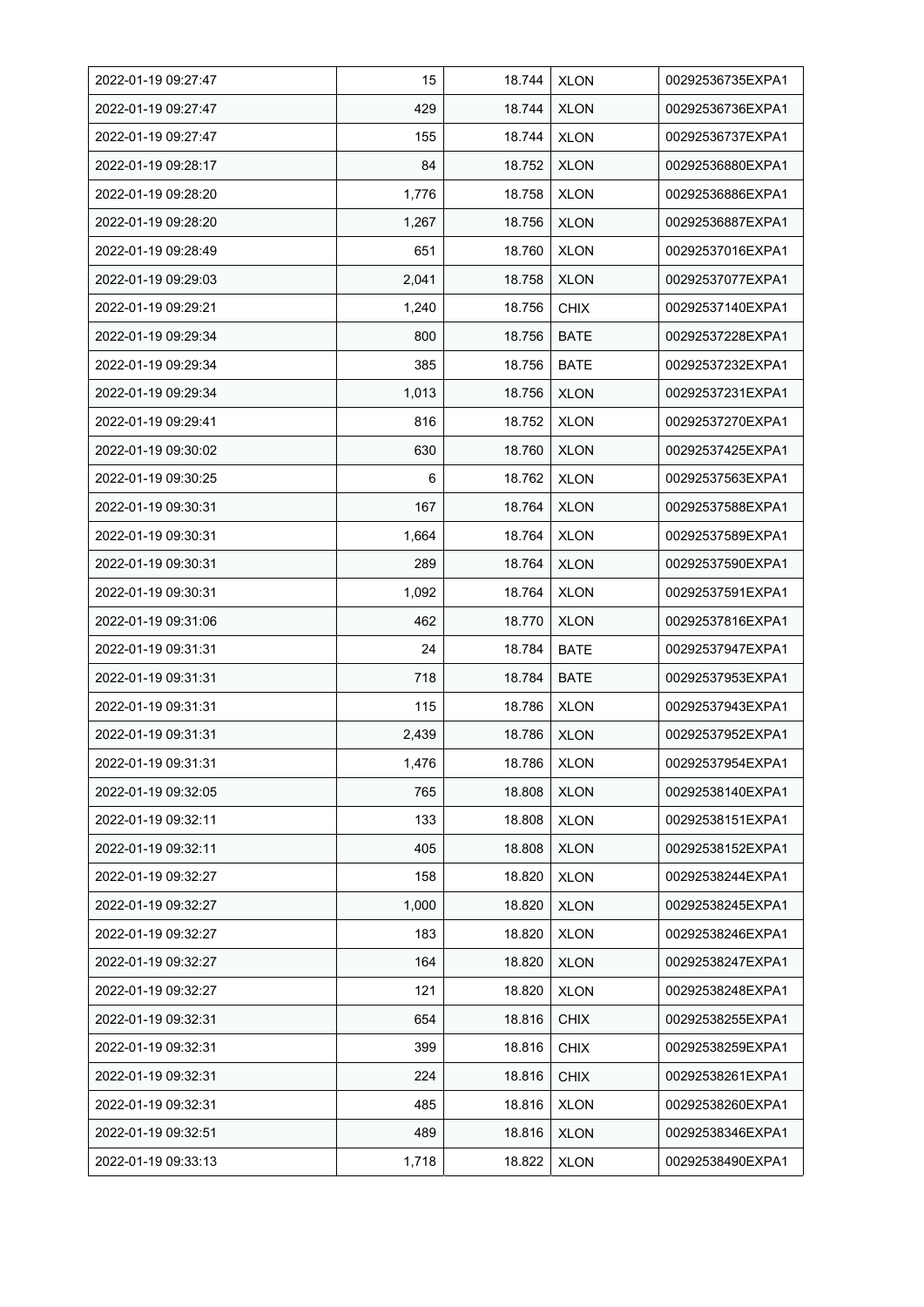| 2022-01-19 09:33:14 | 480   | 18.820 | <b>XLON</b> | 00292538491EXPA1 |
|---------------------|-------|--------|-------------|------------------|
| 2022-01-19 09:33:51 | 1,581 | 18.822 | <b>XLON</b> | 00292538695EXPA1 |
| 2022-01-19 09:33:59 | 1,276 | 18.824 | <b>XLON</b> | 00292538729EXPA1 |
| 2022-01-19 09:34:24 | 77    | 18.818 | <b>XLON</b> | 00292538884EXPA1 |
| 2022-01-19 09:34:29 | 400   | 18.818 | <b>XLON</b> | 00292538918EXPA1 |
| 2022-01-19 09:34:29 | 128   | 18.818 | <b>XLON</b> | 00292538919EXPA1 |
| 2022-01-19 09:34:32 | 661   | 18.816 | BATE        | 00292538963EXPA1 |
| 2022-01-19 09:34:32 | 410   | 18.816 | <b>CHIX</b> | 00292538958EXPA1 |
| 2022-01-19 09:34:32 | 705   | 18.816 | <b>XLON</b> | 00292538962EXPA1 |
| 2022-01-19 09:34:46 | 735   | 18.804 | <b>XLON</b> | 00292539115EXPA1 |
| 2022-01-19 09:34:46 | 1,136 | 18.804 | <b>XLON</b> | 00292539116EXPA1 |
| 2022-01-19 09:35:20 | 601   | 18.816 | <b>BATE</b> | 00292539310EXPA1 |
| 2022-01-19 09:35:20 | 659   | 18.816 | <b>CHIX</b> | 00292539311EXPA1 |
| 2022-01-19 09:35:20 | 765   | 18.816 | <b>XLON</b> | 00292539312EXPA1 |
| 2022-01-19 09:35:26 | 602   | 18.816 | <b>XLON</b> | 00292539356EXPA1 |
| 2022-01-19 09:35:55 | 344   | 18.820 | <b>XLON</b> | 00292539578EXPA1 |
| 2022-01-19 09:35:55 | 195   | 18.820 | <b>XLON</b> | 00292539579EXPA1 |
| 2022-01-19 09:35:55 | 1,170 | 18.820 | <b>XLON</b> | 00292539580EXPA1 |
| 2022-01-19 09:35:59 | 565   | 18.818 | <b>XLON</b> | 00292539631EXPA1 |
| 2022-01-19 09:35:59 | 500   | 18.818 | <b>XLON</b> | 00292539632EXPA1 |
| 2022-01-19 09:35:59 | 84    | 18.818 | <b>XLON</b> | 00292539633EXPA1 |
| 2022-01-19 09:36:26 | 761   | 18.818 | <b>XLON</b> | 00292539830EXPA1 |
| 2022-01-19 09:36:51 | 500   | 18.812 | <b>XLON</b> | 00292539942EXPA1 |
| 2022-01-19 09:36:51 | 199   | 18.812 | <b>XLON</b> | 00292539943EXPA1 |
| 2022-01-19 09:36:52 | 111   | 18.808 | <b>XLON</b> | 00292539953EXPA1 |
| 2022-01-19 09:36:52 | 395   | 18.808 | <b>XLON</b> | 00292539954EXPA1 |
| 2022-01-19 09:36:52 | 177   | 18.808 | <b>XLON</b> | 00292539955EXPA1 |
| 2022-01-19 09:37:19 | 484   | 18.812 | <b>CHIX</b> | 00292540138EXPA1 |
| 2022-01-19 09:37:19 | 310   | 18.812 | <b>CHIX</b> | 00292540140EXPA1 |
| 2022-01-19 09:37:19 | 697   | 18.812 | <b>XLON</b> | 00292540139EXPA1 |
| 2022-01-19 09:37:29 | 113   | 18.816 | <b>XLON</b> | 00292540190EXPA1 |
| 2022-01-19 09:37:29 | 97    | 18.816 | <b>XLON</b> | 00292540191EXPA1 |
| 2022-01-19 09:37:29 | 122   | 18.816 | <b>XLON</b> | 00292540192EXPA1 |
| 2022-01-19 09:37:29 | 97    | 18.816 | <b>XLON</b> | 00292540193EXPA1 |
| 2022-01-19 09:37:29 | 120   | 18.816 | <b>XLON</b> | 00292540194EXPA1 |
| 2022-01-19 09:37:29 | 97    | 18.816 | <b>XLON</b> | 00292540195EXPA1 |
| 2022-01-19 09:37:29 | 70    | 18.816 | <b>XLON</b> | 00292540196EXPA1 |
| 2022-01-19 09:37:34 | 280   | 18.818 | <b>XLON</b> | 00292540213EXPA1 |
| 2022-01-19 09:37:34 | 400   | 18.818 | <b>XLON</b> | 00292540214EXPA1 |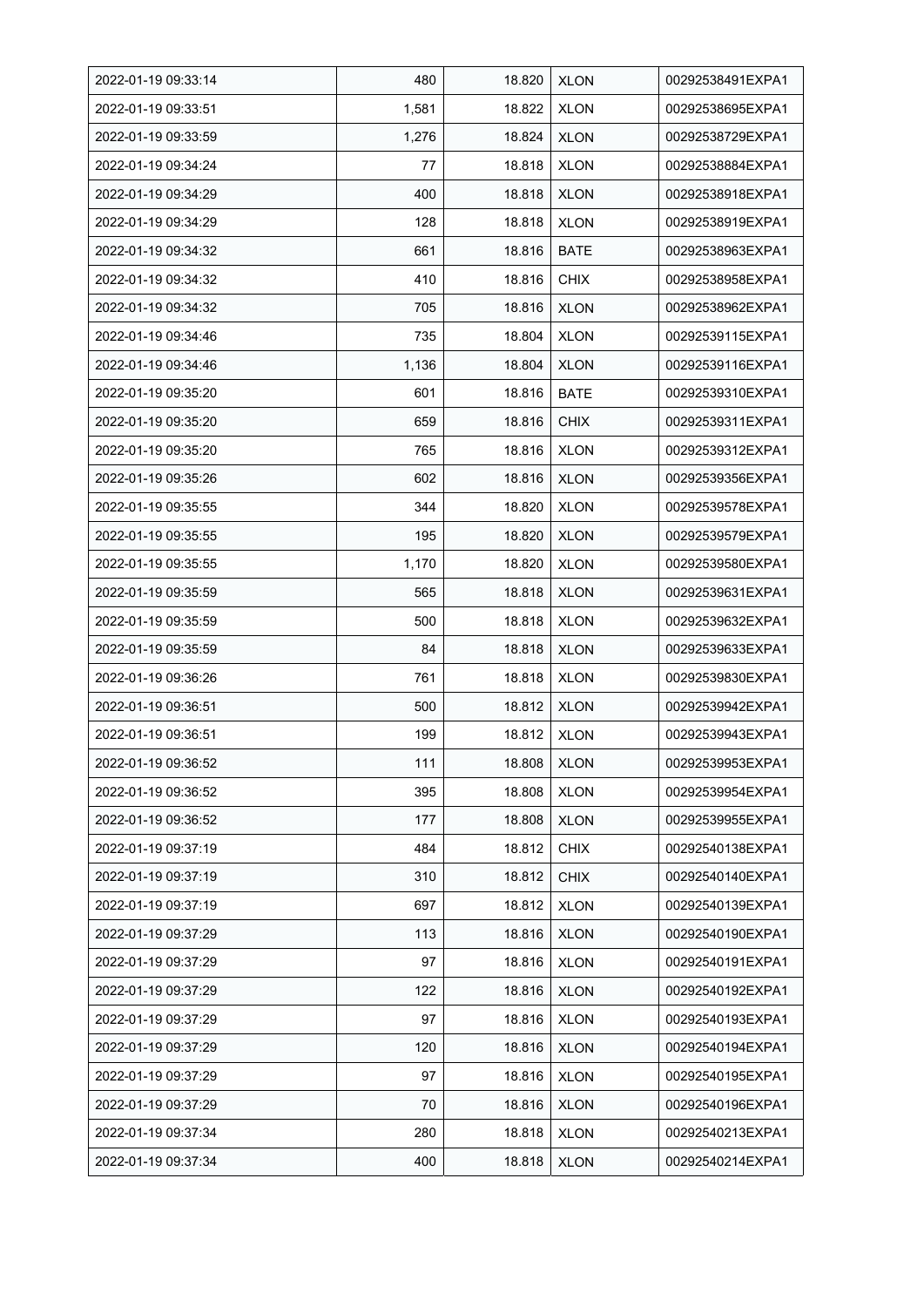| 2022-01-19 09:37:34 | 300   | 18.818 | <b>XLON</b> | 00292540215EXPA1 |
|---------------------|-------|--------|-------------|------------------|
| 2022-01-19 09:37:34 | 100   | 18.818 | <b>XLON</b> | 00292540216EXPA1 |
| 2022-01-19 09:37:39 | 400   | 18.818 | <b>XLON</b> | 00292540236EXPA1 |
| 2022-01-19 09:37:39 | 519   | 18.818 | <b>XLON</b> | 00292540238EXPA1 |
| 2022-01-19 09:37:39 | 634   | 18.818 | <b>XLON</b> | 00292540239EXPA1 |
| 2022-01-19 09:38:15 | 500   | 18.832 | <b>XLON</b> | 00292540470EXPA1 |
| 2022-01-19 09:38:15 | 221   | 18.832 | <b>XLON</b> | 00292540471EXPA1 |
| 2022-01-19 09:38:15 | 266   | 18.832 | <b>XLON</b> | 00292540472EXPA1 |
| 2022-01-19 09:38:15 | 107   | 18.832 | <b>XLON</b> | 00292540473EXPA1 |
| 2022-01-19 09:38:17 | 750   | 18.830 | <b>XLON</b> | 00292540501EXPA1 |
| 2022-01-19 09:38:17 | 345   | 18.830 | <b>XLON</b> | 00292540502EXPA1 |
| 2022-01-19 09:38:19 | 832   | 18.826 | BATE        | 00292540507EXPA1 |
| 2022-01-19 09:38:53 | 206   | 18.844 | <b>XLON</b> | 00292540709EXPA1 |
| 2022-01-19 09:38:53 | 239   | 18.844 | <b>XLON</b> | 00292540710EXPA1 |
| 2022-01-19 09:38:53 | 400   | 18.844 | <b>XLON</b> | 00292540711EXPA1 |
| 2022-01-19 09:38:53 | 195   | 18.844 | <b>XLON</b> | 00292540712EXPA1 |
| 2022-01-19 09:38:53 | 400   | 18.844 | <b>XLON</b> | 00292540713EXPA1 |
| 2022-01-19 09:38:53 | 603   | 18.844 | <b>XLON</b> | 00292540714EXPA1 |
| 2022-01-19 09:39:06 | 400   | 18.834 | <b>XLON</b> | 00292540789EXPA1 |
| 2022-01-19 09:39:06 | 154   | 18.834 | <b>XLON</b> | 00292540790EXPA1 |
| 2022-01-19 09:39:40 | 162   | 18.844 | <b>XLON</b> | 00292541030EXPA1 |
| 2022-01-19 09:39:44 | 247   | 18.844 | <b>XLON</b> | 00292541051EXPA1 |
| 2022-01-19 09:39:44 | 1,023 | 18.844 | <b>XLON</b> | 00292541052EXPA1 |
| 2022-01-19 09:39:44 | 1,582 | 18.844 | <b>XLON</b> | 00292541053EXPA1 |
| 2022-01-19 09:39:59 | 1,192 | 18.844 | <b>CHIX</b> | 00292541116EXPA1 |
| 2022-01-19 09:40:01 | 717   | 18.840 | BATE        | 00292541125EXPA1 |
| 2022-01-19 09:40:32 | 774   | 18.848 | <b>XLON</b> | 00292541332EXPA1 |
| 2022-01-19 09:40:44 | 380   | 18.848 | <b>XLON</b> | 00292541379EXPA1 |
| 2022-01-19 09:41:05 | 648   | 18.854 | <b>XLON</b> | 00292541484EXPA1 |
| 2022-01-19 09:41:05 | 180   | 18.854 | <b>XLON</b> | 00292541486EXPA1 |
| 2022-01-19 09:41:05 | 1,730 | 18.854 | <b>XLON</b> | 00292541487EXPA1 |
| 2022-01-19 09:41:17 | 613   | 18.852 | <b>XLON</b> | 00292541547EXPA1 |
| 2022-01-19 09:41:57 | 549   | 18.856 | <b>XLON</b> | 00292541768EXPA1 |
| 2022-01-19 09:41:57 | 193   | 18.856 | <b>XLON</b> | 00292541769EXPA1 |
| 2022-01-19 09:41:57 | 464   | 18.856 | <b>XLON</b> | 00292541770EXPA1 |
| 2022-01-19 09:41:57 | 776   | 18.856 | <b>XLON</b> | 00292541771EXPA1 |
| 2022-01-19 09:41:57 | 500   | 18.856 | <b>XLON</b> | 00292541772EXPA1 |
| 2022-01-19 09:41:58 | 159   | 18.856 | <b>XLON</b> | 00292541783EXPA1 |
| 2022-01-19 09:41:58 | 67    | 18.856 | <b>XLON</b> | 00292541784EXPA1 |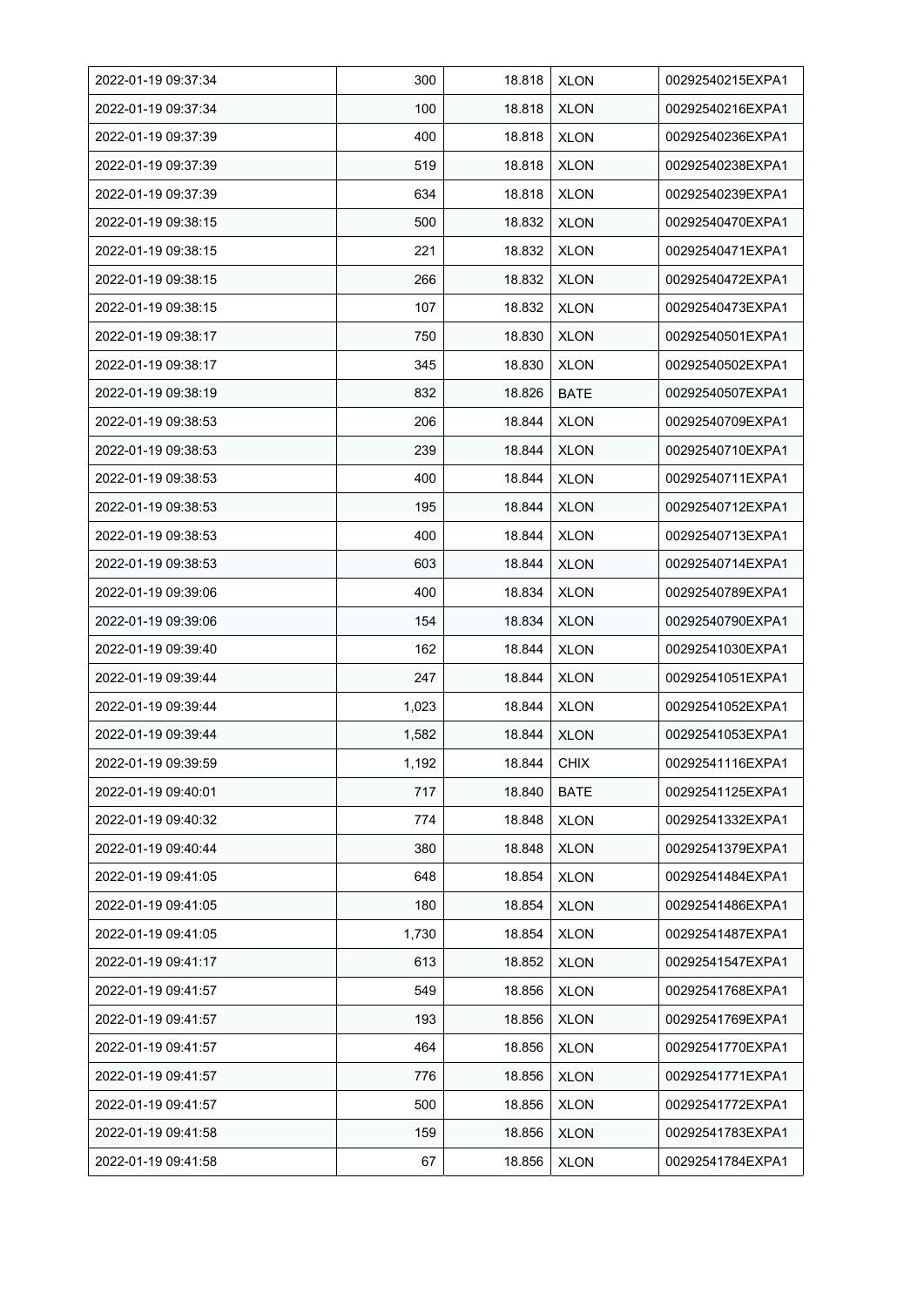| 2022-01-19 09:41:58 | 271   | 18.856 | <b>XLON</b> | 00292541785EXPA1 |
|---------------------|-------|--------|-------------|------------------|
| 2022-01-19 09:42:00 | 363   | 18.850 | <b>BATE</b> | 00292541793EXPA1 |
| 2022-01-19 09:42:00 | 599   | 18.850 | <b>CHIX</b> | 00292541792EXPA1 |
| 2022-01-19 09:42:28 | 298   | 18.842 | <b>XLON</b> | 00292542031EXPA1 |
| 2022-01-19 09:42:28 | 150   | 18.842 | <b>XLON</b> | 00292542032EXPA1 |
| 2022-01-19 09:42:28 | 232   | 18.842 | <b>XLON</b> | 00292542033EXPA1 |
| 2022-01-19 09:42:31 | 637   | 18.838 | <b>XLON</b> | 00292542061EXPA1 |
| 2022-01-19 09:42:59 | 400   | 18.836 | <b>XLON</b> | 00292542265EXPA1 |
| 2022-01-19 09:42:59 | 261   | 18.836 | <b>XLON</b> | 00292542266EXPA1 |
| 2022-01-19 09:43:20 | 242   | 18.828 | BATE        | 00292542397EXPA1 |
| 2022-01-19 09:43:20 | 390   | 18.828 | <b>BATE</b> | 00292542399EXPA1 |
| 2022-01-19 09:43:20 | 861   | 18.828 | <b>XLON</b> | 00292542398EXPA1 |
| 2022-01-19 09:43:34 | 669   | 18.836 | <b>CHIX</b> | 00292542474EXPA1 |
| 2022-01-19 09:43:38 | 1,325 | 18.834 | <b>XLON</b> | 00292542487EXPA1 |
| 2022-01-19 09:43:38 | 761   | 18.834 | <b>XLON</b> | 00292542488EXPA1 |
| 2022-01-19 09:43:57 | 1,068 | 18.816 | <b>XLON</b> | 00292542567EXPA1 |
| 2022-01-19 09:44:22 | 649   | 18.820 | <b>XLON</b> | 00292542743EXPA1 |
| 2022-01-19 09:44:22 | 55    | 18.820 | <b>XLON</b> | 00292542744EXPA1 |
| 2022-01-19 09:44:30 | 649   | 18.816 | <b>XLON</b> | 00292542784EXPA1 |
| 2022-01-19 09:44:45 | 767   | 18.814 | <b>XLON</b> | 00292542876EXPA1 |
| 2022-01-19 09:45:02 | 1,222 | 18.826 | <b>XLON</b> | 00292542950EXPA1 |
| 2022-01-19 09:45:21 | 114   | 18.812 | <b>XLON</b> | 00292543112EXPA1 |
| 2022-01-19 09:45:29 | 400   | 18.814 | <b>XLON</b> | 00292543248EXPA1 |
| 2022-01-19 09:45:29 | 258   | 18.814 | <b>XLON</b> | 00292543249EXPA1 |
| 2022-01-19 09:45:46 | 270   | 18.822 | <b>XLON</b> | 00292543350EXPA1 |
| 2022-01-19 09:45:46 | 357   | 18.822 | <b>XLON</b> | 00292543351EXPA1 |
| 2022-01-19 09:45:46 | 66    | 18.822 | <b>XLON</b> | 00292543352EXPA1 |
| 2022-01-19 09:45:46 | 527   | 18.822 | <b>XLON</b> | 00292543353EXPA1 |
| 2022-01-19 09:45:46 | 604   | 18.822 | <b>XLON</b> | 00292543354EXPA1 |
| 2022-01-19 09:45:46 | 905   | 18.822 | <b>XLON</b> | 00292543355EXPA1 |
| 2022-01-19 09:46:48 | 120   | 18.834 | BATE        | 00292543746EXPA1 |
| 2022-01-19 09:46:48 | 195   | 18.834 | <b>BATE</b> | 00292543748EXPA1 |
| 2022-01-19 09:46:48 | 168   | 18.834 | <b>XLON</b> | 00292543747EXPA1 |
| 2022-01-19 09:46:48 | 544   | 18.834 | <b>XLON</b> | 00292543749EXPA1 |
| 2022-01-19 09:46:48 | 200   | 18.834 | <b>XLON</b> | 00292543750EXPA1 |
| 2022-01-19 09:46:57 | 839   | 18.834 | <b>BATE</b> | 00292543794EXPA1 |
| 2022-01-19 09:46:57 | 877   | 18.832 | <b>CHIX</b> | 00292543795EXPA1 |
| 2022-01-19 09:46:57 | 1,170 | 18.834 | <b>XLON</b> | 00292543792EXPA1 |
| 2022-01-19 09:46:57 | 1,394 | 18.834 | <b>XLON</b> | 00292543797EXPA1 |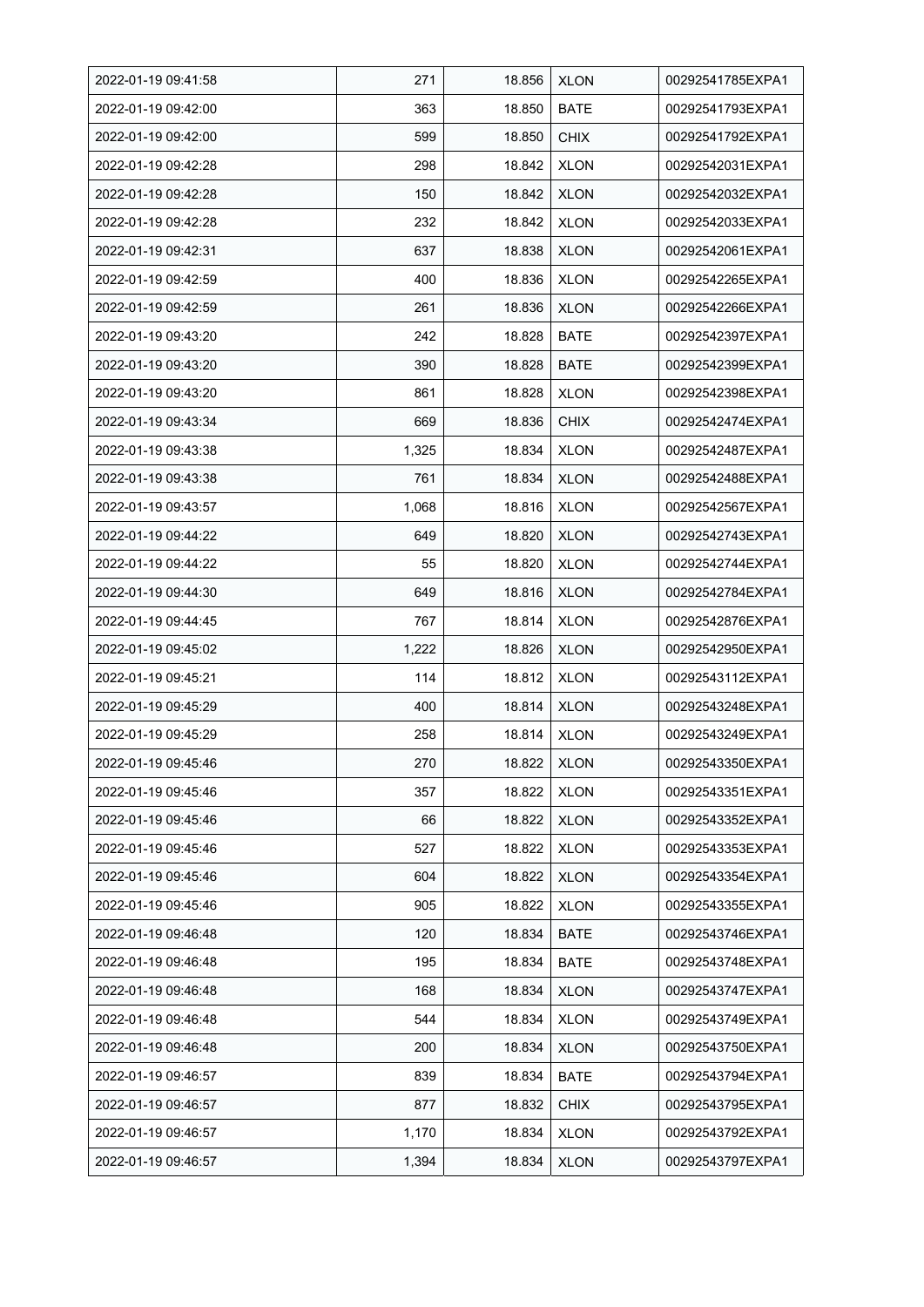| 2022-01-19 09:46:57 | 174   | 18.832 | <b>XLON</b> | 00292543798EXPA1 |
|---------------------|-------|--------|-------------|------------------|
| 2022-01-19 09:47:40 | 200   | 18.810 | <b>XLON</b> | 00292544099EXPA1 |
| 2022-01-19 09:47:40 | 355   | 18.810 | <b>XLON</b> | 00292544100EXPA1 |
| 2022-01-19 09:47:40 | 106   | 18.810 | <b>XLON</b> | 00292544101EXPA1 |
| 2022-01-19 09:47:40 | 926   | 18.810 | <b>XLON</b> | 00292544102EXPA1 |
| 2022-01-19 09:47:40 | 170   | 18.810 | <b>XLON</b> | 00292544103EXPA1 |
| 2022-01-19 09:48:01 | 500   | 18.800 | <b>XLON</b> | 00292544196EXPA1 |
| 2022-01-19 09:48:01 | 251   | 18.800 | <b>XLON</b> | 00292544197EXPA1 |
| 2022-01-19 09:48:35 | 78    | 18.812 | <b>XLON</b> | 00292544375EXPA1 |
| 2022-01-19 09:48:37 | 500   | 18.814 | <b>XLON</b> | 00292544378EXPA1 |
| 2022-01-19 09:48:37 | 655   | 18.814 | <b>XLON</b> | 00292544379EXPA1 |
| 2022-01-19 09:48:37 | 577   | 18.814 | <b>XLON</b> | 00292544380EXPA1 |
| 2022-01-19 09:48:38 | 400   | 18.808 | <b>XLON</b> | 00292544392EXPA1 |
| 2022-01-19 09:48:52 | 835   | 18.804 | <b>CHIX</b> | 00292544434EXPA1 |
| 2022-01-19 09:49:14 | 663   | 18.806 | BATE        | 00292544585EXPA1 |
| 2022-01-19 09:49:14 | 1,510 | 18.806 | <b>XLON</b> | 00292544586EXPA1 |
| 2022-01-19 09:49:16 | 200   | 18.802 | <b>XLON</b> | 00292544600EXPA1 |
| 2022-01-19 09:49:16 | 500   | 18.804 | <b>XLON</b> | 00292544601EXPA1 |
| 2022-01-19 09:49:16 | 629   | 18.804 | <b>XLON</b> | 00292544602EXPA1 |
| 2022-01-19 09:49:20 | 207   | 18.802 | <b>XLON</b> | 00292544622EXPA1 |
| 2022-01-19 09:50:01 | 400   | 18.792 | <b>XLON</b> | 00292544864EXPA1 |
| 2022-01-19 09:50:09 | 1,232 | 18.798 | <b>XLON</b> | 00292544922EXPA1 |
| 2022-01-19 09:50:09 | 500   | 18.798 | <b>XLON</b> | 00292544924EXPA1 |
| 2022-01-19 09:50:09 | 251   | 18.798 | <b>XLON</b> | 00292544926EXPA1 |
| 2022-01-19 09:50:32 | 271   | 18.792 | <b>XLON</b> | 00292545095EXPA1 |
| 2022-01-19 09:50:34 | 680   | 18.794 | <b>CHIX</b> | 00292545116EXPA1 |
| 2022-01-19 09:50:34 | 9     | 18.794 | <b>CHIX</b> | 00292545117EXPA1 |
| 2022-01-19 09:50:57 | 705   | 18.784 | <b>XLON</b> | 00292545295EXPA1 |
| 2022-01-19 09:50:57 | 859   | 18.784 | <b>XLON</b> | 00292545296EXPA1 |
| 2022-01-19 09:51:24 | 226   | 18.804 | <b>XLON</b> | 00292545448EXPA1 |
| 2022-01-19 09:51:24 | 1,527 | 18.804 | <b>XLON</b> | 00292545449EXPA1 |
| 2022-01-19 09:51:25 | 612   | 18.804 | <b>XLON</b> | 00292545455EXPA1 |
| 2022-01-19 09:51:25 | 500   | 18.804 | <b>XLON</b> | 00292545456EXPA1 |
| 2022-01-19 09:51:26 | 65    | 18.804 | <b>XLON</b> | 00292545457EXPA1 |
| 2022-01-19 09:51:31 | 712   | 18.800 | BATE        | 00292545495EXPA1 |
| 2022-01-19 09:52:08 | 840   | 18.788 | <b>XLON</b> | 00292545727EXPA1 |
| 2022-01-19 09:52:13 | 173   | 18.788 | <b>XLON</b> | 00292545769EXPA1 |
| 2022-01-19 09:52:13 | 336   | 18.788 | <b>XLON</b> | 00292545770EXPA1 |
| 2022-01-19 09:52:43 | 676   | 18.812 | <b>XLON</b> | 00292546009EXPA1 |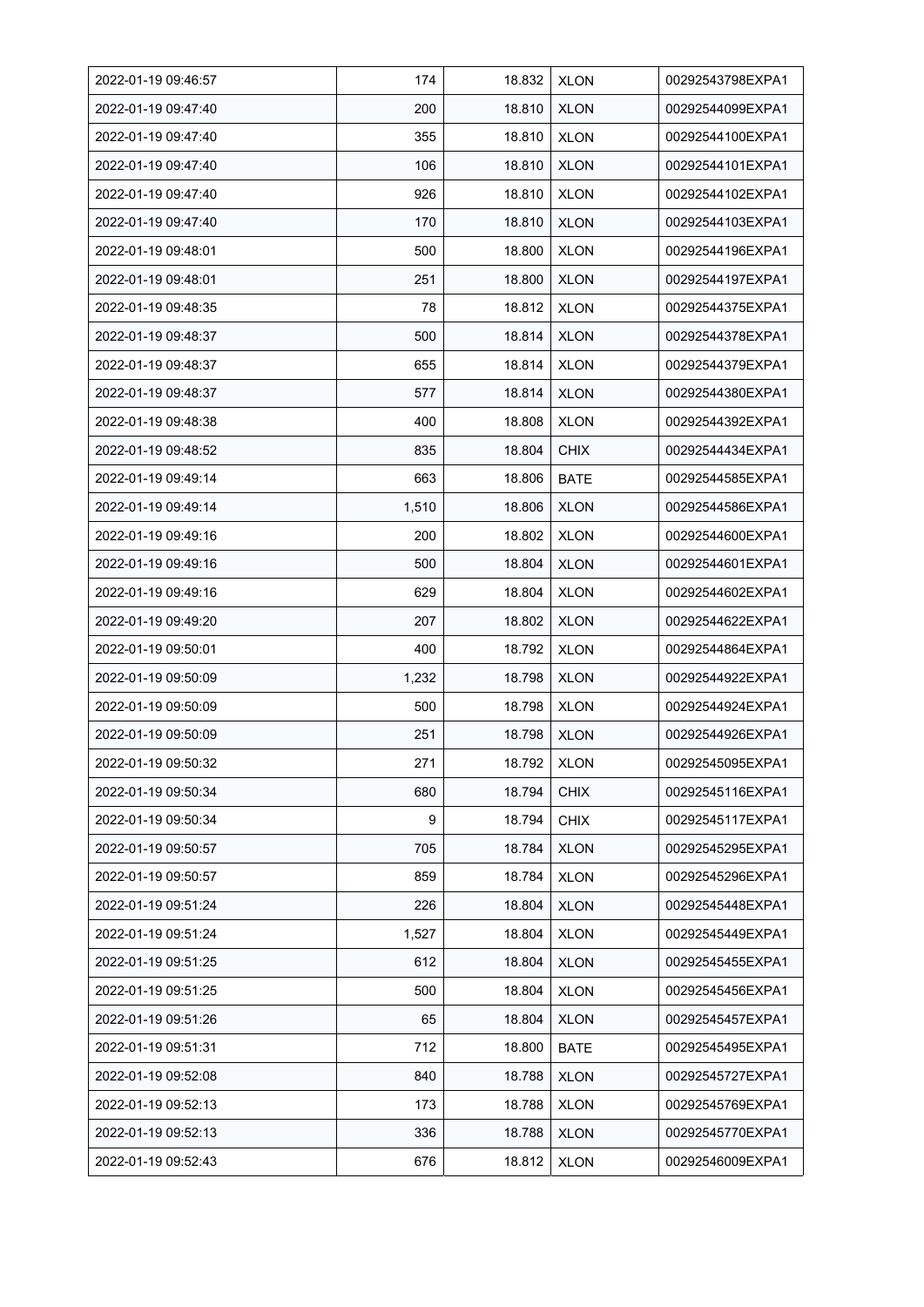| 2022-01-19 09:52:43 | 1,752 | 18.812 | <b>XLON</b> | 00292546010EXPA1 |
|---------------------|-------|--------|-------------|------------------|
| 2022-01-19 09:53:03 | 136   | 18.816 | <b>CHIX</b> | 00292546206EXPA1 |
| 2022-01-19 09:53:03 | 538   | 18.816 | <b>CHIX</b> | 00292546207EXPA1 |
| 2022-01-19 09:53:03 | 106   | 18.816 | <b>CHIX</b> | 00292546209EXPA1 |
| 2022-01-19 09:53:03 | 33    | 18.816 | <b>CHIX</b> | 00292546210EXPA1 |
| 2022-01-19 09:53:21 | 100   | 18.808 | <b>XLON</b> | 00292546416EXPA1 |
| 2022-01-19 09:53:21 | 300   | 18.808 | <b>XLON</b> | 00292546418EXPA1 |
| 2022-01-19 09:53:21 | 224   | 18.810 | <b>XLON</b> | 00292546419EXPA1 |
| 2022-01-19 09:53:31 | 6     | 18.802 | <b>XLON</b> | 00292546526EXPA1 |
| 2022-01-19 09:53:40 | 903   | 18.810 | <b>XLON</b> | 00292546573EXPA1 |
| 2022-01-19 09:53:40 | 117   | 18.810 | <b>XLON</b> | 00292546574EXPA1 |
| 2022-01-19 09:53:40 | 200   | 18.810 | <b>XLON</b> | 00292546575EXPA1 |
| 2022-01-19 09:53:40 | 101   | 18.810 | <b>XLON</b> | 00292546576EXPA1 |
| 2022-01-19 09:53:41 | 200   | 18.810 | <b>XLON</b> | 00292546582EXPA1 |
| 2022-01-19 09:53:41 | 211   | 18.810 | <b>XLON</b> | 00292546583EXPA1 |
| 2022-01-19 09:53:53 | 400   | 18.820 | <b>XLON</b> | 00292546657EXPA1 |
| 2022-01-19 09:53:53 | 261   | 18.820 | <b>XLON</b> | 00292546659EXPA1 |
| 2022-01-19 09:54:03 | 214   | 18.814 | <b>BATE</b> | 00292546738EXPA1 |
| 2022-01-19 09:54:10 | 783   | 18.820 | <b>XLON</b> | 00292546809EXPA1 |
| 2022-01-19 09:54:14 | 70    | 18.814 | BATE        | 00292546892EXPA1 |
| 2022-01-19 09:54:14 | 420   | 18.814 | <b>BATE</b> | 00292546893EXPA1 |
| 2022-01-19 09:54:41 | 674   | 18.820 | <b>XLON</b> | 00292547216EXPA1 |
| 2022-01-19 09:54:55 | 100   | 18.814 | <b>CHIX</b> | 00292547299EXPA1 |
| 2022-01-19 09:54:55 | 476   | 18.814 | <b>CHIX</b> | 00292547300EXPA1 |
| 2022-01-19 09:54:55 | 200   | 18.812 | <b>XLON</b> | 00292547301EXPA1 |
| 2022-01-19 09:54:55 | 505   | 18.812 | <b>XLON</b> | 00292547302EXPA1 |
| 2022-01-19 09:55:02 | 827   | 18.806 | <b>XLON</b> | 00292547353EXPA1 |
| 2022-01-19 09:55:21 | 996   | 18.798 | <b>XLON</b> | 00292547529EXPA1 |
| 2022-01-19 09:55:21 | 215   | 18.798 | <b>XLON</b> | 00292547530EXPA1 |
| 2022-01-19 09:55:33 | 829   | 18.794 | <b>XLON</b> | 00292547592EXPA1 |
| 2022-01-19 09:55:59 | 901   | 18.776 | <b>XLON</b> | 00292547873EXPA1 |
| 2022-01-19 09:56:31 | 668   | 18.794 | <b>BATE</b> | 00292548084EXPA1 |
| 2022-01-19 09:56:31 | 131   | 18.794 | <b>XLON</b> | 00292548083EXPA1 |
| 2022-01-19 09:56:31 | 653   | 18.794 | <b>XLON</b> | 00292548085EXPA1 |
| 2022-01-19 09:56:31 | 137   | 18.794 | <b>XLON</b> | 00292548086EXPA1 |
| 2022-01-19 09:56:31 | 168   | 18.794 | <b>XLON</b> | 00292548087EXPA1 |
| 2022-01-19 09:56:31 | 507   | 18.794 | <b>XLON</b> | 00292548088EXPA1 |
| 2022-01-19 09:56:31 | 124   | 18.788 | <b>XLON</b> | 00292548090EXPA1 |
| 2022-01-19 09:56:31 | 138   | 18.788 | <b>XLON</b> | 00292548091EXPA1 |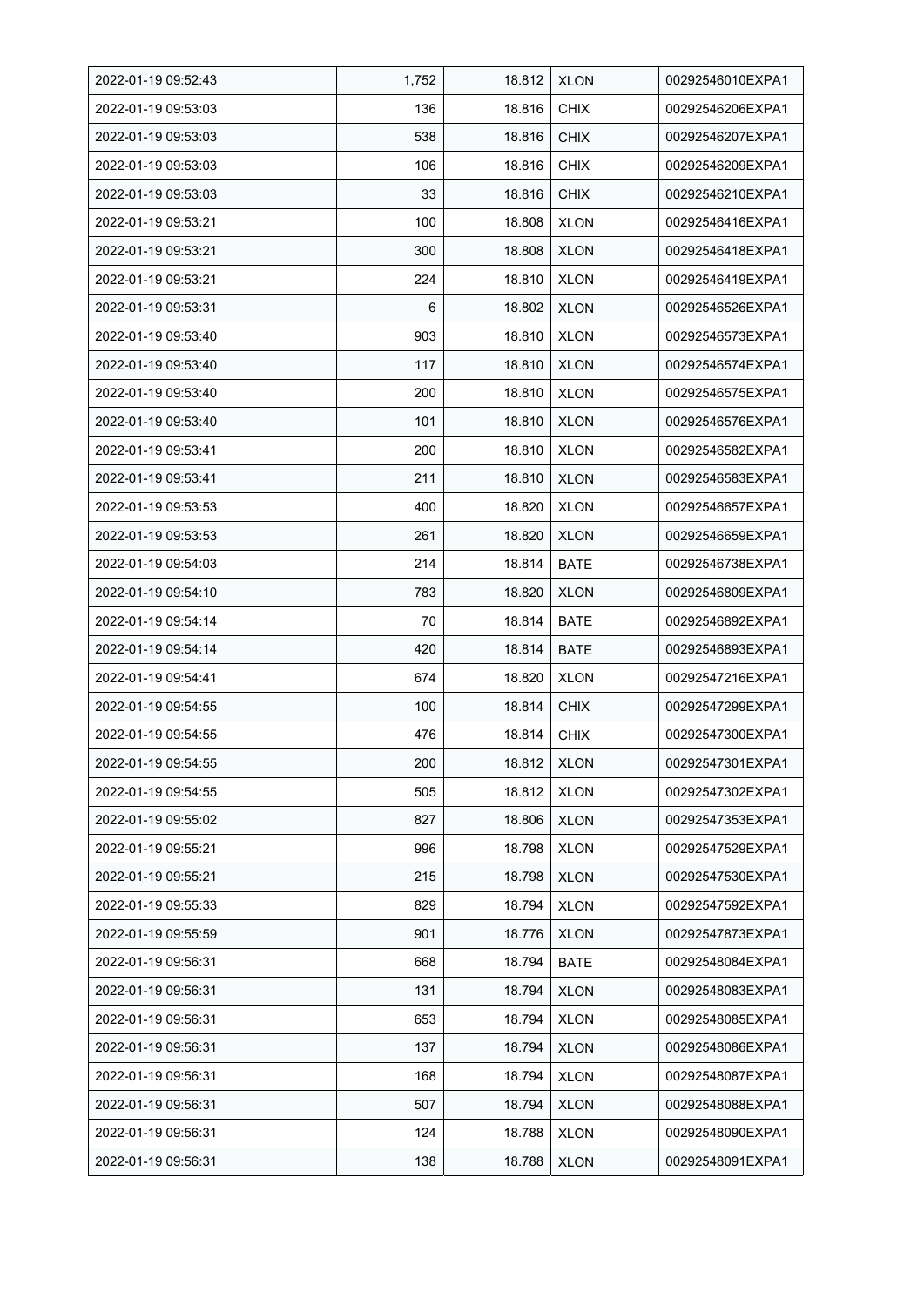| 2022-01-19 09:56:31 | 400   | 18.788 | <b>XLON</b> | 00292548092EXPA1 |
|---------------------|-------|--------|-------------|------------------|
| 2022-01-19 09:56:31 | 132   | 18.788 | <b>XLON</b> | 00292548093EXPA1 |
| 2022-01-19 09:56:31 | 54    | 18.788 | <b>XLON</b> | 00292548094EXPA1 |
| 2022-01-19 09:57:22 | 292   | 18.778 | <b>XLON</b> | 00292548386EXPA1 |
| 2022-01-19 09:57:22 | 275   | 18.778 | <b>XLON</b> | 00292548387EXPA1 |
| 2022-01-19 09:57:22 | 1,205 | 18.778 | <b>XLON</b> | 00292548388EXPA1 |
| 2022-01-19 09:57:22 | 1,147 | 18.778 | <b>XLON</b> | 00292548389EXPA1 |
| 2022-01-19 09:58:01 | 729   | 18.782 | <b>CHIX</b> | 00292548550EXPA1 |
| 2022-01-19 09:58:01 | 400   | 18.782 | <b>CHIX</b> | 00292548551EXPA1 |
| 2022-01-19 09:58:17 | 613   | 18.782 | <b>XLON</b> | 00292548632EXPA1 |
| 2022-01-19 09:58:29 | 158   | 18.784 | <b>XLON</b> | 00292548819EXPA1 |
| 2022-01-19 09:58:29 | 158   | 18.784 | <b>XLON</b> | 00292548820EXPA1 |
| 2022-01-19 09:58:29 | 172   | 18.784 | <b>XLON</b> | 00292548821EXPA1 |
| 2022-01-19 09:58:29 | 199   | 18.784 | <b>XLON</b> | 00292548822EXPA1 |
| 2022-01-19 09:58:29 | 121   | 18.784 | <b>XLON</b> | 00292548823EXPA1 |
| 2022-01-19 09:58:30 | 282   | 18.784 | <b>XLON</b> | 00292548833EXPA1 |
| 2022-01-19 09:58:30 | 1,319 | 18.784 | <b>XLON</b> | 00292548834EXPA1 |
| 2022-01-19 09:58:49 | 425   | 18.770 | <b>XLON</b> | 00292548919EXPA1 |
| 2022-01-19 09:58:49 | 470   | 18.770 | <b>XLON</b> | 00292548922EXPA1 |
| 2022-01-19 09:59:11 | 910   | 18.778 | <b>XLON</b> | 00292549070EXPA1 |
| 2022-01-19 09:59:17 | 79    | 18.774 | <b>BATE</b> | 00292549099EXPA1 |
| 2022-01-19 09:59:17 | 136   | 18.774 | <b>BATE</b> | 00292549100EXPA1 |
| 2022-01-19 09:59:17 | 528   | 18.774 | <b>BATE</b> | 00292549101EXPA1 |
| 2022-01-19 09:59:55 | 1,303 | 18.786 | <b>XLON</b> | 00292549301EXPA1 |
| 2022-01-19 09:59:55 | 51    | 18.786 | <b>XLON</b> | 00292549302EXPA1 |
| 2022-01-19 09:59:58 | 938   | 18.786 | <b>XLON</b> | 00292549320EXPA1 |
| 2022-01-19 09:59:59 | 76    | 18.786 | <b>XLON</b> | 00292549321EXPA1 |
| 2022-01-19 09:59:59 | 875   | 18.786 | <b>XLON</b> | 00292549322EXPA1 |
| 2022-01-19 10:00:08 | 700   | 18.782 | <b>CHIX</b> | 00292549380EXPA1 |
| 2022-01-19 10:00:08 | 16    | 18.782 | <b>CHIX</b> | 00292549384EXPA1 |
| 2022-01-19 10:00:56 | 500   | 18.778 | <b>XLON</b> | 00292549613EXPA1 |
| 2022-01-19 10:01:00 | 1,604 | 18.778 | <b>XLON</b> | 00292549632EXPA1 |
| 2022-01-19 10:01:01 | 872   | 18.774 | <b>XLON</b> | 00292549653EXPA1 |
| 2022-01-19 10:01:34 | 278   | 18.768 | <b>XLON</b> | 00292549899EXPA1 |
| 2022-01-19 10:01:34 | 300   | 18.768 | <b>XLON</b> | 00292549900EXPA1 |
| 2022-01-19 10:01:34 | 123   | 18.768 | <b>XLON</b> | 00292549901EXPA1 |
| 2022-01-19 10:01:39 | 1,589 | 18.768 | <b>XLON</b> | 00292549927EXPA1 |
| 2022-01-19 10:01:55 | 501   | 18.770 | <b>XLON</b> | 00292550073EXPA1 |
| 2022-01-19 10:02:48 | 500   | 18.782 | <b>XLON</b> | 00292550313EXPA1 |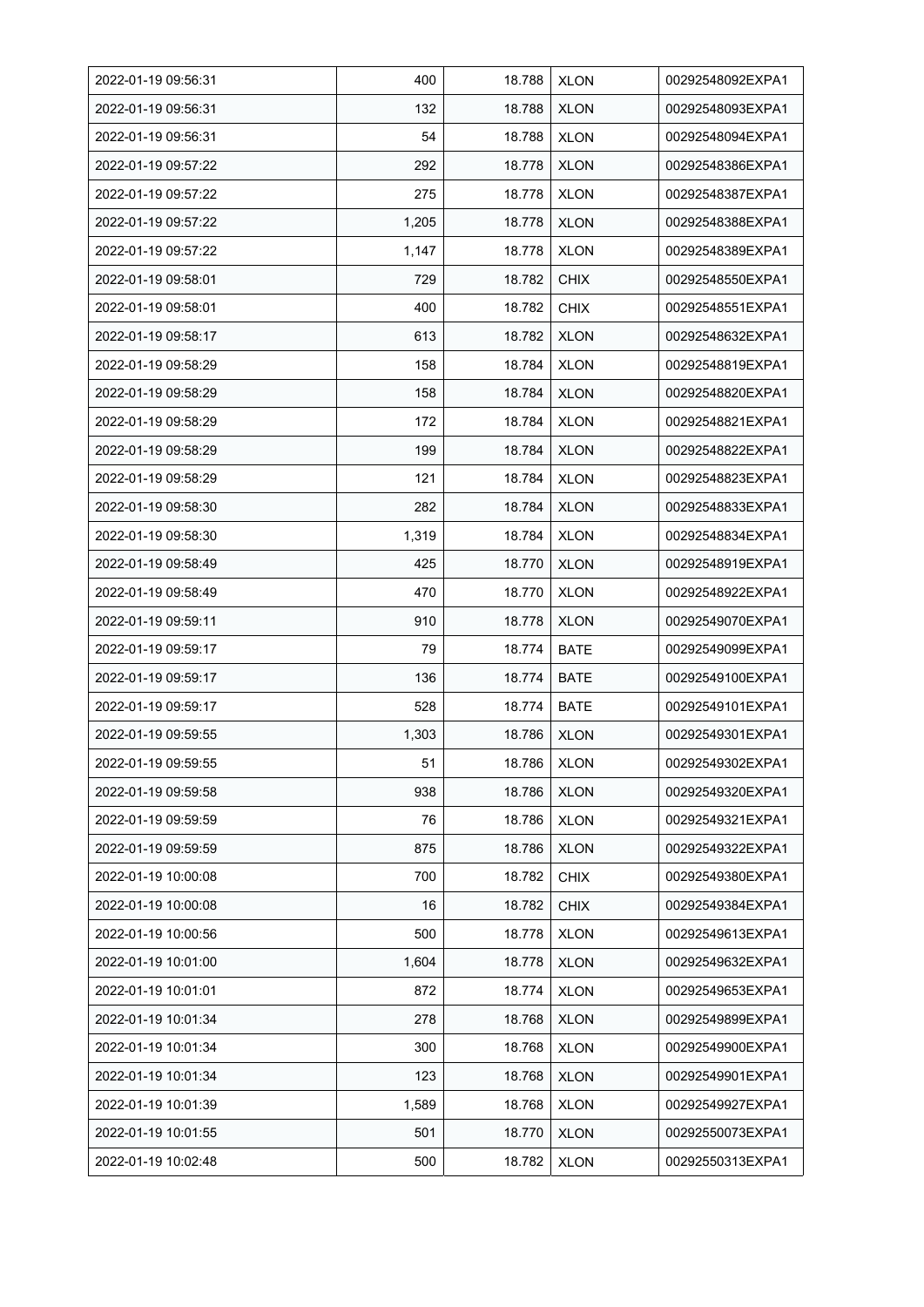| 2022-01-19 10:02:48 | 1,363 | 18.782 | <b>XLON</b> | 00292550314EXPA1 |
|---------------------|-------|--------|-------------|------------------|
| 2022-01-19 10:02:51 | 244   | 18.782 | <b>XLON</b> | 00292550339EXPA1 |
| 2022-01-19 10:03:01 | 1,595 | 18.786 | <b>XLON</b> | 00292550414EXPA1 |
| 2022-01-19 10:03:04 | 500   | 18.788 | <b>CHIX</b> | 00292550469EXPA1 |
| 2022-01-19 10:03:04 | 37    | 18.788 | <b>CHIX</b> | 00292550472EXPA1 |
| 2022-01-19 10:03:04 | 64    | 18.788 | <b>CHIX</b> | 00292550477EXPA1 |
| 2022-01-19 10:03:04 | 56    | 18.788 | <b>CHIX</b> | 00292550489EXPA1 |
| 2022-01-19 10:03:04 | 60    | 18.788 | <b>CHIX</b> | 00292550490EXPA1 |
| 2022-01-19 10:03:05 | 415   | 18.788 | <b>CHIX</b> | 00292550492EXPA1 |
| 2022-01-19 10:03:06 | 242   | 18.786 | <b>BATE</b> | 00292550519EXPA1 |
| 2022-01-19 10:03:08 | 770   | 18.786 | <b>BATE</b> | 00292550560EXPA1 |
| 2022-01-19 10:03:49 | 28    | 18.786 | <b>XLON</b> | 00292550818EXPA1 |
| 2022-01-19 10:03:56 | 23    | 18.788 | <b>XLON</b> | 00292550871EXPA1 |
| 2022-01-19 10:04:04 | 202   | 18.792 | <b>XLON</b> | 00292550918EXPA1 |
| 2022-01-19 10:04:10 | 2,348 | 18.794 | <b>XLON</b> | 00292550991EXPA1 |
| 2022-01-19 10:04:10 | 1,232 | 18.794 | <b>XLON</b> | 00292550992EXPA1 |
| 2022-01-19 10:04:31 | 1,017 | 18.786 | <b>XLON</b> | 00292551130EXPA1 |
| 2022-01-19 10:04:50 | 300   | 18.782 | <b>XLON</b> | 00292551246EXPA1 |
| 2022-01-19 10:04:51 | 260   | 18.782 | <b>XLON</b> | 00292551258EXPA1 |
| 2022-01-19 10:04:51 | 40    | 18.782 | <b>XLON</b> | 00292551259EXPA1 |
| 2022-01-19 10:05:08 | 600   | 18.796 | <b>XLON</b> | 00292551376EXPA1 |
| 2022-01-19 10:05:08 | 1,297 | 18.796 | <b>XLON</b> | 00292551377EXPA1 |
| 2022-01-19 10:05:17 | 530   | 18.806 | <b>XLON</b> | 00292551448EXPA1 |
| 2022-01-19 10:05:37 | 35    | 18.792 | <b>CHIX</b> | 00292551645EXPA1 |
| 2022-01-19 10:05:58 | 400   | 18.792 | <b>XLON</b> | 00292551869EXPA1 |
| 2022-01-19 10:06:00 | 53    | 18.794 | <b>BATE</b> | 00292551895EXPA1 |
| 2022-01-19 10:06:00 | 77    | 18.794 | BATE        | 00292551896EXPA1 |
| 2022-01-19 10:06:00 | 12    | 18.794 | BATE        | 00292551897EXPA1 |
| 2022-01-19 10:06:00 | 45    | 18.794 | <b>BATE</b> | 00292551898EXPA1 |
| 2022-01-19 10:06:00 | 433   | 18.794 | <b>BATE</b> | 00292551899EXPA1 |
| 2022-01-19 10:06:00 | 588   | 18.794 | BATE        | 00292551900EXPA1 |
| 2022-01-19 10:06:01 | 45    | 18.792 | <b>XLON</b> | 00292551921EXPA1 |
| 2022-01-19 10:06:02 | 9     | 18.792 | <b>CHIX</b> | 00292551931EXPA1 |
| 2022-01-19 10:06:02 | 364   | 18.792 | <b>CHIX</b> | 00292551932EXPA1 |
| 2022-01-19 10:06:02 | 145   | 18.792 | <b>CHIX</b> | 00292551935EXPA1 |
| 2022-01-19 10:06:02 | 18    | 18.792 | <b>CHIX</b> | 00292551937EXPA1 |
| 2022-01-19 10:06:02 | 25    | 18.792 | <b>CHIX</b> | 00292551938EXPA1 |
| 2022-01-19 10:06:02 | 187   | 18.792 | <b>CHIX</b> | 00292551939EXPA1 |
| 2022-01-19 10:06:02 | 443   | 18.792 | <b>XLON</b> | 00292551933EXPA1 |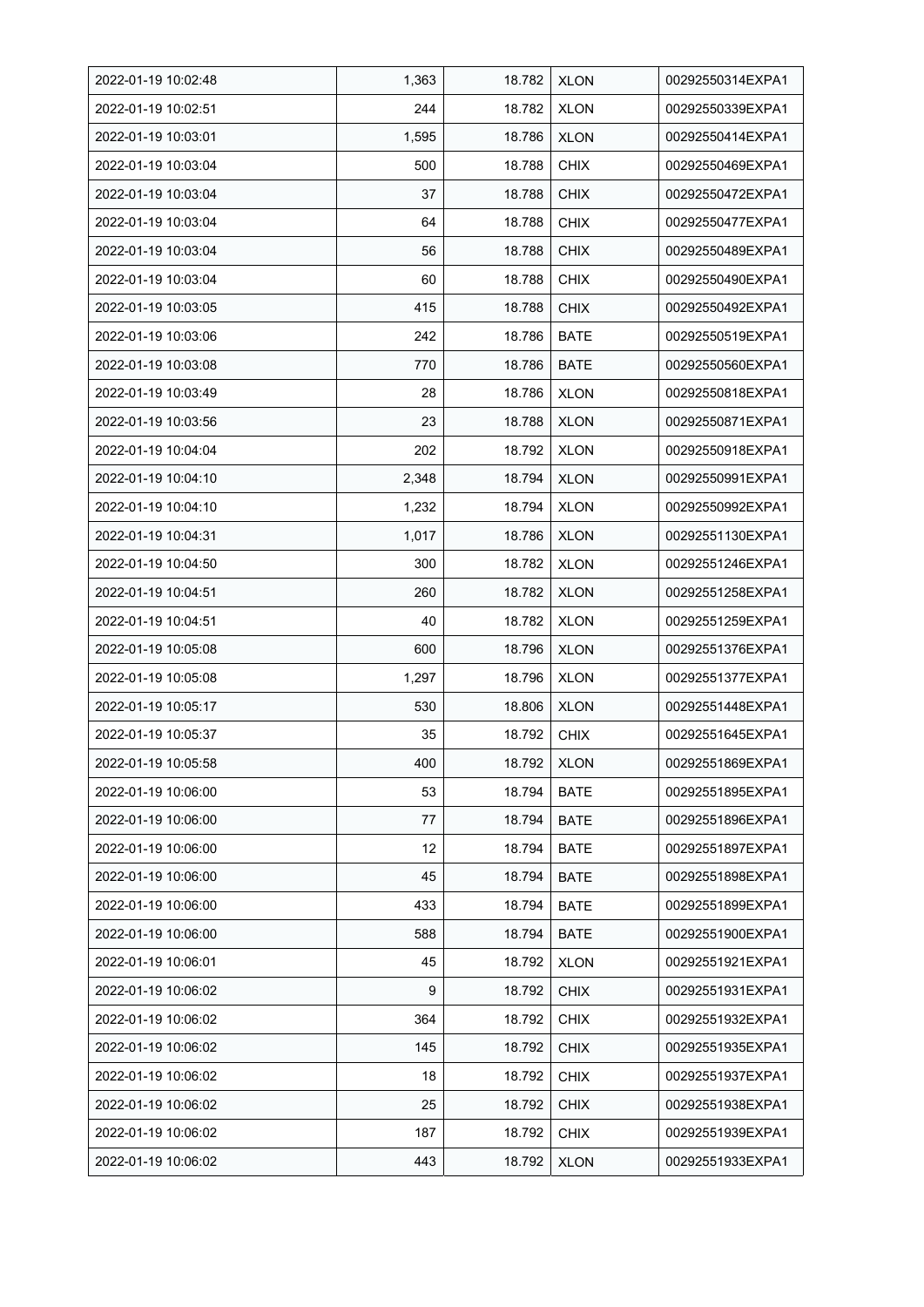| 2022-01-19 10:06:02 | 69    | 18.792 | <b>XLON</b> | 00292551934EXPA1 |
|---------------------|-------|--------|-------------|------------------|
| 2022-01-19 10:06:02 | 833   | 18.792 | <b>XLON</b> | 00292551936EXPA1 |
| 2022-01-19 10:06:28 | 969   | 18.780 | <b>XLON</b> | 00292552070EXPA1 |
| 2022-01-19 10:06:28 | 44    | 18.780 | <b>XLON</b> | 00292552071EXPA1 |
| 2022-01-19 10:06:28 | 149   | 18.780 | <b>XLON</b> | 00292552072EXPA1 |
| 2022-01-19 10:06:28 | 395   | 18.780 | <b>XLON</b> | 00292552073EXPA1 |
| 2022-01-19 10:06:28 | 116   | 18.780 | <b>XLON</b> | 00292552074EXPA1 |
| 2022-01-19 10:06:40 | 140   | 18.776 | <b>XLON</b> | 00292552185EXPA1 |
| 2022-01-19 10:06:42 | 675   | 18.776 | <b>XLON</b> | 00292552198EXPA1 |
| 2022-01-19 10:06:42 | 224   | 18.776 | <b>XLON</b> | 00292552199EXPA1 |
| 2022-01-19 10:07:18 | 1,878 | 18.786 | <b>XLON</b> | 00292552468EXPA1 |
| 2022-01-19 10:07:32 | 881   | 18.784 | <b>CHIX</b> | 00292552558EXPA1 |
| 2022-01-19 10:07:32 | 687   | 18.780 | <b>XLON</b> | 00292552559EXPA1 |
| 2022-01-19 10:08:01 | 927   | 18.782 | <b>XLON</b> | 00292552783EXPA1 |
| 2022-01-19 10:08:01 | 163   | 18.782 | <b>XLON</b> | 00292552784EXPA1 |
| 2022-01-19 10:08:01 | 259   | 18.782 | <b>XLON</b> | 00292552785EXPA1 |
| 2022-01-19 10:08:01 | 283   | 18.782 | <b>XLON</b> | 00292552786EXPA1 |
| 2022-01-19 10:08:49 | 416   | 18.792 | <b>XLON</b> | 00292553155EXPA1 |
| 2022-01-19 10:08:49 | 262   | 18.792 | <b>XLON</b> | 00292553156EXPA1 |
| 2022-01-19 10:08:49 | 500   | 18.792 | <b>XLON</b> | 00292553157EXPA1 |
| 2022-01-19 10:08:49 | 335   | 18.792 | <b>XLON</b> | 00292553158EXPA1 |
| 2022-01-19 10:08:49 | 24    | 18.792 | <b>XLON</b> | 00292553159EXPA1 |
| 2022-01-19 10:09:04 | 470   | 18.798 | <b>XLON</b> | 00292553340EXPA1 |
| 2022-01-19 10:09:04 | 1,532 | 18.798 | <b>XLON</b> | 00292553341EXPA1 |
| 2022-01-19 10:09:13 | 97    | 18.796 | <b>BATE</b> | 00292553382EXPA1 |
| 2022-01-19 10:09:13 | 21    | 18.796 | BATE        | 00292553383EXPA1 |
| 2022-01-19 10:09:13 | 77    | 18.796 | <b>BATE</b> | 00292553384EXPA1 |
| 2022-01-19 10:09:13 | 272   | 18.796 | <b>BATE</b> | 00292553385EXPA1 |
| 2022-01-19 10:09:13 | 466   | 18.796 | <b>BATE</b> | 00292553386EXPA1 |
| 2022-01-19 10:09:20 | 100   | 18.796 | <b>XLON</b> | 00292553416EXPA1 |
| 2022-01-19 10:09:20 | 484   | 18.796 | <b>XLON</b> | 00292553417EXPA1 |
| 2022-01-19 10:09:51 | 64    | 18.800 | <b>XLON</b> | 00292553598EXPA1 |
| 2022-01-19 10:09:51 | 500   | 18.800 | <b>XLON</b> | 00292553599EXPA1 |
| 2022-01-19 10:09:51 | 41    | 18.800 | <b>XLON</b> | 00292553600EXPA1 |
| 2022-01-19 10:09:51 | 71    | 18.800 | <b>XLON</b> | 00292553601EXPA1 |
| 2022-01-19 10:09:51 | 168   | 18.800 | <b>XLON</b> | 00292553602EXPA1 |
| 2022-01-19 10:09:51 | 583   | 18.800 | <b>XLON</b> | 00292553603EXPA1 |
| 2022-01-19 10:10:30 | 143   | 18.814 | <b>XLON</b> | 00292553836EXPA1 |
| 2022-01-19 10:10:30 | 1,374 | 18.814 | <b>XLON</b> | 00292553837EXPA1 |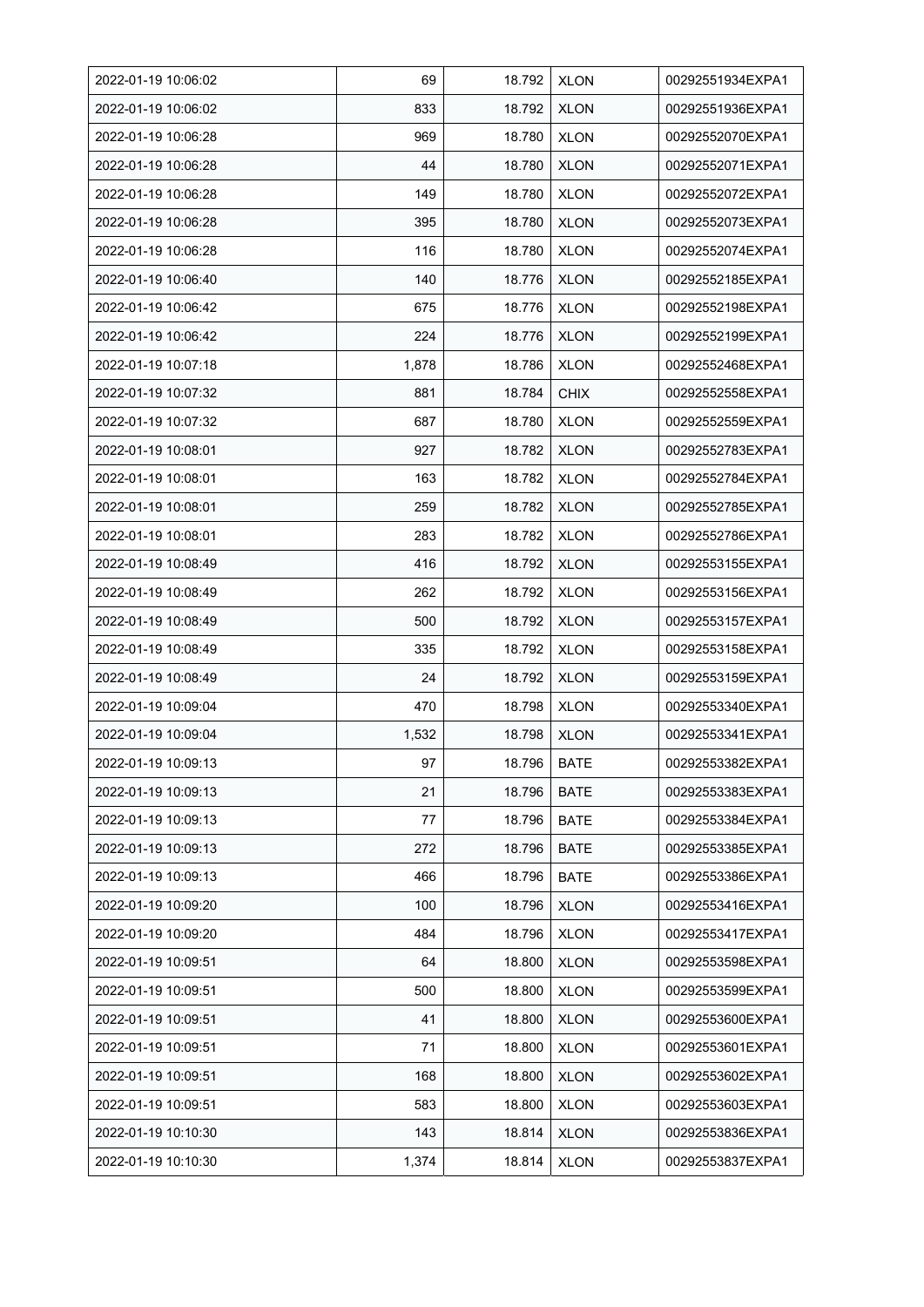| 2022-01-19 10:10:39 | 800   | 18.808 | <b>XLON</b> | 00292553914EXPA1 |
|---------------------|-------|--------|-------------|------------------|
| 2022-01-19 10:10:39 | 987   | 18.808 | <b>XLON</b> | 00292553915EXPA1 |
| 2022-01-19 10:11:23 | 806   | 18.824 | <b>XLON</b> | 00292554214EXPA1 |
| 2022-01-19 10:11:24 | 1,181 | 18.822 | <b>CHIX</b> | 00292554219EXPA1 |
| 2022-01-19 10:11:24 | 951   | 18.822 | <b>XLON</b> | 00292554215EXPA1 |
| 2022-01-19 10:12:00 | 959   | 18.810 | <b>XLON</b> | 00292554455EXPA1 |
| 2022-01-19 10:12:20 | 953   | 18.794 | <b>XLON</b> | 00292554622EXPA1 |
| 2022-01-19 10:12:59 | 1,157 | 18.804 | <b>XLON</b> | 00292554901EXPA1 |
| 2022-01-19 10:12:59 | 188   | 18.804 | <b>XLON</b> | 00292554902EXPA1 |
| 2022-01-19 10:12:59 | 1,016 | 18.804 | <b>XLON</b> | 00292554903EXPA1 |
| 2022-01-19 10:13:04 | 100   | 18.800 | <b>XLON</b> | 00292554960EXPA1 |
| 2022-01-19 10:13:14 | 470   | 18.800 | <b>XLON</b> | 00292555096EXPA1 |
| 2022-01-19 10:13:40 | 43    | 18.790 | <b>BATE</b> | 00292555361EXPA1 |
| 2022-01-19 10:13:40 | 145   | 18.790 | <b>BATE</b> | 00292555369EXPA1 |
| 2022-01-19 10:13:40 | 12    | 18.790 | <b>BATE</b> | 00292555371EXPA1 |
| 2022-01-19 10:13:40 | 42    | 18.790 | <b>BATE</b> | 00292555373EXPA1 |
| 2022-01-19 10:13:40 | 625   | 18.790 | <b>BATE</b> | 00292555375EXPA1 |
| 2022-01-19 10:13:40 | 342   | 18.790 | <b>BATE</b> | 00292555376EXPA1 |
| 2022-01-19 10:13:40 | 11    | 18.790 | <b>CHIX</b> | 00292555366EXPA1 |
| 2022-01-19 10:13:40 | 479   | 18.790 | <b>CHIX</b> | 00292555370EXPA1 |
| 2022-01-19 10:13:40 | 273   | 18.790 | <b>CHIX</b> | 00292555372EXPA1 |
| 2022-01-19 10:13:40 | 5     | 18.790 | <b>CHIX</b> | 00292555374EXPA1 |
| 2022-01-19 10:13:42 | 161   | 18.784 | <b>XLON</b> | 00292555388EXPA1 |
| 2022-01-19 10:13:42 | 346   | 18.784 | <b>XLON</b> | 00292555389EXPA1 |
| 2022-01-19 10:13:42 | 108   | 18.784 | <b>XLON</b> | 00292555390EXPA1 |
| 2022-01-19 10:13:42 | 332   | 18.784 | <b>XLON</b> | 00292555391EXPA1 |
| 2022-01-19 10:13:48 | 999   | 18.784 | <b>XLON</b> | 00292555420EXPA1 |
| 2022-01-19 10:14:20 | 1,018 | 18.778 | <b>XLON</b> | 00292555675EXPA1 |
| 2022-01-19 10:14:46 | 960   | 18.764 | <b>XLON</b> | 00292555830EXPA1 |
| 2022-01-19 10:14:57 | 500   | 18.760 | <b>XLON</b> | 00292555914EXPA1 |
| 2022-01-19 10:14:57 | 845   | 18.760 | <b>XLON</b> | 00292555915EXPA1 |
| 2022-01-19 10:15:36 | 894   | 18.768 | <b>XLON</b> | 00292556192EXPA1 |
| 2022-01-19 10:15:37 | 715   | 18.766 | <b>XLON</b> | 00292556197EXPA1 |
| 2022-01-19 10:15:37 | 298   | 18.766 | <b>XLON</b> | 00292556198EXPA1 |
| 2022-01-19 10:15:57 | 897   | 18.776 | <b>XLON</b> | 00292556321EXPA1 |
| 2022-01-19 10:16:11 | 669   | 18.776 | <b>CHIX</b> | 00292556414EXPA1 |
| 2022-01-19 10:16:16 | 703   | 18.774 | BATE        | 00292556431EXPA1 |
| 2022-01-19 10:16:16 | 517   | 18.774 | <b>XLON</b> | 00292556432EXPA1 |
| 2022-01-19 10:16:44 | 1,184 | 18.782 | <b>XLON</b> | 00292556648EXPA1 |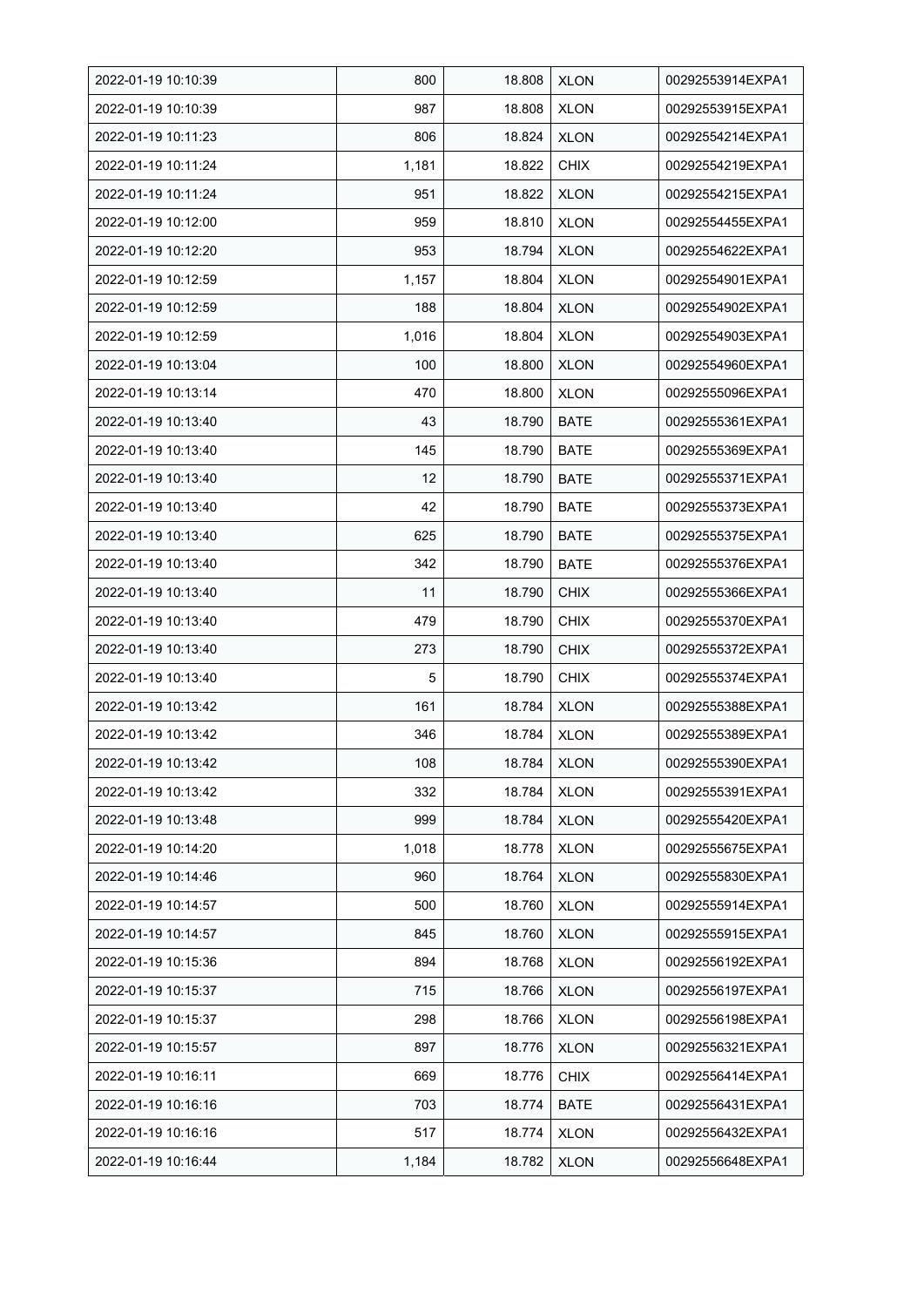| 2022-01-19 10:16:51 | 419   | 18.786 | <b>XLON</b> | 00292556689EXPA1 |
|---------------------|-------|--------|-------------|------------------|
| 2022-01-19 10:17:21 | 517   | 18.796 | <b>XLON</b> | 00292557007EXPA1 |
| 2022-01-19 10:17:21 | 800   | 18.796 | <b>XLON</b> | 00292557008EXPA1 |
| 2022-01-19 10:17:22 | 18    | 18.796 | <b>XLON</b> | 00292557015EXPA1 |
| 2022-01-19 10:17:24 | 300   | 18.786 | <b>XLON</b> | 00292557040EXPA1 |
| 2022-01-19 10:17:24 | 359   | 18.786 | <b>XLON</b> | 00292557041EXPA1 |
| 2022-01-19 10:17:42 | 841   | 18.772 | <b>XLON</b> | 00292557213EXPA1 |
| 2022-01-19 10:18:24 | 865   | 18.756 | <b>CHIX</b> | 00292557534EXPA1 |
| 2022-01-19 10:18:24 | 1,712 | 18.756 | <b>XLON</b> | 00292557535EXPA1 |
| 2022-01-19 10:18:28 | 837   | 18.756 | <b>XLON</b> | 00292557540EXPA1 |
| 2022-01-19 10:19:05 | 656   | 18.770 | <b>XLON</b> | 00292557775EXPA1 |
| 2022-01-19 10:19:05 | 600   | 18.770 | <b>XLON</b> | 00292557777EXPA1 |
| 2022-01-19 10:19:07 | 100   | 18.770 | <b>XLON</b> | 00292557784EXPA1 |
| 2022-01-19 10:19:24 | 1,490 | 18.778 | <b>XLON</b> | 00292557869EXPA1 |
| 2022-01-19 10:19:26 | 500   | 18.772 | <b>BATE</b> | 00292557875EXPA1 |
| 2022-01-19 10:19:26 | 189   | 18.772 | <b>BATE</b> | 00292557876EXPA1 |
| 2022-01-19 10:19:26 | 100   | 18.770 | <b>XLON</b> | 00292557877EXPA1 |
| 2022-01-19 10:19:26 | 186   | 18.770 | <b>XLON</b> | 00292557878EXPA1 |
| 2022-01-19 10:20:03 | 314   | 18.772 | <b>XLON</b> | 00292558171EXPA1 |
| 2022-01-19 10:20:03 | 500   | 18.772 | <b>XLON</b> | 00292558172EXPA1 |
| 2022-01-19 10:20:03 | 266   | 18.772 | <b>XLON</b> | 00292558173EXPA1 |
| 2022-01-19 10:20:03 | 528   | 18.772 | <b>XLON</b> | 00292558175EXPA1 |
| 2022-01-19 10:20:34 | 112   | 18.766 | <b>XLON</b> | 00292558331EXPA1 |
| 2022-01-19 10:20:34 | 252   | 18.766 | <b>XLON</b> | 00292558334EXPA1 |
| 2022-01-19 10:20:34 | 556   | 18.766 | <b>XLON</b> | 00292558337EXPA1 |
| 2022-01-19 10:20:46 | 965   | 18.760 | <b>XLON</b> | 00292558392EXPA1 |
| 2022-01-19 10:21:19 | 98    | 18.760 | <b>XLON</b> | 00292558613EXPA1 |
| 2022-01-19 10:21:19 | 120   | 18.760 | <b>XLON</b> | 00292558615EXPA1 |
| 2022-01-19 10:21:19 | 857   | 18.760 | <b>XLON</b> | 00292558617EXPA1 |
| 2022-01-19 10:21:19 | 621   | 18.760 | <b>XLON</b> | 00292558618EXPA1 |
| 2022-01-19 10:22:02 | 1,995 | 18.762 | <b>XLON</b> | 00292559024EXPA1 |
| 2022-01-19 10:22:24 | 134   | 18.766 | <b>XLON</b> | 00292559169EXPA1 |
| 2022-01-19 10:22:46 | 21    | 18.774 | <b>XLON</b> | 00292559273EXPA1 |
| 2022-01-19 10:22:46 | 59    | 18.774 | <b>XLON</b> | 00292559274EXPA1 |
| 2022-01-19 10:22:54 | 1,089 | 18.774 | <b>BATE</b> | 00292559327EXPA1 |
| 2022-01-19 10:22:54 | 1,423 | 18.774 | <b>CHIX</b> | 00292559329EXPA1 |
| 2022-01-19 10:22:54 | 4     | 18.774 | <b>CHIX</b> | 00292559331EXPA1 |
| 2022-01-19 10:22:54 | 1,114 | 18.774 | <b>XLON</b> | 00292559328EXPA1 |
| 2022-01-19 10:22:54 | 1,310 | 18.774 | <b>XLON</b> | 00292559330EXPA1 |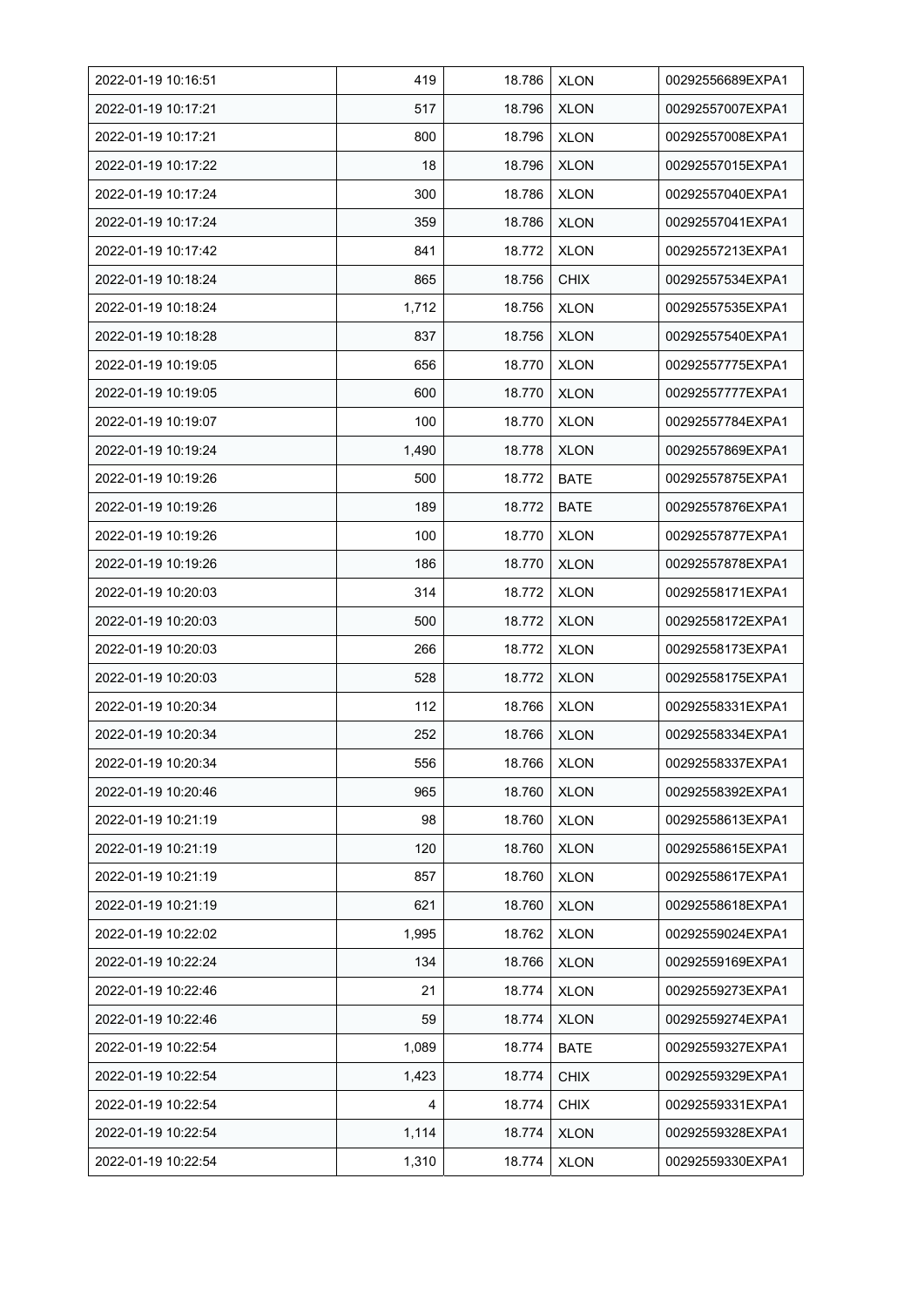| 2022-01-19 10:23:38 | 670   | 18.770 | <b>XLON</b> | 00292559635EXPA1 |
|---------------------|-------|--------|-------------|------------------|
| 2022-01-19 10:23:38 | 100   | 18.770 | <b>XLON</b> | 00292559636EXPA1 |
| 2022-01-19 10:23:38 | 100   | 18.770 | <b>XLON</b> | 00292559637EXPA1 |
| 2022-01-19 10:23:38 | 500   | 18.770 | <b>XLON</b> | 00292559638EXPA1 |
| 2022-01-19 10:23:38 | 100   | 18.770 | <b>XLON</b> | 00292559639EXPA1 |
| 2022-01-19 10:23:38 | 100   | 18.770 | <b>XLON</b> | 00292559640EXPA1 |
| 2022-01-19 10:23:38 | 56    | 18.770 | <b>XLON</b> | 00292559641EXPA1 |
| 2022-01-19 10:23:38 | 35    | 18.770 | <b>XLON</b> | 00292559642EXPA1 |
| 2022-01-19 10:24:02 | 500   | 18.776 | <b>XLON</b> | 00292559758EXPA1 |
| 2022-01-19 10:24:10 | 788   | 18.778 | <b>XLON</b> | 00292559838EXPA1 |
| 2022-01-19 10:24:42 | 1,593 | 18.780 | <b>XLON</b> | 00292560145EXPA1 |
| 2022-01-19 10:24:42 | 860   | 18.780 | <b>XLON</b> | 00292560146EXPA1 |
| 2022-01-19 10:25:23 | 460   | 18.770 | <b>XLON</b> | 00292560593EXPA1 |
| 2022-01-19 10:25:33 | 1,746 | 18.772 | <b>XLON</b> | 00292560669EXPA1 |
| 2022-01-19 10:25:33 | 10    | 18.772 | <b>XLON</b> | 00292560670EXPA1 |
| 2022-01-19 10:26:02 | 25    | 18.762 | <b>CHIX</b> | 00292560821EXPA1 |
| 2022-01-19 10:26:02 | 723   | 18.762 | <b>CHIX</b> | 00292560822EXPA1 |
| 2022-01-19 10:26:06 | 198   | 18.760 | <b>XLON</b> | 00292560879EXPA1 |
| 2022-01-19 10:26:06 | 612   | 18.760 | <b>XLON</b> | 00292560880EXPA1 |
| 2022-01-19 10:26:56 | 768   | 18.766 | <b>XLON</b> | 00292561241EXPA1 |
| 2022-01-19 10:26:58 | 38    | 18.770 | <b>XLON</b> | 00292561314EXPA1 |
| 2022-01-19 10:26:58 | 1,478 | 18.770 | <b>XLON</b> | 00292561317EXPA1 |
| 2022-01-19 10:27:03 | 497   | 18.770 | <b>XLON</b> | 00292561376EXPA1 |
| 2022-01-19 10:27:03 | 500   | 18.770 | <b>XLON</b> | 00292561380EXPA1 |
| 2022-01-19 10:27:15 | 746   | 18.770 | <b>BATE</b> | 00292561477EXPA1 |
| 2022-01-19 10:27:15 | 132   | 18.770 | <b>XLON</b> | 00292561478EXPA1 |
| 2022-01-19 10:27:37 | 365   | 18.766 | <b>CHIX</b> | 00292561649EXPA1 |
| 2022-01-19 10:27:37 | 259   | 18.766 | <b>CHIX</b> | 00292561650EXPA1 |
| 2022-01-19 10:27:37 | 645   | 18.766 | <b>XLON</b> | 00292561646EXPA1 |
| 2022-01-19 10:27:37 | 87    | 18.766 | <b>XLON</b> | 00292561647EXPA1 |
| 2022-01-19 10:28:30 | 377   | 18.752 | <b>XLON</b> | 00292561978EXPA1 |
| 2022-01-19 10:28:30 | 1,304 | 18.752 | <b>XLON</b> | 00292561981EXPA1 |
| 2022-01-19 10:28:30 | 1,194 | 18.752 | <b>XLON</b> | 00292561982EXPA1 |
| 2022-01-19 10:29:02 | 500   | 18.748 | <b>XLON</b> | 00292562153EXPA1 |
| 2022-01-19 10:29:02 | 138   | 18.748 | <b>XLON</b> | 00292562155EXPA1 |
| 2022-01-19 10:29:02 | 500   | 18.748 | <b>XLON</b> | 00292562156EXPA1 |
| 2022-01-19 10:29:02 | 230   | 18.748 | <b>XLON</b> | 00292562157EXPA1 |
| 2022-01-19 10:29:02 | 36    | 18.748 | <b>XLON</b> | 00292562158EXPA1 |
| 2022-01-19 10:29:20 | 529   | 18.748 | <b>XLON</b> | 00292562270EXPA1 |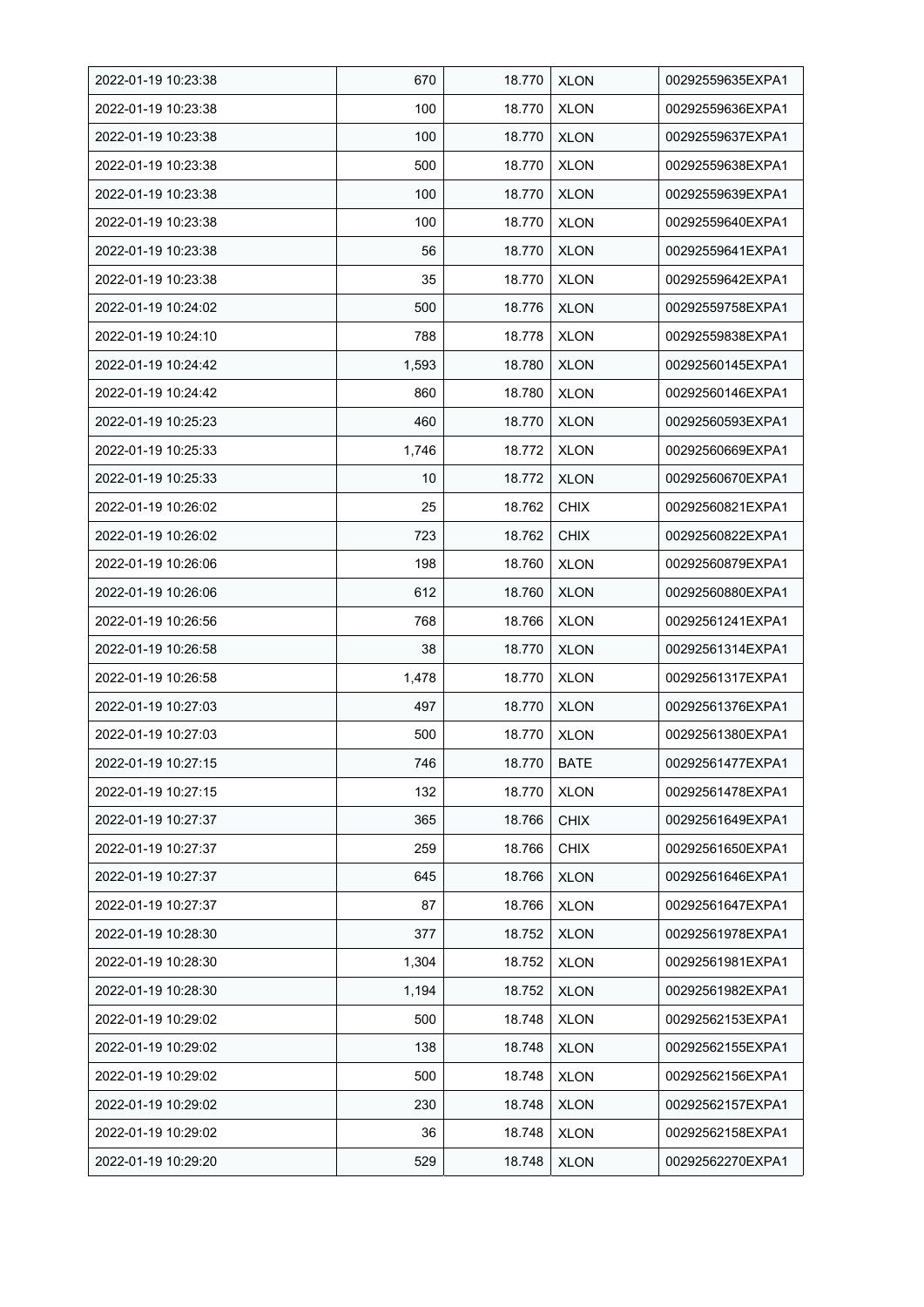| 2022-01-19 10:29:20 | 177   | 18.748 | <b>XLON</b> | 00292562271EXPA1 |
|---------------------|-------|--------|-------------|------------------|
| 2022-01-19 10:29:20 | 65    | 18.748 | <b>XLON</b> | 00292562272EXPA1 |
| 2022-01-19 10:30:01 | 251   | 18.756 | <b>XLON</b> | 00292562551EXPA1 |
| 2022-01-19 10:30:10 | 405   | 18.756 | <b>XLON</b> | 00292562641EXPA1 |
| 2022-01-19 10:30:10 | 1,810 | 18.756 | <b>XLON</b> | 00292562642EXPA1 |
| 2022-01-19 10:30:10 | 371   | 18.756 | <b>XLON</b> | 00292562643EXPA1 |
| 2022-01-19 10:30:19 | 539   | 18.754 | <b>BATE</b> | 00292562691EXPA1 |
| 2022-01-19 10:30:19 | 19    | 18.754 | BATE        | 00292562693EXPA1 |
| 2022-01-19 10:30:19 | 258   | 18.754 | <b>BATE</b> | 00292562694EXPA1 |
| 2022-01-19 10:30:19 | 418   | 18.754 | <b>CHIX</b> | 00292562692EXPA1 |
| 2022-01-19 10:30:19 | 329   | 18.754 | <b>CHIX</b> | 00292562696EXPA1 |
| 2022-01-19 10:30:47 | 641   | 18.776 | <b>XLON</b> | 00292562892EXPA1 |
| 2022-01-19 10:30:47 | 51    | 18.776 | <b>XLON</b> | 00292562893EXPA1 |
| 2022-01-19 10:31:01 | 1,463 | 18.778 | <b>XLON</b> | 00292562951EXPA1 |
| 2022-01-19 10:31:24 | 518   | 18.774 | <b>XLON</b> | 00292563088EXPA1 |
| 2022-01-19 10:31:44 | 859   | 18.762 | <b>XLON</b> | 00292563166EXPA1 |
| 2022-01-19 10:32:15 | 500   | 18.766 | <b>XLON</b> | 00292563296EXPA1 |
| 2022-01-19 10:32:15 | 500   | 18.766 | <b>XLON</b> | 00292563297EXPA1 |
| 2022-01-19 10:32:15 | 197   | 18.766 | <b>XLON</b> | 00292563298EXPA1 |
| 2022-01-19 10:32:18 | 181   | 18.766 | <b>XLON</b> | 00292563303EXPA1 |
| 2022-01-19 10:32:18 | 78    | 18.766 | <b>XLON</b> | 00292563304EXPA1 |
| 2022-01-19 10:32:21 | 1,363 | 18.766 | <b>XLON</b> | 00292563323EXPA1 |
| 2022-01-19 10:33:41 | 2,356 | 18.790 | <b>XLON</b> | 00292563704EXPA1 |
| 2022-01-19 10:33:42 | 407   | 18.786 | <b>BATE</b> | 00292563706EXPA1 |
| 2022-01-19 10:33:42 | 808   | 18.786 | <b>BATE</b> | 00292563707EXPA1 |
| 2022-01-19 10:33:43 | 500   | 18.788 | <b>XLON</b> | 00292563708EXPA1 |
| 2022-01-19 10:33:43 | 500   | 18.788 | <b>XLON</b> | 00292563709EXPA1 |
| 2022-01-19 10:33:43 | 491   | 18.788 | <b>XLON</b> | 00292563710EXPA1 |
| 2022-01-19 10:33:57 | 27    | 18.784 | <b>CHIX</b> | 00292563760EXPA1 |
| 2022-01-19 10:33:57 | 73    | 18.784 | <b>CHIX</b> | 00292563761EXPA1 |
| 2022-01-19 10:33:57 | 54    | 18.784 | <b>CHIX</b> | 00292563762EXPA1 |
| 2022-01-19 10:33:57 | 17    | 18.784 | <b>CHIX</b> | 00292563763EXPA1 |
| 2022-01-19 10:33:57 | 400   | 18.784 | <b>CHIX</b> | 00292563764EXPA1 |
| 2022-01-19 10:33:57 | 123   | 18.784 | <b>CHIX</b> | 00292563765EXPA1 |
| 2022-01-19 10:33:57 | 68    | 18.784 | <b>CHIX</b> | 00292563766EXPA1 |
| 2022-01-19 10:33:57 | 454   | 18.784 | <b>CHIX</b> | 00292563767EXPA1 |
| 2022-01-19 10:34:30 | 373   | 18.782 | <b>XLON</b> | 00292563883EXPA1 |
| 2022-01-19 10:34:36 | 127   | 18.784 | <b>XLON</b> | 00292563904EXPA1 |
| 2022-01-19 10:34:44 | 665   | 18.788 | <b>XLON</b> | 00292563955EXPA1 |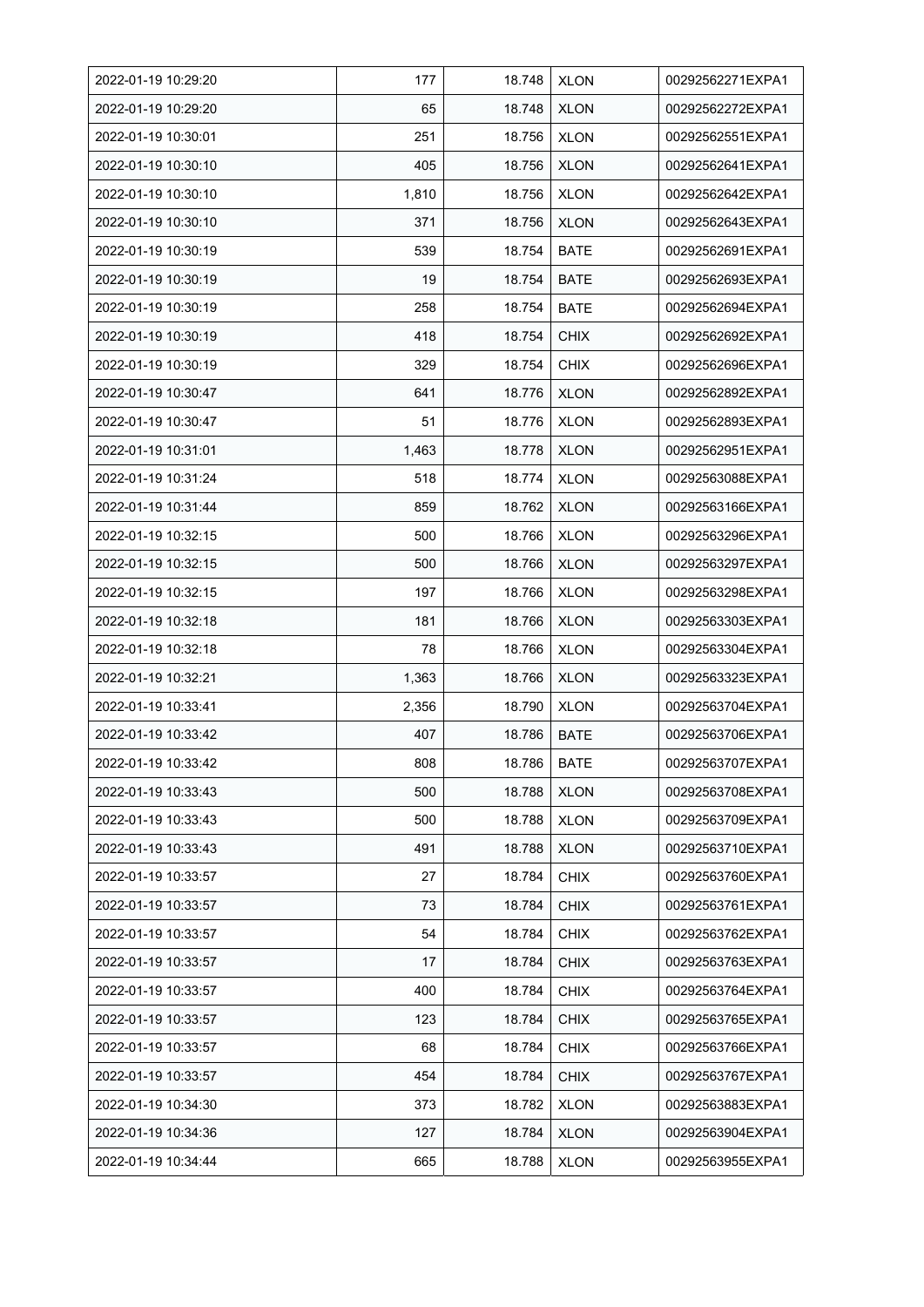| 2022-01-19 10:34:44 | 500   | 18.788 | <b>XLON</b> | 00292563959EXPA1 |
|---------------------|-------|--------|-------------|------------------|
| 2022-01-19 10:34:44 | 43    | 18.788 | <b>XLON</b> | 00292563964EXPA1 |
| 2022-01-19 10:34:47 | 491   | 18.782 | <b>XLON</b> | 00292563997EXPA1 |
| 2022-01-19 10:34:47 | 341   | 18.782 | <b>XLON</b> | 00292563998EXPA1 |
| 2022-01-19 10:35:07 | 749   | 18.768 | <b>XLON</b> | 00292564215EXPA1 |
| 2022-01-19 10:35:48 | 500   | 18.778 | <b>XLON</b> | 00292564467EXPA1 |
| 2022-01-19 10:35:50 | 206   | 18.778 | <b>XLON</b> | 00292564474EXPA1 |
| 2022-01-19 10:35:50 | 211   | 18.778 | <b>XLON</b> | 00292564475EXPA1 |
| 2022-01-19 10:35:50 | 97    | 18.778 | <b>XLON</b> | 00292564476EXPA1 |
| 2022-01-19 10:35:50 | 111   | 18.778 | <b>XLON</b> | 00292564477EXPA1 |
| 2022-01-19 10:35:51 | 114   | 18.778 | <b>XLON</b> | 00292564478EXPA1 |
| 2022-01-19 10:35:51 | 56    | 18.780 | <b>XLON</b> | 00292564481EXPA1 |
| 2022-01-19 10:35:51 | 339   | 18.780 | <b>XLON</b> | 00292564482EXPA1 |
| 2022-01-19 10:36:00 | 161   | 18.780 | <b>XLON</b> | 00292564599EXPA1 |
| 2022-01-19 10:36:00 | 136   | 18.780 | <b>XLON</b> | 00292564600EXPA1 |
| 2022-01-19 10:36:00 | 250   | 18.780 | <b>XLON</b> | 00292564601EXPA1 |
| 2022-01-19 10:36:00 | 250   | 18.780 | <b>XLON</b> | 00292564602EXPA1 |
| 2022-01-19 10:36:00 | 250   | 18.780 | <b>XLON</b> | 00292564603EXPA1 |
| 2022-01-19 10:36:00 | 250   | 18.780 | <b>XLON</b> | 00292564604EXPA1 |
| 2022-01-19 10:36:42 | 500   | 18.790 | <b>XLON</b> | 00292564840EXPA1 |
| 2022-01-19 10:36:45 | 1,308 | 18.790 | <b>XLON</b> | 00292564843EXPA1 |
| 2022-01-19 10:37:07 | 215   | 18.786 | <b>XLON</b> | 00292564942EXPA1 |
| 2022-01-19 10:37:07 | 500   | 18.788 | <b>XLON</b> | 00292564944EXPA1 |
| 2022-01-19 10:37:26 | 261   | 18.786 | <b>CHIX</b> | 00292565049EXPA1 |
| 2022-01-19 10:37:26 | 700   | 18.786 | <b>CHIX</b> | 00292565050EXPA1 |
| 2022-01-19 10:37:26 | 224   | 18.786 | <b>CHIX</b> | 00292565051EXPA1 |
| 2022-01-19 10:38:01 | 133   | 18.796 | <b>XLON</b> | 00292565236EXPA1 |
| 2022-01-19 10:38:01 | 1,246 | 18.796 | <b>XLON</b> | 00292565237EXPA1 |
| 2022-01-19 10:38:01 | 600   | 18.796 | <b>XLON</b> | 00292565242EXPA1 |
| 2022-01-19 10:38:19 | 159   | 18.800 | <b>XLON</b> | 00292565408EXPA1 |
| 2022-01-19 10:38:19 | 500   | 18.800 | <b>XLON</b> | 00292565409EXPA1 |
| 2022-01-19 10:38:30 | 957   | 18.802 | BATE        | 00292565500EXPA1 |
| 2022-01-19 10:38:30 | 1,338 | 18.802 | <b>XLON</b> | 00292565502EXPA1 |
| 2022-01-19 10:38:58 | 500   | 18.802 | <b>XLON</b> | 00292565643EXPA1 |
| 2022-01-19 10:38:58 | 109   | 18.802 | <b>XLON</b> | 00292565644EXPA1 |
| 2022-01-19 10:38:58 | 109   | 18.802 | <b>XLON</b> | 00292565645EXPA1 |
| 2022-01-19 10:38:58 | 32    | 18.802 | <b>XLON</b> | 00292565646EXPA1 |
| 2022-01-19 10:38:58 | 109   | 18.802 | <b>XLON</b> | 00292565648EXPA1 |
| 2022-01-19 10:38:58 | 109   | 18.802 | <b>XLON</b> | 00292565649EXPA1 |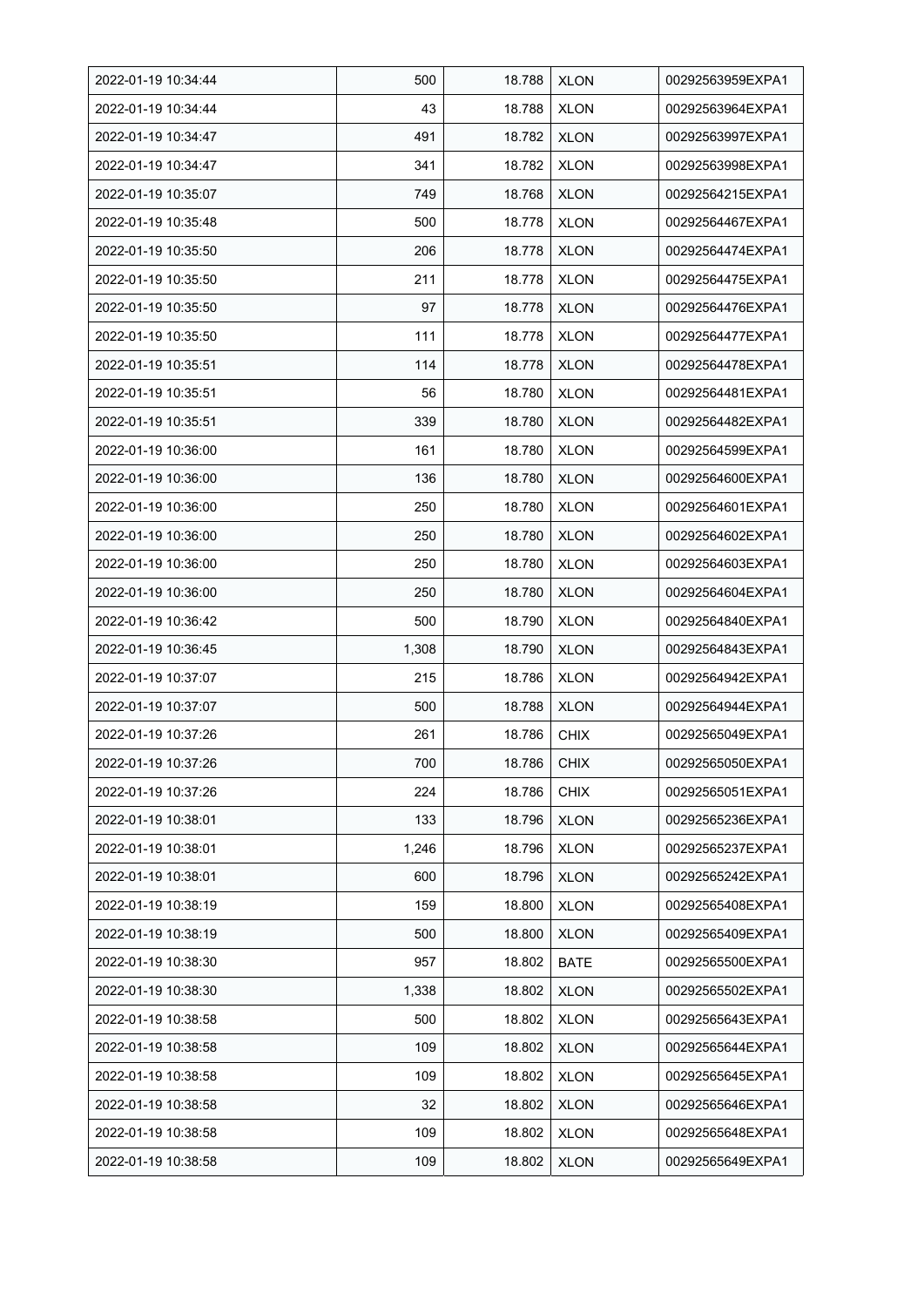| 2022-01-19 10:38:58 | 74    | 18.802 | <b>XLON</b> | 00292565650EXPA1 |
|---------------------|-------|--------|-------------|------------------|
| 2022-01-19 10:38:58 | 109   | 18.802 | <b>XLON</b> | 00292565651EXPA1 |
| 2022-01-19 10:38:58 | 109   | 18.802 | <b>XLON</b> | 00292565652EXPA1 |
| 2022-01-19 10:38:58 | 9     | 18.802 | <b>XLON</b> | 00292565653EXPA1 |
| 2022-01-19 10:38:58 | 53    | 18.802 | <b>XLON</b> | 00292565654EXPA1 |
| 2022-01-19 10:38:59 | 97    | 18.800 | <b>XLON</b> | 00292565657EXPA1 |
| 2022-01-19 10:38:59 | 74    | 18.800 | <b>XLON</b> | 00292565658EXPA1 |
| 2022-01-19 10:38:59 | 223   | 18.800 | <b>XLON</b> | 00292565659EXPA1 |
| 2022-01-19 10:38:59 | 75    | 18.800 | <b>XLON</b> | 00292565660EXPA1 |
| 2022-01-19 10:38:59 | 76    | 18.800 | <b>XLON</b> | 00292565661EXPA1 |
| 2022-01-19 10:38:59 | 240   | 18.800 | <b>XLON</b> | 00292565662EXPA1 |
| 2022-01-19 10:39:35 | 483   | 18.806 | <b>BATE</b> | 00292565951EXPA1 |
| 2022-01-19 10:39:35 | 364   | 18.806 | <b>XLON</b> | 00292565955EXPA1 |
| 2022-01-19 10:39:35 | 400   | 18.804 | <b>XLON</b> | 00292565956EXPA1 |
| 2022-01-19 10:39:35 | 251   | 18.804 | <b>XLON</b> | 00292565957EXPA1 |
| 2022-01-19 10:39:35 | 87    | 18.804 | <b>XLON</b> | 00292565958EXPA1 |
| 2022-01-19 10:39:53 | 781   | 18.800 | <b>XLON</b> | 00292566063EXPA1 |
| 2022-01-19 10:40:14 | 621   | 18.800 | <b>CHIX</b> | 00292566191EXPA1 |
| 2022-01-19 10:40:14 | 98    | 18.800 | <b>CHIX</b> | 00292566192EXPA1 |
| 2022-01-19 10:40:14 | 273   | 18.802 | <b>XLON</b> | 00292566186EXPA1 |
| 2022-01-19 10:40:14 | 131   | 18.802 | <b>XLON</b> | 00292566187EXPA1 |
| 2022-01-19 10:40:14 | 130   | 18.802 | <b>XLON</b> | 00292566188EXPA1 |
| 2022-01-19 10:40:14 | 800   | 18.802 | <b>XLON</b> | 00292566189EXPA1 |
| 2022-01-19 10:40:14 | 330   | 18.802 | <b>XLON</b> | 00292566190EXPA1 |
| 2022-01-19 10:40:59 | 300   | 18.796 | <b>XLON</b> | 00292566457EXPA1 |
| 2022-01-19 10:40:59 | 400   | 18.796 | <b>XLON</b> | 00292566458EXPA1 |
| 2022-01-19 10:41:00 | 32    | 18.796 | <b>XLON</b> | 00292566462EXPA1 |
| 2022-01-19 10:41:00 | 368   | 18.796 | <b>XLON</b> | 00292566463EXPA1 |
| 2022-01-19 10:41:00 | 100   | 18.796 | <b>XLON</b> | 00292566464EXPA1 |
| 2022-01-19 10:41:00 | 196   | 18.796 | <b>XLON</b> | 00292566465EXPA1 |
| 2022-01-19 10:41:00 | 184   | 18.796 | <b>XLON</b> | 00292566466EXPA1 |
| 2022-01-19 10:41:29 | 500   | 18.806 | <b>XLON</b> | 00292566781EXPA1 |
| 2022-01-19 10:41:31 | 160   | 18.806 | <b>XLON</b> | 00292566788EXPA1 |
| 2022-01-19 10:41:31 | 159   | 18.806 | <b>XLON</b> | 00292566789EXPA1 |
| 2022-01-19 10:41:31 | 207   | 18.806 | <b>XLON</b> | 00292566790EXPA1 |
| 2022-01-19 10:41:31 | 181   | 18.806 | <b>XLON</b> | 00292566791EXPA1 |
| 2022-01-19 10:41:31 | 90    | 18.806 | <b>XLON</b> | 00292566792EXPA1 |
| 2022-01-19 10:41:31 | 312   | 18.806 | <b>XLON</b> | 00292566793EXPA1 |
| 2022-01-19 10:41:45 | 1,076 | 18.806 | <b>XLON</b> | 00292566854EXPA1 |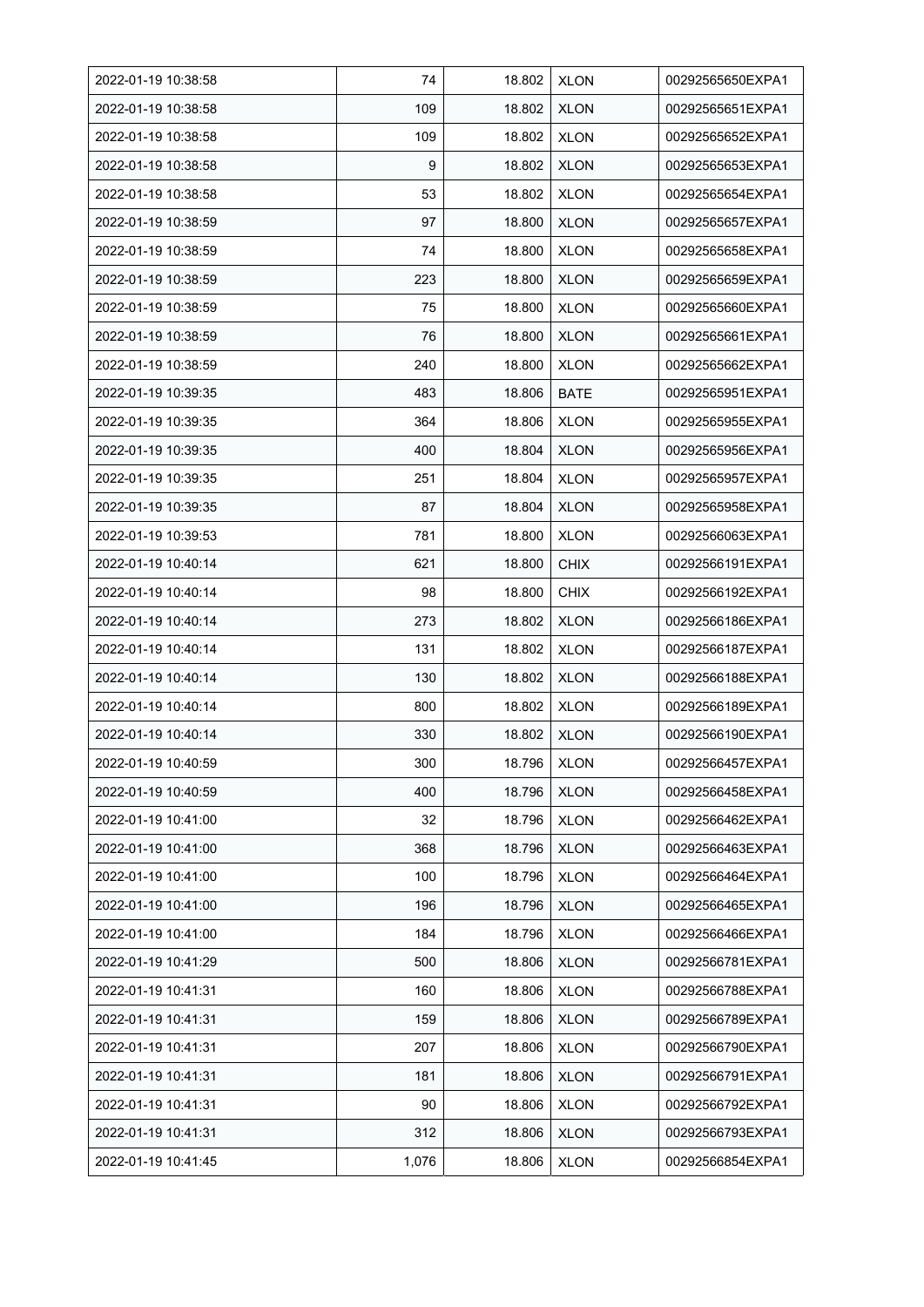| 2022-01-19 10:41:45 | 96    | 18.806 | <b>XLON</b> | 00292566855EXPA1 |
|---------------------|-------|--------|-------------|------------------|
| 2022-01-19 10:42:20 | 1,643 | 18.814 | <b>XLON</b> | 00292567081EXPA1 |
| 2022-01-19 10:43:20 | 254   | 18.820 | <b>XLON</b> | 00292567469EXPA1 |
| 2022-01-19 10:43:20 | 169   | 18.820 | <b>XLON</b> | 00292567470EXPA1 |
| 2022-01-19 10:43:33 | 1,152 | 18.826 | <b>CHIX</b> | 00292567562EXPA1 |
| 2022-01-19 10:43:33 | 1,624 | 18.826 | <b>XLON</b> | 00292567564EXPA1 |
| 2022-01-19 10:43:33 | 1,090 | 18.826 | <b>XLON</b> | 00292567566EXPA1 |
| 2022-01-19 10:44:15 | 196   | 18.824 | <b>XLON</b> | 00292567860EXPA1 |
| 2022-01-19 10:44:15 | 1,488 | 18.824 | <b>XLON</b> | 00292567861EXPA1 |
| 2022-01-19 10:44:26 | 9     | 18.826 | <b>XLON</b> | 00292567918EXPA1 |
| 2022-01-19 10:44:36 | 172   | 18.832 | <b>XLON</b> | 00292567969EXPA1 |
| 2022-01-19 10:44:36 | 148   | 18.832 | <b>XLON</b> | 00292567973EXPA1 |
| 2022-01-19 10:44:55 | 101   | 18.830 | <b>BATE</b> | 00292568051EXPA1 |
| 2022-01-19 10:44:55 | 1,386 | 18.830 | <b>BATE</b> | 00292568053EXPA1 |
| 2022-01-19 10:44:55 | 861   | 18.832 | <b>XLON</b> | 00292568045EXPA1 |
| 2022-01-19 10:44:55 | 1,222 | 18.832 | <b>XLON</b> | 00292568046EXPA1 |
| 2022-01-19 10:44:55 | 28    | 18.832 | <b>XLON</b> | 00292568047EXPA1 |
| 2022-01-19 10:45:23 | 675   | 18.824 | <b>XLON</b> | 00292568250EXPA1 |
| 2022-01-19 10:45:47 | 736   | 18.814 | <b>XLON</b> | 00292568368EXPA1 |
| 2022-01-19 10:45:47 | 683   | 18.814 | <b>XLON</b> | 00292568371EXPA1 |
| 2022-01-19 10:46:31 | 1,408 | 18.804 | <b>XLON</b> | 00292568806EXPA1 |
| 2022-01-19 10:46:31 | 730   | 18.804 | <b>XLON</b> | 00292568807EXPA1 |
| 2022-01-19 10:46:39 | 166   | 18.806 | <b>XLON</b> | 00292568846EXPA1 |
| 2022-01-19 10:46:39 | 433   | 18.806 | <b>XLON</b> | 00292568847EXPA1 |
| 2022-01-19 10:47:08 | 522   | 18.802 | <b>CHIX</b> | 00292569019EXPA1 |
| 2022-01-19 10:47:08 | 166   | 18.802 | <b>CHIX</b> | 00292569021EXPA1 |
| 2022-01-19 10:47:33 | 792   | 18.796 | <b>XLON</b> | 00292569150EXPA1 |
| 2022-01-19 10:47:33 | 1,878 | 18.796 | <b>XLON</b> | 00292569153EXPA1 |
| 2022-01-19 10:48:02 | 400   | 18.794 | <b>XLON</b> | 00292569293EXPA1 |
| 2022-01-19 10:48:02 | 282   | 18.794 | <b>XLON</b> | 00292569294EXPA1 |
| 2022-01-19 10:48:15 | 760   | 18.790 | BATE        | 00292569395EXPA1 |
| 2022-01-19 10:48:15 | 580   | 18.790 | <b>CHIX</b> | 00292569396EXPA1 |
| 2022-01-19 10:48:24 | 794   | 18.782 | <b>XLON</b> | 00292569435EXPA1 |
| 2022-01-19 10:48:44 | 974   | 18.768 | <b>XLON</b> | 00292569509EXPA1 |
| 2022-01-19 10:48:44 | 728   | 18.768 | <b>XLON</b> | 00292569510EXPA1 |
| 2022-01-19 10:49:39 | 327   | 18.768 | <b>XLON</b> | 00292569808EXPA1 |
| 2022-01-19 10:49:39 | 1,208 | 18.768 | <b>XLON</b> | 00292569809EXPA1 |
| 2022-01-19 10:49:39 | 342   | 18.768 | <b>XLON</b> | 00292569810EXPA1 |
| 2022-01-19 10:50:03 | 448   | 18.768 | <b>XLON</b> | 00292569959EXPA1 |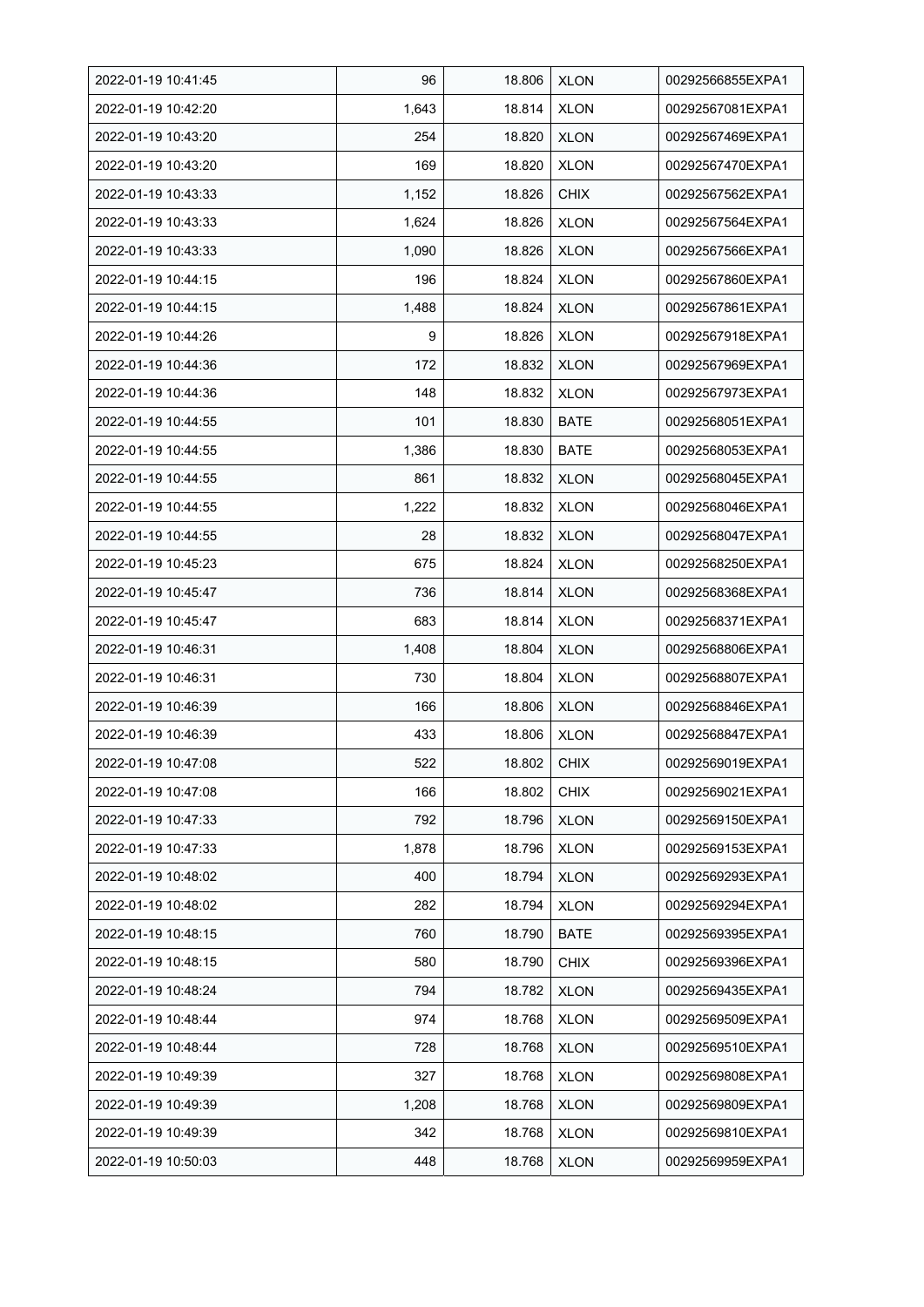| 2022-01-19 10:50:35 | 1,350 | 18.776 | <b>XLON</b> | 00292570099EXPA1 |
|---------------------|-------|--------|-------------|------------------|
| 2022-01-19 10:50:35 | 9     | 18.776 | <b>XLON</b> | 00292570100EXPA1 |
| 2022-01-19 10:50:43 | 133   | 18.776 | <b>XLON</b> | 00292570142EXPA1 |
| 2022-01-19 10:50:43 | 193   | 18.776 | <b>XLON</b> | 00292570144EXPA1 |
| 2022-01-19 10:50:43 | 84    | 18.776 | <b>XLON</b> | 00292570145EXPA1 |
| 2022-01-19 10:50:43 | 1,457 | 18.776 | <b>XLON</b> | 00292570146EXPA1 |
| 2022-01-19 10:50:59 | 162   | 18.772 | <b>BATE</b> | 00292570231EXPA1 |
| 2022-01-19 10:50:59 | 165   | 18.772 | <b>CHIX</b> | 00292570229EXPA1 |
| 2022-01-19 10:51:35 | 534   | 18.774 | <b>XLON</b> | 00292570466EXPA1 |
| 2022-01-19 10:51:35 | 227   | 18.774 | <b>XLON</b> | 00292570467EXPA1 |
| 2022-01-19 10:51:35 | 854   | 18.774 | <b>XLON</b> | 00292570468EXPA1 |
| 2022-01-19 10:52:08 | 593   | 18.780 | <b>XLON</b> | 00292570675EXPA1 |
| 2022-01-19 10:52:08 | 266   | 18.780 | <b>XLON</b> | 00292570676EXPA1 |
| 2022-01-19 10:52:32 | 689   | 18.784 | BATE        | 00292570900EXPA1 |
| 2022-01-19 10:52:32 | 1,189 | 18.786 | <b>CHIX</b> | 00292570898EXPA1 |
| 2022-01-19 10:52:32 | 633   | 18.786 | <b>XLON</b> | 00292570899EXPA1 |
| 2022-01-19 10:52:33 | 811   | 18.780 | <b>XLON</b> | 00292570911EXPA1 |
| 2022-01-19 10:53:05 | 725   | 18.782 | <b>XLON</b> | 00292571120EXPA1 |
| 2022-01-19 10:53:05 | 817   | 18.782 | <b>XLON</b> | 00292571121EXPA1 |
| 2022-01-19 10:53:37 | 600   | 18.790 | <b>XLON</b> | 00292571258EXPA1 |
| 2022-01-19 10:53:37 | 1,140 | 18.790 | <b>XLON</b> | 00292571259EXPA1 |
| 2022-01-19 10:53:44 | 753   | 18.786 | <b>XLON</b> | 00292571280EXPA1 |
| 2022-01-19 10:54:23 | 743   | 18.768 | <b>XLON</b> | 00292571501EXPA1 |
| 2022-01-19 10:54:23 | 301   | 18.768 | <b>XLON</b> | 00292571502EXPA1 |
| 2022-01-19 10:54:58 | 131   | 18.778 | <b>XLON</b> | 00292571655EXPA1 |
| 2022-01-19 10:54:58 | 151   | 18.778 | <b>XLON</b> | 00292571656EXPA1 |
| 2022-01-19 10:54:58 | 156   | 18.778 | <b>XLON</b> | 00292571657EXPA1 |
| 2022-01-19 10:55:03 | 161   | 18.778 | <b>XLON</b> | 00292571705EXPA1 |
| 2022-01-19 10:55:03 | 585   | 18.778 | <b>XLON</b> | 00292571706EXPA1 |
| 2022-01-19 10:55:07 | 354   | 18.782 | <b>XLON</b> | 00292571735EXPA1 |
| 2022-01-19 10:55:07 | 287   | 18.782 | <b>XLON</b> | 00292571736EXPA1 |
| 2022-01-19 10:55:07 | 83    | 18.782 | <b>XLON</b> | 00292571741EXPA1 |
| 2022-01-19 10:55:32 | 642   | 18.788 | <b>XLON</b> | 00292571933EXPA1 |
| 2022-01-19 10:55:32 | 500   | 18.788 | <b>XLON</b> | 00292571934EXPA1 |
| 2022-01-19 10:55:32 | 500   | 18.790 | <b>XLON</b> | 00292571936EXPA1 |
| 2022-01-19 10:55:32 | 104   | 18.790 | <b>XLON</b> | 00292571937EXPA1 |
| 2022-01-19 10:55:32 | 16    | 18.790 | <b>XLON</b> | 00292571938EXPA1 |
| 2022-01-19 10:55:40 | 239   | 18.784 | <b>CHIX</b> | 00292571986EXPA1 |
| 2022-01-19 10:55:40 | 576   | 18.784 | <b>CHIX</b> | 00292571988EXPA1 |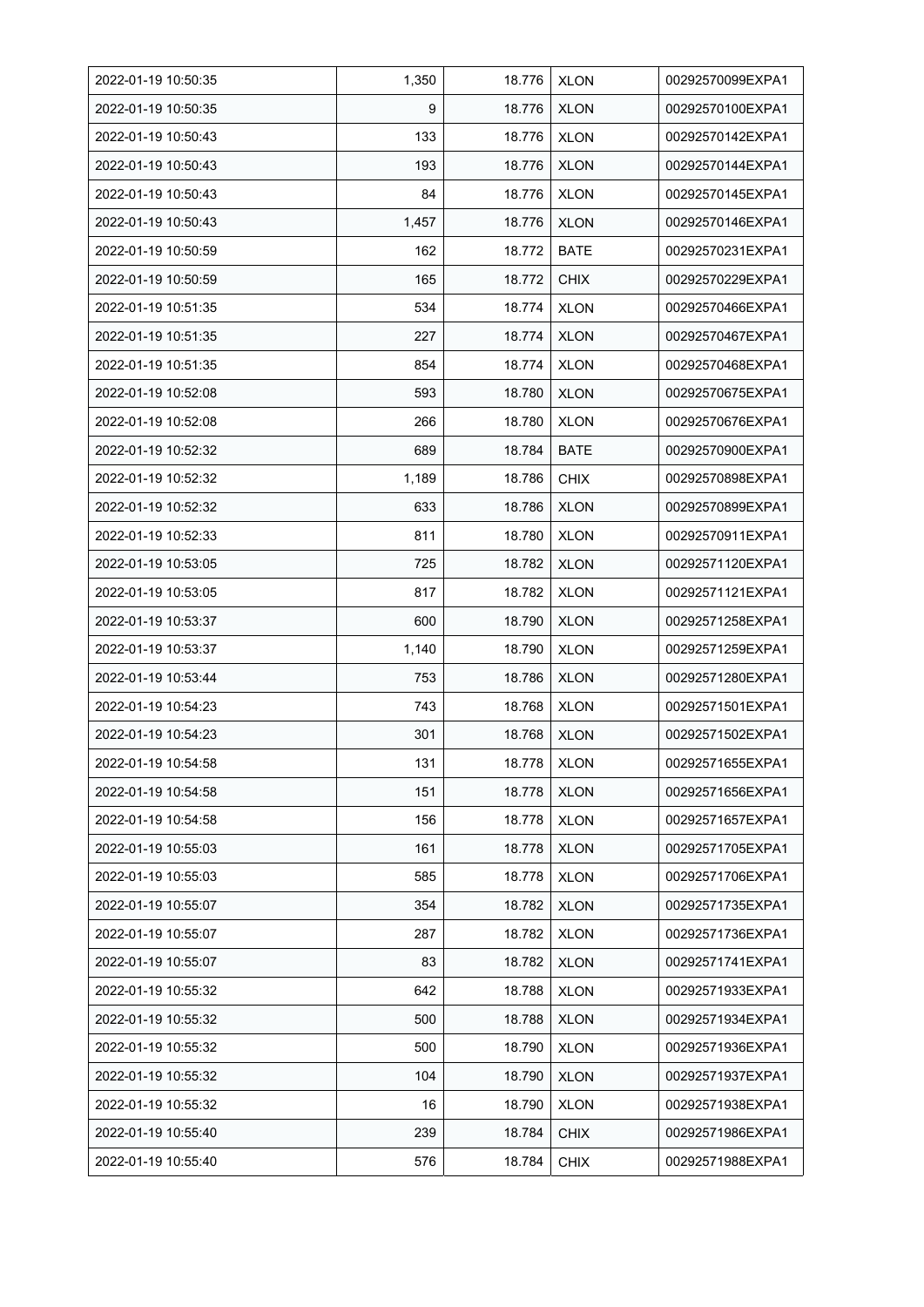| 2022-01-19 10:55:40 | 302            | 18.784 | <b>XLON</b> | 00292571985EXPA1 |
|---------------------|----------------|--------|-------------|------------------|
| 2022-01-19 10:55:40 | 52             | 18.784 | <b>XLON</b> | 00292571987EXPA1 |
| 2022-01-19 10:56:51 | 1,421          | 18.790 | <b>XLON</b> | 00292572482EXPA1 |
| 2022-01-19 10:56:51 | 92             | 18.790 | <b>XLON</b> | 00292572483EXPA1 |
| 2022-01-19 10:56:51 | 405            | 18.790 | <b>XLON</b> | 00292572484EXPA1 |
| 2022-01-19 10:56:51 | 488            | 18.790 | <b>XLON</b> | 00292572485EXPA1 |
| 2022-01-19 10:56:51 | 825            | 18.790 | <b>XLON</b> | 00292572486EXPA1 |
| 2022-01-19 10:56:51 | 80             | 18.790 | <b>XLON</b> | 00292572487EXPA1 |
| 2022-01-19 10:57:07 | 1,423          | 18.788 | <b>BATE</b> | 00292572629EXPA1 |
| 2022-01-19 10:57:43 | 500            | 18.790 | <b>XLON</b> | 00292572935EXPA1 |
| 2022-01-19 10:57:46 | 1,265          | 18.790 | <b>XLON</b> | 00292572948EXPA1 |
| 2022-01-19 10:58:11 | 112            | 18.794 | <b>XLON</b> | 00292573127EXPA1 |
| 2022-01-19 10:58:14 | 183            | 18.800 | <b>XLON</b> | 00292573156EXPA1 |
| 2022-01-19 10:58:14 | 500            | 18.800 | <b>XLON</b> | 00292573157EXPA1 |
| 2022-01-19 10:58:14 | 138            | 18.800 | <b>XLON</b> | 00292573158EXPA1 |
| 2022-01-19 10:58:14 | 316            | 18.800 | <b>XLON</b> | 00292573159EXPA1 |
| 2022-01-19 10:58:14 | 104            | 18.800 | <b>XLON</b> | 00292573160EXPA1 |
| 2022-01-19 10:58:42 | 54             | 18.800 | <b>XLON</b> | 00292573364EXPA1 |
| 2022-01-19 10:58:42 | 800            | 18.800 | <b>XLON</b> | 00292573365EXPA1 |
| 2022-01-19 10:58:50 | 478            | 18.796 | <b>CHIX</b> | 00292573415EXPA1 |
| 2022-01-19 10:58:50 | 211            | 18.796 | <b>CHIX</b> | 00292573416EXPA1 |
| 2022-01-19 10:58:50 | 877            | 18.800 | <b>XLON</b> | 00292573413EXPA1 |
| 2022-01-19 10:59:46 | 113            | 18.776 | <b>XLON</b> | 00292573753EXPA1 |
| 2022-01-19 10:59:46 | 648            | 18.776 | <b>XLON</b> | 00292573754EXPA1 |
| 2022-01-19 10:59:46 | 379            | 18.776 | <b>XLON</b> | 00292573755EXPA1 |
| 2022-01-19 10:59:46 | 152            | 18.776 | <b>XLON</b> | 00292573756EXPA1 |
| 2022-01-19 10:59:46 | 1,477          | 18.776 | <b>XLON</b> | 00292573757EXPA1 |
| 2022-01-19 10:59:46 | $\overline{7}$ | 18.776 | <b>XLON</b> | 00292573758EXPA1 |
| 2022-01-19 11:00:41 | 278            | 18.774 | <b>XLON</b> | 00292574195EXPA1 |
| 2022-01-19 11:00:41 | 24             | 18.774 | <b>XLON</b> | 00292574196EXPA1 |
| 2022-01-19 11:00:41 | 214            | 18.774 | <b>XLON</b> | 00292574197EXPA1 |
| 2022-01-19 11:01:11 | 422            | 18.786 | <b>XLON</b> | 00292574544EXPA1 |
| 2022-01-19 11:01:11 | 500            | 18.786 | <b>XLON</b> | 00292574545EXPA1 |
| 2022-01-19 11:01:11 | 500            | 18.786 | <b>XLON</b> | 00292574546EXPA1 |
| 2022-01-19 11:01:11 | 500            | 18.786 | <b>XLON</b> | 00292574547EXPA1 |
| 2022-01-19 11:01:11 | 139            | 18.786 | <b>XLON</b> | 00292574548EXPA1 |
| 2022-01-19 11:01:25 | 461            | 18.788 | <b>XLON</b> | 00292574625EXPA1 |
| 2022-01-19 11:01:25 | 422            | 18.788 | <b>XLON</b> | 00292574626EXPA1 |
| 2022-01-19 11:01:25 | 224            | 18.788 | <b>XLON</b> | 00292574627EXPA1 |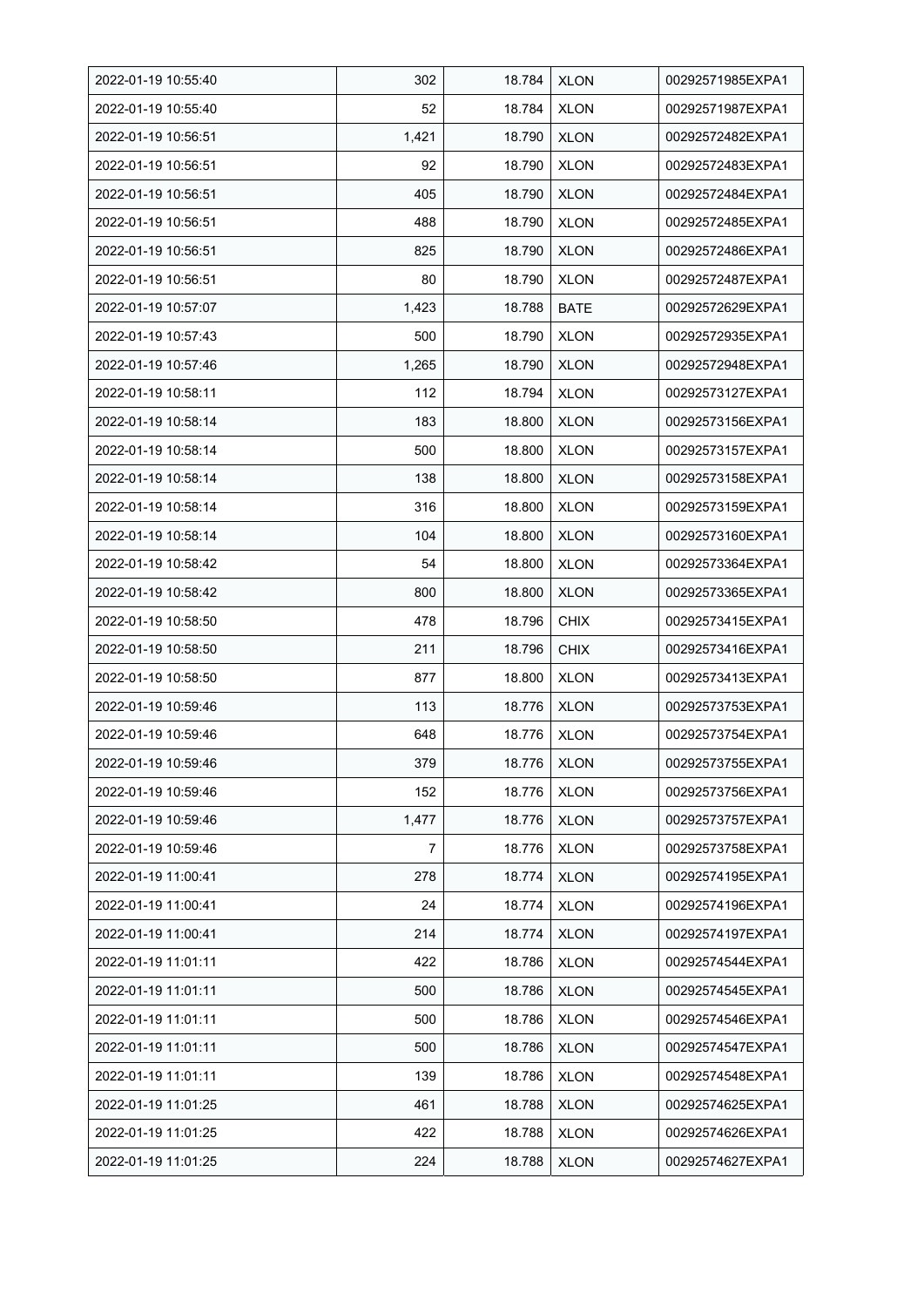| 2022-01-19 11:01:25 | 581   | 18.788 | <b>XLON</b> | 00292574629EXPA1 |
|---------------------|-------|--------|-------------|------------------|
| 2022-01-19 11:02:04 | 149   | 18.796 | <b>XLON</b> | 00292574806EXPA1 |
| 2022-01-19 11:02:04 | 306   | 18.796 | <b>XLON</b> | 00292574807EXPA1 |
| 2022-01-19 11:02:04 | 430   | 18.796 | <b>XLON</b> | 00292574808EXPA1 |
| 2022-01-19 11:02:12 | 156   | 18.798 | <b>XLON</b> | 00292574894EXPA1 |
| 2022-01-19 11:02:12 | 391   | 18.798 | <b>XLON</b> | 00292574895EXPA1 |
| 2022-01-19 11:02:34 | 1,386 | 18.798 | <b>BATE</b> | 00292575058EXPA1 |
| 2022-01-19 11:02:36 | 1,436 | 18.796 | <b>CHIX</b> | 00292575059EXPA1 |
| 2022-01-19 11:02:37 | 736   | 18.786 | <b>XLON</b> | 00292575087EXPA1 |
| 2022-01-19 11:03:11 | 577   | 18.784 | <b>XLON</b> | 00292575236EXPA1 |
| 2022-01-19 11:03:11 | 600   | 18.784 | <b>XLON</b> | 00292575237EXPA1 |
| 2022-01-19 11:03:11 | 161   | 18.784 | <b>XLON</b> | 00292575238EXPA1 |
| 2022-01-19 11:03:12 | 500   | 18.784 | <b>XLON</b> | 00292575256EXPA1 |
| 2022-01-19 11:03:12 | 486   | 18.784 | <b>XLON</b> | 00292575257EXPA1 |
| 2022-01-19 11:03:15 | 144   | 18.780 | <b>XLON</b> | 00292575266EXPA1 |
| 2022-01-19 11:03:15 | 663   | 18.780 | <b>XLON</b> | 00292575267EXPA1 |
| 2022-01-19 11:04:00 | 139   | 18.786 | <b>XLON</b> | 00292575589EXPA1 |
| 2022-01-19 11:04:00 | 230   | 18.786 | <b>XLON</b> | 00292575590EXPA1 |
| 2022-01-19 11:04:00 | 133   | 18.786 | <b>XLON</b> | 00292575591EXPA1 |
| 2022-01-19 11:04:07 | 135   | 18.786 | <b>XLON</b> | 00292575628EXPA1 |
| 2022-01-19 11:04:17 | 344   | 18.786 | <b>XLON</b> | 00292575834EXPA1 |
| 2022-01-19 11:04:17 | 582   | 18.786 | <b>XLON</b> | 00292575835EXPA1 |
| 2022-01-19 11:04:49 | 666   | 18.786 | <b>XLON</b> | 00292576010EXPA1 |
| 2022-01-19 11:04:49 | 857   | 18.786 | <b>XLON</b> | 00292576012EXPA1 |
| 2022-01-19 11:05:20 | 28    | 18.788 | <b>XLON</b> | 00292576257EXPA1 |
| 2022-01-19 11:05:27 | 1,577 | 18.788 | <b>XLON</b> | 00292576310EXPA1 |
| 2022-01-19 11:05:37 | 602   | 18.784 | <b>CHIX</b> | 00292576392EXPA1 |
| 2022-01-19 11:05:37 | 531   | 18.788 | <b>XLON</b> | 00292576393EXPA1 |
| 2022-01-19 11:05:37 | 457   | 18.788 | <b>XLON</b> | 00292576394EXPA1 |
| 2022-01-19 11:05:37 | 380   | 18.788 | <b>XLON</b> | 00292576395EXPA1 |
| 2022-01-19 11:06:32 | 89    | 18.792 | <b>XLON</b> | 00292576739EXPA1 |
| 2022-01-19 11:06:34 | 37    | 18.792 | <b>XLON</b> | 00292576750EXPA1 |
| 2022-01-19 11:06:34 | 1,439 | 18.792 | <b>XLON</b> | 00292576751EXPA1 |
| 2022-01-19 11:06:34 | 181   | 18.792 | <b>XLON</b> | 00292576752EXPA1 |
| 2022-01-19 11:07:08 | 213   | 18.798 | <b>XLON</b> | 00292576986EXPA1 |
| 2022-01-19 11:07:08 | 816   | 18.798 | <b>XLON</b> | 00292576987EXPA1 |
| 2022-01-19 11:07:16 | 1,210 | 18.798 | <b>XLON</b> | 00292577026EXPA1 |
| 2022-01-19 11:07:22 | 1,161 | 18.796 | <b>BATE</b> | 00292577074EXPA1 |
| 2022-01-19 11:07:22 | 769   | 18.796 | <b>CHIX</b> | 00292577075EXPA1 |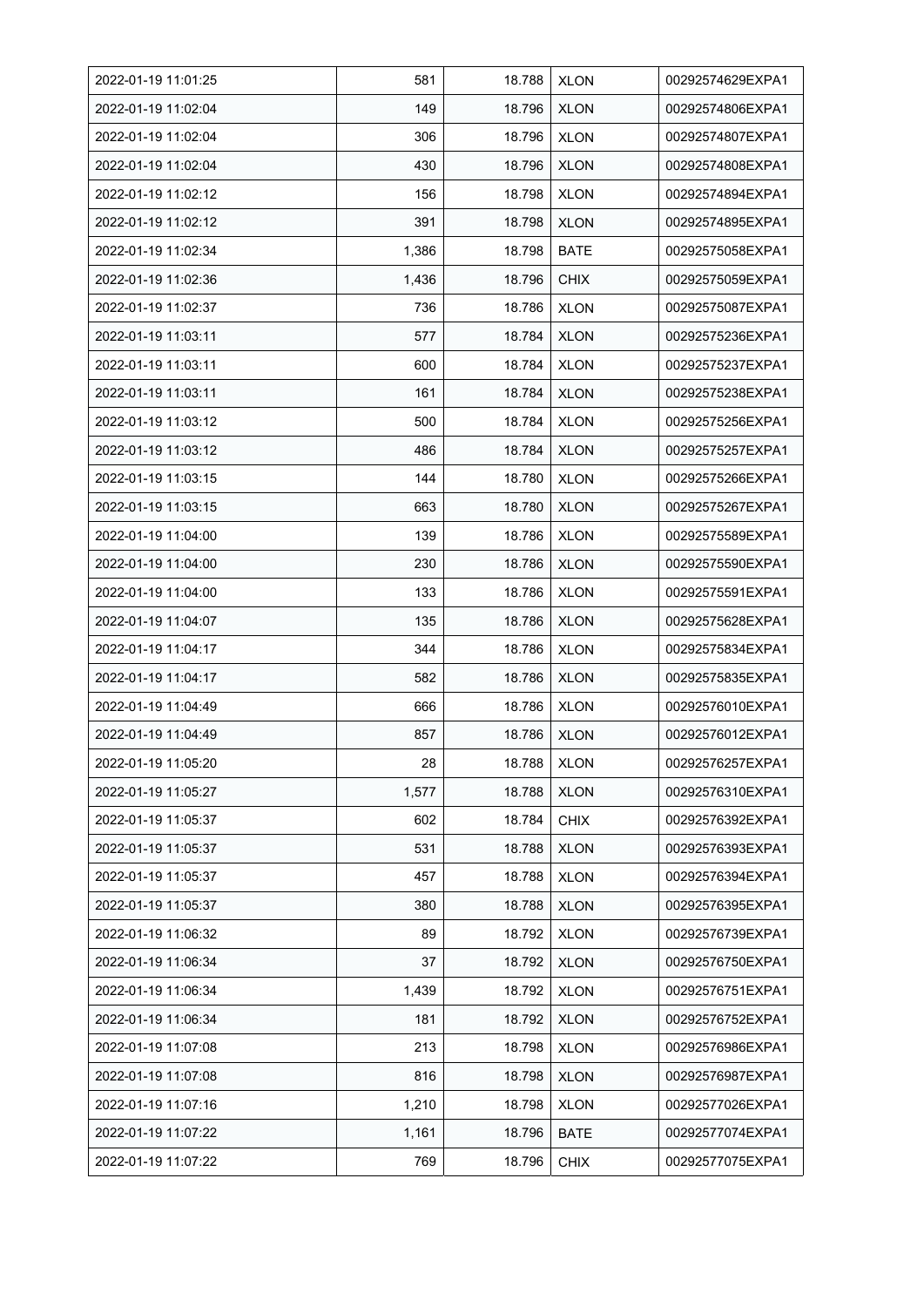| 2022-01-19 11:07:50 | 180   | 18.786 | <b>XLON</b> | 00292577263EXPA1 |
|---------------------|-------|--------|-------------|------------------|
| 2022-01-19 11:07:50 | 145   | 18.786 | <b>XLON</b> | 00292577264EXPA1 |
| 2022-01-19 11:08:30 | 27    | 18.790 | <b>XLON</b> | 00292577539EXPA1 |
| 2022-01-19 11:08:30 | 154   | 18.790 | <b>XLON</b> | 00292577540EXPA1 |
| 2022-01-19 11:08:30 | 279   | 18.790 | <b>XLON</b> | 00292577541EXPA1 |
| 2022-01-19 11:08:30 | 232   | 18.790 | <b>XLON</b> | 00292577543EXPA1 |
| 2022-01-19 11:08:34 | 971   | 18.790 | <b>XLON</b> | 00292577552EXPA1 |
| 2022-01-19 11:08:34 | 2,333 | 18.790 | <b>XLON</b> | 00292577553EXPA1 |
| 2022-01-19 11:08:34 | 195   | 18.790 | <b>XLON</b> | 00292577554EXPA1 |
| 2022-01-19 11:09:56 | 316   | 18.792 | <b>XLON</b> | 00292578001EXPA1 |
| 2022-01-19 11:09:56 | 444   | 18.792 | <b>XLON</b> | 00292578002EXPA1 |
| 2022-01-19 11:09:56 | 1,998 | 18.792 | <b>XLON</b> | 00292578003EXPA1 |
| 2022-01-19 11:09:56 | 123   | 18.792 | <b>XLON</b> | 00292578004EXPA1 |
| 2022-01-19 11:09:56 | 514   | 18.792 | <b>XLON</b> | 00292578005EXPA1 |
| 2022-01-19 11:10:31 | 1,739 | 18.790 | <b>XLON</b> | 00292578120EXPA1 |
| 2022-01-19 11:11:12 | 119   | 18.792 | <b>XLON</b> | 00292578340EXPA1 |
| 2022-01-19 11:11:14 | 146   | 18.794 | <b>XLON</b> | 00292578347EXPA1 |
| 2022-01-19 11:11:14 | 158   | 18.794 | <b>XLON</b> | 00292578348EXPA1 |
| 2022-01-19 11:11:14 | 64    | 18.794 | <b>XLON</b> | 00292578349EXPA1 |
| 2022-01-19 11:11:14 | 200   | 18.794 | <b>XLON</b> | 00292578350EXPA1 |
| 2022-01-19 11:11:14 | 132   | 18.794 | <b>XLON</b> | 00292578351EXPA1 |
| 2022-01-19 11:11:14 | 516   | 18.794 | <b>XLON</b> | 00292578352EXPA1 |
| 2022-01-19 11:11:40 | 49    | 18.798 | <b>XLON</b> | 00292578504EXPA1 |
| 2022-01-19 11:11:40 | 450   | 18.798 | <b>XLON</b> | 00292578505EXPA1 |
| 2022-01-19 11:11:40 | 50    | 18.798 | <b>XLON</b> | 00292578506EXPA1 |
| 2022-01-19 11:11:40 | 50    | 18.798 | <b>XLON</b> | 00292578507EXPA1 |
| 2022-01-19 11:11:40 | 180   | 18.798 | <b>XLON</b> | 00292578508EXPA1 |
| 2022-01-19 11:11:40 | 100   | 18.798 | <b>XLON</b> | 00292578509EXPA1 |
| 2022-01-19 11:11:45 | 241   | 18.798 | <b>CHIX</b> | 00292578527EXPA1 |
| 2022-01-19 11:11:45 | 265   | 18.798 | <b>CHIX</b> | 00292578528EXPA1 |
| 2022-01-19 11:11:45 | 170   | 18.798 | <b>CHIX</b> | 00292578529EXPA1 |
| 2022-01-19 11:11:45 | 500   | 18.798 | <b>CHIX</b> | 00292578530EXPA1 |
| 2022-01-19 11:11:45 | 50    | 18.798 | <b>CHIX</b> | 00292578531EXPA1 |
| 2022-01-19 11:11:45 | 138   | 18.798 | <b>CHIX</b> | 00292578532EXPA1 |
| 2022-01-19 11:11:45 | 218   | 18.798 | <b>XLON</b> | 00292578522EXPA1 |
| 2022-01-19 11:11:45 | 79    | 18.798 | <b>XLON</b> | 00292578523EXPA1 |
| 2022-01-19 11:11:45 | 198   | 18.798 | <b>XLON</b> | 00292578524EXPA1 |
| 2022-01-19 11:11:45 | 502   | 18.798 | <b>XLON</b> | 00292578525EXPA1 |
| 2022-01-19 11:11:45 | 20    | 18.798 | <b>XLON</b> | 00292578526EXPA1 |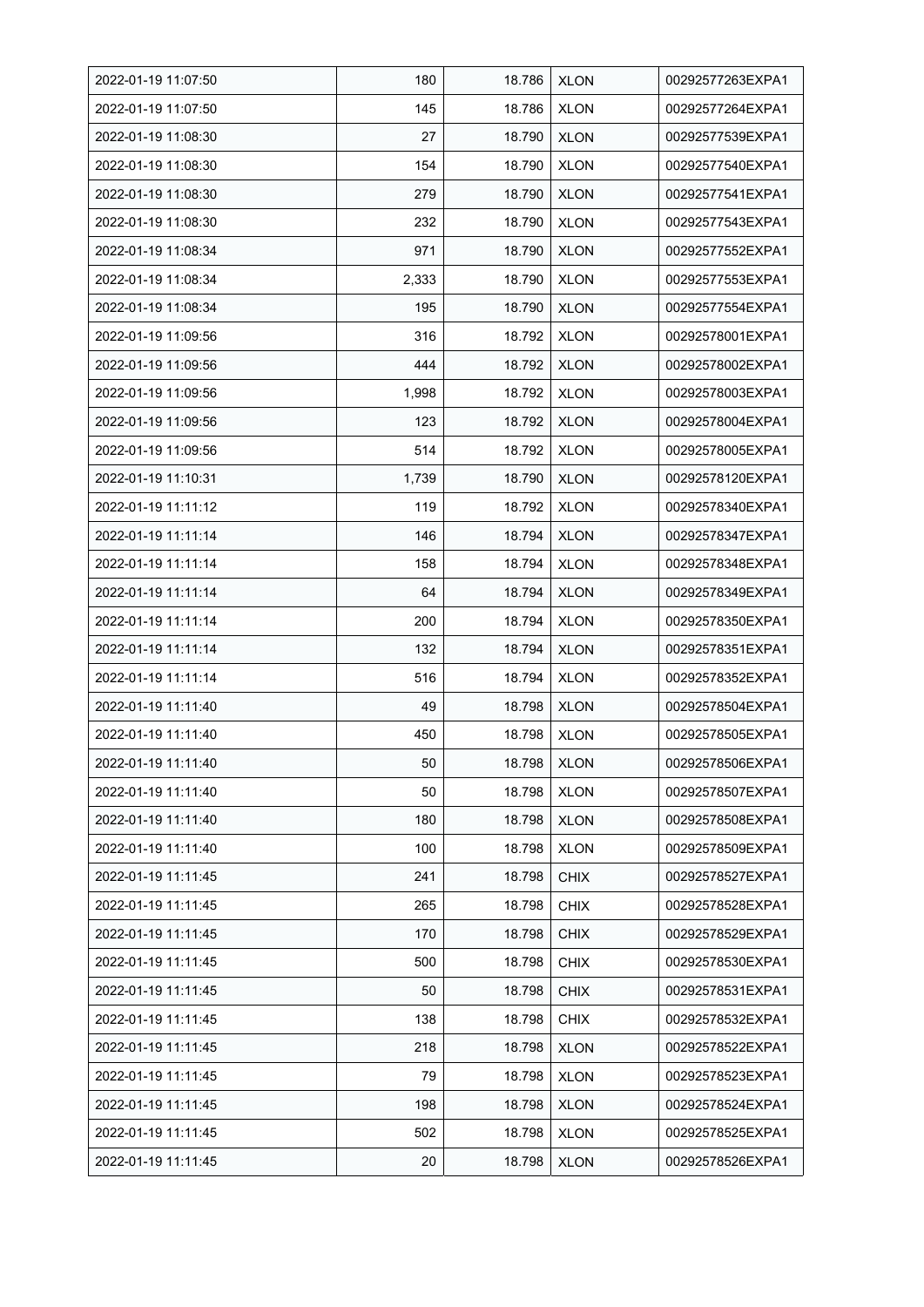| 2022-01-19 11:12:41 | 1,022 | 18.798 | <b>XLON</b> | 00292578848EXPA1 |
|---------------------|-------|--------|-------------|------------------|
| 2022-01-19 11:12:41 | 1,140 | 18.798 | <b>XLON</b> | 00292578849EXPA1 |
| 2022-01-19 11:12:41 | 597   | 18.798 | <b>XLON</b> | 00292578850EXPA1 |
| 2022-01-19 11:12:41 | 189   | 18.798 | <b>XLON</b> | 00292578851EXPA1 |
| 2022-01-19 11:12:47 | 19    | 18.796 | <b>BATE</b> | 00292578896EXPA1 |
| 2022-01-19 11:12:47 | 1,377 | 18.796 | <b>BATE</b> | 00292578897EXPA1 |
| 2022-01-19 11:13:38 | 242   | 18.796 | <b>XLON</b> | 00292579239EXPA1 |
| 2022-01-19 11:13:38 | 500   | 18.796 | <b>XLON</b> | 00292579241EXPA1 |
| 2022-01-19 11:13:38 | 155   | 18.796 | <b>XLON</b> | 00292579242EXPA1 |
| 2022-01-19 11:13:38 | 232   | 18.796 | <b>XLON</b> | 00292579243EXPA1 |
| 2022-01-19 11:13:38 | 153   | 18.796 | <b>XLON</b> | 00292579244EXPA1 |
| 2022-01-19 11:13:38 | 320   | 18.796 | <b>XLON</b> | 00292579245EXPA1 |
| 2022-01-19 11:14:02 | 168   | 18.798 | <b>XLON</b> | 00292579355EXPA1 |
| 2022-01-19 11:14:02 | 1,074 | 18.798 | <b>XLON</b> | 00292579356EXPA1 |
| 2022-01-19 11:14:02 | 6     | 18.798 | <b>XLON</b> | 00292579357EXPA1 |
| 2022-01-19 11:15:08 | 643   | 18.798 | <b>XLON</b> | 00292579681EXPA1 |
| 2022-01-19 11:15:08 | 2,294 | 18.798 | <b>XLON</b> | 00292579682EXPA1 |
| 2022-01-19 11:16:04 | 89    | 18.798 | <b>CHIX</b> | 00292579949EXPA1 |
| 2022-01-19 11:16:04 | 207   | 18.798 | <b>XLON</b> | 00292579943EXPA1 |
| 2022-01-19 11:16:04 | 223   | 18.798 | <b>XLON</b> | 00292579944EXPA1 |
| 2022-01-19 11:16:04 | 147   | 18.798 | <b>XLON</b> | 00292579945EXPA1 |
| 2022-01-19 11:16:04 | 230   | 18.798 | <b>XLON</b> | 00292579946EXPA1 |
| 2022-01-19 11:16:04 | 373   | 18.798 | <b>XLON</b> | 00292579947EXPA1 |
| 2022-01-19 11:16:04 | 20    | 18.798 | <b>XLON</b> | 00292579948EXPA1 |
| 2022-01-19 11:16:10 | 1,205 | 18.798 | <b>CHIX</b> | 00292580009EXPA1 |
| 2022-01-19 11:16:10 | 89    | 18.798 | <b>XLON</b> | 00292579991EXPA1 |
| 2022-01-19 11:16:10 | 500   | 18.798 | <b>XLON</b> | 00292580006EXPA1 |
| 2022-01-19 11:16:10 | 1,050 | 18.798 | <b>XLON</b> | 00292580010EXPA1 |
| 2022-01-19 11:16:10 | 140   | 18.798 | <b>XLON</b> | 00292580011EXPA1 |
| 2022-01-19 11:16:35 | 807   | 18.788 | <b>BATE</b> | 00292580121EXPA1 |
| 2022-01-19 11:17:29 | 100   | 18.780 | <b>XLON</b> | 00292580395EXPA1 |
| 2022-01-19 11:17:29 | 388   | 18.782 | <b>XLON</b> | 00292580396EXPA1 |
| 2022-01-19 11:17:29 | 400   | 18.782 | <b>XLON</b> | 00292580397EXPA1 |
| 2022-01-19 11:17:29 | 656   | 18.782 | <b>XLON</b> | 00292580398EXPA1 |
| 2022-01-19 11:17:29 | 354   | 18.784 | <b>XLON</b> | 00292580399EXPA1 |
| 2022-01-19 11:17:29 | 381   | 18.784 | <b>XLON</b> | 00292580400EXPA1 |
| 2022-01-19 11:17:29 | 500   | 18.782 | <b>XLON</b> | 00292580401EXPA1 |
| 2022-01-19 11:17:29 | 655   | 18.784 | XLON        | 00292580402EXPA1 |
| 2022-01-19 11:17:29 | 86    | 18.784 | <b>XLON</b> | 00292580403EXPA1 |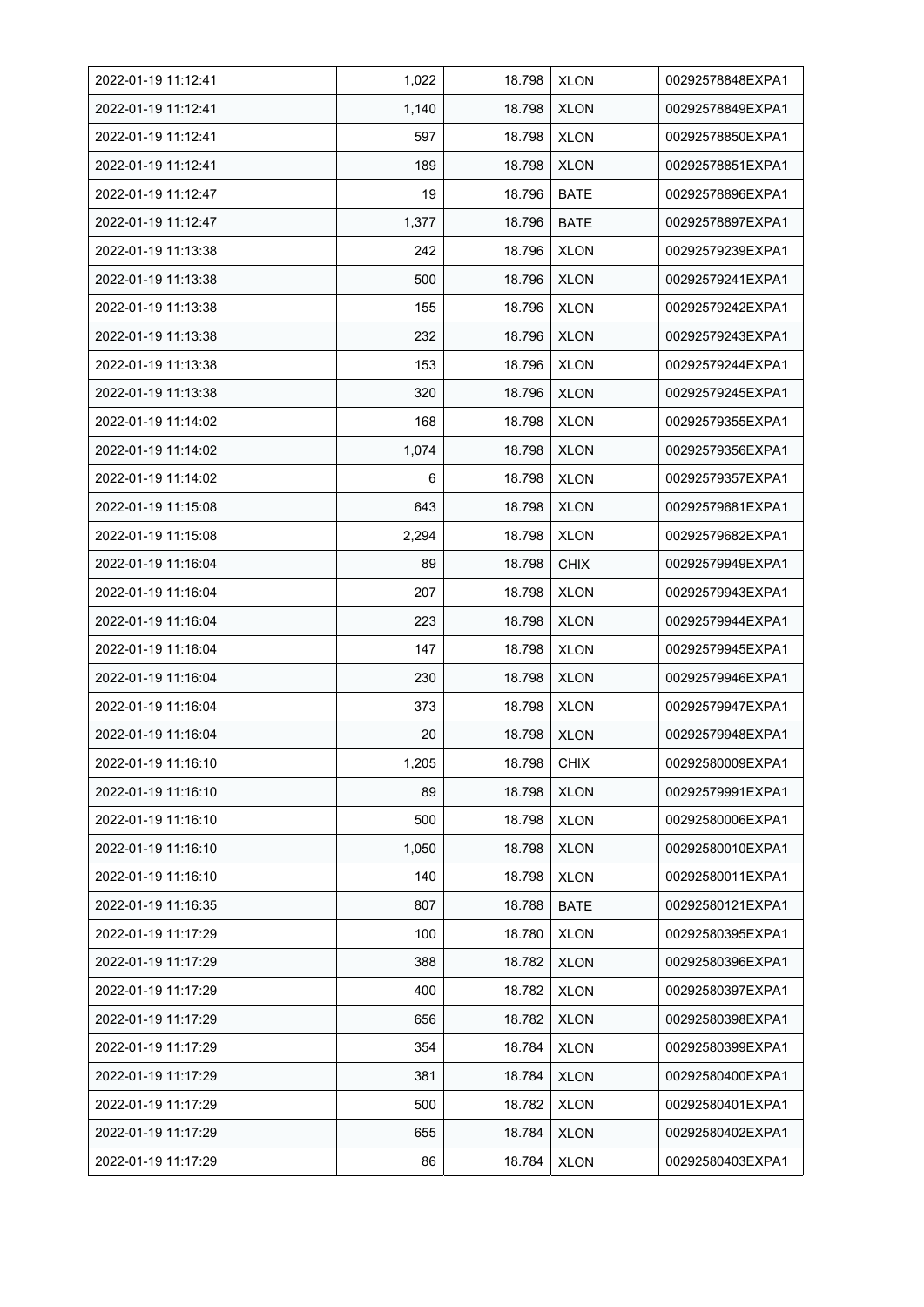| 2022-01-19 11:17:29 | 51    | 18.782 | <b>XLON</b> | 00292580404EXPA1 |
|---------------------|-------|--------|-------------|------------------|
| 2022-01-19 11:18:31 | 270   | 18.780 | <b>XLON</b> | 00292580763EXPA1 |
| 2022-01-19 11:18:36 | 1,239 | 18.780 | <b>XLON</b> | 00292580793EXPA1 |
| 2022-01-19 11:18:44 | 125   | 18.784 | <b>XLON</b> | 00292580809EXPA1 |
| 2022-01-19 11:18:44 | 236   | 18.784 | <b>XLON</b> | 00292580812EXPA1 |
| 2022-01-19 11:18:44 | 180   | 18.784 | <b>XLON</b> | 00292580814EXPA1 |
| 2022-01-19 11:18:44 | 100   | 18.784 | <b>XLON</b> | 00292580815EXPA1 |
| 2022-01-19 11:18:44 | 400   | 18.784 | <b>XLON</b> | 00292580816EXPA1 |
| 2022-01-19 11:18:44 | 80    | 18.784 | <b>XLON</b> | 00292580817EXPA1 |
| 2022-01-19 11:18:44 | 48    | 18.784 | <b>XLON</b> | 00292580818EXPA1 |
| 2022-01-19 11:20:13 | 378   | 18.778 | <b>XLON</b> | 00292581289EXPA1 |
| 2022-01-19 11:20:13 | 500   | 18.778 | <b>XLON</b> | 00292581290EXPA1 |
| 2022-01-19 11:20:13 | 500   | 18.778 | <b>XLON</b> | 00292581291EXPA1 |
| 2022-01-19 11:20:13 | 500   | 18.778 | <b>XLON</b> | 00292581292EXPA1 |
| 2022-01-19 11:20:13 | 240   | 18.778 | <b>XLON</b> | 00292581293EXPA1 |
| 2022-01-19 11:20:13 | 74    | 18.778 | <b>XLON</b> | 00292581294EXPA1 |
| 2022-01-19 11:20:13 | 50    | 18.778 | <b>XLON</b> | 00292581295EXPA1 |
| 2022-01-19 11:20:13 | 40    | 18.778 | XLON        | 00292581296EXPA1 |
| 2022-01-19 11:20:13 | 655   | 18.778 | <b>XLON</b> | 00292581297EXPA1 |
| 2022-01-19 11:20:15 | 60    | 18.776 | <b>CHIX</b> | 00292581317EXPA1 |
| 2022-01-19 11:20:15 | 301   | 18.776 | <b>CHIX</b> | 00292581318EXPA1 |
| 2022-01-19 11:20:15 | 37    | 18.776 | <b>CHIX</b> | 00292581319EXPA1 |
| 2022-01-19 11:20:15 | 33    | 18.776 | <b>CHIX</b> | 00292581320EXPA1 |
| 2022-01-19 11:20:15 | 118   | 18.776 | <b>CHIX</b> | 00292581321EXPA1 |
| 2022-01-19 11:20:28 | 24    | 18.778 | <b>XLON</b> | 00292581367EXPA1 |
| 2022-01-19 11:20:28 | 100   | 18.778 | <b>XLON</b> | 00292581368EXPA1 |
| 2022-01-19 11:20:29 | 400   | 18.778 | <b>XLON</b> | 00292581371EXPA1 |
| 2022-01-19 11:20:48 | 1,706 | 18.782 | <b>XLON</b> | 00292581459EXPA1 |
| 2022-01-19 11:20:48 | 1     | 18.782 | <b>XLON</b> | 00292581460EXPA1 |
| 2022-01-19 11:20:55 | 271   | 18.778 | <b>CHIX</b> | 00292581493EXPA1 |
| 2022-01-19 11:21:03 | 568   | 18.780 | <b>XLON</b> | 00292581533EXPA1 |
| 2022-01-19 11:21:15 | 1,216 | 18.778 | <b>BATE</b> | 00292581578EXPA1 |
| 2022-01-19 11:22:08 | 200   | 18.780 | <b>XLON</b> | 00292581829EXPA1 |
| 2022-01-19 11:22:08 | 200   | 18.780 | <b>XLON</b> | 00292581830EXPA1 |
| 2022-01-19 11:22:08 | 824   | 18.780 | <b>XLON</b> | 00292581831EXPA1 |
| 2022-01-19 11:22:09 | 400   | 18.780 | <b>XLON</b> | 00292581836EXPA1 |
| 2022-01-19 11:22:09 | 550   | 18.780 | <b>XLON</b> | 00292581837EXPA1 |
| 2022-01-19 11:22:09 | 100   | 18.780 | <b>XLON</b> | 00292581838EXPA1 |
| 2022-01-19 11:22:09 | 200   | 18.780 | <b>XLON</b> | 00292581839EXPA1 |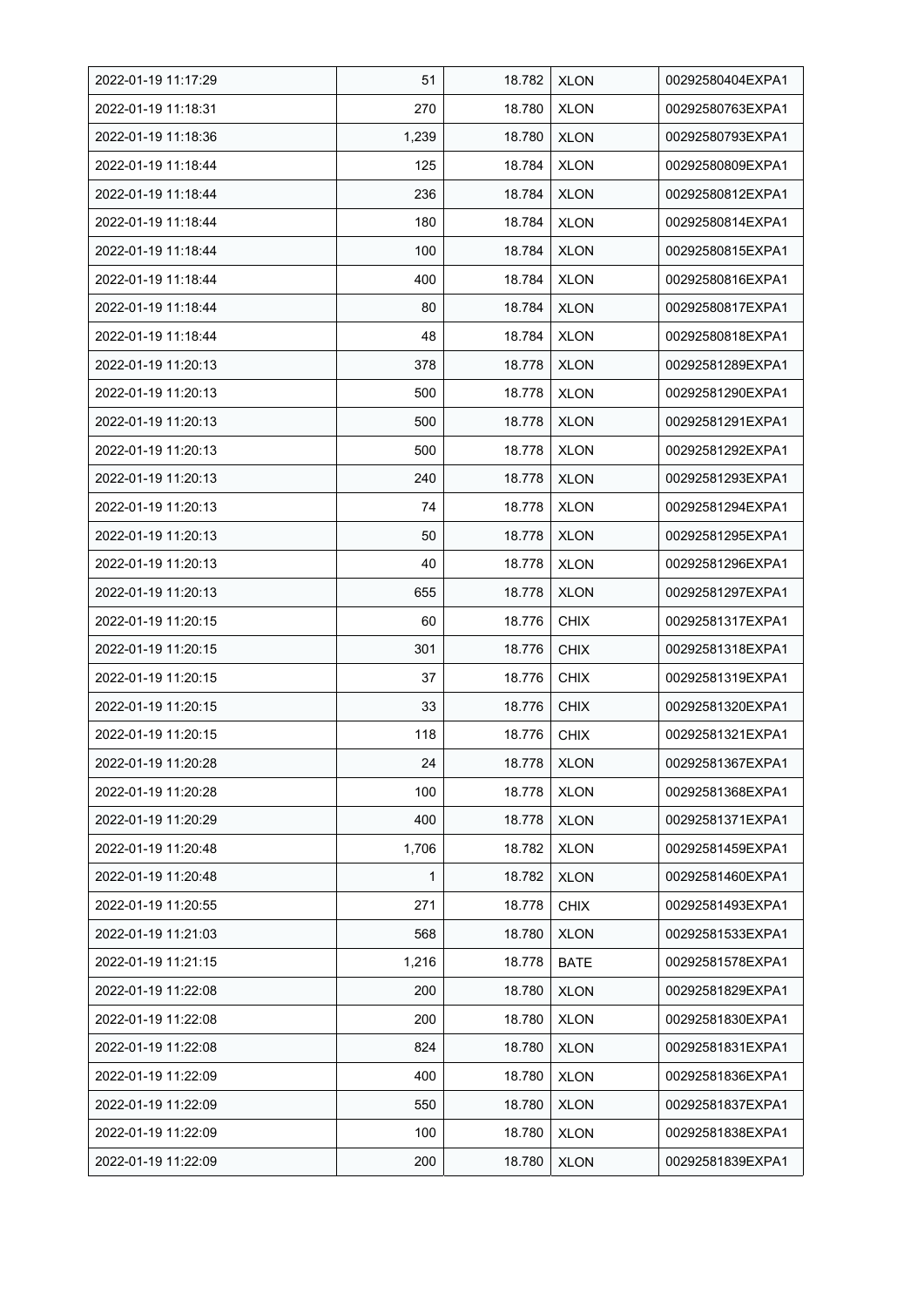| 2022-01-19 11:22:09 | 100   | 18.780 | <b>XLON</b> | 00292581840EXPA1 |
|---------------------|-------|--------|-------------|------------------|
| 2022-01-19 11:22:09 | 13    | 18.780 | <b>XLON</b> | 00292581841EXPA1 |
| 2022-01-19 11:22:10 | 717   | 18.778 | <b>CHIX</b> | 00292581853EXPA1 |
| 2022-01-19 11:22:10 | 597   | 18.778 | <b>XLON</b> | 00292581852EXPA1 |
| 2022-01-19 11:23:07 | 677   | 18.780 | <b>XLON</b> | 00292582387EXPA1 |
| 2022-01-19 11:23:10 | 84    | 18.780 | <b>XLON</b> | 00292582403EXPA1 |
| 2022-01-19 11:23:32 | 100   | 18.778 | <b>XLON</b> | 00292582530EXPA1 |
| 2022-01-19 11:23:32 | 300   | 18.778 | <b>XLON</b> | 00292582531EXPA1 |
| 2022-01-19 11:23:33 | 400   | 18.778 | <b>XLON</b> | 00292582533EXPA1 |
| 2022-01-19 11:23:33 | 400   | 18.778 | <b>XLON</b> | 00292582534EXPA1 |
| 2022-01-19 11:23:33 | 39    | 18.778 | <b>XLON</b> | 00292582535EXPA1 |
| 2022-01-19 11:23:33 | 200   | 18.776 | <b>XLON</b> | 00292582536EXPA1 |
| 2022-01-19 11:23:39 | 400   | 18.776 | <b>XLON</b> | 00292582550EXPA1 |
| 2022-01-19 11:23:39 | 80    | 18.776 | <b>XLON</b> | 00292582551EXPA1 |
| 2022-01-19 11:24:06 | 2,081 | 18.778 | <b>XLON</b> | 00292582688EXPA1 |
| 2022-01-19 11:24:53 | 583   | 18.776 | <b>XLON</b> | 00292582881EXPA1 |
| 2022-01-19 11:24:53 | 1,148 | 18.776 | <b>XLON</b> | 00292582882EXPA1 |
| 2022-01-19 11:24:53 | 104   | 18.776 | <b>XLON</b> | 00292582883EXPA1 |
| 2022-01-19 11:25:01 | 23    | 18.774 | <b>BATE</b> | 00292583025EXPA1 |
| 2022-01-19 11:25:01 | 68    | 18.774 | <b>CHIX</b> | 00292583024EXPA1 |
| 2022-01-19 11:25:21 | 119   | 18.774 | <b>CHIX</b> | 00292583206EXPA1 |
| 2022-01-19 11:25:21 | 656   | 18.774 | <b>XLON</b> | 00292583207EXPA1 |
| 2022-01-19 11:25:43 | 149   | 18.778 | <b>XLON</b> | 00292583348EXPA1 |
| 2022-01-19 11:25:43 | 142   | 18.778 | <b>XLON</b> | 00292583349EXPA1 |
| 2022-01-19 11:25:44 | 1,404 | 18.778 | <b>XLON</b> | 00292583357EXPA1 |
| 2022-01-19 11:26:04 | 139   | 18.778 | <b>XLON</b> | 00292583438EXPA1 |
| 2022-01-19 11:26:04 | 166   | 18.778 | <b>XLON</b> | 00292583440EXPA1 |
| 2022-01-19 11:26:04 | 151   | 18.778 | <b>XLON</b> | 00292583441EXPA1 |
| 2022-01-19 11:26:04 | 182   | 18.780 | <b>XLON</b> | 00292583445EXPA1 |
| 2022-01-19 11:26:04 | 500   | 18.780 | <b>XLON</b> | 00292583446EXPA1 |
| 2022-01-19 11:26:04 | 70    | 18.780 | <b>XLON</b> | 00292583447EXPA1 |
| 2022-01-19 11:26:10 | 178   | 18.774 | <b>CHIX</b> | 00292583499EXPA1 |
| 2022-01-19 11:26:11 | 98    | 18.774 | BATE        | 00292583510EXPA1 |
| 2022-01-19 11:26:11 | 520   | 18.774 | <b>BATE</b> | 00292583515EXPA1 |
| 2022-01-19 11:26:11 | 95    | 18.774 | <b>CHIX</b> | 00292583516EXPA1 |
| 2022-01-19 11:26:11 | 174   | 18.774 | <b>CHIX</b> | 00292583517EXPA1 |
| 2022-01-19 11:26:53 | 160   | 18.784 | <b>XLON</b> | 00292583706EXPA1 |
| 2022-01-19 11:27:07 | 602   | 18.784 | <b>XLON</b> | 00292583773EXPA1 |
| 2022-01-19 11:27:07 | 1,944 | 18.784 | <b>XLON</b> | 00292583774EXPA1 |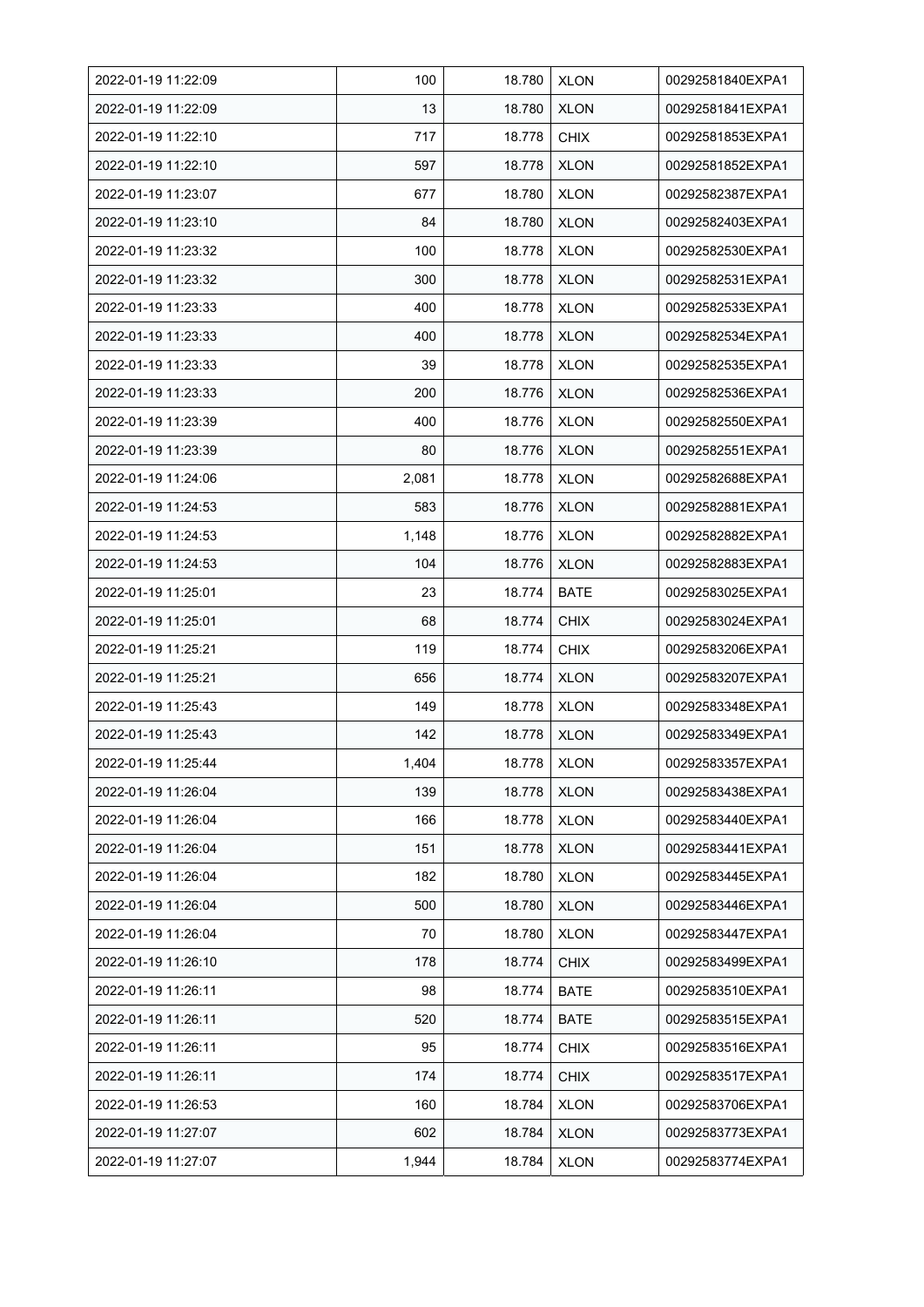| 2022-01-19 11:28:21 | 900   | 18.798 | <b>XLON</b> | 00292584126EXPA1 |
|---------------------|-------|--------|-------------|------------------|
| 2022-01-19 11:28:21 | 500   | 18.798 | <b>XLON</b> | 00292584127EXPA1 |
| 2022-01-19 11:28:21 | 164   | 18.798 | <b>XLON</b> | 00292584128EXPA1 |
| 2022-01-19 11:28:21 | 400   | 18.798 | <b>XLON</b> | 00292584129EXPA1 |
| 2022-01-19 11:28:21 | 310   | 18.798 | <b>XLON</b> | 00292584130EXPA1 |
| 2022-01-19 11:28:21 | 90    | 18.798 | <b>XLON</b> | 00292584131EXPA1 |
| 2022-01-19 11:28:21 | 100   | 18.798 | <b>XLON</b> | 00292584132EXPA1 |
| 2022-01-19 11:28:21 | 300   | 18.798 | <b>XLON</b> | 00292584133EXPA1 |
| 2022-01-19 11:28:21 | 400   | 18.798 | <b>XLON</b> | 00292584134EXPA1 |
| 2022-01-19 11:28:21 | 210   | 18.798 | <b>XLON</b> | 00292584135EXPA1 |
| 2022-01-19 11:28:21 | 296   | 18.798 | <b>XLON</b> | 00292584136EXPA1 |
| 2022-01-19 11:28:45 | 58    | 18.798 | <b>CHIX</b> | 00292584249EXPA1 |
| 2022-01-19 11:28:48 | 1,320 | 18.800 | <b>CHIX</b> | 00292584269EXPA1 |
| 2022-01-19 11:28:56 | 1,129 | 18.798 | <b>BATE</b> | 00292584337EXPA1 |
| 2022-01-19 11:28:56 | 47    | 18.794 | <b>BATE</b> | 00292584341EXPA1 |
| 2022-01-19 11:29:19 | 694   | 18.782 | <b>XLON</b> | 00292584494EXPA1 |
| 2022-01-19 11:29:36 | 211   | 18.786 | <b>XLON</b> | 00292584555EXPA1 |
| 2022-01-19 11:29:36 | 500   | 18.786 | <b>XLON</b> | 00292584556EXPA1 |
| 2022-01-19 11:29:36 | 487   | 18.786 | <b>XLON</b> | 00292584557EXPA1 |
| 2022-01-19 11:29:56 | 156   | 18.782 | <b>XLON</b> | 00292584671EXPA1 |
| 2022-01-19 11:29:56 | 1,753 | 18.782 | <b>XLON</b> | 00292584672EXPA1 |
| 2022-01-19 11:30:50 | 16    | 18.774 | <b>XLON</b> | 00292584995EXPA1 |
| 2022-01-19 11:30:50 | 100   | 18.774 | <b>XLON</b> | 00292584996EXPA1 |
| 2022-01-19 11:30:50 | 100   | 18.774 | <b>XLON</b> | 00292584997EXPA1 |
| 2022-01-19 11:30:51 | 142   | 18.774 | <b>XLON</b> | 00292585010EXPA1 |
| 2022-01-19 11:30:51 | 63    | 18.774 | <b>XLON</b> | 00292585014EXPA1 |
| 2022-01-19 11:30:51 | 46    | 18.774 | <b>XLON</b> | 00292585015EXPA1 |
| 2022-01-19 11:30:51 | 726   | 18.774 | <b>XLON</b> | 00292585019EXPA1 |
| 2022-01-19 11:30:55 | 780   | 18.770 | <b>XLON</b> | 00292585050EXPA1 |
| 2022-01-19 11:31:11 | 687   | 18.768 | <b>XLON</b> | 00292585113EXPA1 |
| 2022-01-19 11:31:55 | 230   | 18.760 | <b>XLON</b> | 00292585332EXPA1 |
| 2022-01-19 11:31:55 | 345   | 18.760 | <b>XLON</b> | 00292585337EXPA1 |
| 2022-01-19 11:31:55 | 148   | 18.760 | <b>XLON</b> | 00292585346EXPA1 |
| 2022-01-19 11:32:00 | 1,175 | 18.760 | <b>XLON</b> | 00292585362EXPA1 |
| 2022-01-19 11:32:06 | 278   | 18.760 | <b>XLON</b> | 00292585383EXPA1 |
| 2022-01-19 11:32:06 | 315   | 18.760 | <b>XLON</b> | 00292585384EXPA1 |
| 2022-01-19 11:32:10 | 132   | 18.758 | <b>CHIX</b> | 00292585398EXPA1 |
| 2022-01-19 11:32:10 | 353   | 18.758 | <b>XLON</b> | 00292585397EXPA1 |
| 2022-01-19 11:32:10 | 248   | 18.758 | <b>XLON</b> | 00292585399EXPA1 |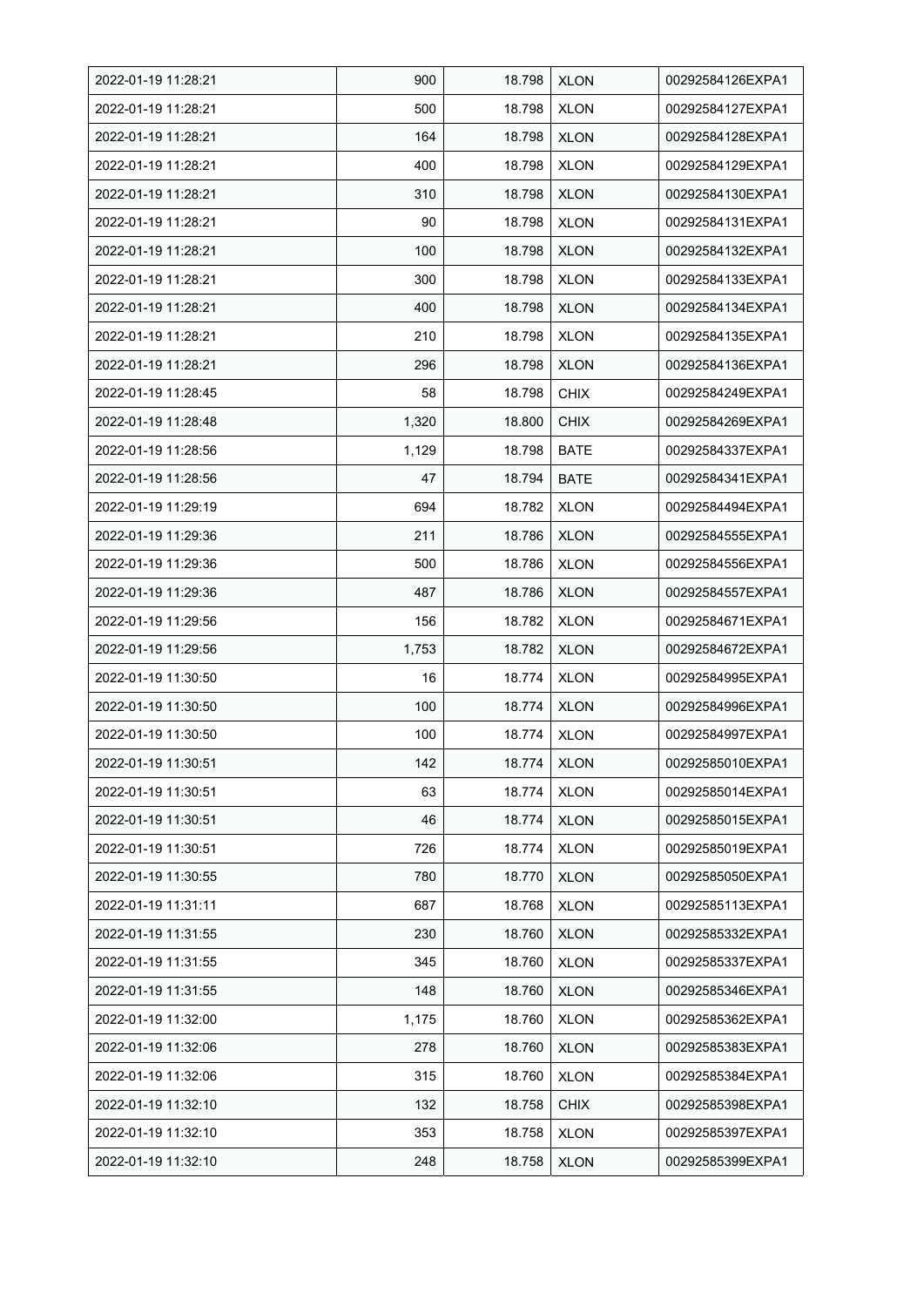| 2022-01-19 11:32:53 | 232   | 18.760 | <b>XLON</b> | 00292585634EXPA1 |
|---------------------|-------|--------|-------------|------------------|
| 2022-01-19 11:32:53 | 324   | 18.760 | <b>XLON</b> | 00292585635EXPA1 |
| 2022-01-19 11:32:53 | 500   | 18.760 | <b>XLON</b> | 00292585636EXPA1 |
| 2022-01-19 11:33:12 | 699   | 18.760 | <b>XLON</b> | 00292585770EXPA1 |
| 2022-01-19 11:33:42 | 1,544 | 18.772 | <b>XLON</b> | 00292585961EXPA1 |
| 2022-01-19 11:33:45 | 1,179 | 18.772 | <b>CHIX</b> | 00292585978EXPA1 |
| 2022-01-19 11:33:45 | 615   | 18.772 | <b>XLON</b> | 00292585995EXPA1 |
| 2022-01-19 11:33:45 | 37    | 18.772 | <b>XLON</b> | 00292585996EXPA1 |
| 2022-01-19 11:34:42 | 234   | 18.786 | <b>XLON</b> | 00292586380EXPA1 |
| 2022-01-19 11:34:42 | 138   | 18.786 | <b>XLON</b> | 00292586381EXPA1 |
| 2022-01-19 11:34:42 | 272   | 18.786 | <b>XLON</b> | 00292586382EXPA1 |
| 2022-01-19 11:34:42 | 154   | 18.786 | <b>XLON</b> | 00292586383EXPA1 |
| 2022-01-19 11:34:47 | 1,512 | 18.786 | <b>XLON</b> | 00292586409EXPA1 |
| 2022-01-19 11:34:47 | 1,067 | 18.786 | <b>XLON</b> | 00292586410EXPA1 |
| 2022-01-19 11:35:09 | 754   | 18.784 | <b>BATE</b> | 00292586499EXPA1 |
| 2022-01-19 11:35:09 | 799   | 18.786 | <b>BATE</b> | 00292586500EXPA1 |
| 2022-01-19 11:35:41 | 500   | 18.790 | <b>XLON</b> | 00292586632EXPA1 |
| 2022-01-19 11:35:41 | 125   | 18.790 | <b>XLON</b> | 00292586633EXPA1 |
| 2022-01-19 11:35:41 | 407   | 18.790 | <b>XLON</b> | 00292586634EXPA1 |
| 2022-01-19 11:35:41 | 500   | 18.790 | <b>XLON</b> | 00292586635EXPA1 |
| 2022-01-19 11:35:41 | 54    | 18.790 | <b>XLON</b> | 00292586636EXPA1 |
| 2022-01-19 11:36:02 | 37    | 18.792 | <b>XLON</b> | 00292586739EXPA1 |
| 2022-01-19 11:36:08 | 1,354 | 18.800 | <b>XLON</b> | 00292586797EXPA1 |
| 2022-01-19 11:36:26 | 155   | 18.804 | <b>XLON</b> | 00292586947EXPA1 |
| 2022-01-19 11:36:26 | 586   | 18.804 | <b>XLON</b> | 00292586948EXPA1 |
| 2022-01-19 11:37:02 | 320   | 18.814 | <b>XLON</b> | 00292587234EXPA1 |
| 2022-01-19 11:37:02 | 608   | 18.814 | <b>XLON</b> | 00292587235EXPA1 |
| 2022-01-19 11:37:02 | 521   | 18.814 | <b>XLON</b> | 00292587236EXPA1 |
| 2022-01-19 11:37:09 | 630   | 18.808 | <b>XLON</b> | 00292587284EXPA1 |
| 2022-01-19 11:37:30 | 969   | 18.812 | <b>CHIX</b> | 00292587497EXPA1 |
| 2022-01-19 11:37:34 | 165   | 18.808 | <b>BATE</b> | 00292587518EXPA1 |
| 2022-01-19 11:37:34 | 64    | 18.808 | BATE        | 00292587519EXPA1 |
| 2022-01-19 11:37:34 | 7     | 18.808 | <b>BATE</b> | 00292587521EXPA1 |
| 2022-01-19 11:37:34 | 24    | 18.808 | <b>BATE</b> | 00292587523EXPA1 |
| 2022-01-19 11:37:34 | 21    | 18.808 | <b>BATE</b> | 00292587527EXPA1 |
| 2022-01-19 11:37:34 | 156   | 18.808 | BATE        | 00292587528EXPA1 |
| 2022-01-19 11:37:34 | 31    | 18.808 | <b>BATE</b> | 00292587529EXPA1 |
| 2022-01-19 11:37:34 | 605   | 18.808 | <b>XLON</b> | 00292587516EXPA1 |
| 2022-01-19 11:37:34 | 386   | 18.808 | <b>XLON</b> | 00292587517EXPA1 |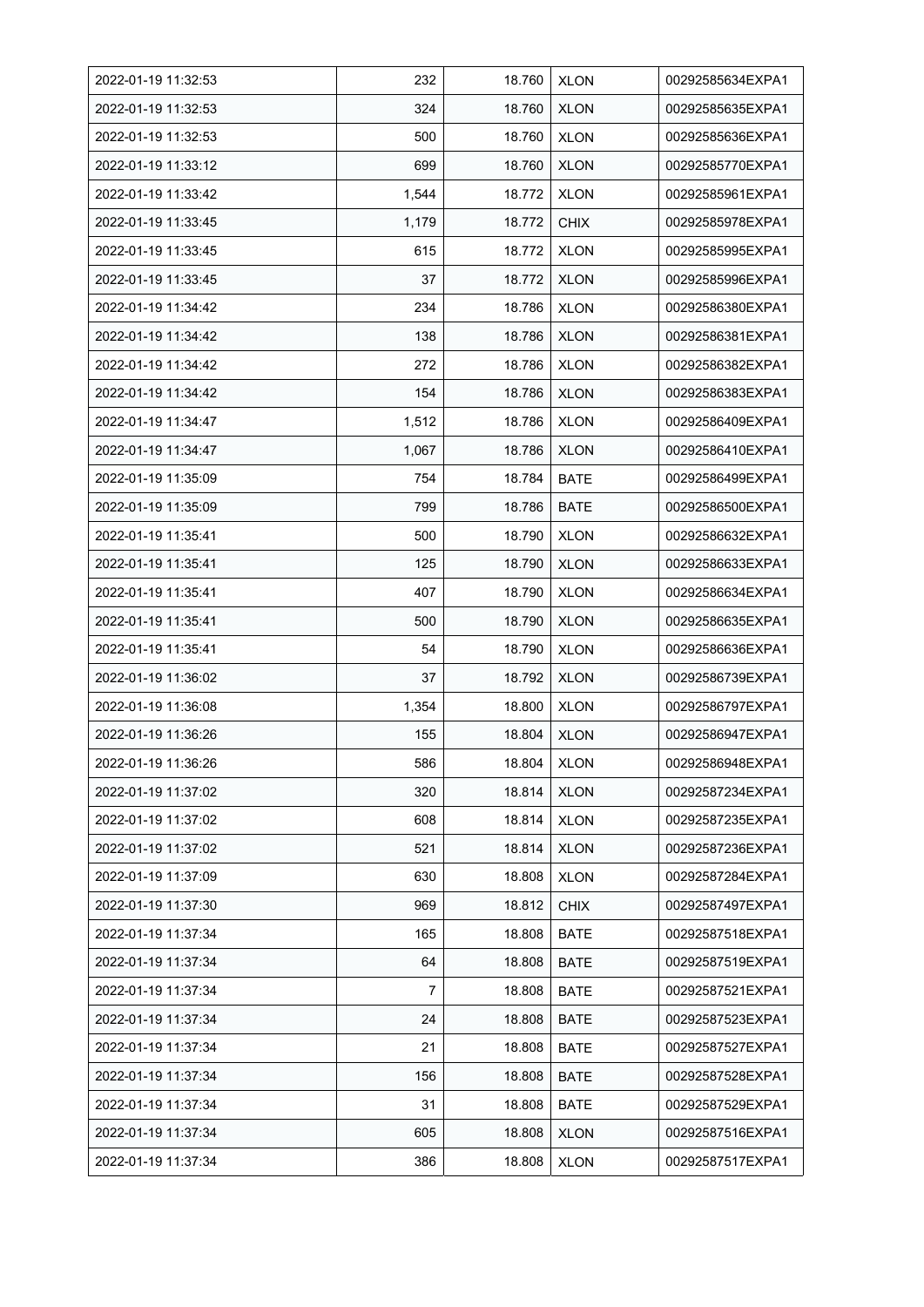| 2022-01-19 11:37:34 | 233 | 18.808 | <b>XLON</b> | 00292587520EXPA1 |
|---------------------|-----|--------|-------------|------------------|
| 2022-01-19 11:38:09 | 57  | 18.792 | <b>XLON</b> | 00292587750EXPA1 |
| 2022-01-19 11:38:12 | 500 | 18.794 | <b>XLON</b> | 00292587760EXPA1 |
| 2022-01-19 11:38:12 | 650 | 18.794 | <b>XLON</b> | 00292587761EXPA1 |
| 2022-01-19 11:38:12 | 218 | 18.794 | <b>XLON</b> | 00292587762EXPA1 |
| 2022-01-19 11:38:16 | 174 | 18.794 | <b>XLON</b> | 00292587770EXPA1 |
| 2022-01-19 11:39:04 | 352 | 18.800 | <b>XLON</b> | 00292588000EXPA1 |
| 2022-01-19 11:39:04 | 500 | 18.800 | <b>XLON</b> | 00292588001EXPA1 |
| 2022-01-19 11:39:04 | 238 | 18.800 | <b>XLON</b> | 00292588002EXPA1 |
| 2022-01-19 11:39:04 | 228 | 18.800 | <b>XLON</b> | 00292588003EXPA1 |
| 2022-01-19 11:39:04 | 238 | 18.800 | <b>XLON</b> | 00292588004EXPA1 |
| 2022-01-19 11:39:04 | 500 | 18.800 | <b>XLON</b> | 00292588005EXPA1 |
| 2022-01-19 11:39:05 | 22  | 18.800 | <b>XLON</b> | 00292588013EXPA1 |
| 2022-01-19 11:39:07 | 999 | 18.800 | <b>XLON</b> | 00292588082EXPA1 |
| 2022-01-19 11:39:54 | 404 | 18.802 | <b>XLON</b> | 00292588374EXPA1 |
| 2022-01-19 11:40:05 | 18  | 18.806 | <b>XLON</b> | 00292588450EXPA1 |
| 2022-01-19 11:40:05 | 147 | 18.806 | <b>XLON</b> | 00292588451EXPA1 |
| 2022-01-19 11:40:05 | 136 | 18.806 | <b>XLON</b> | 00292588452EXPA1 |
| 2022-01-19 11:40:05 | 161 | 18.806 | <b>XLON</b> | 00292588453EXPA1 |
| 2022-01-19 11:40:05 | 177 | 18.806 | <b>XLON</b> | 00292588454EXPA1 |
| 2022-01-19 11:40:05 | 98  | 18.806 | <b>XLON</b> | 00292588455EXPA1 |
| 2022-01-19 11:40:08 | 720 | 18.806 | <b>XLON</b> | 00292588505EXPA1 |
| 2022-01-19 11:40:11 | 400 | 18.806 | <b>XLON</b> | 00292588529EXPA1 |
| 2022-01-19 11:40.11 | 264 | 18.806 | <b>XLON</b> | 00292588530EXPA1 |
| 2022-01-19 11:40:11 | 205 | 18.806 | <b>XLON</b> | 00292588531EXPA1 |
| 2022-01-19 11:40:15 | 257 | 18.806 | <b>XLON</b> | 00292588579EXPA1 |
| 2022-01-19 11:40:34 | 173 | 18.806 | <b>CHIX</b> | 00292588629EXPA1 |
| 2022-01-19 11:40:34 | 270 | 18.806 | <b>CHIX</b> | 00292588630EXPA1 |
| 2022-01-19 11:40:34 | 62  | 18.806 | <b>CHIX</b> | 00292588631EXPA1 |
| 2022-01-19 11:40:34 | 15  | 18.806 | <b>CHIX</b> | 00292588632EXPA1 |
| 2022-01-19 11:40:34 | 46  | 18.806 | <b>CHIX</b> | 00292588633EXPA1 |
| 2022-01-19 11:40:35 | 28  | 18.806 | <b>CHIX</b> | 00292588634EXPA1 |
| 2022-01-19 11:40:35 | 62  | 18.806 | <b>CHIX</b> | 00292588635EXPA1 |
| 2022-01-19 11:40:35 | 110 | 18.806 | <b>CHIX</b> | 00292588636EXPA1 |
| 2022-01-19 11:40:36 | 413 | 18.806 | <b>CHIX</b> | 00292588639EXPA1 |
| 2022-01-19 11:40:49 | 418 | 18.800 | BATE        | 00292588687EXPA1 |
| 2022-01-19 11:40:49 | 89  | 18.800 | BATE        | 00292588688EXPA1 |
| 2022-01-19 11:40:49 | 40  | 18.800 | <b>BATE</b> | 00292588689EXPA1 |
| 2022-01-19 11:40:58 | 911 | 18.796 | <b>XLON</b> | 00292588757EXPA1 |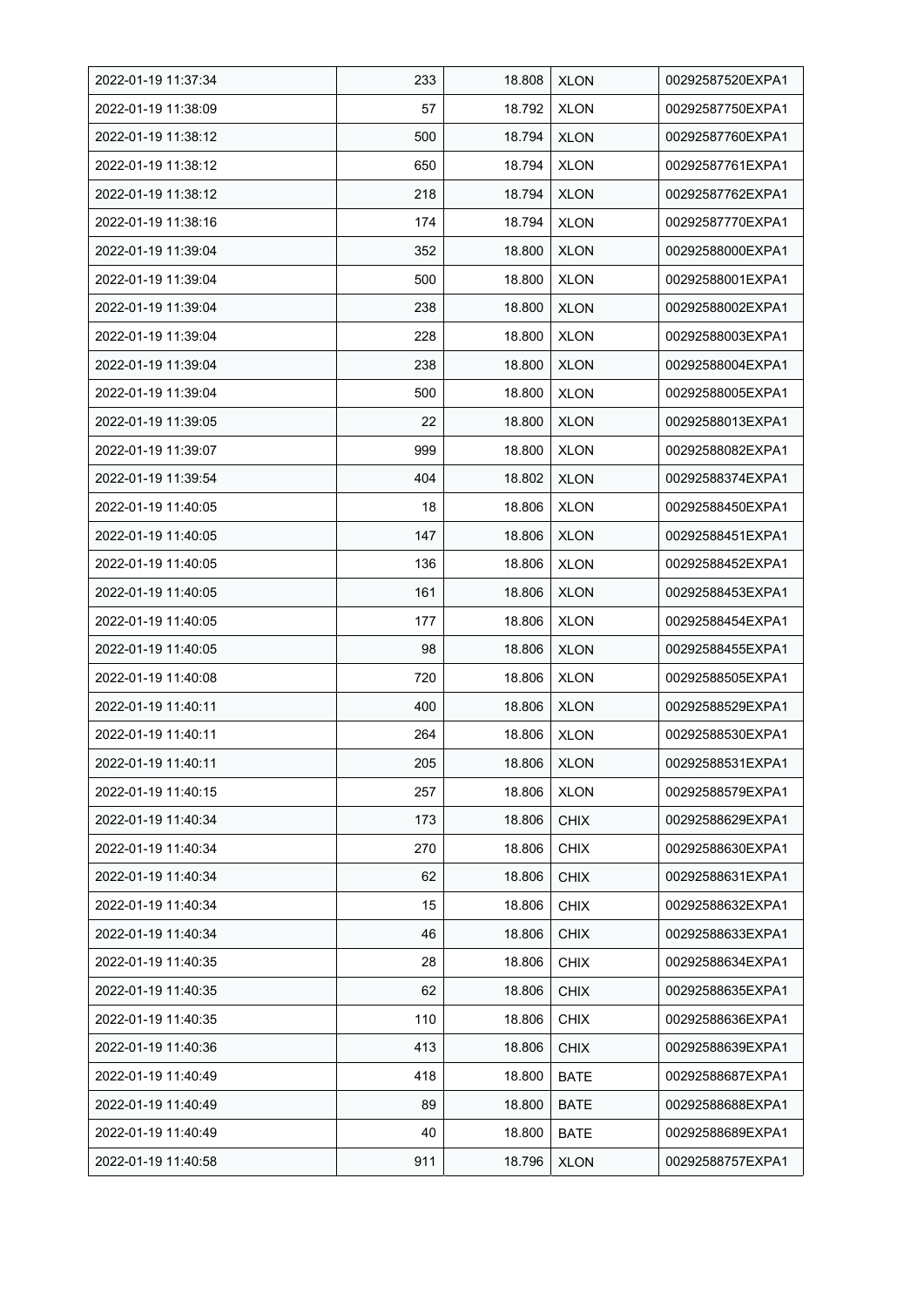| 2022-01-19 11:41:32 | 1,074 | 18.784 | <b>XLON</b> | 00292588943EXPA1 |
|---------------------|-------|--------|-------------|------------------|
| 2022-01-19 11:41:32 | 564   | 18.784 | <b>XLON</b> | 00292588944EXPA1 |
| 2022-01-19 11:42:01 | 682   | 18.774 | <b>XLON</b> | 00292589097EXPA1 |
| 2022-01-19 11:42:31 | 427   | 18.780 | <b>XLON</b> | 00292589296EXPA1 |
| 2022-01-19 11:42:32 | 690   | 18.780 | <b>XLON</b> | 00292589307EXPA1 |
| 2022-01-19 11:42:49 | 699   | 18.776 | <b>BATE</b> | 00292589371EXPA1 |
| 2022-01-19 11:42:49 | 1     | 18.776 | <b>BATE</b> | 00292589373EXPA1 |
| 2022-01-19 11:42:49 | 100   | 18.778 | <b>XLON</b> | 00292589370EXPA1 |
| 2022-01-19 11:42:49 | 1,180 | 18.778 | <b>XLON</b> | 00292589372EXPA1 |
| 2022-01-19 11:43:13 | 413   | 18.762 | <b>XLON</b> | 00292589602EXPA1 |
| 2022-01-19 11:43:13 | 1,377 | 18.762 | <b>XLON</b> | 00292589617EXPA1 |
| 2022-01-19 11:44:10 | 229   | 18.760 | <b>XLON</b> | 00292589880EXPA1 |
| 2022-01-19 11:44:16 | 114   | 18.760 | <b>XLON</b> | 00292589909EXPA1 |
| 2022-01-19 11:44:16 | 114   | 18.760 | <b>XLON</b> | 00292589910EXPA1 |
| 2022-01-19 11:44:23 | 113   | 18.760 | <b>XLON</b> | 00292589941EXPA1 |
| 2022-01-19 11:44:23 | 175   | 18.760 | <b>XLON</b> | 00292589942EXPA1 |
| 2022-01-19 11:44:23 | 30    | 18.760 | <b>XLON</b> | 00292589943EXPA1 |
| 2022-01-19 11:44:25 | 775   | 18.760 | <b>XLON</b> | 00292589949EXPA1 |
| 2022-01-19 11:44:25 | 582   | 18.760 | <b>XLON</b> | 00292589950EXPA1 |
| 2022-01-19 11:44:25 | 500   | 18.760 | <b>XLON</b> | 00292589951EXPA1 |
| 2022-01-19 11:44:25 | 244   | 18.760 | <b>XLON</b> | 00292589952EXPA1 |
| 2022-01-19 11:44:35 | 638   | 18.756 | <b>CHIX</b> | 00292590046EXPA1 |
| 2022-01-19 11:45:39 | 256   | 18.746 | <b>XLON</b> | 00292590399EXPA1 |
| 2022-01-19 11:45:39 | 138   | 18.746 | <b>XLON</b> | 00292590400EXPA1 |
| 2022-01-19 11:45:39 | 281   | 18.746 | <b>XLON</b> | 00292590401EXPA1 |
| 2022-01-19 11:45:39 | 148   | 18.746 | <b>XLON</b> | 00292590403EXPA1 |
| 2022-01-19 11:45:39 | 160   | 18.746 | <b>XLON</b> | 00292590406EXPA1 |
| 2022-01-19 11:45:39 | 385   | 18.746 | <b>XLON</b> | 00292590407EXPA1 |
| 2022-01-19 11:45:39 | 500   | 18.746 | <b>XLON</b> | 00292590408EXPA1 |
| 2022-01-19 11:46:03 | 75    | 18.752 | <b>XLON</b> | 00292590531EXPA1 |
| 2022-01-19 11:46:03 | 129   | 18.752 | <b>XLON</b> | 00292590532EXPA1 |
| 2022-01-19 11:46:04 | 267   | 18.752 | <b>XLON</b> | 00292590539EXPA1 |
| 2022-01-19 11:46:04 | 628   | 18.752 | <b>XLON</b> | 00292590540EXPA1 |
| 2022-01-19 11:46:04 | 902   | 18.752 | <b>XLON</b> | 00292590541EXPA1 |
| 2022-01-19 11:46:29 | 524   | 18.748 | <b>XLON</b> | 00292590642EXPA1 |
| 2022-01-19 11:46:29 | 136   | 18.748 | <b>XLON</b> | 00292590643EXPA1 |
| 2022-01-19 11:46:41 | 663   | 18.742 | BATE        | 00292590766EXPA1 |
| 2022-01-19 11:46:41 | 602   | 18.742 | <b>CHIX</b> | 00292590765EXPA1 |
| 2022-01-19 11:47:01 | 594   | 18.734 | <b>XLON</b> | 00292590828EXPA1 |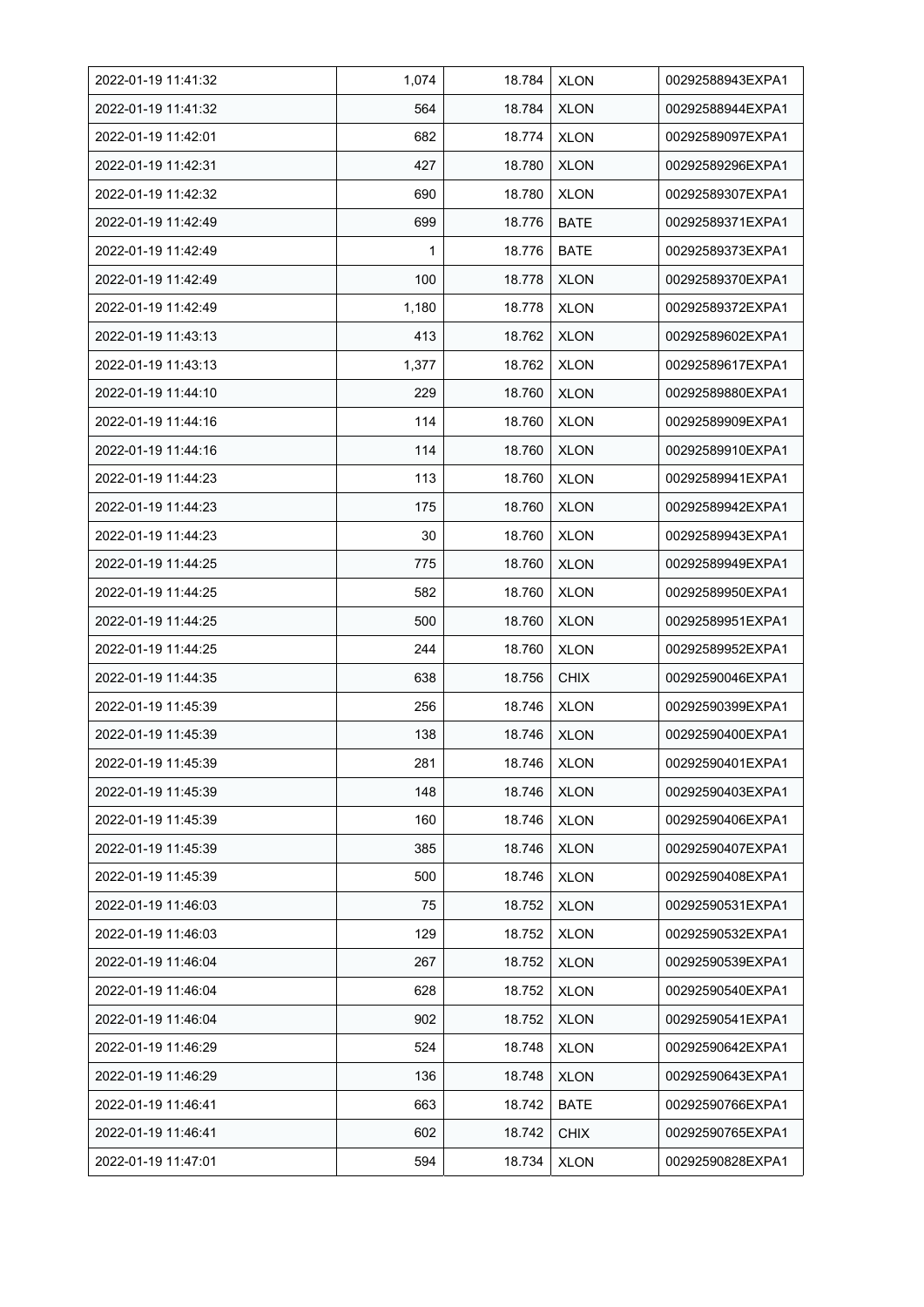| 2022-01-19 11:47:01 | 717   | 18.734 | <b>XLON</b> | 00292590829EXPA1 |
|---------------------|-------|--------|-------------|------------------|
| 2022-01-19 11:47:40 | 1,576 | 18.732 | <b>XLON</b> | 00292590971EXPA1 |
| 2022-01-19 11:47:55 | 523   | 18.728 | <b>CHIX</b> | 00292591035EXPA1 |
| 2022-01-19 11:47:55 | 300   | 18.728 | <b>XLON</b> | 00292591034EXPA1 |
| 2022-01-19 11:47:55 | 122   | 18.728 | <b>XLON</b> | 00292591036EXPA1 |
| 2022-01-19 11:47:55 | 173   | 18.728 | <b>XLON</b> | 00292591037EXPA1 |
| 2022-01-19 11:48:45 | 114   | 18.732 | <b>XLON</b> | 00292591248EXPA1 |
| 2022-01-19 11:48:45 | 800   | 18.732 | <b>XLON</b> | 00292591249EXPA1 |
| 2022-01-19 11:48:45 | 183   | 18.732 | <b>XLON</b> | 00292591250EXPA1 |
| 2022-01-19 11:48:59 | 138   | 18.732 | <b>XLON</b> | 00292591286EXPA1 |
| 2022-01-19 11:49:02 | 1,215 | 18.734 | <b>XLON</b> | 00292591289EXPA1 |
| 2022-01-19 11:49:02 | 300   | 18.732 | <b>XLON</b> | 00292591290EXPA1 |
| 2022-01-19 11:49:02 | 364   | 18.732 | <b>XLON</b> | 00292591291EXPA1 |
| 2022-01-19 11:49:33 | 624   | 18.732 | <b>XLON</b> | 00292591499EXPA1 |
| 2022-01-19 11:49:51 | 82    | 18.734 | <b>BATE</b> | 00292591635EXPA1 |
| 2022-01-19 11:50:10 | 46    | 18.738 | <b>XLON</b> | 00292591728EXPA1 |
| 2022-01-19 11:50:10 | 300   | 18.738 | <b>XLON</b> | 00292591729EXPA1 |
| 2022-01-19 11:50:10 | 100   | 18.738 | <b>XLON</b> | 00292591730EXPA1 |
| 2022-01-19 11:50:10 | 400   | 18.738 | <b>XLON</b> | 00292591731EXPA1 |
| 2022-01-19 11:50:10 | 1,004 | 18.738 | <b>XLON</b> | 00292591732EXPA1 |
| 2022-01-19 11:50:28 | 572   | 18.736 | <b>BATE</b> | 00292591826EXPA1 |
| 2022-01-19 11:50:28 | 609   | 18.736 | <b>CHIX</b> | 00292591827EXPA1 |
| 2022-01-19 11:50:28 | 642   | 18.734 | <b>XLON</b> | 00292591828EXPA1 |
| 2022-01-19 11:50:46 | 320   | 18.728 | <b>XLON</b> | 00292591912EXPA1 |
| 2022-01-19 11:51:16 | 500   | 18.730 | <b>XLON</b> | 00292592034EXPA1 |
| 2022-01-19 11:51:16 | 470   | 18.732 | <b>XLON</b> | 00292592035EXPA1 |
| 2022-01-19 11:51:16 | 415   | 18.732 | <b>XLON</b> | 00292592036EXPA1 |
| 2022-01-19 11:51:16 | 160   | 18.732 | <b>XLON</b> | 00292592037EXPA1 |
| 2022-01-19 11:51:39 | 500   | 18.730 | <b>XLON</b> | 00292592101EXPA1 |
| 2022-01-19 11:51:39 | 780   | 18.730 | <b>XLON</b> | 00292592102EXPA1 |
| 2022-01-19 11:52:10 | 1,500 | 18.736 | <b>XLON</b> | 00292592259EXPA1 |
| 2022-01-19 11:52:35 | 255   | 18.736 | <b>XLON</b> | 00292592547EXPA1 |
| 2022-01-19 11:52:35 | 51    | 18.736 | <b>XLON</b> | 00292592548EXPA1 |
| 2022-01-19 11:52:35 | 225   | 18.736 | <b>XLON</b> | 00292592549EXPA1 |
| 2022-01-19 11:53:18 | 263   | 18.738 | <b>XLON</b> | 00292592762EXPA1 |
| 2022-01-19 11:53:18 | 1,583 | 18.738 | <b>XLON</b> | 00292592763EXPA1 |
| 2022-01-19 11:53:27 | 197   | 18.734 | BATE        | 00292592819EXPA1 |
| 2022-01-19 11:53:33 | 800   | 18.734 | <b>BATE</b> | 00292592846EXPA1 |
| 2022-01-19 11:53:33 | 211   | 18.734 | <b>BATE</b> | 00292592847EXPA1 |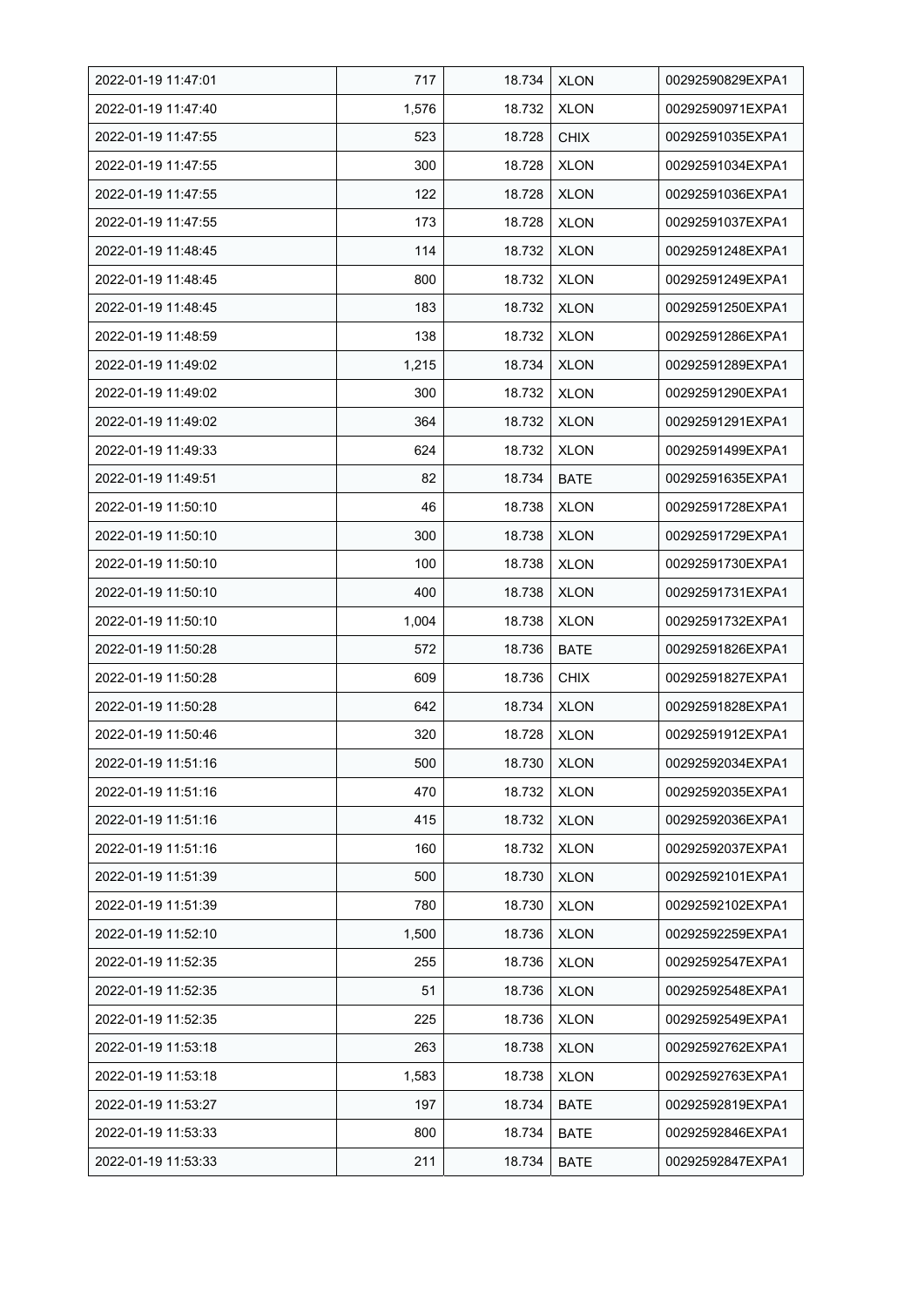| 2022-01-19 11:53:45 | 230   | 18.728 | <b>CHIX</b> | 00292592900EXPA1 |
|---------------------|-------|--------|-------------|------------------|
| 2022-01-19 11:54:31 | 317   | 18.744 | <b>XLON</b> | 00292593109EXPA1 |
| 2022-01-19 11:54:31 | 169   | 18.744 | <b>XLON</b> | 00292593110EXPA1 |
| 2022-01-19 11:54:31 | 1,627 | 18.744 | <b>XLON</b> | 00292593111EXPA1 |
| 2022-01-19 11:54:32 | 165   | 18.744 | <b>XLON</b> | 00292593115EXPA1 |
| 2022-01-19 11:54:32 | 140   | 18.744 | <b>XLON</b> | 00292593116EXPA1 |
| 2022-01-19 11:54:32 | 1,485 | 18.744 | <b>XLON</b> | 00292593117EXPA1 |
| 2022-01-19 11:54:42 | 260   | 18.744 | <b>CHIX</b> | 00292593133EXPA1 |
| 2022-01-19 11:54:42 | 171   | 18.744 | <b>CHIX</b> | 00292593134EXPA1 |
| 2022-01-19 11:55:29 | 217   | 18.740 | <b>XLON</b> | 00292593351EXPA1 |
| 2022-01-19 11:55:29 | 500   | 18.740 | <b>XLON</b> | 00292593352EXPA1 |
| 2022-01-19 11:55:53 | 160   | 18.742 | <b>XLON</b> | 00292593420EXPA1 |
| 2022-01-19 11:55:53 | 500   | 18.742 | <b>XLON</b> | 00292593421EXPA1 |
| 2022-01-19 11:55:53 | 100   | 18.742 | <b>XLON</b> | 00292593422EXPA1 |
| 2022-01-19 11:55:53 | 100   | 18.742 | <b>XLON</b> | 00292593423EXPA1 |
| 2022-01-19 11:55:53 | 200   | 18.742 | <b>XLON</b> | 00292593424EXPA1 |
| 2022-01-19 11:55:53 | 100   | 18.742 | <b>XLON</b> | 00292593425EXPA1 |
| 2022-01-19 11:55:53 | 198   | 18.742 | <b>XLON</b> | 00292593426EXPA1 |
| 2022-01-19 11:56:07 | 28    | 18.742 | <b>XLON</b> | 00292593480EXPA1 |
| 2022-01-19 11:56:07 | 270   | 18.742 | <b>XLON</b> | 00292593481EXPA1 |
| 2022-01-19 11:56:07 | 231   | 18.742 | <b>XLON</b> | 00292593482EXPA1 |
| 2022-01-19 11:56:15 | 400   | 18.746 | <b>XLON</b> | 00292593520EXPA1 |
| 2022-01-19 11:56:38 | 536   | 18.750 | <b>XLON</b> | 00292593575EXPA1 |
| 2022-01-19 11:56:38 | 1,107 | 18.750 | <b>XLON</b> | 00292593576EXPA1 |
| 2022-01-19 11:56:45 | 1,164 | 18.750 | <b>CHIX</b> | 00292593624EXPA1 |
| 2022-01-19 11:57:41 | 500   | 18.764 | <b>XLON</b> | 00292593892EXPA1 |
| 2022-01-19 11:57:41 | 160   | 18.764 | <b>XLON</b> | 00292593893EXPA1 |
| 2022-01-19 11:57:41 | 400   | 18.762 | <b>XLON</b> | 00292593894EXPA1 |
| 2022-01-19 11:57:41 | 400   | 18.762 | <b>XLON</b> | 00292593895EXPA1 |
| 2022-01-19 11:57:47 | 146   | 18.762 | <b>XLON</b> | 00292593912EXPA1 |
| 2022-01-19 11:57:47 | 117   | 18.762 | <b>XLON</b> | 00292593913EXPA1 |
| 2022-01-19 11:57:47 | 193   | 18.762 | <b>XLON</b> | 00292593914EXPA1 |
| 2022-01-19 11:57:47 | 162   | 18.762 | <b>XLON</b> | 00292593915EXPA1 |
| 2022-01-19 11:57:47 | 300   | 18.762 | <b>XLON</b> | 00292593916EXPA1 |
| 2022-01-19 11:57:47 | 53    | 18.762 | <b>XLON</b> | 00292593917EXPA1 |
| 2022-01-19 11:57:47 | 300   | 18.762 | <b>XLON</b> | 00292593918EXPA1 |
| 2022-01-19 11:57:47 | 400   | 18.762 | <b>XLON</b> | 00292593919EXPA1 |
| 2022-01-19 11:57:47 | 133   | 18.762 | <b>XLON</b> | 00292593920EXPA1 |
| 2022-01-19 11:58:16 | 500   | 18.756 | <b>XLON</b> | 00292594030EXPA1 |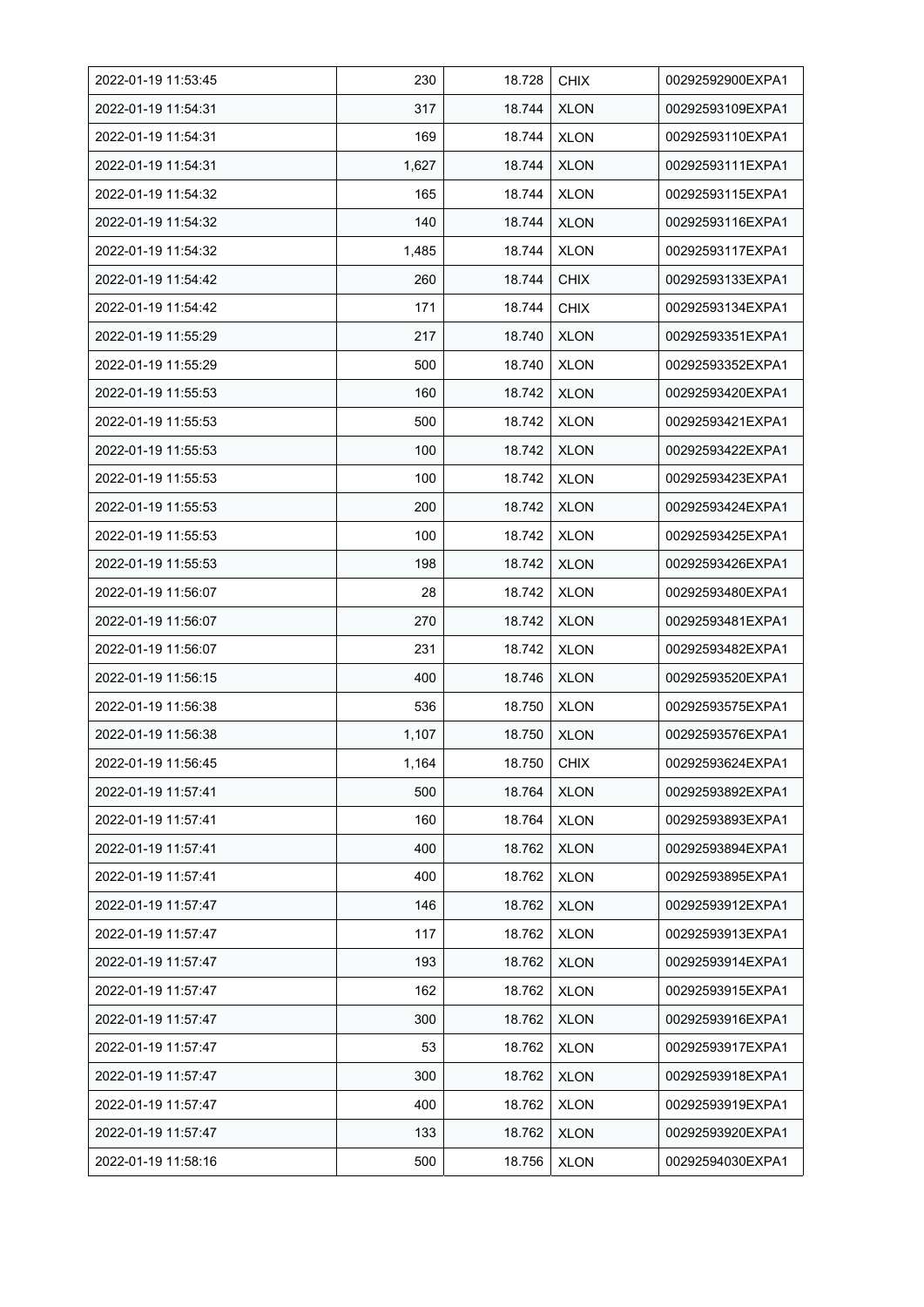| 2022-01-19 11:58:16 | 70  | 18.756 | <b>XLON</b> | 00292594033EXPA1 |
|---------------------|-----|--------|-------------|------------------|
| 2022-01-19 11:58:19 | 336 | 18.756 | <b>BATE</b> | 00292594049EXPA1 |
| 2022-01-19 11:58:19 | 246 | 18.756 | <b>BATE</b> | 00292594050EXPA1 |
| 2022-01-19 11:58:19 | 137 | 18.756 | <b>BATE</b> | 00292594051EXPA1 |
| 2022-01-19 11:58:19 | 64  | 18.756 | <b>BATE</b> | 00292594052EXPA1 |
| 2022-01-19 11:58:41 | 5   | 18.752 | <b>XLON</b> | 00292594157EXPA1 |
| 2022-01-19 11:58:41 | 400 | 18.752 | <b>XLON</b> | 00292594159EXPA1 |
| 2022-01-19 11:58:41 | 250 | 18.752 | <b>XLON</b> | 00292594160EXPA1 |
| 2022-01-19 11:59:01 | 145 | 18.758 | <b>XLON</b> | 00292594223EXPA1 |
| 2022-01-19 11:59:01 | 99  | 18.758 | <b>XLON</b> | 00292594224EXPA1 |
| 2022-01-19 11:59:01 | 100 | 18.758 | <b>XLON</b> | 00292594225EXPA1 |
| 2022-01-19 11:59:03 | 800 | 18.758 | <b>XLON</b> | 00292594235EXPA1 |
| 2022-01-19 11:59:03 | 477 | 18.758 | <b>XLON</b> | 00292594236EXPA1 |
| 2022-01-19 11:59:03 | 456 | 18.758 | <b>XLON</b> | 00292594237EXPA1 |
| 2022-01-19 11:59:13 | 195 | 18.754 | <b>CHIX</b> | 00292594256EXPA1 |
| 2022-01-19 11:59:13 | 456 | 18.754 | <b>CHIX</b> | 00292594257EXPA1 |
| 2022-01-19 11:59:58 | 160 | 18.754 | <b>XLON</b> | 00292594551EXPA1 |
| 2022-01-19 11:59:59 | 500 | 18.754 | <b>XLON</b> | 00292594552EXPA1 |
| 2022-01-19 12:00:01 | 115 | 18.754 | <b>XLON</b> | 00292594604EXPA1 |
| 2022-01-19 12:00:01 | 593 | 18.754 | <b>XLON</b> | 00292594605EXPA1 |
| 2022-01-19 12:00:01 | 121 | 18.754 | <b>XLON</b> | 00292594606EXPA1 |
| 2022-01-19 12:00:01 | 22  | 18.754 | <b>XLON</b> | 00292594607EXPA1 |
| 2022-01-19 12:00:39 | 400 | 18.758 | <b>XLON</b> | 00292594814EXPA1 |
| 2022-01-19 12:00:39 | 853 | 18.758 | <b>XLON</b> | 00292594815EXPA1 |
| 2022-01-19 12:00:55 | 35  | 18.758 | <b>XLON</b> | 00292594917EXPA1 |
| 2022-01-19 12:00:55 | 100 | 18.758 | <b>XLON</b> | 00292594918EXPA1 |
| 2022-01-19 12:00:55 | 200 | 18.758 | <b>XLON</b> | 00292594919EXPA1 |
| 2022-01-19 12:00:55 | 200 | 18.758 | <b>XLON</b> | 00292594920EXPA1 |
| 2022-01-19 12:01:01 | 20  | 18.758 | <b>XLON</b> | 00292594932EXPA1 |
| 2022-01-19 12:01:05 | 100 | 18.758 | <b>XLON</b> | 00292594963EXPA1 |
| 2022-01-19 12:01:05 | 200 | 18.758 | <b>XLON</b> | 00292594964EXPA1 |
| 2022-01-19 12:01:08 | 300 | 18.762 | <b>XLON</b> | 00292595013EXPA1 |
| 2022-01-19 12:01:08 | 100 | 18.762 | <b>XLON</b> | 00292595014EXPA1 |
| 2022-01-19 12:01:08 | 100 | 18.762 | <b>XLON</b> | 00292595018EXPA1 |
| 2022-01-19 12:01:09 | 121 | 18.762 | <b>XLON</b> | 00292595021EXPA1 |
| 2022-01-19 12:01:34 | 310 | 18.766 | <b>XLON</b> | 00292595091EXPA1 |
| 2022-01-19 12:01:50 | 151 | 18.770 | <b>XLON</b> | 00292595157EXPA1 |
| 2022-01-19 12:01:50 | 217 | 18.770 | <b>XLON</b> | 00292595158EXPA1 |
| 2022-01-19 12:01:50 | 135 | 18.770 | <b>XLON</b> | 00292595159EXPA1 |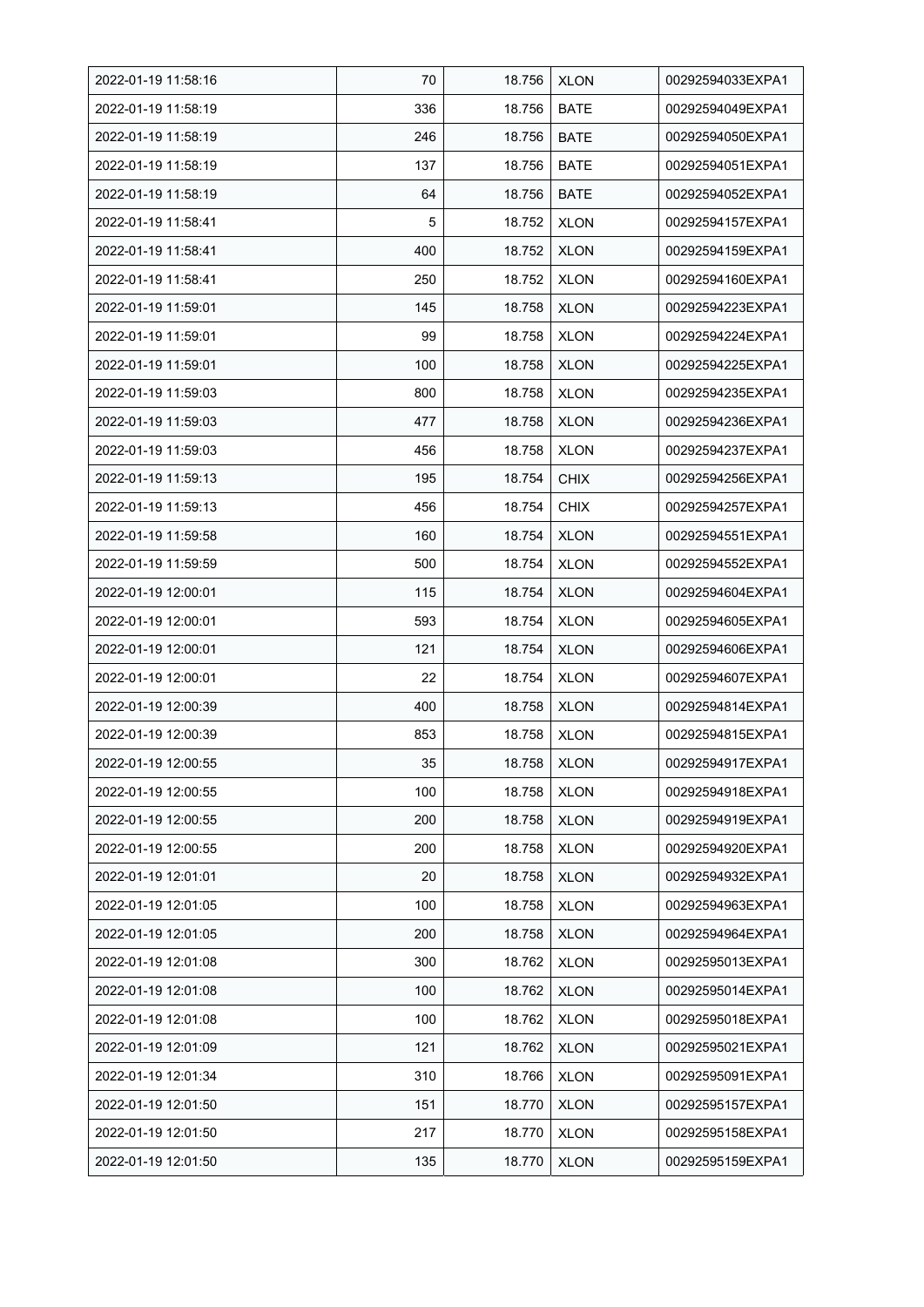| 2022-01-19 12:01:50 | 1,096 | 18.770 | <b>XLON</b> | 00292595160EXPA1 |
|---------------------|-------|--------|-------------|------------------|
| 2022-01-19 12:02:00 | 770   | 18.766 | <b>CHIX</b> | 00292595191EXPA1 |
| 2022-01-19 12:02:00 | 100   | 18.768 | <b>XLON</b> | 00292595188EXPA1 |
| 2022-01-19 12:02:00 | 300   | 18.768 | <b>XLON</b> | 00292595189EXPA1 |
| 2022-01-19 12:02:00 | 844   | 18.768 | <b>XLON</b> | 00292595190EXPA1 |
| 2022-01-19 12:02:06 | 112   | 18.768 | <b>BATE</b> | 00292595293EXPA1 |
| 2022-01-19 12:02:06 | 53    | 18.768 | <b>BATE</b> | 00292595294EXPA1 |
| 2022-01-19 12:02:06 | 59    | 18.768 | <b>BATE</b> | 00292595295EXPA1 |
| 2022-01-19 12:02:06 | 218   | 18.768 | <b>BATE</b> | 00292595296EXPA1 |
| 2022-01-19 12:02:13 | 136   | 18.768 | BATE        | 00292595379EXPA1 |
| 2022-01-19 12:02:13 | 61    | 18.768 | <b>BATE</b> | 00292595380EXPA1 |
| 2022-01-19 12:02:13 | 57    | 18.768 | <b>BATE</b> | 00292595381EXPA1 |
| 2022-01-19 12:02:13 | 31    | 18.768 | <b>BATE</b> | 00292595382EXPA1 |
| 2022-01-19 12:02:13 | 14    | 18.768 | <b>BATE</b> | 00292595383EXPA1 |
| 2022-01-19 12:02:13 | 439   | 18.768 | <b>BATE</b> | 00292595384EXPA1 |
| 2022-01-19 12:02:13 | 85    | 18.768 | <b>BATE</b> | 00292595385EXPA1 |
| 2022-01-19 12:02:52 | 1,289 | 18.764 | <b>XLON</b> | 00292595606EXPA1 |
| 2022-01-19 12:02:52 | 118   | 18.764 | <b>XLON</b> | 00292595607EXPA1 |
| 2022-01-19 12:02:52 | 422   | 18.764 | <b>XLON</b> | 00292595608EXPA1 |
| 2022-01-19 12:03:39 | 153   | 18.772 | <b>XLON</b> | 00292595999EXPA1 |
| 2022-01-19 12:03:39 | 400   | 18.772 | <b>XLON</b> | 00292596000EXPA1 |
| 2022-01-19 12:03:39 | 400   | 18.772 | <b>XLON</b> | 00292596002EXPA1 |
| 2022-01-19 12:03:39 | 400   | 18.772 | <b>XLON</b> | 00292596003EXPA1 |
| 2022-01-19 12:03:39 | 52    | 18.772 | <b>XLON</b> | 00292596004EXPA1 |
| 2022-01-19 12:03:45 | 150   | 18.770 | <b>XLON</b> | 00292596102EXPA1 |
| 2022-01-19 12:03:45 | 300   | 18.770 | <b>XLON</b> | 00292596104EXPA1 |
| 2022-01-19 12:03:45 | 400   | 18.770 | <b>XLON</b> | 00292596106EXPA1 |
| 2022-01-19 12:03:45 | 713   | 18.770 | <b>XLON</b> | 00292596107EXPA1 |
| 2022-01-19 12:04:35 | 109   | 18.768 | <b>BATE</b> | 00292596698EXPA1 |
| 2022-01-19 12:04:35 | 338   | 18.768 | <b>BATE</b> | 00292596702EXPA1 |
| 2022-01-19 12:04:35 | 284   | 18.768 | <b>CHIX</b> | 00292596700EXPA1 |
| 2022-01-19 12:04:35 | 283   | 18.768 | <b>CHIX</b> | 00292596708EXPA1 |
| 2022-01-19 12:04:35 | 45    | 18.768 | <b>CHIX</b> | 00292596710EXPA1 |
| 2022-01-19 12:04:35 | 96    | 18.768 | <b>XLON</b> | 00292596699EXPA1 |
| 2022-01-19 12:04:35 | 770   | 18.768 | <b>XLON</b> | 00292596707EXPA1 |
| 2022-01-19 12:04:35 | 453   | 18.768 | <b>XLON</b> | 00292596709EXPA1 |
| 2022-01-19 12:05:00 | 344   | 18.764 | <b>XLON</b> | 00292596950EXPA1 |
| 2022-01-19 12:05:00 | 373   | 18.764 | <b>XLON</b> | 00292596951EXPA1 |
| 2022-01-19 12:05:38 | 6     | 18.772 | <b>XLON</b> | 00292597319EXPA1 |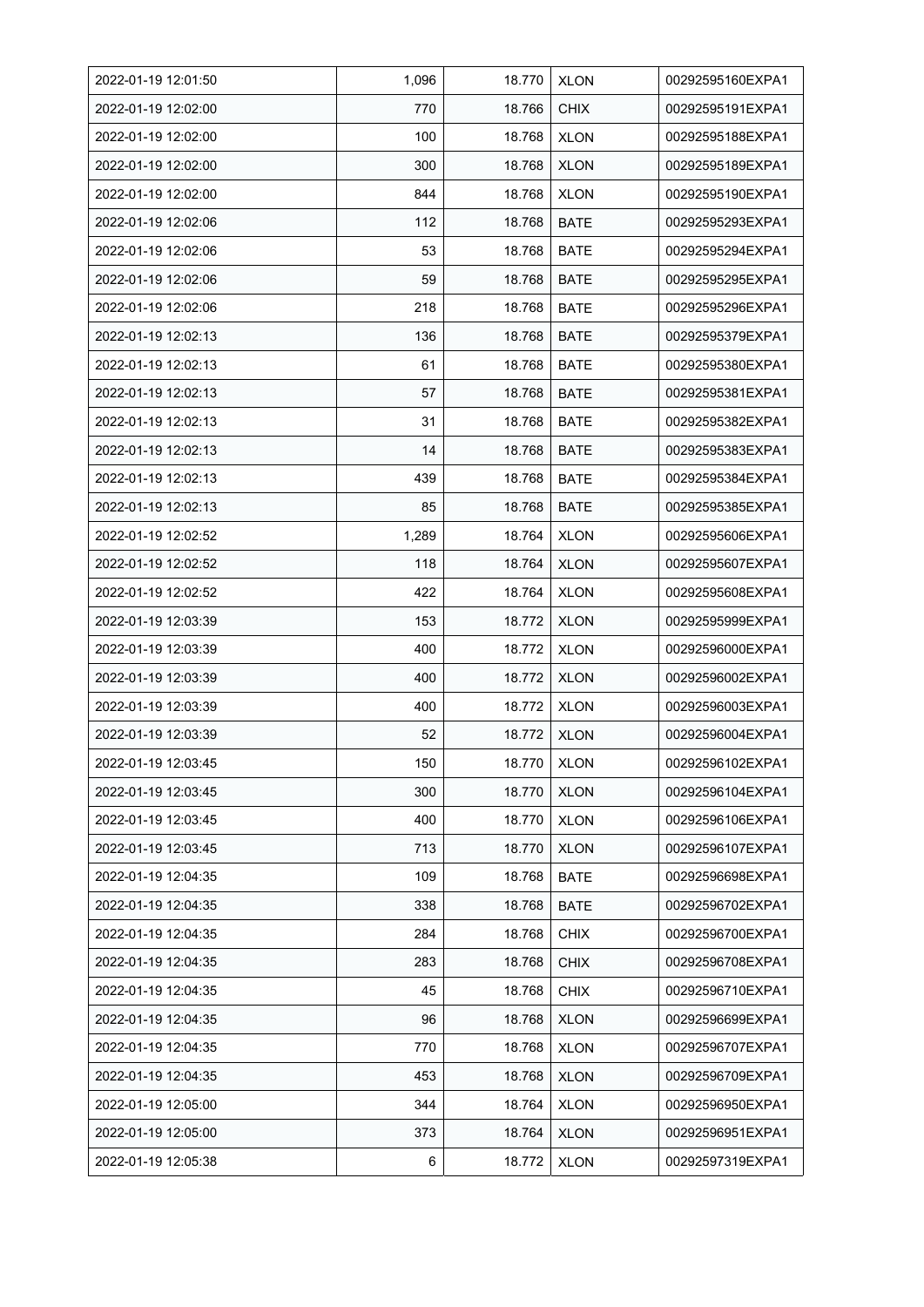| 2022-01-19 12:05:38 | 160   | 18.772 | <b>XLON</b> | 00292597320EXPA1 |
|---------------------|-------|--------|-------------|------------------|
| 2022-01-19 12:05:40 | 218   | 18.774 | <b>XLON</b> | 00292597336EXPA1 |
| 2022-01-19 12:05:41 | 175   | 18.774 | <b>XLON</b> | 00292597339EXPA1 |
| 2022-01-19 12:05:41 | 263   | 18.774 | <b>XLON</b> | 00292597340EXPA1 |
| 2022-01-19 12:05:41 | 200   | 18.774 | <b>XLON</b> | 00292597349EXPA1 |
| 2022-01-19 12:05:41 | 45    | 18.774 | <b>XLON</b> | 00292597350EXPA1 |
| 2022-01-19 12:05:41 | 200   | 18.774 | <b>XLON</b> | 00292597351EXPA1 |
| 2022-01-19 12:05:41 | 155   | 18.774 | <b>XLON</b> | 00292597352EXPA1 |
| 2022-01-19 12:05:41 | 1,123 | 18.774 | <b>XLON</b> | 00292597353EXPA1 |
| 2022-01-19 12:06:25 | 160   | 18.780 | <b>XLON</b> | 00292597715EXPA1 |
| 2022-01-19 12:06:25 | 160   | 18.780 | <b>XLON</b> | 00292597717EXPA1 |
| 2022-01-19 12:06:32 | 400   | 18.780 | <b>XLON</b> | 00292597756EXPA1 |
| 2022-01-19 12:06:32 | 200   | 18.780 | <b>XLON</b> | 00292597757EXPA1 |
| 2022-01-19 12:06:32 | 200   | 18.780 | <b>XLON</b> | 00292597758EXPA1 |
| 2022-01-19 12:06:32 | 200   | 18.780 | <b>XLON</b> | 00292597759EXPA1 |
| 2022-01-19 12:06:32 | 200   | 18.780 | <b>XLON</b> | 00292597760EXPA1 |
| 2022-01-19 12:06:32 | 195   | 18.780 | <b>XLON</b> | 00292597761EXPA1 |
| 2022-01-19 12:06:36 | 400   | 18.774 | <b>CHIX</b> | 00292597790EXPA1 |
| 2022-01-19 12:06:36 | 251   | 18.774 | <b>CHIX</b> | 00292597791EXPA1 |
| 2022-01-19 12:06:36 | 200   | 18.774 | <b>XLON</b> | 00292597786EXPA1 |
| 2022-01-19 12:06:36 | 100   | 18.774 | <b>XLON</b> | 00292597787EXPA1 |
| 2022-01-19 12:06:36 | 200   | 18.774 | <b>XLON</b> | 00292597788EXPA1 |
| 2022-01-19 12:06:36 | 70    | 18.774 | <b>XLON</b> | 00292597789EXPA1 |
| 2022-01-19 12:07:56 | 170   | 18.800 | <b>XLON</b> | 00292598618EXPA1 |
| 2022-01-19 12:07:56 | 193   | 18.800 | <b>XLON</b> | 00292598619EXPA1 |
| 2022-01-19 12:07:56 | 190   | 18.800 | <b>XLON</b> | 00292598620EXPA1 |
| 2022-01-19 12:07:56 | 146   | 18.800 | <b>XLON</b> | 00292598621EXPA1 |
| 2022-01-19 12:07:56 | 142   | 18.800 | <b>XLON</b> | 00292598623EXPA1 |
| 2022-01-19 12:07:56 | 474   | 18.800 | <b>XLON</b> | 00292598625EXPA1 |
| 2022-01-19 12:07:56 | 151   | 18.800 | <b>XLON</b> | 00292598626EXPA1 |
| 2022-01-19 12:07:56 | 1,888 | 18.800 | <b>XLON</b> | 00292598627EXPA1 |
| 2022-01-19 12:07:56 | 204   | 18.800 | <b>XLON</b> | 00292598628EXPA1 |
| 2022-01-19 12:08:02 | 22    | 18.794 | <b>BATE</b> | 00292598667EXPA1 |
| 2022-01-19 12:08:02 | 753   | 18.794 | <b>BATE</b> | 00292598670EXPA1 |
| 2022-01-19 12:08:02 | 22    | 18.794 | <b>BATE</b> | 00292598672EXPA1 |
| 2022-01-19 12:09:02 | 592   | 18.784 | <b>CHIX</b> | 00292599105EXPA1 |
| 2022-01-19 12:09:02 | 1,558 | 18.784 | <b>XLON</b> | 00292599103EXPA1 |
| 2022-01-19 12:09:02 | 664   | 18.782 | <b>XLON</b> | 00292599104EXPA1 |
| 2022-01-19 12:09:02 | 34    | 18.782 | <b>XLON</b> | 00292599106EXPA1 |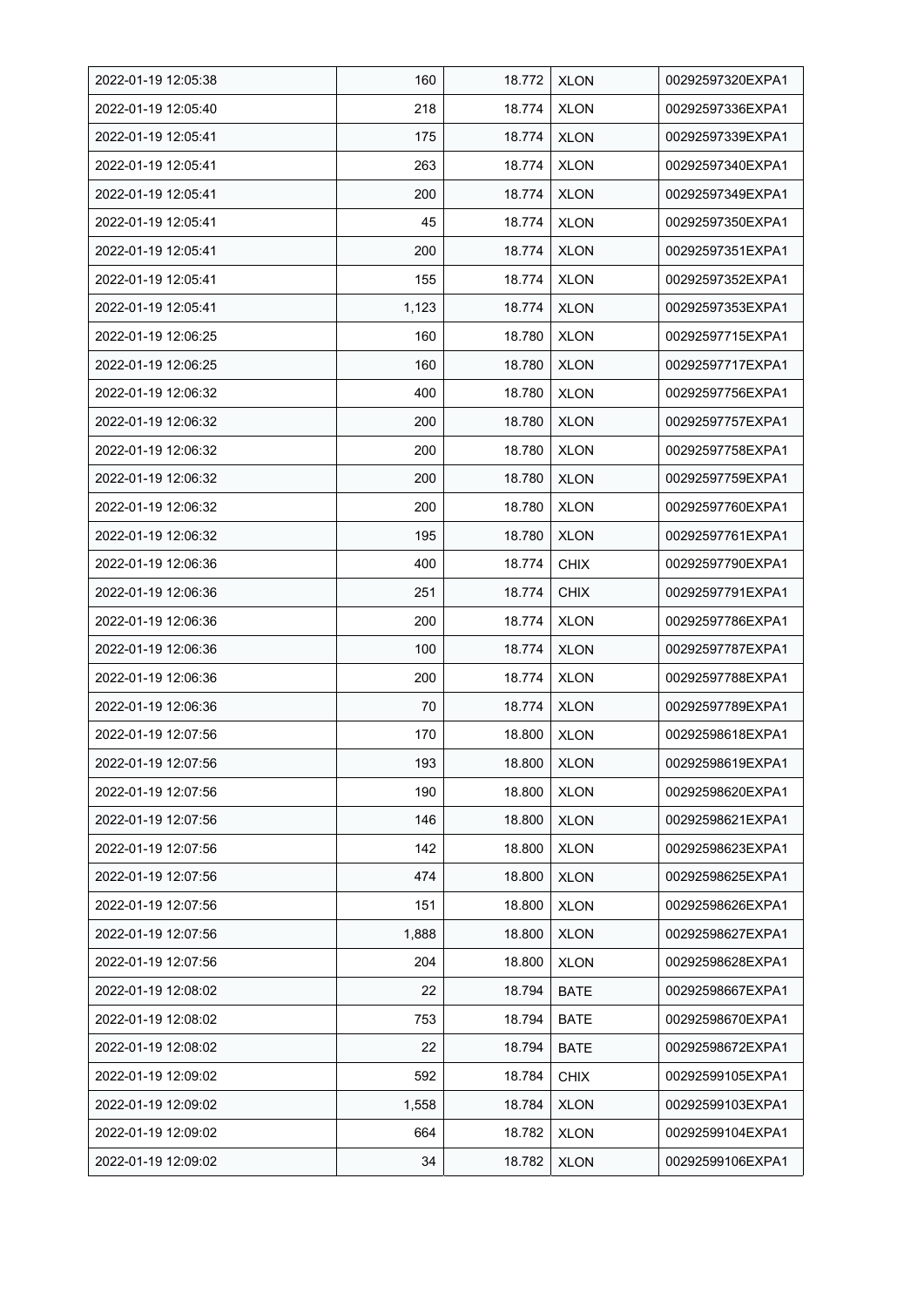| 2022-01-19 12:09:40 | 6     | 18.780 | <b>XLON</b> | 00292599350EXPA1 |
|---------------------|-------|--------|-------------|------------------|
| 2022-01-19 12:09:49 | 1     | 18.776 | <b>XLON</b> | 00292599384EXPA1 |
| 2022-01-19 12:09:49 | 604   | 18.776 | <b>XLON</b> | 00292599385EXPA1 |
| 2022-01-19 12:10:08 | 200   | 18.778 | <b>XLON</b> | 00292599546EXPA1 |
| 2022-01-19 12:10:25 | 1,519 | 18.776 | <b>XLON</b> | 00292599644EXPA1 |
| 2022-01-19 12:10:49 | 734   | 18.774 | <b>XLON</b> | 00292599787EXPA1 |
| 2022-01-19 12:11:19 | 427   | 18.780 | <b>CHIX</b> | 00292599959EXPA1 |
| 2022-01-19 12:11:19 | 272   | 18.780 | <b>CHIX</b> | 00292599961EXPA1 |
| 2022-01-19 12:11:19 | 79    | 18.780 | <b>CHIX</b> | 00292599962EXPA1 |
| 2022-01-19 12:11:19 | 383   | 18.780 | <b>XLON</b> | 00292599960EXPA1 |
| 2022-01-19 12:11:19 | 1,428 | 18.780 | <b>XLON</b> | 00292599963EXPA1 |
| 2022-01-19 12:11:25 | 611   | 18.778 | <b>XLON</b> | 00292600018EXPA1 |
| 2022-01-19 12:12:08 | 341   | 18.776 | <b>XLON</b> | 00292600211EXPA1 |
| 2022-01-19 12:12:08 | 400   | 18.776 | <b>XLON</b> | 00292600212EXPA1 |
| 2022-01-19 12:12:08 | 34    | 18.776 | <b>XLON</b> | 00292600213EXPA1 |
| 2022-01-19 12:12:11 | 445   | 18.774 | <b>BATE</b> | 00292600224EXPA1 |
| 2022-01-19 12:12:11 | 7     | 18.774 | BATE        | 00292600225EXPA1 |
| 2022-01-19 12:12:11 | 18    | 18.774 | BATE        | 00292600226EXPA1 |
| 2022-01-19 12:12:11 | 21    | 18.774 | <b>BATE</b> | 00292600227EXPA1 |
| 2022-01-19 12:12:11 | 73    | 18.774 | <b>BATE</b> | 00292600228EXPA1 |
| 2022-01-19 12:12:11 | 93    | 18.774 | <b>BATE</b> | 00292600229EXPA1 |
| 2022-01-19 12:12:11 | 28    | 18.774 | BATE        | 00292600230EXPA1 |
| 2022-01-19 12:12:52 | 100   | 18.764 | <b>XLON</b> | 00292600560EXPA1 |
| 2022-01-19 12:12:54 | 154   | 18.768 | <b>XLON</b> | 00292600571EXPA1 |
| 2022-01-19 12:12:54 | 1,473 | 18.768 | <b>XLON</b> | 00292600573EXPA1 |
| 2022-01-19 12:13:41 | 438   | 18.772 | BATE        | 00292600776EXPA1 |
| 2022-01-19 12:13:41 | 115   | 18.772 | <b>BATE</b> | 00292600777EXPA1 |
| 2022-01-19 12:13:41 | 1,762 | 18.772 | <b>XLON</b> | 00292600778EXPA1 |
| 2022-01-19 12:13:41 | 1,327 | 18.772 | <b>XLON</b> | 00292600779EXPA1 |
| 2022-01-19 12:14:28 | 736   | 18.758 | <b>CHIX</b> | 00292601079EXPA1 |
| 2022-01-19 12:14:28 | 683   | 18.758 | <b>XLON</b> | 00292601078EXPA1 |
| 2022-01-19 12:15:03 | 187   | 18.760 | <b>XLON</b> | 00292601207EXPA1 |
| 2022-01-19 12:15:03 | 122   | 18.760 | <b>XLON</b> | 00292601208EXPA1 |
| 2022-01-19 12:15:03 | 217   | 18.760 | <b>XLON</b> | 00292601209EXPA1 |
| 2022-01-19 12:15:03 | 262   | 18.760 | <b>XLON</b> | 00292601210EXPA1 |
| 2022-01-19 12:15:03 | 610   | 18.760 | <b>XLON</b> | 00292601211EXPA1 |
| 2022-01-19 12:15:03 | 59    | 18.760 | <b>XLON</b> | 00292601212EXPA1 |
| 2022-01-19 12:15:03 | 106   | 18.760 | <b>XLON</b> | 00292601213EXPA1 |
| 2022-01-19 12:15:07 | 77    | 18.760 | <b>XLON</b> | 00292601233EXPA1 |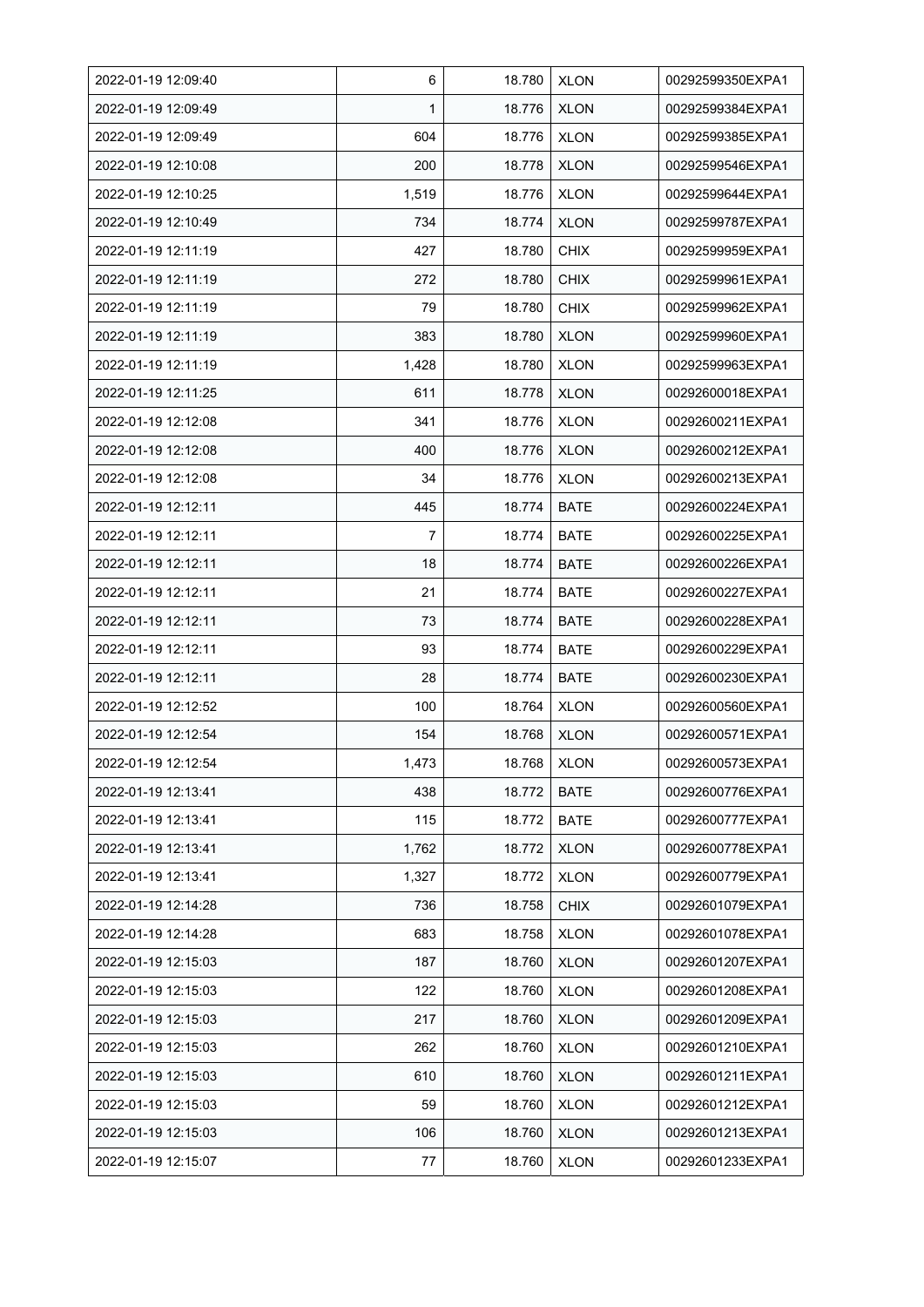| 2022-01-19 12:15:07 | 500   | 18.760 | <b>XLON</b> | 00292601234EXPA1 |
|---------------------|-------|--------|-------------|------------------|
| 2022-01-19 12:15:07 | 274   | 18.760 | <b>XLON</b> | 00292601235EXPA1 |
| 2022-01-19 12:15:12 | 300   | 18.760 | <b>XLON</b> | 00292601254EXPA1 |
| 2022-01-19 12:15:12 | 64    | 18.760 | <b>XLON</b> | 00292601256EXPA1 |
| 2022-01-19 12:15:58 | 400   | 18.764 | <b>XLON</b> | 00292601543EXPA1 |
| 2022-01-19 12:15:58 | 1,024 | 18.764 | <b>XLON</b> | 00292601544EXPA1 |
| 2022-01-19 12:15:58 | 54    | 18.762 | <b>XLON</b> | 00292601545EXPA1 |
| 2022-01-19 12:15:58 | 300   | 18.762 | <b>XLON</b> | 00292601546EXPA1 |
| 2022-01-19 12:15:58 | 100   | 18.762 | <b>XLON</b> | 00292601547EXPA1 |
| 2022-01-19 12:15:58 | 100   | 18.762 | <b>XLON</b> | 00292601548EXPA1 |
| 2022-01-19 12:15:58 | 100   | 18.762 | <b>XLON</b> | 00292601549EXPA1 |
| 2022-01-19 12:15:58 | 69    | 18.762 | <b>XLON</b> | 00292601550EXPA1 |
| 2022-01-19 12:16:45 | 731   | 18.754 | <b>BATE</b> | 00292601773EXPA1 |
| 2022-01-19 12:16:45 | 634   | 18.754 | <b>CHIX</b> | 00292601774EXPA1 |
| 2022-01-19 12:16:45 | 559   | 18.754 | <b>XLON</b> | 00292601772EXPA1 |
| 2022-01-19 12:17:04 | 545   | 18.754 | <b>XLON</b> | 00292601853EXPA1 |
| 2022-01-19 12:17:04 | 548   | 18.754 | <b>XLON</b> | 00292601854EXPA1 |
| 2022-01-19 12:17:36 | 204   | 18.744 | <b>XLON</b> | 00292602055EXPA1 |
| 2022-01-19 12:18:12 | 457   | 18.744 | <b>XLON</b> | 00292602156EXPA1 |
| 2022-01-19 12:18:12 | 386   | 18.744 | <b>XLON</b> | 00292602158EXPA1 |
| 2022-01-19 12:18:12 | 377   | 18.744 | <b>XLON</b> | 00292602161EXPA1 |
| 2022-01-19 12:19:23 | 489   | 18.742 | <b>XLON</b> | 00292602429EXPA1 |
| 2022-01-19 12:19:53 | 400   | 18.734 | <b>XLON</b> | 00292602584EXPA1 |
| 2022-01-19 12:19:53 | 400   | 18.734 | <b>XLON</b> | 00292602585EXPA1 |
| 2022-01-19 12:19:53 | 190   | 18.734 | <b>XLON</b> | 00292602586EXPA1 |
| 2022-01-19 12:19:53 | 366   | 18.734 | <b>XLON</b> | 00292602587EXPA1 |
| 2022-01-19 12:20:00 | 400   | 18.732 | <b>BATE</b> | 00292602639EXPA1 |
| 2022-01-19 12:20:00 | 162   | 18.732 | <b>BATE</b> | 00292602644EXPA1 |
| 2022-01-19 12:20:00 | 561   | 18.732 | <b>CHIX</b> | 00292602642EXPA1 |
| 2022-01-19 12:20:00 | 300   | 18.732 | <b>XLON</b> | 00292602638EXPA1 |
| 2022-01-19 12:20:00 | 468   | 18.732 | <b>XLON</b> | 00292602640EXPA1 |
| 2022-01-19 12:20:08 | 400   | 18.730 | <b>XLON</b> | 00292602681EXPA1 |
| 2022-01-19 12:20:17 | 88    | 18.730 | <b>XLON</b> | 00292602747EXPA1 |
| 2022-01-19 12:20:28 | 528   | 18.728 | <b>XLON</b> | 00292602804EXPA1 |
| 2022-01-19 12:20:28 | 98    | 18.728 | <b>XLON</b> | 00292602808EXPA1 |
| 2022-01-19 12:20:59 | 752   | 18.728 | <b>XLON</b> | 00292602935EXPA1 |
| 2022-01-19 12:21:04 | 373   | 18.720 | <b>XLON</b> | 00292602982EXPA1 |
| 2022-01-19 12:21:22 | 180   | 18.724 | <b>XLON</b> | 00292603083EXPA1 |
| 2022-01-19 12:21:28 | 500   | 18.722 | <b>XLON</b> | 00292603141EXPA1 |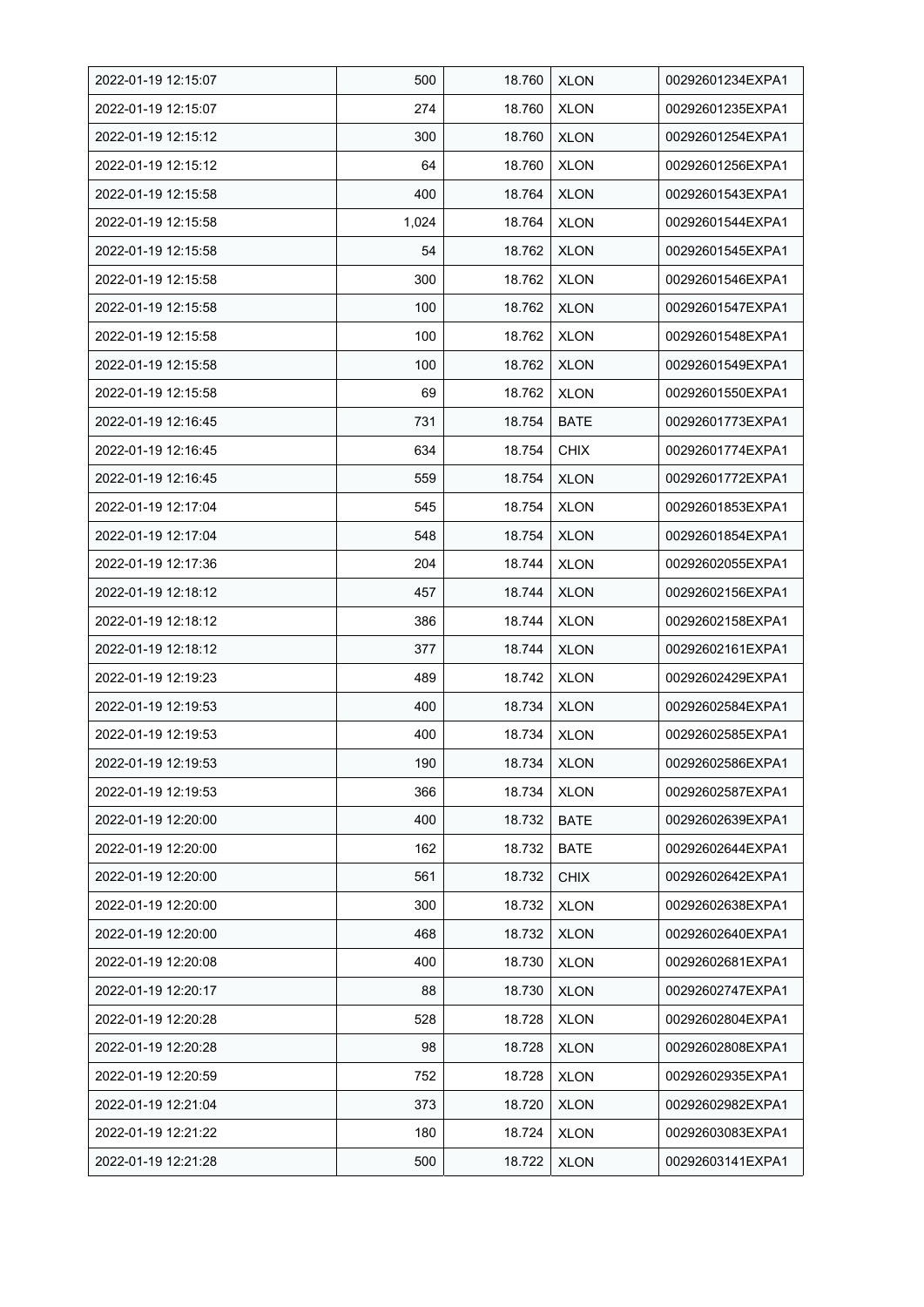| 2022-01-19 12:21:31 | 418   | 18.722 | <b>XLON</b> | 00292603184EXPA1 |
|---------------------|-------|--------|-------------|------------------|
| 2022-01-19 12:22:17 | 385   | 18.744 | <b>CHIX</b> | 00292603491EXPA1 |
| 2022-01-19 12:22:47 | 300   | 18.752 | <b>XLON</b> | 00292603581EXPA1 |
| 2022-01-19 12:23:28 | 70    | 18.750 | <b>XLON</b> | 00292603814EXPA1 |
| 2022-01-19 12:23:29 | 84    | 18.752 | <b>XLON</b> | 00292603821EXPA1 |
| 2022-01-19 12:23:32 | 911   | 18.750 | <b>XLON</b> | 00292603839EXPA1 |
| 2022-01-19 12:23:39 | 73    | 18.750 | <b>BATE</b> | 00292603907EXPA1 |
| 2022-01-19 12:23:43 | 11    | 18.750 | <b>BATE</b> | 00292603921EXPA1 |
| 2022-01-19 12:23:43 | 584   | 18.750 | <b>BATE</b> | 00292603922EXPA1 |
| 2022-01-19 12:24:02 | 300   | 18.756 | <b>XLON</b> | 00292604034EXPA1 |
| 2022-01-19 12:24:04 | 100   | 18.756 | <b>XLON</b> | 00292604037EXPA1 |
| 2022-01-19 12:24:04 | 251   | 18.756 | <b>XLON</b> | 00292604038EXPA1 |
| 2022-01-19 12:24:42 | 1,157 | 18.762 | <b>CHIX</b> | 00292604209EXPA1 |
| 2022-01-19 12:24:42 | 230   | 18.760 | <b>XLON</b> | 00292604210EXPA1 |
| 2022-01-19 12:24:51 | 300   | 18.764 | <b>XLON</b> | 00292604233EXPA1 |
| 2022-01-19 12:24:51 | 400   | 18.764 | <b>XLON</b> | 00292604234EXPA1 |
| 2022-01-19 12:24:51 | 400   | 18.764 | <b>XLON</b> | 00292604235EXPA1 |
| 2022-01-19 12:25:06 | 63    | 18.770 | <b>XLON</b> | 00292604289EXPA1 |
| 2022-01-19 12:25:06 | 500   | 18.770 | <b>XLON</b> | 00292604290EXPA1 |
| 2022-01-19 12:25:06 | 250   | 18.770 | <b>XLON</b> | 00292604291EXPA1 |
| 2022-01-19 12:25:24 | 500   | 18.770 | <b>XLON</b> | 00292604384EXPA1 |
| 2022-01-19 12:25:39 | 500   | 18.768 | <b>XLON</b> | 00292604470EXPA1 |
| 2022-01-19 12:25:39 | 250   | 18.768 | <b>XLON</b> | 00292604471EXPA1 |
| 2022-01-19 12:25:53 | 537   | 18.760 | <b>BATE</b> | 00292604500EXPA1 |
| 2022-01-19 12:25:53 | 428   | 18.760 | <b>XLON</b> | 00292604501EXPA1 |
| 2022-01-19 12:25:58 | 1,458 | 18.760 | <b>XLON</b> | 00292604525EXPA1 |
| 2022-01-19 12:26:01 | 2,000 | 18.758 | <b>XLON</b> | 00292604538EXPA1 |
| 2022-01-19 12:26:01 | 500   | 18.758 | <b>XLON</b> | 00292604539EXPA1 |
| 2022-01-19 12:26:10 | 780   | 18.762 | <b>XLON</b> | 00292604576EXPA1 |
| 2022-01-19 12:26:43 | 324   | 18.762 | <b>XLON</b> | 00292604699EXPA1 |
| 2022-01-19 12:26:43 | 131   | 18.762 | <b>XLON</b> | 00292604700EXPA1 |
| 2022-01-19 12:26:43 | 325   | 18.762 | <b>XLON</b> | 00292604701EXPA1 |
| 2022-01-19 12:28:24 | 500   | 18.766 | <b>XLON</b> | 00292605121EXPA1 |
| 2022-01-19 12:28:30 | 500   | 18.766 | <b>XLON</b> | 00292605139EXPA1 |
| 2022-01-19 12:28:58 | 100   | 18.764 | <b>XLON</b> | 00292605250EXPA1 |
| 2022-01-19 12:29:22 | 203   | 18.766 | <b>CHIX</b> | 00292605367EXPA1 |
| 2022-01-19 12:29:22 | 2,400 | 18.768 | <b>XLON</b> | 00292605365EXPA1 |
| 2022-01-19 12:29:22 | 246   | 18.768 | <b>XLON</b> | 00292605366EXPA1 |
| 2022-01-19 12:29:40 | 500   | 18.768 | <b>XLON</b> | 00292605471EXPA1 |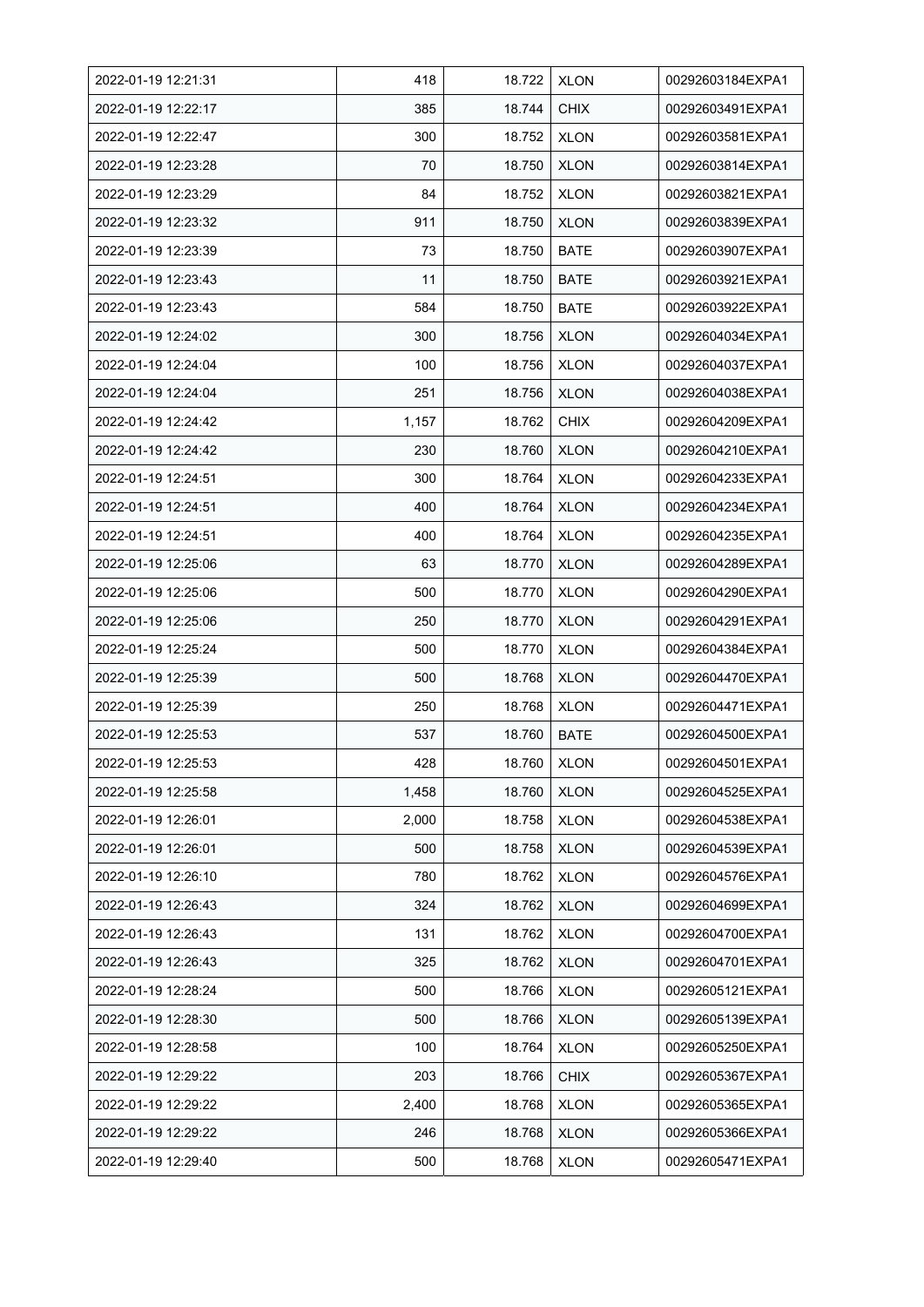| 2022-01-19 12:29:40 | 250   | 18.768 | <b>XLON</b> | 00292605472EXPA1 |
|---------------------|-------|--------|-------------|------------------|
| 2022-01-19 12:29:41 | 972   | 18.766 | <b>CHIX</b> | 00292605476EXPA1 |
| 2022-01-19 12:29:51 | 31    | 18.764 | <b>BATE</b> | 00292605511EXPA1 |
| 2022-01-19 12:29:51 | 37    | 18.764 | <b>BATE</b> | 00292605512EXPA1 |
| 2022-01-19 12:29:51 | 95    | 18.764 | <b>BATE</b> | 00292605513EXPA1 |
| 2022-01-19 12:29:51 | 79    | 18.764 | <b>BATE</b> | 00292605514EXPA1 |
| 2022-01-19 12:29:51 | 400   | 18.764 | <b>XLON</b> | 00292605509EXPA1 |
| 2022-01-19 12:29:51 | 319   | 18.764 | <b>XLON</b> | 00292605510EXPA1 |
| 2022-01-19 12:29:52 | 388   | 18.764 | <b>BATE</b> | 00292605518EXPA1 |
| 2022-01-19 12:29:59 | 1,200 | 18.762 | <b>XLON</b> | 00292605534EXPA1 |
| 2022-01-19 12:29:59 | 246   | 18.762 | <b>XLON</b> | 00292605536EXPA1 |
| 2022-01-19 12:30:16 | 400   | 18.756 | <b>XLON</b> | 00292605651EXPA1 |
| 2022-01-19 12:30:16 | 265   | 18.756 | <b>XLON</b> | 00292605652EXPA1 |
| 2022-01-19 12:31:22 | 192   | 18.760 | <b>XLON</b> | 00292605964EXPA1 |
| 2022-01-19 12:31:29 | 254   | 18.760 | <b>XLON</b> | 00292606000EXPA1 |
| 2022-01-19 12:33:58 | 224   | 18.780 | <b>BATE</b> | 00292606792EXPA1 |
| 2022-01-19 12:33:58 | 153   | 18.780 | <b>BATE</b> | 00292606793EXPA1 |
| 2022-01-19 12:33:58 | 912   | 18.780 | <b>BATE</b> | 00292606795EXPA1 |
| 2022-01-19 12:33:58 | 70    | 18.780 | <b>BATE</b> | 00292606796EXPA1 |
| 2022-01-19 12:33:58 | 1,191 | 18.780 | <b>CHIX</b> | 00292606794EXPA1 |
| 2022-01-19 12:34:15 | 192   | 18.778 | <b>XLON</b> | 00292606873EXPA1 |
| 2022-01-19 12:34:43 | 700   | 18.776 | <b>XLON</b> | 00292606959EXPA1 |
| 2022-01-19 12:34:43 | 154   | 18.776 | <b>XLON</b> | 00292606960EXPA1 |
| 2022-01-19 12:35:48 | 299   | 18.776 | <b>XLON</b> | 00292607356EXPA1 |
| 2022-01-19 12:35:48 | 1,200 | 18.776 | <b>XLON</b> | 00292607357EXPA1 |
| 2022-01-19 12:35:48 | 71    | 18.776 | <b>XLON</b> | 00292607358EXPA1 |
| 2022-01-19 12:36:26 | 250   | 18.780 | <b>XLON</b> | 00292607544EXPA1 |
| 2022-01-19 12:36:26 | 152   | 18.780 | <b>XLON</b> | 00292607545EXPA1 |
| 2022-01-19 12:36:26 | 500   | 18.780 | <b>XLON</b> | 00292607546EXPA1 |
| 2022-01-19 12:36:26 | 87    | 18.780 | <b>XLON</b> | 00292607547EXPA1 |
| 2022-01-19 12:36:55 | 107   | 18.776 | <b>XLON</b> | 00292607666EXPA1 |
| 2022-01-19 12:36:55 | 400   | 18.776 | <b>XLON</b> | 00292607667EXPA1 |
| 2022-01-19 12:36:55 | 194   | 18.776 | <b>XLON</b> | 00292607668EXPA1 |
| 2022-01-19 12:37:21 | 500   | 18.776 | <b>XLON</b> | 00292607770EXPA1 |
| 2022-01-19 12:37:35 | 250   | 18.780 | <b>XLON</b> | 00292607852EXPA1 |
| 2022-01-19 12:37:35 | 305   | 18.780 | <b>XLON</b> | 00292607853EXPA1 |
| 2022-01-19 12:37:35 | 154   | 18.780 | <b>XLON</b> | 00292607854EXPA1 |
| 2022-01-19 12:37:35 | 250   | 18.780 | <b>XLON</b> | 00292607855EXPA1 |
| 2022-01-19 12:37:35 | 250   | 18.780 | <b>XLON</b> | 00292607856EXPA1 |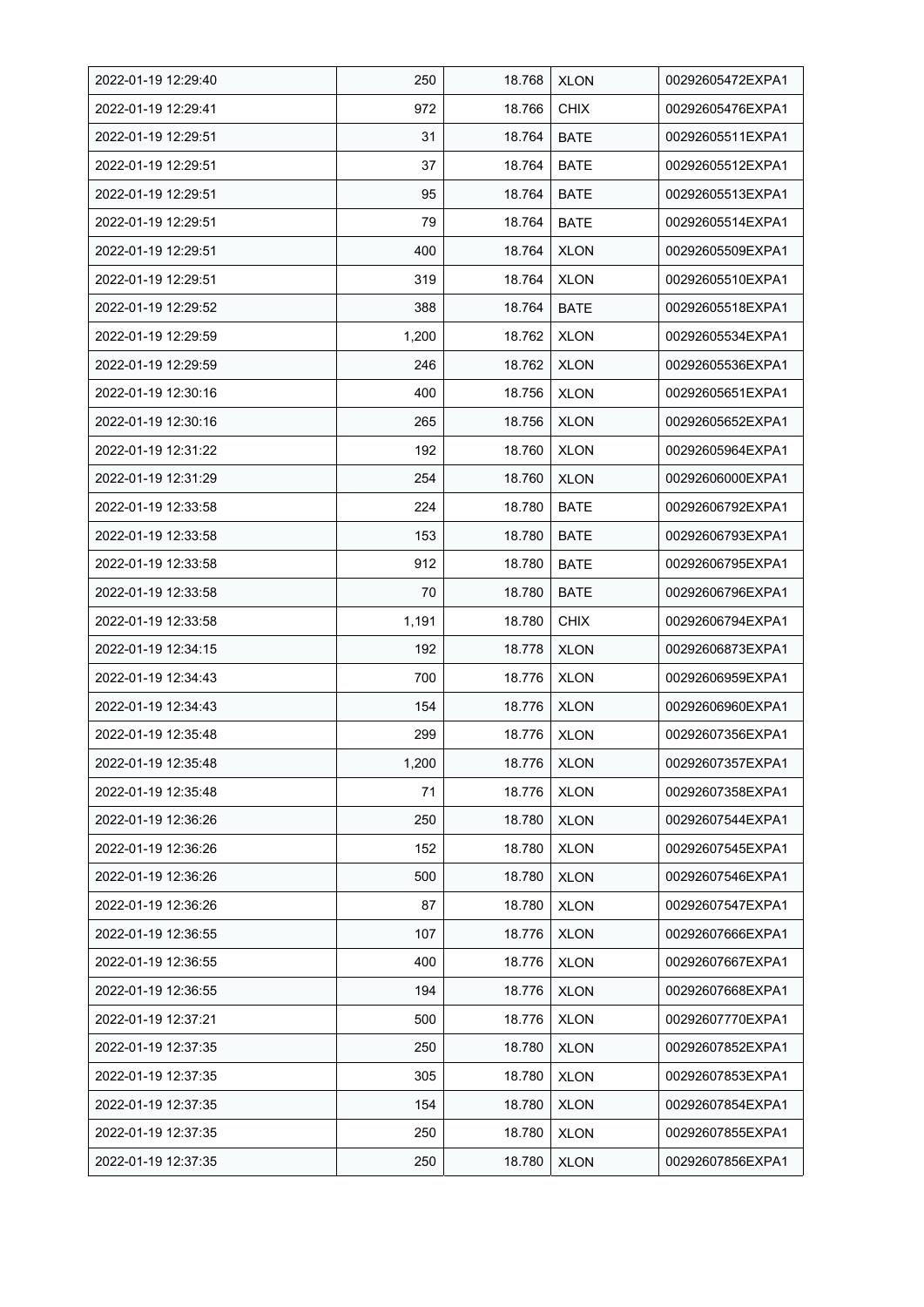| 2022-01-19 12:37:35 | 232 | 18.780 | <b>XLON</b> | 00292607857EXPA1 |
|---------------------|-----|--------|-------------|------------------|
| 2022-01-19 12:38:56 | 185 | 18.782 | <b>CHIX</b> | 00292608234EXPA1 |
| 2022-01-19 12:38:56 | 232 | 18.782 | <b>CHIX</b> | 00292608235EXPA1 |
| 2022-01-19 12:38:57 | 265 | 18.782 | <b>CHIX</b> | 00292608241EXPA1 |
| 2022-01-19 12:38:57 | 235 | 18.782 | <b>CHIX</b> | 00292608242EXPA1 |
| 2022-01-19 12:38:57 | 30  | 18.782 | <b>CHIX</b> | 00292608243EXPA1 |
| 2022-01-19 12:38:57 | 248 | 18.782 | <b>CHIX</b> | 00292608244EXPA1 |
| 2022-01-19 12:39:24 | 100 | 18.774 | <b>XLON</b> | 00292608439EXPA1 |
| 2022-01-19 12:39:24 | 100 | 18.774 | <b>XLON</b> | 00292608440EXPA1 |
| 2022-01-19 12:39:24 | 300 | 18.774 | <b>XLON</b> | 00292608441EXPA1 |
| 2022-01-19 12:39:26 | 698 | 18.774 | <b>BATE</b> | 00292608446EXPA1 |
| 2022-01-19 12:39:26 | 175 | 18.774 | <b>XLON</b> | 00292608447EXPA1 |
| 2022-01-19 12:40:08 | 137 | 18.778 | <b>XLON</b> | 00292608643EXPA1 |
| 2022-01-19 12:40:08 | 100 | 18.778 | <b>XLON</b> | 00292608644EXPA1 |
| 2022-01-19 12:40:08 | 500 | 18.778 | <b>XLON</b> | 00292608645EXPA1 |
| 2022-01-19 12:40:08 | 100 | 18.778 | <b>XLON</b> | 00292608646EXPA1 |
| 2022-01-19 12:40:08 | 100 | 18.778 | <b>XLON</b> | 00292608647EXPA1 |
| 2022-01-19 12:40:08 | 100 | 18.778 | <b>XLON</b> | 00292608648EXPA1 |
| 2022-01-19 12:40:08 | 100 | 18.778 | <b>XLON</b> | 00292608649EXPA1 |
| 2022-01-19 12:40:08 | 153 | 18.778 | <b>XLON</b> | 00292608650EXPA1 |
| 2022-01-19 12:41:11 | 691 | 18.780 | <b>BATE</b> | 00292608961EXPA1 |
| 2022-01-19 12:41:11 | 109 | 18.780 | <b>CHIX</b> | 00292608962EXPA1 |
| 2022-01-19 12:41:11 | 361 | 18.780 | <b>CHIX</b> | 00292608963EXPA1 |
| 2022-01-19 12:41:58 | 500 | 18.780 | <b>XLON</b> | 00292609242EXPA1 |
| 2022-01-19 12:41:58 | 586 | 18.780 | <b>XLON</b> | 00292609243EXPA1 |
| 2022-01-19 12:41:58 | 166 | 18.780 | <b>XLON</b> | 00292609244EXPA1 |
| 2022-01-19 12:42:13 | 84  | 18.780 | <b>XLON</b> | 00292609317EXPA1 |
| 2022-01-19 12:42:13 | 500 | 18.780 | <b>XLON</b> | 00292609318EXPA1 |
| 2022-01-19 12:42:13 | 250 | 18.780 | <b>XLON</b> | 00292609319EXPA1 |
| 2022-01-19 12:42:34 | 250 | 18.778 | <b>XLON</b> | 00292609384EXPA1 |
| 2022-01-19 12:42:34 | 250 | 18.778 | <b>XLON</b> | 00292609385EXPA1 |
| 2022-01-19 12:42:34 | 250 | 18.778 | <b>XLON</b> | 00292609386EXPA1 |
| 2022-01-19 12:42:34 | 500 | 18.778 | <b>XLON</b> | 00292609387EXPA1 |
| 2022-01-19 12:42:34 | 136 | 18.778 | <b>XLON</b> | 00292609388EXPA1 |
| 2022-01-19 12:42:41 | 582 | 18.778 | <b>XLON</b> | 00292609425EXPA1 |
| 2022-01-19 12:42:45 | 500 | 18.778 | <b>XLON</b> | 00292609444EXPA1 |
| 2022-01-19 12:42:55 | 500 | 18.772 | <b>XLON</b> | 00292609563EXPA1 |
| 2022-01-19 12:42:55 | 392 | 18.772 | <b>XLON</b> | 00292609566EXPA1 |
| 2022-01-19 12:42:55 | 228 | 18.772 | <b>XLON</b> | 00292609568EXPA1 |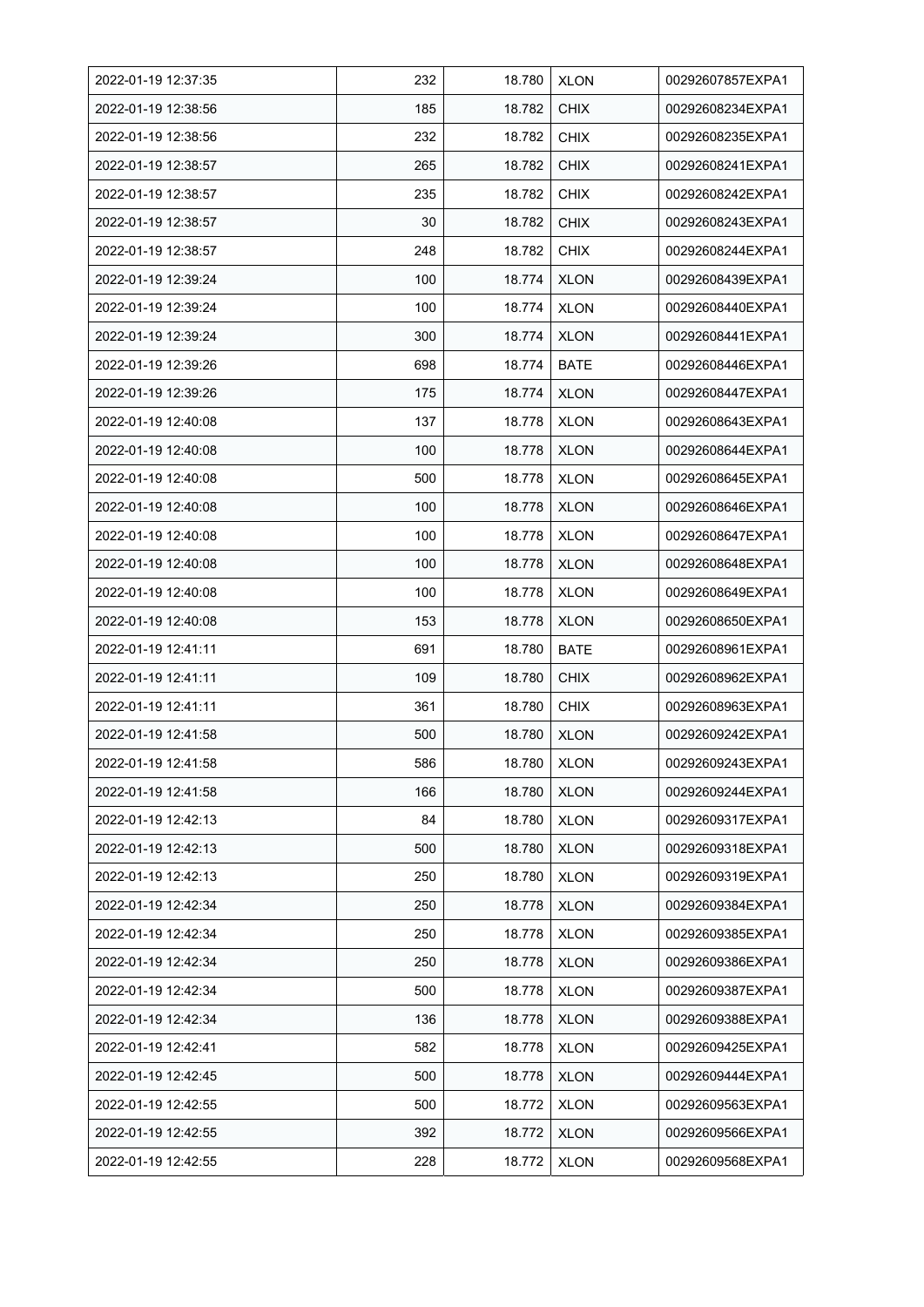| 2022-01-19 12:43:35 | 186   | 18.770 | <b>XLON</b> | 00292609814EXPA1 |
|---------------------|-------|--------|-------------|------------------|
| 2022-01-19 12:43:36 | 1,440 | 18.770 | <b>XLON</b> | 00292609817EXPA1 |
| 2022-01-19 12:44:27 | 688   | 18.766 | <b>BATE</b> | 00292610086EXPA1 |
| 2022-01-19 12:44:27 | 709   | 18.766 | <b>CHIX</b> | 00292610087EXPA1 |
| 2022-01-19 12:44:27 | 1,246 | 18.768 | <b>XLON</b> | 00292610083EXPA1 |
| 2022-01-19 12:44:54 | 500   | 18.758 | <b>XLON</b> | 00292610268EXPA1 |
| 2022-01-19 12:44:54 | 650   | 18.758 | <b>XLON</b> | 00292610269EXPA1 |
| 2022-01-19 12:44:54 | 145   | 18.758 | <b>XLON</b> | 00292610270EXPA1 |
| 2022-01-19 12:45:27 | 250   | 18.756 | <b>XLON</b> | 00292610503EXPA1 |
| 2022-01-19 12:45:37 | 415   | 18.758 | <b>XLON</b> | 00292610555EXPA1 |
| 2022-01-19 12:45:37 | 931   | 18.758 | <b>XLON</b> | 00292610556EXPA1 |
| 2022-01-19 12:47:14 | 2,315 | 18.766 | <b>XLON</b> | 00292611046EXPA1 |
| 2022-01-19 12:47:20 | 613   | 18.768 | <b>BATE</b> | 00292611084EXPA1 |
| 2022-01-19 12:48:00 | 2,114 | 18.774 | <b>XLON</b> | 00292611346EXPA1 |
| 2022-01-19 12:48:38 | 1,155 | 18.776 | <b>XLON</b> | 00292611604EXPA1 |
| 2022-01-19 12:48:38 | 378   | 18.776 | <b>XLON</b> | 00292611605EXPA1 |
| 2022-01-19 12:48:38 | 267   | 18.776 | <b>XLON</b> | 00292611606EXPA1 |
| 2022-01-19 12:49:01 | 869   | 18.776 | <b>XLON</b> | 00292611722EXPA1 |
| 2022-01-19 12:49:16 | 600   | 18.780 | <b>CHIX</b> | 00292611818EXPA1 |
| 2022-01-19 12:49:16 | 204   | 18.780 | <b>CHIX</b> | 00292611819EXPA1 |
| 2022-01-19 12:49:16 | 404   | 18.780 | <b>CHIX</b> | 00292611820EXPA1 |
| 2022-01-19 12:49:24 | 895   | 18.776 | <b>XLON</b> | 00292611849EXPA1 |
| 2022-01-19 12:49:59 | 439   | 18.780 | <b>XLON</b> | 00292612062EXPA1 |
| 2022-01-19 12:49:59 | 1,120 | 18.780 | <b>XLON</b> | 00292612067EXPA1 |
| 2022-01-19 12:50:37 | 23    | 18.780 | <b>BATE</b> | 00292612452EXPA1 |
| 2022-01-19 12:50:37 | 22    | 18.780 | <b>BATE</b> | 00292612453EXPA1 |
| 2022-01-19 12:50:44 | 500   | 18.782 | <b>XLON</b> | 00292612493EXPA1 |
| 2022-01-19 12:50:44 | 110   | 18.782 | <b>XLON</b> | 00292612498EXPA1 |
| 2022-01-19 12:51:08 | 250   | 18.796 | <b>XLON</b> | 00292613001EXPA1 |
| 2022-01-19 12:51:08 | 301   | 18.796 | <b>XLON</b> | 00292613002EXPA1 |
| 2022-01-19 12:51:08 | 1,545 | 18.796 | <b>XLON</b> | 00292613003EXPA1 |
| 2022-01-19 12:51:40 | 95    | 18.796 | <b>XLON</b> | 00292613323EXPA1 |
| 2022-01-19 12:51:41 | 473   | 18.796 | <b>CHIX</b> | 00292613338EXPA1 |
| 2022-01-19 12:51:41 | 245   | 18.796 | <b>XLON</b> | 00292613326EXPA1 |
| 2022-01-19 12:51:41 | 178   | 18.796 | <b>XLON</b> | 00292613327EXPA1 |
| 2022-01-19 12:51:41 | 182   | 18.796 | <b>XLON</b> | 00292613334EXPA1 |
| 2022-01-19 12:51:41 | 62    | 18.796 | <b>XLON</b> | 00292613337EXPA1 |
| 2022-01-19 12:52:05 | 146   | 18.796 | <b>XLON</b> | 00292613485EXPA1 |
| 2022-01-19 12:53:04 | 250   | 18.796 | <b>XLON</b> | 00292613802EXPA1 |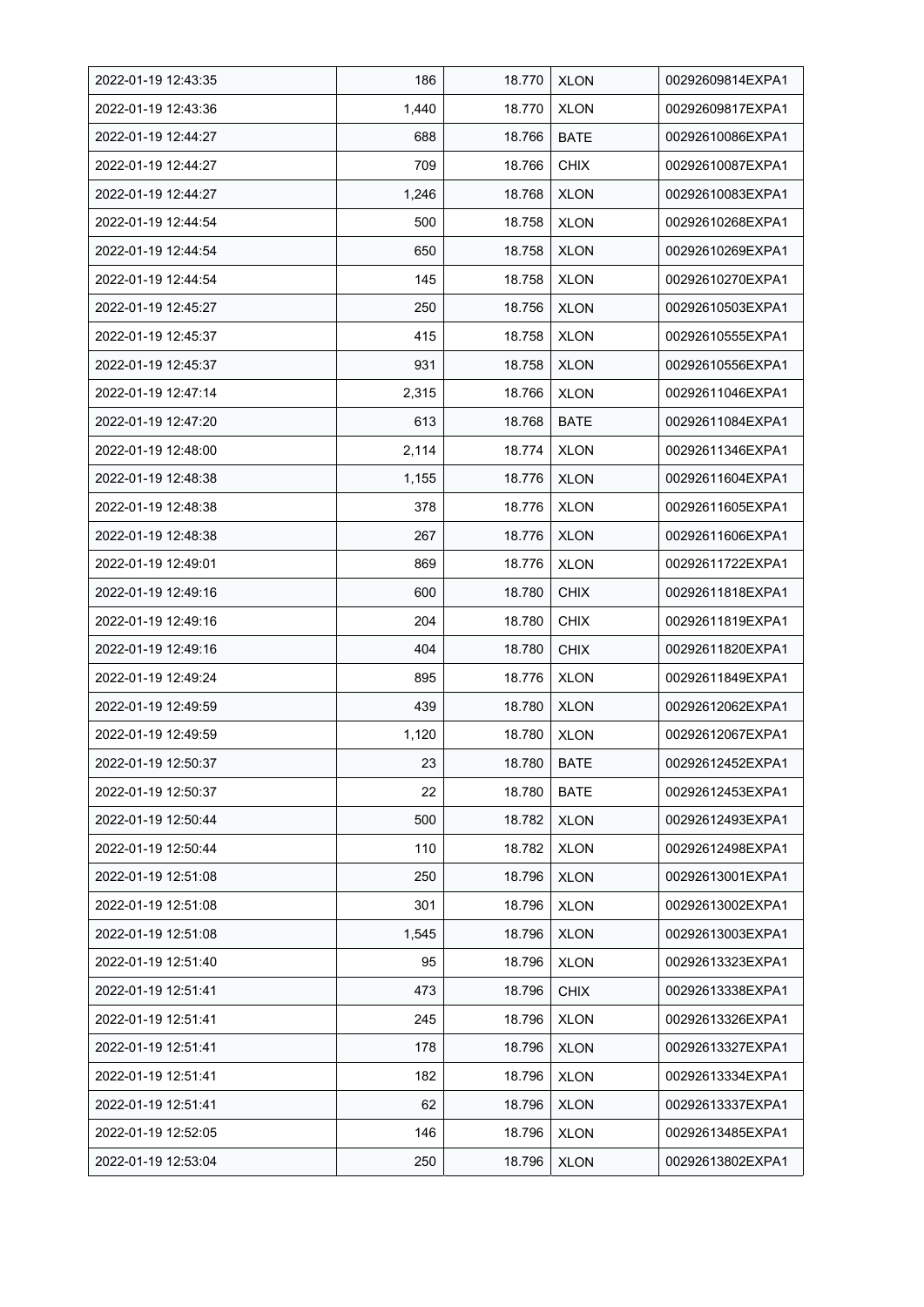| 2022-01-19 12:53:07 | 500   | 18.796 | <b>XLON</b> | 00292613846EXPA1 |
|---------------------|-------|--------|-------------|------------------|
| 2022-01-19 12:53:35 | 320   | 18.800 | <b>BATE</b> | 00292614069EXPA1 |
| 2022-01-19 12:53:35 | 470   | 18.800 | <b>XLON</b> | 00292614068EXPA1 |
| 2022-01-19 12:54:44 | 1,220 | 18.804 | <b>XLON</b> | 00292614431EXPA1 |
| 2022-01-19 12:54:48 | 36    | 18.804 | BATE        | 00292614446EXPA1 |
| 2022-01-19 12:54:48 | 42    | 18.804 | <b>BATE</b> | 00292614447EXPA1 |
| 2022-01-19 12:54:48 | 14    | 18.804 | <b>BATE</b> | 00292614448EXPA1 |
| 2022-01-19 12:54:48 | 11    | 18.804 | <b>BATE</b> | 00292614449EXPA1 |
| 2022-01-19 12:54:48 | 1,085 | 18.804 | <b>BATE</b> | 00292614450EXPA1 |
| 2022-01-19 12:54:52 | 244   | 18.806 | <b>XLON</b> | 00292614486EXPA1 |
| 2022-01-19 12:54:52 | 250   | 18.806 | <b>XLON</b> | 00292614487EXPA1 |
| 2022-01-19 12:54:52 | 250   | 18.806 | <b>XLON</b> | 00292614488EXPA1 |
| 2022-01-19 12:54:52 | 250   | 18.806 | <b>XLON</b> | 00292614489EXPA1 |
| 2022-01-19 12:54:52 | 250   | 18.806 | <b>XLON</b> | 00292614490EXPA1 |
| 2022-01-19 12:55:01 | 645   | 18.806 | <b>XLON</b> | 00292614578EXPA1 |
| 2022-01-19 12:55:25 | 818   | 18.804 | <b>XLON</b> | 00292614694EXPA1 |
| 2022-01-19 12:55:43 | 290   | 18.804 | <b>CHIX</b> | 00292614771EXPA1 |
| 2022-01-19 12:55:43 | 258   | 18.804 | <b>CHIX</b> | 00292614772EXPA1 |
| 2022-01-19 12:55:43 | 245   | 18.804 | <b>CHIX</b> | 00292614773EXPA1 |
| 2022-01-19 12:55:47 | 410   | 18.802 | <b>CHIX</b> | 00292614792EXPA1 |
| 2022-01-19 12:55:47 | 50    | 18.802 | <b>XLON</b> | 00292614791EXPA1 |
| 2022-01-19 12:55:47 | 216   | 18.802 | <b>XLON</b> | 00292614793EXPA1 |
| 2022-01-19 12:55:47 | 695   | 18.802 | <b>XLON</b> | 00292614794EXPA1 |
| 2022-01-19 12:56:07 | 500   | 18.800 | <b>XLON</b> | 00292614932EXPA1 |
| 2022-01-19 12:56:07 | 128   | 18.800 | <b>XLON</b> | 00292614933EXPA1 |
| 2022-01-19 12:56:20 | 250   | 18.800 | <b>XLON</b> | 00292615054EXPA1 |
| 2022-01-19 12:56:20 | 500   | 18.800 | <b>XLON</b> | 00292615055EXPA1 |
| 2022-01-19 12:56:28 | 12    | 18.800 | <b>XLON</b> | 00292615126EXPA1 |
| 2022-01-19 12:56:28 | 28    | 18.800 | <b>XLON</b> | 00292615127EXPA1 |
| 2022-01-19 12:56:29 | 864   | 18.800 | <b>XLON</b> | 00292615131EXPA1 |
| 2022-01-19 12:57:06 | 484   | 18.802 | <b>XLON</b> | 00292615390EXPA1 |
| 2022-01-19 12:57:07 | 172   | 18.802 | <b>XLON</b> | 00292615391EXPA1 |
| 2022-01-19 12:57:07 | 187   | 18.802 | <b>XLON</b> | 00292615392EXPA1 |
| 2022-01-19 12:57:09 | 1,062 | 18.802 | <b>XLON</b> | 00292615426EXPA1 |
| 2022-01-19 12:57:45 | 254   | 18.802 | <b>XLON</b> | 00292615636EXPA1 |
| 2022-01-19 12:57:45 | 304   | 18.802 | <b>XLON</b> | 00292615637EXPA1 |
| 2022-01-19 12:57:46 | 500   | 18.802 | <b>XLON</b> | 00292615643EXPA1 |
| 2022-01-19 12:57:48 | 156   | 18.802 | <b>XLON</b> | 00292615660EXPA1 |
| 2022-01-19 12:57:48 | 271   | 18.802 | <b>XLON</b> | 00292615661EXPA1 |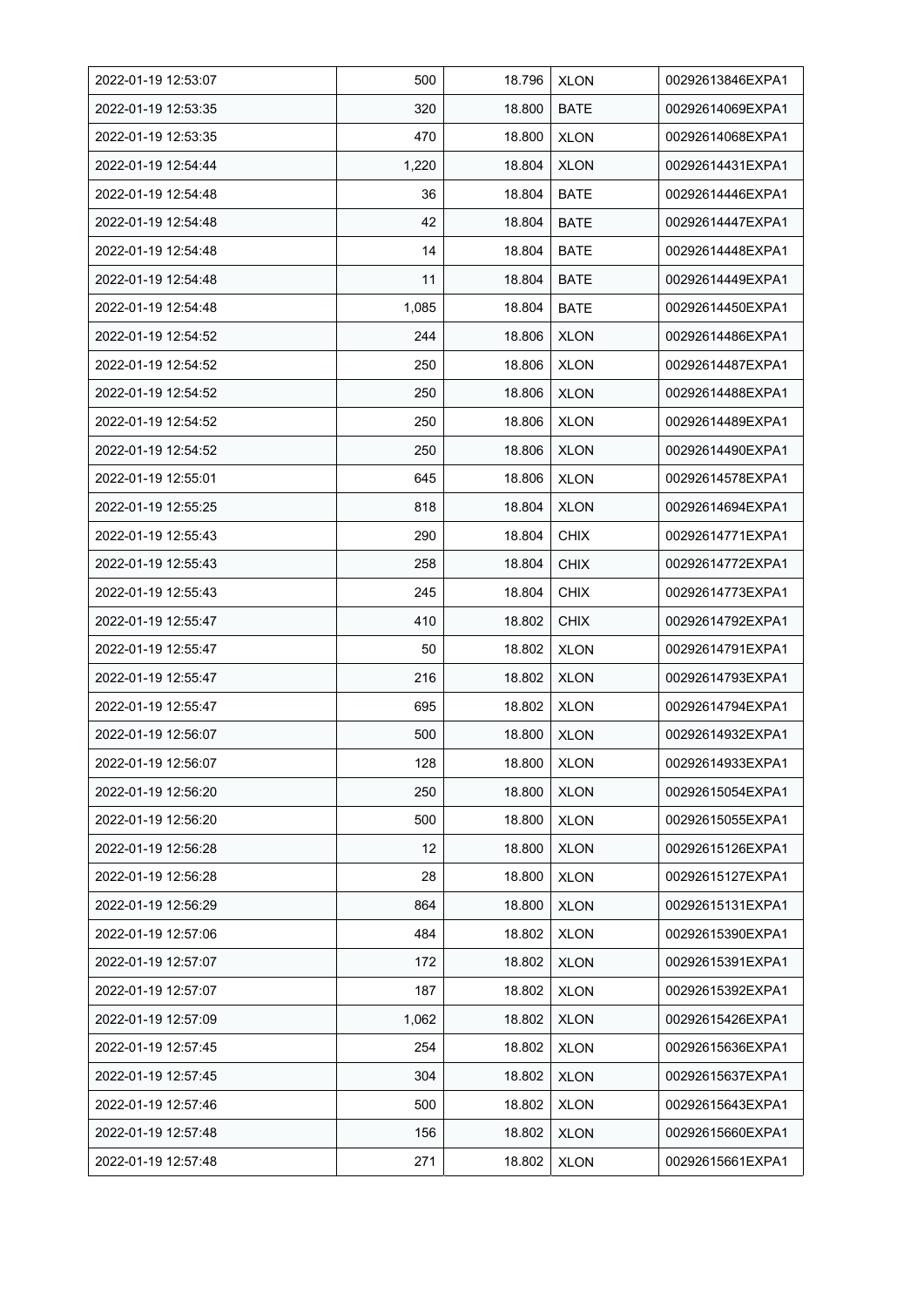| 2022-01-19 12:57:48 | 200   | 18.802 | <b>XLON</b> | 00292615662EXPA1 |
|---------------------|-------|--------|-------------|------------------|
| 2022-01-19 12:57:49 | 196   | 18.800 | <b>BATE</b> | 00292615689EXPA1 |
| 2022-01-19 12:58:24 | 206   | 18.802 | <b>BATE</b> | 00292615837EXPA1 |
| 2022-01-19 12:58:24 | 404   | 18.804 | <b>XLON</b> | 00292615832EXPA1 |
| 2022-01-19 12:58:24 | 250   | 18.804 | <b>XLON</b> | 00292615833EXPA1 |
| 2022-01-19 12:58:24 | 500   | 18.804 | <b>XLON</b> | 00292615834EXPA1 |
| 2022-01-19 12:58:24 | 500   | 18.804 | <b>XLON</b> | 00292615835EXPA1 |
| 2022-01-19 12:58:24 | 51    | 18.804 | <b>XLON</b> | 00292615836EXPA1 |
| 2022-01-19 12:59:01 | 298   | 18.802 | <b>BATE</b> | 00292616062EXPA1 |
| 2022-01-19 12:59:01 | 655   | 18.802 | <b>XLON</b> | 00292616063EXPA1 |
| 2022-01-19 12:59:02 | 549   | 18.798 | <b>CHIX</b> | 00292616080EXPA1 |
| 2022-01-19 12:59:50 | 70    | 18.800 | <b>XLON</b> | 00292616715EXPA1 |
| 2022-01-19 12:59:50 | 500   | 18.800 | <b>XLON</b> | 00292616725EXPA1 |
| 2022-01-19 12:59:50 | 211   | 18.800 | <b>XLON</b> | 00292616726EXPA1 |
| 2022-01-19 12:59:50 | 500   | 18.800 | <b>XLON</b> | 00292616731EXPA1 |
| 2022-01-19 12:59:50 | 1,505 | 18.800 | <b>XLON</b> | 00292616732EXPA1 |
| 2022-01-19 13:00:30 | 636   | 18.792 | <b>XLON</b> | 00292617305EXPA1 |
| 2022-01-19 13:01:14 | 1,763 | 18.794 | <b>XLON</b> | 00292617459EXPA1 |
| 2022-01-19 13:01:14 | 86    | 18.794 | <b>XLON</b> | 00292617460EXPA1 |
| 2022-01-19 13:01:38 | 250   | 18.794 | <b>XLON</b> | 00292617591EXPA1 |
| 2022-01-19 13:01:38 | 218   | 18.794 | <b>XLON</b> | 00292617592EXPA1 |
| 2022-01-19 13:01:38 | 240   | 18.794 | <b>XLON</b> | 00292617593EXPA1 |
| 2022-01-19 13:01:38 | 250   | 18.794 | <b>XLON</b> | 00292617594EXPA1 |
| 2022-01-19 13:01:38 | 10    | 18.794 | <b>XLON</b> | 00292617595EXPA1 |
| 2022-01-19 13:01:38 | 160   | 18.794 | <b>XLON</b> | 00292617596EXPA1 |
| 2022-01-19 13:01:38 | 100   | 18.794 | <b>XLON</b> | 00292617597EXPA1 |
| 2022-01-19 13:01:38 | 230   | 18.794 | <b>XLON</b> | 00292617598EXPA1 |
| 2022-01-19 13:01:38 | 123   | 18.794 | <b>XLON</b> | 00292617599EXPA1 |
| 2022-01-19 13:02:22 | 687   | 18.790 | BATE        | 00292617924EXPA1 |
| 2022-01-19 13:02:22 | 623   | 18.788 | <b>CHIX</b> | 00292617925EXPA1 |
| 2022-01-19 13:02:22 | 713   | 18.792 | <b>XLON</b> | 00292617921EXPA1 |
| 2022-01-19 13:03:12 | 660   | 18.784 | <b>XLON</b> | 00292618483EXPA1 |
| 2022-01-19 13:03:12 | 500   | 18.784 | <b>XLON</b> | 00292618484EXPA1 |
| 2022-01-19 13:03:16 | 165   | 18.784 | <b>XLON</b> | 00292618500EXPA1 |
| 2022-01-19 13:03:16 | 206   | 18.784 | <b>XLON</b> | 00292618501EXPA1 |
| 2022-01-19 13:03:16 | 159   | 18.784 | <b>XLON</b> | 00292618502EXPA1 |
| 2022-01-19 13:03:16 | 251   | 18.784 | <b>XLON</b> | 00292618503EXPA1 |
| 2022-01-19 13:03:16 | 691   | 18.784 | <b>XLON</b> | 00292618504EXPA1 |
| 2022-01-19 13:04:02 | 1,701 | 18.784 | <b>XLON</b> | 00292618837EXPA1 |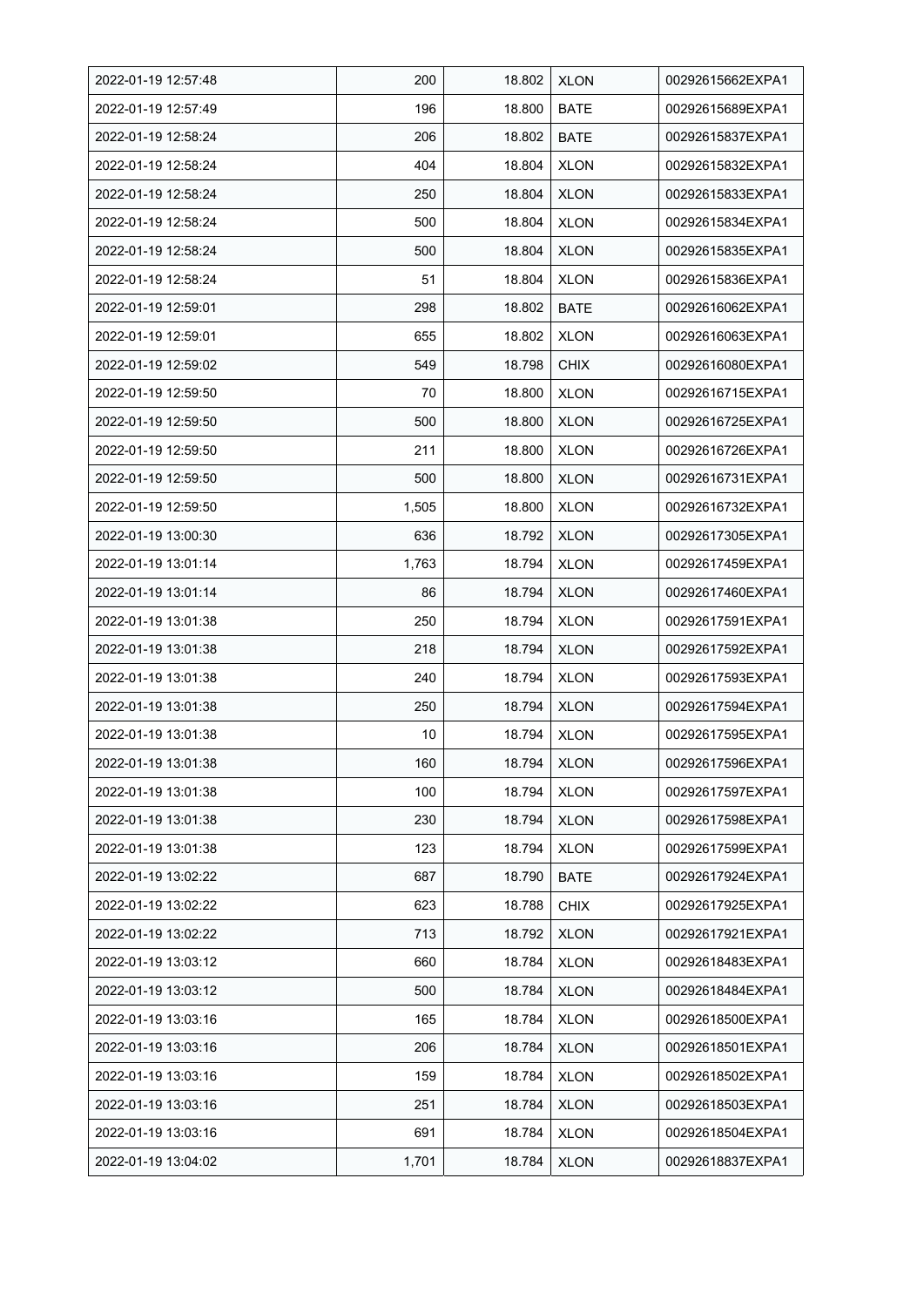| 2022-01-19 13:04:47 | 361   | 18.792 | <b>XLON</b> | 00292619033EXPA1 |
|---------------------|-------|--------|-------------|------------------|
| 2022-01-19 13:04:47 | 199   | 18.792 | <b>XLON</b> | 00292619034EXPA1 |
| 2022-01-19 13:04:47 | 309   | 18.792 | <b>XLON</b> | 00292619035EXPA1 |
| 2022-01-19 13:04:47 | 160   | 18.792 | <b>XLON</b> | 00292619036EXPA1 |
| 2022-01-19 13:04:48 | 178   | 18.792 | <b>XLON</b> | 00292619038EXPA1 |
| 2022-01-19 13:04:48 | 77    | 18.792 | <b>XLON</b> | 00292619041EXPA1 |
| 2022-01-19 13:04:48 | 358   | 18.792 | <b>XLON</b> | 00292619044EXPA1 |
| 2022-01-19 13:05:22 | 250   | 18.794 | <b>CHIX</b> | 00292619204EXPA1 |
| 2022-01-19 13:05:22 | 227   | 18.794 | <b>CHIX</b> | 00292619205EXPA1 |
| 2022-01-19 13:05:22 | 513   | 18.794 | <b>CHIX</b> | 00292619206EXPA1 |
| 2022-01-19 13:05:22 | 256   | 18.794 | <b>CHIX</b> | 00292619207EXPA1 |
| 2022-01-19 13:05:31 | 155   | 18.792 | <b>XLON</b> | 00292619231EXPA1 |
| 2022-01-19 13:05:31 | 59    | 18.792 | <b>XLON</b> | 00292619232EXPA1 |
| 2022-01-19 13:05:36 | 1,477 | 18.792 | <b>XLON</b> | 00292619252EXPA1 |
| 2022-01-19 13:06:09 | 490   | 18.792 | <b>XLON</b> | 00292619454EXPA1 |
| 2022-01-19 13:06:09 | 500   | 18.792 | <b>XLON</b> | 00292619455EXPA1 |
| 2022-01-19 13:06:09 | 500   | 18.792 | <b>XLON</b> | 00292619456EXPA1 |
| 2022-01-19 13:06:09 | 284   | 18.792 | <b>XLON</b> | 00292619457EXPA1 |
| 2022-01-19 13:06:34 | 644   | 18.790 | BATE        | 00292619593EXPA1 |
| 2022-01-19 13:06:58 | 465   | 18.786 | <b>XLON</b> | 00292619718EXPA1 |
| 2022-01-19 13:06:58 | 48    | 18.788 | <b>XLON</b> | 00292619720EXPA1 |
| 2022-01-19 13:06:58 | 221   | 18.788 | <b>XLON</b> | 00292619721EXPA1 |
| 2022-01-19 13:06:58 | 500   | 18.788 | <b>XLON</b> | 00292619722EXPA1 |
| 2022-01-19 13:06:58 | 411   | 18.788 | <b>XLON</b> | 00292619723EXPA1 |
| 2022-01-19 13:07:34 | 1,589 | 18.780 | <b>XLON</b> | 00292619964EXPA1 |
| 2022-01-19 13:08:06 | 193   | 18.784 | <b>XLON</b> | 00292620141EXPA1 |
| 2022-01-19 13:08:06 | 190   | 18.784 | <b>XLON</b> | 00292620142EXPA1 |
| 2022-01-19 13:08:06 | 952   | 18.784 | <b>XLON</b> | 00292620143EXPA1 |
| 2022-01-19 13:08:22 | 230   | 18.780 | <b>BATE</b> | 00292620210EXPA1 |
| 2022-01-19 13:08:41 | 139   | 18.784 | <b>XLON</b> | 00292620312EXPA1 |
| 2022-01-19 13:08:41 | 767   | 18.784 | <b>XLON</b> | 00292620313EXPA1 |
| 2022-01-19 13:08:41 | 201   | 18.784 | <b>XLON</b> | 00292620314EXPA1 |
| 2022-01-19 13:08:41 | 179   | 18.784 | <b>XLON</b> | 00292620315EXPA1 |
| 2022-01-19 13:08:41 | 328   | 18.784 | <b>XLON</b> | 00292620316EXPA1 |
| 2022-01-19 13:09:09 | 735   | 18.784 | <b>CHIX</b> | 00292620494EXPA1 |
| 2022-01-19 13:09:18 | 195   | 18.786 | <b>XLON</b> | 00292620555EXPA1 |
| 2022-01-19 13:09:18 | 500   | 18.786 | <b>XLON</b> | 00292620556EXPA1 |
| 2022-01-19 13:09:18 | 600   | 18.786 | <b>XLON</b> | 00292620557EXPA1 |
| 2022-01-19 13:09:18 | 358   | 18.786 | <b>XLON</b> | 00292620558EXPA1 |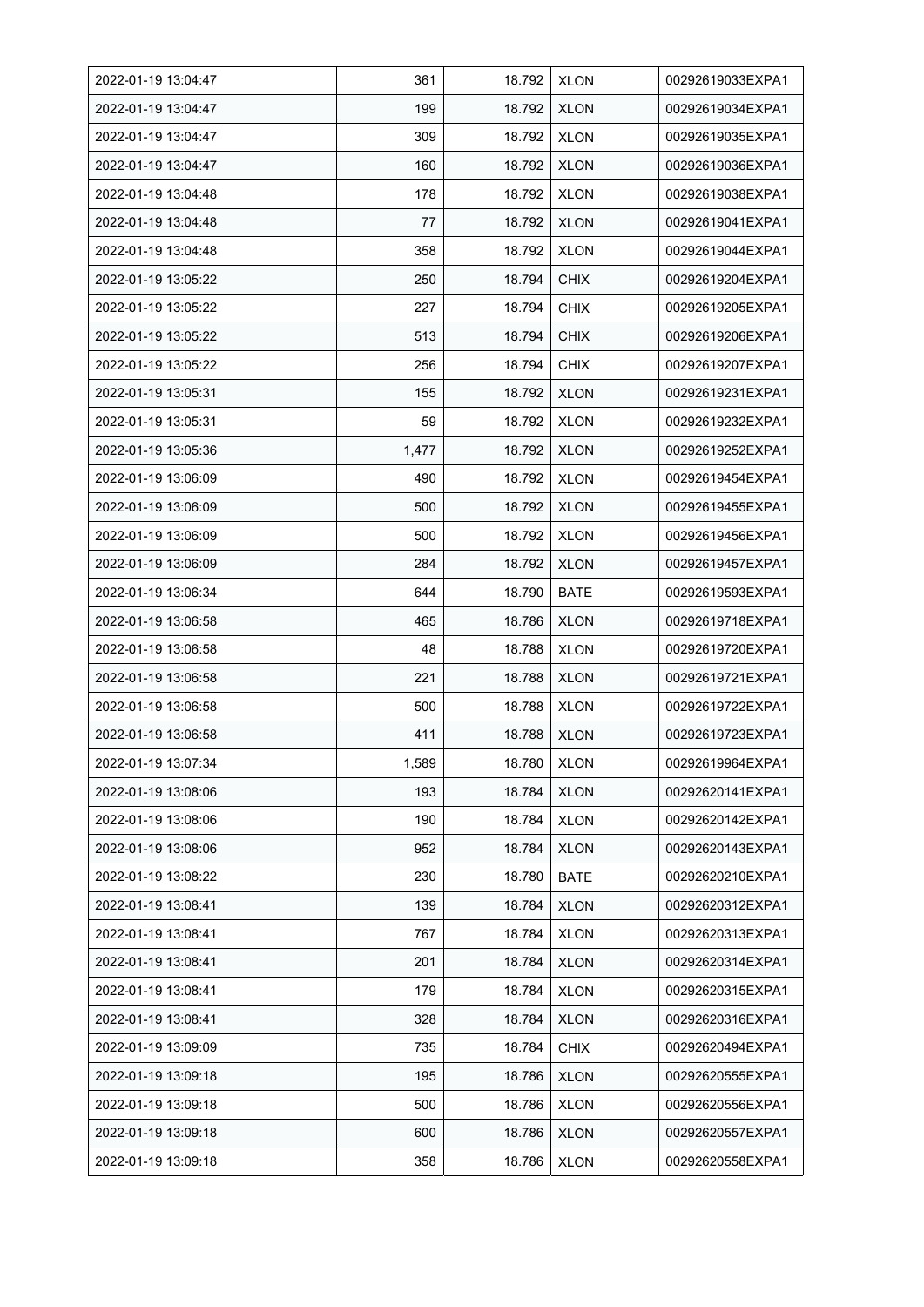| 2022-01-19 13:09:41 | 407   | 18.780 | <b>BATE</b> | 00292620702EXPA1 |
|---------------------|-------|--------|-------------|------------------|
| 2022-01-19 13:10:08 | 1,881 | 18.786 | <b>XLON</b> | 00292620794EXPA1 |
| 2022-01-19 13:10:50 | 500   | 18.788 | <b>XLON</b> | 00292620913EXPA1 |
| 2022-01-19 13:10:50 | 600   | 18.788 | <b>XLON</b> | 00292620914EXPA1 |
| 2022-01-19 13:10:50 | 453   | 18.788 | <b>XLON</b> | 00292620915EXPA1 |
| 2022-01-19 13:11:36 | 1,418 | 18.786 | <b>XLON</b> | 00292621092EXPA1 |
| 2022-01-19 13:12:18 | 635   | 18.784 | <b>BATE</b> | 00292621307EXPA1 |
| 2022-01-19 13:12:18 | 545   | 18.784 | <b>CHIX</b> | 00292621306EXPA1 |
| 2022-01-19 13:12:18 | 1,650 | 18.786 | <b>XLON</b> | 00292621305EXPA1 |
| 2022-01-19 13:13:22 | 1,254 | 18.782 | <b>XLON</b> | 00292621665EXPA1 |
| 2022-01-19 13:13:22 | 977   | 18.782 | <b>XLON</b> | 00292621666EXPA1 |
| 2022-01-19 13:13:22 | 157   | 18.782 | <b>XLON</b> | 00292621667EXPA1 |
| 2022-01-19 13:14:30 | 193   | 18.784 | <b>XLON</b> | 00292621942EXPA1 |
| 2022-01-19 13:14:30 | 465   | 18.786 | <b>XLON</b> | 00292621944EXPA1 |
| 2022-01-19 13:14:30 | 511   | 18.786 | <b>XLON</b> | 00292621945EXPA1 |
| 2022-01-19 13:14:30 | 250   | 18.786 | <b>XLON</b> | 00292621946EXPA1 |
| 2022-01-19 13:14:30 | 933   | 18.786 | <b>XLON</b> | 00292621947EXPA1 |
| 2022-01-19 13:15:13 | 500   | 18.806 | <b>XLON</b> | 00292622173EXPA1 |
| 2022-01-19 13:15:13 | 1,067 | 18.806 | <b>XLON</b> | 00292622174EXPA1 |
| 2022-01-19 13:15:19 | 839   | 18.802 | <b>BATE</b> | 00292622193EXPA1 |
| 2022-01-19 13:15:19 | 700   | 18.802 | <b>CHIX</b> | 00292622194EXPA1 |
| 2022-01-19 13:15:42 | 727   | 18.794 | <b>XLON</b> | 00292622262EXPA1 |
| 2022-01-19 13:16:14 | 87    | 18.792 | <b>XLON</b> | 00292622432EXPA1 |
| 2022-01-19 13:16:14 | 100   | 18.792 | <b>XLON</b> | 00292622433EXPA1 |
| 2022-01-19 13:16:14 | 100   | 18.792 | <b>XLON</b> | 00292622434EXPA1 |
| 2022-01-19 13:16:14 | 100   | 18.792 | <b>XLON</b> | 00292622435EXPA1 |
| 2022-01-19 13:16:14 | 12    | 18.792 | <b>XLON</b> | 00292622436EXPA1 |
| 2022-01-19 13:16:14 | 304   | 18.792 | <b>XLON</b> | 00292622437EXPA1 |
| 2022-01-19 13:16:14 | 500   | 18.792 | <b>XLON</b> | 00292622438EXPA1 |
| 2022-01-19 13:16:14 | 420   | 18.792 | <b>XLON</b> | 00292622439EXPA1 |
| 2022-01-19 13:17:00 | 772   | 18.794 | <b>XLON</b> | 00292622610EXPA1 |
| 2022-01-19 13:17:26 | 500   | 18.794 | <b>XLON</b> | 00292622770EXPA1 |
| 2022-01-19 13:17:26 | 283   | 18.794 | <b>XLON</b> | 00292622779EXPA1 |
| 2022-01-19 13:17:26 | 619   | 18.794 | <b>XLON</b> | 00292622780EXPA1 |
| 2022-01-19 13:17:27 | 627   | 18.792 | <b>CHIX</b> | 00292622781EXPA1 |
| 2022-01-19 13:18:07 | 1,742 | 18.792 | <b>XLON</b> | 00292623044EXPA1 |
| 2022-01-19 13:18:52 | 238   | 18.788 | <b>BATE</b> | 00292623141EXPA1 |
| 2022-01-19 13:18:55 | 12    | 18.784 | <b>XLON</b> | 00292623148EXPA1 |
| 2022-01-19 13:18:59 | 500   | 18.788 | <b>XLON</b> | 00292623154EXPA1 |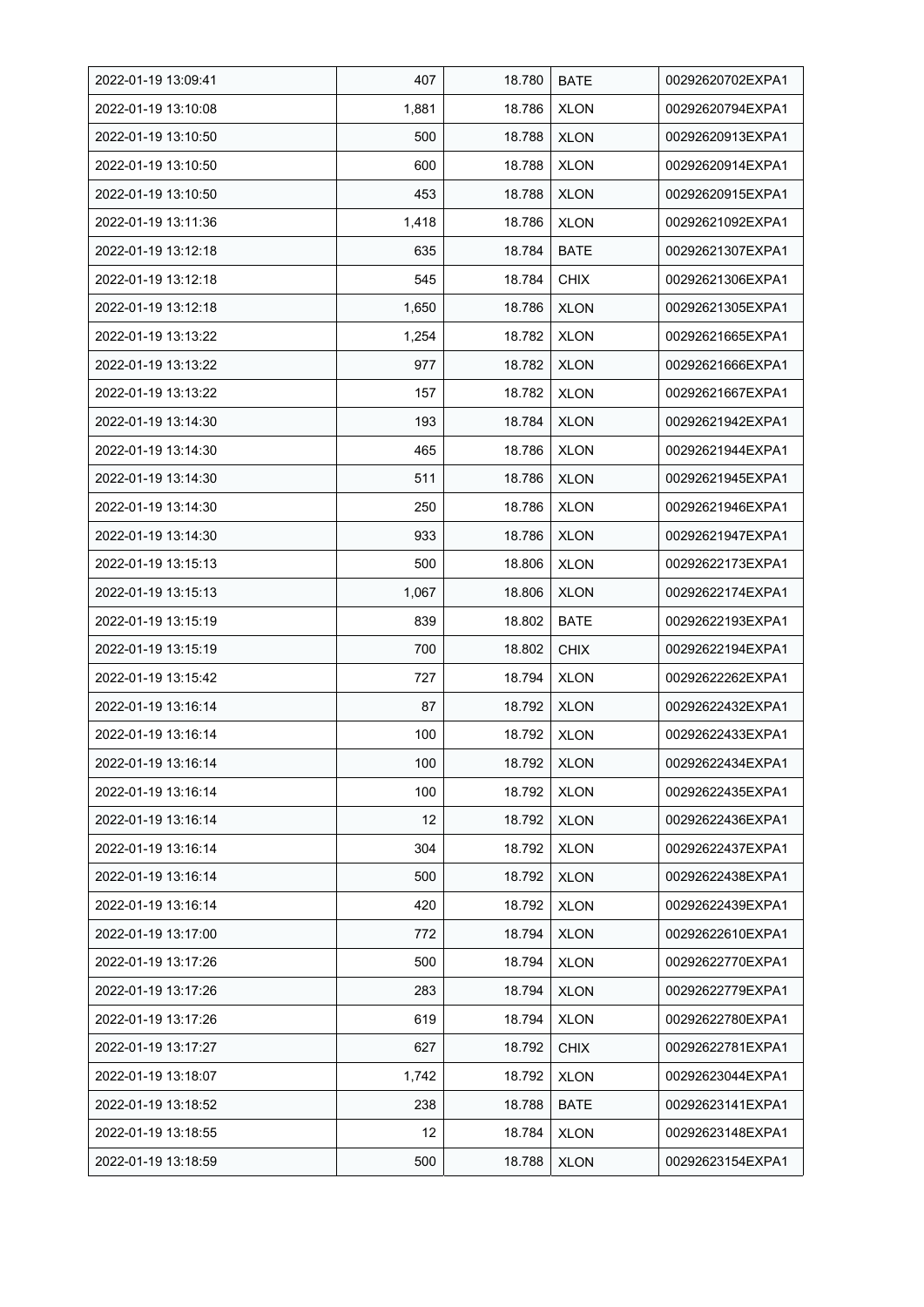| 2022-01-19 13:18:59 | 564 | 18.788 | <b>XLON</b> | 00292623155EXPA1 |
|---------------------|-----|--------|-------------|------------------|
| 2022-01-19 13:19:00 | 253 | 18.788 | <b>XLON</b> | 00292623156EXPA1 |
| 2022-01-19 13:19:00 | 147 | 18.788 | <b>XLON</b> | 00292623157EXPA1 |
| 2022-01-19 13:19:01 | 196 | 18.788 | <b>XLON</b> | 00292623161EXPA1 |
| 2022-01-19 13:19:15 | 162 | 18.790 | <b>BATE</b> | 00292623223EXPA1 |
| 2022-01-19 13:19:16 | 135 | 18.790 | <b>BATE</b> | 00292623224EXPA1 |
| 2022-01-19 13:19:16 | 135 | 18.790 | <b>BATE</b> | 00292623225EXPA1 |
| 2022-01-19 13:19:16 | 671 | 18.790 | <b>CHIX</b> | 00292623227EXPA1 |
| 2022-01-19 13:19:37 | 500 | 18.786 | <b>XLON</b> | 00292623358EXPA1 |
| 2022-01-19 13:19:37 | 359 | 18.786 | <b>XLON</b> | 00292623361EXPA1 |
| 2022-01-19 13:20:07 | 477 | 18.794 | <b>XLON</b> | 00292623484EXPA1 |
| 2022-01-19 13:20:07 | 250 | 18.794 | <b>XLON</b> | 00292623485EXPA1 |
| 2022-01-19 13:20:07 | 934 | 18.794 | <b>XLON</b> | 00292623486EXPA1 |
| 2022-01-19 13:21:00 | 500 | 18.792 | <b>XLON</b> | 00292623659EXPA1 |
| 2022-01-19 13:21:00 | 498 | 18.792 | <b>XLON</b> | 00292623660EXPA1 |
| 2022-01-19 13:21:06 | 233 | 18.790 | <b>BATE</b> | 00292623680EXPA1 |
| 2022-01-19 13:21:07 | 66  | 18.790 | <b>BATE</b> | 00292623682EXPA1 |
| 2022-01-19 13:21:07 | 56  | 18.790 | <b>BATE</b> | 00292623683EXPA1 |
| 2022-01-19 13:21:07 | 178 | 18.790 | <b>BATE</b> | 00292623684EXPA1 |
| 2022-01-19 13:21:26 | 338 | 18.792 | <b>XLON</b> | 00292623763EXPA1 |
| 2022-01-19 13:21:33 | 280 | 18.792 | <b>XLON</b> | 00292623783EXPA1 |
| 2022-01-19 13:21:34 | 250 | 18.792 | <b>XLON</b> | 00292623784EXPA1 |
| 2022-01-19 13:21:34 | 24  | 18.792 | <b>XLON</b> | 00292623785EXPA1 |
| 2022-01-19 13:21:34 | 126 | 18.792 | <b>XLON</b> | 00292623786EXPA1 |
| 2022-01-19 13:21:34 | 126 | 18.792 | <b>XLON</b> | 00292623787EXPA1 |
| 2022-01-19 13:21:58 | 415 | 18.798 | <b>XLON</b> | 00292623879EXPA1 |
| 2022-01-19 13:21:58 | 103 | 18.798 | <b>XLON</b> | 00292623880EXPA1 |
| 2022-01-19 13:21:58 | 102 | 18.798 | <b>XLON</b> | 00292623881EXPA1 |
| 2022-01-19 13:21:58 | 160 | 18.798 | <b>XLON</b> | 00292623882EXPA1 |
| 2022-01-19 13:21:58 | 626 | 18.798 | <b>XLON</b> | 00292623883EXPA1 |
| 2022-01-19 13:22:13 | 664 | 18.794 | <b>CHIX</b> | 00292623942EXPA1 |
| 2022-01-19 13:22:38 | 500 | 18.794 | <b>XLON</b> | 00292624037EXPA1 |
| 2022-01-19 13:22:38 | 250 | 18.794 | <b>XLON</b> | 00292624038EXPA1 |
| 2022-01-19 13:22:38 | 500 | 18.794 | <b>XLON</b> | 00292624039EXPA1 |
| 2022-01-19 13:22:38 | 250 | 18.794 | <b>XLON</b> | 00292624040EXPA1 |
| 2022-01-19 13:22:38 | 154 | 18.794 | <b>XLON</b> | 00292624041EXPA1 |
| 2022-01-19 13:23:23 | 320 | 18.794 | <b>XLON</b> | 00292624222EXPA1 |
| 2022-01-19 13:23:23 | 500 | 18.794 | <b>XLON</b> | 00292624223EXPA1 |
| 2022-01-19 13:23:23 | 257 | 18.794 | <b>XLON</b> | 00292624227EXPA1 |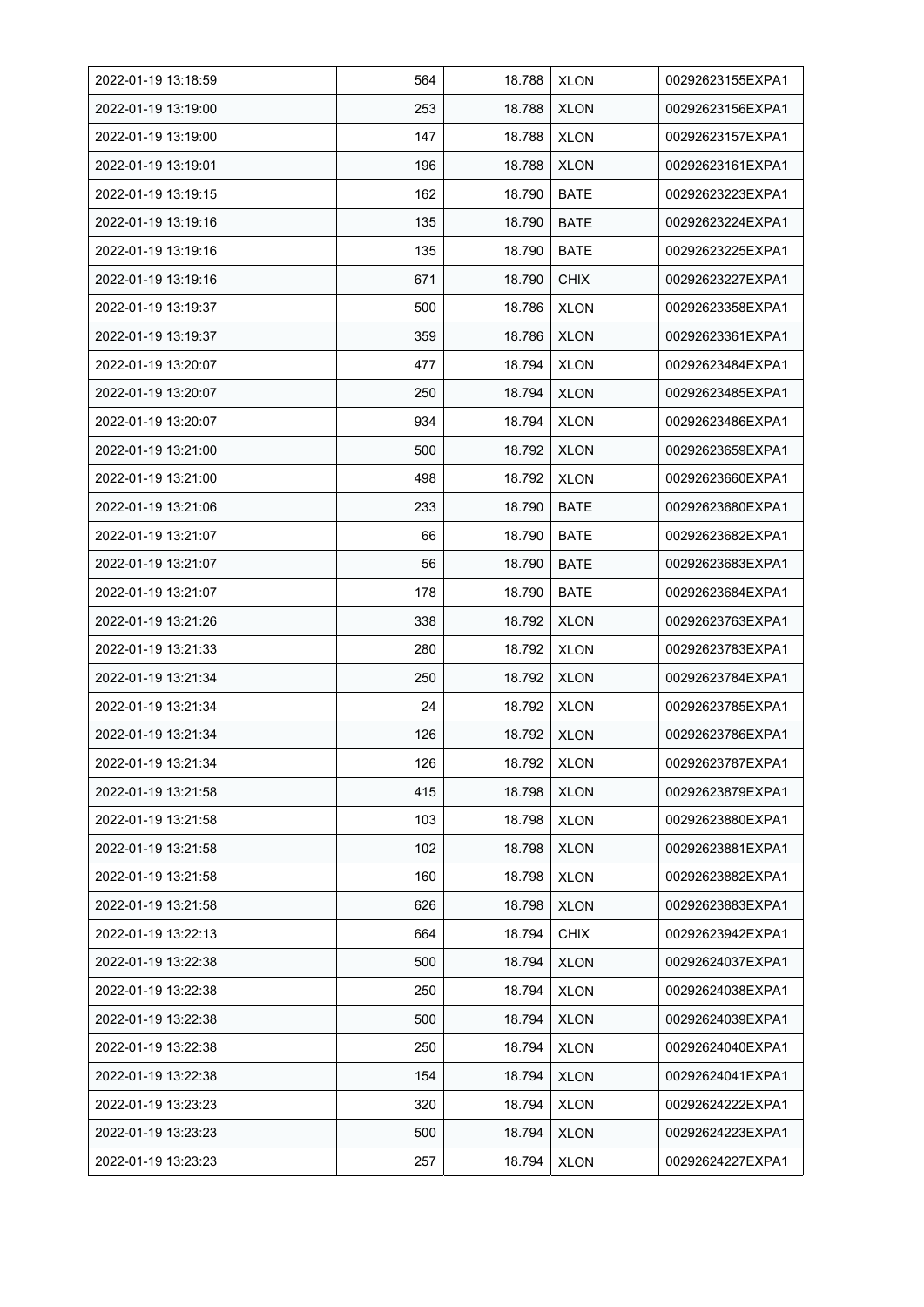| 2022-01-19 13:23:23 | 86    | 18.794 | <b>XLON</b> | 00292624228EXPA1 |
|---------------------|-------|--------|-------------|------------------|
| 2022-01-19 13:23:23 | 57    | 18.794 | <b>XLON</b> | 00292624229EXPA1 |
| 2022-01-19 13:23:24 | 274   | 18.794 | <b>XLON</b> | 00292624233EXPA1 |
| 2022-01-19 13:23:24 | 122   | 18.794 | <b>XLON</b> | 00292624235EXPA1 |
| 2022-01-19 13:24:15 | 19    | 18.798 | <b>XLON</b> | 00292624475EXPA1 |
| 2022-01-19 13:24:35 | 2,516 | 18.802 | <b>XLON</b> | 00292624524EXPA1 |
| 2022-01-19 13:25:06 | 472   | 18.798 | <b>CHIX</b> | 00292624722EXPA1 |
| 2022-01-19 13:25:30 | 400   | 18.802 | <b>XLON</b> | 00292624844EXPA1 |
| 2022-01-19 13:25:31 | 37    | 18.802 | <b>XLON</b> | 00292624845EXPA1 |
| 2022-01-19 13:25:31 | 363   | 18.802 | <b>XLON</b> | 00292624846EXPA1 |
| 2022-01-19 13:25:31 | 400   | 18.802 | <b>XLON</b> | 00292624847EXPA1 |
| 2022-01-19 13:25:31 | 350   | 18.802 | <b>XLON</b> | 00292624848EXPA1 |
| 2022-01-19 13:25:31 | 50    | 18.802 | <b>XLON</b> | 00292624849EXPA1 |
| 2022-01-19 13:25:32 | 63    | 18.802 | <b>XLON</b> | 00292624862EXPA1 |
| 2022-01-19 13:25:32 | 89    | 18.802 | <b>XLON</b> | 00292624863EXPA1 |
| 2022-01-19 13:26:06 | 92    | 18.802 | <b>XLON</b> | 00292624968EXPA1 |
| 2022-01-19 13:26:06 | 208   | 18.802 | <b>XLON</b> | 00292624969EXPA1 |
| 2022-01-19 13:26:07 | 93    | 18.802 | <b>XLON</b> | 00292624970EXPA1 |
| 2022-01-19 13:26:07 | 247   | 18.802 | <b>XLON</b> | 00292624971EXPA1 |
| 2022-01-19 13:26:42 | 1,803 | 18.804 | <b>XLON</b> | 00292625126EXPA1 |
| 2022-01-19 13:26:56 | 255   | 18.804 | <b>BATE</b> | 00292625160EXPA1 |
| 2022-01-19 13:26:56 | 42    | 18.804 | BATE        | 00292625161EXPA1 |
| 2022-01-19 13:26:56 | 58    | 18.804 | BATE        | 00292625162EXPA1 |
| 2022-01-19 13:26:56 | 11    | 18.804 | <b>BATE</b> | 00292625163EXPA1 |
| 2022-01-19 13:26:56 | 259   | 18.804 | <b>BATE</b> | 00292625164EXPA1 |
| 2022-01-19 13:27:35 | 1,000 | 18.810 | <b>XLON</b> | 00292625276EXPA1 |
| 2022-01-19 13:27:35 | 738   | 18.810 | <b>XLON</b> | 00292625277EXPA1 |
| 2022-01-19 13:28:30 | 1,716 | 18.810 | <b>XLON</b> | 00292625468EXPA1 |
| 2022-01-19 13:29:06 | 527   | 18.806 | <b>BATE</b> | 00292625586EXPA1 |
| 2022-01-19 13:29:06 | 551   | 18.806 | <b>CHIX</b> | 00292625594EXPA1 |
| 2022-01-19 13:29:44 | 1,567 | 18.800 | <b>XLON</b> | 00292625792EXPA1 |
| 2022-01-19 13:29:44 | 500   | 18.800 | <b>XLON</b> | 00292625796EXPA1 |
| 2022-01-19 13:29:44 | 500   | 18.800 | <b>XLON</b> | 00292625797EXPA1 |
| 2022-01-19 13:29:44 | 112   | 18.800 | <b>XLON</b> | 00292625798EXPA1 |
| 2022-01-19 13:30:32 | 32    | 18.798 | <b>XLON</b> | 00292626029EXPA1 |
| 2022-01-19 13:30:35 | 586   | 18.800 | <b>XLON</b> | 00292626045EXPA1 |
| 2022-01-19 13:30:35 | 83    | 18.800 | <b>XLON</b> | 00292626046EXPA1 |
| 2022-01-19 13:30:35 | 1,008 | 18.800 | <b>XLON</b> | 00292626047EXPA1 |
| 2022-01-19 13:31:15 | 260   | 18.800 | <b>XLON</b> | 00292626211EXPA1 |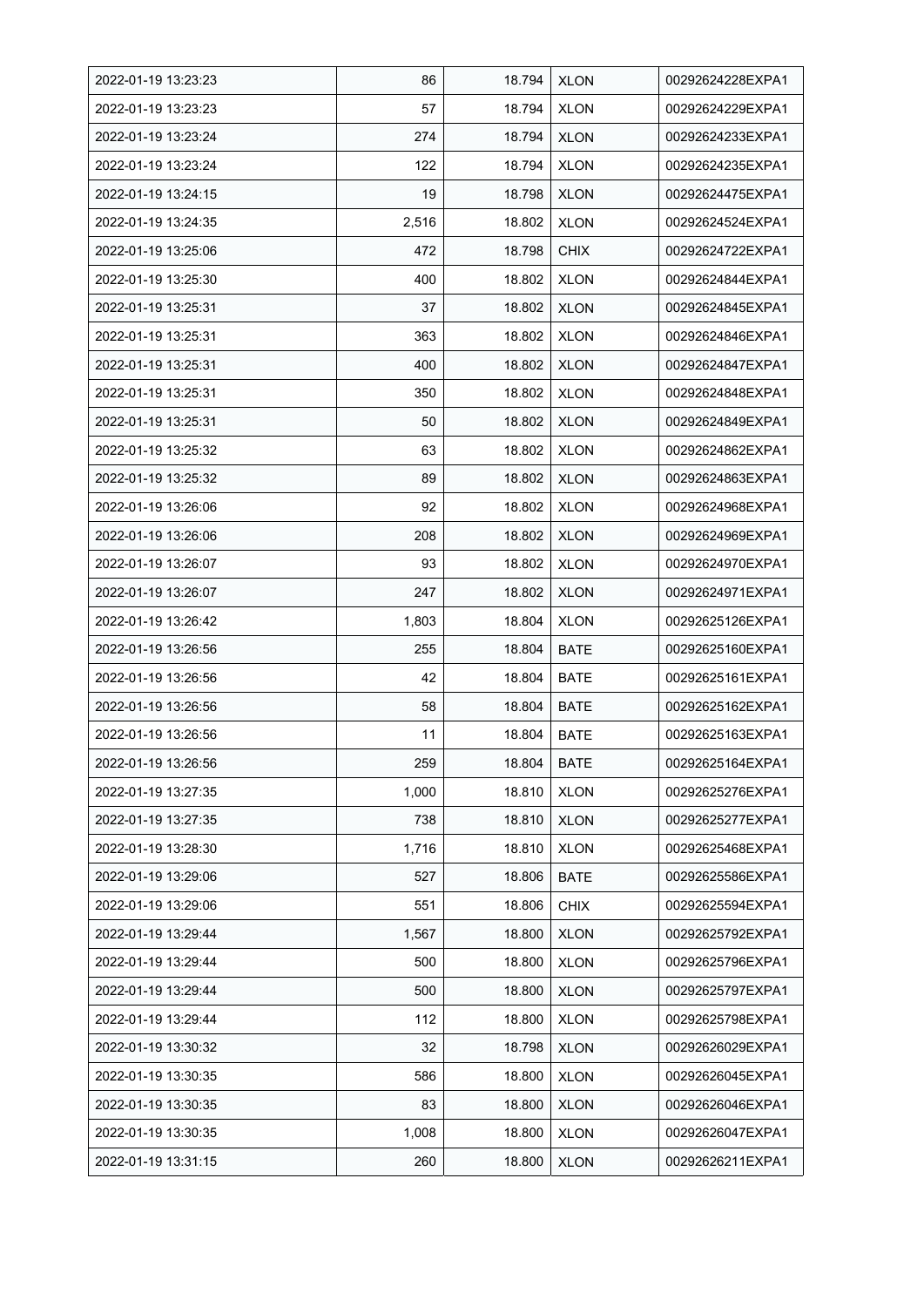| 2022-01-19 13:31:15 | 140   | 18.800 | <b>XLON</b> | 00292626212EXPA1 |
|---------------------|-------|--------|-------------|------------------|
| 2022-01-19 13:31:16 | 32    | 18.800 | <b>XLON</b> | 00292626213EXPA1 |
| 2022-01-19 13:31:16 | 47    | 18.800 | <b>XLON</b> | 00292626214EXPA1 |
| 2022-01-19 13:31:16 | 70    | 18.800 | <b>XLON</b> | 00292626215EXPA1 |
| 2022-01-19 13:31:16 | 57    | 18.800 | <b>XLON</b> | 00292626216EXPA1 |
| 2022-01-19 13:31:21 | 42    | 18.802 | <b>XLON</b> | 00292626234EXPA1 |
| 2022-01-19 13:31:22 | 1,056 | 18.802 | <b>XLON</b> | 00292626240EXPA1 |
| 2022-01-19 13:32:07 | 34    | 18.802 | <b>XLON</b> | 00292626373EXPA1 |
| 2022-01-19 13:32:10 | 185   | 18.802 | <b>XLON</b> | 00292626391EXPA1 |
| 2022-01-19 13:32:10 | 1,583 | 18.802 | <b>XLON</b> | 00292626392EXPA1 |
| 2022-01-19 13:32:10 | 178   | 18.802 | <b>XLON</b> | 00292626393EXPA1 |
| 2022-01-19 13:32:19 | 258   | 18.802 | <b>CHIX</b> | 00292626440EXPA1 |
| 2022-01-19 13:32:19 | 700   | 18.802 | <b>CHIX</b> | 00292626441EXPA1 |
| 2022-01-19 13:32:19 | 293   | 18.802 | <b>CHIX</b> | 00292626442EXPA1 |
| 2022-01-19 13:32:51 | 251   | 18.802 | <b>XLON</b> | 00292626640EXPA1 |
| 2022-01-19 13:32:51 | 38    | 18.802 | <b>XLON</b> | 00292626641EXPA1 |
| 2022-01-19 13:32:51 | 362   | 18.802 | <b>XLON</b> | 00292626642EXPA1 |
| 2022-01-19 13:32:56 | 1,189 | 18.802 | BATE        | 00292626689EXPA1 |
| 2022-01-19 13:34:02 | 700   | 18.814 | <b>XLON</b> | 00292626908EXPA1 |
| 2022-01-19 13:34:02 | 196   | 18.814 | <b>XLON</b> | 00292626909EXPA1 |
| 2022-01-19 13:34:02 | 104   | 18.814 | <b>XLON</b> | 00292626910EXPA1 |
| 2022-01-19 13:34:02 | 1,000 | 18.814 | <b>XLON</b> | 00292626914EXPA1 |
| 2022-01-19 13:34:02 | 1,000 | 18.814 | <b>XLON</b> | 00292626918EXPA1 |
| 2022-01-19 13:34:02 | 357   | 18.814 | <b>XLON</b> | 00292626919EXPA1 |
| 2022-01-19 13:34:35 | 609   | 18.812 | <b>XLON</b> | 00292627076EXPA1 |
| 2022-01-19 13:34:35 | 912   | 18.812 | <b>XLON</b> | 00292627077EXPA1 |
| 2022-01-19 13:36:02 | 38    | 18.814 | <b>XLON</b> | 00292627518EXPA1 |
| 2022-01-19 13:36:02 | 252   | 18.814 | <b>XLON</b> | 00292627519EXPA1 |
| 2022-01-19 13:36:05 | 2,832 | 18.816 | <b>XLON</b> | 00292627531EXPA1 |
| 2022-01-19 13:37:04 | 631   | 18.822 | <b>BATE</b> | 00292627938EXPA1 |
| 2022-01-19 13:37:04 | 167   | 18.822 | <b>BATE</b> | 00292627940EXPA1 |
| 2022-01-19 13:37:04 | 678   | 18.822 | <b>CHIX</b> | 00292627941EXPA1 |
| 2022-01-19 13:37:04 | 111   | 18.822 | <b>CHIX</b> | 00292627943EXPA1 |
| 2022-01-19 13:37:04 | 202   | 18.822 | <b>XLON</b> | 00292627939EXPA1 |
| 2022-01-19 13:37:04 | 1,751 | 18.822 | <b>XLON</b> | 00292627942EXPA1 |
| 2022-01-19 13:37:04 | 14    | 18.822 | <b>XLON</b> | 00292627947EXPA1 |
| 2022-01-19 13:37:50 | 338   | 18.822 | <b>XLON</b> | 00292628193EXPA1 |
| 2022-01-19 13:37:50 | 252   | 18.822 | <b>XLON</b> | 00292628194EXPA1 |
| 2022-01-19 13:37:50 | 1,192 | 18.822 | <b>XLON</b> | 00292628195EXPA1 |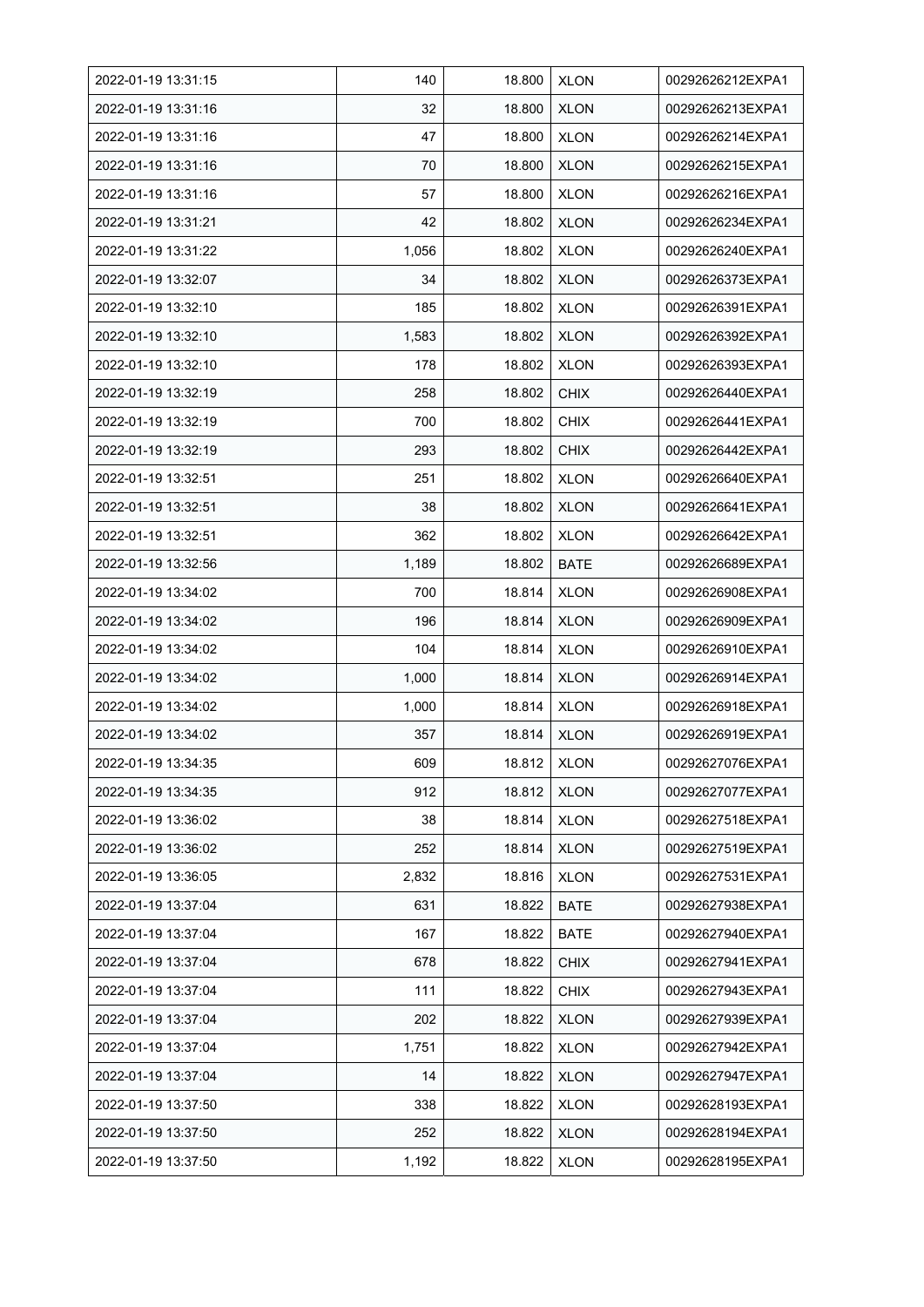| 2022-01-19 13:38:34 | 845   | 18.816 | <b>XLON</b> | 00292628475EXPA1 |
|---------------------|-------|--------|-------------|------------------|
| 2022-01-19 13:38:34 | 83    | 18.816 | <b>XLON</b> | 00292628476EXPA1 |
| 2022-01-19 13:39:08 | 500   | 18.814 | <b>XLON</b> | 00292628728EXPA1 |
| 2022-01-19 13:39:08 | 123   | 18.814 | <b>XLON</b> | 00292628729EXPA1 |
| 2022-01-19 13:39:08 | 293   | 18.814 | <b>XLON</b> | 00292628730EXPA1 |
| 2022-01-19 13:39:08 | 92    | 18.814 | <b>XLON</b> | 00292628731EXPA1 |
| 2022-01-19 13:39:34 | 1,576 | 18.814 | <b>XLON</b> | 00292628824EXPA1 |
| 2022-01-19 13:40:17 | 135   | 18.812 | <b>XLON</b> | 00292629066EXPA1 |
| 2022-01-19 13:40:17 | 212   | 18.812 | <b>XLON</b> | 00292629067EXPA1 |
| 2022-01-19 13:40:30 | 217   | 18.812 | <b>CHIX</b> | 00292629115EXPA1 |
| 2022-01-19 13:40:30 | 614   | 18.812 | <b>CHIX</b> | 00292629116EXPA1 |
| 2022-01-19 13:40:30 | 286   | 18.812 | <b>XLON</b> | 00292629109EXPA1 |
| 2022-01-19 13:40:30 | 98    | 18.812 | <b>XLON</b> | 00292629114EXPA1 |
| 2022-01-19 13:40:49 | 34    | 18.810 | <b>XLON</b> | 00292629156EXPA1 |
| 2022-01-19 13:40:49 | 37    | 18.810 | <b>XLON</b> | 00292629158EXPA1 |
| 2022-01-19 13:40:49 | 89    | 18.810 | <b>XLON</b> | 00292629159EXPA1 |
| 2022-01-19 13:40:49 | 240   | 18.810 | <b>XLON</b> | 00292629160EXPA1 |
| 2022-01-19 13:40:52 | 283   | 18.810 | <b>XLON</b> | 00292629164EXPA1 |
| 2022-01-19 13:40:52 | 101   | 18.810 | <b>XLON</b> | 00292629165EXPA1 |
| 2022-01-19 13:40:52 | 81    | 18.810 | <b>XLON</b> | 00292629166EXPA1 |
| 2022-01-19 13:40:52 | 36    | 18.810 | <b>XLON</b> | 00292629173EXPA1 |
| 2022-01-19 13:40:52 | 75    | 18.810 | <b>XLON</b> | 00292629174EXPA1 |
| 2022-01-19 13:40:52 | 289   | 18.810 | <b>XLON</b> | 00292629175EXPA1 |
| 2022-01-19 13:40:53 | 70    | 18.810 | <b>XLON</b> | 00292629180EXPA1 |
| 2022-01-19 13:40:53 | 22    | 18.810 | <b>XLON</b> | 00292629181EXPA1 |
| 2022-01-19 13:40:53 | 308   | 18.810 | <b>XLON</b> | 00292629182EXPA1 |
| 2022-01-19 13:40:53 | 36    | 18.812 | <b>XLON</b> | 00292629186EXPA1 |
| 2022-01-19 13:40:53 | 71    | 18.812 | <b>XLON</b> | 00292629187EXPA1 |
| 2022-01-19 13:41:23 | 290   | 18.810 | BATE        | 00292629298EXPA1 |
| 2022-01-19 13:41:38 | 800   | 18.806 | <b>XLON</b> | 00292629346EXPA1 |
| 2022-01-19 13:41:38 | 671   | 18.806 | <b>XLON</b> | 00292629347EXPA1 |
| 2022-01-19 13:43:09 | 747   | 18.814 | BATE        | 00292629587EXPA1 |
| 2022-01-19 13:43:09 | 500   | 18.814 | <b>XLON</b> | 00292629589EXPA1 |
| 2022-01-19 13:43:09 | 255   | 18.814 | <b>XLON</b> | 00292629591EXPA1 |
| 2022-01-19 13:43:09 | 165   | 18.814 | <b>XLON</b> | 00292629592EXPA1 |
| 2022-01-19 13:43:09 | 377   | 18.814 | <b>XLON</b> | 00292629604EXPA1 |
| 2022-01-19 13:43:09 | 368   | 18.814 | <b>XLON</b> | 00292629605EXPA1 |
| 2022-01-19 13:43:39 | 230   | 18.820 | <b>XLON</b> | 00292629667EXPA1 |
| 2022-01-19 13:43:39 | 500   | 18.820 | <b>XLON</b> | 00292629668EXPA1 |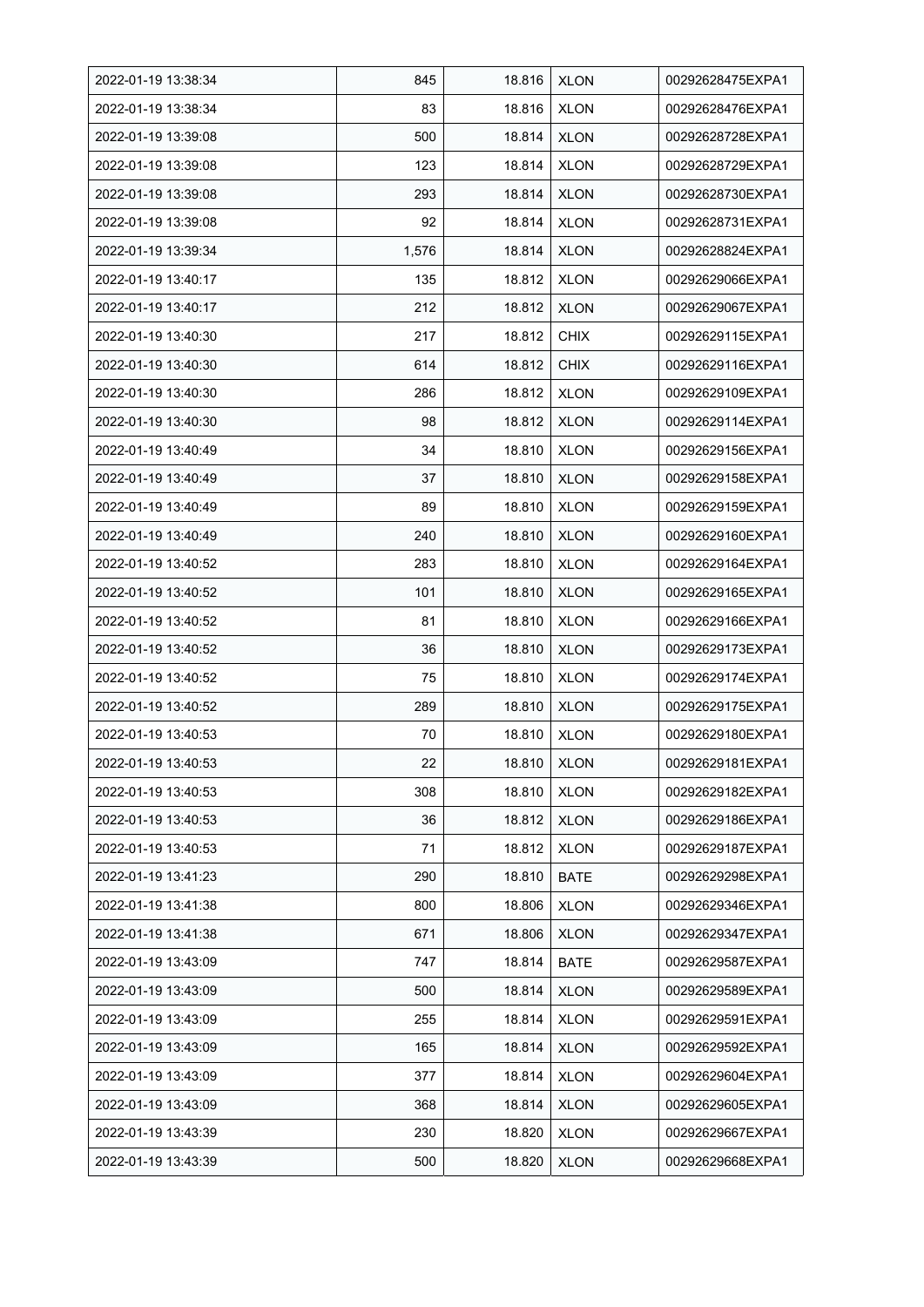| 2022-01-19 13:43:39 | 143   | 18.820 | <b>XLON</b> | 00292629669EXPA1 |
|---------------------|-------|--------|-------------|------------------|
| 2022-01-19 13:43:39 | 500   | 18.820 | <b>XLON</b> | 00292629670EXPA1 |
| 2022-01-19 13:43:39 | 176   | 18.820 | <b>XLON</b> | 00292629671EXPA1 |
| 2022-01-19 13:43:40 | 239   | 18.820 | <b>XLON</b> | 00292629676EXPA1 |
| 2022-01-19 13:43:40 | 150   | 18.820 | <b>XLON</b> | 00292629677EXPA1 |
| 2022-01-19 13:43:41 | 400   | 18.820 | <b>XLON</b> | 00292629678EXPA1 |
| 2022-01-19 13:43:41 | 367   | 18.820 | <b>XLON</b> | 00292629679EXPA1 |
| 2022-01-19 13:44:18 | 979   | 18.818 | <b>XLON</b> | 00292629781EXPA1 |
| 2022-01-19 13:44:42 | 210   | 18.818 | <b>XLON</b> | 00292629881EXPA1 |
| 2022-01-19 13:44:42 | 206   | 18.818 | <b>XLON</b> | 00292629882EXPA1 |
| 2022-01-19 13:44:42 | 291   | 18.818 | <b>XLON</b> | 00292629883EXPA1 |
| 2022-01-19 13:44:42 | 116   | 18.818 | <b>XLON</b> | 00292629884EXPA1 |
| 2022-01-19 13:44:49 | 676   | 18.814 | <b>CHIX</b> | 00292629904EXPA1 |
| 2022-01-19 13:45:21 | 1,533 | 18.818 | <b>XLON</b> | 00292629997EXPA1 |
| 2022-01-19 13:46:02 | 50    | 18.818 | <b>XLON</b> | 00292630140EXPA1 |
| 2022-01-19 13:46:02 | 350   | 18.818 | <b>XLON</b> | 00292630143EXPA1 |
| 2022-01-19 13:46:02 | 400   | 18.818 | <b>XLON</b> | 00292630145EXPA1 |
| 2022-01-19 13:46:03 | 400   | 18.818 | <b>XLON</b> | 00292630153EXPA1 |
| 2022-01-19 13:46:03 | 610   | 18.818 | <b>XLON</b> | 00292630154EXPA1 |
| 2022-01-19 13:46:15 | 507   | 18.814 | <b>BATE</b> | 00292630198EXPA1 |
| 2022-01-19 13:46:15 | 372   | 18.814 | <b>CHIX</b> | 00292630202EXPA1 |
| 2022-01-19 13:46:15 | 287   | 18.814 | <b>CHIX</b> | 00292630207EXPA1 |
| 2022-01-19 13:47:19 | 100   | 18.816 | <b>XLON</b> | 00292630407EXPA1 |
| 2022-01-19 13:47:19 | 300   | 18.816 | <b>XLON</b> | 00292630408EXPA1 |
| 2022-01-19 13:47:19 | 300   | 18.816 | <b>XLON</b> | 00292630409EXPA1 |
| 2022-01-19 13:47:19 | 100   | 18.816 | <b>XLON</b> | 00292630410EXPA1 |
| 2022-01-19 13:47:19 | 200   | 18.816 | <b>XLON</b> | 00292630411EXPA1 |
| 2022-01-19 13:47:19 | 200   | 18.816 | <b>XLON</b> | 00292630412EXPA1 |
| 2022-01-19 13:47:19 | 100   | 18.816 | <b>XLON</b> | 00292630413EXPA1 |
| 2022-01-19 13:47:19 | 200   | 18.816 | <b>XLON</b> | 00292630414EXPA1 |
| 2022-01-19 13:47:19 | 100   | 18.816 | <b>XLON</b> | 00292630415EXPA1 |
| 2022-01-19 13:47:28 | 265   | 18.816 | <b>XLON</b> | 00292630442EXPA1 |
| 2022-01-19 13:47:28 | 670   | 18.816 | <b>XLON</b> | 00292630443EXPA1 |
| 2022-01-19 13:48:02 | 929   | 18.814 | <b>XLON</b> | 00292630535EXPA1 |
| 2022-01-19 13:48:02 | 789   | 18.814 | <b>XLON</b> | 00292630536EXPA1 |
| 2022-01-19 13:48:44 | 555   | 18.816 | <b>XLON</b> | 00292630669EXPA1 |
| 2022-01-19 13:48:44 | 280   | 18.816 | <b>XLON</b> | 00292630670EXPA1 |
| 2022-01-19 13:48:44 | 153   | 18.816 | <b>XLON</b> | 00292630671EXPA1 |
| 2022-01-19 13:48:45 | 183   | 18.816 | <b>XLON</b> | 00292630676EXPA1 |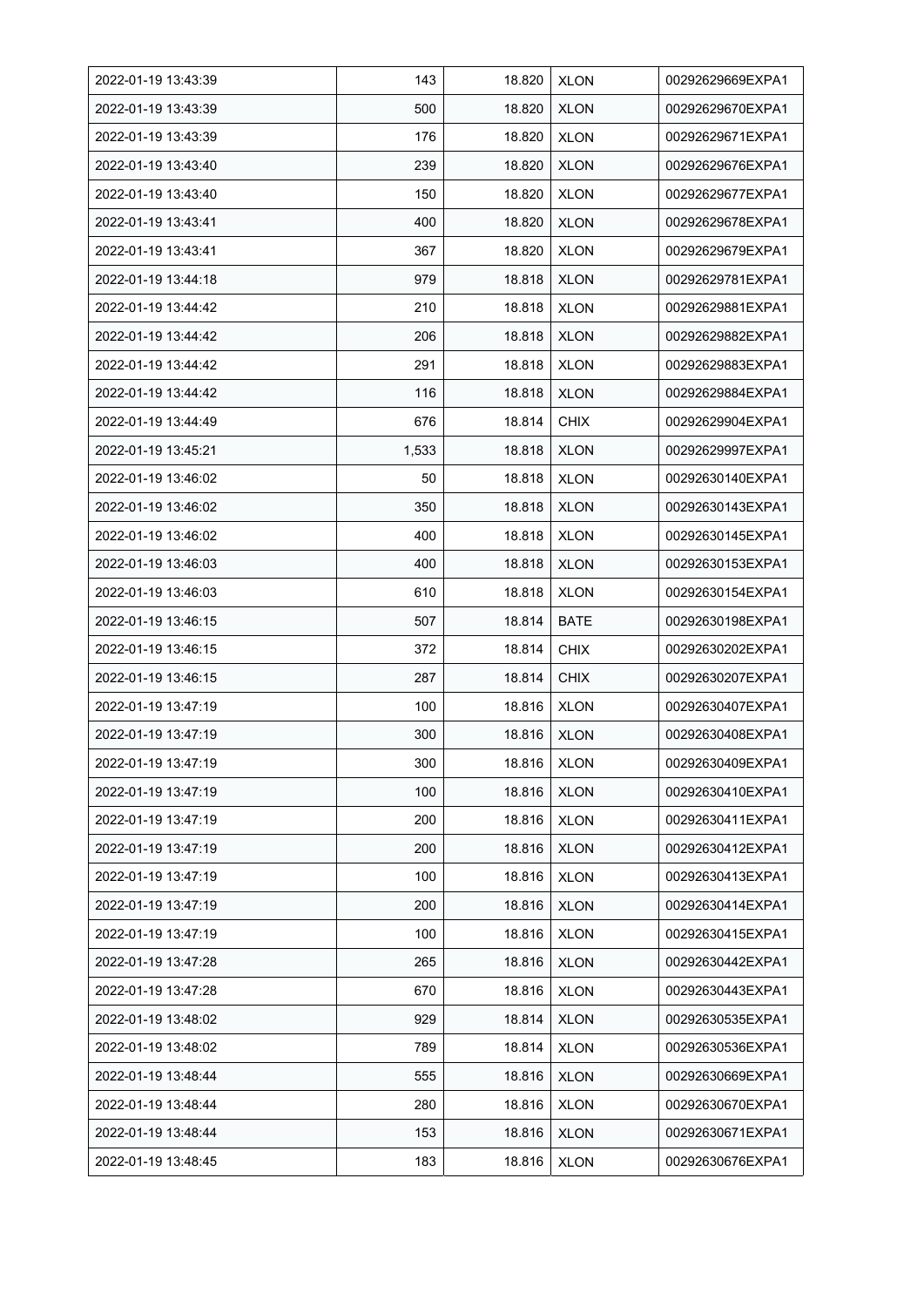| 2022-01-19 13:48:45 | 328 | 18.816 | <b>XLON</b> | 00292630679EXPA1 |
|---------------------|-----|--------|-------------|------------------|
| 2022-01-19 13:49:01 | 277 | 18.814 | <b>BATE</b> | 00292630752EXPA1 |
| 2022-01-19 13:49:01 | 23  | 18.814 | <b>BATE</b> | 00292630753EXPA1 |
| 2022-01-19 13:49:01 | 262 | 18.814 | <b>BATE</b> | 00292630754EXPA1 |
| 2022-01-19 13:49:01 | 126 | 18.814 | <b>CHIX</b> | 00292630755EXPA1 |
| 2022-01-19 13:49:01 | 12  | 18.814 | <b>CHIX</b> | 00292630756EXPA1 |
| 2022-01-19 13:49:30 | 400 | 18.814 | <b>XLON</b> | 00292630847EXPA1 |
| 2022-01-19 13:49:31 | 400 | 18.814 | <b>XLON</b> | 00292630850EXPA1 |
| 2022-01-19 13:49:31 | 400 | 18.814 | <b>XLON</b> | 00292630851EXPA1 |
| 2022-01-19 13:49:31 | 400 | 18.814 | <b>XLON</b> | 00292630852EXPA1 |
| 2022-01-19 13:49:32 | 1   | 18.814 | <b>XLON</b> | 00292630853EXPA1 |
| 2022-01-19 13:49:32 | 124 | 18.814 | <b>XLON</b> | 00292630854EXPA1 |
| 2022-01-19 13:49:33 | 48  | 18.814 | <b>XLON</b> | 00292630855EXPA1 |
| 2022-01-19 13:50:14 | 266 | 18.812 | <b>CHIX</b> | 00292630964EXPA1 |
| 2022-01-19 13:50:14 | 35  | 18.812 | <b>CHIX</b> | 00292630965EXPA1 |
| 2022-01-19 13:50:14 | 184 | 18.812 | <b>CHIX</b> | 00292630966EXPA1 |
| 2022-01-19 13:50:14 | 220 | 18.812 | <b>CHIX</b> | 00292630967EXPA1 |
| 2022-01-19 13:50:15 | 219 | 18.812 | <b>XLON</b> | 00292630968EXPA1 |
| 2022-01-19 13:50:15 | 723 | 18.812 | <b>XLON</b> | 00292630969EXPA1 |
| 2022-01-19 13:50:41 | 100 | 18.812 | XLON        | 00292631058EXPA1 |
| 2022-01-19 13:50:41 | 100 | 18.812 | <b>XLON</b> | 00292631059EXPA1 |
| 2022-01-19 13:50:41 | 100 | 18.812 | <b>XLON</b> | 00292631060EXPA1 |
| 2022-01-19 13:50:41 | 100 | 18.812 | <b>XLON</b> | 00292631061EXPA1 |
| 2022-01-19 13:50:41 | 100 | 18.812 | <b>XLON</b> | 00292631062EXPA1 |
| 2022-01-19 13:50:41 | 500 | 18.812 | <b>XLON</b> | 00292631063EXPA1 |
| 2022-01-19 13:51:04 | 154 | 18.812 | <b>XLON</b> | 00292631156EXPA1 |
| 2022-01-19 13:51:05 | 42  | 18.812 | <b>XLON</b> | 00292631157EXPA1 |
| 2022-01-19 13:51:05 | 358 | 18.812 | <b>XLON</b> | 00292631158EXPA1 |
| 2022-01-19 13:51:05 | 193 | 18.812 | <b>XLON</b> | 00292631159EXPA1 |
| 2022-01-19 13:51:27 | 500 | 18.814 | <b>XLON</b> | 00292631347EXPA1 |
| 2022-01-19 13:51:27 | 500 | 18.814 | <b>XLON</b> | 00292631348EXPA1 |
| 2022-01-19 13:51:27 | 400 | 18.814 | <b>XLON</b> | 00292631349EXPA1 |
| 2022-01-19 13:51:27 | 318 | 18.814 | <b>XLON</b> | 00292631350EXPA1 |
| 2022-01-19 13:51:57 | 216 | 18.814 | <b>CHIX</b> | 00292631469EXPA1 |
| 2022-01-19 13:51:57 | 237 | 18.814 | <b>CHIX</b> | 00292631470EXPA1 |
| 2022-01-19 13:51:57 | 147 | 18.814 | <b>CHIX</b> | 00292631472EXPA1 |
| 2022-01-19 13:51:58 | 15  | 18.814 | <b>CHIX</b> | 00292631473EXPA1 |
| 2022-01-19 13:52:09 | 30  | 18.816 | <b>XLON</b> | 00292631552EXPA1 |
| 2022-01-19 13:52:09 | 49  | 18.816 | <b>XLON</b> | 00292631553EXPA1 |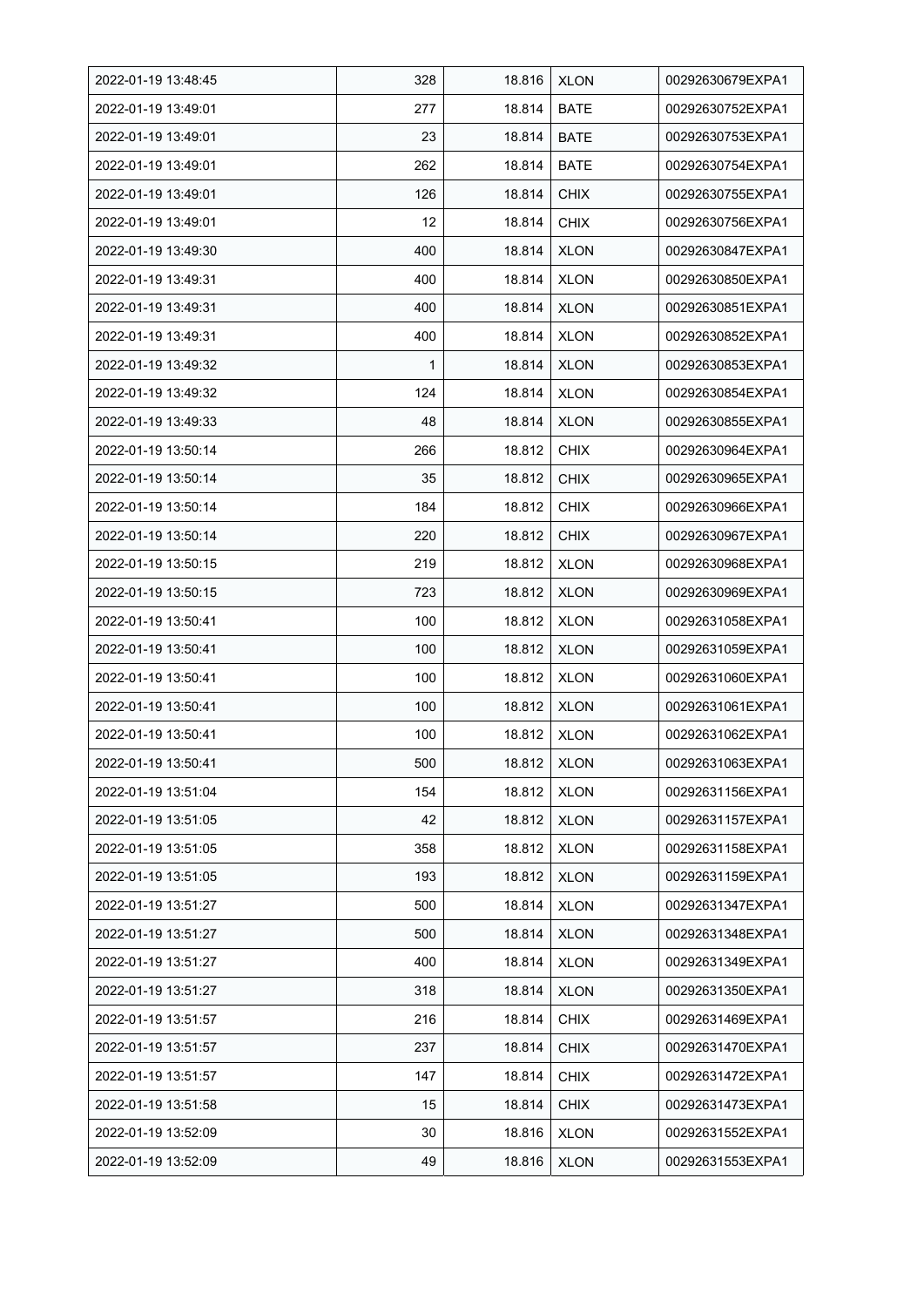| 2022-01-19 13:52:09 | 136   | 18.816 | <b>XLON</b> | 00292631558EXPA1 |
|---------------------|-------|--------|-------------|------------------|
| 2022-01-19 13:52:10 | 400   | 18.816 | <b>XLON</b> | 00292631559EXPA1 |
| 2022-01-19 13:52:10 | 332   | 18.816 | <b>XLON</b> | 00292631561EXPA1 |
| 2022-01-19 13:52:10 | 56    | 18.816 | <b>XLON</b> | 00292631562EXPA1 |
| 2022-01-19 13:52:10 | 266   | 18.816 | <b>XLON</b> | 00292631564EXPA1 |
| 2022-01-19 13:52:10 | 134   | 18.816 | <b>XLON</b> | 00292631565EXPA1 |
| 2022-01-19 13:52:10 | 194   | 18.816 | <b>XLON</b> | 00292631567EXPA1 |
| 2022-01-19 13:52:56 | 423   | 18.818 | <b>XLON</b> | 00292631844EXPA1 |
| 2022-01-19 13:52:56 | 578   | 18.818 | <b>XLON</b> | 00292631845EXPA1 |
| 2022-01-19 13:52:56 | 500   | 18.818 | <b>XLON</b> | 00292631846EXPA1 |
| 2022-01-19 13:52:56 | 303   | 18.818 | <b>XLON</b> | 00292631847EXPA1 |
| 2022-01-19 13:53:32 | 76    | 18.814 | <b>XLON</b> | 00292632024EXPA1 |
| 2022-01-19 13:53:33 | 276   | 18.814 | <b>XLON</b> | 00292632025EXPA1 |
| 2022-01-19 13:53:47 | 1,348 | 18.816 | <b>XLON</b> | 00292632118EXPA1 |
| 2022-01-19 13:54:02 | 605   | 18.812 | <b>BATE</b> | 00292632187EXPA1 |
| 2022-01-19 13:54:33 | 775   | 18.812 | <b>XLON</b> | 00292632448EXPA1 |
| 2022-01-19 13:54:33 | 400   | 18.812 | <b>XLON</b> | 00292632449EXPA1 |
| 2022-01-19 13:54:40 | 664   | 18.812 | <b>XLON</b> | 00292632468EXPA1 |
| 2022-01-19 13:55:17 | 81    | 18.812 | <b>XLON</b> | 00292632703EXPA1 |
| 2022-01-19 13:55:17 | 400   | 18.812 | <b>XLON</b> | 00292632704EXPA1 |
| 2022-01-19 13:55:17 | 300   | 18.812 | <b>XLON</b> | 00292632706EXPA1 |
| 2022-01-19 13:55:17 | 100   | 18.812 | <b>XLON</b> | 00292632708EXPA1 |
| 2022-01-19 13:55:17 | 300   | 18.812 | <b>XLON</b> | 00292632710EXPA1 |
| 2022-01-19 13:55:17 | 100   | 18.812 | <b>XLON</b> | 00292632712EXPA1 |
| 2022-01-19 13:55:17 | 100   | 18.812 | <b>XLON</b> | 00292632715EXPA1 |
| 2022-01-19 13:55:17 | 211   | 18.812 | <b>XLON</b> | 00292632718EXPA1 |
| 2022-01-19 13:55:58 | 1,271 | 18.818 | <b>XLON</b> | 00292632934EXPA1 |
| 2022-01-19 13:55:58 | 476   | 18.818 | <b>XLON</b> | 00292632935EXPA1 |
| 2022-01-19 13:56:45 | 68    | 18.820 | <b>CHIX</b> | 00292633215EXPA1 |
| 2022-01-19 13:56:54 | 500   | 18.822 | <b>XLON</b> | 00292633259EXPA1 |
| 2022-01-19 13:56:54 | 242   | 18.822 | <b>XLON</b> | 00292633260EXPA1 |
| 2022-01-19 13:56:56 | 1,135 | 18.822 | <b>XLON</b> | 00292633265EXPA1 |
| 2022-01-19 13:56:58 | 400   | 18.820 | <b>CHIX</b> | 00292633279EXPA1 |
| 2022-01-19 13:57:20 | 248   | 18.818 | <b>BATE</b> | 00292633378EXPA1 |
| 2022-01-19 13:57:20 | 22    | 18.818 | <b>BATE</b> | 00292633379EXPA1 |
| 2022-01-19 13:57:21 | 270   | 18.818 | <b>BATE</b> | 00292633383EXPA1 |
| 2022-01-19 13:57:21 | 270   | 18.818 | BATE        | 00292633385EXPA1 |
| 2022-01-19 13:57:21 | 443   | 18.818 | <b>BATE</b> | 00292633387EXPA1 |
| 2022-01-19 13:57:27 | 174   | 18.812 | <b>XLON</b> | 00292633412EXPA1 |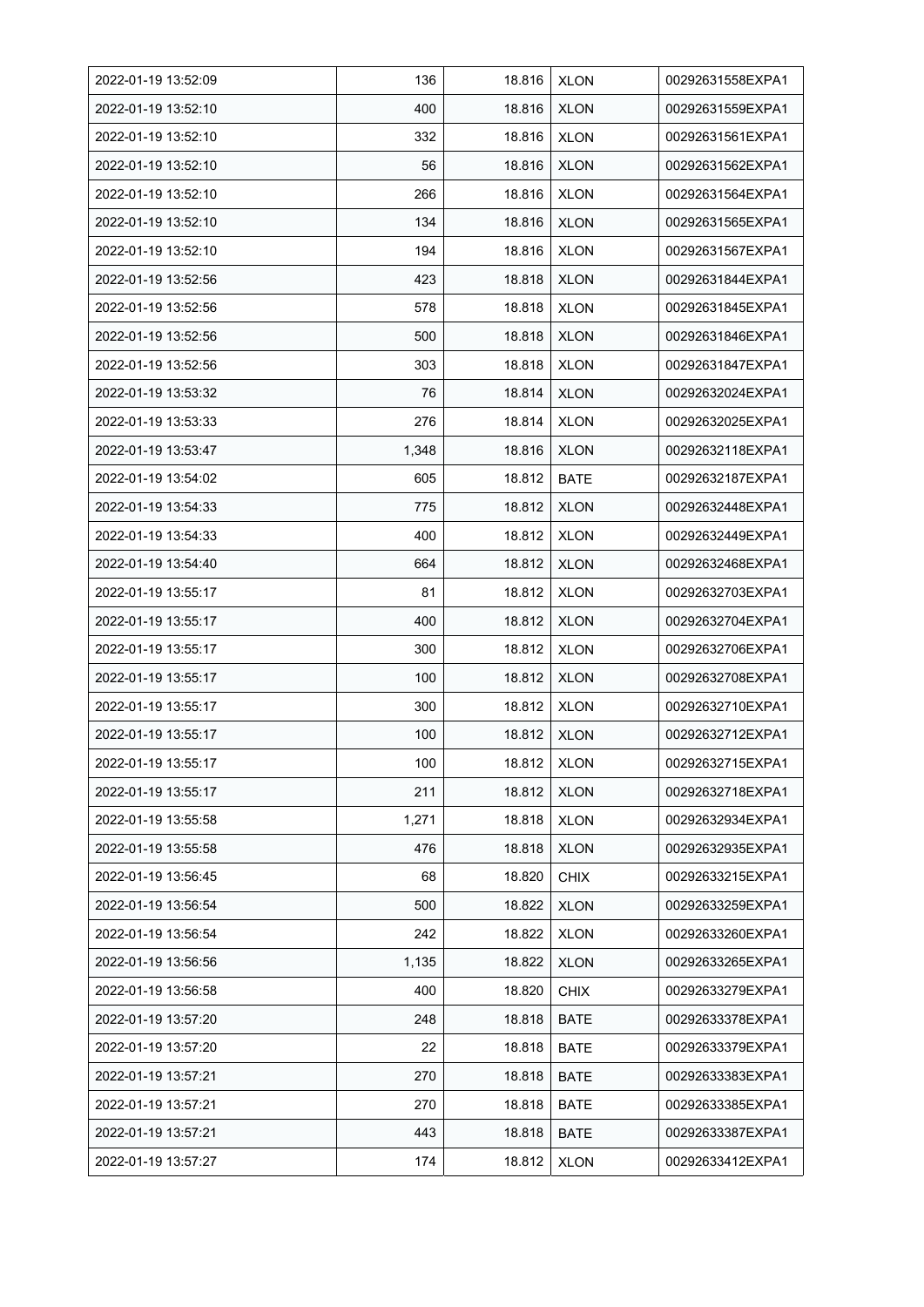| 2022-01-19 13:57:27 | 500            | 18.812 | <b>XLON</b> | 00292633413EXPA1 |
|---------------------|----------------|--------|-------------|------------------|
| 2022-01-19 13:57:57 | 24             | 18.812 | <b>XLON</b> | 00292633514EXPA1 |
| 2022-01-19 13:57:57 | 292            | 18.812 | <b>XLON</b> | 00292633520EXPA1 |
| 2022-01-19 13:57:57 | 1,267          | 18.812 | <b>XLON</b> | 00292633523EXPA1 |
| 2022-01-19 13:58:12 | 967            | 18.810 | <b>CHIX</b> | 00292633609EXPA1 |
| 2022-01-19 13:58:50 | $\overline{2}$ | 18.816 | <b>XLON</b> | 00292633794EXPA1 |
| 2022-01-19 13:58:50 | 57             | 18.816 | <b>XLON</b> | 00292633795EXPA1 |
| 2022-01-19 13:58:50 | 1,938          | 18.816 | <b>XLON</b> | 00292633796EXPA1 |
| 2022-01-19 13:59:52 | 10             | 18.818 | <b>XLON</b> | 00292634065EXPA1 |
| 2022-01-19 13:59:52 | 265            | 18.818 | <b>XLON</b> | 00292634066EXPA1 |
| 2022-01-19 13:59:52 | 400            | 18.818 | <b>XLON</b> | 00292634067EXPA1 |
| 2022-01-19 13:59:52 | 400            | 18.818 | <b>XLON</b> | 00292634070EXPA1 |
| 2022-01-19 13:59:52 | 255            | 18.818 | <b>XLON</b> | 00292634075EXPA1 |
| 2022-01-19 13:59:52 | 145            | 18.818 | <b>XLON</b> | 00292634076EXPA1 |
| 2022-01-19 13:59:53 | 400            | 18.818 | <b>XLON</b> | 00292634077EXPA1 |
| 2022-01-19 13:59:53 | 245            | 18.818 | <b>XLON</b> | 00292634083EXPA1 |
| 2022-01-19 14:00:30 | 604            | 18.816 | <b>CHIX</b> | 00292634223EXPA1 |
| 2022-01-19 14:00:34 | 282            | 18.818 | <b>XLON</b> | 00292634233EXPA1 |
| 2022-01-19 14:00:34 | 118            | 18.818 | <b>XLON</b> | 00292634234EXPA1 |
| 2022-01-19 14:00:34 | 400            | 18.818 | <b>XLON</b> | 00292634235EXPA1 |
| 2022-01-19 14:00:34 | 179            | 18.820 | <b>XLON</b> | 00292634236EXPA1 |
| 2022-01-19 14:00:34 | 248            | 18.820 | <b>XLON</b> | 00292634237EXPA1 |
| 2022-01-19 14:00:34 | 219            | 18.820 | <b>XLON</b> | 00292634238EXPA1 |
| 2022-01-19 14:00:34 | 9              | 18.820 | <b>XLON</b> | 00292634239EXPA1 |
| 2022-01-19 14:00:34 | 163            | 18.820 | <b>XLON</b> | 00292634241EXPA1 |
| 2022-01-19 14:00:34 | 145            | 18.820 | <b>XLON</b> | 00292634242EXPA1 |
| 2022-01-19 14:00:51 | 608            | 18.816 | <b>BATE</b> | 00292634293EXPA1 |
| 2022-01-19 14:01:13 | 222            | 18.816 | <b>XLON</b> | 00292634389EXPA1 |
| 2022-01-19 14:01:13 | 228            | 18.816 | <b>XLON</b> | 00292634392EXPA1 |
| 2022-01-19 14:01:13 | 349            | 18.816 | <b>XLON</b> | 00292634393EXPA1 |
| 2022-01-19 14:01:13 | 168            | 18.816 | <b>XLON</b> | 00292634394EXPA1 |
| 2022-01-19 14:01:13 | 592            | 18.816 | <b>XLON</b> | 00292634395EXPA1 |
| 2022-01-19 14:01:50 | 228            | 18.810 | <b>XLON</b> | 00292634555EXPA1 |
| 2022-01-19 14:01:51 | 400            | 18.810 | <b>XLON</b> | 00292634562EXPA1 |
| 2022-01-19 14:01:51 | 298            | 18.810 | <b>XLON</b> | 00292634563EXPA1 |
| 2022-01-19 14:02:18 | 106            | 18.810 | <b>XLON</b> | 00292634653EXPA1 |
| 2022-01-19 14:02:22 | 35             | 18.810 | <b>XLON</b> | 00292634661EXPA1 |
| 2022-01-19 14:02:22 | 400            | 18.810 | <b>XLON</b> | 00292634662EXPA1 |
| 2022-01-19 14:02:22 | 400            | 18.810 | <b>XLON</b> | 00292634666EXPA1 |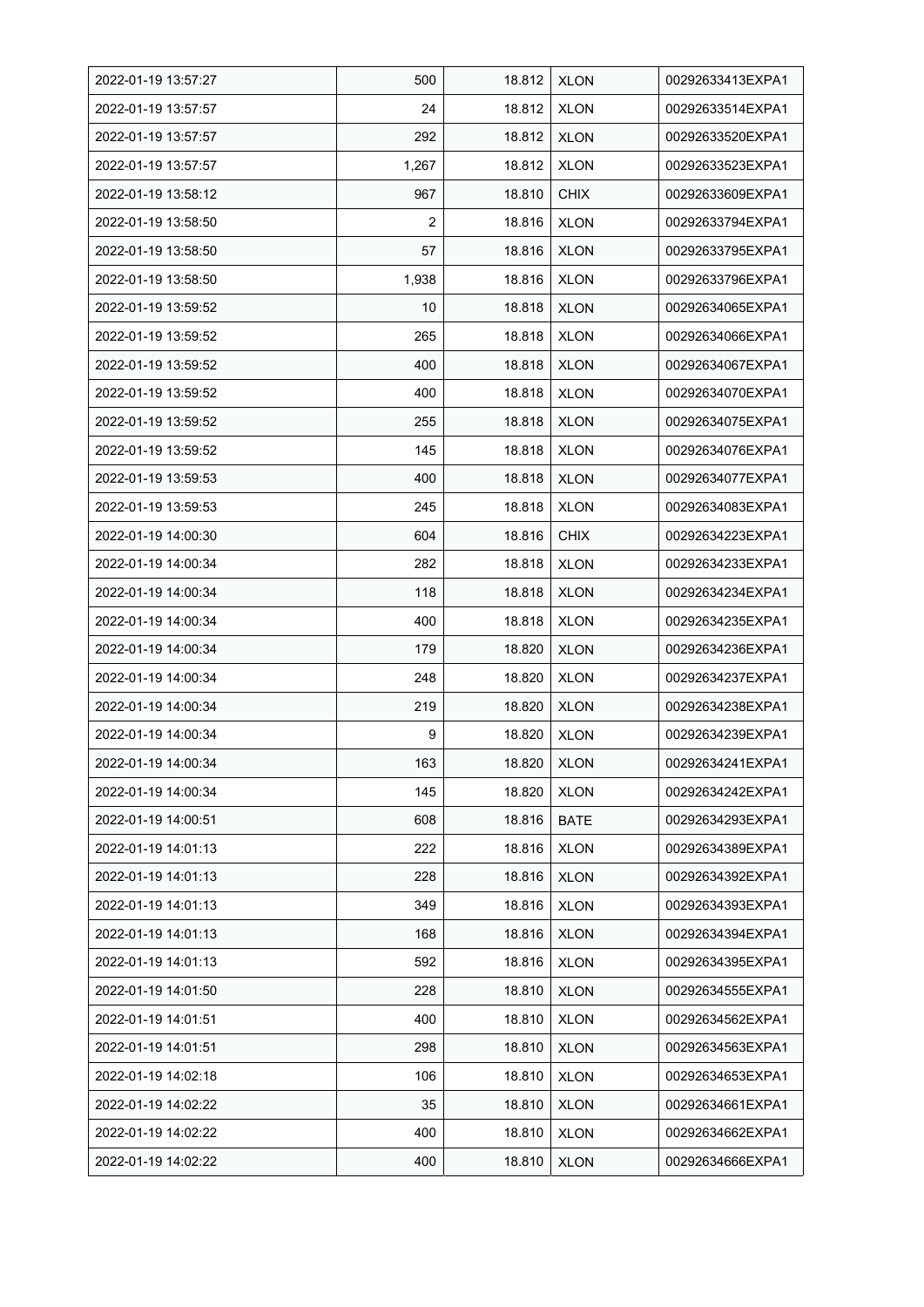| 2022-01-19 14:02:22 | 400   | 18.810 | <b>XLON</b> | 00292634667EXPA1 |
|---------------------|-------|--------|-------------|------------------|
| 2022-01-19 14:02:23 | 15    | 18.810 | <b>XLON</b> | 00292634668EXPA1 |
| 2022-01-19 14:02:50 | 400   | 18.810 | <b>XLON</b> | 00292634805EXPA1 |
| 2022-01-19 14:02:50 | 400   | 18.810 | <b>XLON</b> | 00292634807EXPA1 |
| 2022-01-19 14:02:51 | 400   | 18.810 | <b>XLON</b> | 00292634808EXPA1 |
| 2022-01-19 14:02:51 | 290   | 18.810 | <b>XLON</b> | 00292634809EXPA1 |
| 2022-01-19 14:03:28 | 16    | 18.808 | <b>CHIX</b> | 00292634969EXPA1 |
| 2022-01-19 14:03:29 | 389   | 18.808 | <b>CHIX</b> | 00292634970EXPA1 |
| 2022-01-19 14:03:29 | 117   | 18.808 | <b>CHIX</b> | 00292634971EXPA1 |
| 2022-01-19 14:03:29 | 1,083 | 18.808 | <b>XLON</b> | 00292634972EXPA1 |
| 2022-01-19 14:03:29 | 579   | 18.808 | <b>XLON</b> | 00292634973EXPA1 |
| 2022-01-19 14:04:01 | 400   | 18.802 | <b>BATE</b> | 00292635121EXPA1 |
| 2022-01-19 14:04:01 | 245   | 18.802 | BATE        | 00292635122EXPA1 |
| 2022-01-19 14:04:25 | 392   | 18.808 | <b>XLON</b> | 00292635237EXPA1 |
| 2022-01-19 14:04:25 | 57    | 18.808 | <b>XLON</b> | 00292635238EXPA1 |
| 2022-01-19 14:04:25 | 299   | 18.808 | <b>XLON</b> | 00292635239EXPA1 |
| 2022-01-19 14:04:25 | 44    | 18.808 | <b>XLON</b> | 00292635240EXPA1 |
| 2022-01-19 14:04:26 | 49    | 18.808 | <b>XLON</b> | 00292635243EXPA1 |
| 2022-01-19 14:04:26 | 351   | 18.808 | <b>XLON</b> | 00292635244EXPA1 |
| 2022-01-19 14:04:26 | 45    | 18.808 | <b>XLON</b> | 00292635247EXPA1 |
| 2022-01-19 14:04:26 | 355   | 18.808 | <b>XLON</b> | 00292635248EXPA1 |
| 2022-01-19 14:04:26 | 41    | 18.808 | <b>XLON</b> | 00292635265EXPA1 |
| 2022-01-19 14:04:26 | 359   | 18.808 | <b>XLON</b> | 00292635266EXPA1 |
| 2022-01-19 14:04:27 | 143   | 18.808 | <b>XLON</b> | 00292635267EXPA1 |
| 2022-01-19 14:05:22 | 400   | 18.800 | <b>XLON</b> | 00292635508EXPA1 |
| 2022-01-19 14:05:22 | 400   | 18.800 | <b>XLON</b> | 00292635520EXPA1 |
| 2022-01-19 14:05:22 | 927   | 18.800 | <b>XLON</b> | 00292635521EXPA1 |
| 2022-01-19 14:05:22 | 500   | 18.800 | <b>XLON</b> | 00292635522EXPA1 |
| 2022-01-19 14:06:37 | 400   | 18.804 | <b>XLON</b> | 00292635876EXPA1 |
| 2022-01-19 14:06:37 | 400   | 18.804 | <b>XLON</b> | 00292635877EXPA1 |
| 2022-01-19 14:06:38 | 400   | 18.804 | BATE        | 00292635878EXPA1 |
| 2022-01-19 14:06:40 | 465   | 18.806 | <b>XLON</b> | 00292635886EXPA1 |
| 2022-01-19 14:06:40 | 1,164 | 18.806 | <b>XLON</b> | 00292635887EXPA1 |
| 2022-01-19 14:07:07 | 5     | 18.802 | <b>XLON</b> | 00292635996EXPA1 |
| 2022-01-19 14:07:07 | 400   | 18.802 | <b>XLON</b> | 00292635997EXPA1 |
| 2022-01-19 14:07:07 | 522   | 18.802 | <b>XLON</b> | 00292635998EXPA1 |
| 2022-01-19 14:07:27 | 68    | 18.800 | <b>CHIX</b> | 00292636066EXPA1 |
| 2022-01-19 14:07:27 | 115   | 18.800 | <b>CHIX</b> | 00292636078EXPA1 |
| 2022-01-19 14:07:27 | 44    | 18.800 | <b>CHIX</b> | 00292636079EXPA1 |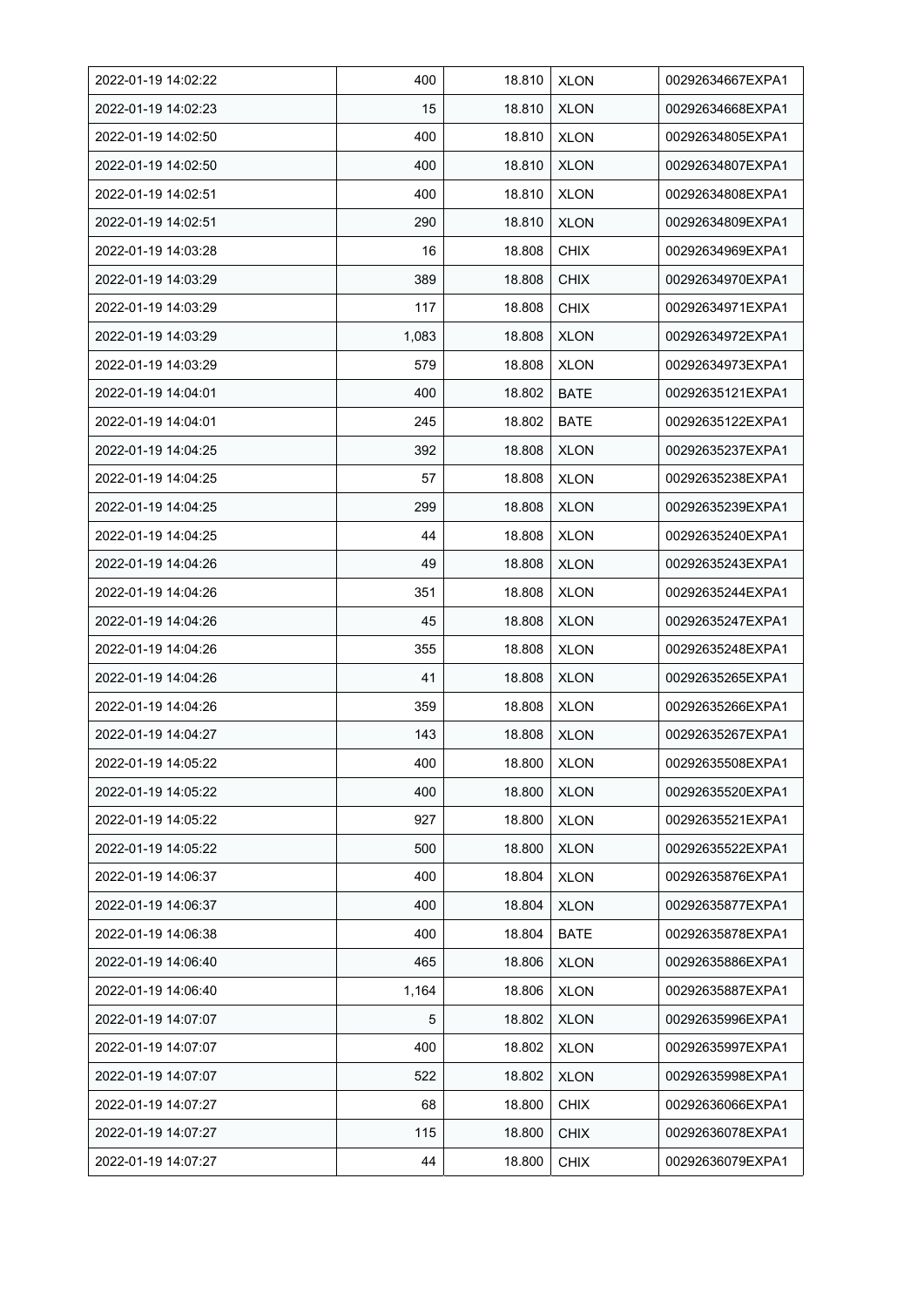| 2022-01-19 14:07:29 | 959   | 18.800 | <b>CHIX</b> | 00292636091EXPA1 |
|---------------------|-------|--------|-------------|------------------|
| 2022-01-19 14:07:29 | 909   | 18.798 | <b>XLON</b> | 00292636095EXPA1 |
| 2022-01-19 14:07:56 | 158   | 18.796 | <b>XLON</b> | 00292636186EXPA1 |
| 2022-01-19 14:07:56 | 1,279 | 18.796 | <b>XLON</b> | 00292636187EXPA1 |
| 2022-01-19 14:08:35 | 196   | 18.798 | <b>XLON</b> | 00292636359EXPA1 |
| 2022-01-19 14:08:35 | 500   | 18.798 | <b>XLON</b> | 00292636360EXPA1 |
| 2022-01-19 14:08:35 | 250   | 18.798 | <b>XLON</b> | 00292636361EXPA1 |
| 2022-01-19 14:08:35 | 250   | 18.798 | <b>XLON</b> | 00292636362EXPA1 |
| 2022-01-19 14:08:36 | 81    | 18.798 | <b>XLON</b> | 00292636367EXPA1 |
| 2022-01-19 14:08:37 | 400   | 18.798 | <b>XLON</b> | 00292636369EXPA1 |
| 2022-01-19 14:09:20 | 300   | 18.800 | <b>XLON</b> | 00292636502EXPA1 |
| 2022-01-19 14:09:20 | 100   | 18.800 | <b>XLON</b> | 00292636503EXPA1 |
| 2022-01-19 14:09:20 | 400   | 18.800 | <b>XLON</b> | 00292636504EXPA1 |
| 2022-01-19 14:09:20 | 200   | 18.800 | <b>XLON</b> | 00292636505EXPA1 |
| 2022-01-19 14:09:20 | 200   | 18.800 | <b>XLON</b> | 00292636506EXPA1 |
| 2022-01-19 14:09:20 | 400   | 18.800 | <b>XLON</b> | 00292636507EXPA1 |
| 2022-01-19 14:09:20 | 77    | 18.800 | <b>XLON</b> | 00292636508EXPA1 |
| 2022-01-19 14:10:06 | 75    | 18.808 | <b>XLON</b> | 00292636695EXPA1 |
| 2022-01-19 14:10:06 | 259   | 18.808 | <b>XLON</b> | 00292636696EXPA1 |
| 2022-01-19 14:10:07 | 94    | 18.808 | <b>XLON</b> | 00292636700EXPA1 |
| 2022-01-19 14:10:07 | 252   | 18.808 | <b>XLON</b> | 00292636704EXPA1 |
| 2022-01-19 14:10:07 | 148   | 18.808 | <b>XLON</b> | 00292636705EXPA1 |
| 2022-01-19 14:10:07 | 252   | 18.808 | <b>XLON</b> | 00292636706EXPA1 |
| 2022-01-19 14:10:07 | 15    | 18.808 | <b>XLON</b> | 00292636707EXPA1 |
| 2022-01-19 14:10:07 | 133   | 18.808 | <b>XLON</b> | 00292636708EXPA1 |
| 2022-01-19 14:10:08 | 252   | 18.808 | <b>XLON</b> | 00292636712EXPA1 |
| 2022-01-19 14:10:08 | 113   | 18.808 | <b>XLON</b> | 00292636713EXPA1 |
| 2022-01-19 14:10:33 | 203   | 18.806 | <b>XLON</b> | 00292636808EXPA1 |
| 2022-01-19 14:11:08 | 400   | 18.802 | <b>BATE</b> | 00292636938EXPA1 |
| 2022-01-19 14:11:08 | 400   | 18.802 | <b>BATE</b> | 00292636939EXPA1 |
| 2022-01-19 14:11:08 | 225   | 18.802 | BATE        | 00292636941EXPA1 |
| 2022-01-19 14:11:08 | 1,191 | 18.802 | <b>XLON</b> | 00292636940EXPA1 |
| 2022-01-19 14:11:08 | 334   | 18.802 | <b>XLON</b> | 00292636942EXPA1 |
| 2022-01-19 14:11:38 | 17    | 18.804 | <b>XLON</b> | 00292637057EXPA1 |
| 2022-01-19 14:11:38 | 250   | 18.804 | <b>XLON</b> | 00292637058EXPA1 |
| 2022-01-19 14:11:38 | 250   | 18.804 | <b>XLON</b> | 00292637059EXPA1 |
| 2022-01-19 14:11:38 | 1,159 | 18.804 | <b>XLON</b> | 00292637060EXPA1 |
| 2022-01-19 14:12:14 | 1,189 | 18.802 | <b>CHIX</b> | 00292637158EXPA1 |
| 2022-01-19 14:12:14 | 669   | 18.802 | <b>XLON</b> | 00292637160EXPA1 |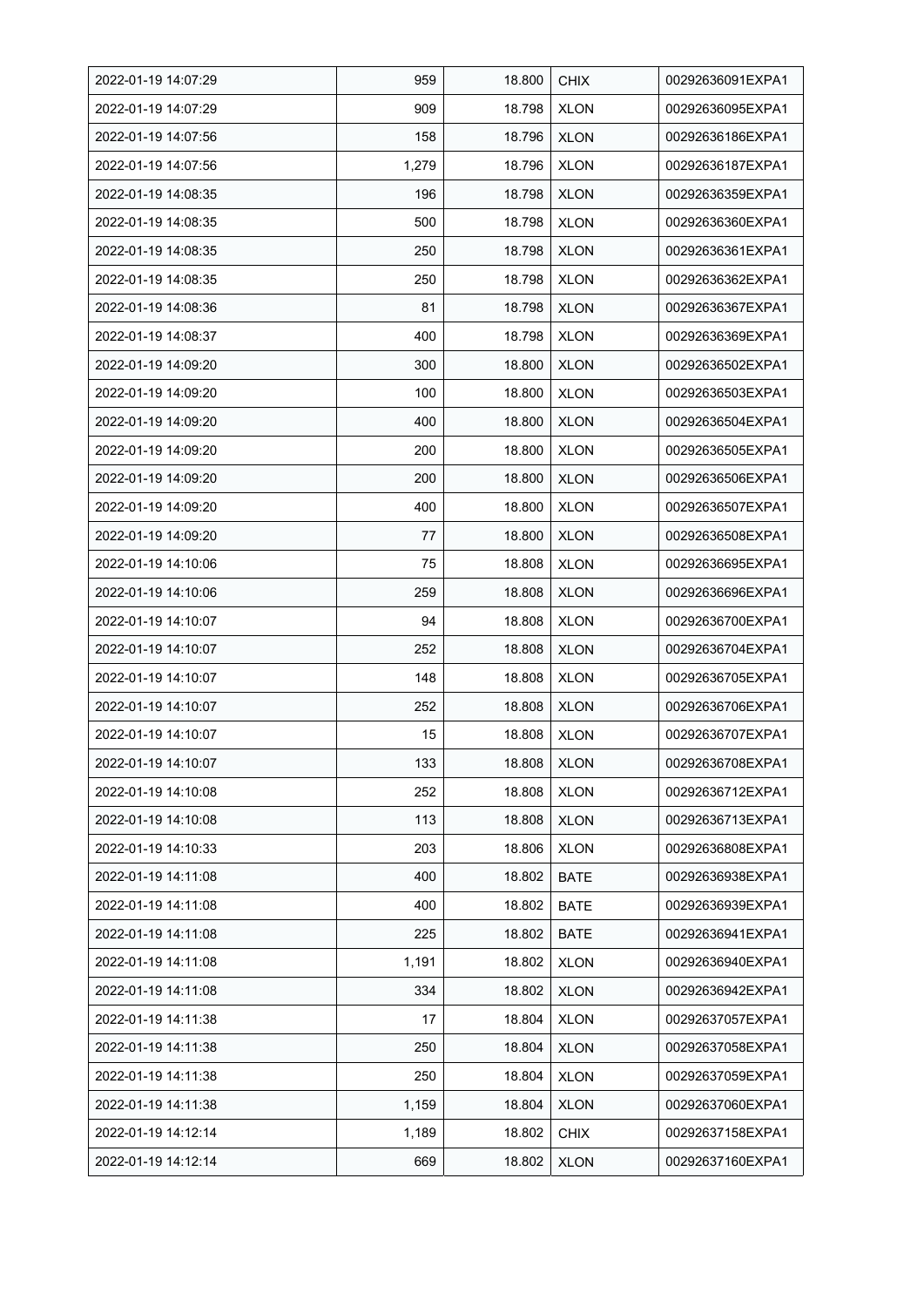| 2022-01-19 14:12:52 | 215   | 18.804 | <b>XLON</b> | 00292637297EXPA1 |
|---------------------|-------|--------|-------------|------------------|
| 2022-01-19 14:12:53 | 28    | 18.804 | <b>XLON</b> | 00292637302EXPA1 |
| 2022-01-19 14:12:53 | 358   | 18.804 | <b>XLON</b> | 00292637303EXPA1 |
| 2022-01-19 14:12:53 | 1,708 | 18.804 | <b>XLON</b> | 00292637304EXPA1 |
| 2022-01-19 14:13:32 | 921   | 18.800 | <b>XLON</b> | 00292637470EXPA1 |
| 2022-01-19 14:13:50 | 583   | 18.798 | <b>BATE</b> | 00292637546EXPA1 |
| 2022-01-19 14:13:50 | 106   | 18.798 | <b>XLON</b> | 00292637545EXPA1 |
| 2022-01-19 14:13:50 | 623   | 18.798 | <b>XLON</b> | 00292637548EXPA1 |
| 2022-01-19 14:14:14 | 79    | 18.798 | <b>XLON</b> | 00292637663EXPA1 |
| 2022-01-19 14:14:28 | 281   | 18.798 | <b>XLON</b> | 00292637751EXPA1 |
| 2022-01-19 14:14:28 | 102   | 18.798 | <b>XLON</b> | 00292637752EXPA1 |
| 2022-01-19 14:14:28 | 298   | 18.798 | <b>XLON</b> | 00292637753EXPA1 |
| 2022-01-19 14:14:28 | 196   | 18.800 | <b>XLON</b> | 00292637754EXPA1 |
| 2022-01-19 14:14:28 | 221   | 18.800 | <b>XLON</b> | 00292637755EXPA1 |
| 2022-01-19 14:14:28 | 326   | 18.800 | <b>XLON</b> | 00292637756EXPA1 |
| 2022-01-19 14:14:28 | 33    | 18.800 | <b>XLON</b> | 00292637757EXPA1 |
| 2022-01-19 14:15:02 | 1,688 | 18.804 | <b>XLON</b> | 00292637887EXPA1 |
| 2022-01-19 14:15:39 | 11    | 18.806 | <b>XLON</b> | 00292638046EXPA1 |
| 2022-01-19 14:15:39 | 1,561 | 18.806 | <b>XLON</b> | 00292638047EXPA1 |
| 2022-01-19 14:16:05 | 44    | 18.796 | <b>CHIX</b> | 00292638234EXPA1 |
| 2022-01-19 14:16:08 | 76    | 18.796 | <b>CHIX</b> | 00292638254EXPA1 |
| 2022-01-19 14:16:09 | 529   | 18.796 | <b>CHIX</b> | 00292638273EXPA1 |
| 2022-01-19 14:16:24 | 491   | 18.796 | <b>XLON</b> | 00292638345EXPA1 |
| 2022-01-19 14:16:24 | 122   | 18.796 | <b>XLON</b> | 00292638346EXPA1 |
| 2022-01-19 14:16:24 | 600   | 18.796 | <b>XLON</b> | 00292638347EXPA1 |
| 2022-01-19 14:17:08 | 1,497 | 18.808 | <b>XLON</b> | 00292638604EXPA1 |
| 2022-01-19 14:17:08 | 503   | 18.808 | <b>XLON</b> | 00292638605EXPA1 |
| 2022-01-19 14:17:15 | 546   | 18.808 | <b>CHIX</b> | 00292638637EXPA1 |
| 2022-01-19 14:17:15 | 15    | 18.808 | <b>CHIX</b> | 00292638639EXPA1 |
| 2022-01-19 14:18:21 | 2,592 | 18.804 | <b>XLON</b> | 00292638862EXPA1 |
| 2022-01-19 14:19:01 | 884   | 18.804 | <b>XLON</b> | 00292639190EXPA1 |
| 2022-01-19 14:19:20 | 359   | 18.804 | <b>BATE</b> | 00292639311EXPA1 |
| 2022-01-19 14:19:20 | 863   | 18.804 | <b>BATE</b> | 00292639312EXPA1 |
| 2022-01-19 14:20:39 | 336   | 18.810 | <b>XLON</b> | 00292639598EXPA1 |
| 2022-01-19 14:20:39 | 2,886 | 18.810 | <b>XLON</b> | 00292639602EXPA1 |
| 2022-01-19 14:20:39 | 100   | 18.808 | <b>XLON</b> | 00292639607EXPA1 |
| 2022-01-19 14:20:39 | 179   | 18.810 | <b>XLON</b> | 00292639608EXPA1 |
| 2022-01-19 14:21:07 | 250   | 18.812 | <b>XLON</b> | 00292639703EXPA1 |
| 2022-01-19 14:21:08 | 719   | 18.812 | <b>XLON</b> | 00292639709EXPA1 |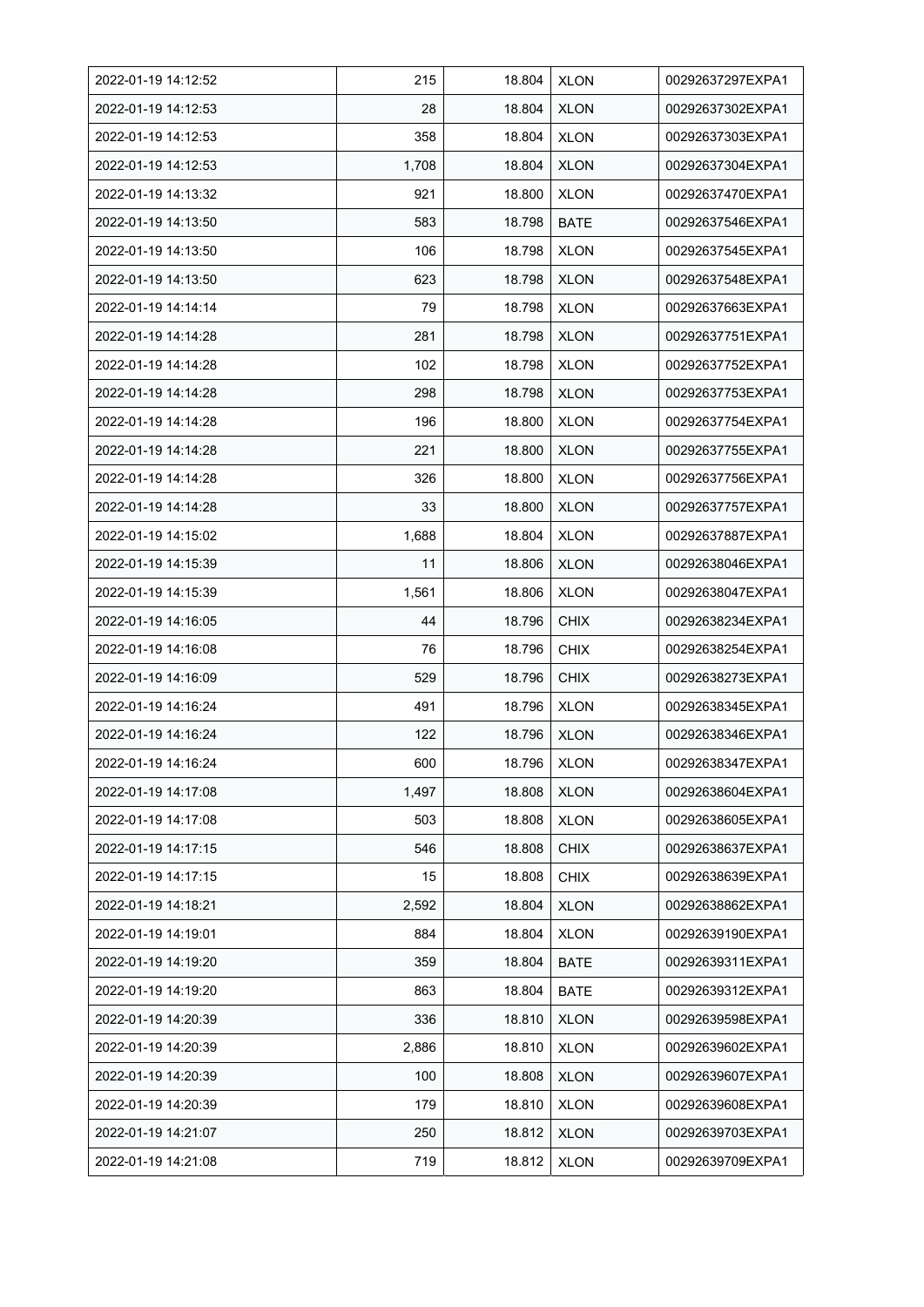| 2022-01-19 14:21:08 | 1,113 | 18.812 | <b>XLON</b> | 00292639710EXPA1 |
|---------------------|-------|--------|-------------|------------------|
| 2022-01-19 14:21:50 | 200   | 18.818 | <b>XLON</b> | 00292639885EXPA1 |
| 2022-01-19 14:21:50 | 200   | 18.818 | <b>XLON</b> | 00292639886EXPA1 |
| 2022-01-19 14:21:50 | 200   | 18.818 | <b>XLON</b> | 00292639887EXPA1 |
| 2022-01-19 14:21:50 | 200   | 18.818 | <b>XLON</b> | 00292639888EXPA1 |
| 2022-01-19 14:21:50 | 400   | 18.818 | <b>XLON</b> | 00292639889EXPA1 |
| 2022-01-19 14:21:50 | 400   | 18.818 | <b>XLON</b> | 00292639890EXPA1 |
| 2022-01-19 14:21:50 | 65    | 18.818 | <b>XLON</b> | 00292639891EXPA1 |
| 2022-01-19 14:22:27 | 67    | 18.816 | <b>CHIX</b> | 00292640001EXPA1 |
| 2022-01-19 14:22:27 | 200   | 18.816 | <b>CHIX</b> | 00292640002EXPA1 |
| 2022-01-19 14:22:30 | 990   | 18.816 | <b>CHIX</b> | 00292640047EXPA1 |
| 2022-01-19 14:22:30 | 1,757 | 18.816 | <b>XLON</b> | 00292640048EXPA1 |
| 2022-01-19 14:23:28 | 400   | 18.818 | <b>XLON</b> | 00292640240EXPA1 |
| 2022-01-19 14:23:28 | 216   | 18.818 | <b>XLON</b> | 00292640241EXPA1 |
| 2022-01-19 14:23:28 | 825   | 18.818 | <b>XLON</b> | 00292640242EXPA1 |
| 2022-01-19 14:23:28 | 14    | 18.818 | <b>XLON</b> | 00292640243EXPA1 |
| 2022-01-19 14:23:28 | 100   | 18.818 | <b>XLON</b> | 00292640244EXPA1 |
| 2022-01-19 14:23:28 | 205   | 18.818 | <b>XLON</b> | 00292640245EXPA1 |
| 2022-01-19 14:23:46 | 652   | 18.814 | BATE        | 00292640360EXPA1 |
| 2022-01-19 14:23:46 | 17    | 18.814 | BATE        | 00292640361EXPA1 |
| 2022-01-19 14:23:52 | 112   | 18.810 | <b>XLON</b> | 00292640376EXPA1 |
| 2022-01-19 14:24:07 | 2,049 | 18.812 | <b>XLON</b> | 00292640441EXPA1 |
| 2022-01-19 14:24:47 | 242   | 18.814 | <b>XLON</b> | 00292640578EXPA1 |
| 2022-01-19 14:24:47 | 215   | 18.814 | <b>XLON</b> | 00292640579EXPA1 |
| 2022-01-19 14:24:47 | 500   | 18.814 | <b>XLON</b> | 00292640580EXPA1 |
| 2022-01-19 14:25:10 | 193   | 18.816 | <b>XLON</b> | 00292640670EXPA1 |
| 2022-01-19 14:25:10 | 1,461 | 18.816 | <b>XLON</b> | 00292640671EXPA1 |
| 2022-01-19 14:25:10 | 56    | 18.816 | <b>XLON</b> | 00292640672EXPA1 |
| 2022-01-19 14:25:51 | 250   | 18.818 | <b>XLON</b> | 00292640807EXPA1 |
| 2022-01-19 14:25:51 | 227   | 18.818 | <b>XLON</b> | 00292640808EXPA1 |
| 2022-01-19 14:25:51 | 100   | 18.818 | <b>XLON</b> | 00292640809EXPA1 |
| 2022-01-19 14:25:51 | 100   | 18.818 | <b>XLON</b> | 00292640810EXPA1 |
| 2022-01-19 14:25:51 | 100   | 18.818 | <b>XLON</b> | 00292640811EXPA1 |
| 2022-01-19 14:25:51 | 100   | 18.818 | <b>XLON</b> | 00292640812EXPA1 |
| 2022-01-19 14:25:51 | 100   | 18.818 | <b>XLON</b> | 00292640813EXPA1 |
| 2022-01-19 14:25:51 | 250   | 18.818 | <b>XLON</b> | 00292640814EXPA1 |
| 2022-01-19 14:25:51 | 10    | 18.818 | <b>XLON</b> | 00292640815EXPA1 |
| 2022-01-19 14:25:51 | 30    | 18.818 | <b>XLON</b> | 00292640816EXPA1 |
| 2022-01-19 14:25:51 | 159   | 18.818 | <b>XLON</b> | 00292640817EXPA1 |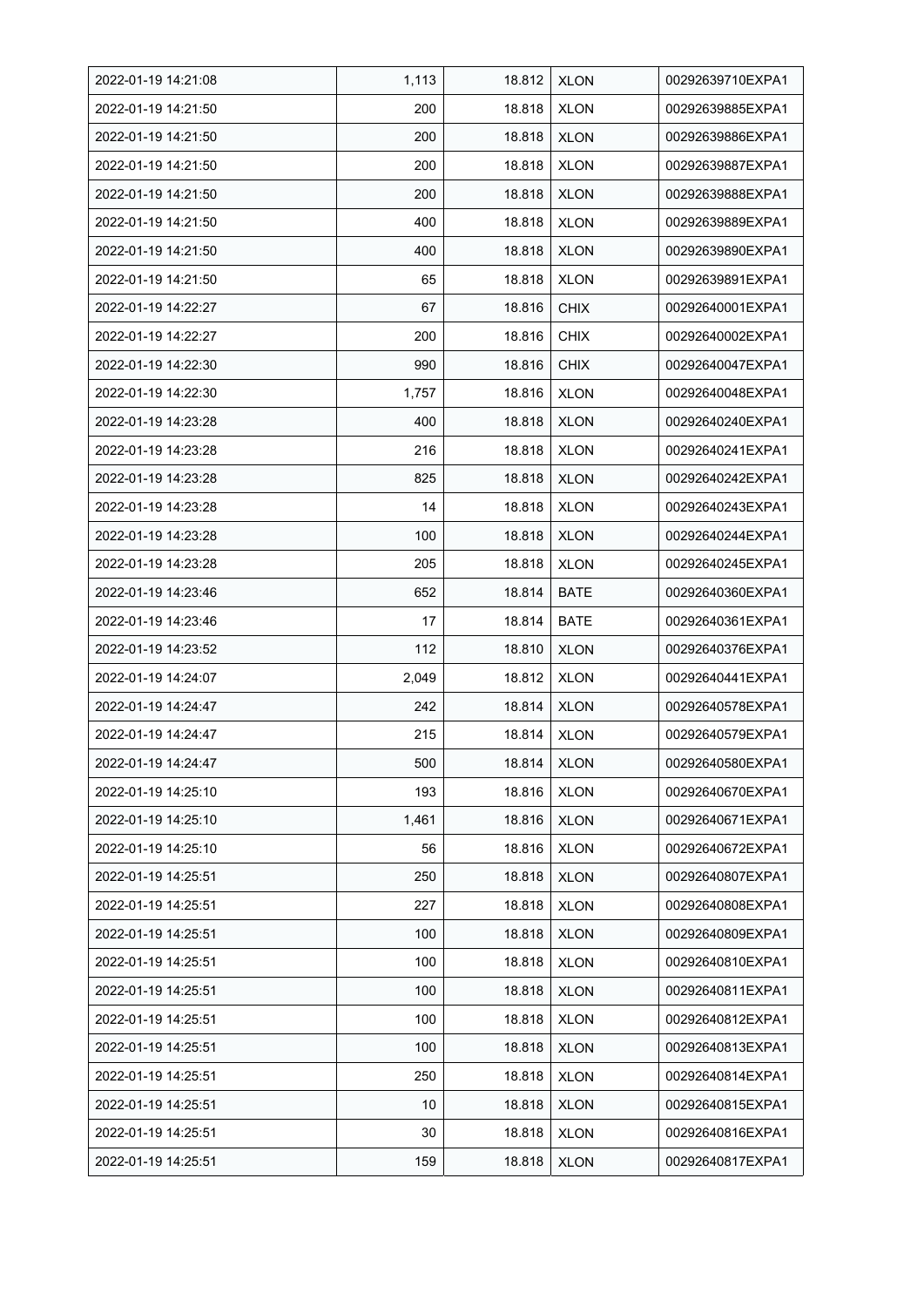| 2022-01-19 14:26:29 | 1,751 | 18.818 | <b>XLON</b> | 00292640991EXPA1 |
|---------------------|-------|--------|-------------|------------------|
| 2022-01-19 14:26:43 | 1,224 | 18.812 | <b>CHIX</b> | 00292641027EXPA1 |
| 2022-01-19 14:27:50 | 125   | 18.816 | <b>BATE</b> | 00292641298EXPA1 |
| 2022-01-19 14:27:50 | 1,124 | 18.816 | <b>BATE</b> | 00292641299EXPA1 |
| 2022-01-19 14:27:57 | 3,060 | 18.814 | <b>XLON</b> | 00292641334EXPA1 |
| 2022-01-19 14:27:57 | 480   | 18.814 | <b>XLON</b> | 00292641335EXPA1 |
| 2022-01-19 14:28:36 | 100   | 18.804 | <b>XLON</b> | 00292641533EXPA1 |
| 2022-01-19 14:28:36 | 100   | 18.804 | <b>XLON</b> | 00292641534EXPA1 |
| 2022-01-19 14:28:36 | 100   | 18.804 | <b>XLON</b> | 00292641535EXPA1 |
| 2022-01-19 14:28:36 | 100   | 18.804 | <b>XLON</b> | 00292641536EXPA1 |
| 2022-01-19 14:28:36 | 100   | 18.804 | <b>XLON</b> | 00292641537EXPA1 |
| 2022-01-19 14:29:21 | 600   | 18.806 | <b>XLON</b> | 00292641698EXPA1 |
| 2022-01-19 14:29:21 | 500   | 18.806 | <b>XLON</b> | 00292641699EXPA1 |
| 2022-01-19 14:29:23 | 2,029 | 18.806 | <b>XLON</b> | 00292641700EXPA1 |
| 2022-01-19 14:30:13 | 500   | 18.802 | <b>XLON</b> | 00292641881EXPA1 |
| 2022-01-19 14:30:13 | 250   | 18.802 | <b>XLON</b> | 00292641882EXPA1 |
| 2022-01-19 14:30:14 | 934   | 18.802 | <b>XLON</b> | 00292641883EXPA1 |
| 2022-01-19 14:30:40 | 400   | 18.804 | <b>XLON</b> | 00292642024EXPA1 |
| 2022-01-19 14:30:40 | 400   | 18.804 | <b>XLON</b> | 00292642025EXPA1 |
| 2022-01-19 14:30:40 | 825   | 18.804 | <b>XLON</b> | 00292642026EXPA1 |
| 2022-01-19 14:31:03 | 400   | 18.800 | <b>BATE</b> | 00292642138EXPA1 |
| 2022-01-19 14:31:03 | 795   | 18.800 | <b>CHIX</b> | 00292642137EXPA1 |
| 2022-01-19 14:31:09 | 140   | 18.790 | <b>XLON</b> | 00292642179EXPA1 |
| 2022-01-19 14:31:09 | 500   | 18.790 | <b>XLON</b> | 00292642180EXPA1 |
| 2022-01-19 14:31:09 | 49    | 18.790 | <b>XLON</b> | 00292642181EXPA1 |
| 2022-01-19 14:31:09 | 48    | 18.790 | <b>XLON</b> | 00292642182EXPA1 |
| 2022-01-19 14:31:30 | 495   | 18.784 | <b>XLON</b> | 00292642343EXPA1 |
| 2022-01-19 14:31:30 | 114   | 18.784 | <b>XLON</b> | 00292642344EXPA1 |
| 2022-01-19 14:31:30 | 472   | 18.784 | <b>XLON</b> | 00292642345EXPA1 |
| 2022-01-19 14:31:30 | 500   | 18.784 | <b>XLON</b> | 00292642346EXPA1 |
| 2022-01-19 14:31:30 | 348   | 18.784 | <b>XLON</b> | 00292642347EXPA1 |
| 2022-01-19 14:32:08 | 500   | 18.796 | <b>XLON</b> | 00292642478EXPA1 |
| 2022-01-19 14:32:08 | 342   | 18.796 | <b>XLON</b> | 00292642479EXPA1 |
| 2022-01-19 14:32:08 | 1,100 | 18.796 | <b>XLON</b> | 00292642480EXPA1 |
| 2022-01-19 14:32:56 | 250   | 18.802 | <b>XLON</b> | 00292642701EXPA1 |
| 2022-01-19 14:33:07 | 800   | 18.806 | <b>XLON</b> | 00292642742EXPA1 |
| 2022-01-19 14:33:07 | 239   | 18.806 | <b>XLON</b> | 00292642743EXPA1 |
| 2022-01-19 14:33:07 | 1,510 | 18.806 | <b>XLON</b> | 00292642745EXPA1 |
| 2022-01-19 14:33:56 | 100   | 18.810 | <b>BATE</b> | 00292643000EXPA1 |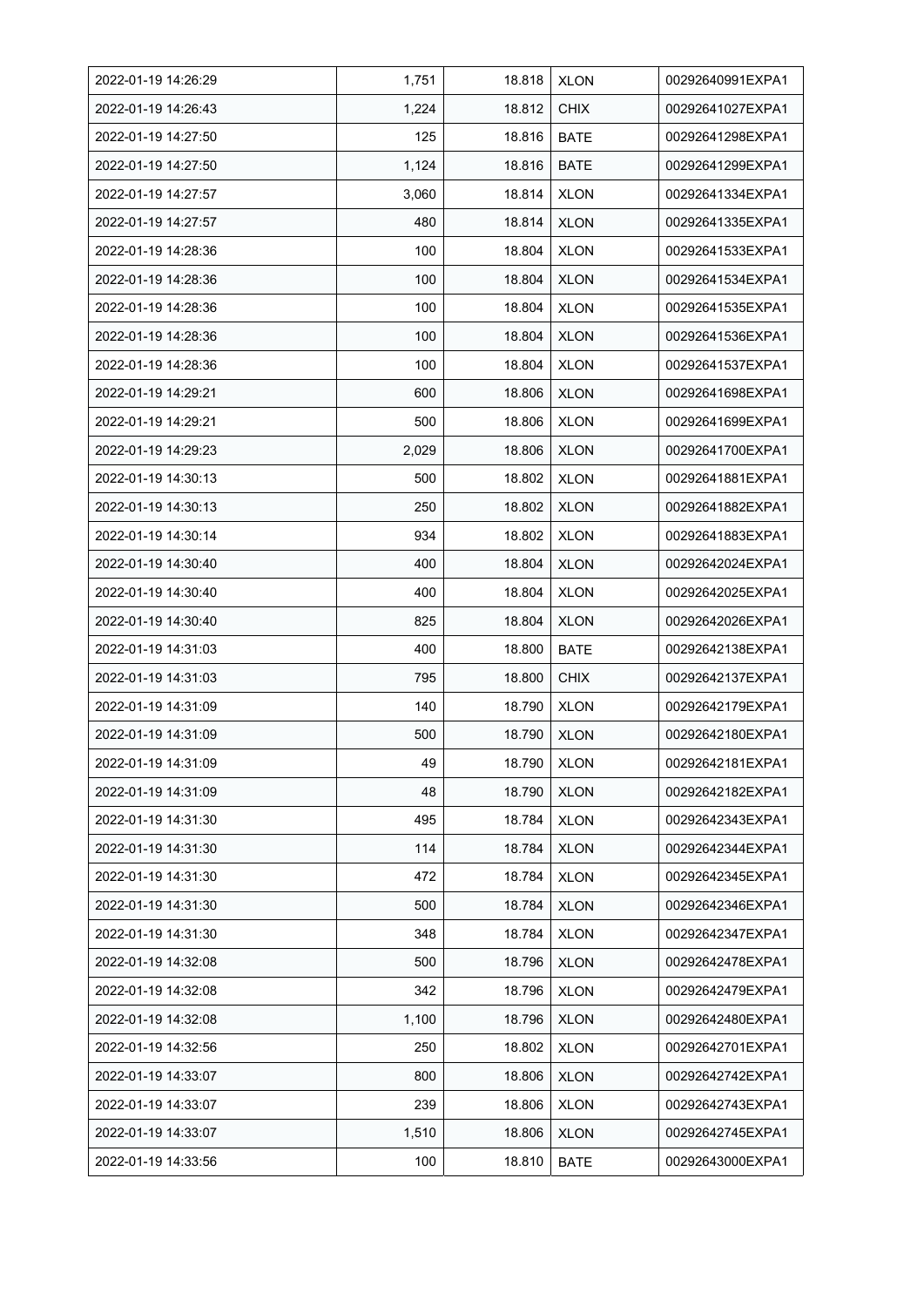| 2022-01-19 14:33:56 | 700   | 18.810 | <b>BATE</b> | 00292643001EXPA1 |
|---------------------|-------|--------|-------------|------------------|
| 2022-01-19 14:33:56 | 1,288 | 18.810 | <b>CHIX</b> | 00292642995EXPA1 |
| 2022-01-19 14:33:56 | 17    | 18.810 | <b>CHIX</b> | 00292642996EXPA1 |
| 2022-01-19 14:33:56 | 500   | 18.810 | <b>XLON</b> | 00292642997EXPA1 |
| 2022-01-19 14:33:56 | 2,074 | 18.810 | <b>XLON</b> | 00292642998EXPA1 |
| 2022-01-19 14:33:56 | 19    | 18.810 | <b>XLON</b> | 00292642999EXPA1 |
| 2022-01-19 14:34:40 | 2,266 | 18.806 | <b>XLON</b> | 00292643246EXPA1 |
| 2022-01-19 14:35:19 | 1,953 | 18.804 | <b>XLON</b> | 00292643396EXPA1 |
| 2022-01-19 14:35:34 | 34    | 18.800 | <b>BATE</b> | 00292643441EXPA1 |
| 2022-01-19 14:35:34 | 686   | 18.800 | <b>BATE</b> | 00292643443EXPA1 |
| 2022-01-19 14:36:48 | 786   | 18.810 | <b>XLON</b> | 00292643796EXPA1 |
| 2022-01-19 14:36:48 | 258   | 18.810 | <b>XLON</b> | 00292643797EXPA1 |
| 2022-01-19 14:36:51 | 1,704 | 18.810 | <b>XLON</b> | 00292643819EXPA1 |
| 2022-01-19 14:36:51 | 784   | 18.810 | <b>XLON</b> | 00292643820EXPA1 |
| 2022-01-19 14:36.51 | 233   | 18.810 | <b>XLON</b> | 00292643821EXPA1 |
| 2022-01-19 14:36:51 | 592   | 18.810 | <b>XLON</b> | 00292643822EXPA1 |
| 2022-01-19 14:38:41 | 332   | 18.822 | <b>XLON</b> | 00292644535EXPA1 |
| 2022-01-19 14:38:41 | 3,224 | 18.822 | <b>XLON</b> | 00292644536EXPA1 |
| 2022-01-19 14:38:54 | 74    | 18.820 | <b>CHIX</b> | 00292644580EXPA1 |
| 2022-01-19 14:38:54 | 1,360 | 18.820 | <b>CHIX</b> | 00292644581EXPA1 |
| 2022-01-19 14:38:55 | 500   | 18.820 | <b>XLON</b> | 00292644588EXPA1 |
| 2022-01-19 14:39:01 | 2,518 | 18.820 | <b>XLON</b> | 00292644611EXPA1 |
| 2022-01-19 14:39:43 | 353   | 18.828 | <b>XLON</b> | 00292644834EXPA1 |
| 2022-01-19 14:39:43 | 269   | 18.828 | <b>XLON</b> | 00292644835EXPA1 |
| 2022-01-19 14:39:44 | 726   | 18.828 | <b>BATE</b> | 00292644840EXPA1 |
| 2022-01-19 14:39:47 | 130   | 18.828 | <b>XLON</b> | 00292644850EXPA1 |
| 2022-01-19 14:39:47 | 380   | 18.828 | <b>XLON</b> | 00292644851EXPA1 |
| 2022-01-19 14:39:47 | 400   | 18.828 | <b>XLON</b> | 00292644852EXPA1 |
| 2022-01-19 14:39:47 | 719   | 18.828 | <b>XLON</b> | 00292644853EXPA1 |
| 2022-01-19 14:40:37 | 20    | 18.836 | <b>XLON</b> | 00292645113EXPA1 |
| 2022-01-19 14:40:37 | 110   | 18.836 | <b>XLON</b> | 00292645114EXPA1 |
| 2022-01-19 14:40:37 | 400   | 18.836 | <b>XLON</b> | 00292645115EXPA1 |
| 2022-01-19 14:40:37 | 400   | 18.836 | <b>XLON</b> | 00292645116EXPA1 |
| 2022-01-19 14:40:44 | 130   | 18.836 | <b>XLON</b> | 00292645151EXPA1 |
| 2022-01-19 14:40:44 | 400   | 18.836 | <b>XLON</b> | 00292645152EXPA1 |
| 2022-01-19 14:40:53 | 1,311 | 18.836 | <b>XLON</b> | 00292645180EXPA1 |
| 2022-01-19 14:41:54 | 400   | 18.856 | <b>XLON</b> | 00292645444EXPA1 |
| 2022-01-19 14:41:55 | 122   | 18.856 | <b>XLON</b> | 00292645446EXPA1 |
| 2022-01-19 14:41:56 | 317   | 18.860 | <b>XLON</b> | 00292645454EXPA1 |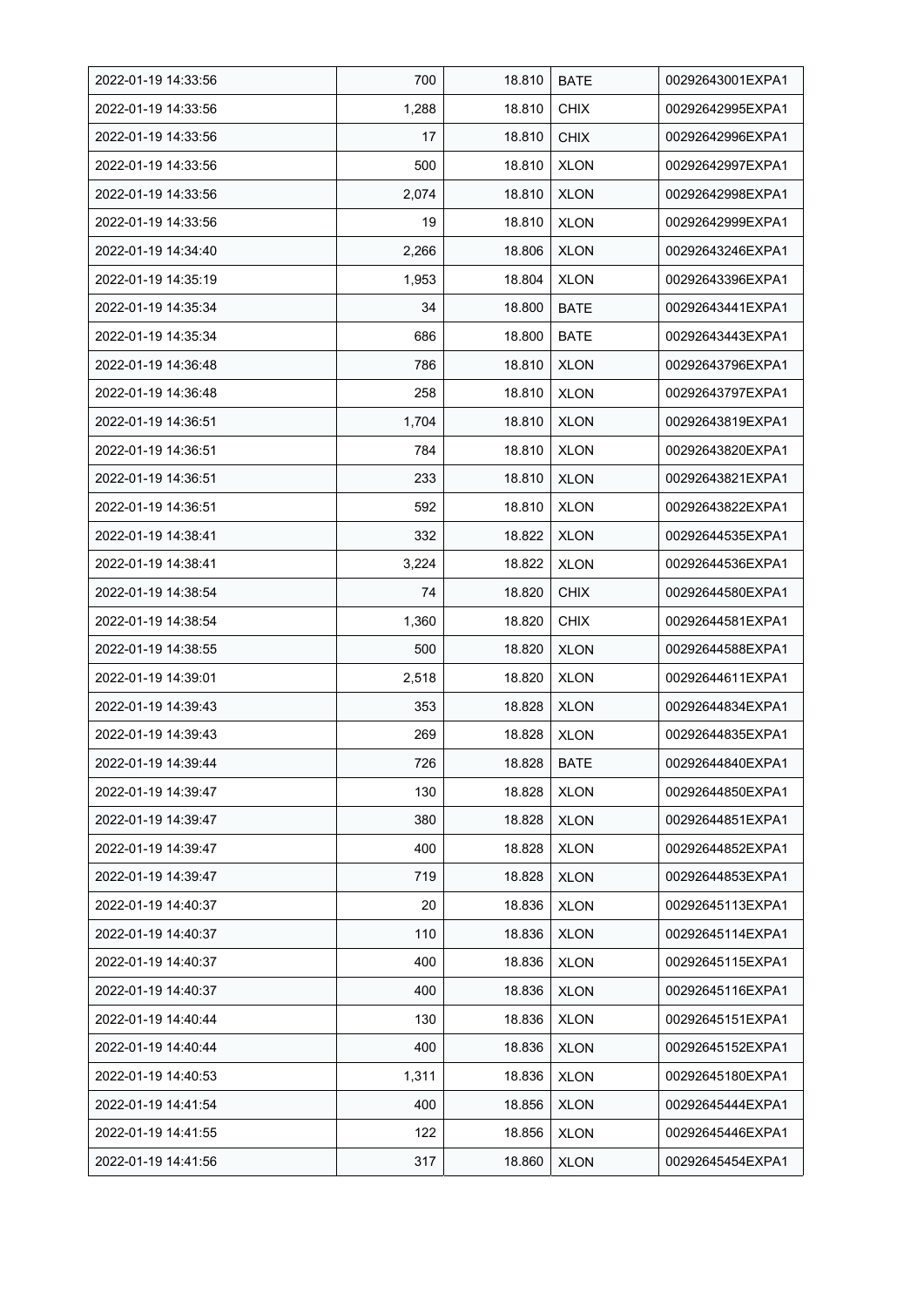| 2022-01-19 14:42:12 | 165   | 18.862 | <b>XLON</b> | 00292645499EXPA1 |
|---------------------|-------|--------|-------------|------------------|
| 2022-01-19 14:42:12 | 155   | 18.862 | <b>XLON</b> | 00292645501EXPA1 |
| 2022-01-19 14:42:17 | 400   | 18.862 | <b>XLON</b> | 00292645540EXPA1 |
| 2022-01-19 14:42:20 | 1,000 | 18.862 | <b>XLON</b> | 00292645576EXPA1 |
| 2022-01-19 14:42:20 | 976   | 18.862 | <b>XLON</b> | 00292645577EXPA1 |
| 2022-01-19 14:42:26 | 919   | 18.860 | <b>BATE</b> | 00292645648EXPA1 |
| 2022-01-19 14:42:26 | 832   | 18.860 | <b>CHIX</b> | 00292645646EXPA1 |
| 2022-01-19 14:42:26 | 214   | 18.862 | <b>XLON</b> | 00292645647EXPA1 |
| 2022-01-19 14:42:47 | 400   | 18.856 | <b>XLON</b> | 00292645743EXPA1 |
| 2022-01-19 14:42:47 | 500   | 18.856 | <b>XLON</b> | 00292645744EXPA1 |
| 2022-01-19 14:42:47 | 500   | 18.856 | <b>XLON</b> | 00292645745EXPA1 |
| 2022-01-19 14:42:47 | 84    | 18.856 | <b>XLON</b> | 00292645746EXPA1 |
| 2022-01-19 14:42:47 | 309   | 18.856 | <b>XLON</b> | 00292645747EXPA1 |
| 2022-01-19 14:44:04 | 59    | 18.862 | <b>XLON</b> | 00292645983EXPA1 |
| 2022-01-19 14:44:05 | 2,777 | 18.862 | <b>XLON</b> | 00292645988EXPA1 |
| 2022-01-19 14:44:39 | 1,000 | 18.860 | <b>XLON</b> | 00292646210EXPA1 |
| 2022-01-19 14:44:40 | 1,000 | 18.860 | <b>XLON</b> | 00292646219EXPA1 |
| 2022-01-19 14:44:40 | 130   | 18.860 | <b>XLON</b> | 00292646220EXPA1 |
| 2022-01-19 14:45:22 | 208   | 18.858 | <b>XLON</b> | 00292646432EXPA1 |
| 2022-01-19 14:45:26 | 170   | 18.858 | <b>XLON</b> | 00292646456EXPA1 |
| 2022-01-19 14:45:26 | 148   | 18.858 | <b>XLON</b> | 00292646457EXPA1 |
| 2022-01-19 14:45:26 | 500   | 18.858 | <b>XLON</b> | 00292646458EXPA1 |
| 2022-01-19 14:45:26 | 39    | 18.858 | <b>XLON</b> | 00292646459EXPA1 |
| 2022-01-19 14:45:26 | 1,029 | 18.858 | <b>XLON</b> | 00292646460EXPA1 |
| 2022-01-19 14:45:32 | 241   | 18.858 | <b>CHIX</b> | 00292646481EXPA1 |
| 2022-01-19 14:45:32 | 800   | 18.858 | <b>CHIX</b> | 00292646482EXPA1 |
| 2022-01-19 14:45:32 | 253   | 18.858 | <b>CHIX</b> | 00292646483EXPA1 |
| 2022-01-19 14:45:43 | 22    | 18.852 | BATE        | 00292646509EXPA1 |
| 2022-01-19 14:45:43 | 92    | 18.852 | BATE        | 00292646510EXPA1 |
| 2022-01-19 14:45:43 | 50    | 18.852 | <b>BATE</b> | 00292646511EXPA1 |
| 2022-01-19 14:45:43 | 21    | 18.852 | BATE        | 00292646512EXPA1 |
| 2022-01-19 14:45:43 | 15    | 18.852 | <b>BATE</b> | 00292646513EXPA1 |
| 2022-01-19 14:45:43 | 9     | 18.852 | BATE        | 00292646514EXPA1 |
| 2022-01-19 14:45:43 | 33    | 18.852 | <b>BATE</b> | 00292646515EXPA1 |
| 2022-01-19 14:45:43 | 479   | 18.852 | BATE        | 00292646516EXPA1 |
| 2022-01-19 14:46:04 | 500   | 18.844 | <b>XLON</b> | 00292646626EXPA1 |
| 2022-01-19 14:46:04 | 630   | 18.846 | <b>XLON</b> | 00292646627EXPA1 |
| 2022-01-19 14:46:04 | 200   | 18.846 | <b>XLON</b> | 00292646628EXPA1 |
| 2022-01-19 14:46:04 | 379   | 18.846 | <b>XLON</b> | 00292646629EXPA1 |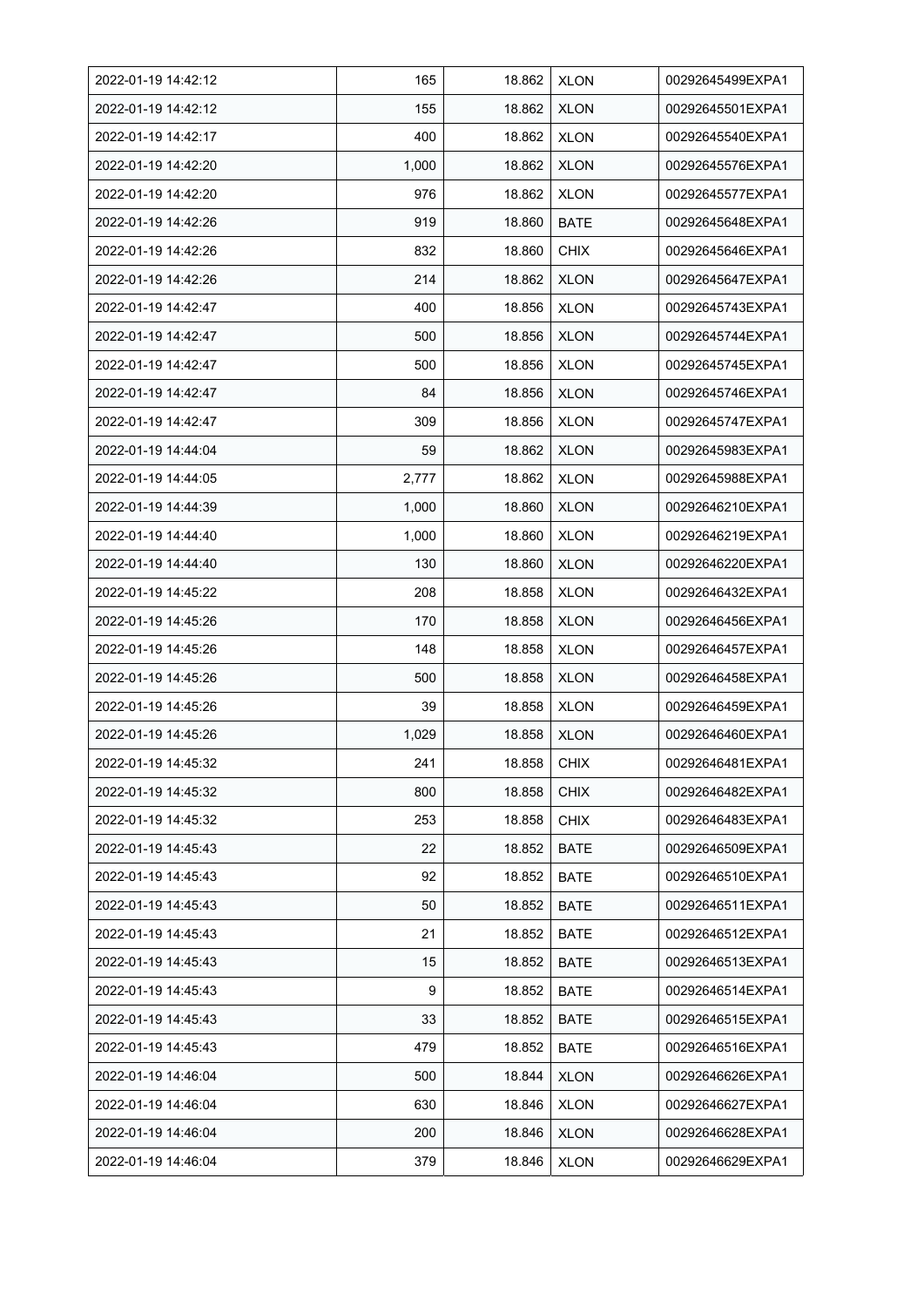| 2022-01-19 14:47:09 | 58    | 18.852 | <b>XLON</b> | 00292646978EXPA1 |
|---------------------|-------|--------|-------------|------------------|
| 2022-01-19 14:47:28 | 250   | 18.856 | <b>XLON</b> | 00292647121EXPA1 |
| 2022-01-19 14:47:28 | 300   | 18.856 | <b>XLON</b> | 00292647122EXPA1 |
| 2022-01-19 14:47:28 | 100   | 18.856 | <b>XLON</b> | 00292647124EXPA1 |
| 2022-01-19 14:47:28 | 200   | 18.856 | <b>XLON</b> | 00292647130EXPA1 |
| 2022-01-19 14:47:28 | 200   | 18.856 | <b>XLON</b> | 00292647131EXPA1 |
| 2022-01-19 14:47:42 | 300   | 18.856 | <b>XLON</b> | 00292647179EXPA1 |
| 2022-01-19 14:47:42 | 100   | 18.856 | <b>XLON</b> | 00292647180EXPA1 |
| 2022-01-19 14:47:42 | 300   | 18.856 | <b>XLON</b> | 00292647181EXPA1 |
| 2022-01-19 14:47:42 | 300   | 18.856 | <b>XLON</b> | 00292647182EXPA1 |
| 2022-01-19 14:47:42 | 237   | 18.858 | <b>XLON</b> | 00292647183EXPA1 |
| 2022-01-19 14:48:01 | 400   | 18.860 | <b>XLON</b> | 00292647285EXPA1 |
| 2022-01-19 14:48:01 | 400   | 18.860 | <b>XLON</b> | 00292647286EXPA1 |
| 2022-01-19 14:48:01 | 100   | 18.860 | <b>XLON</b> | 00292647287EXPA1 |
| 2022-01-19 14:48:01 | 200   | 18.860 | <b>XLON</b> | 00292647288EXPA1 |
| 2022-01-19 14:48:01 | 100   | 18.860 | <b>XLON</b> | 00292647289EXPA1 |
| 2022-01-19 14:48:01 | 200   | 18.860 | <b>XLON</b> | 00292647290EXPA1 |
| 2022-01-19 14:48:01 | 100   | 18.860 | <b>XLON</b> | 00292647291EXPA1 |
| 2022-01-19 14:48:01 | 200   | 18.860 | <b>XLON</b> | 00292647292EXPA1 |
| 2022-01-19 14:48:01 | 400   | 18.860 | <b>XLON</b> | 00292647293EXPA1 |
| 2022-01-19 14:48:01 | 400   | 18.860 | <b>XLON</b> | 00292647294EXPA1 |
| 2022-01-19 14:48:01 | 100   | 18.860 | <b>XLON</b> | 00292647295EXPA1 |
| 2022-01-19 14:48:01 | 300   | 18.860 | <b>XLON</b> | 00292647296EXPA1 |
| 2022-01-19 14:48:01 | 149   | 18.860 | <b>XLON</b> | 00292647297EXPA1 |
| 2022-01-19 14:48:35 | 1,835 | 18.860 | <b>XLON</b> | 00292647485EXPA1 |
| 2022-01-19 14:48:35 | 339   | 18.860 | <b>XLON</b> | 00292647486EXPA1 |
| 2022-01-19 14:49:11 | 156   | 18.868 | <b>XLON</b> | 00292647626EXPA1 |
| 2022-01-19 14:49:11 | 160   | 18.868 | <b>XLON</b> | 00292647627EXPA1 |
| 2022-01-19 14:49:48 | 400   | 18.870 | <b>XLON</b> | 00292647861EXPA1 |
| 2022-01-19 14:49:48 | 900   | 18.870 | <b>XLON</b> | 00292647862EXPA1 |
| 2022-01-19 14:49:48 | 500   | 18.870 | <b>XLON</b> | 00292647865EXPA1 |
| 2022-01-19 14:49:48 | 500   | 18.870 | <b>XLON</b> | 00292647867EXPA1 |
| 2022-01-19 14:49:49 | 169   | 18.870 | <b>XLON</b> | 00292647872EXPA1 |
| 2022-01-19 14:49:49 | 90    | 18.870 | <b>XLON</b> | 00292647873EXPA1 |
| 2022-01-19 14:49:50 | 313   | 18.868 | <b>BATE</b> | 00292647881EXPA1 |
| 2022-01-19 14:49:50 | 1,024 | 18.868 | <b>BATE</b> | 00292647882EXPA1 |
| 2022-01-19 14:49:50 | 1,252 | 18.870 | <b>CHIX</b> | 00292647875EXPA1 |
| 2022-01-19 14:49:50 | 500   | 18.870 | <b>XLON</b> | 00292647876EXPA1 |
| 2022-01-19 14:49:50 | 111   | 18.870 | <b>XLON</b> | 00292647877EXPA1 |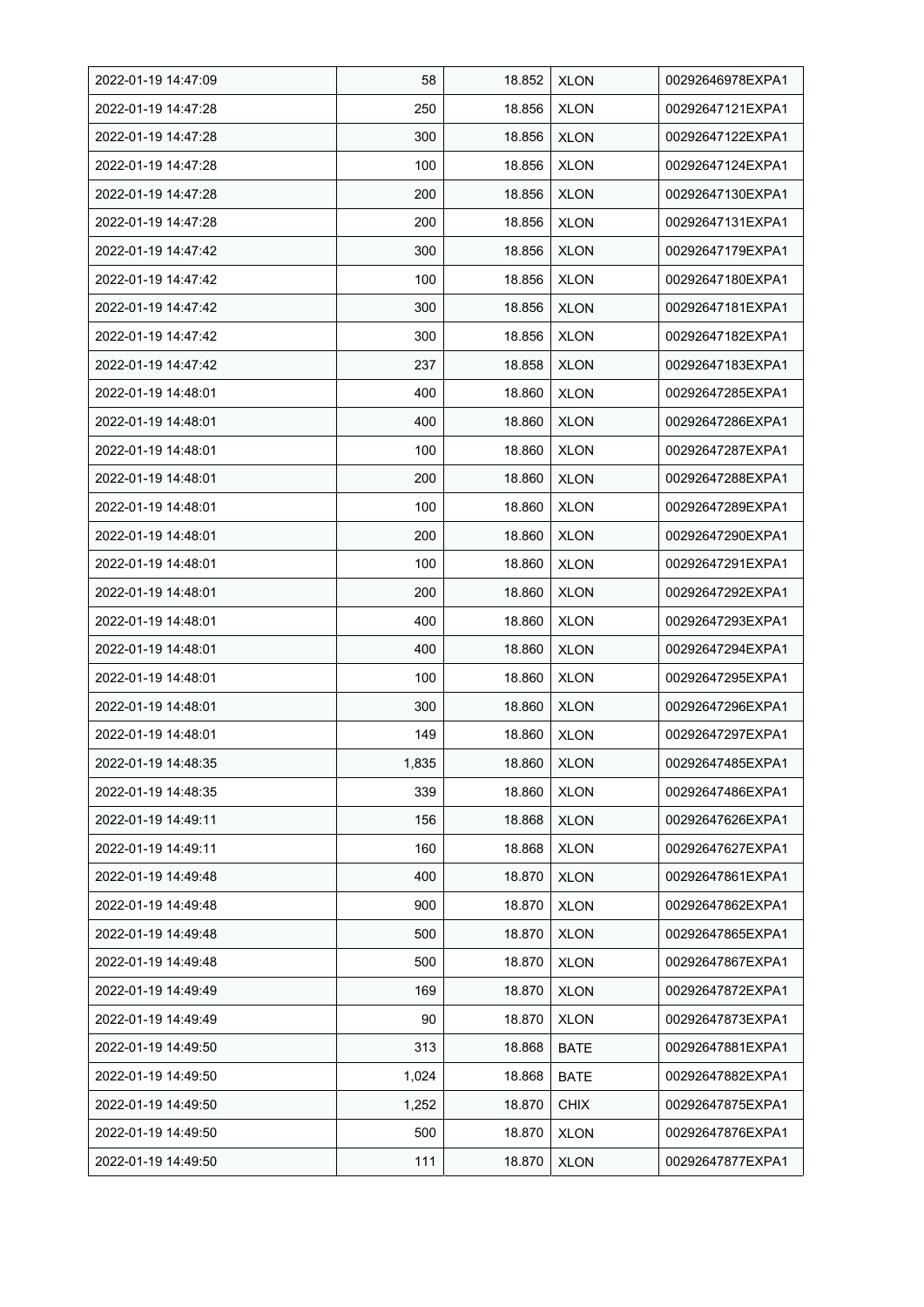| 2022-01-19 14:51:12 | 250   | 18.866 | <b>XLON</b> | 00292648328EXPA1 |
|---------------------|-------|--------|-------------|------------------|
| 2022-01-19 14:51:12 | 500   | 18.866 | <b>XLON</b> | 00292648329EXPA1 |
| 2022-01-19 14:51:12 | 250   | 18.866 | <b>XLON</b> | 00292648330EXPA1 |
| 2022-01-19 14:51:12 | 1,858 | 18.866 | <b>XLON</b> | 00292648331EXPA1 |
| 2022-01-19 14:51:41 | 400   | 18.862 | <b>XLON</b> | 00292648427EXPA1 |
| 2022-01-19 14:51:41 | 500   | 18.862 | <b>XLON</b> | 00292648428EXPA1 |
| 2022-01-19 14:51:41 | 182   | 18.862 | <b>XLON</b> | 00292648429EXPA1 |
| 2022-01-19 14:52:00 | 89    | 18.864 | <b>XLON</b> | 00292648530EXPA1 |
| 2022-01-19 14:52:00 | 100   | 18.864 | <b>XLON</b> | 00292648534EXPA1 |
| 2022-01-19 14:52:01 | 100   | 18.864 | <b>XLON</b> | 00292648546EXPA1 |
| 2022-01-19 14:53:11 | 218   | 18.870 | <b>XLON</b> | 00292648914EXPA1 |
| 2022-01-19 14:53:11 | 250   | 18.870 | <b>XLON</b> | 00292648915EXPA1 |
| 2022-01-19 14:53:11 | 1,897 | 18.870 | <b>XLON</b> | 00292648916EXPA1 |
| 2022-01-19 14:53:49 | 337   | 18.874 | <b>CHIX</b> | 00292649099EXPA1 |
| 2022-01-19 14:53:49 | 800   | 18.874 | <b>CHIX</b> | 00292649100EXPA1 |
| 2022-01-19 14:53:49 | 44    | 18.874 | <b>CHIX</b> | 00292649101EXPA1 |
| 2022-01-19 14:53:49 | 214   | 18.874 | <b>XLON</b> | 00292649102EXPA1 |
| 2022-01-19 14:53:49 | 844   | 18.874 | <b>XLON</b> | 00292649103EXPA1 |
| 2022-01-19 14:53:49 | 1,367 | 18.874 | <b>XLON</b> | 00292649104EXPA1 |
| 2022-01-19 14:53:49 | 175   | 18.874 | <b>XLON</b> | 00292649105EXPA1 |
| 2022-01-19 14:53:53 | 500   | 18.872 | <b>XLON</b> | 00292649118EXPA1 |
| 2022-01-19 14:53:53 | 1,128 | 18.872 | <b>XLON</b> | 00292649119EXPA1 |
| 2022-01-19 14:54:07 | 306   | 18.864 | <b>BATE</b> | 00292649230EXPA1 |
| 2022-01-19 14:54:41 | 100   | 18.868 | <b>XLON</b> | 00292649477EXPA1 |
| 2022-01-19 14:54:41 | 108   | 18.868 | <b>XLON</b> | 00292649478EXPA1 |
| 2022-01-19 14:54:46 | 120   | 18.864 | <b>BATE</b> | 00292649524EXPA1 |
| 2022-01-19 14:54:46 | 1,171 | 18.868 | <b>XLON</b> | 00292649513EXPA1 |
| 2022-01-19 14:54:46 | 181   | 18.868 | <b>XLON</b> | 00292649514EXPA1 |
| 2022-01-19 14:54:46 | 358   | 18.868 | <b>XLON</b> | 00292649515EXPA1 |
| 2022-01-19 14:54:46 | 663   | 18.868 | <b>XLON</b> | 00292649516EXPA1 |
| 2022-01-19 14:55:49 | 228   | 18.870 | <b>XLON</b> | 00292649920EXPA1 |
| 2022-01-19 14:56:08 | 30    | 18.872 | <b>XLON</b> | 00292650033EXPA1 |
| 2022-01-19 14:56:08 | 3,000 | 18.872 | <b>XLON</b> | 00292650034EXPA1 |
| 2022-01-19 14:56:08 | 386   | 18.872 | <b>XLON</b> | 00292650035EXPA1 |
| 2022-01-19 14:57:18 | 30    | 18.874 | <b>XLON</b> | 00292650323EXPA1 |
| 2022-01-19 14:57:18 | 100   | 18.874 | <b>XLON</b> | 00292650325EXPA1 |
| 2022-01-19 14:57:18 | 400   | 18.874 | <b>XLON</b> | 00292650326EXPA1 |
| 2022-01-19 14:57:18 | 200   | 18.874 | <b>XLON</b> | 00292650327EXPA1 |
| 2022-01-19 14:57:18 | 400   | 18.874 | <b>XLON</b> | 00292650328EXPA1 |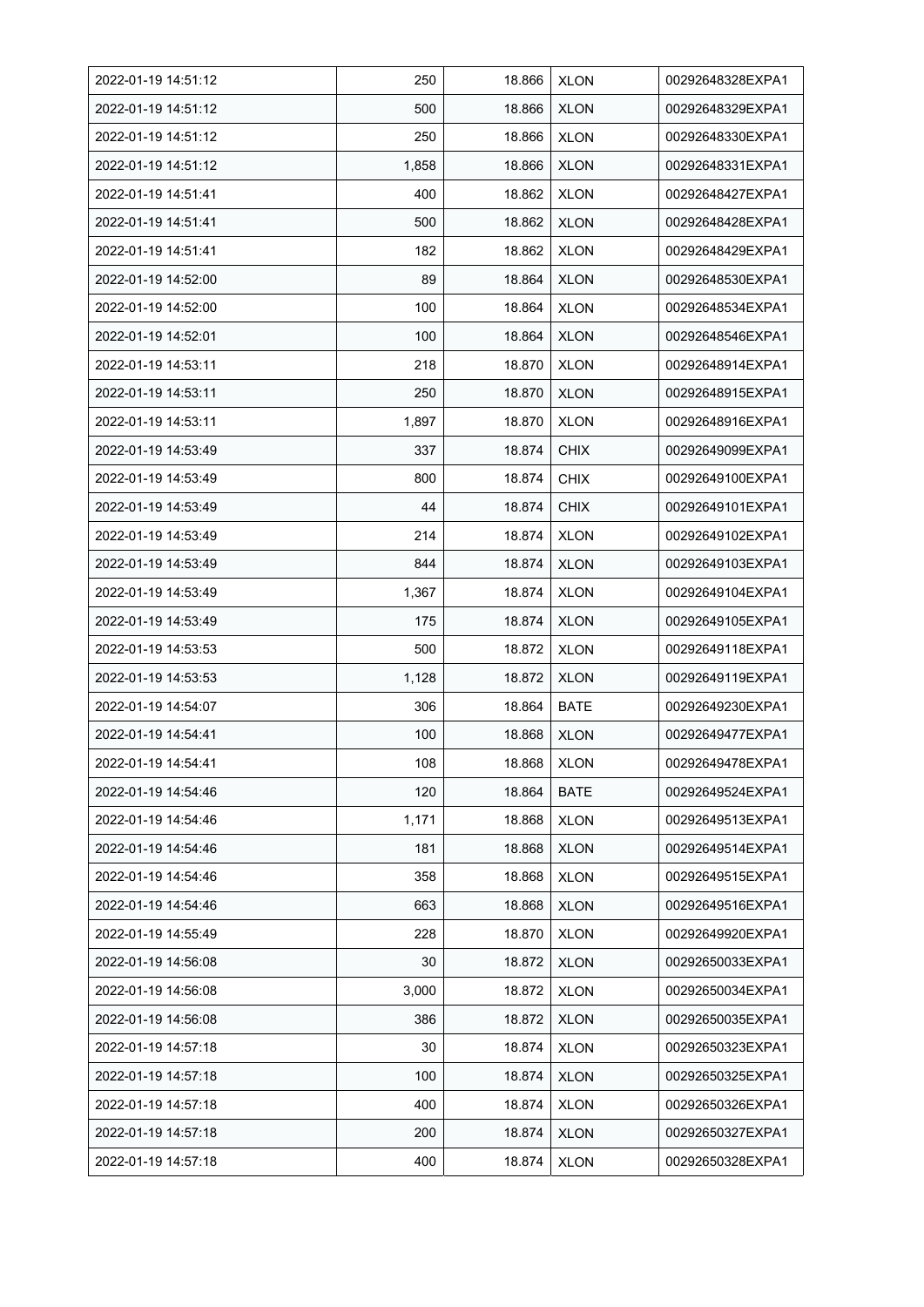| 2022-01-19 14:57:18 | 400   | 18.874 | <b>XLON</b> | 00292650329EXPA1 |
|---------------------|-------|--------|-------------|------------------|
| 2022-01-19 14:57:18 | 200   | 18.874 | <b>XLON</b> | 00292650330EXPA1 |
| 2022-01-19 14:57:18 | 155   | 18.874 | <b>XLON</b> | 00292650331EXPA1 |
| 2022-01-19 14:57:26 | 352   | 18.880 | <b>XLON</b> | 00292650370EXPA1 |
| 2022-01-19 14:57:32 | 500   | 18.880 | <b>XLON</b> | 00292650388EXPA1 |
| 2022-01-19 14:57:35 | 500   | 18.880 | <b>XLON</b> | 00292650419EXPA1 |
| 2022-01-19 14:57:47 | 490   | 18.886 | <b>XLON</b> | 00292650481EXPA1 |
| 2022-01-19 14:57:48 | 781   | 18.886 | <b>CHIX</b> | 00292650495EXPA1 |
| 2022-01-19 14:57:48 | 423   | 18.886 | <b>XLON</b> | 00292650494EXPA1 |
| 2022-01-19 14:57:52 | 100   | 18.886 | <b>CHIX</b> | 00292650531EXPA1 |
| 2022-01-19 14:57:59 | 301   | 18.886 | <b>CHIX</b> | 00292650543EXPA1 |
| 2022-01-19 14:57:59 | 172   | 18.886 | <b>XLON</b> | 00292650544EXPA1 |
| 2022-01-19 14:58:08 | 1,508 | 18.884 | <b>BATE</b> | 00292650642EXPA1 |
| 2022-01-19 14:58:08 | 1,614 | 18.886 | <b>XLON</b> | 00292650639EXPA1 |
| 2022-01-19 14:58:09 | 78    | 18.884 | <b>BATE</b> | 00292650643EXPA1 |
| 2022-01-19 14:58:46 | 1,716 | 18.886 | <b>XLON</b> | 00292650875EXPA1 |
| 2022-01-19 14:58:46 | 110   | 18.884 | <b>XLON</b> | 00292650877EXPA1 |
| 2022-01-19 14:59:34 | 129   | 18.884 | <b>XLON</b> | 00292651187EXPA1 |
| 2022-01-19 14:59:34 | 170   | 18.884 | <b>XLON</b> | 00292651188EXPA1 |
| 2022-01-19 14:59:34 | 220   | 18.884 | <b>XLON</b> | 00292651189EXPA1 |
| 2022-01-19 14:59:34 | 253   | 18.884 | <b>XLON</b> | 00292651190EXPA1 |
| 2022-01-19 14:59:34 | 1,392 | 18.884 | <b>XLON</b> | 00292651191EXPA1 |
| 2022-01-19 14:59:48 | 494   | 18.882 | <b>CHIX</b> | 00292651256EXPA1 |
| 2022-01-19 15:00:10 | 500   | 18.880 | <b>XLON</b> | 00292651368EXPA1 |
| 2022-01-19 15:00:10 | 452   | 18.880 | <b>XLON</b> | 00292651369EXPA1 |
| 2022-01-19 15:00:11 | 53    | 18.880 | <b>XLON</b> | 00292651370EXPA1 |
| 2022-01-19 15:00:19 | 189   | 18.880 | <b>XLON</b> | 00292651423EXPA1 |
| 2022-01-19 15:00:19 | 758   | 18.880 | <b>XLON</b> | 00292651424EXPA1 |
| 2022-01-19 15:00:42 | 28    | 18.884 | <b>XLON</b> | 00292651561EXPA1 |
| 2022-01-19 15:00:42 | 100   | 18.884 | <b>XLON</b> | 00292651562EXPA1 |
| 2022-01-19 15:00:42 | 100   | 18.884 | <b>XLON</b> | 00292651563EXPA1 |
| 2022-01-19 15:00:42 | 1,430 | 18.884 | <b>XLON</b> | 00292651564EXPA1 |
| 2022-01-19 15:00:42 | 167   | 18.884 | <b>XLON</b> | 00292651565EXPA1 |
| 2022-01-19 15:01:03 | 1,097 | 18.882 | <b>XLON</b> | 00292651692EXPA1 |
| 2022-01-19 15:01:04 | 672   | 18.880 | BATE        | 00292651706EXPA1 |
| 2022-01-19 15:01:48 | 17    | 18.880 | <b>XLON</b> | 00292651934EXPA1 |
| 2022-01-19 15:01:48 | 1,137 | 18.880 | <b>XLON</b> | 00292651935EXPA1 |
| 2022-01-19 15:01:48 | 566   | 18.880 | <b>XLON</b> | 00292651936EXPA1 |
| 2022-01-19 15:01:56 | 328   | 18.878 | <b>CHIX</b> | 00292651983EXPA1 |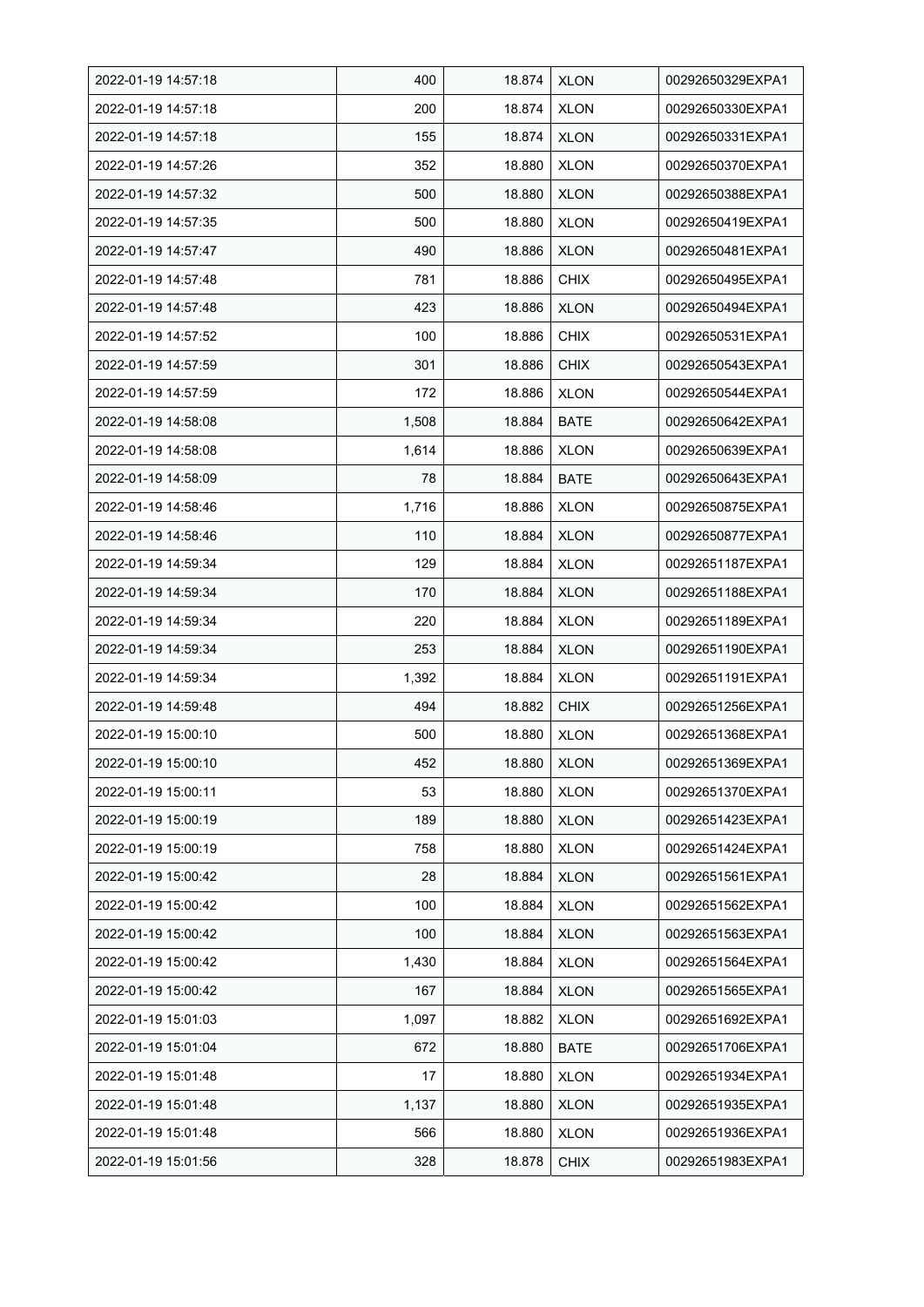| 2022-01-19 15:01:56 | 36    | 18.878 | <b>CHIX</b> | 00292651985EXPA1 |
|---------------------|-------|--------|-------------|------------------|
| 2022-01-19 15:01:56 | 47    | 18.878 | <b>CHIX</b> | 00292651987EXPA1 |
| 2022-01-19 15:01:56 | 68    | 18.878 | <b>CHIX</b> | 00292651988EXPA1 |
| 2022-01-19 15:01:58 | 220   | 18.878 | <b>XLON</b> | 00292652003EXPA1 |
| 2022-01-19 15:01:58 | 500   | 18.878 | <b>XLON</b> | 00292652004EXPA1 |
| 2022-01-19 15:01:58 | 280   | 18.878 | <b>XLON</b> | 00292652005EXPA1 |
| 2022-01-19 15:01:58 | 325   | 18.878 | <b>XLON</b> | 00292652006EXPA1 |
| 2022-01-19 15:02:36 | 12    | 18.876 | <b>XLON</b> | 00292652216EXPA1 |
| 2022-01-19 15:02:40 | 200   | 18.878 | <b>XLON</b> | 00292652237EXPA1 |
| 2022-01-19 15:02:40 | 100   | 18.878 | <b>XLON</b> | 00292652238EXPA1 |
| 2022-01-19 15:02:40 | 100   | 18.878 | <b>XLON</b> | 00292652239EXPA1 |
| 2022-01-19 15:02:40 | 100   | 18.878 | <b>XLON</b> | 00292652241EXPA1 |
| 2022-01-19 15:02:40 | 100   | 18.878 | <b>XLON</b> | 00292652242EXPA1 |
| 2022-01-19 15:02:40 | 100   | 18.878 | <b>XLON</b> | 00292652243EXPA1 |
| 2022-01-19 15:02:41 | 250   | 18.880 | <b>XLON</b> | 00292652293EXPA1 |
| 2022-01-19 15:02:41 | 250   | 18.880 | <b>XLON</b> | 00292652294EXPA1 |
| 2022-01-19 15:02:42 | 250   | 18.880 | <b>XLON</b> | 00292652295EXPA1 |
| 2022-01-19 15:02:44 | 517   | 18.880 | <b>XLON</b> | 00292652329EXPA1 |
| 2022-01-19 15:03:11 | 195   | 18.880 | <b>XLON</b> | 00292652462EXPA1 |
| 2022-01-19 15 03 11 | 400   | 18.880 | <b>XLON</b> | 00292652463EXPA1 |
| 2022-01-19 15:03:11 | 996   | 18.880 | <b>XLON</b> | 00292652464EXPA1 |
| 2022-01-19 15:03:13 | 452   | 18.878 | <b>XLON</b> | 00292652488EXPA1 |
| 2022-01-19 15:03:21 | 624   | 18.876 | BATE        | 00292652560EXPA1 |
| 2022-01-19 15 03 21 | 553   | 18.876 | <b>CHIX</b> | 00292652559EXPA1 |
| 2022-01-19 15:03:47 | 188   | 18.878 | <b>XLON</b> | 00292652677EXPA1 |
| 2022-01-19 15:03:47 | 496   | 18.878 | <b>XLON</b> | 00292652678EXPA1 |
| 2022-01-19 15:03:47 | 244   | 18.878 | <b>XLON</b> | 00292652679EXPA1 |
| 2022-01-19 15:03:47 | 1,258 | 18.878 | <b>XLON</b> | 00292652680EXPA1 |
| 2022-01-19 15:04:17 | 160   | 18.870 | <b>XLON</b> | 00292652843EXPA1 |
| 2022-01-19 15:04:17 | 500   | 18.870 | <b>XLON</b> | 00292652844EXPA1 |
| 2022-01-19 15:04:17 | 400   | 18.870 | <b>XLON</b> | 00292652845EXPA1 |
| 2022-01-19 15:04:24 | 254   | 18.864 | <b>CHIX</b> | 00292652877EXPA1 |
| 2022-01-19 15:05:00 | 210   | 18.874 | <b>XLON</b> | 00292653097EXPA1 |
| 2022-01-19 15:05:00 | 1,496 | 18.874 | <b>XLON</b> | 00292653098EXPA1 |
| 2022-01-19 15:05:00 | 721   | 18.874 | <b>XLON</b> | 00292653099EXPA1 |
| 2022-01-19 15:05:00 | 389   | 18.874 | <b>XLON</b> | 00292653100EXPA1 |
| 2022-01-19 15:05:00 | 49    | 18.874 | <b>XLON</b> | 00292653101EXPA1 |
| 2022-01-19 15:05:22 | 151   | 18.864 | <b>CHIX</b> | 00292653244EXPA1 |
| 2022-01-19 15:05:22 | 344   | 18.864 | <b>CHIX</b> | 00292653245EXPA1 |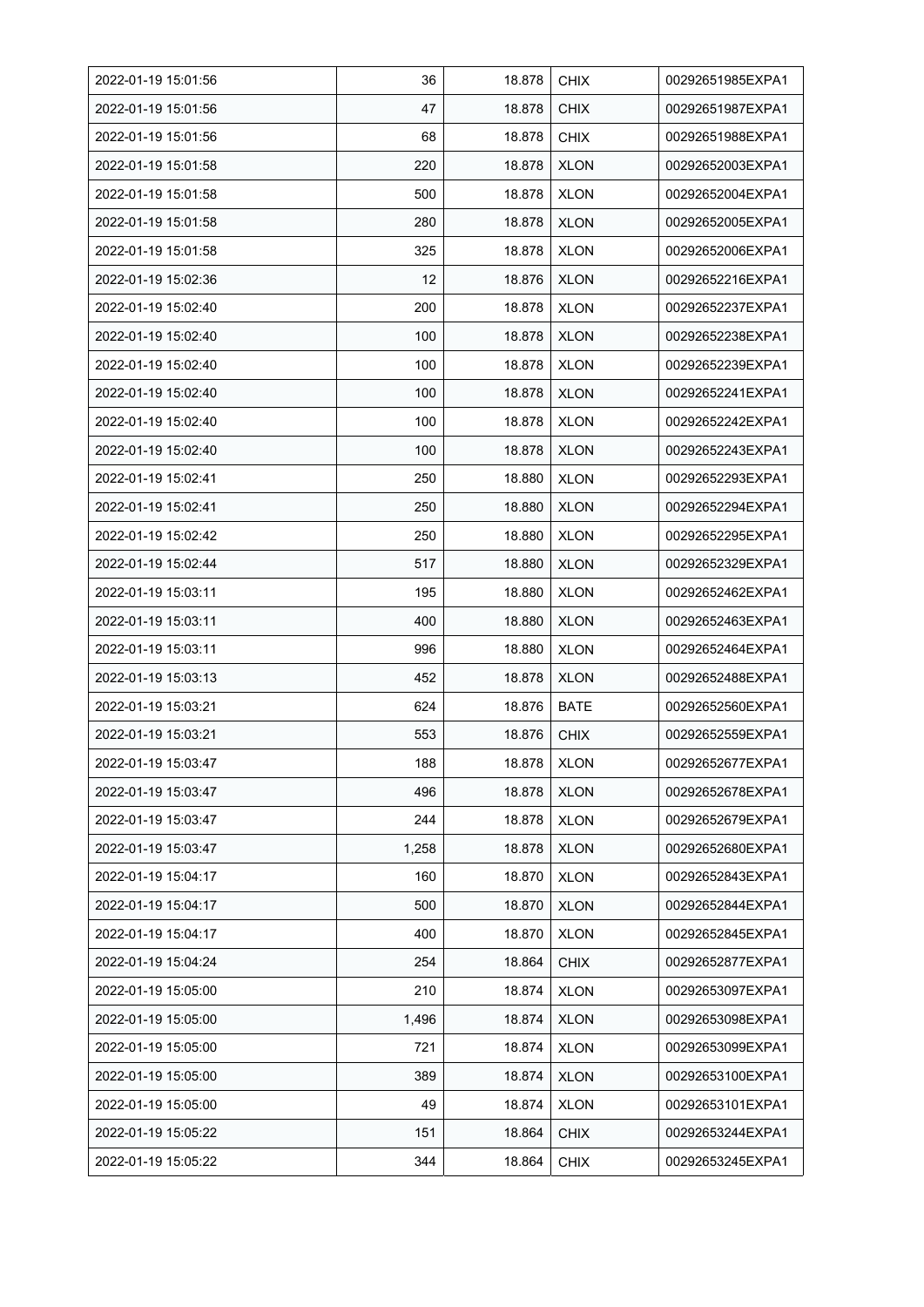| 2022-01-19 15:05:27 | 534   | 18.860 | <b>BATE</b> | 00292653272EXPA1 |
|---------------------|-------|--------|-------------|------------------|
| 2022-01-19 15:05:27 | 11    | 18.860 | <b>BATE</b> | 00292653273EXPA1 |
| 2022-01-19 15:05:27 | 90    | 18.860 | <b>BATE</b> | 00292653274EXPA1 |
| 2022-01-19 15:05:27 | 7     | 18.860 | <b>BATE</b> | 00292653275EXPA1 |
| 2022-01-19 15:05:27 | 130   | 18.860 | <b>BATE</b> | 00292653276EXPA1 |
| 2022-01-19 15:05:27 | 400   | 18.860 | <b>XLON</b> | 00292653277EXPA1 |
| 2022-01-19 15:05:27 | 500   | 18.860 | <b>XLON</b> | 00292653278EXPA1 |
| 2022-01-19 15:05:40 | 500   | 18.862 | <b>XLON</b> | 00292653333EXPA1 |
| 2022-01-19 15:05:40 | 250   | 18.862 | <b>XLON</b> | 00292653335EXPA1 |
| 2022-01-19 15:05:57 | 300   | 18.862 | <b>XLON</b> | 00292653449EXPA1 |
| 2022-01-19 15:05:57 | 100   | 18.862 | <b>XLON</b> | 00292653450EXPA1 |
| 2022-01-19 15:05:57 | 1,294 | 18.862 | <b>XLON</b> | 00292653451EXPA1 |
| 2022-01-19 15:06:32 | 400   | 18.850 | <b>XLON</b> | 00292653675EXPA1 |
| 2022-01-19 15:06:32 | 285   | 18.850 | <b>XLON</b> | 00292653676EXPA1 |
| 2022-01-19 15:07:01 | 2,155 | 18.854 | <b>XLON</b> | 00292653835EXPA1 |
| 2022-01-19 15:07:50 | 41    | 18.852 | BATE        | 00292654190EXPA1 |
| 2022-01-19 15:07:50 | 542   | 18.852 | <b>BATE</b> | 00292654191EXPA1 |
| 2022-01-19 15:07:50 | 85    | 18.852 | <b>XLON</b> | 00292654189EXPA1 |
| 2022-01-19 15:07:50 | 1,710 | 18.852 | <b>XLON</b> | 00292654192EXPA1 |
| 2022-01-19 15:07:51 | 500   | 18.852 | <b>XLON</b> | 00292654193EXPA1 |
| 2022-01-19 15:07:51 | 226   | 18.852 | <b>XLON</b> | 00292654194EXPA1 |
| 2022-01-19 15:07:54 | 99    | 18.852 | <b>CHIX</b> | 00292654206EXPA1 |
| 2022-01-19 15:08:01 | 369   | 18.852 | <b>CHIX</b> | 00292654233EXPA1 |
| 2022-01-19 15:08:02 | 712   | 18.852 | <b>CHIX</b> | 00292654242EXPA1 |
| 2022-01-19 15:08:34 | 500   | 18.848 | <b>XLON</b> | 00292654339EXPA1 |
| 2022-01-19 15:08:34 | 500   | 18.848 | <b>XLON</b> | 00292654342EXPA1 |
| 2022-01-19 15:08:34 | 915   | 18.848 | <b>XLON</b> | 00292654343EXPA1 |
| 2022-01-19 15:09:07 | 500   | 18.842 | <b>XLON</b> | 00292654511EXPA1 |
| 2022-01-19 15:09:07 | 73    | 18.842 | <b>XLON</b> | 00292654512EXPA1 |
| 2022-01-19 15:09:11 | 400   | 18.836 | <b>XLON</b> | 00292654525EXPA1 |
| 2022-01-19 15:09:50 | 400   | 18.846 | <b>XLON</b> | 00292654709EXPA1 |
| 2022-01-19 15:09:50 | 1,996 | 18.846 | <b>XLON</b> | 00292654710EXPA1 |
| 2022-01-19 15:10:19 | 130   | 18.848 | <b>XLON</b> | 00292654894EXPA1 |
| 2022-01-19 15:10:19 | 400   | 18.848 | <b>XLON</b> | 00292654895EXPA1 |
| 2022-01-19 15:10:19 | 200   | 18.848 | <b>XLON</b> | 00292654896EXPA1 |
| 2022-01-19 15:10:19 | 300   | 18.848 | <b>XLON</b> | 00292654897EXPA1 |
| 2022-01-19 15:10:19 | 100   | 18.848 | <b>XLON</b> | 00292654898EXPA1 |
| 2022-01-19 15:10:19 | 200   | 18.848 | <b>XLON</b> | 00292654899EXPA1 |
| 2022-01-19 15:10:19 | 400   | 18.848 | <b>XLON</b> | 00292654900EXPA1 |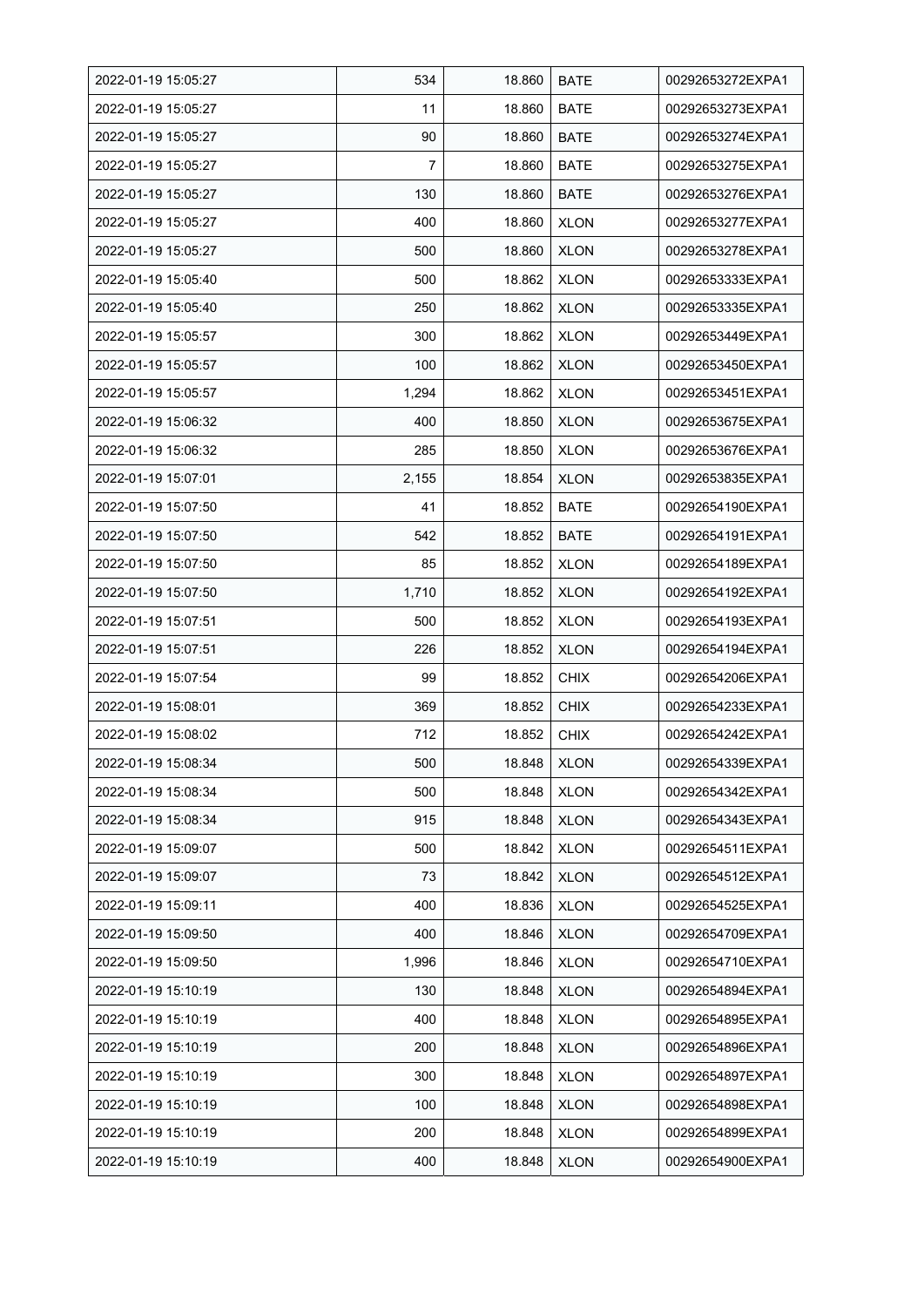| 2022-01-19 15:10:19 | 130   | 18.848 | <b>XLON</b> | 00292654901EXPA1 |
|---------------------|-------|--------|-------------|------------------|
| 2022-01-19 15:10:45 | 250   | 18.852 | <b>XLON</b> | 00292655012EXPA1 |
| 2022-01-19 15:10:45 | 500   | 18.852 | <b>XLON</b> | 00292655013EXPA1 |
| 2022-01-19 15:10:56 | 788   | 18.848 | <b>CHIX</b> | 00292655045EXPA1 |
| 2022-01-19 15:11:01 | 730   | 18.844 | <b>XLON</b> | 00292655069EXPA1 |
| 2022-01-19 15:11:01 | 174   | 18.844 | <b>XLON</b> | 00292655072EXPA1 |
| 2022-01-19 15:11:18 | 500   | 18.846 | <b>XLON</b> | 00292655149EXPA1 |
| 2022-01-19 15:11:19 | 500   | 18.846 | <b>XLON</b> | 00292655150EXPA1 |
| 2022-01-19 15:11:37 | 130   | 18.846 | <b>XLON</b> | 00292655239EXPA1 |
| 2022-01-19 15:11:43 | 266   | 18.848 | <b>XLON</b> | 00292655279EXPA1 |
| 2022-01-19 15:11:43 | 500   | 18.848 | <b>XLON</b> | 00292655280EXPA1 |
| 2022-01-19 15:11:43 | 831   | 18.848 | <b>XLON</b> | 00292655281EXPA1 |
| 2022-01-19 15:11:47 | 95    | 18.846 | <b>BATE</b> | 00292655307EXPA1 |
| 2022-01-19 15:11:47 | 30    | 18.846 | <b>BATE</b> | 00292655308EXPA1 |
| 2022-01-19 15:11:53 | 800   | 18.846 | <b>BATE</b> | 00292655335EXPA1 |
| 2022-01-19 15:11:53 | 17    | 18.846 | <b>BATE</b> | 00292655336EXPA1 |
| 2022-01-19 15:11:53 | 225   | 18.846 | <b>BATE</b> | 00292655337EXPA1 |
| 2022-01-19 15:11:53 | 20    | 18.846 | <b>BATE</b> | 00292655338EXPA1 |
| 2022-01-19 15:12:42 | 500   | 18.844 | <b>XLON</b> | 00292655597EXPA1 |
| 2022-01-19 15:12:42 | 500   | 18.844 | <b>XLON</b> | 00292655598EXPA1 |
| 2022-01-19 15:12:42 | 145   | 18.844 | <b>XLON</b> | 00292655604EXPA1 |
| 2022-01-19 15:12:42 | 598   | 18.844 | <b>XLON</b> | 00292655605EXPA1 |
| 2022-01-19 15:12:42 | 1,294 | 18.844 | <b>XLON</b> | 00292655606EXPA1 |
| 2022-01-19 15:13:22 | 459   | 18.834 | <b>XLON</b> | 00292655857EXPA1 |
| 2022-01-19 15:13:22 | 550   | 18.834 | <b>XLON</b> | 00292655858EXPA1 |
| 2022-01-19 15:13:56 | 87    | 18.838 | <b>XLON</b> | 00292655987EXPA1 |
| 2022-01-19 15:13:58 | 719   | 18.838 | <b>XLON</b> | 00292655996EXPA1 |
| 2022-01-19 15:13:59 | 800   | 18.838 | <b>XLON</b> | 00292655997EXPA1 |
| 2022-01-19 15:13:59 | 124   | 18.838 | <b>XLON</b> | 00292655998EXPA1 |
| 2022-01-19 15:13:59 | 653   | 18.838 | <b>XLON</b> | 00292655999EXPA1 |
| 2022-01-19 15:13:59 | 170   | 18.838 | <b>XLON</b> | 00292656000EXPA1 |
| 2022-01-19 15:14:26 | 393   | 18.838 | <b>XLON</b> | 00292656160EXPA1 |
| 2022-01-19 15:14:26 | 262   | 18.838 | <b>XLON</b> | 00292656161EXPA1 |
| 2022-01-19 15:14:31 | 200   | 18.838 | <b>CHIX</b> | 00292656178EXPA1 |
| 2022-01-19 15:14:31 | 200   | 18.838 | <b>CHIX</b> | 00292656179EXPA1 |
| 2022-01-19 15:14:31 | 100   | 18.838 | <b>CHIX</b> | 00292656180EXPA1 |
| 2022-01-19 15:14:31 | 200   | 18.838 | <b>CHIX</b> | 00292656181EXPA1 |
| 2022-01-19 15:14:31 | 100   | 18.838 | <b>CHIX</b> | 00292656182EXPA1 |
| 2022-01-19 15:14:31 | 128   | 18.838 | <b>CHIX</b> | 00292656183EXPA1 |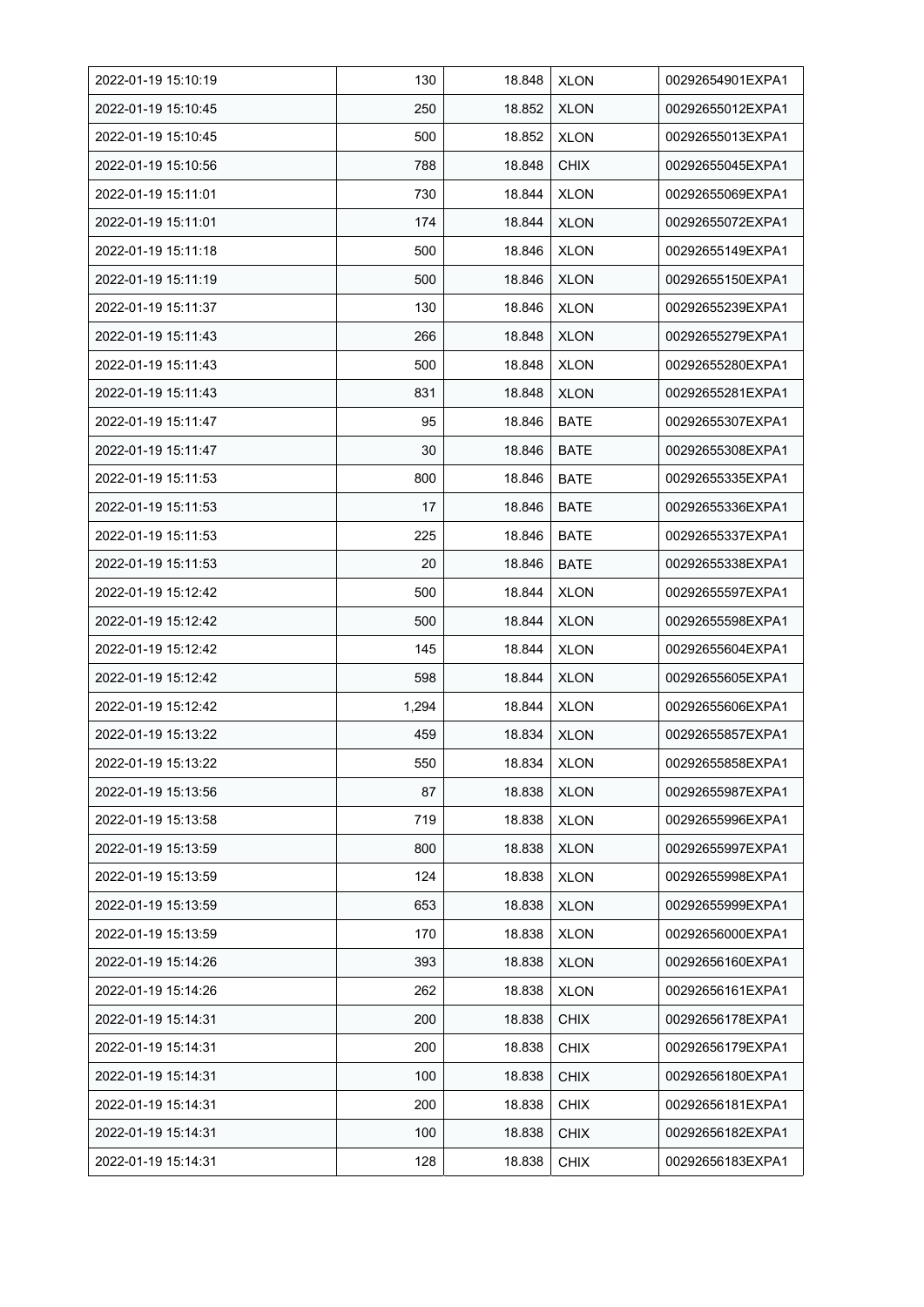| 2022-01-19 15:14:31 | 358   | 18.838 | <b>CHIX</b> | 00292656184EXPA1 |
|---------------------|-------|--------|-------------|------------------|
| 2022-01-19 15:14:36 | 200   | 18.836 | <b>BATE</b> | 00292656210EXPA1 |
| 2022-01-19 15:14:36 | 17    | 18.836 | <b>BATE</b> | 00292656211EXPA1 |
| 2022-01-19 15:14:40 | 483   | 18.836 | <b>BATE</b> | 00292656221EXPA1 |
| 2022-01-19 15:14:40 | 146   | 18.836 | <b>XLON</b> | 00292656222EXPA1 |
| 2022-01-19 15:14:40 | 187   | 18.836 | <b>XLON</b> | 00292656223EXPA1 |
| 2022-01-19 15:14:40 | 456   | 18.836 | <b>XLON</b> | 00292656224EXPA1 |
| 2022-01-19 15:15:27 | 1,823 | 18.838 | <b>XLON</b> | 00292656471EXPA1 |
| 2022-01-19 15:15:27 | 200   | 18.838 | <b>XLON</b> | 00292656472EXPA1 |
| 2022-01-19 15:15:27 | 500   | 18.838 | <b>XLON</b> | 00292656473EXPA1 |
| 2022-01-19 15:15:27 | 400   | 18.838 | <b>XLON</b> | 00292656474EXPA1 |
| 2022-01-19 15:15:27 | 129   | 18.838 | <b>XLON</b> | 00292656475EXPA1 |
| 2022-01-19 15:16:05 | 500   | 18.836 | <b>XLON</b> | 00292656681EXPA1 |
| 2022-01-19 15:16:05 | 480   | 18.836 | <b>XLON</b> | 00292656682EXPA1 |
| 2022-01-19 15:16:24 | 251   | 18.830 | <b>XLON</b> | 00292656861EXPA1 |
| 2022-01-19 15:16:24 | 400   | 18.830 | <b>XLON</b> | 00292656862EXPA1 |
| 2022-01-19 15:16:24 | 100   | 18.830 | <b>XLON</b> | 00292656863EXPA1 |
| 2022-01-19 15:16:24 | 100   | 18.830 | <b>XLON</b> | 00292656864EXPA1 |
| 2022-01-19 15:16:38 | 1,200 | 18.826 | <b>XLON</b> | 00292656987EXPA1 |
| 2022-01-19 15:16:38 | 276   | 18.826 | <b>XLON</b> | 00292656988EXPA1 |
| 2022-01-19 15:16:38 | 218   | 18.826 | <b>XLON</b> | 00292656989EXPA1 |
| 2022-01-19 15:17:08 | 302   | 18.824 | <b>XLON</b> | 00292657209EXPA1 |
| 2022-01-19 15:17:08 | 500   | 18.824 | <b>XLON</b> | 00292657210EXPA1 |
| 2022-01-19 15:17:28 | 97    | 18.820 | <b>XLON</b> | 00292657378EXPA1 |
| 2022-01-19 15:17:28 | 214   | 18.820 | <b>XLON</b> | 00292657379EXPA1 |
| 2022-01-19 15:17:28 | 248   | 18.820 | <b>XLON</b> | 00292657380EXPA1 |
| 2022-01-19 15:17:42 | 90    | 18.822 | <b>XLON</b> | 00292657441EXPA1 |
| 2022-01-19 15:17:54 | 1,232 | 18.822 | <b>XLON</b> | 00292657493EXPA1 |
| 2022-01-19 15:17:54 | 500   | 18.822 | <b>XLON</b> | 00292657494EXPA1 |
| 2022-01-19 15:18:21 | 400   | 18.822 | <b>XLON</b> | 00292657637EXPA1 |
| 2022-01-19 15:18:21 | 800   | 18.822 | <b>XLON</b> | 00292657638EXPA1 |
| 2022-01-19 15:18:21 | 335   | 18.822 | <b>XLON</b> | 00292657639EXPA1 |
| 2022-01-19 15:18:21 | 177   | 18.822 | <b>XLON</b> | 00292657640EXPA1 |
| 2022-01-19 15:18:27 | 183   | 18.820 | <b>BATE</b> | 00292657687EXPA1 |
| 2022-01-19 15:18:27 | 30    | 18.820 | BATE        | 00292657688EXPA1 |
| 2022-01-19 15:18:27 | 569   | 18.820 | BATE        | 00292657689EXPA1 |
| 2022-01-19 15:18:32 | 896   | 18.818 | <b>CHIX</b> | 00292657774EXPA1 |
| 2022-01-19 15:19:23 | 1,144 | 18.824 | <b>XLON</b> | 00292658013EXPA1 |
| 2022-01-19 15:19:23 | 21    | 18.824 | <b>XLON</b> | 00292658014EXPA1 |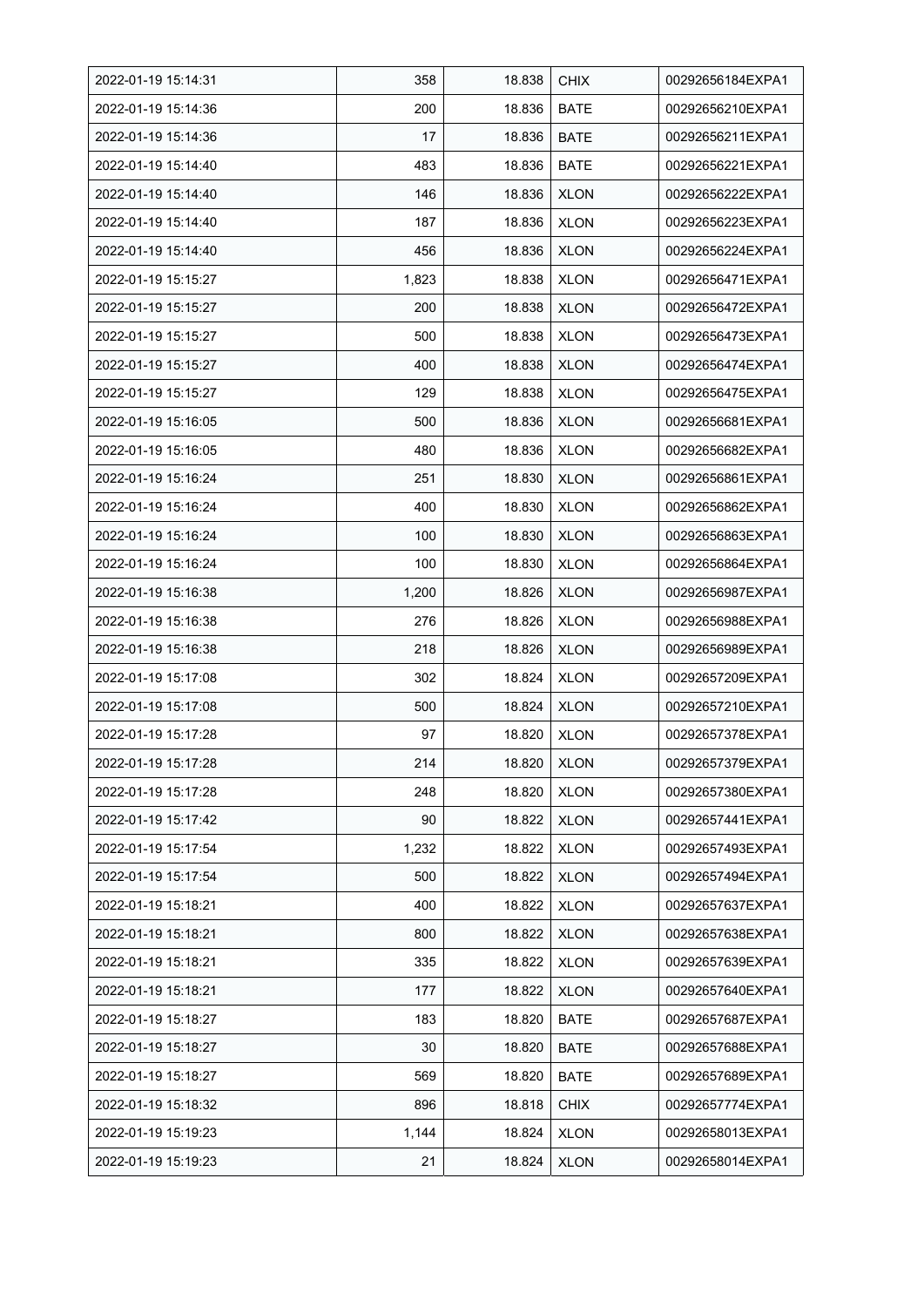| 2022-01-19 15:19:23 | 794   | 18.824 | <b>XLON</b> | 00292658015EXPA1 |
|---------------------|-------|--------|-------------|------------------|
| 2022-01-19 15:19:23 | 128   | 18.824 | <b>XLON</b> | 00292658016EXPA1 |
| 2022-01-19 15:19:24 | 1,047 | 18.824 | <b>XLON</b> | 00292658018EXPA1 |
| 2022-01-19 15:21:33 | 374   | 18.846 | <b>XLON</b> | 00292658702EXPA1 |
| 2022-01-19 15:21:36 | 260   | 18.848 | <b>XLON</b> | 00292658721EXPA1 |
| 2022-01-19 15:21:36 | 500   | 18.848 | <b>XLON</b> | 00292658722EXPA1 |
| 2022-01-19 15:21:36 | 502   | 18.848 | <b>XLON</b> | 00292658723EXPA1 |
| 2022-01-19 15:21:44 | 1,267 | 18.848 | BATE        | 00292658761EXPA1 |
| 2022-01-19 15:22:10 | 1,419 | 18.848 | <b>CHIX</b> | 00292658923EXPA1 |
| 2022-01-19 15:22:17 | 733   | 18.846 | <b>XLON</b> | 00292658965EXPA1 |
| 2022-01-19 15:22:34 | 810   | 18.834 | <b>XLON</b> | 00292659116EXPA1 |
| 2022-01-19 15:22:36 | 1     | 18.834 | <b>XLON</b> | 00292659135EXPA1 |
| 2022-01-19 15:22:42 | 500   | 18.832 | <b>XLON</b> | 00292659150EXPA1 |
| 2022-01-19 15:22:42 | 284   | 18.834 | <b>XLON</b> | 00292659151EXPA1 |
| 2022-01-19 15:22:42 | 339   | 18.834 | <b>XLON</b> | 00292659152EXPA1 |
| 2022-01-19 15:22:42 | 553   | 18.834 | <b>XLON</b> | 00292659153EXPA1 |
| 2022-01-19 15:22:42 | 49    | 18.834 | <b>XLON</b> | 00292659154EXPA1 |
| 2022-01-19 15:22:45 | 500   | 18.834 | <b>XLON</b> | 00292659164EXPA1 |
| 2022-01-19 15:22:45 | 1     | 18.834 | <b>XLON</b> | 00292659165EXPA1 |
| 2022-01-19 15:22:45 | 446   | 18.834 | <b>XLON</b> | 00292659166EXPA1 |
| 2022-01-19 15:22:45 | 554   | 18.834 | <b>XLON</b> | 00292659167EXPA1 |
| 2022-01-19 15:22:45 | 286   | 18.834 | <b>XLON</b> | 00292659168EXPA1 |
| 2022-01-19 15:22:48 | 214   | 18.834 | <b>XLON</b> | 00292659192EXPA1 |
| 2022-01-19 15:22:48 | 242   | 18.834 | <b>XLON</b> | 00292659193EXPA1 |
| 2022-01-19 15:22:48 | 500   | 18.834 | <b>XLON</b> | 00292659194EXPA1 |
| 2022-01-19 15:23:30 | 896   | 18.832 | <b>XLON</b> | 00292659473EXPA1 |
| 2022-01-19 15:23:30 | 56    | 18.832 | <b>XLON</b> | 00292659475EXPA1 |
| 2022-01-19 15:23:36 | 478   | 18.832 | <b>CHIX</b> | 00292659501EXPA1 |
| 2022-01-19 15:23:47 | 2,247 | 18.832 | <b>XLON</b> | 00292659541EXPA1 |
| 2022-01-19 15:23:50 | 1,453 | 18.832 | <b>XLON</b> | 00292659550EXPA1 |
| 2022-01-19 15:23:55 | 538   | 18.834 | <b>XLON</b> | 00292659566EXPA1 |
| 2022-01-19 15:23:55 | 119   | 18.834 | <b>XLON</b> | 00292659567EXPA1 |
| 2022-01-19 15:23:55 | 154   | 18.834 | <b>XLON</b> | 00292659568EXPA1 |
| 2022-01-19 15:25:01 | 191   | 18.846 | <b>XLON</b> | 00292659945EXPA1 |
| 2022-01-19 15:25:01 | 500   | 18.846 | <b>XLON</b> | 00292659946EXPA1 |
| 2022-01-19 15:25:01 | 522   | 18.846 | <b>XLON</b> | 00292659947EXPA1 |
| 2022-01-19 15:25:01 | 239   | 18.846 | <b>XLON</b> | 00292659948EXPA1 |
| 2022-01-19 15:25:01 | 500   | 18.846 | <b>XLON</b> | 00292659949EXPA1 |
| 2022-01-19 15:25:01 | 500   | 18.846 | <b>XLON</b> | 00292659950EXPA1 |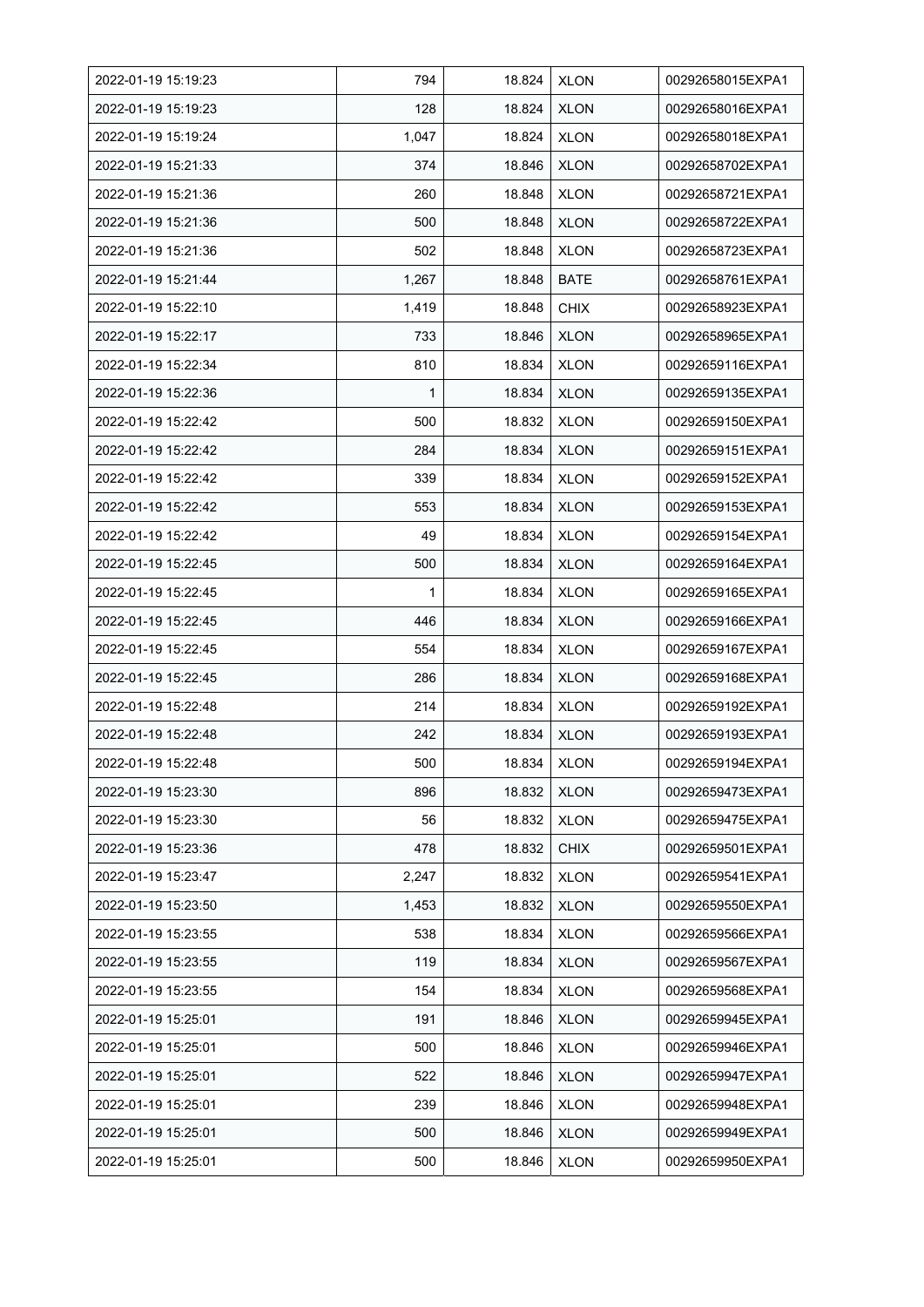| 2022-01-19 15:25:01 | 475   | 18.846 | <b>XLON</b> | 00292659951EXPA1 |
|---------------------|-------|--------|-------------|------------------|
| 2022-01-19 15:25:01 | 500   | 18.846 | <b>XLON</b> | 00292659952EXPA1 |
| 2022-01-19 15:25:01 | 124   | 18.846 | <b>XLON</b> | 00292659953EXPA1 |
| 2022-01-19 15:25:06 | 303   | 18.846 | <b>XLON</b> | 00292659984EXPA1 |
| 2022-01-19 15:25:18 | 500   | 18.844 | <b>XLON</b> | 00292660032EXPA1 |
| 2022-01-19 15:25:21 | 500   | 18.842 | <b>XLON</b> | 00292660052EXPA1 |
| 2022-01-19 15:25:25 | 200   | 18.842 | <b>XLON</b> | 00292660086EXPA1 |
| 2022-01-19 15:25:25 | 161   | 18.842 | <b>XLON</b> | 00292660087EXPA1 |
| 2022-01-19 15:25:25 | 158   | 18.842 | <b>XLON</b> | 00292660088EXPA1 |
| 2022-01-19 15:25:36 | 204   | 18.842 | <b>XLON</b> | 00292660131EXPA1 |
| 2022-01-19 15:25:36 | 225   | 18.842 | <b>XLON</b> | 00292660132EXPA1 |
| 2022-01-19 15:25:36 | 16    | 18.842 | <b>XLON</b> | 00292660133EXPA1 |
| 2022-01-19 15:25:41 | 738   | 18.842 | <b>CHIX</b> | 00292660163EXPA1 |
| 2022-01-19 15:25:48 | 700   | 18.842 | <b>BATE</b> | 00292660229EXPA1 |
| 2022-01-19 15:25:50 | 500   | 18.842 | BATE        | 00292660238EXPA1 |
| 2022-01-19 15:26:11 | 290   | 18.842 | <b>XLON</b> | 00292660347EXPA1 |
| 2022-01-19 15:26:14 | 1,200 | 18.846 | <b>XLON</b> | 00292660372EXPA1 |
| 2022-01-19 15:26:14 | 1,123 | 18.846 | <b>XLON</b> | 00292660373EXPA1 |
| 2022-01-19 15:26:28 | 228   | 18.846 | <b>XLON</b> | 00292660434EXPA1 |
| 2022-01-19 15:26:44 | 550   | 18.852 | <b>XLON</b> | 00292660593EXPA1 |
| 2022-01-19 15:26:44 | 500   | 18.852 | <b>XLON</b> | 00292660594EXPA1 |
| 2022-01-19 15:26:44 | 206   | 18.852 | <b>XLON</b> | 00292660595EXPA1 |
| 2022-01-19 15:26:45 | 200   | 18.852 | <b>XLON</b> | 00292660598EXPA1 |
| 2022-01-19 15:26:52 | 854   | 18.852 | <b>XLON</b> | 00292660637EXPA1 |
| 2022-01-19 15:27:48 | 935   | 18.850 | <b>XLON</b> | 00292660980EXPA1 |
| 2022-01-19 15:27:48 | 161   | 18.850 | <b>XLON</b> | 00292660981EXPA1 |
| 2022-01-19 15:27:48 | 500   | 18.850 | <b>XLON</b> | 00292660982EXPA1 |
| 2022-01-19 15:27:48 | 204   | 18.850 | <b>XLON</b> | 00292660983EXPA1 |
| 2022-01-19 15:27:48 | 215   | 18.850 | <b>XLON</b> | 00292660984EXPA1 |
| 2022-01-19 15:27:48 | 210   | 18.850 | <b>XLON</b> | 00292660985EXPA1 |
| 2022-01-19 15:27:48 | 249   | 18.850 | <b>XLON</b> | 00292660986EXPA1 |
| 2022-01-19 15:27:48 | 240   | 18.850 | <b>XLON</b> | 00292660988EXPA1 |
| 2022-01-19 15:27:48 | 241   | 18.850 | <b>XLON</b> | 00292660989EXPA1 |
| 2022-01-19 15:27:50 | 240   | 18.850 | <b>XLON</b> | 00292661007EXPA1 |
| 2022-01-19 15:27:50 | 111   | 18.850 | <b>XLON</b> | 00292661008EXPA1 |
| 2022-01-19 15:28:08 | 267   | 18.852 | <b>XLON</b> | 00292661187EXPA1 |
| 2022-01-19 15:28:08 | 215   | 18.852 | <b>XLON</b> | 00292661188EXPA1 |
| 2022-01-19 15:28:08 | 179   | 18.852 | <b>XLON</b> | 00292661191EXPA1 |
| 2022-01-19 15:28:08 | 154   | 18.852 | <b>XLON</b> | 00292661192EXPA1 |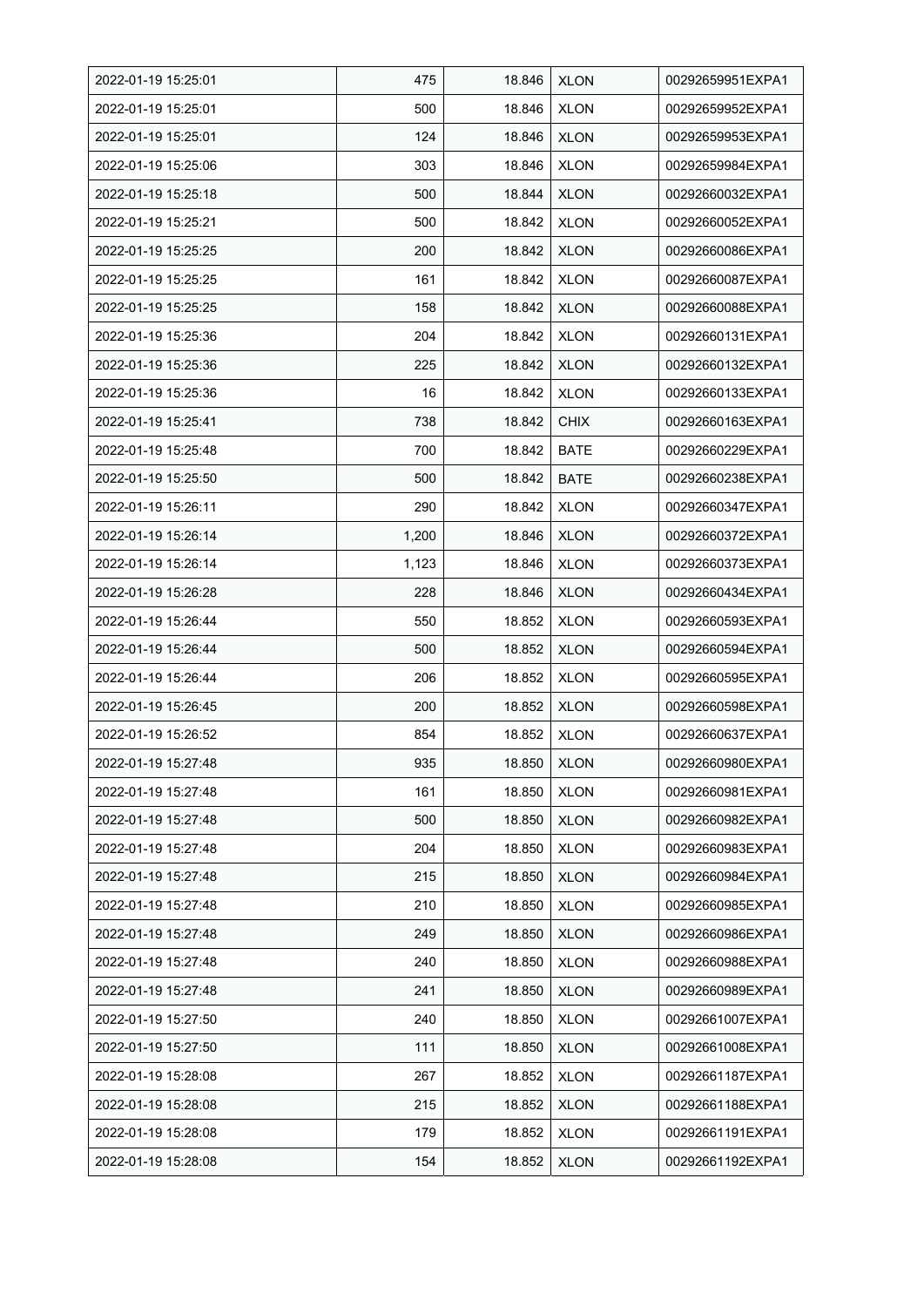| 2022-01-19 15:28:08 | 145   | 18.852 | <b>XLON</b> | 00292661193EXPA1 |
|---------------------|-------|--------|-------------|------------------|
| 2022-01-19 15:28:20 | 679   | 18.852 | <b>CHIX</b> | 00292661254EXPA1 |
| 2022-01-19 15:28:20 | 345   | 18.852 | <b>CHIX</b> | 00292661256EXPA1 |
| 2022-01-19 15:28:20 | 667   | 18.852 | <b>XLON</b> | 00292661255EXPA1 |
| 2022-01-19 15:28:48 | 719   | 18.846 | <b>XLON</b> | 00292661465EXPA1 |
| 2022-01-19 15:28:48 | 1,793 | 18.846 | <b>XLON</b> | 00292661466EXPA1 |
| 2022-01-19 15:29:18 | 150   | 18.846 | <b>XLON</b> | 00292661646EXPA1 |
| 2022-01-19 15:29:18 | 187   | 18.846 | <b>XLON</b> | 00292661648EXPA1 |
| 2022-01-19 15:29:18 | 189   | 18.846 | <b>XLON</b> | 00292661649EXPA1 |
| 2022-01-19 15:29:18 | 126   | 18.846 | <b>XLON</b> | 00292661650EXPA1 |
| 2022-01-19 15:29:18 | 38    | 18.846 | <b>XLON</b> | 00292661651EXPA1 |
| 2022-01-19 15:29:35 | 494   | 18.856 | <b>BATE</b> | 00292661821EXPA1 |
| 2022-01-19 15:29:35 | 667   | 18.856 | <b>BATE</b> | 00292661822EXPA1 |
| 2022-01-19 15:29:36 | 500   | 18.856 | <b>XLON</b> | 00292661823EXPA1 |
| 2022-01-19 15:29:36 | 382   | 18.856 | <b>XLON</b> | 00292661824EXPA1 |
| 2022-01-19 15:29:36 | 138   | 18.856 | <b>XLON</b> | 00292661825EXPA1 |
| 2022-01-19 15:29:36 | 147   | 18.856 | <b>XLON</b> | 00292661826EXPA1 |
| 2022-01-19 15:29:36 | 215   | 18.856 | <b>XLON</b> | 00292661828EXPA1 |
| 2022-01-19 15:29:40 | 129   | 18.856 | XLON        | 00292661867EXPA1 |
| 2022-01-19 15:29:40 | 123   | 18.856 | XLON        | 00292661868EXPA1 |
| 2022-01-19 15:29:40 | 367   | 18.856 | <b>XLON</b> | 00292661869EXPA1 |
| 2022-01-19 15:29:53 | 308   | 18.840 | <b>CHIX</b> | 00292661938EXPA1 |
| 2022-01-19 15:30:03 | 500   | 18.818 | <b>XLON</b> | 00292662136EXPA1 |
| 2022-01-19 15:30:12 | 1,838 | 18.830 | <b>XLON</b> | 00292662450EXPA1 |
| 2022-01-19 15:30:20 | 500   | 18.820 | <b>XLON</b> | 00292662669EXPA1 |
| 2022-01-19 15:30:26 | 500   | 18.808 | <b>XLON</b> | 00292662737EXPA1 |
| 2022-01-19 15:30:26 | 627   | 18.808 | <b>XLON</b> | 00292662738EXPA1 |
| 2022-01-19 15:30:49 | 490   | 18.826 | <b>XLON</b> | 00292663109EXPA1 |
| 2022-01-19 15:30:49 | 540   | 18.826 | <b>XLON</b> | 00292663110EXPA1 |
| 2022-01-19 15:30:49 | 280   | 18.826 | <b>XLON</b> | 00292663111EXPA1 |
| 2022-01-19 15:30:49 | 161   | 18.826 | <b>XLON</b> | 00292663112EXPA1 |
| 2022-01-19 15:30:49 | 341   | 18.826 | <b>XLON</b> | 00292663113EXPA1 |
| 2022-01-19 15:30:51 | 442   | 18.816 | BATE        | 00292663156EXPA1 |
| 2022-01-19 15:30:51 | 252   | 18.818 | <b>CHIX</b> | 00292663145EXPA1 |
| 2022-01-19 15:30:51 | 758   | 18.822 | <b>XLON</b> | 00292663144EXPA1 |
| 2022-01-19 15:31:03 | 153   | 18.798 | <b>XLON</b> | 00292663366EXPA1 |
| 2022-01-19 15:31:03 | 202   | 18.798 | <b>XLON</b> | 00292663367EXPA1 |
| 2022-01-19 15:31:03 | 461   | 18.798 | <b>XLON</b> | 00292663398EXPA1 |
| 2022-01-19 15:31:20 | 85    | 18.802 | <b>CHIX</b> | 00292663544EXPA1 |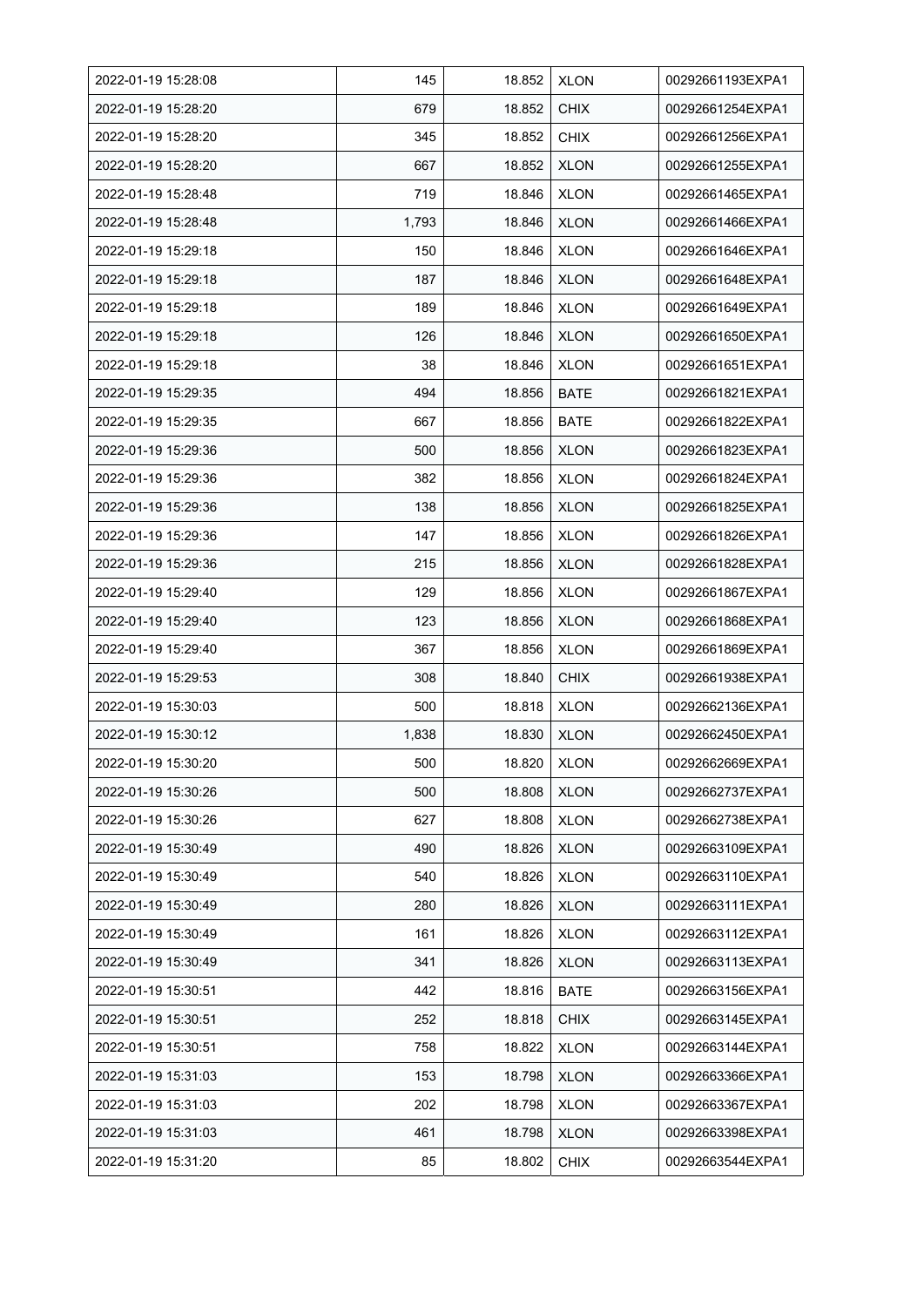| 2022-01-19 15:31:20 | 77    | 18.802 | <b>CHIX</b> | 00292663546EXPA1 |
|---------------------|-------|--------|-------------|------------------|
| 2022-01-19 15:31:20 | 47    | 18.802 | <b>CHIX</b> | 00292663549EXPA1 |
| 2022-01-19 15:31:20 | 537   | 18.802 | <b>CHIX</b> | 00292663550EXPA1 |
| 2022-01-19 15:31:20 | 395   | 18.802 | <b>CHIX</b> | 00292663551EXPA1 |
| 2022-01-19 15:31:20 | 827   | 18.802 | <b>XLON</b> | 00292663548EXPA1 |
| 2022-01-19 15:31:20 | 81    | 18.802 | <b>XLON</b> | 00292663552EXPA1 |
| 2022-01-19 15:31:25 | 1,200 | 18.804 | <b>XLON</b> | 00292663597EXPA1 |
| 2022-01-19 15:31:25 | 600   | 18.804 | <b>XLON</b> | 00292663598EXPA1 |
| 2022-01-19 15:31:25 | 332   | 18.804 | <b>XLON</b> | 00292663599EXPA1 |
| 2022-01-19 15:31:38 | 285   | 18.812 | <b>XLON</b> | 00292663671EXPA1 |
| 2022-01-19 15:31:41 | 1,960 | 18.812 | <b>XLON</b> | 00292663692EXPA1 |
| 2022-01-19 15:31:54 | 500   | 18.814 | <b>XLON</b> | 00292663898EXPA1 |
| 2022-01-19 15:31:54 | 600   | 18.814 | <b>XLON</b> | 00292663899EXPA1 |
| 2022-01-19 15:31:54 | 199   | 18.814 | <b>XLON</b> | 00292663900EXPA1 |
| 2022-01-19 15:32:06 | 733   | 18.822 | <b>XLON</b> | 00292664034EXPA1 |
| 2022-01-19 15:32:06 | 383   | 18.822 | <b>XLON</b> | 00292664035EXPA1 |
| 2022-01-19 15:32:06 | 77    | 18.822 | <b>XLON</b> | 00292664036EXPA1 |
| 2022-01-19 15:32:06 | 431   | 18.822 | <b>XLON</b> | 00292664037EXPA1 |
| 2022-01-19 15:32:08 | 17    | 18.818 | BATE        | 00292664081EXPA1 |
| 2022-01-19 15:32:08 | 21    | 18.818 | BATE        | 00292664082EXPA1 |
| 2022-01-19 15:32:08 | 138   | 18.818 | <b>BATE</b> | 00292664083EXPA1 |
| 2022-01-19 15:32:08 | 619   | 18.818 | <b>BATE</b> | 00292664084EXPA1 |
| 2022-01-19 15:32:23 | 7     | 18.812 | <b>XLON</b> | 00292664174EXPA1 |
| 2022-01-19 15:32:24 | 227   | 18.812 | <b>XLON</b> | 00292664183EXPA1 |
| 2022-01-19 15:32:24 | 180   | 18.812 | <b>XLON</b> | 00292664184EXPA1 |
| 2022-01-19 15:32:24 | 425   | 18.812 | <b>XLON</b> | 00292664185EXPA1 |
| 2022-01-19 15:32:24 | 1,104 | 18.812 | <b>XLON</b> | 00292664186EXPA1 |
| 2022-01-19 15:32:44 | 500   | 18.808 | <b>XLON</b> | 00292664335EXPA1 |
| 2022-01-19 15:32:44 | 133   | 18.808 | <b>XLON</b> | 00292664336EXPA1 |
| 2022-01-19 15:32:44 | 1,733 | 18.808 | <b>XLON</b> | 00292664337EXPA1 |
| 2022-01-19 15:32:54 | 111   | 18.802 | <b>CHIX</b> | 00292664408EXPA1 |
| 2022-01-19 15:32:54 | 73    | 18.802 | <b>CHIX</b> | 00292664409EXPA1 |
| 2022-01-19 15:32:54 | 125   | 18.802 | <b>CHIX</b> | 00292664411EXPA1 |
| 2022-01-19 15:32:54 | 444   | 18.802 | <b>CHIX</b> | 00292664413EXPA1 |
| 2022-01-19 15:32:58 | 600   | 18.800 | <b>XLON</b> | 00292664441EXPA1 |
| 2022-01-19 15:33:05 | 382   | 18.802 | <b>XLON</b> | 00292664496EXPA1 |
| 2022-01-19 15:33:05 | 402   | 18.802 | <b>XLON</b> | 00292664497EXPA1 |
| 2022-01-19 15:33:11 | 288   | 18.800 | <b>XLON</b> | 00292664533EXPA1 |
| 2022-01-19 15:33:11 | 1,200 | 18.800 | <b>XLON</b> | 00292664534EXPA1 |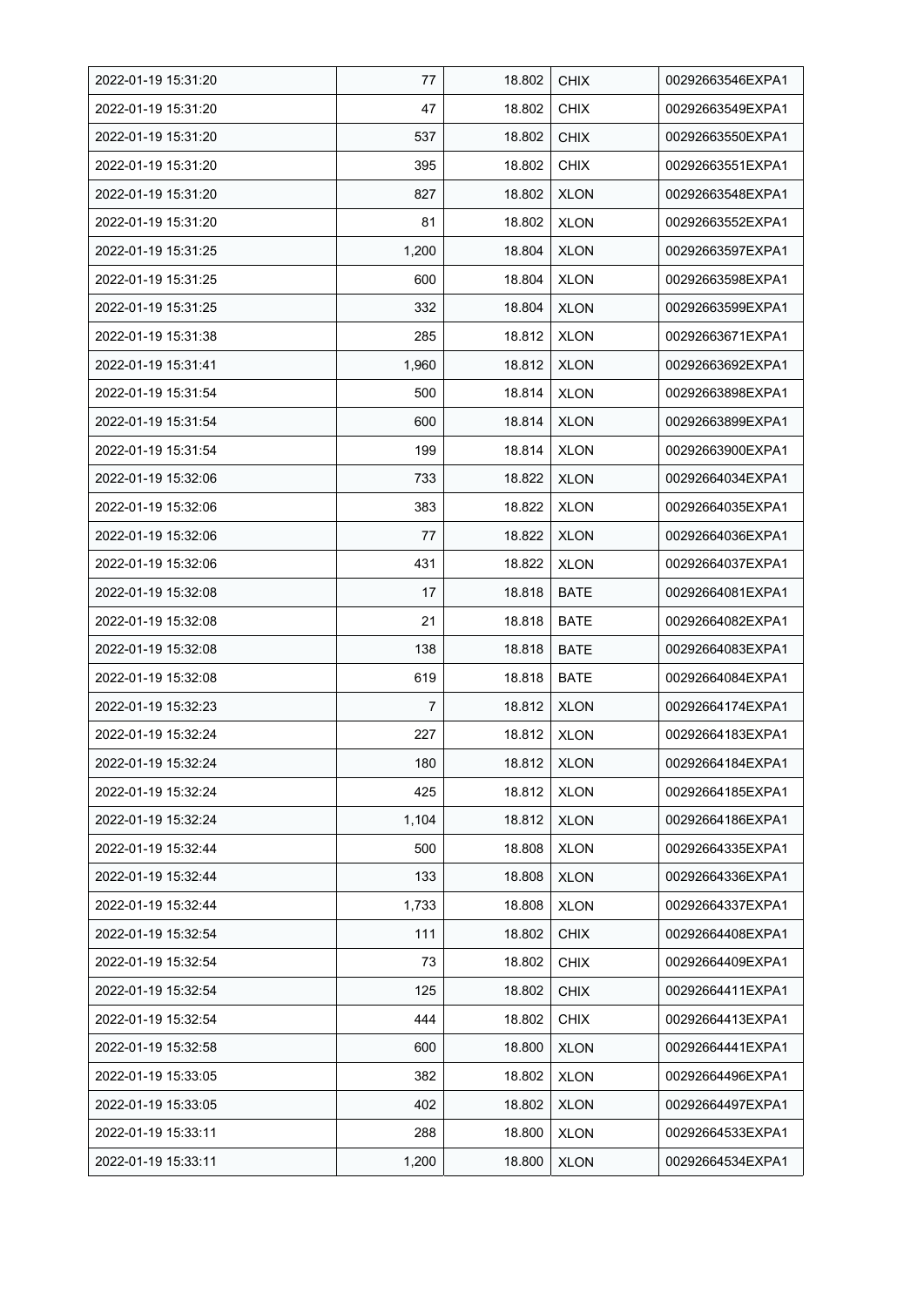| 2022-01-19 15:33:22 | 400   | 18.802 | <b>BATE</b> | 00292664669EXPA1 |
|---------------------|-------|--------|-------------|------------------|
| 2022-01-19 15:33:22 | 145   | 18.802 | <b>BATE</b> | 00292664674EXPA1 |
| 2022-01-19 15:33:22 | 24    | 18.802 | <b>BATE</b> | 00292664675EXPA1 |
| 2022-01-19 15:33:22 | 36    | 18.802 | <b>BATE</b> | 00292664676EXPA1 |
| 2022-01-19 15:33:22 | 182   | 18.802 | BATE        | 00292664677EXPA1 |
| 2022-01-19 15:33:22 | 759   | 18.802 | <b>XLON</b> | 00292664673EXPA1 |
| 2022-01-19 15:33:44 | 127   | 18.830 | <b>XLON</b> | 00292664937EXPA1 |
| 2022-01-19 15:33:44 | 147   | 18.830 | <b>XLON</b> | 00292664938EXPA1 |
| 2022-01-19 15:33:44 | 61    | 18.830 | <b>XLON</b> | 00292664939EXPA1 |
| 2022-01-19 15:33:44 | 2,630 | 18.830 | <b>XLON</b> | 00292664940EXPA1 |
| 2022-01-19 15:34:03 | 13    | 18.832 | <b>CHIX</b> | 00292665074EXPA1 |
| 2022-01-19 15:34:03 | 813   | 18.832 | <b>CHIX</b> | 00292665076EXPA1 |
| 2022-01-19 15:34:03 | 200   | 18.832 | <b>XLON</b> | 00292665075EXPA1 |
| 2022-01-19 15:34:03 | 672   | 18.832 | <b>XLON</b> | 00292665077EXPA1 |
| 2022-01-19 15:34:09 | 500   | 18.826 | <b>XLON</b> | 00292665155EXPA1 |
| 2022-01-19 15:34:22 | 67    | 18.830 | <b>XLON</b> | 00292665306EXPA1 |
| 2022-01-19 15:34:22 | 1,438 | 18.830 | <b>XLON</b> | 00292665307EXPA1 |
| 2022-01-19 15:34:22 | 719   | 18.830 | <b>XLON</b> | 00292665308EXPA1 |
| 2022-01-19 15:34:22 | 561   | 18.830 | <b>XLON</b> | 00292665309EXPA1 |
| 2022-01-19 15:34:22 | 14    | 18.830 | <b>XLON</b> | 00292665310EXPA1 |
| 2022-01-19 15:34:34 | 600   | 18.824 | <b>XLON</b> | 00292665457EXPA1 |
| 2022-01-19 15:34:34 | 500   | 18.824 | <b>XLON</b> | 00292665458EXPA1 |
| 2022-01-19 15:34:36 | 80    | 18.822 | BATE        | 00292665472EXPA1 |
| 2022-01-19 15:34:36 | 662   | 18.822 | <b>BATE</b> | 00292665478EXPA1 |
| 2022-01-19 15:35:22 | 1,356 | 18.832 | <b>CHIX</b> | 00292665873EXPA1 |
| 2022-01-19 15:35:24 | 389   | 18.832 | <b>XLON</b> | 00292665893EXPA1 |
| 2022-01-19 15:35:24 | 500   | 18.832 | <b>XLON</b> | 00292665894EXPA1 |
| 2022-01-19 15:35:24 | 1,200 | 18.832 | <b>XLON</b> | 00292665895EXPA1 |
| 2022-01-19 15:35:24 | 148   | 18.832 | <b>XLON</b> | 00292665896EXPA1 |
| 2022-01-19 15:35:27 | 920   | 18.828 | <b>XLON</b> | 00292665909EXPA1 |
| 2022-01-19 15:35:32 | 348   | 18.824 | <b>XLON</b> | 00292665940EXPA1 |
| 2022-01-19 15:35:32 | 110   | 18.824 | <b>XLON</b> | 00292665941EXPA1 |
| 2022-01-19 15:35:35 | 500   | 18.812 | <b>XLON</b> | 00292665974EXPA1 |
| 2022-01-19 15:35:46 | 137   | 18.820 | <b>XLON</b> | 00292666072EXPA1 |
| 2022-01-19 15:35:46 | 557   | 18.820 | <b>XLON</b> | 00292666074EXPA1 |
| 2022-01-19 15:35:46 | 80    | 18.820 | <b>XLON</b> | 00292666075EXPA1 |
| 2022-01-19 15:35:56 | 18    | 18.814 | BATE        | 00292666167EXPA1 |
| 2022-01-19 15:35:56 | 48    | 18.814 | <b>BATE</b> | 00292666168EXPA1 |
| 2022-01-19 15:35:56 | 78    | 18.814 | <b>BATE</b> | 00292666169EXPA1 |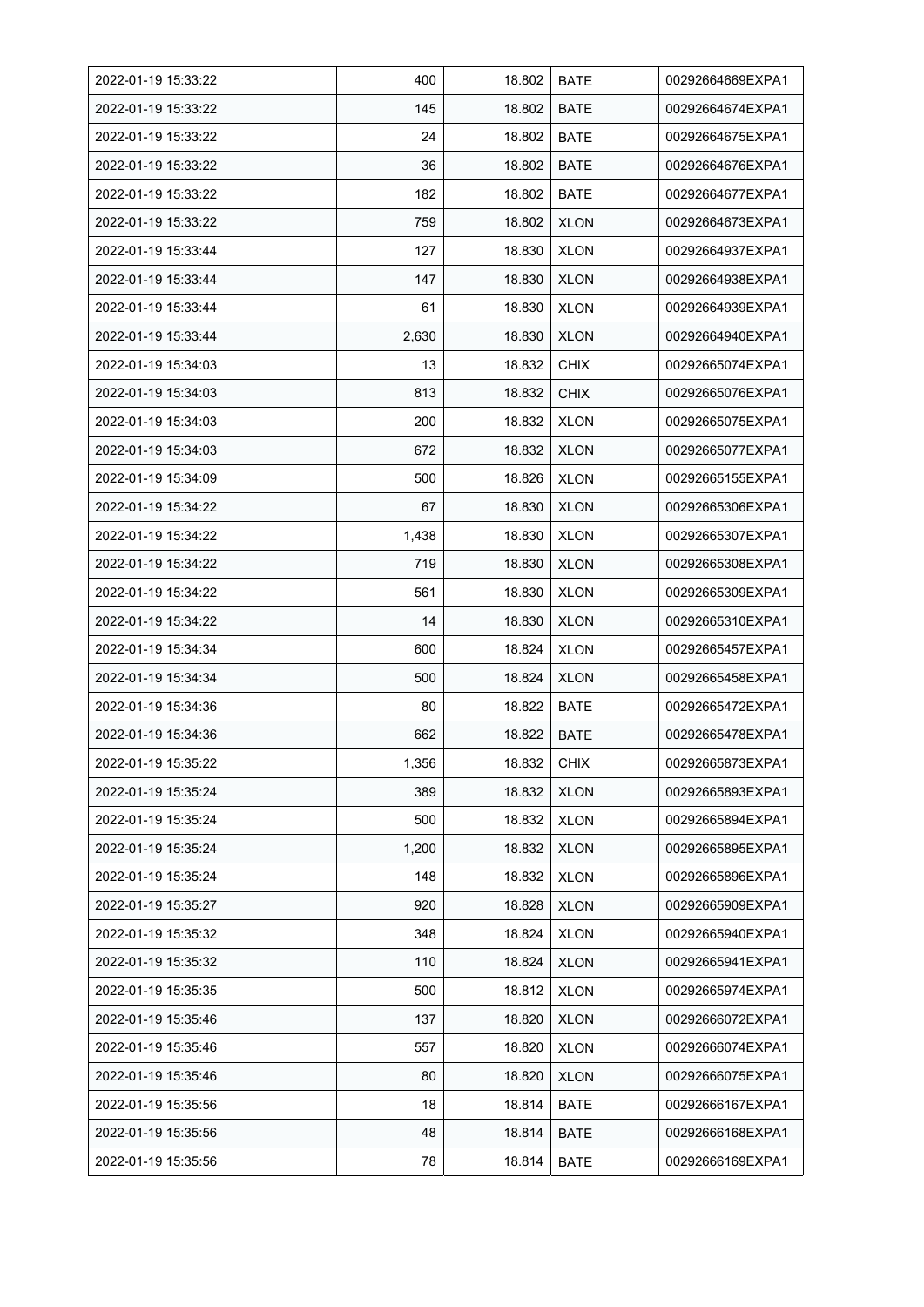| 2022-01-19 15:35:56 | 100   | 18.814 | <b>BATE</b> | 00292666170EXPA1 |
|---------------------|-------|--------|-------------|------------------|
| 2022-01-19 15:35:56 | 12    | 18.814 | <b>BATE</b> | 00292666171EXPA1 |
| 2022-01-19 15:35:56 | 67    | 18.814 | <b>BATE</b> | 00292666172EXPA1 |
| 2022-01-19 15:35:56 | 72    | 18.814 | <b>BATE</b> | 00292666173EXPA1 |
| 2022-01-19 15:35:56 | 38    | 18.814 | BATE        | 00292666174EXPA1 |
| 2022-01-19 15:35:56 | 27    | 18.814 | <b>BATE</b> | 00292666175EXPA1 |
| 2022-01-19 15:35:56 | 26    | 18.814 | <b>BATE</b> | 00292666176EXPA1 |
| 2022-01-19 15:35:56 | 294   | 18.814 | <b>BATE</b> | 00292666177EXPA1 |
| 2022-01-19 15:35:57 | 500   | 18.814 | <b>XLON</b> | 00292666182EXPA1 |
| 2022-01-19 15:35:57 | 480   | 18.814 | <b>XLON</b> | 00292666183EXPA1 |
| 2022-01-19 15:35:57 | 624   | 18.814 | <b>XLON</b> | 00292666185EXPA1 |
| 2022-01-19 15:36:00 | 500   | 18.816 | <b>XLON</b> | 00292666198EXPA1 |
| 2022-01-19 15:36:00 | 600   | 18.816 | <b>XLON</b> | 00292666199EXPA1 |
| 2022-01-19 15:36:00 | 249   | 18.816 | <b>XLON</b> | 00292666200EXPA1 |
| 2022-01-19 15:36:09 | 2,522 | 18.818 | <b>XLON</b> | 00292666282EXPA1 |
| 2022-01-19 15:36:27 | 226   | 18.824 | <b>XLON</b> | 00292666426EXPA1 |
| 2022-01-19 15:36:27 | 236   | 18.824 | <b>XLON</b> | 00292666427EXPA1 |
| 2022-01-19 15:36:27 | 1,360 | 18.824 | <b>XLON</b> | 00292666428EXPA1 |
| 2022-01-19 15:36:41 | 500   | 18.828 | <b>XLON</b> | 00292666546EXPA1 |
| 2022-01-19 15:36:48 | 500   | 18.822 | <b>XLON</b> | 00292666608EXPA1 |
| 2022-01-19 15:36:55 | 500   | 18.810 | <b>XLON</b> | 00292666648EXPA1 |
| 2022-01-19 15:36:55 | 600   | 18.810 | <b>XLON</b> | 00292666649EXPA1 |
| 2022-01-19 15:36:55 | 178   | 18.810 | <b>XLON</b> | 00292666650EXPA1 |
| 2022-01-19 15:37:13 | 258   | 18.820 | <b>XLON</b> | 00292666768EXPA1 |
| 2022-01-19 15:37:13 | 176   | 18.820 | <b>XLON</b> | 00292666769EXPA1 |
| 2022-01-19 15:37:13 | 215   | 18.820 | <b>XLON</b> | 00292666770EXPA1 |
| 2022-01-19 15:37:13 | 1,350 | 18.820 | <b>XLON</b> | 00292666771EXPA1 |
| 2022-01-19 15:37:13 | 82    | 18.820 | <b>XLON</b> | 00292666772EXPA1 |
| 2022-01-19 15:37:13 | 164   | 18.820 | <b>XLON</b> | 00292666773EXPA1 |
| 2022-01-19 15:37:13 | 12    | 18.820 | <b>XLON</b> | 00292666774EXPA1 |
| 2022-01-19 15:37:25 | 126   | 18.816 | <b>CHIX</b> | 00292666828EXPA1 |
| 2022-01-19 15:37:25 | 21    | 18.816 | <b>CHIX</b> | 00292666829EXPA1 |
| 2022-01-19 15:37:25 | 23    | 18.816 | <b>CHIX</b> | 00292666830EXPA1 |
| 2022-01-19 15:37:27 | 759   | 18.816 | <b>CHIX</b> | 00292666834EXPA1 |
| 2022-01-19 15:37:30 | 1,670 | 18.816 | <b>XLON</b> | 00292666858EXPA1 |
| 2022-01-19 15:37:36 | 500   | 18.810 | <b>BATE</b> | 00292666898EXPA1 |
| 2022-01-19 15:37:39 | 477   | 18.810 | BATE        | 00292666907EXPA1 |
| 2022-01-19 15:37:41 | 1,200 | 18.810 | <b>XLON</b> | 00292666917EXPA1 |
| 2022-01-19 15:37:41 | 402   | 18.810 | <b>XLON</b> | 00292666918EXPA1 |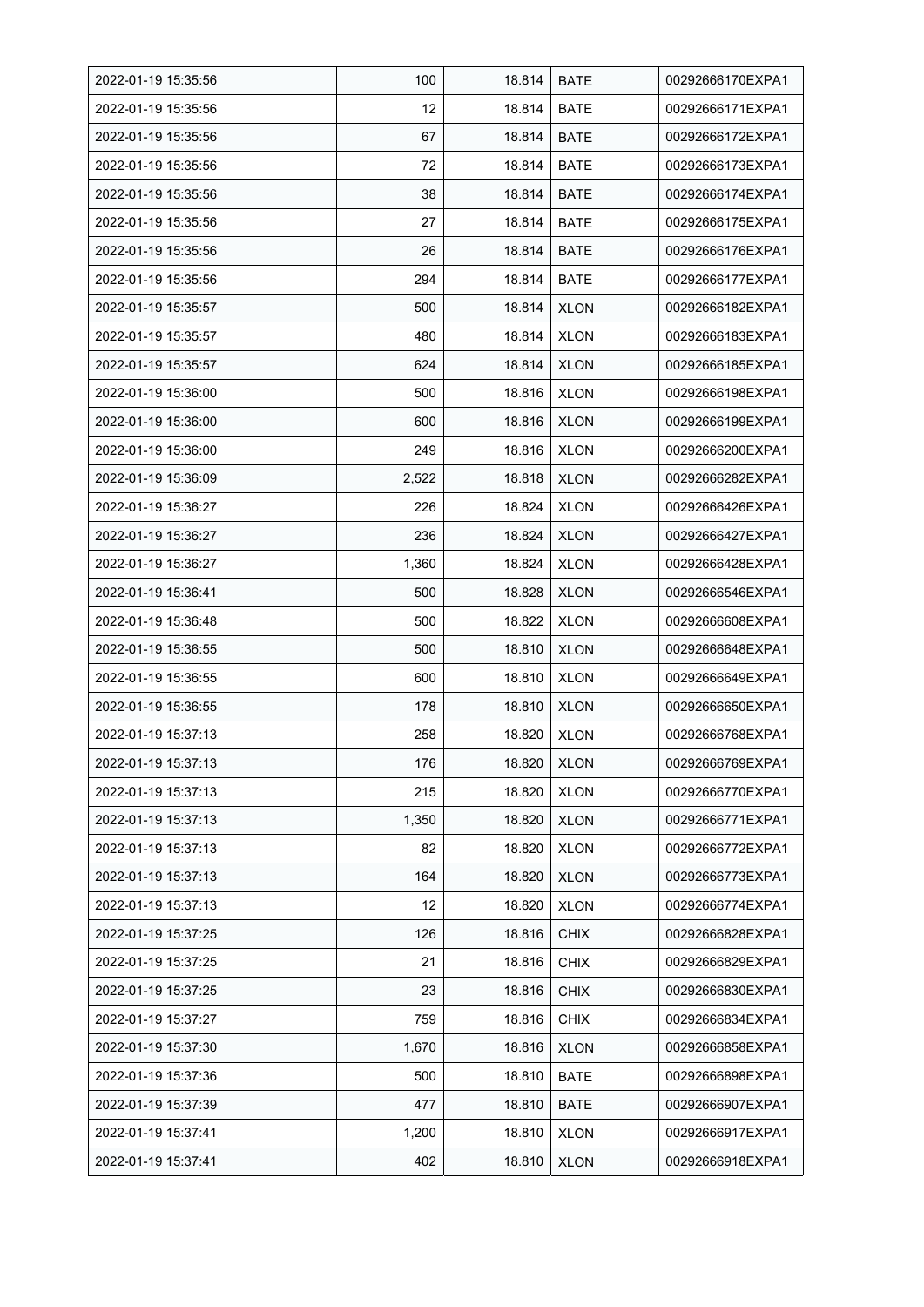| 2022-01-19 15:38:06 | 584   | 18.814 | <b>XLON</b> | 00292667080EXPA1 |
|---------------------|-------|--------|-------------|------------------|
| 2022-01-19 15:38:06 | 500   | 18.814 | <b>XLON</b> | 00292667081EXPA1 |
| 2022-01-19 15:38:06 | 500   | 18.814 | <b>XLON</b> | 00292667082EXPA1 |
| 2022-01-19 15:38:20 | 150   | 18.818 | <b>XLON</b> | 00292667174EXPA1 |
| 2022-01-19 15:38:20 | 225   | 18.818 | <b>XLON</b> | 00292667175EXPA1 |
| 2022-01-19 15:38:29 | 250   | 18.810 | <b>XLON</b> | 00292667244EXPA1 |
| 2022-01-19 15:38:29 | 500   | 18.810 | <b>XLON</b> | 00292667245EXPA1 |
| 2022-01-19 15:38:29 | 327   | 18.810 | <b>XLON</b> | 00292667247EXPA1 |
| 2022-01-19 15:38:29 | 685   | 18.810 | <b>XLON</b> | 00292667248EXPA1 |
| 2022-01-19 15:38:29 | 690   | 18.810 | <b>XLON</b> | 00292667249EXPA1 |
| 2022-01-19 15:38:35 | 355   | 18.806 | <b>CHIX</b> | 00292667306EXPA1 |
| 2022-01-19 15:38:35 | 422   | 18.806 | <b>CHIX</b> | 00292667307EXPA1 |
| 2022-01-19 15:38:53 | 222   | 18.798 | <b>XLON</b> | 00292667448EXPA1 |
| 2022-01-19 15:39:05 | 373   | 18.794 | <b>XLON</b> | 00292667543EXPA1 |
| 2022-01-19 15:39:05 | 430   | 18.794 | <b>XLON</b> | 00292667545EXPA1 |
| 2022-01-19 15:39:19 | 500   | 18.792 | <b>XLON</b> | 00292667650EXPA1 |
| 2022-01-19 15:39:19 | 650   | 18.792 | <b>XLON</b> | 00292667651EXPA1 |
| 2022-01-19 15:39:19 | 159   | 18.792 | <b>XLON</b> | 00292667652EXPA1 |
| 2022-01-19 15:39:25 | 500   | 18.794 | <b>XLON</b> | 00292667681EXPA1 |
| 2022-01-19 15:39:25 | 1,168 | 18.794 | <b>XLON</b> | 00292667682EXPA1 |
| 2022-01-19 15:39:28 | 102   | 18.796 | <b>XLON</b> | 00292667700EXPA1 |
| 2022-01-19 15:39:28 | 1,200 | 18.796 | <b>XLON</b> | 00292667701EXPA1 |
| 2022-01-19 15:39:28 | 600   | 18.796 | <b>XLON</b> | 00292667702EXPA1 |
| 2022-01-19 15:39:28 | 143   | 18.796 | <b>XLON</b> | 00292667703EXPA1 |
| 2022-01-19 15:39:32 | 800   | 18.796 | <b>BATE</b> | 00292667731EXPA1 |
| 2022-01-19 15:39:32 | 393   | 18.796 | BATE        | 00292667732EXPA1 |
| 2022-01-19 15:39:51 | 500   | 18.792 | <b>XLON</b> | 00292667853EXPA1 |
| 2022-01-19 15:39:51 | 910   | 18.792 | <b>XLON</b> | 00292667854EXPA1 |
| 2022-01-19 15:39:57 | 1,222 | 18.786 | <b>CHIX</b> | 00292667878EXPA1 |
| 2022-01-19 15:40:18 | 779   | 18.774 | <b>XLON</b> | 00292668089EXPA1 |
| 2022-01-19 15:40:23 | 500   | 18.766 | <b>XLON</b> | 00292668156EXPA1 |
| 2022-01-19 15:40:23 | 579   | 18.768 | <b>XLON</b> | 00292668157EXPA1 |
| 2022-01-19 15:40:23 | 1,050 | 18.768 | <b>XLON</b> | 00292668158EXPA1 |
| 2022-01-19 15:40:36 | 500   | 18.762 | <b>XLON</b> | 00292668244EXPA1 |
| 2022-01-19 15:40:36 | 550   | 18.762 | <b>XLON</b> | 00292668245EXPA1 |
| 2022-01-19 15:40:47 | 659   | 18.758 | <b>XLON</b> | 00292668371EXPA1 |
| 2022-01-19 15:40:47 | 757   | 18.758 | <b>XLON</b> | 00292668372EXPA1 |
| 2022-01-19 15:41:11 | 800   | 18.754 | <b>XLON</b> | 00292668600EXPA1 |
| 2022-01-19 15:41:11 | 161   | 18.754 | <b>XLON</b> | 00292668601EXPA1 |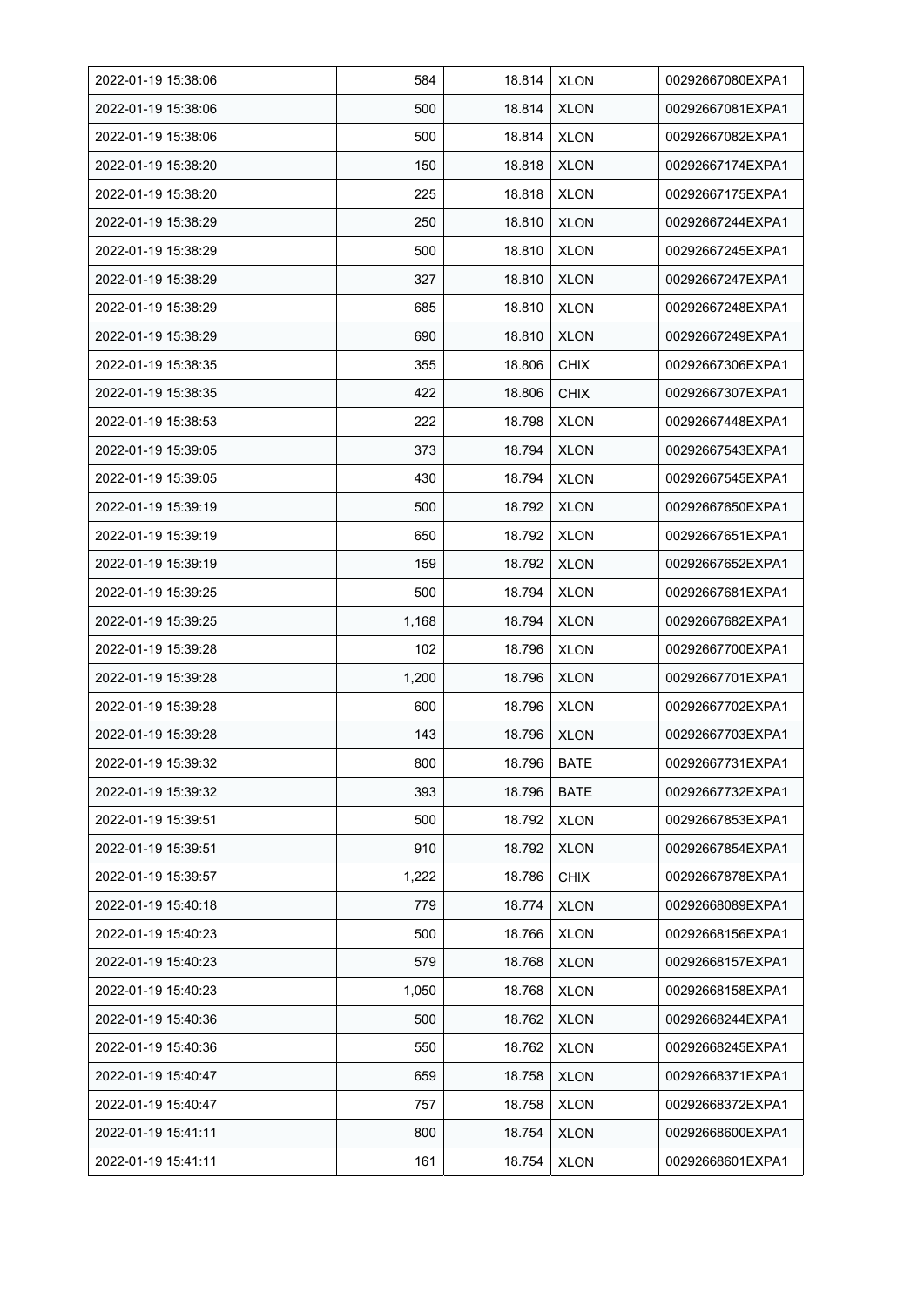| 2022-01-19 15:41:16 | 500   | 18.754 | <b>XLON</b> | 00292668679EXPA1 |
|---------------------|-------|--------|-------------|------------------|
| 2022-01-19 15:41:19 | 500   | 18.756 | <b>XLON</b> | 00292668720EXPA1 |
| 2022-01-19 15:41:25 | 16    | 18.756 | <b>XLON</b> | 00292668786EXPA1 |
| 2022-01-19 15:41:25 | 500   | 18.756 | <b>XLON</b> | 00292668787EXPA1 |
| 2022-01-19 15:41:29 | 479   | 18.754 | <b>BATE</b> | 00292668817EXPA1 |
| 2022-01-19 15:41:33 | 182   | 18.756 | <b>XLON</b> | 00292668855EXPA1 |
| 2022-01-19 15:41:34 | 1,486 | 18.756 | <b>XLON</b> | 00292668859EXPA1 |
| 2022-01-19 15:41:44 | 843   | 18.752 | <b>CHIX</b> | 00292668934EXPA1 |
| 2022-01-19 15:41:53 | 500   | 18.744 | <b>XLON</b> | 00292669010EXPA1 |
| 2022-01-19 15:41:58 | 493   | 18.750 | <b>XLON</b> | 00292669032EXPA1 |
| 2022-01-19 15:41:58 | 600   | 18.750 | <b>XLON</b> | 00292669033EXPA1 |
| 2022-01-19 15:41:58 | 600   | 18.750 | <b>XLON</b> | 00292669035EXPA1 |
| 2022-01-19 15:42:14 | 500   | 18.754 | <b>XLON</b> | 00292669148EXPA1 |
| 2022-01-19 15:42:14 | 1,094 | 18.754 | <b>XLON</b> | 00292669149EXPA1 |
| 2022-01-19 15:42:32 | 13    | 18.750 | BATE        | 00292669300EXPA1 |
| 2022-01-19 15:42:32 | 14    | 18.750 | <b>BATE</b> | 00292669304EXPA1 |
| 2022-01-19 15:42:32 | 101   | 18.750 | <b>BATE</b> | 00292669309EXPA1 |
| 2022-01-19 15:42:32 | 588   | 18.750 | <b>BATE</b> | 00292669310EXPA1 |
| 2022-01-19 15:42:33 | 500   | 18.750 | <b>XLON</b> | 00292669318EXPA1 |
| 2022-01-19 15:42:33 | 600   | 18.750 | <b>XLON</b> | 00292669319EXPA1 |
| 2022-01-19 15:42:33 | 238   | 18.750 | <b>XLON</b> | 00292669320EXPA1 |
| 2022-01-19 15:42:33 | 139   | 18.750 | <b>XLON</b> | 00292669321EXPA1 |
| 2022-01-19 15:42:41 | 441   | 18.744 | <b>XLON</b> | 00292669344EXPA1 |
| 2022-01-19 15:42:41 | 51    | 18.744 | <b>XLON</b> | 00292669345EXPA1 |
| 2022-01-19 15:42:56 | 500   | 18.744 | <b>XLON</b> | 00292669530EXPA1 |
| 2022-01-19 15:43:04 | 130   | 18.744 | <b>XLON</b> | 00292669583EXPA1 |
| 2022-01-19 15:43:04 | 138   | 18.744 | <b>XLON</b> | 00292669584EXPA1 |
| 2022-01-19 15:43:04 | 139   | 18.744 | <b>XLON</b> | 00292669585EXPA1 |
| 2022-01-19 15:43:04 | 1,468 | 18.744 | <b>XLON</b> | 00292669586EXPA1 |
| 2022-01-19 15:43:24 | 600   | 18.716 | <b>XLON</b> | 00292669855EXPA1 |
| 2022-01-19 15:43:24 | 600   | 18.716 | <b>XLON</b> | 00292669856EXPA1 |
| 2022-01-19 15:43:35 | 7     | 18.724 | <b>XLON</b> | 00292669912EXPA1 |
| 2022-01-19 15:43:35 | 84    | 18.724 | <b>XLON</b> | 00292669913EXPA1 |
| 2022-01-19 15:43:35 | 6     | 18.724 | <b>XLON</b> | 00292669914EXPA1 |
| 2022-01-19 15:43:43 | 154   | 18.732 | <b>XLON</b> | 00292670035EXPA1 |
| 2022-01-19 15:43:43 | 91    | 18.732 | <b>XLON</b> | 00292670036EXPA1 |
| 2022-01-19 15:43:47 | 805   | 18.740 | <b>XLON</b> | 00292670072EXPA1 |
| 2022-01-19 15:43:47 | 500   | 18.740 | <b>XLON</b> | 00292670073EXPA1 |
| 2022-01-19 15:43:48 | 127   | 18.740 | <b>XLON</b> | 00292670074EXPA1 |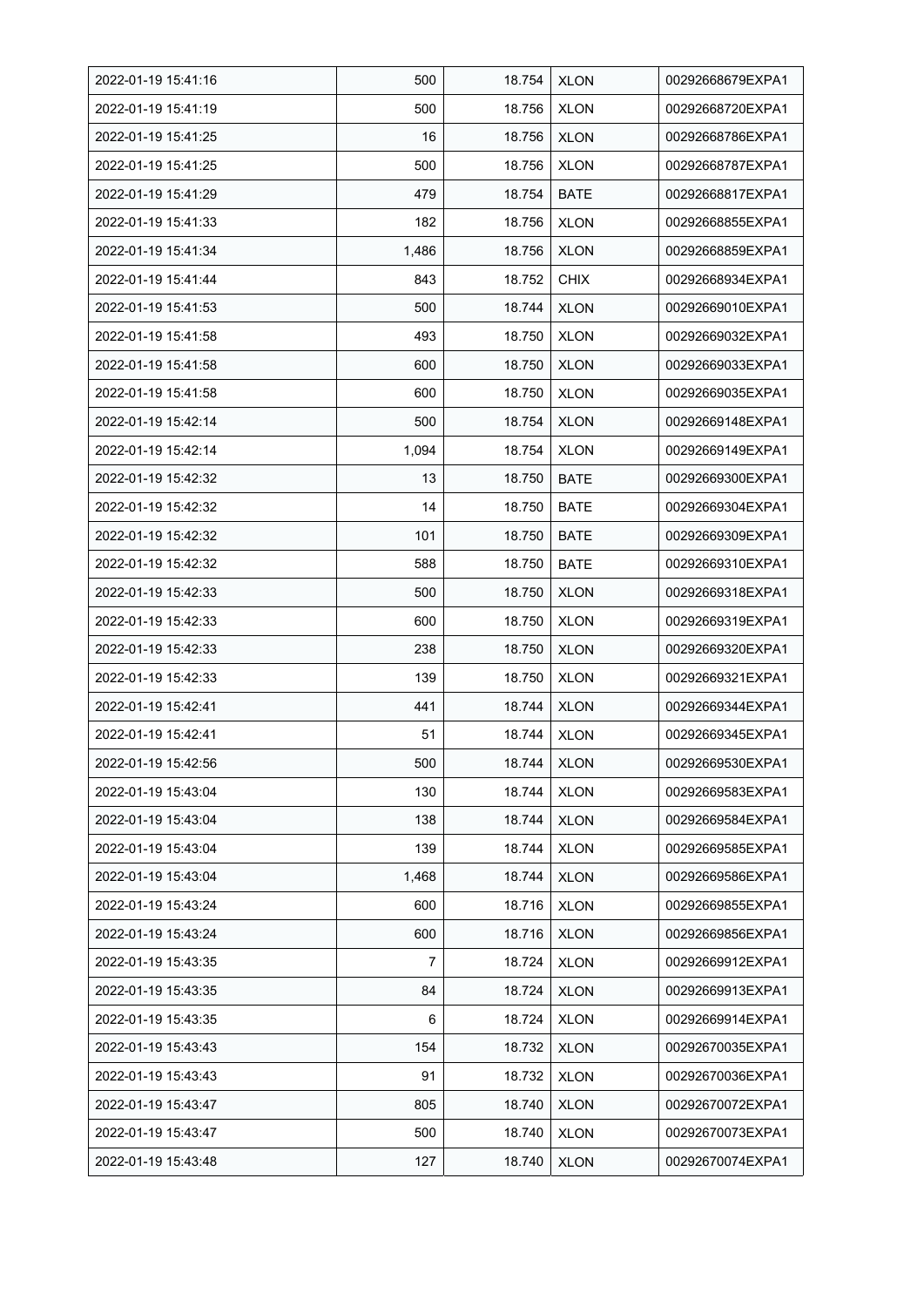| 2022-01-19 15:43:48 | 152   | 18.740 | <b>XLON</b> | 00292670075EXPA1 |
|---------------------|-------|--------|-------------|------------------|
| 2022-01-19 15:43:48 | 153   | 18.740 | <b>XLON</b> | 00292670076EXPA1 |
| 2022-01-19 15:43:48 | 82    | 18.740 | <b>XLON</b> | 00292670077EXPA1 |
| 2022-01-19 15:43:48 | 379   | 18.740 | <b>XLON</b> | 00292670078EXPA1 |
| 2022-01-19 15:43:52 | 375   | 18.738 | <b>CHIX</b> | 00292670091EXPA1 |
| 2022-01-19 15:43:52 | 74    | 18.738 | <b>CHIX</b> | 00292670092EXPA1 |
| 2022-01-19 15:43:52 | 84    | 18.738 | <b>CHIX</b> | 00292670093EXPA1 |
| 2022-01-19 15:43:52 | 120   | 18.738 | <b>CHIX</b> | 00292670094EXPA1 |
| 2022-01-19 15:43:52 | 178   | 18.738 | <b>CHIX</b> | 00292670095EXPA1 |
| 2022-01-19 15:43:52 | 77    | 18.738 | <b>CHIX</b> | 00292670096EXPA1 |
| 2022-01-19 15:44:10 | 500   | 18.738 | <b>XLON</b> | 00292670231EXPA1 |
| 2022-01-19 15:44:13 | 500   | 18.736 | <b>XLON</b> | 00292670245EXPA1 |
| 2022-01-19 15:44:13 | 500   | 18.736 | <b>XLON</b> | 00292670246EXPA1 |
| 2022-01-19 15:44:21 | 787   | 18.736 | <b>BATE</b> | 00292670302EXPA1 |
| 2022-01-19 15:44:21 | 299   | 18.736 | <b>XLON</b> | 00292670290EXPA1 |
| 2022-01-19 15:44:21 | 322   | 18.736 | <b>XLON</b> | 00292670293EXPA1 |
| 2022-01-19 15:44:21 | 237   | 18.736 | <b>XLON</b> | 00292670294EXPA1 |
| 2022-01-19 15:44:44 | 724   | 18.748 | <b>XLON</b> | 00292670455EXPA1 |
| 2022-01-19 15:44:44 | 364   | 18.748 | <b>XLON</b> | 00292670456EXPA1 |
| 2022-01-19 15:44:44 | 1,476 | 18.748 | XLON        | 00292670457EXPA1 |
| 2022-01-19 15:45:17 | 250   | 18.750 | <b>XLON</b> | 00292670716EXPA1 |
| 2022-01-19 15:45:17 | 500   | 18.750 | <b>XLON</b> | 00292670717EXPA1 |
| 2022-01-19 15:45:17 | 500   | 18.750 | <b>XLON</b> | 00292670718EXPA1 |
| 2022-01-19 15:45:17 | 1,530 | 18.750 | <b>XLON</b> | 00292670719EXPA1 |
| 2022-01-19 15:45:32 | 18    | 18.740 | <b>CHIX</b> | 00292670931EXPA1 |
| 2022-01-19 15:45:32 | 123   | 18.740 | <b>CHIX</b> | 00292670932EXPA1 |
| 2022-01-19 15:45:32 | 33    | 18.740 | <b>CHIX</b> | 00292670933EXPA1 |
| 2022-01-19 15:45:53 | 61    | 18.744 | <b>CHIX</b> | 00292671084EXPA1 |
| 2022-01-19 15:46:00 | 201   | 18.740 | <b>BATE</b> | 00292671140EXPA1 |
| 2022-01-19 15:46:00 | 648   | 18.740 | <b>BATE</b> | 00292671141EXPA1 |
| 2022-01-19 15:46:00 | 52    | 18.744 | <b>CHIX</b> | 00292671127EXPA1 |
| 2022-01-19 15:46:00 | 57    | 18.744 | <b>CHIX</b> | 00292671130EXPA1 |
| 2022-01-19 15:46:00 | 87    | 18.744 | <b>CHIX</b> | 00292671132EXPA1 |
| 2022-01-19 15:46:00 | 277   | 18.744 | <b>CHIX</b> | 00292671133EXPA1 |
| 2022-01-19 15:46:00 | 616   | 18.744 | <b>CHIX</b> | 00292671136EXPA1 |
| 2022-01-19 15:46:00 | 238   | 18.744 | <b>XLON</b> | 00292671129EXPA1 |
| 2022-01-19 15:46:00 | 290   | 18.744 | <b>XLON</b> | 00292671131EXPA1 |
| 2022-01-19 15:46:00 | 2,305 | 18.744 | <b>XLON</b> | 00292671134EXPA1 |
| 2022-01-19 15:46:00 | 118   | 18.744 | <b>XLON</b> | 00292671139EXPA1 |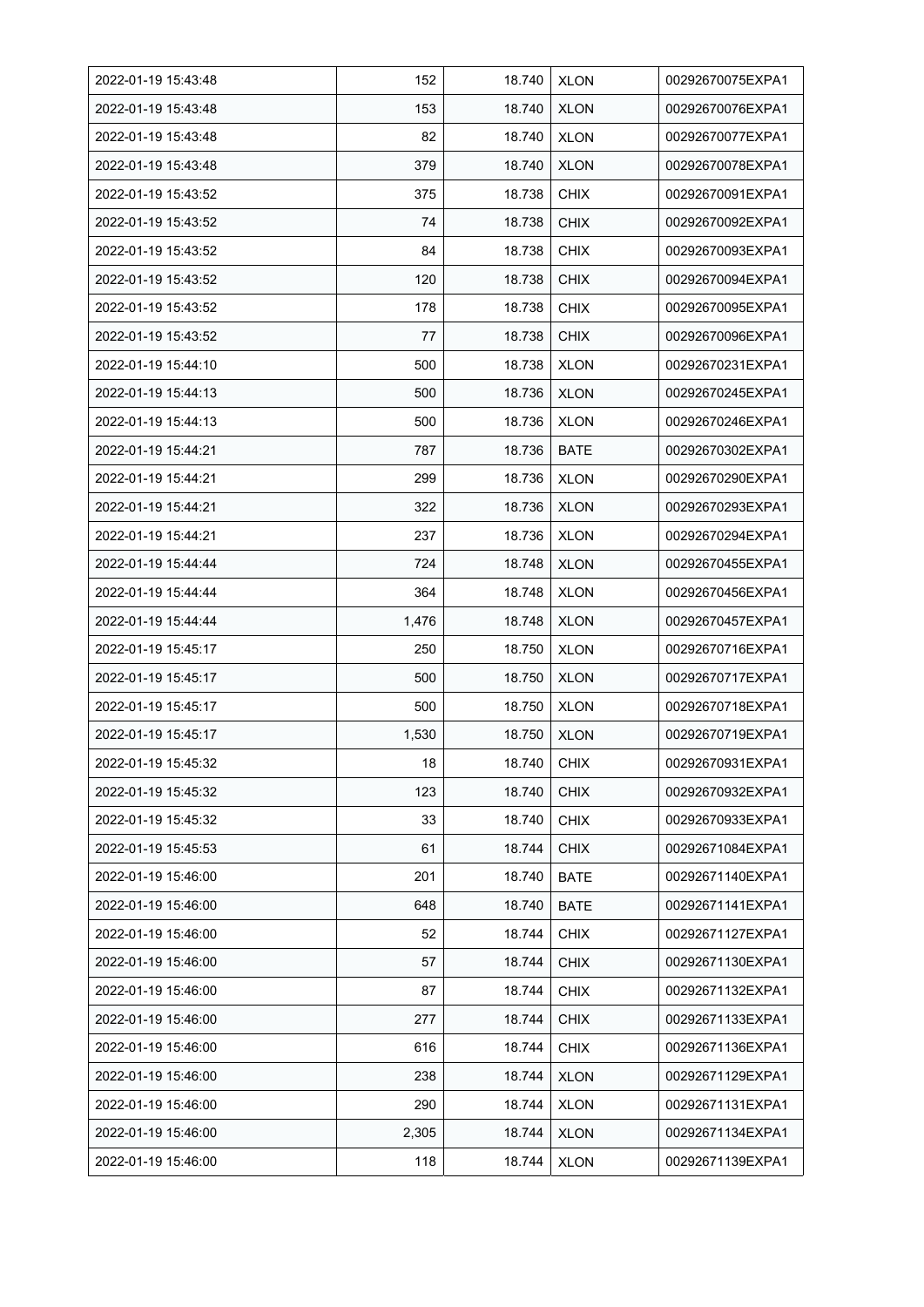| 2022-01-19 15:46:25 | 376   | 18.746 | <b>XLON</b> | 00292671417EXPA1 |
|---------------------|-------|--------|-------------|------------------|
| 2022-01-19 15:46:25 | 361   | 18.746 | <b>XLON</b> | 00292671418EXPA1 |
| 2022-01-19 15:46:25 | 189   | 18.746 | <b>XLON</b> | 00292671419EXPA1 |
| 2022-01-19 15:46:25 | 366   | 18.746 | <b>XLON</b> | 00292671420EXPA1 |
| 2022-01-19 15:46:25 | 287   | 18.746 | <b>XLON</b> | 00292671421EXPA1 |
| 2022-01-19 15:46:25 | 974   | 18.746 | <b>XLON</b> | 00292671423EXPA1 |
| 2022-01-19 15:46:47 | 2,521 | 18.728 | <b>XLON</b> | 00292671641EXPA1 |
| 2022-01-19 15:47:14 | 278   | 18.714 | <b>XLON</b> | 00292671886EXPA1 |
| 2022-01-19 15:47:14 | 376   | 18.714 | <b>XLON</b> | 00292671887EXPA1 |
| 2022-01-19 15:47:14 | 500   | 18.714 | <b>XLON</b> | 00292671888EXPA1 |
| 2022-01-19 15:47:14 | 600   | 18.714 | <b>XLON</b> | 00292671889EXPA1 |
| 2022-01-19 15:47:38 | 294   | 18.714 | <b>CHIX</b> | 00292672052EXPA1 |
| 2022-01-19 15:47:38 | 48    | 18.714 | <b>CHIX</b> | 00292672053EXPA1 |
| 2022-01-19 15:47:38 | 137   | 18.714 | <b>CHIX</b> | 00292672054EXPA1 |
| 2022-01-19 15:47:38 | 267   | 18.714 | <b>CHIX</b> | 00292672055EXPA1 |
| 2022-01-19 15:47:38 | 179   | 18.714 | <b>CHIX</b> | 00292672056EXPA1 |
| 2022-01-19 15:47:38 | 178   | 18.714 | <b>CHIX</b> | 00292672057EXPA1 |
| 2022-01-19 15:47:40 | 650   | 18.712 | <b>XLON</b> | 00292672070EXPA1 |
| 2022-01-19 15:47:40 | 600   | 18.712 | <b>XLON</b> | 00292672071EXPA1 |
| 2022-01-19 15:47:43 | 500   | 18.710 | <b>XLON</b> | 00292672085EXPA1 |
| 2022-01-19 15:47:43 | 500   | 18.710 | <b>XLON</b> | 00292672086EXPA1 |
| 2022-01-19 15:47:43 | 500   | 18.710 | <b>XLON</b> | 00292672087EXPA1 |
| 2022-01-19 15:47:43 | 81    | 18.710 | <b>XLON</b> | 00292672088EXPA1 |
| 2022-01-19 15:47:43 | 77    | 18.710 | <b>XLON</b> | 00292672089EXPA1 |
| 2022-01-19 15:48:10 | 1,200 | 18.688 | <b>XLON</b> | 00292672279EXPA1 |
| 2022-01-19 15:48:26 | 600   | 18.692 | <b>XLON</b> | 00292672399EXPA1 |
| 2022-01-19 15:48:26 | 500   | 18.692 | <b>XLON</b> | 00292672400EXPA1 |
| 2022-01-19 15:48:26 | 528   | 18.692 | <b>XLON</b> | 00292672401EXPA1 |
| 2022-01-19 15:48:30 | 1,208 | 18.694 | BATE        | 00292672430EXPA1 |
| 2022-01-19 15:48:42 | 1,875 | 18.702 | <b>XLON</b> | 00292672519EXPA1 |
| 2022-01-19 15:49:06 | 500   | 18.690 | <b>XLON</b> | 00292672779EXPA1 |
| 2022-01-19 15:49:06 | 600   | 18.690 | <b>XLON</b> | 00292672780EXPA1 |
| 2022-01-19 15:49:06 | 248   | 18.690 | <b>XLON</b> | 00292672781EXPA1 |
| 2022-01-19 15:49:06 | 600   | 18.690 | <b>XLON</b> | 00292672782EXPA1 |
| 2022-01-19 15:49:06 | 222   | 18.690 | <b>XLON</b> | 00292672783EXPA1 |
| 2022-01-19 15:49:40 | 506   | 18.674 | <b>XLON</b> | 00292673072EXPA1 |
| 2022-01-19 15:49:40 | 315   | 18.674 | <b>XLON</b> | 00292673075EXPA1 |
| 2022-01-19 15:49:45 | 500   | 18.666 | <b>XLON</b> | 00292673147EXPA1 |
| 2022-01-19 15:50:06 | 145   | 18.672 | <b>CHIX</b> | 00292673334EXPA1 |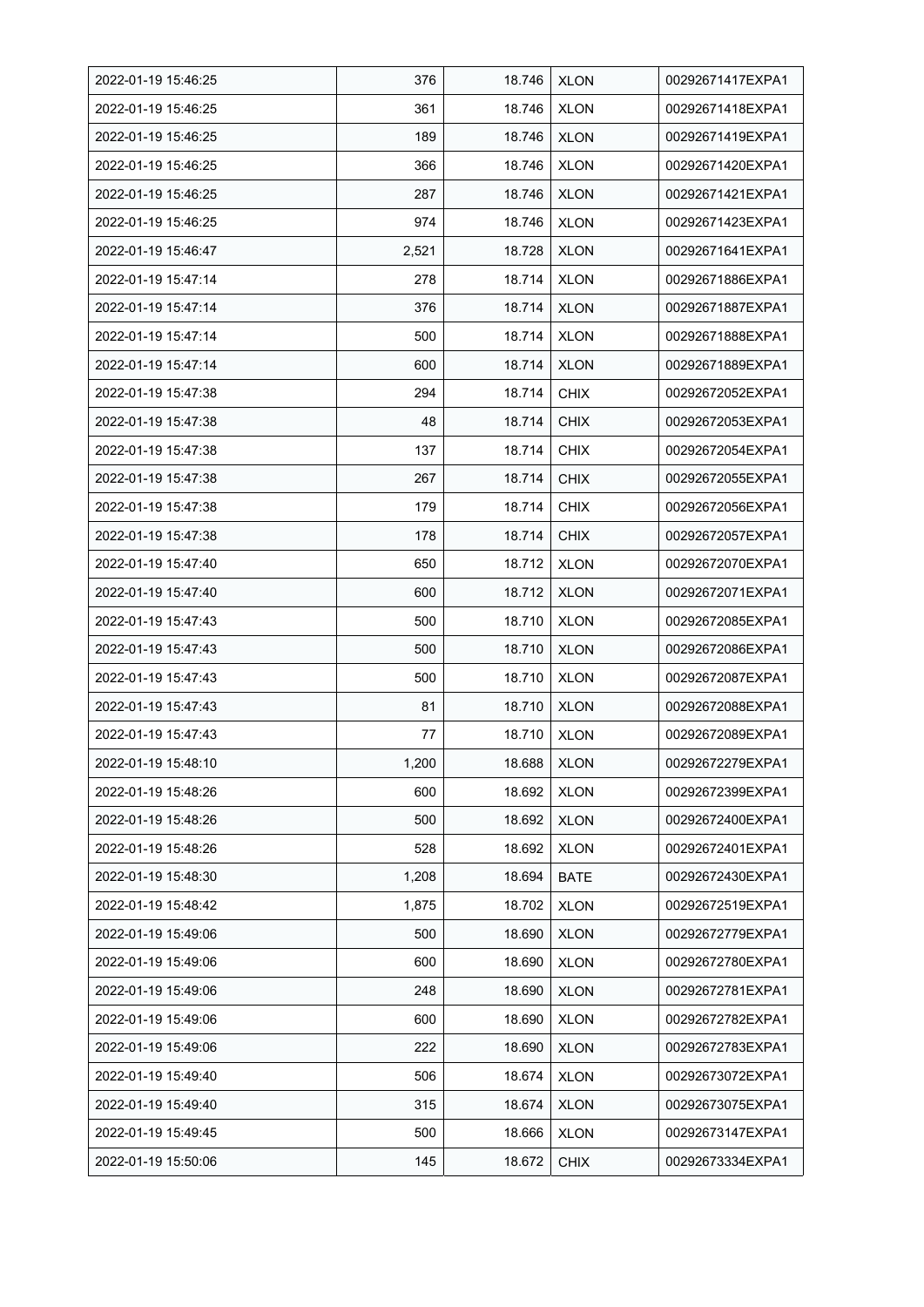| 2022-01-19 15:50:06 | 1,290 | 18.672 | <b>CHIX</b> | 00292673335EXPA1 |
|---------------------|-------|--------|-------------|------------------|
| 2022-01-19 15:50:06 | 500   | 18.670 | <b>XLON</b> | 00292673330EXPA1 |
| 2022-01-19 15:50:06 | 243   | 18.670 | <b>XLON</b> | 00292673331EXPA1 |
| 2022-01-19 15:50:06 | 600   | 18.670 | <b>XLON</b> | 00292673332EXPA1 |
| 2022-01-19 15:50:06 | 776   | 18.670 | <b>XLON</b> | 00292673333EXPA1 |
| 2022-01-19 15:50:09 | 500   | 18.672 | <b>XLON</b> | 00292673388EXPA1 |
| 2022-01-19 15:50:09 | 600   | 18.672 | <b>XLON</b> | 00292673389EXPA1 |
| 2022-01-19 15:50:09 | 252   | 18.672 | <b>XLON</b> | 00292673390EXPA1 |
| 2022-01-19 15:50:09 | 536   | 18.672 | <b>XLON</b> | 00292673391EXPA1 |
| 2022-01-19 15:50:51 | 500   | 18.686 | <b>XLON</b> | 00292673739EXPA1 |
| 2022-01-19 15:50:54 | 500   | 18.684 | <b>XLON</b> | 00292673759EXPA1 |
| 2022-01-19 15:51:28 | 500   | 18.694 | <b>XLON</b> | 00292674057EXPA1 |
| 2022-01-19 15:51:28 | 650   | 18.694 | <b>XLON</b> | 00292674058EXPA1 |
| 2022-01-19 15:51:46 | 500   | 18.708 | <b>XLON</b> | 00292674235EXPA1 |
| 2022-01-19 15:51:46 | 321   | 18.708 | <b>XLON</b> | 00292674236EXPA1 |
| 2022-01-19 15:51:46 | 289   | 18.708 | <b>XLON</b> | 00292674237EXPA1 |
| 2022-01-19 15:51:47 | 40    | 18.706 | <b>BATE</b> | 00292674270EXPA1 |
| 2022-01-19 15:51:47 | 43    | 18.706 | <b>BATE</b> | 00292674275EXPA1 |
| 2022-01-19 15:51:47 | 20    | 18.706 | <b>BATE</b> | 00292674277EXPA1 |
| 2022-01-19 15:51:47 | 97    | 18.706 | <b>BATE</b> | 00292674278EXPA1 |
| 2022-01-19 15:51:47 | 122   | 18.706 | <b>BATE</b> | 00292674280EXPA1 |
| 2022-01-19 15:51:47 | 584   | 18.706 | <b>XLON</b> | 00292674274EXPA1 |
| 2022-01-19 15:51:47 | 141   | 18.706 | <b>XLON</b> | 00292674276EXPA1 |
| 2022-01-19 15:51:47 | 26    | 18.706 | <b>XLON</b> | 00292674279EXPA1 |
| 2022-01-19 15:52:00 | 42    | 18.710 | <b>BATE</b> | 00292674384EXPA1 |
| 2022-01-19 15:52:00 | 42    | 18.710 | <b>BATE</b> | 00292674385EXPA1 |
| 2022-01-19 15:52:00 | 42    | 18.710 | <b>BATE</b> | 00292674386EXPA1 |
| 2022-01-19 15:52:00 | 42    | 18.710 | <b>BATE</b> | 00292674387EXPA1 |
| 2022-01-19 15:52:00 | 42    | 18.710 | <b>BATE</b> | 00292674388EXPA1 |
| 2022-01-19 15:52:00 | 42    | 18.710 | <b>BATE</b> | 00292674389EXPA1 |
| 2022-01-19 15:52:00 | 42    | 18.710 | <b>BATE</b> | 00292674390EXPA1 |
| 2022-01-19 15:52:00 | 36    | 18.710 | <b>BATE</b> | 00292674391EXPA1 |
| 2022-01-19 15:52:01 | 364   | 18.710 | <b>BATE</b> | 00292674420EXPA1 |
| 2022-01-19 15:52:01 | 87    | 18.710 | <b>BATE</b> | 00292674421EXPA1 |
| 2022-01-19 15:52:01 | 45    | 18.710 | BATE        | 00292674422EXPA1 |
| 2022-01-19 15:52:01 | 151   | 18.710 | BATE        | 00292674424EXPA1 |
| 2022-01-19 15:52:02 | 57    | 18.710 | <b>BATE</b> | 00292674438EXPA1 |
| 2022-01-19 15:52:05 | 356   | 18.710 | BATE        | 00292674483EXPA1 |
| 2022-01-19 15:52:19 | 151   | 18.706 | <b>XLON</b> | 00292674686EXPA1 |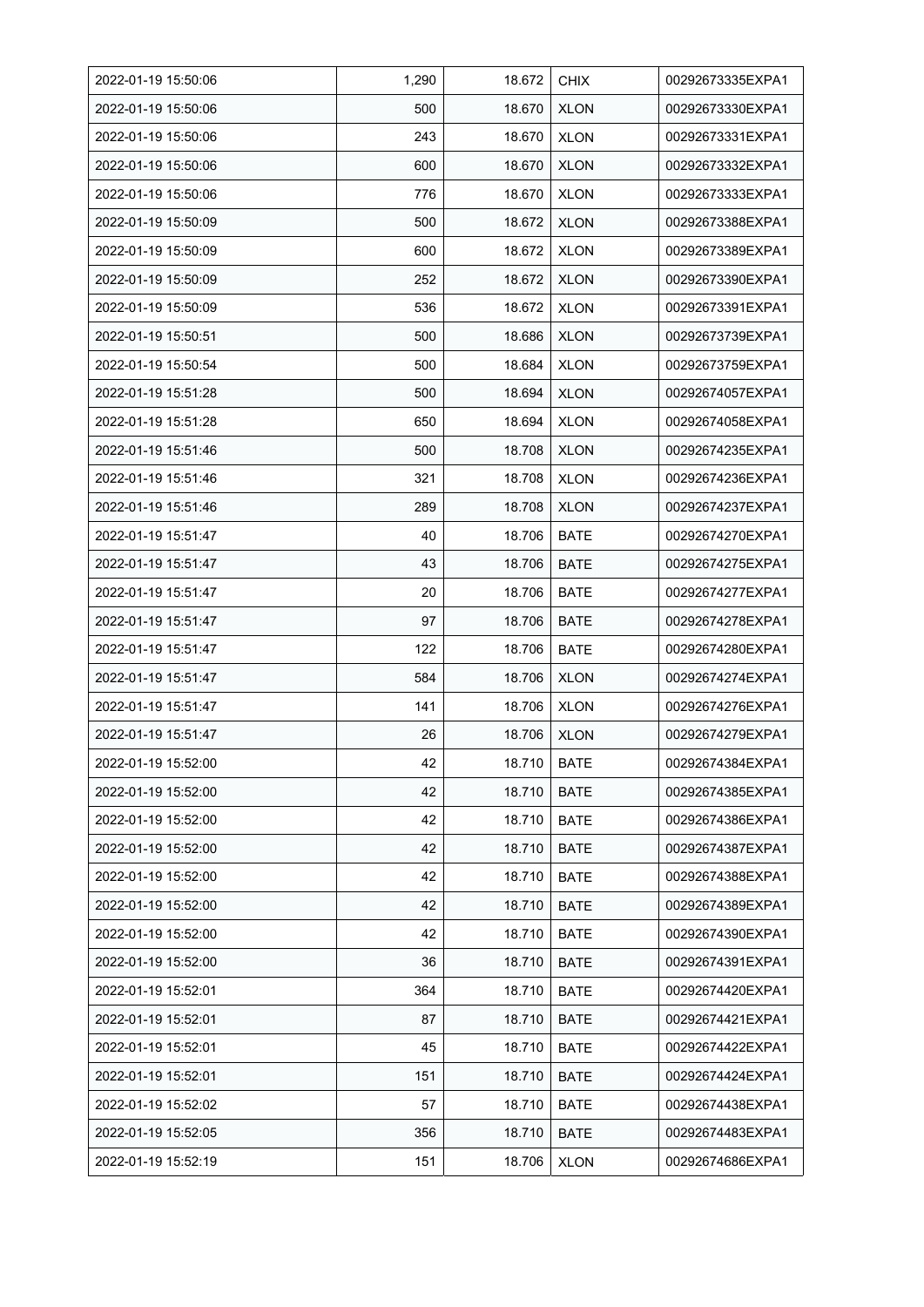| 2022-01-19 15:52:19 | 400   | 18.706 | <b>XLON</b> | 00292674687EXPA1 |
|---------------------|-------|--------|-------------|------------------|
| 2022-01-19 15:52:19 | 500   | 18.706 | <b>XLON</b> | 00292674688EXPA1 |
| 2022-01-19 15:52:19 | 510   | 18.704 | <b>XLON</b> | 00292674689EXPA1 |
| 2022-01-19 15:52:21 | 209   | 18.704 | <b>XLON</b> | 00292674720EXPA1 |
| 2022-01-19 15:52:26 | 500   | 18.708 | <b>XLON</b> | 00292674806EXPA1 |
| 2022-01-19 15:52:29 | 500   | 18.708 | <b>XLON</b> | 00292674824EXPA1 |
| 2022-01-19 15:52:32 | 592   | 18.708 | <b>XLON</b> | 00292674855EXPA1 |
| 2022-01-19 15:52:32 | 250   | 18.708 | <b>XLON</b> | 00292674857EXPA1 |
| 2022-01-19 15:52:32 | 500   | 18.708 | <b>XLON</b> | 00292674858EXPA1 |
| 2022-01-19 15:52:32 | 202   | 18.708 | <b>XLON</b> | 00292674859EXPA1 |
| 2022-01-19 15:52:32 | 123   | 18.708 | <b>XLON</b> | 00292674861EXPA1 |
| 2022-01-19 15:52:38 | 600   | 18.694 | <b>XLON</b> | 00292674966EXPA1 |
| 2022-01-19 15:52:43 | 225   | 18.694 | <b>CHIX</b> | 00292675008EXPA1 |
| 2022-01-19 15:52:43 | 700   | 18.694 | <b>CHIX</b> | 00292675009EXPA1 |
| 2022-01-19 15:52:44 | 206   | 18.694 | <b>XLON</b> | 00292675019EXPA1 |
| 2022-01-19 15:52:44 | 212   | 18.694 | <b>XLON</b> | 00292675020EXPA1 |
| 2022-01-19 15:52:44 | 500   | 18.694 | <b>XLON</b> | 00292675021EXPA1 |
| 2022-01-19 15:52:44 | 500   | 18.694 | <b>XLON</b> | 00292675022EXPA1 |
| 2022-01-19 15:52:44 | 250   | 18.694 | <b>XLON</b> | 00292675023EXPA1 |
| 2022-01-19 15:52:44 | 134   | 18.694 | <b>XLON</b> | 00292675024EXPA1 |
| 2022-01-19 15:52:52 | 250   | 18.700 | <b>XLON</b> | 00292675080EXPA1 |
| 2022-01-19 15:52:52 | 137   | 18.700 | <b>XLON</b> | 00292675081EXPA1 |
| 2022-01-19 15:52:54 | 2,126 | 18.700 | <b>XLON</b> | 00292675085EXPA1 |
| 2022-01-19 15:52:54 | 989   | 18.700 | <b>XLON</b> | 00292675086EXPA1 |
| 2022-01-19 15:53:28 | 1,657 | 18.710 | <b>XLON</b> | 00292675319EXPA1 |
| 2022-01-19 15:53:38 | 429   | 18.714 | <b>XLON</b> | 00292675470EXPA1 |
| 2022-01-19 15:53:38 | 1,319 | 18.714 | <b>XLON</b> | 00292675471EXPA1 |
| 2022-01-19 15:53:46 | 726   | 18.702 | <b>CHIX</b> | 00292675547EXPA1 |
| 2022-01-19 15:53:51 | 500   | 18.702 | <b>XLON</b> | 00292675594EXPA1 |
| 2022-01-19 15:53:51 | 600   | 18.702 | <b>XLON</b> | 00292675595EXPA1 |
| 2022-01-19 15:53:51 | 115   | 18.702 | <b>XLON</b> | 00292675596EXPA1 |
| 2022-01-19 15:53:51 | 133   | 18.702 | <b>XLON</b> | 00292675597EXPA1 |
| 2022-01-19 15:54:16 | 800   | 18.708 | <b>BATE</b> | 00292675779EXPA1 |
| 2022-01-19 15:54:16 | 242   | 18.708 | <b>BATE</b> | 00292675780EXPA1 |
| 2022-01-19 15:54:16 | 109   | 18.708 | <b>BATE</b> | 00292675781EXPA1 |
| 2022-01-19 15:54:25 | 100   | 18.710 | <b>XLON</b> | 00292675844EXPA1 |
| 2022-01-19 15:54:25 | 500   | 18.710 | <b>XLON</b> | 00292675845EXPA1 |
| 2022-01-19 15:54:25 | 2,330 | 18.710 | <b>XLON</b> | 00292675846EXPA1 |
| 2022-01-19 15:54:56 | 2,766 | 18.720 | <b>XLON</b> | 00292676115EXPA1 |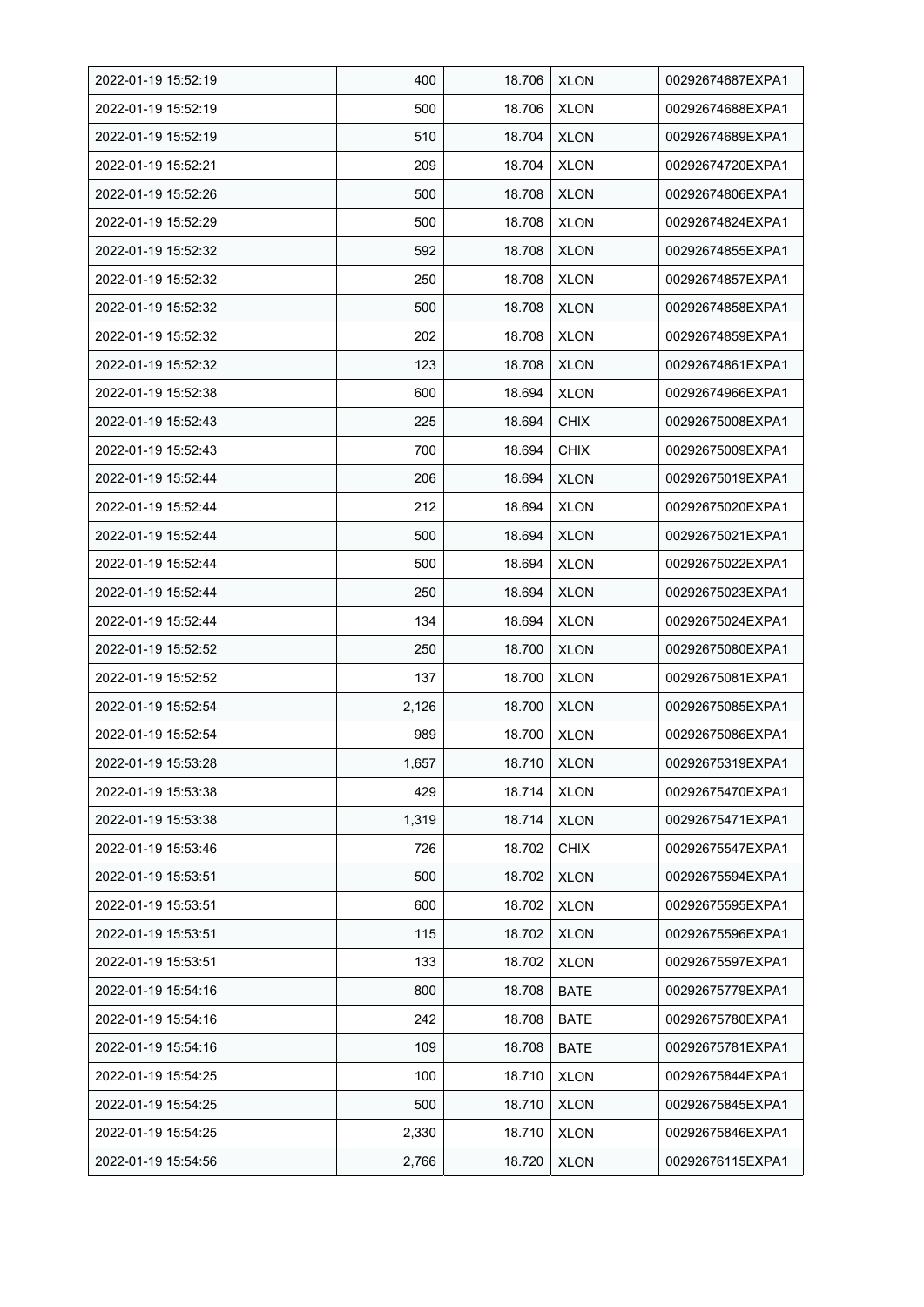| 2022-01-19 15:55:20 | 204   | 18.720 | <b>XLON</b> | 00292676322EXPA1 |
|---------------------|-------|--------|-------------|------------------|
| 2022-01-19 15:55:20 | 400   | 18.720 | <b>XLON</b> | 00292676325EXPA1 |
| 2022-01-19 15:55:20 | 500   | 18.720 | <b>XLON</b> | 00292676330EXPA1 |
| 2022-01-19 15:55:25 | 705   | 18.716 | <b>XLON</b> | 00292676388EXPA1 |
| 2022-01-19 15:55:25 | 400   | 18.716 | <b>XLON</b> | 00292676389EXPA1 |
| 2022-01-19 15:55:27 | 300   | 18.716 | <b>XLON</b> | 00292676395EXPA1 |
| 2022-01-19 15:55:44 | 500   | 18.714 | <b>XLON</b> | 00292676515EXPA1 |
| 2022-01-19 15:55:44 | 600   | 18.714 | <b>XLON</b> | 00292676516EXPA1 |
| 2022-01-19 15:55:52 | 106   | 18.712 | <b>CHIX</b> | 00292676596EXPA1 |
| 2022-01-19 15:55:52 | 39    | 18.712 | <b>CHIX</b> | 00292676597EXPA1 |
| 2022-01-19 15:55:52 | 92    | 18.712 | <b>CHIX</b> | 00292676598EXPA1 |
| 2022-01-19 15:55:52 | 41    | 18.712 | <b>CHIX</b> | 00292676599EXPA1 |
| 2022-01-19 15:55:52 | 39    | 18.712 | <b>CHIX</b> | 00292676600EXPA1 |
| 2022-01-19 15:55:54 | 1,092 | 18.712 | <b>CHIX</b> | 00292676606EXPA1 |
| 2022-01-19 15:56:01 | 600   | 18.706 | <b>XLON</b> | 00292676691EXPA1 |
| 2022-01-19 15:56:01 | 500   | 18.708 | <b>XLON</b> | 00292676692EXPA1 |
| 2022-01-19 15:56:01 | 882   | 18.708 | <b>XLON</b> | 00292676693EXPA1 |
| 2022-01-19 15:56:20 | 600   | 18.694 | <b>XLON</b> | 00292676832EXPA1 |
| 2022-01-19 15:56:26 | 320   | 18.696 | <b>XLON</b> | 00292676867EXPA1 |
| 2022-01-19 15:56:26 | 609   | 18.696 | <b>XLON</b> | 00292676868EXPA1 |
| 2022-01-19 15:56:41 | 500   | 18.696 | <b>XLON</b> | 00292676944EXPA1 |
| 2022-01-19 15:56:51 | 500   | 18.694 | <b>XLON</b> | 00292677041EXPA1 |
| 2022-01-19 15:56:51 | 273   | 18.694 | <b>XLON</b> | 00292677042EXPA1 |
| 2022-01-19 15:56:52 | 95    | 18.696 | <b>BATE</b> | 00292677043EXPA1 |
| 2022-01-19 15:56:52 | 95    | 18.696 | <b>BATE</b> | 00292677044EXPA1 |
| 2022-01-19 15:56:52 | 100   | 18.696 | <b>BATE</b> | 00292677045EXPA1 |
| 2022-01-19 15:56:52 | 95    | 18.696 | BATE        | 00292677046EXPA1 |
| 2022-01-19 15:56:52 | 95    | 18.696 | BATE        | 00292677047EXPA1 |
| 2022-01-19 15:56:52 | 95    | 18.696 | <b>BATE</b> | 00292677048EXPA1 |
| 2022-01-19 15:56:52 | 95    | 18.696 | BATE        | 00292677049EXPA1 |
| 2022-01-19 15:56:52 | 95    | 18.696 | BATE        | 00292677050EXPA1 |
| 2022-01-19 15:56:52 | 95    | 18.696 | <b>BATE</b> | 00292677051EXPA1 |
| 2022-01-19 15:56:52 | 95    | 18.696 | <b>BATE</b> | 00292677052EXPA1 |
| 2022-01-19 15:56:52 | 95    | 18.696 | <b>BATE</b> | 00292677053EXPA1 |
| 2022-01-19 15:56:52 | 95    | 18.696 | BATE        | 00292677054EXPA1 |
| 2022-01-19 15:56:52 | 1     | 18.696 | BATE        | 00292677055EXPA1 |
| 2022-01-19 15:56:54 | 500   | 18.694 | <b>XLON</b> | 00292677082EXPA1 |
| 2022-01-19 15:56:54 | 1,141 | 18.694 | <b>XLON</b> | 00292677083EXPA1 |
| 2022-01-19 15:57:24 | 2,150 | 18.682 | <b>XLON</b> | 00292677330EXPA1 |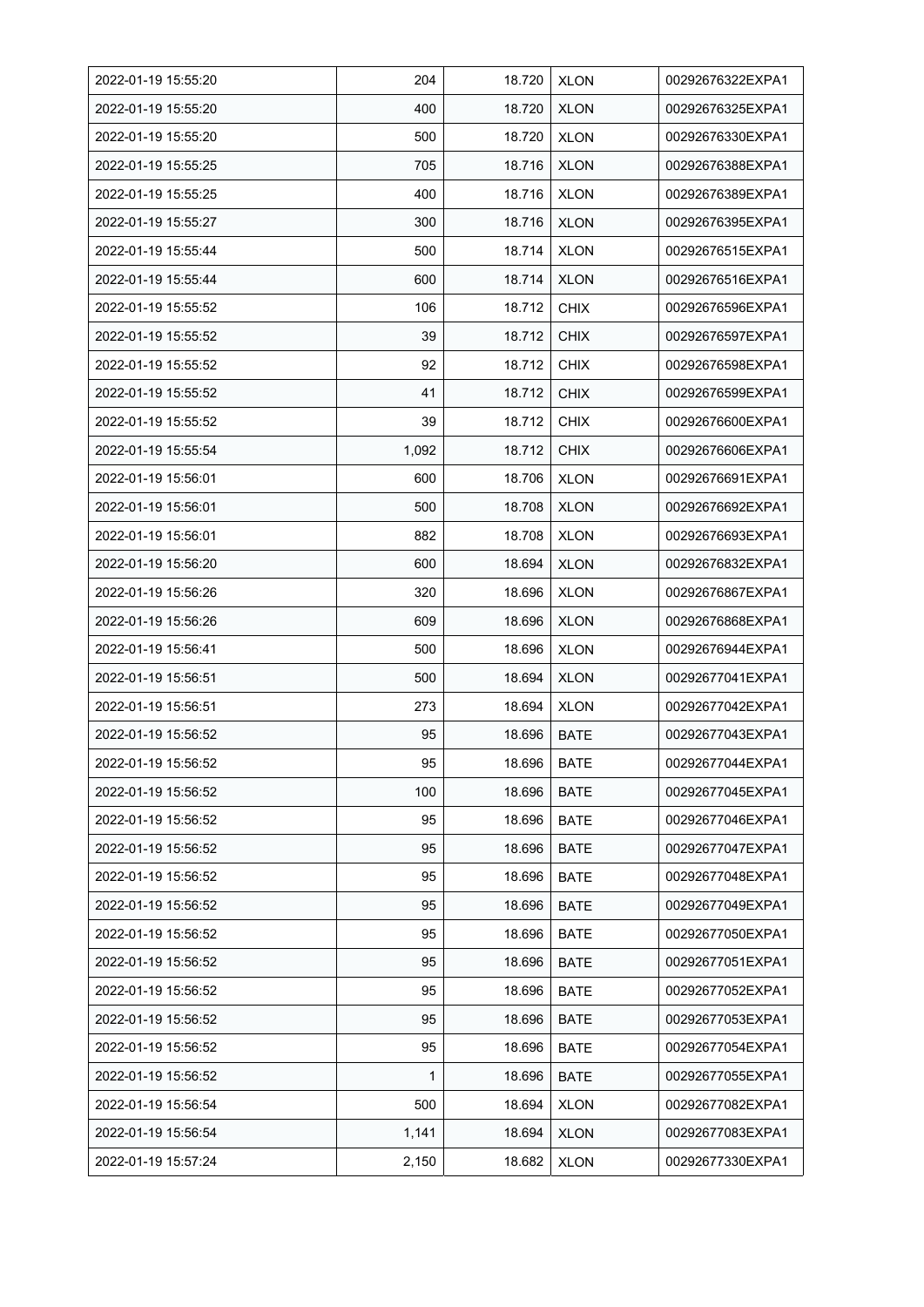| 2022-01-19 15:57:46 | 2,117 | 18.694 | <b>XLON</b> | 00292677463EXPA1 |
|---------------------|-------|--------|-------------|------------------|
| 2022-01-19 15:58:14 | 113   | 18.706 | <b>CHIX</b> | 00292677710EXPA1 |
| 2022-01-19 15:58:14 | 66    | 18.706 | <b>CHIX</b> | 00292677711EXPA1 |
| 2022-01-19 15:58:14 | 45    | 18.706 | <b>CHIX</b> | 00292677712EXPA1 |
| 2022-01-19 15:58:14 | 41    | 18.706 | <b>CHIX</b> | 00292677713EXPA1 |
| 2022-01-19 15:58:14 | 37    | 18.706 | <b>CHIX</b> | 00292677714EXPA1 |
| 2022-01-19 15:58:14 | 34    | 18.706 | <b>CHIX</b> | 00292677715EXPA1 |
| 2022-01-19 15:58:14 | 31    | 18.706 | <b>CHIX</b> | 00292677716EXPA1 |
| 2022-01-19 15:58:14 | 28    | 18.706 | <b>CHIX</b> | 00292677717EXPA1 |
| 2022-01-19 15:58:14 | 26    | 18.706 | <b>CHIX</b> | 00292677718EXPA1 |
| 2022-01-19 15:58:14 | 24    | 18.706 | <b>CHIX</b> | 00292677719EXPA1 |
| 2022-01-19 15:58:14 | 22    | 18.706 | <b>CHIX</b> | 00292677720EXPA1 |
| 2022-01-19 15:58:14 | 20    | 18.706 | <b>CHIX</b> | 00292677721EXPA1 |
| 2022-01-19 15:58:14 | 18    | 18.706 | <b>CHIX</b> | 00292677722EXPA1 |
| 2022-01-19 15:58:14 | 12    | 18.706 | <b>CHIX</b> | 00292677723EXPA1 |
| 2022-01-19 15:58:14 | 121   | 18.706 | <b>CHIX</b> | 00292677727EXPA1 |
| 2022-01-19 15:58:14 | 128   | 18.706 | <b>XLON</b> | 00292677724EXPA1 |
| 2022-01-19 15:58:14 | 42    | 18.706 | <b>XLON</b> | 00292677725EXPA1 |
| 2022-01-19 15:58:14 | 15    | 18.706 | <b>XLON</b> | 00292677726EXPA1 |
| 2022-01-19 15:58:14 | 120   | 18.706 | <b>XLON</b> | 00292677728EXPA1 |
| 2022-01-19 15:58:14 | 149   | 18.706 | <b>XLON</b> | 00292677729EXPA1 |
| 2022-01-19 15:58:17 | 95    | 18.704 | <b>BATE</b> | 00292677759EXPA1 |
| 2022-01-19 15:58:17 | 390   | 18.704 | <b>BATE</b> | 00292677760EXPA1 |
| 2022-01-19 15:58:17 | 688   | 18.706 | <b>CHIX</b> | 00292677754EXPA1 |
| 2022-01-19 15:58:17 | 191   | 18.706 | <b>XLON</b> | 00292677753EXPA1 |
| 2022-01-19 15:58:17 | 1,351 | 18.706 | <b>XLON</b> | 00292677756EXPA1 |
| 2022-01-19 15:58:39 | 241   | 18.698 | <b>XLON</b> | 00292677962EXPA1 |
| 2022-01-19 15:58:39 | 119   | 18.698 | <b>XLON</b> | 00292677963EXPA1 |
| 2022-01-19 15:58:39 | 2,072 | 18.698 | <b>XLON</b> | 00292677964EXPA1 |
| 2022-01-19 15:59:00 | 21    | 18.698 | <b>XLON</b> | 00292678070EXPA1 |
| 2022-01-19 15:59:00 | 224   | 18.698 | <b>XLON</b> | 00292678071EXPA1 |
| 2022-01-19 15:59:00 | 389   | 18.698 | <b>XLON</b> | 00292678072EXPA1 |
| 2022-01-19 15:59:00 | 500   | 18.698 | <b>XLON</b> | 00292678073EXPA1 |
| 2022-01-19 15:59:00 | 500   | 18.698 | <b>XLON</b> | 00292678074EXPA1 |
| 2022-01-19 15:59:00 | 233   | 18.698 | <b>XLON</b> | 00292678075EXPA1 |
| 2022-01-19 15:59:00 | 17    | 18.698 | <b>XLON</b> | 00292678076EXPA1 |
| 2022-01-19 15:59:14 | 300   | 18.692 | <b>CHIX</b> | 00292678186EXPA1 |
| 2022-01-19 15:59:22 | 500   | 18.692 | <b>XLON</b> | 00292678244EXPA1 |
| 2022-01-19 15:59:28 | 392   | 18.690 | <b>XLON</b> | 00292678290EXPA1 |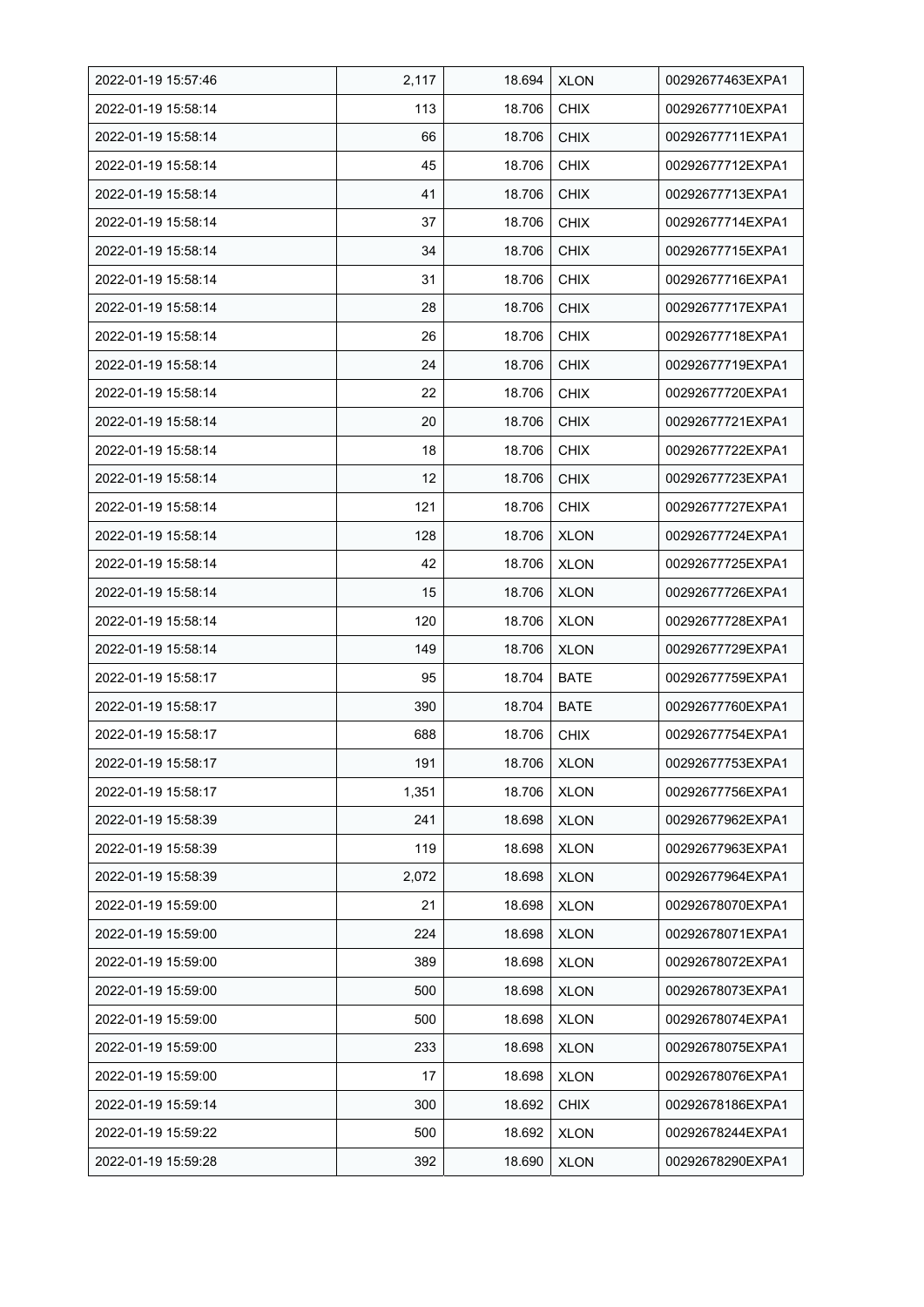| 2022-01-19 15:59:28 | 500   | 18.690 | <b>XLON</b> | 00292678291EXPA1 |
|---------------------|-------|--------|-------------|------------------|
| 2022-01-19 15:59:39 | 436   | 18.692 | <b>XLON</b> | 00292678360EXPA1 |
| 2022-01-19 15:59:39 | 138   | 18.692 | <b>XLON</b> | 00292678361EXPA1 |
| 2022-01-19 15:59:39 | 600   | 18.692 | <b>XLON</b> | 00292678362EXPA1 |
| 2022-01-19 15:59:39 | 206   | 18.692 | <b>XLON</b> | 00292678363EXPA1 |
| 2022-01-19 15:59:49 | 298   | 18.690 | <b>BATE</b> | 00292678461EXPA1 |
| 2022-01-19 15:59:49 | 130   | 18.690 | <b>BATE</b> | 00292678463EXPA1 |
| 2022-01-19 16:00:01 | 172   | 18.696 | <b>XLON</b> | 00292678581EXPA1 |
| 2022-01-19 16:00:01 | 206   | 18.696 | <b>XLON</b> | 00292678582EXPA1 |
| 2022-01-19 16:00:01 | 52    | 18.696 | <b>XLON</b> | 00292678583EXPA1 |
| 2022-01-19 16:00:01 | 205   | 18.696 | <b>XLON</b> | 00292678584EXPA1 |
| 2022-01-19 16:00:01 | 62    | 18.696 | <b>XLON</b> | 00292678585EXPA1 |
| 2022-01-19 16:00:02 | 1,670 | 18.696 | <b>XLON</b> | 00292678586EXPA1 |
| 2022-01-19 16:00:20 | 500   | 18.688 | <b>XLON</b> | 00292678790EXPA1 |
| 2022-01-19 16:00:20 | 500   | 18.688 | <b>XLON</b> | 00292678792EXPA1 |
| 2022-01-19 16:00:20 | 461   | 18.688 | <b>XLON</b> | 00292678793EXPA1 |
| 2022-01-19 16:00:37 | 759   | 18.686 | <b>BATE</b> | 00292678922EXPA1 |
| 2022-01-19 16:00:37 | 333   | 18.688 | <b>XLON</b> | 00292678895EXPA1 |
| 2022-01-19 16:00:37 | 607   | 18.688 | <b>XLON</b> | 00292678900EXPA1 |
| 2022-01-19 16:00:37 | 53    | 18.688 | <b>XLON</b> | 00292678907EXPA1 |
| 2022-01-19 16:00:37 | 613   | 18.688 | <b>XLON</b> | 00292678915EXPA1 |
| 2022-01-19 16:00:53 | 235   | 18.676 | <b>CHIX</b> | 00292679014EXPA1 |
| 2022-01-19 16:00:53 | 76    | 18.676 | <b>CHIX</b> | 00292679015EXPA1 |
| 2022-01-19 16:00:53 | 600   | 18.676 | <b>CHIX</b> | 00292679016EXPA1 |
| 2022-01-19 16:00:53 | 240   | 18.676 | <b>CHIX</b> | 00292679017EXPA1 |
| 2022-01-19 16:00:57 | 865   | 18.674 | <b>XLON</b> | 00292679072EXPA1 |
| 2022-01-19 16:01:05 | 138   | 18.670 | <b>XLON</b> | 00292679188EXPA1 |
| 2022-01-19 16:01:05 | 500   | 18.670 | <b>XLON</b> | 00292679189EXPA1 |
| 2022-01-19 16:01:05 | 287   | 18.670 | <b>XLON</b> | 00292679190EXPA1 |
| 2022-01-19 16:01:08 | 500   | 18.670 | <b>XLON</b> | 00292679228EXPA1 |
| 2022-01-19 16:01:08 | 203   | 18.670 | <b>XLON</b> | 00292679229EXPA1 |
| 2022-01-19 16:01:08 | 500   | 18.670 | <b>XLON</b> | 00292679230EXPA1 |
| 2022-01-19 16:01:08 | 299   | 18.670 | <b>XLON</b> | 00292679231EXPA1 |
| 2022-01-19 16:01:18 | 500   | 18.670 | <b>XLON</b> | 00292679343EXPA1 |
| 2022-01-19 16:01:24 | 216   | 18.670 | <b>XLON</b> | 00292679376EXPA1 |
| 2022-01-19 16:01:28 | 208   | 18.666 | <b>XLON</b> | 00292679405EXPA1 |
| 2022-01-19 16:01:28 | 667   | 18.666 | <b>XLON</b> | 00292679406EXPA1 |
| 2022-01-19 16:01:43 | 272   | 18.658 | <b>XLON</b> | 00292679552EXPA1 |
| 2022-01-19 16:01:43 | 264   | 18.660 | <b>XLON</b> | 00292679553EXPA1 |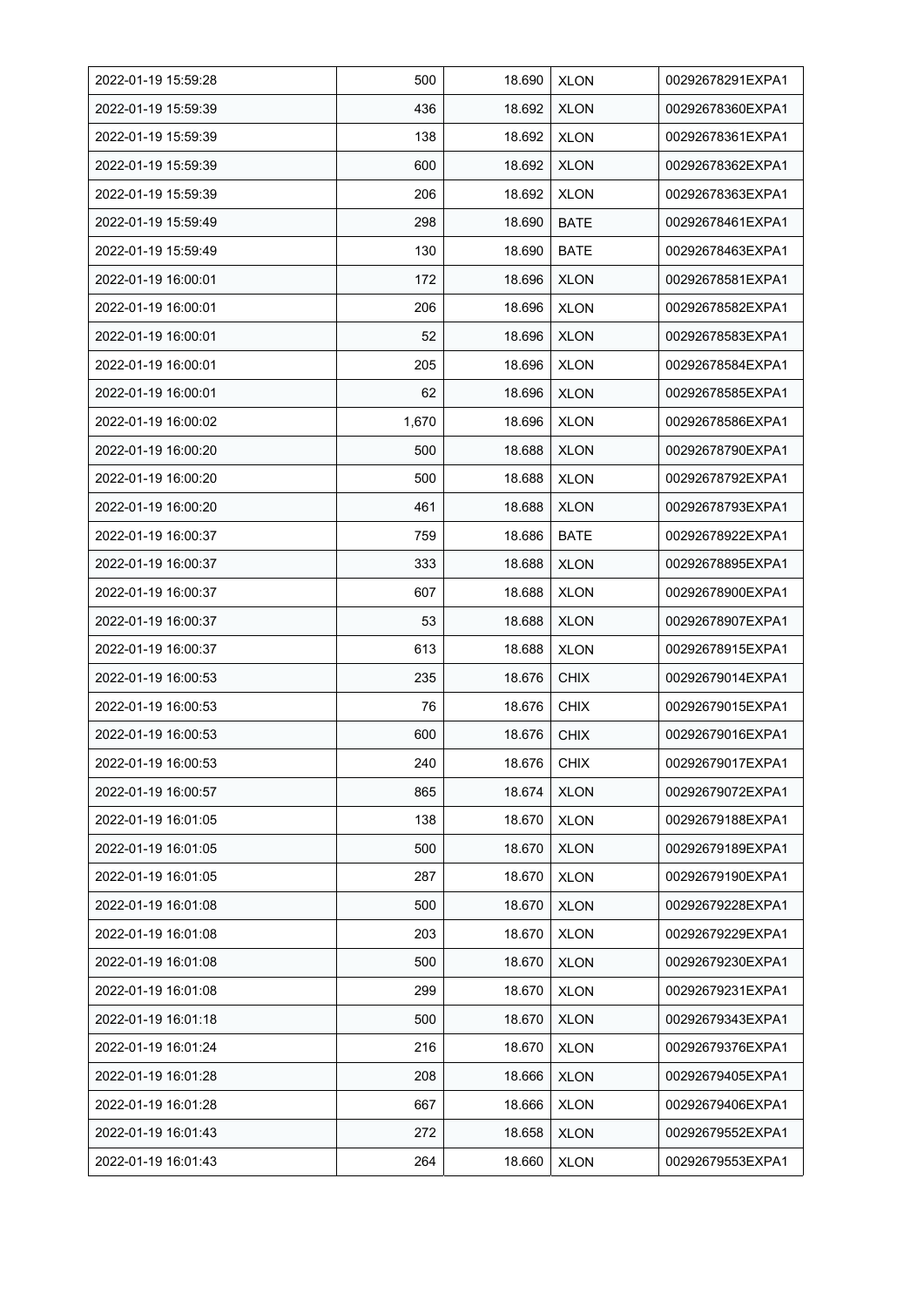| 2022-01-19 16:01:43 | 500 | 18.660 | <b>XLON</b> | 00292679554EXPA1 |
|---------------------|-----|--------|-------------|------------------|
| 2022-01-19 16:01:43 | 77  | 18.660 | <b>XLON</b> | 00292679555EXPA1 |
| 2022-01-19 16:01:43 | 600 | 18.660 | <b>XLON</b> | 00292679556EXPA1 |
| 2022-01-19 16:01:56 | 200 | 18.654 | <b>XLON</b> | 00292679719EXPA1 |
| 2022-01-19 16:01:56 | 291 | 18.654 | <b>XLON</b> | 00292679720EXPA1 |
| 2022-01-19 16:01:56 | 484 | 18.654 | <b>XLON</b> | 00292679721EXPA1 |
| 2022-01-19 16:02:32 | 386 | 18.666 | <b>XLON</b> | 00292679963EXPA1 |
| 2022-01-19 16:02:32 | 469 | 18.666 | <b>XLON</b> | 00292679964EXPA1 |
| 2022-01-19 16:02:35 | 705 | 18.666 | <b>CHIX</b> | 00292679997EXPA1 |
| 2022-01-19 16:02:49 | 600 | 18.662 | <b>XLON</b> | 00292680102EXPA1 |
| 2022-01-19 16:02:49 | 275 | 18.662 | <b>XLON</b> | 00292680104EXPA1 |
| 2022-01-19 16:02:58 | 259 | 18.660 | <b>XLON</b> | 00292680155EXPA1 |
| 2022-01-19 16:03:04 | 87  | 18.660 | <b>BATE</b> | 00292680208EXPA1 |
| 2022-01-19 16:03:04 | 86  | 18.658 | <b>CHIX</b> | 00292680217EXPA1 |
| 2022-01-19 16:03:04 | 499 | 18.658 | <b>XLON</b> | 00292680218EXPA1 |
| 2022-01-19 16:03:04 | 364 | 18.658 | <b>XLON</b> | 00292680219EXPA1 |
| 2022-01-19 16:03:09 | 280 | 18.656 | <b>XLON</b> | 00292680268EXPA1 |
| 2022-01-19 16:03:09 | 600 | 18.656 | <b>XLON</b> | 00292680269EXPA1 |
| 2022-01-19 16:03:09 | 240 | 18.656 | <b>XLON</b> | 00292680271EXPA1 |
| 2022-01-19 16:03:09 | 600 | 18.656 | <b>XLON</b> | 00292680272EXPA1 |
| 2022-01-19 16:03:09 | 500 | 18.656 | <b>XLON</b> | 00292680273EXPA1 |
| 2022-01-19 16:03:10 | 242 | 18.658 | <b>BATE</b> | 00292680282EXPA1 |
| 2022-01-19 16:03:10 | 800 | 18.658 | <b>BATE</b> | 00292680283EXPA1 |
| 2022-01-19 16:03:10 | 324 | 18.658 | <b>BATE</b> | 00292680284EXPA1 |
| 2022-01-19 16:03:24 | 273 | 18.656 | <b>XLON</b> | 00292680454EXPA1 |
| 2022-01-19 16:03:24 | 500 | 18.656 | <b>XLON</b> | 00292680455EXPA1 |
| 2022-01-19 16:03:24 | 600 | 18.656 | <b>XLON</b> | 00292680456EXPA1 |
| 2022-01-19 16:03:24 | 600 | 18.656 | <b>XLON</b> | 00292680457EXPA1 |
| 2022-01-19 16:03:24 | 3   | 18.656 | <b>XLON</b> | 00292680458EXPA1 |
| 2022-01-19 16:03:30 | 500 | 18.658 | <b>XLON</b> | 00292680502EXPA1 |
| 2022-01-19 16:03:48 | 500 | 18.670 | <b>XLON</b> | 00292680771EXPA1 |
| 2022-01-19 16:03:48 | 600 | 18.670 | <b>XLON</b> | 00292680772EXPA1 |
| 2022-01-19 16:03:48 | 600 | 18.670 | <b>XLON</b> | 00292680774EXPA1 |
| 2022-01-19 16:03:54 | 154 | 18.672 | <b>XLON</b> | 00292680830EXPA1 |
| 2022-01-19 16:03:54 | 500 | 18.672 | <b>XLON</b> | 00292680831EXPA1 |
| 2022-01-19 16:03:54 | 500 | 18.672 | <b>XLON</b> | 00292680832EXPA1 |
| 2022-01-19 16:03:54 | 63  | 18.672 | <b>XLON</b> | 00292680833EXPA1 |
| 2022-01-19 16:03:54 | 19  | 18.672 | <b>XLON</b> | 00292680834EXPA1 |
| 2022-01-19 16:03:54 | 287 | 18.672 | <b>XLON</b> | 00292680835EXPA1 |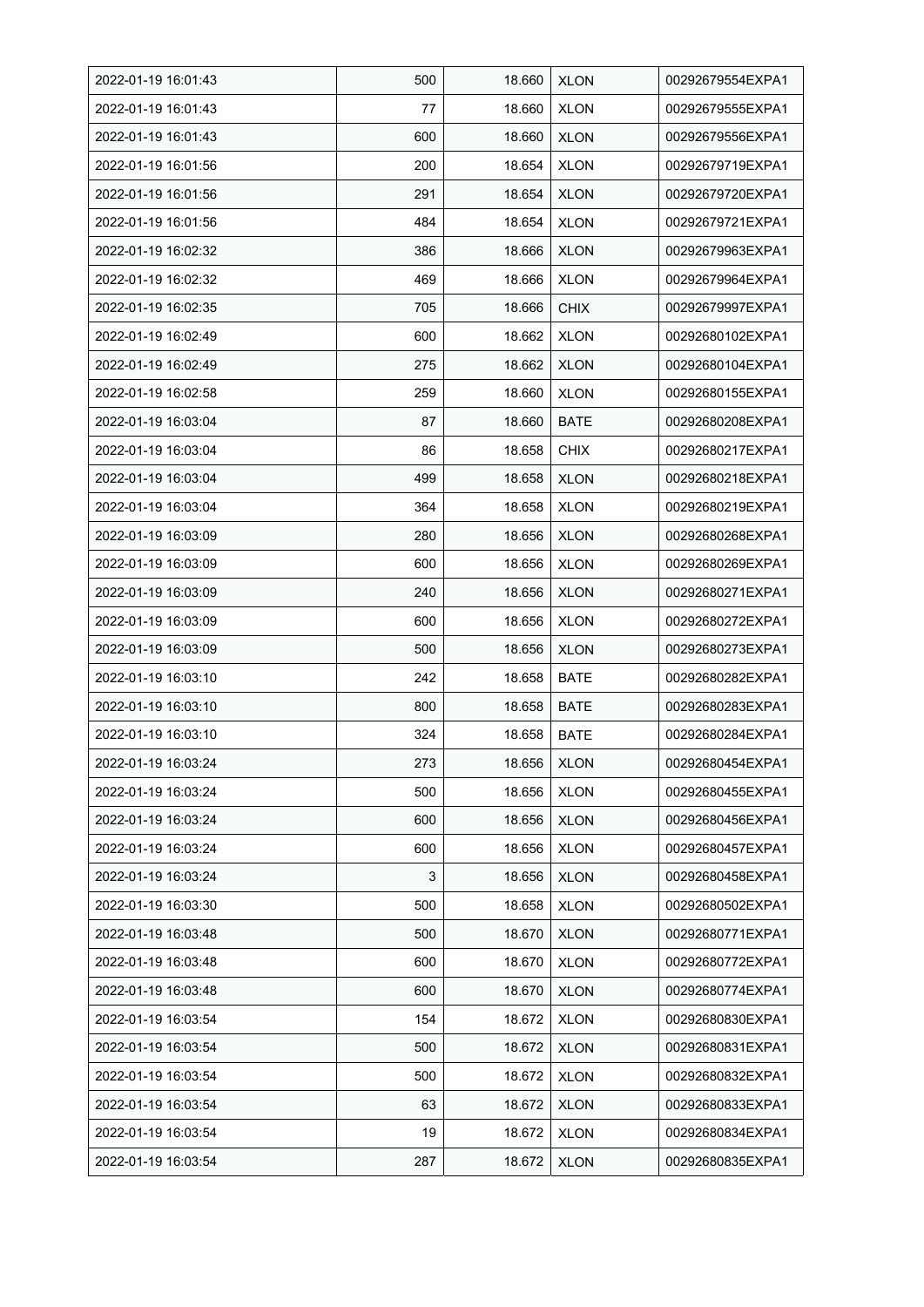| 2022-01-19 16:03:57 | 45    | 18.670 | <b>CHIX</b> | 00292680858EXPA1 |
|---------------------|-------|--------|-------------|------------------|
| 2022-01-19 16:03:57 | 31    | 18.670 | <b>CHIX</b> | 00292680859EXPA1 |
| 2022-01-19 16:03:57 | 800   | 18.670 | <b>CHIX</b> | 00292680860EXPA1 |
| 2022-01-19 16:03:57 | 405   | 18.670 | <b>CHIX</b> | 00292680861EXPA1 |
| 2022-01-19 16:03:57 | 262   | 18.670 | <b>XLON</b> | 00292680871EXPA1 |
| 2022-01-19 16:03:57 | 208   | 18.670 | <b>XLON</b> | 00292680872EXPA1 |
| 2022-01-19 16:03:57 | 500   | 18.670 | <b>XLON</b> | 00292680873EXPA1 |
| 2022-01-19 16:03:57 | 600   | 18.670 | <b>XLON</b> | 00292680874EXPA1 |
| 2022-01-19 16:03:57 | 600   | 18.670 | <b>XLON</b> | 00292680875EXPA1 |
| 2022-01-19 16:03:57 | 138   | 18.670 | <b>XLON</b> | 00292680876EXPA1 |
| 2022-01-19 16:04:07 | 500   | 18.668 | <b>XLON</b> | 00292680983EXPA1 |
| 2022-01-19 16:04:07 | 321   | 18.668 | <b>XLON</b> | 00292680985EXPA1 |
| 2022-01-19 16:04:33 | 500   | 18.676 | <b>XLON</b> | 00292681182EXPA1 |
| 2022-01-19 16:04:33 | 91    | 18.676 | <b>XLON</b> | 00292681183EXPA1 |
| 2022-01-19 16:04:33 | 1,200 | 18.676 | <b>XLON</b> | 00292681184EXPA1 |
| 2022-01-19 16:04:36 | 140   | 18.674 | <b>XLON</b> | 00292681206EXPA1 |
| 2022-01-19 16:04:36 | 500   | 18.674 | <b>XLON</b> | 00292681207EXPA1 |
| 2022-01-19 16:04:36 | 392   | 18.674 | <b>XLON</b> | 00292681208EXPA1 |
| 2022-01-19 16:04:36 | 915   | 18.674 | <b>XLON</b> | 00292681209EXPA1 |
| 2022-01-19 16:04:50 | 845   | 18.670 | <b>BATE</b> | 00292681317EXPA1 |
| 2022-01-19 16:04:51 | 500   | 18.670 | <b>XLON</b> | 00292681342EXPA1 |
| 2022-01-19 16:04:54 | 500   | 18.666 | <b>XLON</b> | 00292681369EXPA1 |
| 2022-01-19 16:04:54 | 600   | 18.666 | <b>XLON</b> | 00292681370EXPA1 |
| 2022-01-19 16:04:54 | 600   | 18.666 | <b>XLON</b> | 00292681371EXPA1 |
| 2022-01-19 16:04:54 | 96    | 18.666 | <b>XLON</b> | 00292681372EXPA1 |
| 2022-01-19 16:05:17 | 392   | 18.648 | <b>XLON</b> | 00292681612EXPA1 |
| 2022-01-19 16:05:17 | 283   | 18.648 | <b>XLON</b> | 00292681613EXPA1 |
| 2022-01-19 16:05:17 | 222   | 18.648 | <b>XLON</b> | 00292681614EXPA1 |
| 2022-01-19 16:05:30 | 500   | 18.650 | <b>XLON</b> | 00292681745EXPA1 |
| 2022-01-19 16:05:30 | 102   | 18.652 | <b>XLON</b> | 00292681746EXPA1 |
| 2022-01-19 16:05:36 | 85    | 18.654 | <b>XLON</b> | 00292681776EXPA1 |
| 2022-01-19 16:05:36 | 1,453 | 18.654 | <b>XLON</b> | 00292681777EXPA1 |
| 2022-01-19 16:05:49 | 300   | 18.652 | <b>XLON</b> | 00292681867EXPA1 |
| 2022-01-19 16:06:00 | 52    | 18.648 | <b>CHIX</b> | 00292681952EXPA1 |
| 2022-01-19 16:06:00 | 1,205 | 18.648 | <b>CHIX</b> | 00292681954EXPA1 |
| 2022-01-19 16:06:00 | 1,061 | 18.648 | <b>XLON</b> | 00292681953EXPA1 |
| 2022-01-19 16:06:00 | 992   | 18.648 | <b>XLON</b> | 00292681955EXPA1 |
| 2022-01-19 16:06:22 | 500   | 18.640 | <b>XLON</b> | 00292682118EXPA1 |
| 2022-01-19 16:06:22 | 138   | 18.640 | <b>XLON</b> | 00292682120EXPA1 |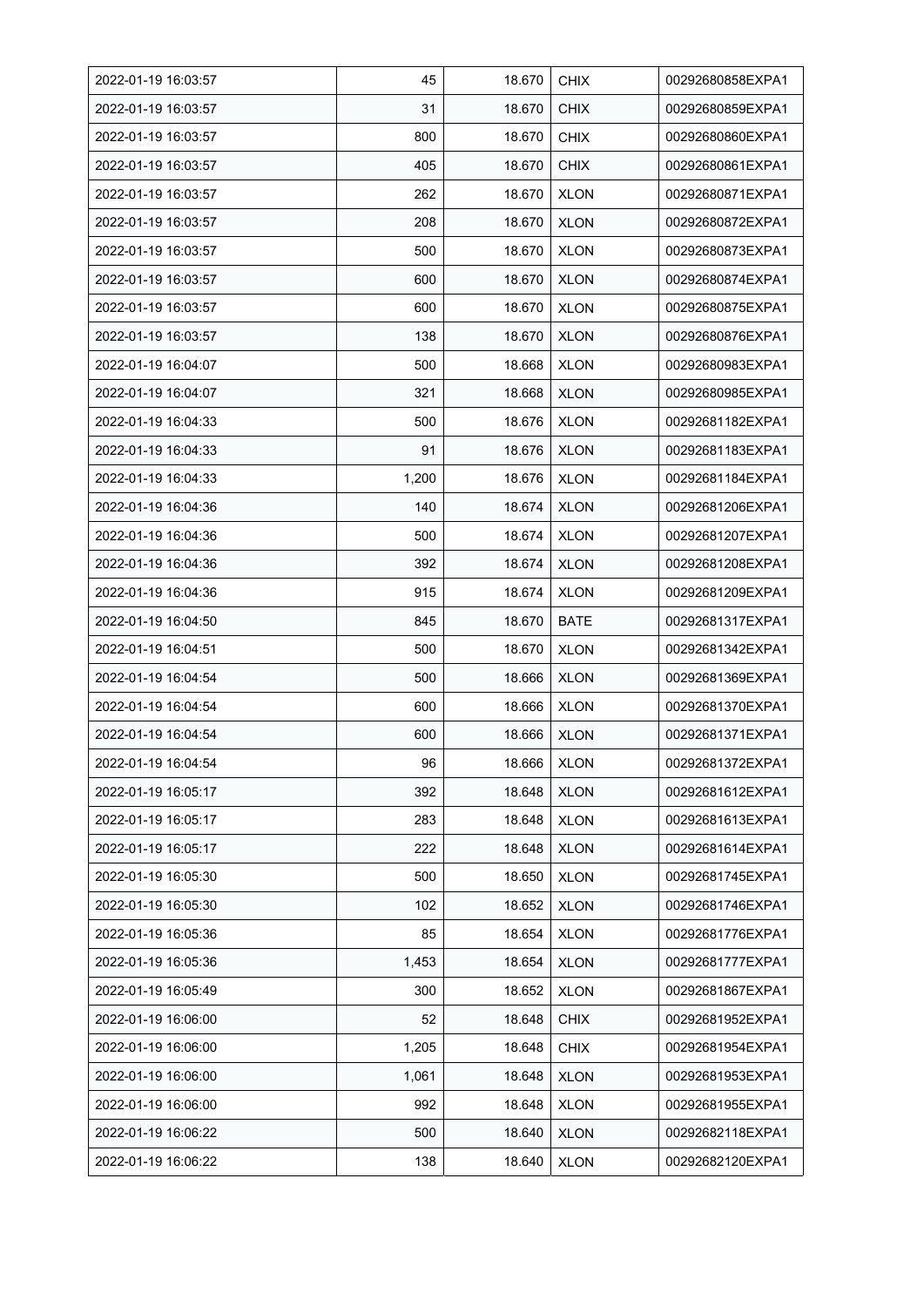| 2022-01-19 16:06:22 | 600   | 18.640 | <b>XLON</b> | 00292682121EXPA1 |
|---------------------|-------|--------|-------------|------------------|
| 2022-01-19 16:06:22 | 246   | 18.640 | <b>XLON</b> | 00292682122EXPA1 |
| 2022-01-19 16:06:22 | 224   | 18.640 | <b>XLON</b> | 00292682123EXPA1 |
| 2022-01-19 16:06:23 | 429   | 18.640 | <b>XLON</b> | 00292682125EXPA1 |
| 2022-01-19 16:06:23 | 142   | 18.640 | <b>XLON</b> | 00292682126EXPA1 |
| 2022-01-19 16:06:23 | 39    | 18.640 | <b>XLON</b> | 00292682127EXPA1 |
| 2022-01-19 16:06:46 | 31    | 18.638 | <b>XLON</b> | 00292682293EXPA1 |
| 2022-01-19 16:06:52 | 393   | 18.640 | <b>XLON</b> | 00292682354EXPA1 |
| 2022-01-19 16:06:52 | 226   | 18.640 | <b>XLON</b> | 00292682355EXPA1 |
| 2022-01-19 16:06:52 | 600   | 18.640 | <b>XLON</b> | 00292682357EXPA1 |
| 2022-01-19 16:06:52 | 550   | 18.640 | <b>XLON</b> | 00292682358EXPA1 |
| 2022-01-19 16:06:55 | 717   | 18.634 | <b>BATE</b> | 00292682387EXPA1 |
| 2022-01-19 16:07:07 | 474   | 18.640 | <b>XLON</b> | 00292682496EXPA1 |
| 2022-01-19 16:07:07 | 1,649 | 18.640 | <b>XLON</b> | 00292682497EXPA1 |
| 2022-01-19 16:07:32 | 392   | 18.642 | <b>XLON</b> | 00292682711EXPA1 |
| 2022-01-19 16:07:35 | 188   | 18.642 | <b>XLON</b> | 00292682732EXPA1 |
| 2022-01-19 16:07:35 | 1,714 | 18.642 | <b>XLON</b> | 00292682736EXPA1 |
| 2022-01-19 16:07:36 | 500   | 18.640 | BATE        | 00292682769EXPA1 |
| 2022-01-19 16:07:36 | 250   | 18.640 | <b>BATE</b> | 00292682771EXPA1 |
| 2022-01-19 16:07:36 | 26    | 18.640 | <b>BATE</b> | 00292682772EXPA1 |
| 2022-01-19 16:07:44 | 605   | 18.630 | <b>CHIX</b> | 00292682821EXPA1 |
| 2022-01-19 16:07:44 | 96    | 18.630 | <b>CHIX</b> | 00292682822EXPA1 |
| 2022-01-19 16:07:56 | 500   | 18.626 | <b>XLON</b> | 00292683041EXPA1 |
| 2022-01-19 16:07:59 | 500   | 18.624 | <b>XLON</b> | 00292683097EXPA1 |
| 2022-01-19 16:07:59 | 268   | 18.624 | <b>XLON</b> | 00292683099EXPA1 |
| 2022-01-19 16:07:59 | 207   | 18.624 | <b>XLON</b> | 00292683101EXPA1 |
| 2022-01-19 16:08:05 | 653   | 18.620 | <b>XLON</b> | 00292683136EXPA1 |
| 2022-01-19 16:08:18 | 500   | 18.622 | <b>XLON</b> | 00292683232EXPA1 |
| 2022-01-19 16:08:18 | 335   | 18.622 | <b>XLON</b> | 00292683233EXPA1 |
| 2022-01-19 16:08:18 | 527   | 18.622 | <b>XLON</b> | 00292683234EXPA1 |
| 2022-01-19 16:08:18 | 230   | 18.622 | <b>XLON</b> | 00292683235EXPA1 |
| 2022-01-19 16:08:34 | 252   | 18.620 | <b>XLON</b> | 00292683341EXPA1 |
| 2022-01-19 16:08:34 | 41    | 18.620 | <b>XLON</b> | 00292683342EXPA1 |
| 2022-01-19 16:08:34 | 138   | 18.620 | <b>XLON</b> | 00292683343EXPA1 |
| 2022-01-19 16:08:34 | 500   | 18.620 | <b>XLON</b> | 00292683344EXPA1 |
| 2022-01-19 16:08:34 | 213   | 18.620 | <b>XLON</b> | 00292683345EXPA1 |
| 2022-01-19 16:08:34 | 240   | 18.620 | <b>XLON</b> | 00292683346EXPA1 |
| 2022-01-19 16:08:34 | 85    | 18.620 | <b>XLON</b> | 00292683347EXPA1 |
| 2022-01-19 16:08:54 | 11    | 18.622 | <b>XLON</b> | 00292683447EXPA1 |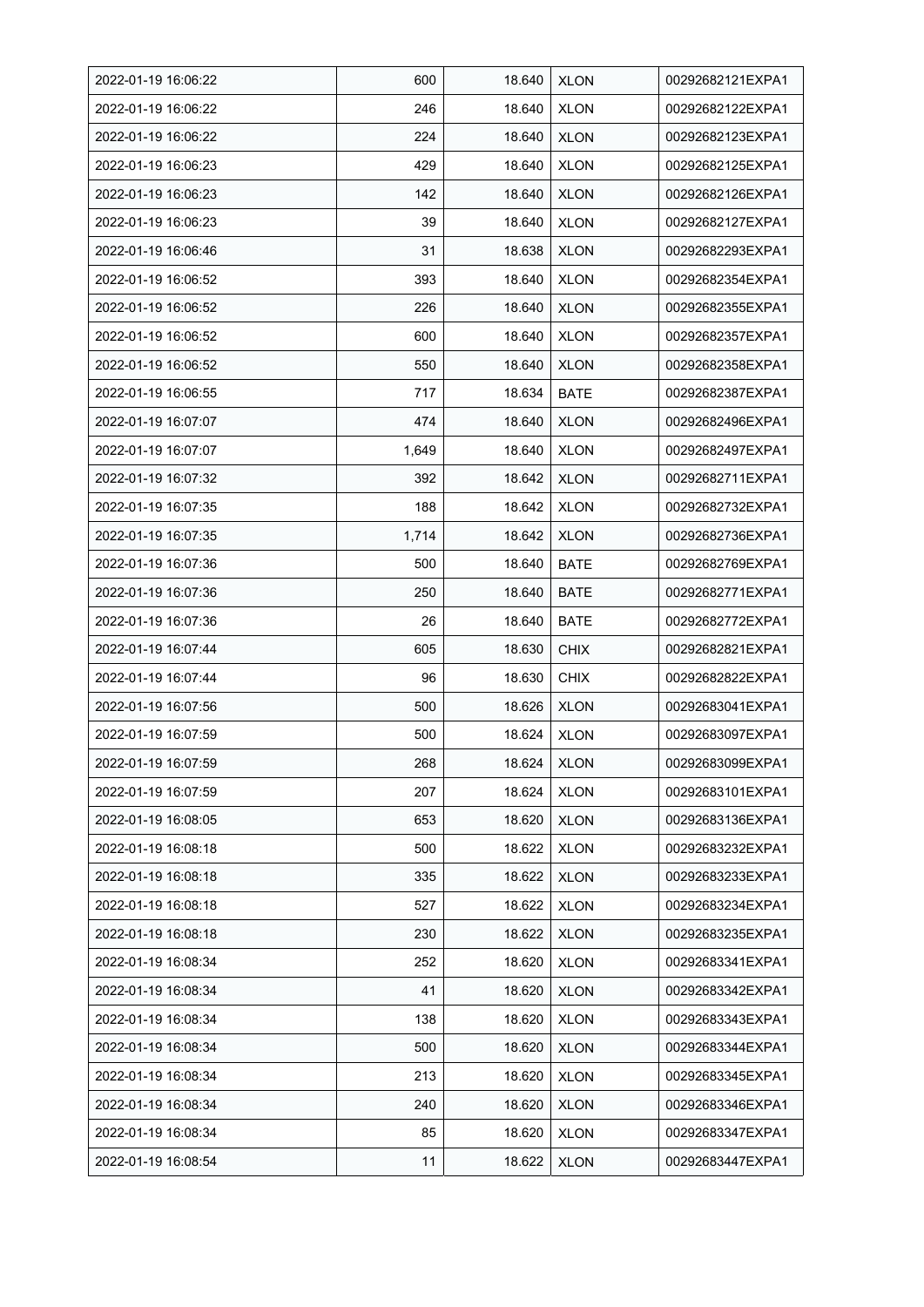| 2022-01-19 16:08:54 | 36    | 18.622 | <b>XLON</b> | 00292683448EXPA1 |
|---------------------|-------|--------|-------------|------------------|
| 2022-01-19 16:09:06 | 9     | 18.624 | <b>XLON</b> | 00292683546EXPA1 |
| 2022-01-19 16:09:25 | 53    | 18.624 | <b>CHIX</b> | 00292683703EXPA1 |
| 2022-01-19 16:09:25 | 32    | 18.624 | <b>CHIX</b> | 00292683704EXPA1 |
| 2022-01-19 16:09:25 | 200   | 18.624 | <b>CHIX</b> | 00292683705EXPA1 |
| 2022-01-19 16:09:25 | 29    | 18.624 | <b>CHIX</b> | 00292683706EXPA1 |
| 2022-01-19 16:09:25 | 26    | 18.624 | <b>CHIX</b> | 00292683707EXPA1 |
| 2022-01-19 16:09:25 | 200   | 18.624 | <b>CHIX</b> | 00292683708EXPA1 |
| 2022-01-19 16:09:25 | 24    | 18.624 | <b>CHIX</b> | 00292683709EXPA1 |
| 2022-01-19 16:09:25 | 22    | 18.624 | <b>CHIX</b> | 00292683710EXPA1 |
| 2022-01-19 16:09:25 | 20    | 18.624 | <b>CHIX</b> | 00292683711EXPA1 |
| 2022-01-19 16:09:25 | 18    | 18.624 | <b>CHIX</b> | 00292683712EXPA1 |
| 2022-01-19 16:09:25 | 17    | 18.624 | <b>CHIX</b> | 00292683713EXPA1 |
| 2022-01-19 16:09:25 | 280   | 18.624 | <b>CHIX</b> | 00292683714EXPA1 |
| 2022-01-19 16:09:25 | 410   | 18.624 | <b>CHIX</b> | 00292683715EXPA1 |
| 2022-01-19 16:09:29 | 730   | 18.620 | BATE        | 00292683745EXPA1 |
| 2022-01-19 16:09:29 | 135   | 18.620 | <b>XLON</b> | 00292683744EXPA1 |
| 2022-01-19 16:09:29 | 182   | 18.620 | <b>XLON</b> | 00292683746EXPA1 |
| 2022-01-19 16:09:29 | 154   | 18.620 | <b>XLON</b> | 00292683747EXPA1 |
| 2022-01-19 16:09:29 | 398   | 18.620 | <b>XLON</b> | 00292683748EXPA1 |
| 2022-01-19 16:09:34 | 293   | 18.616 | <b>XLON</b> | 00292683771EXPA1 |
| 2022-01-19 16:09:34 | 89    | 18.618 | <b>XLON</b> | 00292683772EXPA1 |
| 2022-01-19 16:09:34 | 178   | 18.618 | <b>XLON</b> | 00292683773EXPA1 |
| 2022-01-19 16:09:34 | 537   | 18.618 | <b>XLON</b> | 00292683774EXPA1 |
| 2022-01-19 16:09:34 | 565   | 18.618 | <b>XLON</b> | 00292683775EXPA1 |
| 2022-01-19 16:09:34 | 251   | 18.618 | <b>XLON</b> | 00292683776EXPA1 |
| 2022-01-19 16:09:34 | 345   | 18.618 | <b>XLON</b> | 00292683777EXPA1 |
| 2022-01-19 16:09:37 | 500   | 18.614 | <b>XLON</b> | 00292683786EXPA1 |
| 2022-01-19 16:09:40 | 797   | 18.616 | <b>XLON</b> | 00292683806EXPA1 |
| 2022-01-19 16:09:40 | 500   | 18.616 | <b>XLON</b> | 00292683807EXPA1 |
| 2022-01-19 16:09:53 | 2,138 | 18.622 | <b>XLON</b> | 00292683903EXPA1 |
| 2022-01-19 16:10:17 | 85    | 18.626 | <b>XLON</b> | 00292684084EXPA1 |
| 2022-01-19 16:10:17 | 138   | 18.626 | <b>XLON</b> | 00292684085EXPA1 |
| 2022-01-19 16:10:17 | 500   | 18.626 | <b>XLON</b> | 00292684086EXPA1 |
| 2022-01-19 16:10:17 | 56    | 18.626 | <b>XLON</b> | 00292684087EXPA1 |
| 2022-01-19 16:10:17 | 17    | 18.626 | <b>XLON</b> | 00292684088EXPA1 |
| 2022-01-19 16:10:17 | 318   | 18.626 | <b>XLON</b> | 00292684089EXPA1 |
| 2022-01-19 16:10:17 | 397   | 18.626 | <b>XLON</b> | 00292684090EXPA1 |
| 2022-01-19 16:10:17 | 144   | 18.626 | <b>XLON</b> | 00292684091EXPA1 |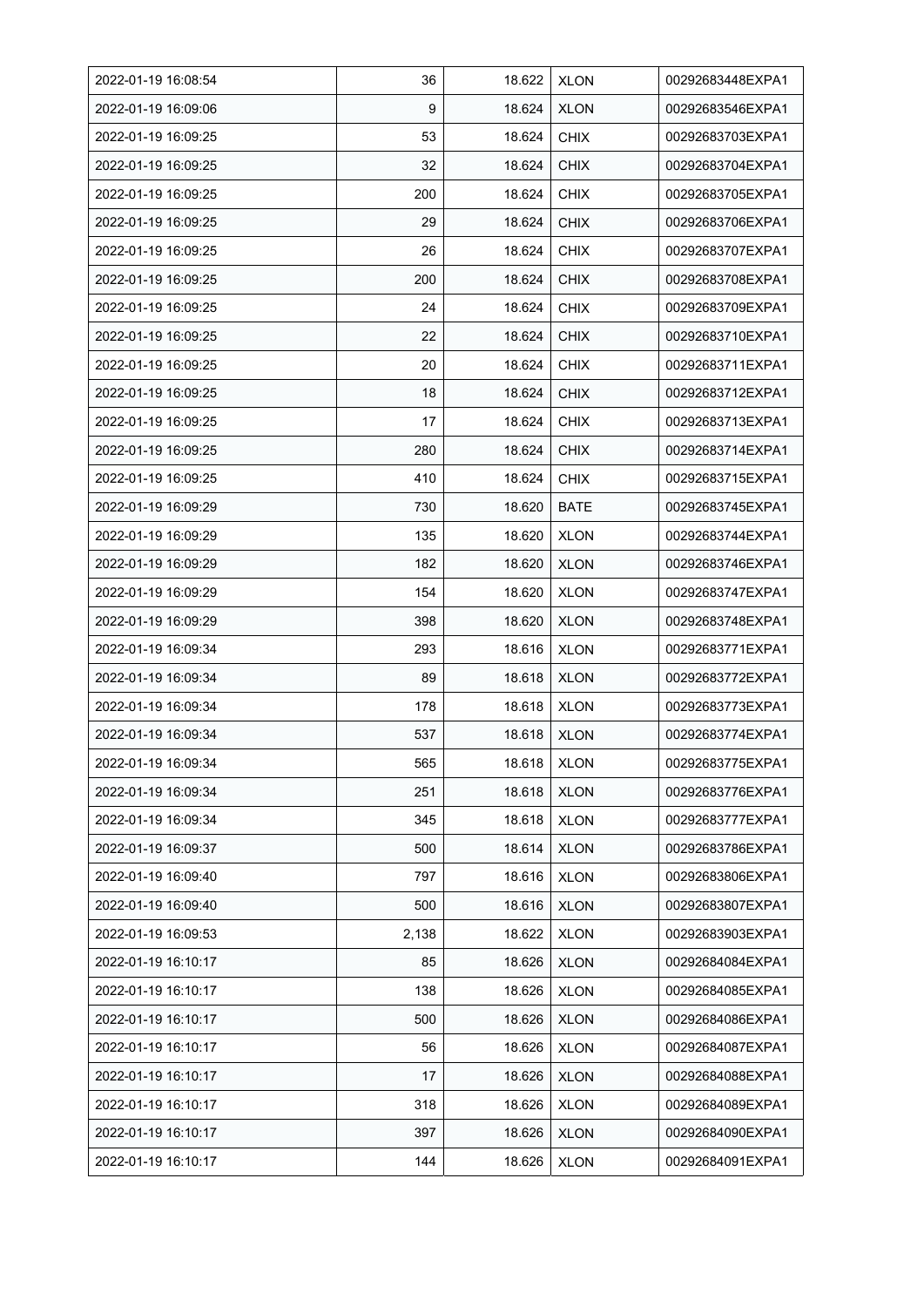| 2022-01-19 16:10:17 | 161   | 18.626 | <b>XLON</b> | 00292684092EXPA1 |
|---------------------|-------|--------|-------------|------------------|
| 2022-01-19 16:10:17 | 299   | 18.626 | <b>XLON</b> | 00292684093EXPA1 |
| 2022-01-19 16:10:35 | 384   | 18.622 | <b>XLON</b> | 00292684291EXPA1 |
| 2022-01-19 16:10:41 | 2,035 | 18.622 | <b>XLON</b> | 00292684347EXPA1 |
| 2022-01-19 16:10:42 | 89    | 18.620 | <b>CHIX</b> | 00292684355EXPA1 |
| 2022-01-19 16:10:42 | 168   | 18.620 | <b>CHIX</b> | 00292684356EXPA1 |
| 2022-01-19 16:10:42 | 149   | 18.620 | <b>CHIX</b> | 00292684357EXPA1 |
| 2022-01-19 16:10:42 | 93    | 18.620 | <b>CHIX</b> | 00292684358EXPA1 |
| 2022-01-19 16:10:42 | 65    | 18.620 | <b>CHIX</b> | 00292684359EXPA1 |
| 2022-01-19 16:11:05 | 159   | 18.622 | <b>XLON</b> | 00292684500EXPA1 |
| 2022-01-19 16:11:05 | 160   | 18.622 | <b>XLON</b> | 00292684501EXPA1 |
| 2022-01-19 16:11:05 | 185   | 18.622 | <b>XLON</b> | 00292684502EXPA1 |
| 2022-01-19 16:11:05 | 188   | 18.622 | <b>XLON</b> | 00292684503EXPA1 |
| 2022-01-19 16:11:05 | 1,258 | 18.622 | <b>XLON</b> | 00292684504EXPA1 |
| 2022-01-19 16:11:25 | 1,957 | 18.624 | <b>XLON</b> | 00292684619EXPA1 |
| 2022-01-19 16:11:33 | 293   | 18.626 | <b>BATE</b> | 00292684676EXPA1 |
| 2022-01-19 16:11:33 | 259   | 18.626 | <b>BATE</b> | 00292684677EXPA1 |
| 2022-01-19 16:11:33 | 45    | 18.626 | <b>BATE</b> | 00292684679EXPA1 |
| 2022-01-19 16:11:33 | 24    | 18.626 | <b>BATE</b> | 00292684680EXPA1 |
| 2022-01-19 16:11:33 | 37    | 18.626 | BATE        | 00292684681EXPA1 |
| 2022-01-19 16:11:33 | 81    | 18.626 | <b>BATE</b> | 00292684682EXPA1 |
| 2022-01-19 16:11:33 | 497   | 18.626 | <b>BATE</b> | 00292684683EXPA1 |
| 2022-01-19 16:11:47 | 500   | 18.614 | <b>XLON</b> | 00292684830EXPA1 |
| 2022-01-19 16:11:47 | 600   | 18.614 | <b>XLON</b> | 00292684831EXPA1 |
| 2022-01-19 16:11:47 | 592   | 18.614 | <b>XLON</b> | 00292684832EXPA1 |
| 2022-01-19 16:12:07 | 1,800 | 18.620 | <b>XLON</b> | 00292684983EXPA1 |
| 2022-01-19 16:12:32 | 227   | 18.626 | <b>CHIX</b> | 00292685148EXPA1 |
| 2022-01-19 16:12:32 | 700   | 18.626 | <b>CHIX</b> | 00292685149EXPA1 |
| 2022-01-19 16:12:32 | 246   | 18.626 | <b>CHIX</b> | 00292685150EXPA1 |
| 2022-01-19 16:12:37 | 2,427 | 18.622 | <b>XLON</b> | 00292685176EXPA1 |
| 2022-01-19 16:12:37 | 22    | 18.622 | <b>XLON</b> | 00292685178EXPA1 |
| 2022-01-19 16:12:53 | 500   | 18.624 | <b>XLON</b> | 00292685324EXPA1 |
| 2022-01-19 16:12:53 | 372   | 18.624 | <b>XLON</b> | 00292685325EXPA1 |
| 2022-01-19 16:12:53 | 600   | 18.624 | <b>XLON</b> | 00292685326EXPA1 |
| 2022-01-19 16:12:53 | 57    | 18.624 | <b>XLON</b> | 00292685327EXPA1 |
| 2022-01-19 16:13:20 | 159   | 18.628 | <b>XLON</b> | 00292685564EXPA1 |
| 2022-01-19 16:13:20 | 1,953 | 18.628 | <b>XLON</b> | 00292685565EXPA1 |
| 2022-01-19 16:13:51 | 8     | 18.632 | <b>XLON</b> | 00292685741EXPA1 |
| 2022-01-19 16:13:51 | 328   | 18.632 | <b>XLON</b> | 00292685742EXPA1 |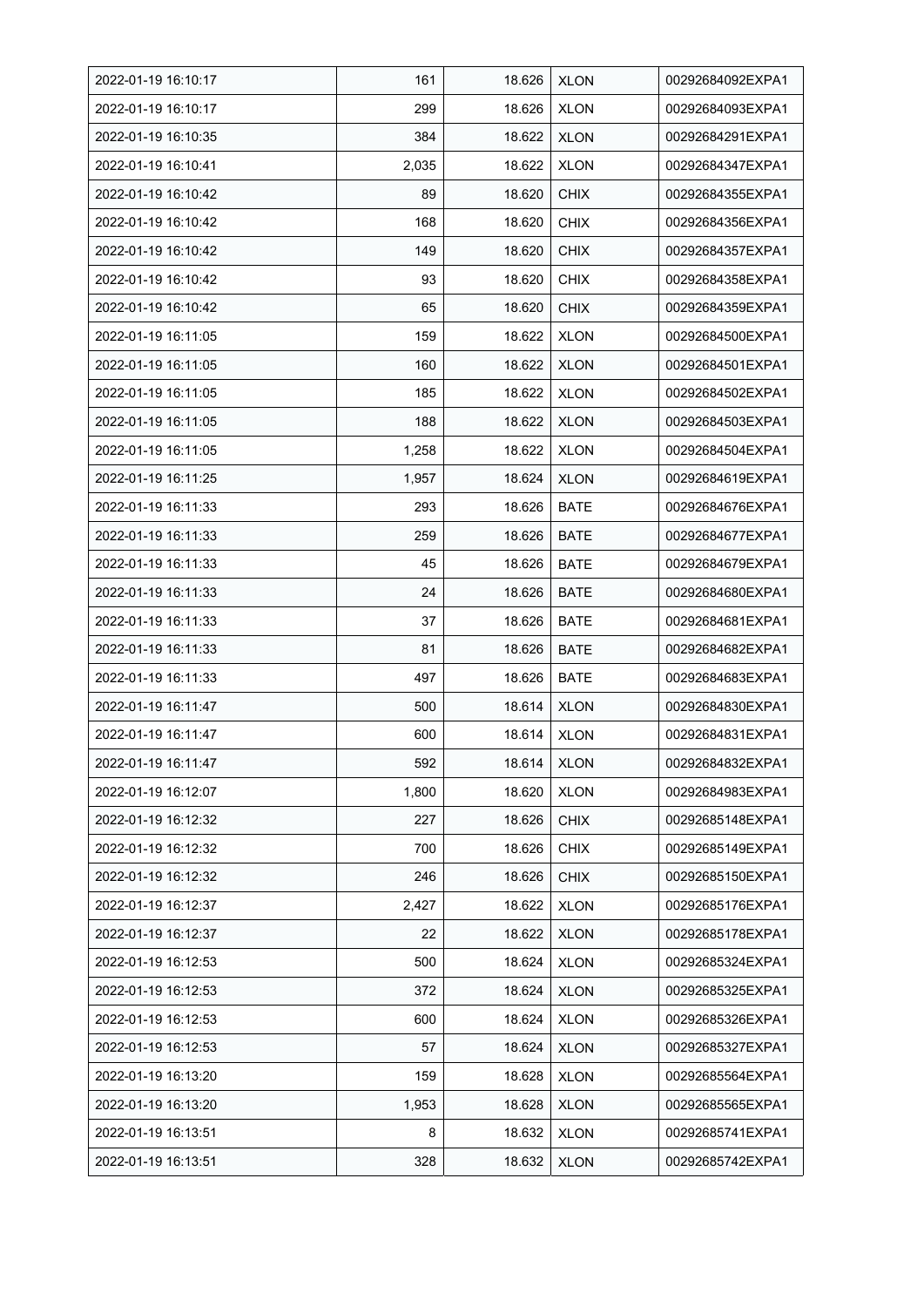| 2022-01-19 16:13:51 | 49    | 18.632 | <b>XLON</b> | 00292685743EXPA1 |
|---------------------|-------|--------|-------------|------------------|
| 2022-01-19 16:13:51 | 49    | 18.632 | <b>XLON</b> | 00292685744EXPA1 |
| 2022-01-19 16:13:51 | 49    | 18.632 | <b>XLON</b> | 00292685745EXPA1 |
| 2022-01-19 16:13:51 | 49    | 18.632 | <b>XLON</b> | 00292685746EXPA1 |
| 2022-01-19 16:13:51 | 49    | 18.632 | <b>XLON</b> | 00292685747EXPA1 |
| 2022-01-19 16:13:51 | 53    | 18.632 | <b>XLON</b> | 00292685748EXPA1 |
| 2022-01-19 16:14:00 | 413   | 18.632 | <b>BATE</b> | 00292685873EXPA1 |
| 2022-01-19 16:14:00 | 538   | 18.632 | <b>BATE</b> | 00292685877EXPA1 |
| 2022-01-19 16:14:00 | 3,000 | 18.634 | <b>XLON</b> | 00292685869EXPA1 |
| 2022-01-19 16:14:00 | 44    | 18.634 | <b>XLON</b> | 00292685872EXPA1 |
| 2022-01-19 16:14:01 | 534   | 18.626 | <b>CHIX</b> | 00292685885EXPA1 |
| 2022-01-19 16:14:23 | 500   | 18.634 | <b>XLON</b> | 00292686056EXPA1 |
| 2022-01-19 16:14:23 | 1,999 | 18.634 | <b>XLON</b> | 00292686057EXPA1 |
| 2022-01-19 16:14:49 | 2,436 | 18.636 | <b>XLON</b> | 00292686185EXPA1 |
| 2022-01-19 16:15:14 | 600   | 18.636 | <b>XLON</b> | 00292686406EXPA1 |
| 2022-01-19 16:15:14 | 305   | 18.636 | <b>XLON</b> | 00292686407EXPA1 |
| 2022-01-19 16:15:14 | 500   | 18.636 | <b>XLON</b> | 00292686408EXPA1 |
| 2022-01-19 16:15:16 | 327   | 18.636 | <b>XLON</b> | 00292686433EXPA1 |
| 2022-01-19 16:15:16 | 105   | 18.636 | <b>XLON</b> | 00292686437EXPA1 |
| 2022-01-19 16:15:30 | 252   | 18.640 | <b>XLON</b> | 00292686547EXPA1 |
| 2022-01-19 16:15:30 | 500   | 18.640 | <b>XLON</b> | 00292686548EXPA1 |
| 2022-01-19 16:15:30 | 600   | 18.640 | <b>XLON</b> | 00292686549EXPA1 |
| 2022-01-19 16:15:30 | 214   | 18.640 | <b>XLON</b> | 00292686550EXPA1 |
| 2022-01-19 16:15:31 | 210   | 18.636 | <b>CHIX</b> | 00292686557EXPA1 |
| 2022-01-19 16:15:31 | 236   | 18.636 | CHIX        | 00292686558EXPA1 |
| 2022-01-19 16:15:31 | 738   | 18.636 | <b>CHIX</b> | 00292686559EXPA1 |
| 2022-01-19 16:15:49 | 1,828 | 18.640 | <b>XLON</b> | 00292686778EXPA1 |
| 2022-01-19 16:15:49 | 233   | 18.640 | <b>XLON</b> | 00292686780EXPA1 |
| 2022-01-19 16:16:11 | 1,237 | 18.630 | <b>BATE</b> | 00292687115EXPA1 |
| 2022-01-19 16:16:11 | 600   | 18.626 | <b>XLON</b> | 00292687127EXPA1 |
| 2022-01-19 16:16:11 | 500   | 18.626 | <b>XLON</b> | 00292687128EXPA1 |
| 2022-01-19 16:16:11 | 77    | 18.628 | <b>XLON</b> | 00292687129EXPA1 |
| 2022-01-19 16:16:11 | 276   | 18.628 | <b>XLON</b> | 00292687130EXPA1 |
| 2022-01-19 16:16:35 | 786   | 18.630 | <b>XLON</b> | 00292687275EXPA1 |
| 2022-01-19 16:16:40 | 19    | 18.630 | <b>XLON</b> | 00292687352EXPA1 |
| 2022-01-19 16:16:40 | 274   | 18.630 | <b>XLON</b> | 00292687353EXPA1 |
| 2022-01-19 16:16:40 | 154   | 18.630 | <b>XLON</b> | 00292687354EXPA1 |
| 2022-01-19 16:16:40 | 19    | 18.630 | <b>XLON</b> | 00292687356EXPA1 |
| 2022-01-19 16:16:40 | 19    | 18.630 | <b>XLON</b> | 00292687357EXPA1 |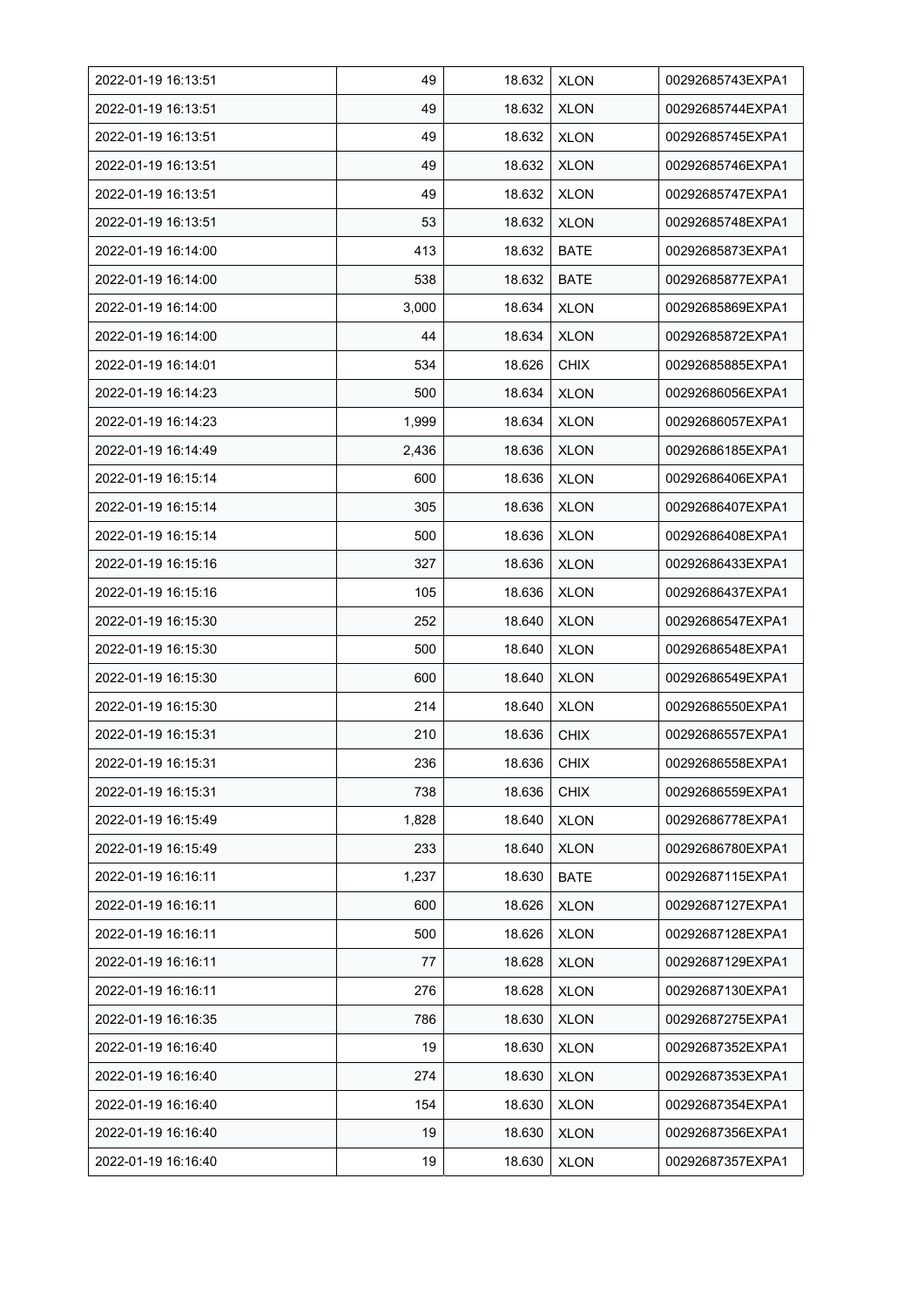| 2022-01-19 16:16:40 | 19    | 18.630 | <b>XLON</b> | 00292687358EXPA1 |
|---------------------|-------|--------|-------------|------------------|
| 2022-01-19 16:16:40 | 19    | 18.630 | <b>XLON</b> | 00292687359EXPA1 |
| 2022-01-19 16:16:40 | 19    | 18.630 | <b>XLON</b> | 00292687360EXPA1 |
| 2022-01-19 16:16:40 | 19    | 18.630 | <b>XLON</b> | 00292687361EXPA1 |
| 2022-01-19 16:16:40 | 19    | 18.630 | <b>XLON</b> | 00292687362EXPA1 |
| 2022-01-19 16:16:40 | 19    | 18.630 | <b>XLON</b> | 00292687363EXPA1 |
| 2022-01-19 16:16:40 | 19    | 18.630 | <b>XLON</b> | 00292687364EXPA1 |
| 2022-01-19 16:16:40 | 19    | 18.630 | <b>XLON</b> | 00292687365EXPA1 |
| 2022-01-19 16:16:40 | 19    | 18.630 | <b>XLON</b> | 00292687366EXPA1 |
| 2022-01-19 16:16:40 | 19    | 18.630 | <b>XLON</b> | 00292687367EXPA1 |
| 2022-01-19 16:16:40 | 19    | 18.630 | <b>XLON</b> | 00292687368EXPA1 |
| 2022-01-19 16:16:40 | 19    | 18.630 | <b>XLON</b> | 00292687369EXPA1 |
| 2022-01-19 16:16:40 | 19    | 18.630 | <b>XLON</b> | 00292687370EXPA1 |
| 2022-01-19 16:16:40 | 19    | 18.630 | <b>XLON</b> | 00292687371EXPA1 |
| 2022-01-19 16:16:40 | 19    | 18.630 | <b>XLON</b> | 00292687372EXPA1 |
| 2022-01-19 16:16:40 | 19    | 18.630 | <b>XLON</b> | 00292687373EXPA1 |
| 2022-01-19 16:16:40 | 19    | 18.630 | <b>XLON</b> | 00292687374EXPA1 |
| 2022-01-19 16:16:40 | 19    | 18.630 | <b>XLON</b> | 00292687375EXPA1 |
| 2022-01-19 16:16:40 | 19    | 18.630 | <b>XLON</b> | 00292687376EXPA1 |
| 2022-01-19 16:16:40 | 19    | 18.630 | <b>XLON</b> | 00292687377EXPA1 |
| 2022-01-19 16:16:41 | 4     | 18.630 | <b>XLON</b> | 00292687378EXPA1 |
| 2022-01-19 16:16:51 | 164   | 18.628 | <b>XLON</b> | 00292687457EXPA1 |
| 2022-01-19 16:16:51 | 167   | 18.628 | <b>XLON</b> | 00292687458EXPA1 |
| 2022-01-19 16:16:51 | 43    | 18.628 | <b>XLON</b> | 00292687459EXPA1 |
| 2022-01-19 16:16:55 | 57    | 18.632 | <b>XLON</b> | 00292687461EXPA1 |
| 2022-01-19 16:16:55 | 140   | 18.632 | <b>XLON</b> | 00292687468EXPA1 |
| 2022-01-19 16:16:55 | 18    | 18.632 | <b>XLON</b> | 00292687469EXPA1 |
| 2022-01-19 16:16:57 | 1,723 | 18.632 | <b>XLON</b> | 00292687491EXPA1 |
| 2022-01-19 16:17:01 | 595   | 18.628 | <b>CHIX</b> | 00292687561EXPA1 |
| 2022-01-19 16:17:18 | 77    | 18.620 | <b>XLON</b> | 00292687682EXPA1 |
| 2022-01-19 16:17:18 | 600   | 18.620 | <b>XLON</b> | 00292687683EXPA1 |
| 2022-01-19 16:17:18 | 500   | 18.620 | <b>XLON</b> | 00292687684EXPA1 |
| 2022-01-19 16:17:18 | 500   | 18.620 | <b>XLON</b> | 00292687686EXPA1 |
| 2022-01-19 16:17:18 | 500   | 18.620 | <b>XLON</b> | 00292687687EXPA1 |
| 2022-01-19 16:17:18 | 206   | 18.620 | <b>XLON</b> | 00292687688EXPA1 |
| 2022-01-19 16:18:01 | 742   | 18.606 | <b>BATE</b> | 00292688096EXPA1 |
| 2022-01-19 16:18:12 | 500   | 18.608 | <b>XLON</b> | 00292688197EXPA1 |
| 2022-01-19 16:18:12 | 600   | 18.608 | <b>XLON</b> | 00292688198EXPA1 |
| 2022-01-19 16:18:12 | 474   | 18.608 | <b>XLON</b> | 00292688199EXPA1 |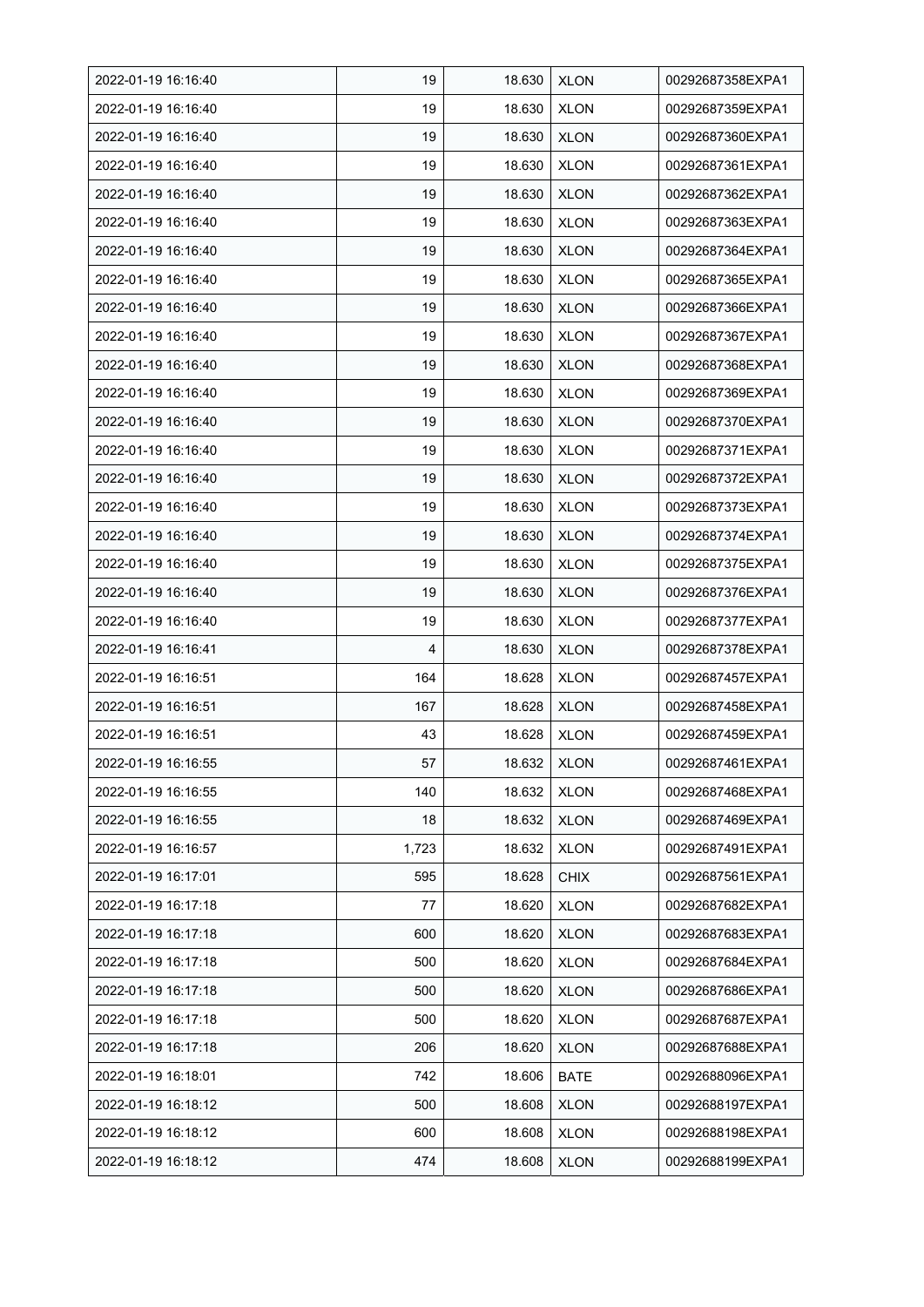| 2022-01-19 16:18:19 | 241   | 18.604 | <b>CHIX</b> | 00292688309EXPA1 |
|---------------------|-------|--------|-------------|------------------|
| 2022-01-19 16:18:19 | 580   | 18.604 | <b>CHIX</b> | 00292688311EXPA1 |
| 2022-01-19 16:18:22 | 811   | 18.600 | <b>XLON</b> | 00292688346EXPA1 |
| 2022-01-19 16:18:39 | 1,200 | 18.596 | <b>XLON</b> | 00292688576EXPA1 |
| 2022-01-19 16:18:39 | 500   | 18.596 | <b>XLON</b> | 00292688577EXPA1 |
| 2022-01-19 16:18:39 | 705   | 18.596 | <b>XLON</b> | 00292688578EXPA1 |
| 2022-01-19 16:18:39 | 427   | 18.596 | <b>XLON</b> | 00292688579EXPA1 |
| 2022-01-19 16:18:42 | 500   | 18.590 | <b>XLON</b> | 00292688613EXPA1 |
| 2022-01-19 16:18:51 | 2,279 | 18.584 | <b>XLON</b> | 00292688690EXPA1 |
| 2022-01-19 16:19:13 | 204   | 18.584 | <b>XLON</b> | 00292688958EXPA1 |
| 2022-01-19 16:19:13 | 394   | 18.584 | <b>XLON</b> | 00292688959EXPA1 |
| 2022-01-19 16:19:25 | 226   | 18.586 | <b>XLON</b> | 00292689084EXPA1 |
| 2022-01-19 16:19:27 | 2,676 | 18.586 | <b>XLON</b> | 00292689102EXPA1 |
| 2022-01-19 16:19:31 | 735   | 18.584 | <b>BATE</b> | 00292689147EXPA1 |
| 2022-01-19 16:19:31 | 406   | 18.584 | <b>CHIX</b> | 00292689148EXPA1 |
| 2022-01-19 16:19:31 | 246   | 18.584 | <b>CHIX</b> | 00292689149EXPA1 |
| 2022-01-19 16:19:46 | 600   | 18.586 | <b>XLON</b> | 00292689331EXPA1 |
| 2022-01-19 16:19:46 | 297   | 18.586 | <b>XLON</b> | 00292689332EXPA1 |
| 2022-01-19 16:19:46 | 980   | 18.586 | <b>XLON</b> | 00292689333EXPA1 |
| 2022-01-19 16:20:11 | 500   | 18.584 | <b>XLON</b> | 00292689596EXPA1 |
| 2022-01-19 16:20:14 | 343   | 18.582 | <b>XLON</b> | 00292689629EXPA1 |
| 2022-01-19 16:20:14 | 259   | 18.582 | <b>XLON</b> | 00292689630EXPA1 |
| 2022-01-19 16:20:14 | 59    | 18.582 | <b>XLON</b> | 00292689631EXPA1 |
| 2022-01-19 16:20:14 | 1,388 | 18.582 | <b>XLON</b> | 00292689632EXPA1 |
| 2022-01-19 16:20:36 | 616   | 18.576 | <b>XLON</b> | 00292689826EXPA1 |
| 2022-01-19 16:20:36 | 500   | 18.576 | <b>XLON</b> | 00292689827EXPA1 |
| 2022-01-19 16:20:36 | 332   | 18.576 | <b>XLON</b> | 00292689828EXPA1 |
| 2022-01-19 16:20:55 | 500   | 18.582 | <b>XLON</b> | 00292690025EXPA1 |
| 2022-01-19 16:20:55 | 490   | 18.582 | <b>XLON</b> | 00292690026EXPA1 |
| 2022-01-19 16:20:55 | 928   | 18.582 | <b>XLON</b> | 00292690027EXPA1 |
| 2022-01-19 16:21:23 | 310   | 18.594 | <b>XLON</b> | 00292690276EXPA1 |
| 2022-01-19 16:21:23 | 2,103 | 18.594 | <b>XLON</b> | 00292690277EXPA1 |
| 2022-01-19 16:21:24 | 945   | 18.590 | <b>CHIX</b> | 00292690279EXPA1 |
| 2022-01-19 16:21:42 | 600   | 18.580 | <b>XLON</b> | 00292690433EXPA1 |
| 2022-01-19 16:21:43 | 154   | 18.584 | <b>BATE</b> | 00292690435EXPA1 |
| 2022-01-19 16:21:43 | 212   | 18.584 | <b>BATE</b> | 00292690436EXPA1 |
| 2022-01-19 16:21:44 | 9     | 18.584 | BATE        | 00292690446EXPA1 |
| 2022-01-19 16:21:44 | 21    | 18.584 | <b>BATE</b> | 00292690448EXPA1 |
| 2022-01-19 16:21:44 | 11    | 18.584 | <b>BATE</b> | 00292690449EXPA1 |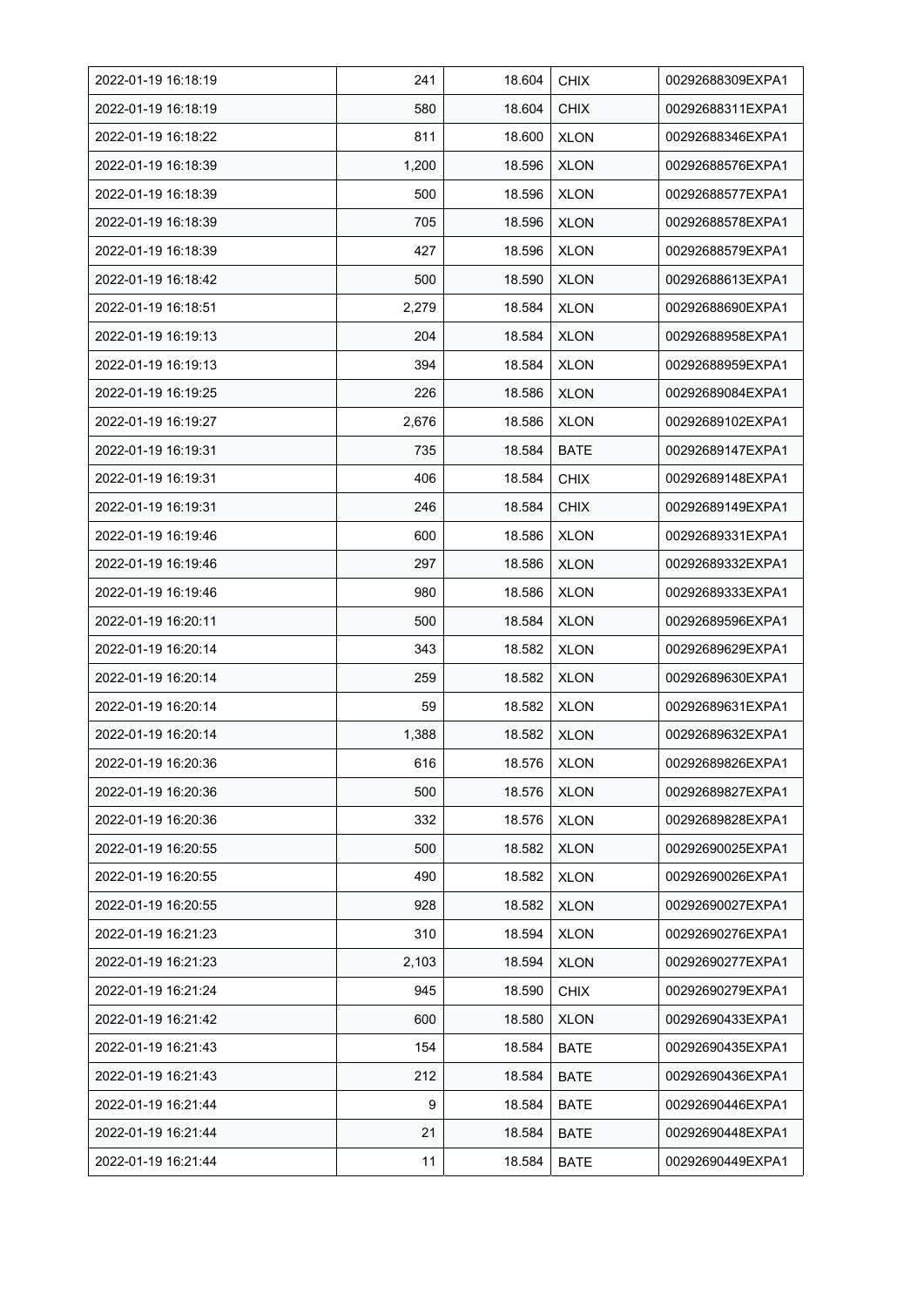| 2022-01-19 16:21:44 | 27    | 18.584 | <b>BATE</b> | 00292690450EXPA1 |
|---------------------|-------|--------|-------------|------------------|
| 2022-01-19 16:21:44 | 146   | 18.584 | <b>BATE</b> | 00292690451EXPA1 |
| 2022-01-19 16:21:44 | 669   | 18.584 | <b>BATE</b> | 00292690452EXPA1 |
| 2022-01-19 16:22:05 | 2,678 | 18.596 | <b>XLON</b> | 00292690581EXPA1 |
| 2022-01-19 16:22:27 | 719   | 18.602 | <b>XLON</b> | 00292690807EXPA1 |
| 2022-01-19 16:22:28 | 719   | 18.602 | <b>XLON</b> | 00292690809EXPA1 |
| 2022-01-19 16:22:28 | 719   | 18.602 | <b>XLON</b> | 00292690810EXPA1 |
| 2022-01-19 16:22:43 | 500   | 18.608 | <b>XLON</b> | 00292690993EXPA1 |
| 2022-01-19 16:22:43 | 901   | 18.608 | <b>XLON</b> | 00292690994EXPA1 |
| 2022-01-19 16:22:46 | 775   | 18.604 | <b>CHIX</b> | 00292691020EXPA1 |
| 2022-01-19 16:22:46 | 83    | 18.604 | <b>XLON</b> | 00292691021EXPA1 |
| 2022-01-19 16:22:46 | 336   | 18.604 | <b>XLON</b> | 00292691022EXPA1 |
| 2022-01-19 16:23:09 | 288   | 18.608 | <b>XLON</b> | 00292691146EXPA1 |
| 2022-01-19 16:23:17 | 2,071 | 18.608 | <b>XLON</b> | 00292691258EXPA1 |
| 2022-01-19 16:23:17 | 561   | 18.608 | <b>XLON</b> | 00292691259EXPA1 |
| 2022-01-19 16:23:38 | 500   | 18.606 | <b>XLON</b> | 00292691478EXPA1 |
| 2022-01-19 16:23:38 | 91    | 18.606 | <b>XLON</b> | 00292691479EXPA1 |
| 2022-01-19 16:23:38 | 892   | 18.606 | <b>XLON</b> | 00292691480EXPA1 |
| 2022-01-19 16:23:54 | 304   | 18.612 | <b>XLON</b> | 00292691627EXPA1 |
| 2022-01-19 16:23:54 | 600   | 18.612 | <b>XLON</b> | 00292691629EXPA1 |
| 2022-01-19 16:23:54 | 303   | 18.612 | <b>XLON</b> | 00292691630EXPA1 |
| 2022-01-19 16:23:54 | 439   | 18.612 | <b>XLON</b> | 00292691631EXPA1 |
| 2022-01-19 16:23:58 | 482   | 18.610 | <b>CHIX</b> | 00292691694EXPA1 |
| 2022-01-19 16:23:58 | 373   | 18.610 | <b>CHIX</b> | 00292691695EXPA1 |
| 2022-01-19 16:24:03 | 742   | 18.610 | <b>BATE</b> | 00292691737EXPA1 |
| 2022-01-19 16:24:21 | 182   | 18.606 | <b>XLON</b> | 00292691959EXPA1 |
| 2022-01-19 16:24:21 | 126   | 18.606 | <b>XLON</b> | 00292691960EXPA1 |
| 2022-01-19 16:24:22 | 1,861 | 18.606 | <b>XLON</b> | 00292691976EXPA1 |
| 2022-01-19 16:24:38 | 500   | 18.604 | <b>XLON</b> | 00292692123EXPA1 |
| 2022-01-19 16:24:44 | 500   | 18.604 | <b>XLON</b> | 00292692171EXPA1 |
| 2022-01-19 16:24:44 | 600   | 18.604 | <b>XLON</b> | 00292692172EXPA1 |
| 2022-01-19 16:24:44 | 600   | 18.604 | <b>XLON</b> | 00292692173EXPA1 |
| 2022-01-19 16:24:44 | 261   | 18.604 | <b>XLON</b> | 00292692174EXPA1 |
| 2022-01-19 16:25:09 | 500   | 18.590 | <b>XLON</b> | 00292692377EXPA1 |
| 2022-01-19 16:25:09 | 333   | 18.590 | <b>XLON</b> | 00292692378EXPA1 |
| 2022-01-19 16:25:09 | 167   | 18.590 | <b>XLON</b> | 00292692379EXPA1 |
| 2022-01-19 16:25:09 | 250   | 18.590 | <b>XLON</b> | 00292692380EXPA1 |
| 2022-01-19 16:25:24 | 263   | 18.596 | <b>XLON</b> | 00292692555EXPA1 |
| 2022-01-19 16:25:24 | 299   | 18.596 | <b>XLON</b> | 00292692556EXPA1 |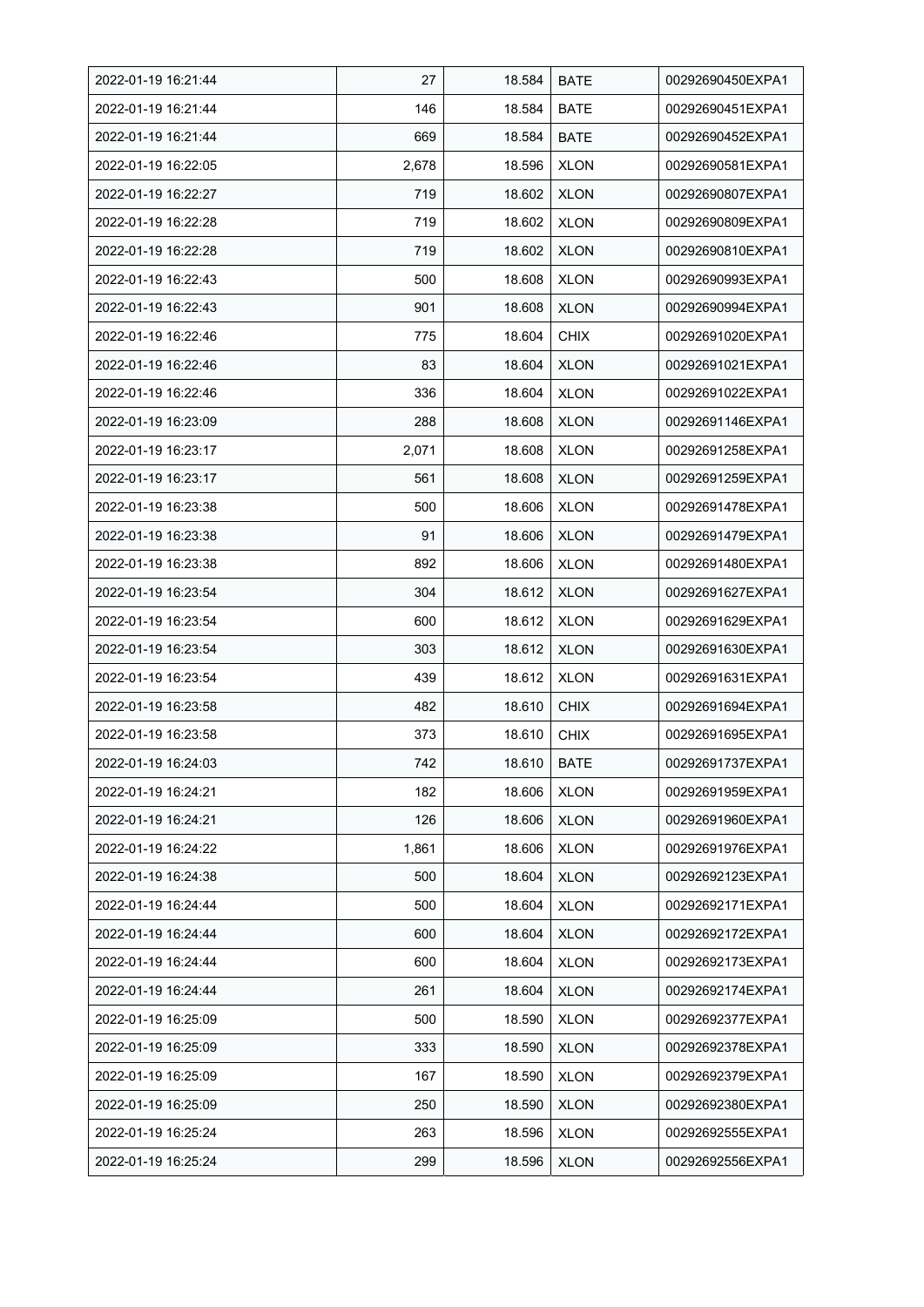| 2022-01-19 16:25:24 | 500   | 18.596 | <b>XLON</b> | 00292692557EXPA1 |
|---------------------|-------|--------|-------------|------------------|
| 2022-01-19 16:25:24 | 360   | 18.596 | <b>XLON</b> | 00292692558EXPA1 |
| 2022-01-19 16:25:24 | 102   | 18.596 | <b>XLON</b> | 00292692560EXPA1 |
| 2022-01-19 16:25:24 | 548   | 18.596 | <b>XLON</b> | 00292692562EXPA1 |
| 2022-01-19 16:25:24 | 116   | 18.596 | <b>XLON</b> | 00292692564EXPA1 |
| 2022-01-19 16:25:42 | 84    | 18.588 | <b>CHIX</b> | 00292692770EXPA1 |
| 2022-01-19 16:25:42 | 28    | 18.588 | <b>CHIX</b> | 00292692771EXPA1 |
| 2022-01-19 16:25:51 | 719   | 18.582 | <b>BATE</b> | 00292692879EXPA1 |
| 2022-01-19 16:25:51 | 513   | 18.582 | <b>BATE</b> | 00292692881EXPA1 |
| 2022-01-19 16:25:52 | 2,577 | 18.582 | <b>XLON</b> | 00292692921EXPA1 |
| 2022-01-19 16:26:15 | 278   | 18.568 | <b>CHIX</b> | 00292693148EXPA1 |
| 2022-01-19 16:26:15 | 250   | 18.568 | <b>CHIX</b> | 00292693149EXPA1 |
| 2022-01-19 16:26:23 | 1,080 | 18.570 | <b>XLON</b> | 00292693223EXPA1 |
| 2022-01-19 16:26:23 | 1,027 | 18.570 | <b>XLON</b> | 00292693224EXPA1 |
| 2022-01-19 16:27:00 | 269   | 18.570 | <b>XLON</b> | 00292693538EXPA1 |
| 2022-01-19 16:27:00 | 2,787 | 18.570 | <b>XLON</b> | 00292693540EXPA1 |
| 2022-01-19 16:27:11 | 1,888 | 18.572 | <b>XLON</b> | 00292693649EXPA1 |
| 2022-01-19 16:27:13 | 800   | 18.570 | <b>CHIX</b> | 00292693660EXPA1 |
| 2022-01-19 16:27:13 | 606   | 18.570 | <b>CHIX</b> | 00292693661EXPA1 |
| 2022-01-19 16:27:56 | 500   | 18.570 | <b>XLON</b> | 00292694001EXPA1 |
| 2022-01-19 16:27:56 | 1,200 | 18.570 | <b>XLON</b> | 00292694002EXPA1 |
| 2022-01-19 16:27:56 | 600   | 18.570 | <b>XLON</b> | 00292694003EXPA1 |
| 2022-01-19 16:27:57 | 12    | 18.566 | <b>BATE</b> | 00292694006EXPA1 |
| 2022-01-19 16:27:57 | 185   | 18.566 | <b>BATE</b> | 00292694008EXPA1 |
| 2022-01-19 16:27:57 | 45    | 18.566 | <b>BATE</b> | 00292694009EXPA1 |
| 2022-01-19 16:27:57 | 363   | 18.566 | <b>XLON</b> | 00292694007EXPA1 |
| 2022-01-19 16:27:57 | 415   | 18.566 | <b>XLON</b> | 00292694010EXPA1 |
| 2022-01-19 16:28:35 | 119   | 18.574 | BATE        | 00292694534EXPA1 |
| 2022-01-19 16:28:35 | 118   | 18.574 | <b>BATE</b> | 00292694536EXPA1 |
| 2022-01-19 16:28:35 | 154   | 18.574 | <b>XLON</b> | 00292694535EXPA1 |
| 2022-01-19 16:28:35 | 254   | 18.574 | <b>XLON</b> | 00292694537EXPA1 |
| 2022-01-19 16:28:35 | 170   | 18.574 | <b>XLON</b> | 00292694538EXPA1 |
| 2022-01-19 16:28:36 | 87    | 18.574 | <b>BATE</b> | 00292694540EXPA1 |
| 2022-01-19 16:28:36 | 15    | 18.574 | <b>BATE</b> | 00292694541EXPA1 |
| 2022-01-19 16:28:36 | 410   | 18.574 | <b>BATE</b> | 00292694542EXPA1 |
| 2022-01-19 16:28:36 | 290   | 18.574 | <b>XLON</b> | 00292694539EXPA1 |
| 2022-01-19 16:28:47 | 500   | 18.574 | <b>XLON</b> | 00292694599EXPA1 |
| 2022-01-19 16:28:47 | 500   | 18.574 | <b>XLON</b> | 00292694600EXPA1 |
| 2022-01-19 16:28:50 | 500   | 18.572 | <b>XLON</b> | 00292694623EXPA1 |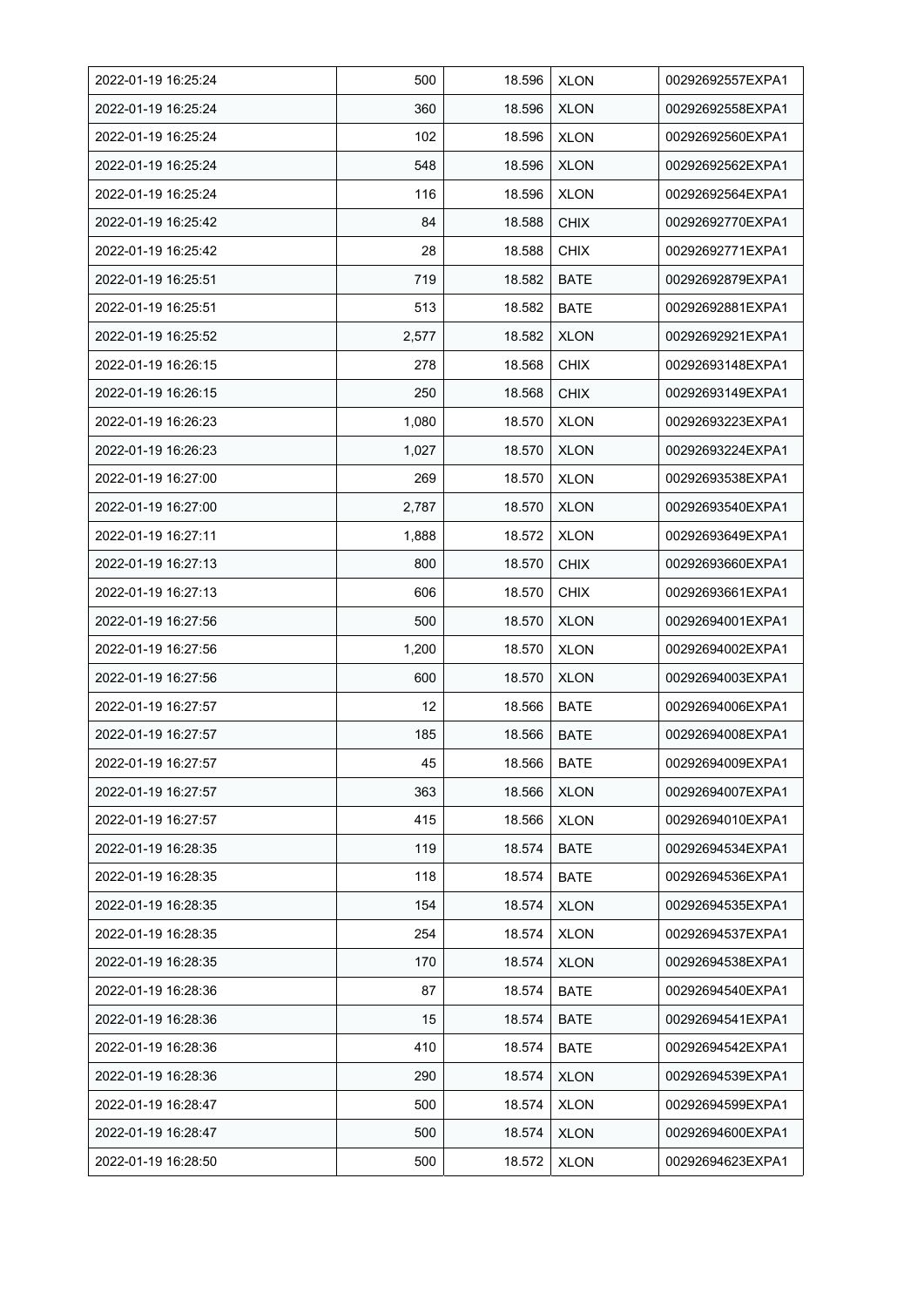| 2022-01-19 16:28:53 | 500   | 18.570 | <b>XLON</b> | 00292694652EXPA1 |
|---------------------|-------|--------|-------------|------------------|
| 2022-01-19 16:28:53 | 1,200 | 18.570 | <b>XLON</b> | 00292694653EXPA1 |
| 2022-01-19 16:29:08 | 1,545 | 18.572 | <b>XLON</b> | 00292694787EXPA1 |
| 2022-01-19 16:29:10 | 843   | 18.572 | <b>CHIX</b> | 00292694798EXPA1 |
| 2022-01-19 16:29:10 | 1,820 | 18.572 | <b>XLON</b> | 00292694799EXPA1 |
| 2022-01-19 16:29:41 | 500   | 18.570 | <b>XLON</b> | 00292695047EXPA1 |
| 2022-01-19 16:29:41 | 600   | 18.570 | <b>XLON</b> | 00292695048EXPA1 |
| 2022-01-19 16:29:44 | 500   | 18.570 | <b>XLON</b> | 00292695068EXPA1 |
| 2022-01-19 16:29:44 | 580   | 18.570 | <b>XLON</b> | 00292695069EXPA1 |
| 2022-01-19 16:29:44 | 1,200 | 18.570 | <b>XLON</b> | 00292695070EXPA1 |
| 2022-01-19 16:29:44 | 79    | 18.570 | <b>XLON</b> | 00292695071EXPA1 |
| 2022-01-19 16:30:08 | 2,016 | 18.570 | <b>XLON</b> | 00292695373EXPA1 |
| 2022-01-19 16:30:34 | 587   | 18.580 | <b>XLON</b> | 00292695597EXPA1 |
| 2022-01-19 16:30:34 | 240   | 18.580 | <b>XLON</b> | 00292695598EXPA1 |
| 2022-01-19 16:30:34 | 161   | 18.580 | <b>XLON</b> | 00292695599EXPA1 |
| 2022-01-19 16:30:34 | 200   | 18.580 | <b>XLON</b> | 00292695600EXPA1 |
| 2022-01-19 16:30:34 | 215   | 18.580 | <b>XLON</b> | 00292695601EXPA1 |
| 2022-01-19 16:30:34 | 394   | 18.580 | <b>XLON</b> | 00292695602EXPA1 |
| 2022-01-19 16:30:34 | 949   | 18.580 | <b>XLON</b> | 00292695603EXPA1 |
| 2022-01-19 16:30:54 | 157   | 18.578 | <b>XLON</b> | 00292695784EXPA1 |
| 2022-01-19 16:30:54 | 1,538 | 18.578 | <b>XLON</b> | 00292695785EXPA1 |
| 2022-01-19 16:30:58 | 800   | 18.578 | <b>CHIX</b> | 00292695820EXPA1 |
| 2022-01-19 16:30:58 | 84    | 18.578 | <b>CHIX</b> | 00292695823EXPA1 |
| 2022-01-19 16:30:58 | 345   | 18.578 | <b>CHIX</b> | 00292695824EXPA1 |
| 2022-01-19 16:31:02 | 218   | 18.576 | <b>BATE</b> | 00292695860EXPA1 |
| 2022-01-19 16:31:02 | 800   | 18.576 | <b>BATE</b> | 00292695862EXPA1 |
| 2022-01-19 16:31:02 | 481   | 18.576 | <b>BATE</b> | 00292695863EXPA1 |
| 2022-01-19 16:31:09 | 394   | 18.572 | <b>XLON</b> | 00292695919EXPA1 |
| 2022-01-19 16:31:09 | 138   | 18.572 | <b>XLON</b> | 00292695920EXPA1 |
| 2022-01-19 16:31:09 | 104   | 18.572 | <b>XLON</b> | 00292695921EXPA1 |
| 2022-01-19 16:31:09 | 500   | 18.572 | <b>XLON</b> | 00292695922EXPA1 |
| 2022-01-19 16:31:09 | 329   | 18.572 | <b>XLON</b> | 00292695923EXPA1 |
| 2022-01-19 16:31:39 | 39    | 18.570 | <b>XLON</b> | 00292696253EXPA1 |
| 2022-01-19 16:31:39 | 1,028 | 18.570 | <b>XLON</b> | 00292696254EXPA1 |
| 2022-01-19 16:31:39 | 2,056 | 18.570 | <b>XLON</b> | 00292696255EXPA1 |
| 2022-01-19 16:32:01 | 541   | 18.568 | <b>XLON</b> | 00292696376EXPA1 |
| 2022-01-19 16:32:01 | 269   | 18.568 | <b>XLON</b> | 00292696377EXPA1 |
| 2022-01-19 16:32:07 | 719   | 18.568 | <b>XLON</b> | 00292696436EXPA1 |
| 2022-01-19 16:32:07 | 719   | 18.568 | <b>XLON</b> | 00292696437EXPA1 |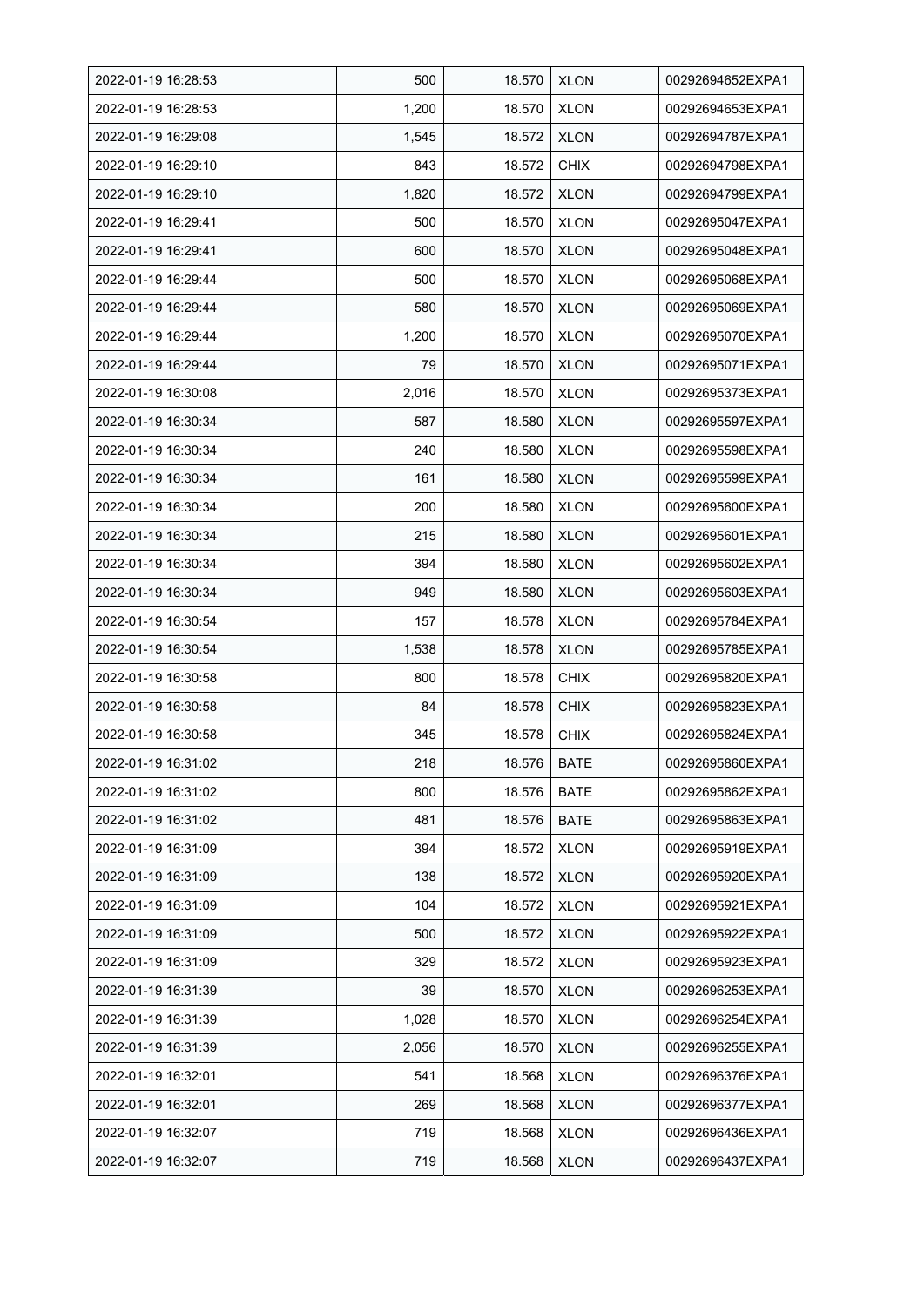| 2022-01-19 16:32:07 | 147   | 18.568 | <b>XLON</b> | 00292696438EXPA1 |
|---------------------|-------|--------|-------------|------------------|
| 2022-01-19 16:32:07 | 142   | 18.568 | <b>XLON</b> | 00292696439EXPA1 |
| 2022-01-19 16:32:07 | 163   | 18.568 | <b>XLON</b> | 00292696440EXPA1 |
| 2022-01-19 16:32:07 | 299   | 18.568 | <b>XLON</b> | 00292696441EXPA1 |
| 2022-01-19 16:32:07 | 95    | 18.568 | <b>XLON</b> | 00292696442EXPA1 |
| 2022-01-19 16:32:49 | 110   | 18.566 | <b>BATE</b> | 00292696738EXPA1 |
| 2022-01-19 16:32:49 | 46    | 18.566 | <b>BATE</b> | 00292696740EXPA1 |
| 2022-01-19 16:32:49 | 597   | 18.568 | <b>CHIX</b> | 00292696730EXPA1 |
| 2022-01-19 16:32:49 | 359   | 18.568 | <b>CHIX</b> | 00292696731EXPA1 |
| 2022-01-19 16:32:49 | 69    | 18.568 | <b>CHIX</b> | 00292696732EXPA1 |
| 2022-01-19 16:32:49 | 32    | 18.568 | <b>CHIX</b> | 00292696733EXPA1 |
| 2022-01-19 16:32:49 | 27    | 18.568 | <b>CHIX</b> | 00292696734EXPA1 |
| 2022-01-19 16:32:49 | 239   | 18.568 | <b>CHIX</b> | 00292696735EXPA1 |
| 2022-01-19 16:32:49 | 535   | 18.566 | <b>XLON</b> | 00292696739EXPA1 |
| 2022-01-19 16:32:49 | 2,178 | 18.566 | <b>XLON</b> | 00292696741EXPA1 |
| 2022-01-19 16:32:49 | 875   | 18.566 | <b>XLON</b> | 00292696742EXPA1 |
| 2022-01-19 16:32:50 | 678   | 18.566 | <b>BATE</b> | 00292696753EXPA1 |
| 2022-01-19 16:33:06 | 600   | 18.564 | <b>XLON</b> | 00292696916EXPA1 |
| 2022-01-19 16:33:06 | 138   | 18.564 | <b>XLON</b> | 00292696917EXPA1 |
| 2022-01-19 16:33:06 | 327   | 18.564 | <b>XLON</b> | 00292696918EXPA1 |
| 2022-01-19 16:33:06 | 149   | 18.564 | <b>XLON</b> | 00292696919EXPA1 |
| 2022-01-19 16:33:17 | 1,849 | 18.560 | <b>XLON</b> | 00292697123EXPA1 |
| 2022-01-19 16:33:40 | 11    | 18.560 | <b>XLON</b> | 00292697242EXPA1 |
| 2022-01-19 16:33:41 | 964   | 18.560 | <b>XLON</b> | 00292697252EXPA1 |
| 2022-01-19 16:33:41 | 152   | 18.560 | <b>XLON</b> | 00292697257EXPA1 |
| 2022-01-19 16:33:41 | 204   | 18.560 | <b>XLON</b> | 00292697258EXPA1 |
| 2022-01-19 16:33:41 | 395   | 18.560 | <b>XLON</b> | 00292697259EXPA1 |
| 2022-01-19 16:33:41 | 512   | 18.560 | <b>XLON</b> | 00292697260EXPA1 |
| 2022-01-19 16:34:12 | 100   | 18.560 | <b>XLON</b> | 00292697587EXPA1 |
| 2022-01-19 16:34:12 | 144   | 18.560 | <b>XLON</b> | 00292697588EXPA1 |
| 2022-01-19 16:34:18 | 500   | 18.560 | <b>XLON</b> | 00292697608EXPA1 |
| 2022-01-19 16:34:18 | 250   | 18.560 | <b>XLON</b> | 00292697609EXPA1 |
| 2022-01-19 16:34:18 | 600   | 18.560 | <b>XLON</b> | 00292697611EXPA1 |
| 2022-01-19 16:34:18 | 600   | 18.560 | <b>XLON</b> | 00292697612EXPA1 |
| 2022-01-19 16:34:18 | 250   | 18.560 | <b>XLON</b> | 00292697613EXPA1 |
| 2022-01-19 16:34:22 | 378   | 18.560 | <b>XLON</b> | 00292697631EXPA1 |
| 2022-01-19 16:34:22 | 154   | 18.560 | <b>XLON</b> | 00292697632EXPA1 |
| 2022-01-19 16:34:22 | 42    | 18.560 | <b>XLON</b> | 00292697633EXPA1 |
| 2022-01-19 16:34:24 | 377   | 18.560 | <b>XLON</b> | 00292697649EXPA1 |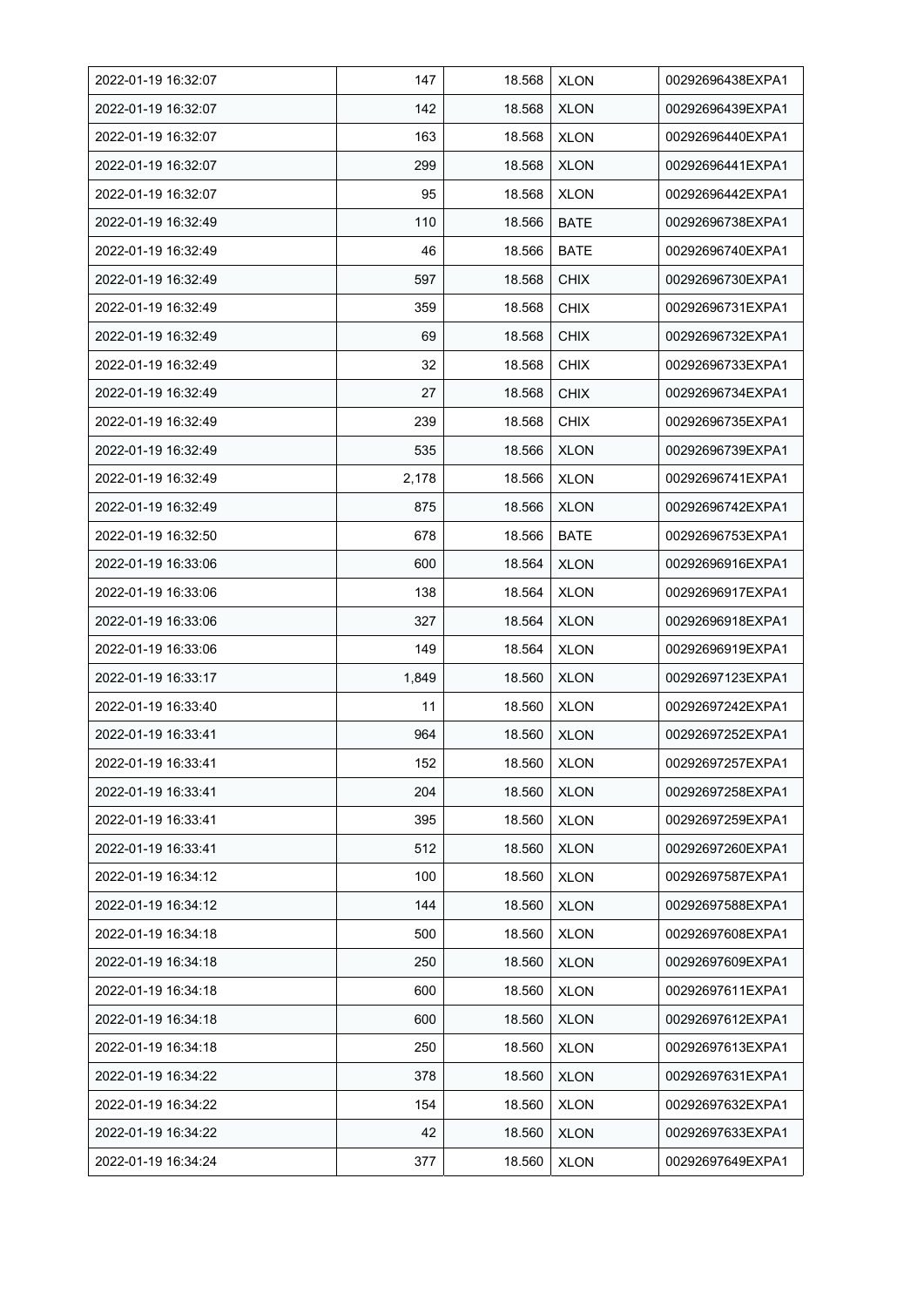| 2022-01-19 16:34:24 | 130 | 18.560 | <b>XLON</b> | 00292697651EXPA1 |
|---------------------|-----|--------|-------------|------------------|
| 2022-01-19 16:34:24 | 160 | 18.560 | <b>XLON</b> | 00292697652EXPA1 |
| 2022-01-19 16:34:24 | 335 | 18.560 | <b>XLON</b> | 00292697653EXPA1 |
| 2022-01-19 16:34:24 | 462 | 18.560 | <b>XLON</b> | 00292697654EXPA1 |
| 2022-01-19 16:34:25 | 10  | 18.556 | <b>BATE</b> | 00292697668EXPA1 |
| 2022-01-19 16:34:25 | 12  | 18.556 | <b>BATE</b> | 00292697670EXPA1 |
| 2022-01-19 16:34:25 | 112 | 18.556 | <b>BATE</b> | 00292697671EXPA1 |
| 2022-01-19 16:34:25 | 170 | 18.556 | <b>CHIX</b> | 00292697669EXPA1 |
| 2022-01-19 16:34:32 | 28  | 18.556 | <b>BATE</b> | 00292697704EXPA1 |
| 2022-01-19 16:34:32 | 637 | 18.556 | <b>BATE</b> | 00292697705EXPA1 |
| 2022-01-19 16:34:32 | 451 | 18.556 | <b>CHIX</b> | 00292697703EXPA1 |
| 2022-01-19 16:34:42 | 600 | 18.552 | <b>XLON</b> | 00292697777EXPA1 |
| 2022-01-19 16:34:42 | 270 | 18.552 | <b>XLON</b> | 00292697778EXPA1 |
| 2022-01-19 16:34:42 | 323 | 18.552 | <b>XLON</b> | 00292697779EXPA1 |
| 2022-01-19 16:34:42 | 600 | 18.552 | <b>XLON</b> | 00292697780EXPA1 |
| 2022-01-19 16:34:42 | 319 | 18.552 | <b>XLON</b> | 00292697781EXPA1 |
| 2022-01-19 16:35:01 | 342 | 18.540 | <b>XLON</b> | 00292698003EXPA1 |
| 2022-01-19 16:35:01 | 158 | 18.540 | <b>XLON</b> | 00292698004EXPA1 |
| 2022-01-19 16:35:01 | 500 | 18.540 | <b>XLON</b> | 00292698005EXPA1 |
| 2022-01-19 16:35:01 | 90  | 18.540 | <b>XLON</b> | 00292698006EXPA1 |
| 2022-01-19 16:35:12 | 775 | 18.546 | <b>XLON</b> | 00292698100EXPA1 |
| 2022-01-19 16:35:19 | 265 | 18.546 | <b>CHIX</b> | 00292698159EXPA1 |
| 2022-01-19 16:35:19 | 420 | 18.546 | <b>CHIX</b> | 00292698160EXPA1 |
| 2022-01-19 16:35:34 | 500 | 18.544 | <b>XLON</b> | 00292698301EXPA1 |
| 2022-01-19 16:35:34 | 600 | 18.544 | <b>XLON</b> | 00292698302EXPA1 |
| 2022-01-19 16:35:34 | 600 | 18.544 | <b>XLON</b> | 00292698303EXPA1 |
| 2022-01-19 16:35:34 | 102 | 18.544 | <b>XLON</b> | 00292698304EXPA1 |
| 2022-01-19 16:35:34 | 209 | 18.544 | <b>XLON</b> | 00292698305EXPA1 |
| 2022-01-19 16:35:34 | 158 | 18.544 | <b>XLON</b> | 00292698310EXPA1 |
| 2022-01-19 16:35:34 | 171 | 18.544 | <b>XLON</b> | 00292698311EXPA1 |
| 2022-01-19 16:35:35 | 165 | 18.544 | <b>XLON</b> | 00292698321EXPA1 |
| 2022-01-19 16:35:35 | 331 | 18.544 | <b>XLON</b> | 00292698322EXPA1 |
| 2022-01-19 16:35:35 | 165 | 18.544 | <b>XLON</b> | 00292698323EXPA1 |
| 2022-01-19 16:35:51 | 500 | 18.536 | <b>XLON</b> | 00292698479EXPA1 |
| 2022-01-19 16:35:51 | 216 | 18.536 | <b>XLON</b> | 00292698480EXPA1 |
| 2022-01-19 16:36:04 | 395 | 18.528 | <b>XLON</b> | 00292698584EXPA1 |
| 2022-01-19 16:36:04 | 300 | 18.528 | <b>XLON</b> | 00292698585EXPA1 |
| 2022-01-19 16:36:04 | 800 | 18.528 | <b>XLON</b> | 00292698586EXPA1 |
| 2022-01-19 16:36:16 | 250 | 18.532 | <b>XLON</b> | 00292698710EXPA1 |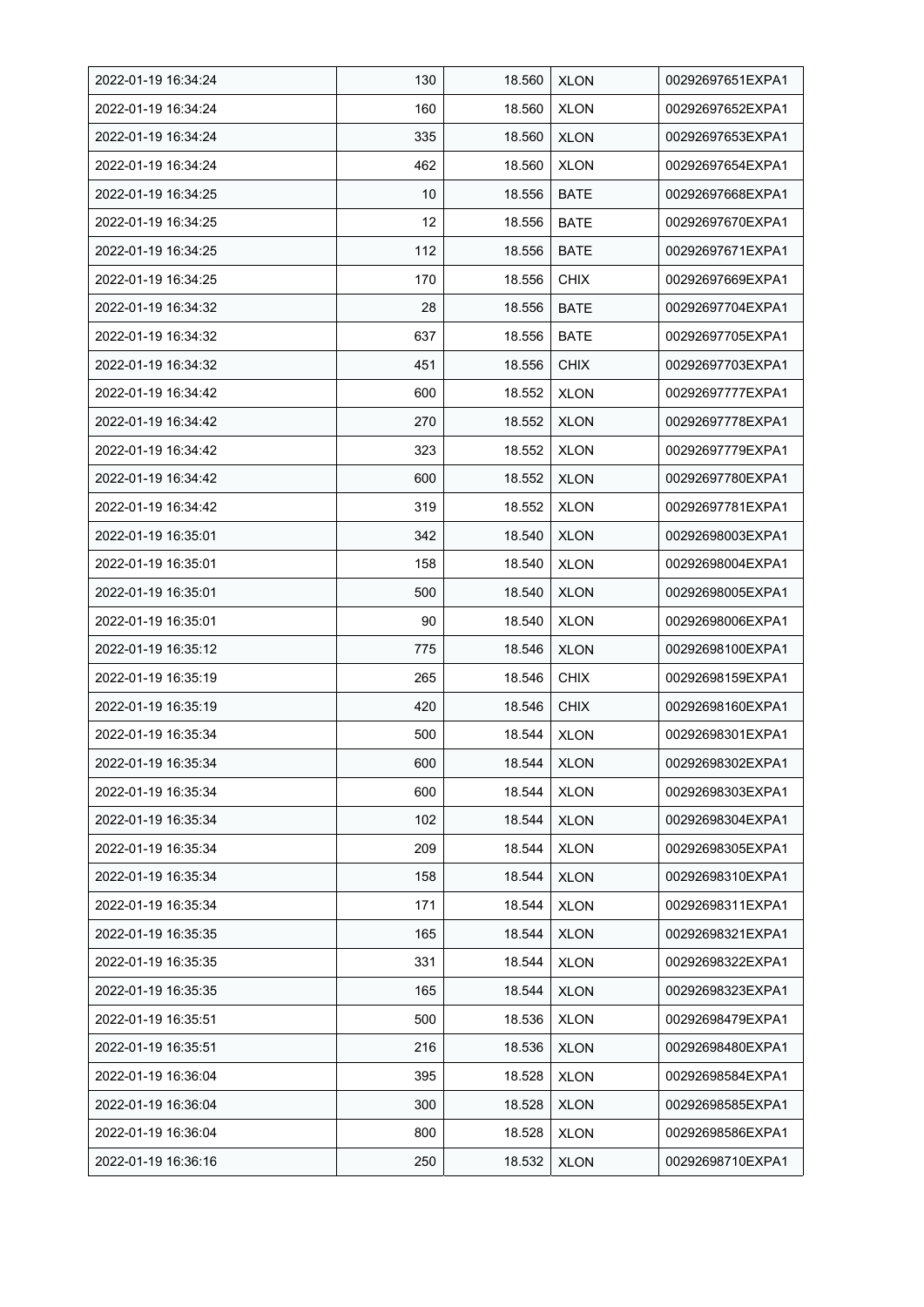| 2022-01-19 16:36:16 | 259            | 18.532 | <b>XLON</b> | 00292698711EXPA1 |
|---------------------|----------------|--------|-------------|------------------|
| 2022-01-19 16:36:16 | 138            | 18.532 | <b>XLON</b> | 00292698712EXPA1 |
| 2022-01-19 16:36:16 | 500            | 18.532 | <b>XLON</b> | 00292698713EXPA1 |
| 2022-01-19 16:36:16 | 600            | 18.532 | <b>XLON</b> | 00292698714EXPA1 |
| 2022-01-19 16:36:16 | 229            | 18.532 | <b>XLON</b> | 00292698715EXPA1 |
| 2022-01-19 16:36:16 | 72             | 18.532 | <b>XLON</b> | 00292698716EXPA1 |
| 2022-01-19 16:36:30 | 1,369          | 18.526 | <b>BATE</b> | 00292698804EXPA1 |
| 2022-01-19 16:36:41 | 250            | 18.522 | <b>XLON</b> | 00292698857EXPA1 |
| 2022-01-19 16:36:41 | 1,800          | 18.522 | <b>XLON</b> | 00292698858EXPA1 |
| 2022-01-19 16:36:41 | 53             | 18.522 | <b>XLON</b> | 00292698859EXPA1 |
| 2022-01-19 16:36:56 | 258            | 18.524 | <b>CHIX</b> | 00292698978EXPA1 |
| 2022-01-19 16:36:56 | 260            | 18.524 | <b>CHIX</b> | 00292698979EXPA1 |
| 2022-01-19 16:37:04 | 500            | 18.520 | <b>XLON</b> | 00292699024EXPA1 |
| 2022-01-19 16:37:04 | 100            | 18.520 | <b>XLON</b> | 00292699025EXPA1 |
| 2022-01-19 16:37:04 | 100            | 18.520 | <b>XLON</b> | 00292699026EXPA1 |
| 2022-01-19 16:37:04 | 100            | 18.520 | <b>XLON</b> | 00292699027EXPA1 |
| 2022-01-19 16:37:04 | 100            | 18.520 | <b>XLON</b> | 00292699028EXPA1 |
| 2022-01-19 16:37:04 | 100            | 18.520 | <b>XLON</b> | 00292699029EXPA1 |
| 2022-01-19 16:37:04 | 600            | 18.520 | <b>XLON</b> | 00292699030EXPA1 |
| 2022-01-19 16:37:04 | $\overline{2}$ | 18.520 | <b>XLON</b> | 00292699031EXPA1 |
| 2022-01-19 16:37:04 | 100            | 18.520 | <b>XLON</b> | 00292699033EXPA1 |
| 2022-01-19 16:37:18 | 500            | 18.518 | <b>XLON</b> | 00292699138EXPA1 |
| 2022-01-19 16:37:18 | 210            | 18.518 | <b>XLON</b> | 00292699139EXPA1 |
| 2022-01-19 16:37:18 | 352            | 18.518 | <b>XLON</b> | 00292699140EXPA1 |
| 2022-01-19 16:37:18 | 100            | 18.518 | <b>XLON</b> | 00292699141EXPA1 |
| 2022-01-19 16:37:18 | 100            | 18.518 | <b>XLON</b> | 00292699142EXPA1 |
| 2022-01-19 16:37:18 | 100            | 18.518 | <b>XLON</b> | 00292699143EXPA1 |
| 2022-01-19 16:37:18 | 100            | 18.518 | <b>XLON</b> | 00292699144EXPA1 |
| 2022-01-19 16:37:18 | 100            | 18.518 | <b>XLON</b> | 00292699145EXPA1 |
| 2022-01-19 16:37:18 | 23             | 18.518 | <b>XLON</b> | 00292699146EXPA1 |
| 2022-01-19 16:37:32 | 378            | 18.530 | <b>XLON</b> | 00292699290EXPA1 |
| 2022-01-19 16:38:07 | 8              | 18.560 | <b>XLON</b> | 00292699631EXPA1 |
| 2022-01-19 16:38:07 | 250            | 18.560 | <b>XLON</b> | 00292699632EXPA1 |
| 2022-01-19 16:38:09 | 719            | 18.566 | <b>XLON</b> | 00292699646EXPA1 |
| 2022-01-19 16:38:09 | 160            | 18.566 | <b>XLON</b> | 00292699647EXPA1 |
| 2022-01-19 16:38:09 | 173            | 18.566 | <b>XLON</b> | 00292699648EXPA1 |
| 2022-01-19 16:38:09 | 1,906          | 18.566 | <b>XLON</b> | 00292699649EXPA1 |
| 2022-01-19 16:38:12 | 479            | 18.564 | <b>CHIX</b> | 00292699668EXPA1 |
| 2022-01-19 16:38:12 | 585            | 18.564 | <b>CHIX</b> | 00292699669EXPA1 |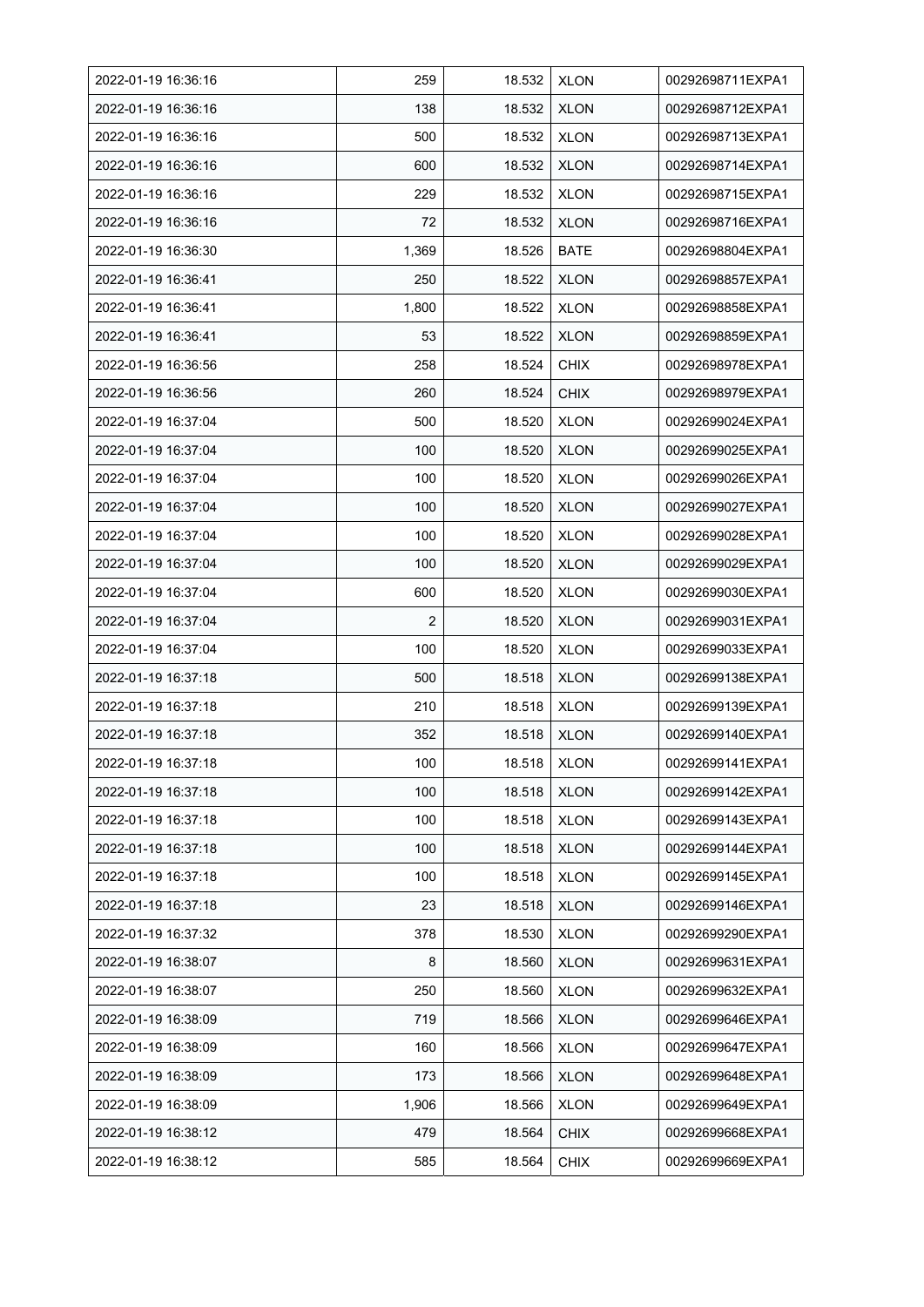| 2022-01-19 16:38:12 | 274   | 18.564 | <b>CHIX</b> | 00292699670EXPA1 |
|---------------------|-------|--------|-------------|------------------|
| 2022-01-19 16:38:14 | 395   | 18.560 | <b>XLON</b> | 00292699698EXPA1 |
| 2022-01-19 16:38:14 | 600   | 18.560 | <b>XLON</b> | 00292699699EXPA1 |
| 2022-01-19 16:38:14 | 351   | 18.560 | <b>XLON</b> | 00292699700EXPA1 |
| 2022-01-19 16:38:22 | 500   | 18.562 | <b>XLON</b> | 00292699771EXPA1 |
| 2022-01-19 16:38:30 | 500   | 18.562 | <b>XLON</b> | 00292699827EXPA1 |
| 2022-01-19 16:38:30 | 250   | 18.562 | <b>XLON</b> | 00292699828EXPA1 |
| 2022-01-19 16:38:30 | 579   | 18.562 | <b>XLON</b> | 00292699829EXPA1 |
| 2022-01-19 16:38:30 | 252   | 18.562 | <b>XLON</b> | 00292699830EXPA1 |
| 2022-01-19 16:38:30 | 245   | 18.562 | <b>XLON</b> | 00292699831EXPA1 |
| 2022-01-19 16:38:54 | 908   | 18.574 | <b>BATE</b> | 00292700163EXPA1 |
| 2022-01-19 16:38:54 | 500   | 18.576 | <b>XLON</b> | 00292700161EXPA1 |
| 2022-01-19 16:38:54 | 1,941 | 18.576 | <b>XLON</b> | 00292700162EXPA1 |
| 2022-01-19 16:39:15 | 580   | 18.574 | <b>XLON</b> | 00292700457EXPA1 |
| 2022-01-19 16:39:15 | 500   | 18.574 | <b>XLON</b> | 00292700459EXPA1 |
| 2022-01-19 16:39:27 | 58    | 18.572 | <b>XLON</b> | 00292700612EXPA1 |
| 2022-01-19 16:39:41 | 150   | 18.572 | <b>XLON</b> | 00292700694EXPA1 |
| 2022-01-19 16:39:41 | 155   | 18.572 | <b>XLON</b> | 00292700695EXPA1 |
| 2022-01-19 16:39:41 | 1,286 | 18.572 | <b>XLON</b> | 00292700696EXPA1 |
| 2022-01-19 16:39:46 | 500   | 18.570 | <b>XLON</b> | 00292700742EXPA1 |
| 2022-01-19 16:39:46 | 588   | 18.570 | <b>XLON</b> | 00292700744EXPA1 |
| 2022-01-19 16:39:46 | 349   | 18.570 | <b>XLON</b> | 00292700745EXPA1 |
| 2022-01-19 16:39:46 | 102   | 18.570 | <b>XLON</b> | 00292700746EXPA1 |
| 2022-01-19 16:39:56 | 435   | 18.578 | <b>CHIX</b> | 00292700897EXPA1 |
| 2022-01-19 16:39:56 | 838   | 18.578 | <b>CHIX</b> | 00292700899EXPA1 |
| 2022-01-19 16:40:09 | 70    | 18.580 | <b>BATE</b> | 00292701095EXPA1 |
| 2022-01-19 16:40:09 | 629   | 18.580 | <b>BATE</b> | 00292701098EXPA1 |
| 2022-01-19 16:40:09 | 809   | 18.580 | <b>XLON</b> | 00292701094EXPA1 |
| 2022-01-19 16:40:09 | 447   | 18.580 | <b>XLON</b> | 00292701099EXPA1 |
| 2022-01-19 16:40:09 | 932   | 18.580 | <b>XLON</b> | 00292701100EXPA1 |
| 2022-01-19 16:40:36 | 549   | 18.586 | <b>XLON</b> | 00292701552EXPA1 |
| 2022-01-19 16:40:36 | 316   | 18.586 | <b>XLON</b> | 00292701553EXPA1 |
| 2022-01-19 16:40:36 | 138   | 18.586 | <b>XLON</b> | 00292701554EXPA1 |
| 2022-01-19 16:40:36 | 242   | 18.586 | <b>XLON</b> | 00292701555EXPA1 |
| 2022-01-19 16:40:36 | 278   | 18.586 | <b>XLON</b> | 00292701556EXPA1 |
| 2022-01-19 16:40:37 | 92    | 18.588 | <b>XLON</b> | 00292701561EXPA1 |
| 2022-01-19 16:40:37 | 1,247 | 18.588 | <b>XLON</b> | 00292701562EXPA1 |
| 2022-01-19 16:41:02 | 223   | 18.592 | <b>CHIX</b> | 00292701787EXPA1 |
| 2022-01-19 16:41:02 | 48    | 18.592 | <b>CHIX</b> | 00292701788EXPA1 |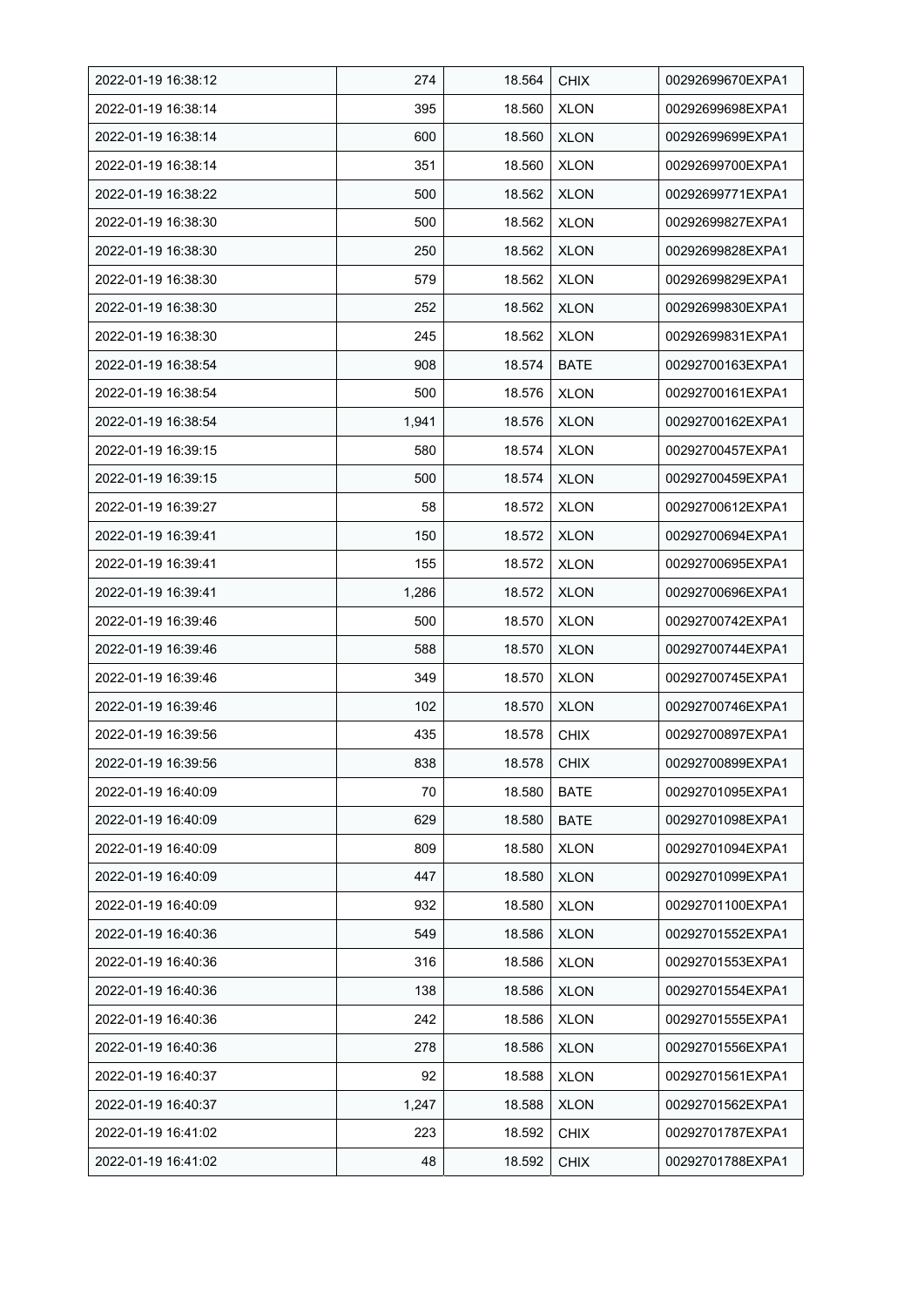| 2022-01-19 16:41:02 | 133   | 18.592 | <b>CHIX</b> | 00292701789EXPA1 |
|---------------------|-------|--------|-------------|------------------|
| 2022-01-19 16:41:02 | 36    | 18.592 | <b>CHIX</b> | 00292701790EXPA1 |
| 2022-01-19 16:41:02 | 39    | 18.592 | <b>CHIX</b> | 00292701791EXPA1 |
| 2022-01-19 16:41:02 | 101   | 18.592 | <b>CHIX</b> | 00292701792EXPA1 |
| 2022-01-19 16:41:06 | 3,025 | 18.590 | <b>XLON</b> | 00292701824EXPA1 |
| 2022-01-19 16:41:06 | 439   | 18.590 | <b>XLON</b> | 00292701825EXPA1 |
| 2022-01-19 16:41:19 | 229   | 18.582 | <b>BATE</b> | 00292701921EXPA1 |
| 2022-01-19 16:41:28 | 353   | 18.584 | <b>XLON</b> | 00292701988EXPA1 |
| 2022-01-19 16:41:28 | 500   | 18.584 | <b>XLON</b> | 00292701989EXPA1 |
| 2022-01-19 16:41:28 | 737   | 18.584 | <b>XLON</b> | 00292701990EXPA1 |
| 2022-01-19 16:41:46 | 326   | 18.584 | <b>XLON</b> | 00292702115EXPA1 |
| 2022-01-19 16:41:46 | 1,236 | 18.584 | <b>XLON</b> | 00292702116EXPA1 |
| 2022-01-19 16:42:03 | 380   | 18.598 | <b>XLON</b> | 00292702260EXPA1 |
| 2022-01-19 16:42:05 | 158   | 18.600 | <b>XLON</b> | 00292702289EXPA1 |
| 2022-01-19 16:42:05 | 259   | 18.600 | <b>XLON</b> | 00292702290EXPA1 |
| 2022-01-19 16:42:05 | 1,138 | 18.600 | <b>XLON</b> | 00292702291EXPA1 |
| 2022-01-19 16:42:09 | 524   | 18.602 | <b>CHIX</b> | 00292702355EXPA1 |
| 2022-01-19 16:42:09 | 105   | 18.602 | <b>CHIX</b> | 00292702356EXPA1 |
| 2022-01-19 16:42:24 | 203   | 18.602 | <b>XLON</b> | 00292702517EXPA1 |
| 2022-01-19 16:42:24 | 190   | 18.602 | <b>XLON</b> | 00292702518EXPA1 |
| 2022-01-19 16:42:24 | 746   | 18.602 | <b>XLON</b> | 00292702519EXPA1 |
| 2022-01-19 16:42:24 | 400   | 18.602 | <b>XLON</b> | 00292702520EXPA1 |
| 2022-01-19 16:42:24 | 203   | 18.602 | <b>XLON</b> | 00292702521EXPA1 |
| 2022-01-19 16:42:34 | 32    | 18.604 | <b>BATE</b> | 00292702585EXPA1 |
| 2022-01-19 16:42:34 | 1,331 | 18.604 | <b>BATE</b> | 00292702586EXPA1 |
| 2022-01-19 16:42:35 | 628   | 18.604 | <b>XLON</b> | 00292702596EXPA1 |
| 2022-01-19 16:42:35 | 529   | 18.604 | <b>XLON</b> | 00292702597EXPA1 |
| 2022-01-19 16:42:52 | 563   | 18.604 | <b>XLON</b> | 00292702708EXPA1 |
| 2022-01-19 16:42:52 | 500   | 18.604 | <b>XLON</b> | 00292702709EXPA1 |
| 2022-01-19 16:42:52 | 138   | 18.604 | <b>XLON</b> | 00292702710EXPA1 |
| 2022-01-19 16:42:52 | 400   | 18.604 | <b>XLON</b> | 00292702713EXPA1 |
| 2022-01-19 16:43:22 | 261   | 18.606 | <b>XLON</b> | 00292702995EXPA1 |
| 2022-01-19 16:43:22 | 138   | 18.606 | <b>XLON</b> | 00292702996EXPA1 |
| 2022-01-19 16:43:22 | 274   | 18.606 | <b>XLON</b> | 00292702997EXPA1 |
| 2022-01-19 16:43:24 | 185   | 18.606 | <b>XLON</b> | 00292703005EXPA1 |
| 2022-01-19 16:43:24 | 168   | 18.606 | <b>XLON</b> | 00292703006EXPA1 |
| 2022-01-19 16:43:26 | 1,596 | 18.608 | <b>XLON</b> | 00292703016EXPA1 |
| 2022-01-19 16:43:26 | 371   | 18.608 | <b>XLON</b> | 00292703017EXPA1 |
| 2022-01-19 16:43:26 | 234   | 18.608 | <b>XLON</b> | 00292703018EXPA1 |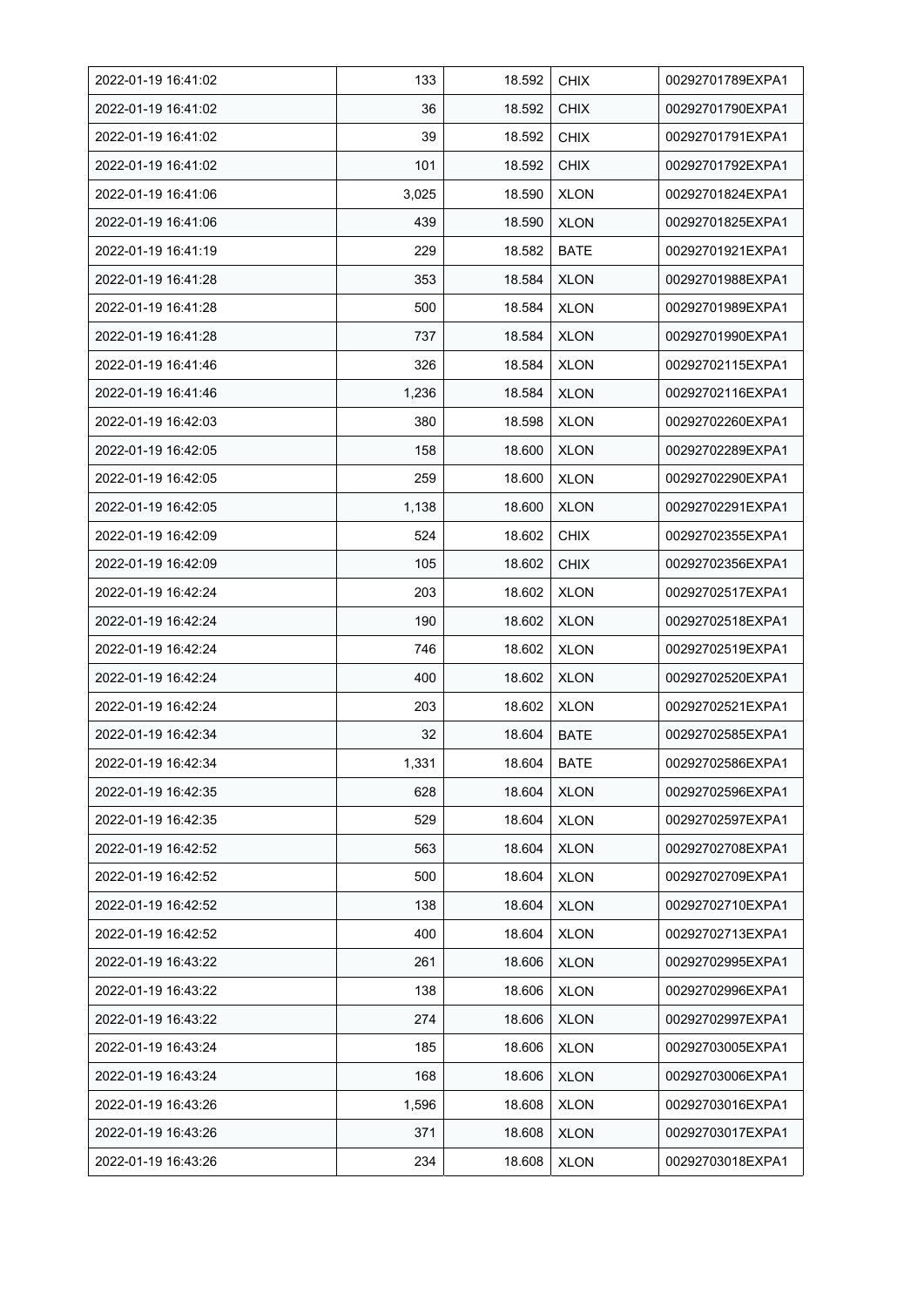| 2022-01-19 16:43:26 | 121   | 18.608 | <b>XLON</b> | 00292703019EXPA1 |
|---------------------|-------|--------|-------------|------------------|
| 2022-01-19 16:43:26 | 276   | 18.608 | <b>XLON</b> | 00292703020EXPA1 |
| 2022-01-19 16:43:26 | 84    | 18.608 | <b>XLON</b> | 00292703021EXPA1 |
| 2022-01-19 16:43:47 | 500   | 18.614 | <b>XLON</b> | 00292703162EXPA1 |
| 2022-01-19 16:43:52 | 476   | 18.618 | <b>XLON</b> | 00292703221EXPA1 |
| 2022-01-19 16:43:52 | 500   | 18.618 | <b>XLON</b> | 00292703222EXPA1 |
| 2022-01-19 16:43:52 | 274   | 18.618 | <b>XLON</b> | 00292703223EXPA1 |
| 2022-01-19 16:43:52 | 831   | 18.618 | <b>XLON</b> | 00292703224EXPA1 |
| 2022-01-19 16:44:00 | 27    | 18.618 | <b>CHIX</b> | 00292703266EXPA1 |
| 2022-01-19 16:44:00 | 55    | 18.618 | <b>CHIX</b> | 00292703267EXPA1 |
| 2022-01-19 16:44:00 | 1,201 | 18.618 | <b>CHIX</b> | 00292703268EXPA1 |
| 2022-01-19 16:44:06 | 486   | 18.612 | <b>BATE</b> | 00292703311EXPA1 |
| 2022-01-19 16:44:18 | 500   | 18.614 | <b>XLON</b> | 00292703463EXPA1 |
| 2022-01-19 16:44:18 | 554   | 18.614 | <b>XLON</b> | 00292703464EXPA1 |
| 2022-01-19 16:44:18 | 176   | 18.614 | <b>XLON</b> | 00292703465EXPA1 |
| 2022-01-19 16:44:18 | 192   | 18.614 | <b>XLON</b> | 00292703467EXPA1 |
| 2022-01-19 16:44:18 | 176   | 18.614 | <b>XLON</b> | 00292703468EXPA1 |
| 2022-01-19 16:44:18 | 102   | 18.614 | <b>XLON</b> | 00292703470EXPA1 |
| 2022-01-19 16:44:18 | 86    | 18.614 | <b>XLON</b> | 00292703472EXPA1 |
| 2022-01-19 16:44:46 | 467   | 18.620 | XLON        | 00292703680EXPA1 |
| 2022-01-19 16:44:46 | 138   | 18.620 | <b>XLON</b> | 00292703684EXPA1 |
| 2022-01-19 16:44:46 | 234   | 18.620 | <b>XLON</b> | 00292703685EXPA1 |
| 2022-01-19 16:44:47 | 52    | 18.622 | <b>XLON</b> | 00292703693EXPA1 |
| 2022-01-19 16:44:47 | 596   | 18.622 | <b>XLON</b> | 00292703695EXPA1 |
| 2022-01-19 16:44:47 | 187   | 18.622 | <b>XLON</b> | 00292703699EXPA1 |
| 2022-01-19 16:44:48 | 1,313 | 18.622 | <b>XLON</b> | 00292703705EXPA1 |
| 2022-01-19 16:45:04 | 208   | 18.624 | <b>XLON</b> | 00292703910EXPA1 |
| 2022-01-19 16:45:04 | 217   | 18.624 | <b>XLON</b> | 00292703913EXPA1 |
| 2022-01-19 16:45:04 | 36    | 18.624 | <b>XLON</b> | 00292703914EXPA1 |
| 2022-01-19 16:45:04 | 45    | 18.624 | <b>XLON</b> | 00292703915EXPA1 |
| 2022-01-19 16:45:04 | 298   | 18.624 | <b>XLON</b> | 00292703916EXPA1 |
| 2022-01-19 16:45:04 | 781   | 18.624 | <b>XLON</b> | 00292703917EXPA1 |
| 2022-01-19 16:45:04 | 166   | 18.624 | <b>XLON</b> | 00292703918EXPA1 |
| 2022-01-19 16:45:04 | 234   | 18.624 | <b>XLON</b> | 00292703919EXPA1 |
| 2022-01-19 16:45:04 | 59    | 18.624 | <b>XLON</b> | 00292703920EXPA1 |
| 2022-01-19 16:45:28 | 500   | 18.626 | <b>XLON</b> | 00292704123EXPA1 |
| 2022-01-19 16:45:46 | 500   | 18.618 | <b>XLON</b> | 00292704268EXPA1 |
| 2022-01-19 16:45:46 | 400   | 18.618 | <b>XLON</b> | 00292704269EXPA1 |
| 2022-01-19 16:45:46 | 400   | 18.618 | <b>XLON</b> | 00292704270EXPA1 |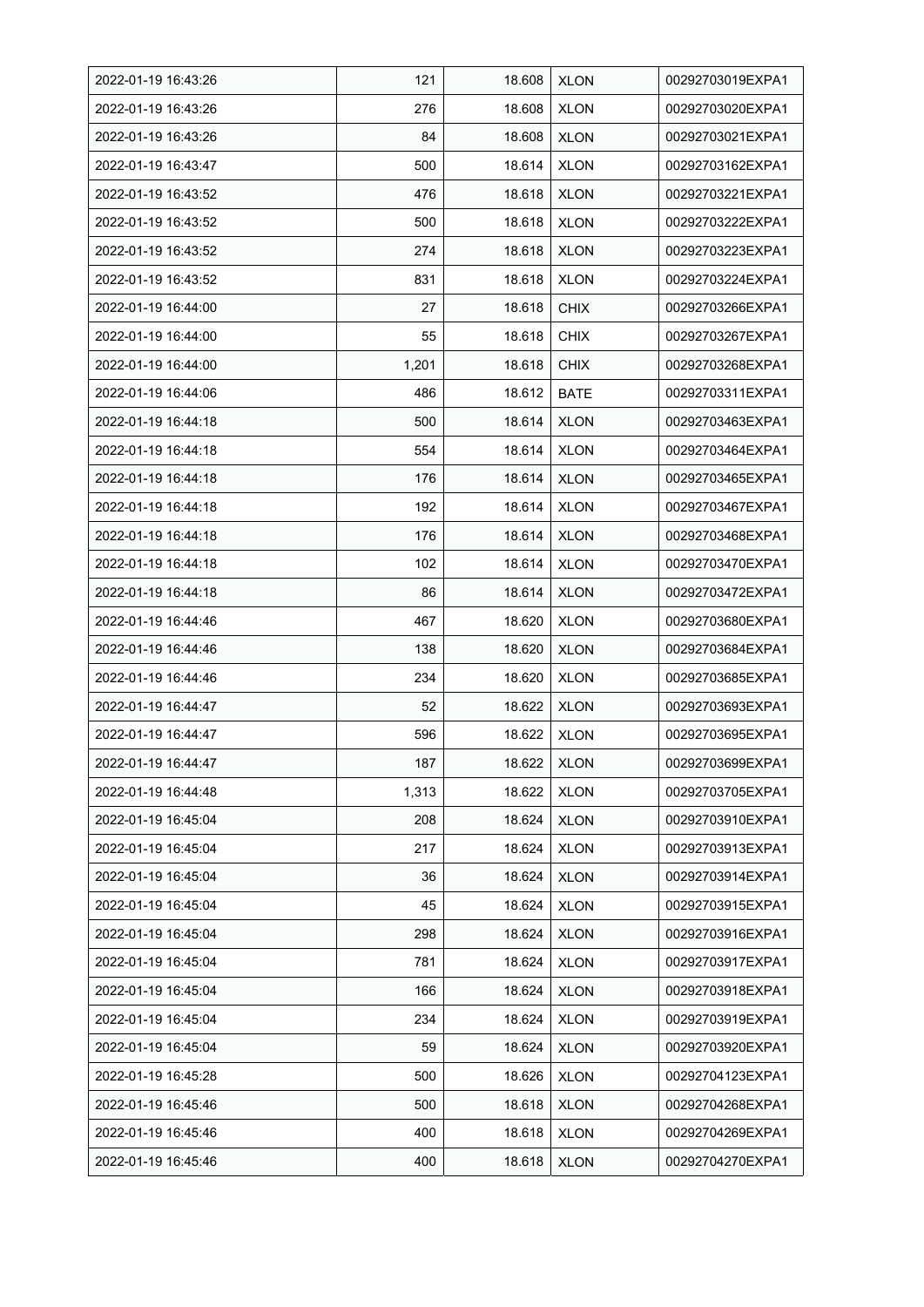| 2022-01-19 16:45:46 | 600   | 18.618 | <b>XLON</b> | 00292704271EXPA1 |
|---------------------|-------|--------|-------------|------------------|
| 2022-01-19 16:45:46 | 555   | 18.618 | <b>XLON</b> | 00292704272EXPA1 |
| 2022-01-19 16:45:54 | 500   | 18.618 | <b>XLON</b> | 00292704391EXPA1 |
| 2022-01-19 16:45:54 | 87    | 18.618 | <b>XLON</b> | 00292704392EXPA1 |
| 2022-01-19 16:45:54 | 341   | 18.618 | <b>XLON</b> | 00292704393EXPA1 |
| 2022-01-19 16:45:54 | 371   | 18.618 | <b>XLON</b> | 00292704394EXPA1 |
| 2022-01-19 16:46:02 | 719   | 18.618 | <b>CHIX</b> | 00292704485EXPA1 |
| 2022-01-19 16:46:02 | 501   | 18.618 | <b>CHIX</b> | 00292704486EXPA1 |
| 2022-01-19 16:46:08 | 1,306 | 18.618 | <b>BATE</b> | 00292704618EXPA1 |
| 2022-01-19 16:46:19 | 500   | 18.612 | <b>XLON</b> | 00292704815EXPA1 |
| 2022-01-19 16:46:19 | 1,200 | 18.612 | <b>XLON</b> | 00292704816EXPA1 |
| 2022-01-19 16:46:19 | 318   | 18.612 | <b>XLON</b> | 00292704817EXPA1 |
| 2022-01-19 16:46:19 | 165   | 18.612 | <b>XLON</b> | 00292704818EXPA1 |
| 2022-01-19 16:46:19 | 108   | 18.612 | <b>XLON</b> | 00292704819EXPA1 |
| 2022-01-19 16:46:19 | 328   | 18.612 | <b>XLON</b> | 00292704820EXPA1 |
| 2022-01-19 16:46:50 | 990   | 18.616 | <b>XLON</b> | 00292705019EXPA1 |
| 2022-01-19 16:46:50 | 980   | 18.616 | <b>XLON</b> | 00292705020EXPA1 |
| 2022-01-19 16:46:50 | 1,171 | 18.616 | <b>XLON</b> | 00292705021EXPA1 |
| 2022-01-19 16:47:16 | 345   | 18.604 | <b>XLON</b> | 00292705227EXPA1 |
| 2022-01-19 16:47:16 | 601   | 18.604 | <b>XLON</b> | 00292705228EXPA1 |
| 2022-01-19 16:47:37 | 131   | 18.616 | <b>CHIX</b> | 00292705394EXPA1 |
| 2022-01-19 16:47:37 | 255   | 18.616 | <b>CHIX</b> | 00292705395EXPA1 |
| 2022-01-19 16:47:37 | 209   | 18.616 | <b>CHIX</b> | 00292705397EXPA1 |
| 2022-01-19 16:47:37 | 3,000 | 18.616 | <b>XLON</b> | 00292705396EXPA1 |
| 2022-01-19 16:47:37 | 234   | 18.616 | <b>XLON</b> | 00292705398EXPA1 |
| 2022-01-19 16:47:55 | 812   | 18.618 | <b>BATE</b> | 00292705498EXPA1 |
| 2022-01-19 16:48:01 | 2,028 | 18.616 | <b>XLON</b> | 00292705550EXPA1 |
| 2022-01-19 16:48:01 | 238   | 18.616 | <b>XLON</b> | 00292705553EXPA1 |
| 2022-01-19 16:48:26 | 394   | 18.614 | <b>XLON</b> | 00292705795EXPA1 |
| 2022-01-19 16:48:26 | 138   | 18.614 | <b>XLON</b> | 00292705796EXPA1 |
| 2022-01-19 16:48:26 | 600   | 18.614 | <b>XLON</b> | 00292705797EXPA1 |
| 2022-01-19 16:48:26 | 600   | 18.614 | <b>XLON</b> | 00292705798EXPA1 |
| 2022-01-19 16:48:26 | 262   | 18.614 | <b>XLON</b> | 00292705799EXPA1 |
| 2022-01-19 16:48:26 | 694   | 18.614 | <b>XLON</b> | 00292705800EXPA1 |
| 2022-01-19 16:48:50 | 1,624 | 18.616 | <b>XLON</b> | 00292706016EXPA1 |
| 2022-01-19 16:48:50 | 461   | 18.616 | <b>XLON</b> | 00292706017EXPA1 |
| 2022-01-19 16:49:05 | 250   | 18.620 | <b>CHIX</b> | 00292706154EXPA1 |
| 2022-01-19 16:49:05 | 250   | 18.620 | <b>CHIX</b> | 00292706155EXPA1 |
| 2022-01-19 16:49:07 | 63    | 18.620 | <b>CHIX</b> | 00292706161EXPA1 |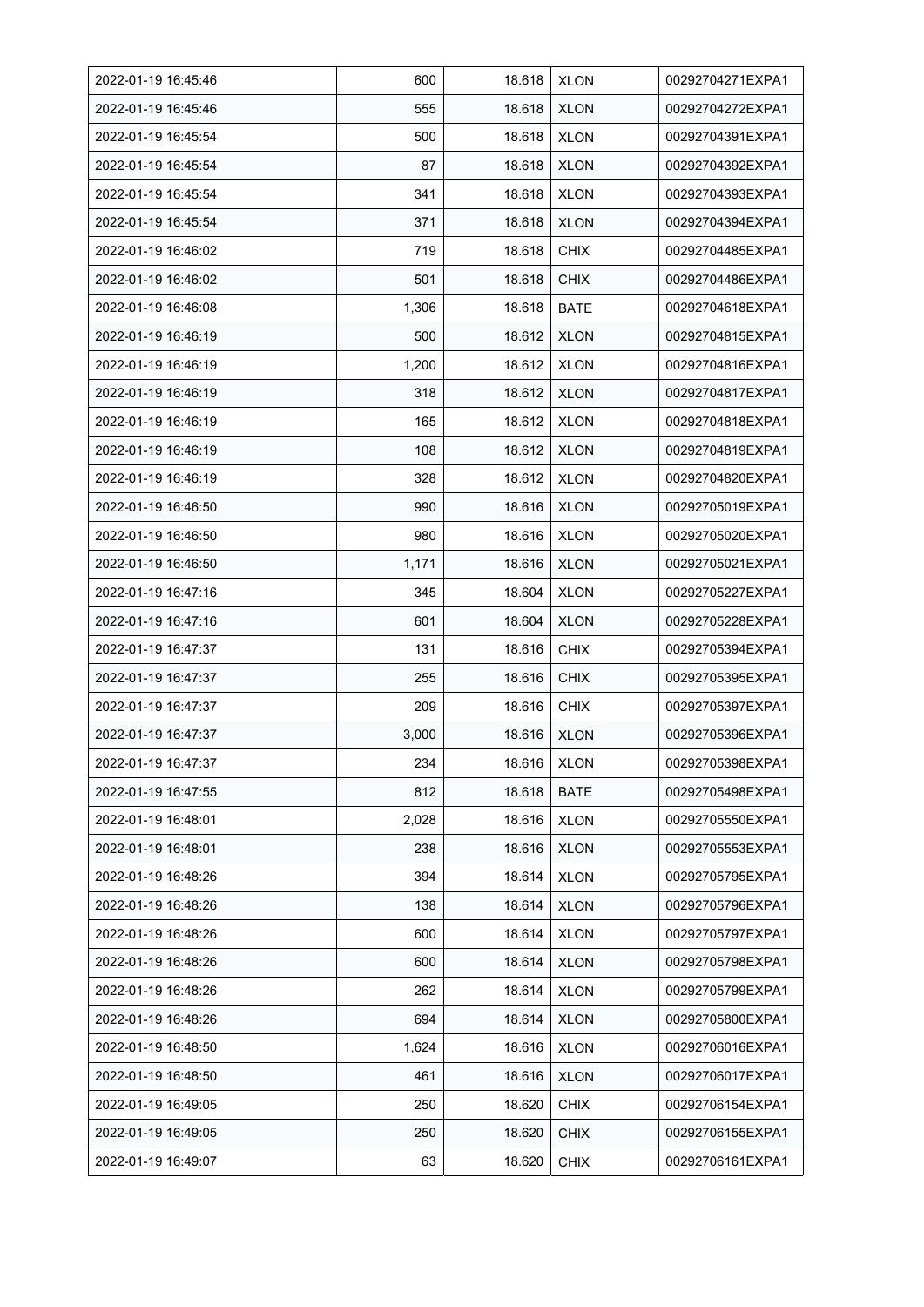| 2022-01-19 16:49:08 | 551   | 18.620 | <b>CHIX</b> | 00292706166EXPA1 |
|---------------------|-------|--------|-------------|------------------|
| 2022-01-19 16:49:15 | 500   | 18.620 | <b>XLON</b> | 00292706219EXPA1 |
| 2022-01-19 16:49:15 | 138   | 18.620 | <b>XLON</b> | 00292706220EXPA1 |
| 2022-01-19 16:49:15 | 600   | 18.620 | <b>XLON</b> | 00292706222EXPA1 |
| 2022-01-19 16:49:15 | 260   | 18.620 | <b>XLON</b> | 00292706224EXPA1 |
| 2022-01-19 16:49:15 | 3     | 18.620 | <b>XLON</b> | 00292706225EXPA1 |
| 2022-01-19 16:49:15 | 157   | 18.620 | <b>XLON</b> | 00292706226EXPA1 |
| 2022-01-19 16:49:15 | 915   | 18.620 | <b>XLON</b> | 00292706227EXPA1 |
| 2022-01-19 16:49:39 | 298   | 18.626 | <b>XLON</b> | 00292706391EXPA1 |
| 2022-01-19 16:49:41 | 154   | 18.626 | <b>XLON</b> | 00292706401EXPA1 |
| 2022-01-19 16:49:41 | 239   | 18.626 | <b>XLON</b> | 00292706402EXPA1 |
| 2022-01-19 16:49:41 | 1,389 | 18.626 | <b>XLON</b> | 00292706403EXPA1 |
| 2022-01-19 16:49:53 | 333   | 18.624 | <b>XLON</b> | 00292706531EXPA1 |
| 2022-01-19 16:49:53 | 500   | 18.624 | <b>XLON</b> | 00292706532EXPA1 |
| 2022-01-19 16:49:53 | 216   | 18.624 | <b>XLON</b> | 00292706533EXPA1 |
| 2022-01-19 16:49:53 | 484   | 18.624 | <b>XLON</b> | 00292706534EXPA1 |
| 2022-01-19 16:49:58 | 753   | 18.620 | <b>BATE</b> | 00292706606EXPA1 |
| 2022-01-19 16:50:20 | 746   | 18.634 | <b>CHIX</b> | 00292706826EXPA1 |
| 2022-01-19 16:50:20 | 86    | 18.634 | <b>XLON</b> | 00292706827EXPA1 |
| 2022-01-19 16:50:20 | 959   | 18.634 | <b>XLON</b> | 00292706828EXPA1 |
| 2022-01-19 16:50:20 | 1,165 | 18.634 | <b>XLON</b> | 00292706829EXPA1 |
| 2022-01-19 16:50:38 | 188   | 18.638 | <b>XLON</b> | 00292707031EXPA1 |
| 2022-01-19 16:50:38 | 2,059 | 18.638 | <b>XLON</b> | 00292707032EXPA1 |
| 2022-01-19 16:50:52 | 84    | 18.648 | <b>XLON</b> | 00292707203EXPA1 |
| 2022-01-19 16:50:52 | 786   | 18.648 | <b>XLON</b> | 00292707204EXPA1 |
| 2022-01-19 16:50:52 | 160   | 18.648 | <b>XLON</b> | 00292707205EXPA1 |
| 2022-01-19 16:51:05 | 600   | 18.644 | <b>XLON</b> | 00292707320EXPA1 |
| 2022-01-19 16:51:05 | 484   | 18.644 | <b>XLON</b> | 00292707321EXPA1 |
| 2022-01-19 16:51:16 | 500   | 18.646 | XLON        | 00292707419EXPA1 |
| 2022-01-19 16:51:16 | 138   | 18.646 | <b>XLON</b> | 00292707420EXPA1 |
| 2022-01-19 16:51:16 | 248   | 18.646 | <b>XLON</b> | 00292707421EXPA1 |
| 2022-01-19 16:51:16 | 209   | 18.646 | <b>XLON</b> | 00292707422EXPA1 |
| 2022-01-19 16:51:27 | 209   | 18.648 | <b>XLON</b> | 00292707523EXPA1 |
| 2022-01-19 16:51:27 | 1,409 | 18.648 | <b>XLON</b> | 00292707524EXPA1 |
| 2022-01-19 16:51:31 | 163   | 18.642 | <b>CHIX</b> | 00292707566EXPA1 |
| 2022-01-19 16:51:31 | 149   | 18.642 | <b>CHIX</b> | 00292707567EXPA1 |
| 2022-01-19 16:51:32 | 833   | 18.640 | BATE        | 00292707571EXPA1 |
| 2022-01-19 16:51:43 | 300   | 18.642 | <b>XLON</b> | 00292707692EXPA1 |
| 2022-01-19 16:51:43 | 500   | 18.642 | <b>XLON</b> | 00292707693EXPA1 |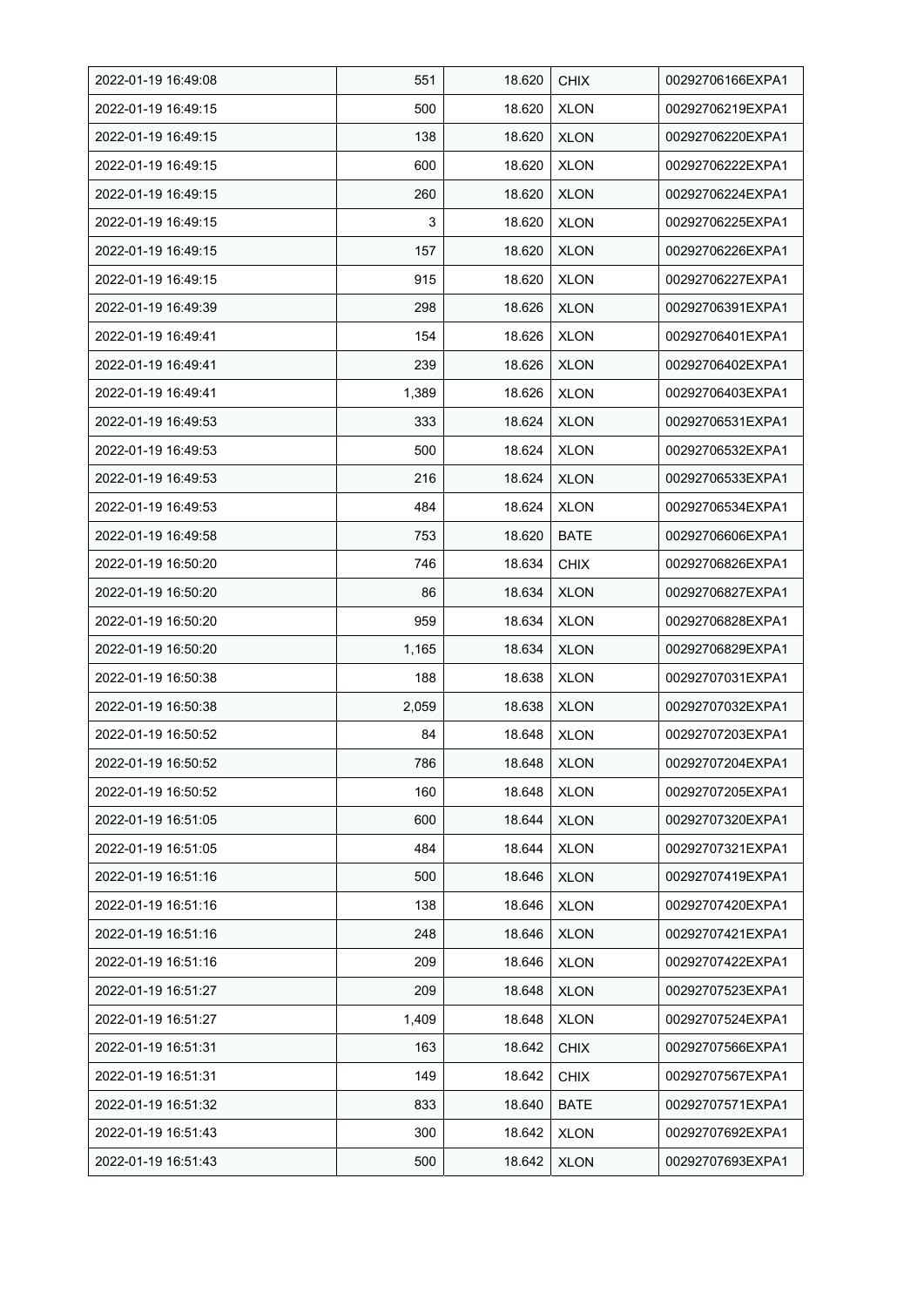| 2022-01-19 16:51:43 | 363   | 18.642 | <b>XLON</b> | 00292707694EXPA1 |
|---------------------|-------|--------|-------------|------------------|
| 2022-01-19 16:52:00 | 20    | 18.638 | <b>XLON</b> | 00292707879EXPA1 |
| 2022-01-19 16:52:00 | 580   | 18.638 | <b>XLON</b> | 00292707880EXPA1 |
| 2022-01-19 16:52:00 | 1,200 | 18.638 | <b>XLON</b> | 00292707881EXPA1 |
| 2022-01-19 16:52:00 | 77    | 18.638 | <b>XLON</b> | 00292707882EXPA1 |
| 2022-01-19 16:52:00 | 23    | 18.638 | <b>XLON</b> | 00292707883EXPA1 |
| 2022-01-19 16:52:30 | 299   | 18.622 | <b>XLON</b> | 00292708178EXPA1 |
| 2022-01-19 16:52:30 | 500   | 18.622 | <b>XLON</b> | 00292708179EXPA1 |
| 2022-01-19 16:52:30 | 600   | 18.622 | <b>XLON</b> | 00292708180EXPA1 |
| 2022-01-19 16:52:33 | 500   | 18.622 | <b>XLON</b> | 00292708236EXPA1 |
| 2022-01-19 16:52:33 | 600   | 18.622 | <b>XLON</b> | 00292708237EXPA1 |
| 2022-01-19 16:52:33 | 102   | 18.622 | <b>XLON</b> | 00292708238EXPA1 |
| 2022-01-19 16:52:33 | 407   | 18.622 | <b>XLON</b> | 00292708239EXPA1 |
| 2022-01-19 16.52.41 | 254   | 18.608 | <b>CHIX</b> | 00292708352EXPA1 |
| 2022-01-19 16:52:41 | 142   | 18.608 | <b>CHIX</b> | 00292708353EXPA1 |
| 2022-01-19 16:52:41 | 939   | 18.608 | <b>CHIX</b> | 00292708354EXPA1 |
| 2022-01-19 16:52:57 | 500   | 18.606 | <b>XLON</b> | 00292708472EXPA1 |
| 2022-01-19 16:53:12 | 800   | 18.608 | <b>BATE</b> | 00292708588EXPA1 |
| 2022-01-19 16:53:12 | 183   | 18.608 | <b>BATE</b> | 00292708589EXPA1 |
| 2022-01-19 16:53:12 | 326   | 18.608 | <b>BATE</b> | 00292708590EXPA1 |
| 2022-01-19 16:53:14 | 724   | 18.604 | <b>XLON</b> | 00292708622EXPA1 |
| 2022-01-19 16:53:14 | 347   | 18.604 | <b>XLON</b> | 00292708623EXPA1 |
| 2022-01-19 16:53:14 | 1,240 | 18.604 | <b>XLON</b> | 00292708624EXPA1 |
| 2022-01-19 16:53:15 | 174   | 18.604 | <b>XLON</b> | 00292708625EXPA1 |
| 2022-01-19 16:53:15 | 752   | 18.604 | <b>XLON</b> | 00292708626EXPA1 |
| 2022-01-19 16:53:15 | 165   | 18.604 | <b>XLON</b> | 00292708627EXPA1 |
| 2022-01-19 16:53:15 | 500   | 18.604 | <b>XLON</b> | 00292708628EXPA1 |
| 2022-01-19 16:53:33 | 1,663 | 18.614 | <b>XLON</b> | 00292708852EXPA1 |
| 2022-01-19 16:53:57 | 206   | 18.616 | <b>XLON</b> | 00292709038EXPA1 |
| 2022-01-19 16:53:57 | 77    | 18.618 | <b>XLON</b> | 00292709039EXPA1 |
| 2022-01-19 16:53:57 | 537   | 18.618 | <b>XLON</b> | 00292709040EXPA1 |
| 2022-01-19 16:53:57 | 323   | 18.618 | <b>XLON</b> | 00292709041EXPA1 |
| 2022-01-19 16:54:01 | 294   | 18.616 | <b>XLON</b> | 00292709077EXPA1 |
| 2022-01-19 16:54:01 | 1,306 | 18.616 | <b>XLON</b> | 00292709078EXPA1 |
| 2022-01-19 16:54:13 | 29    | 18.618 | <b>XLON</b> | 00292709309EXPA1 |
| 2022-01-19 16:54:18 | 428   | 18.620 | <b>XLON</b> | 00292709365EXPA1 |
| 2022-01-19 16:54:18 | 270   | 18.620 | <b>XLON</b> | 00292709366EXPA1 |
| 2022-01-19 16:54:18 | 84    | 18.620 | <b>XLON</b> | 00292709367EXPA1 |
| 2022-01-19 16:54:20 | 14    | 18.618 | <b>CHIX</b> | 00292709382EXPA1 |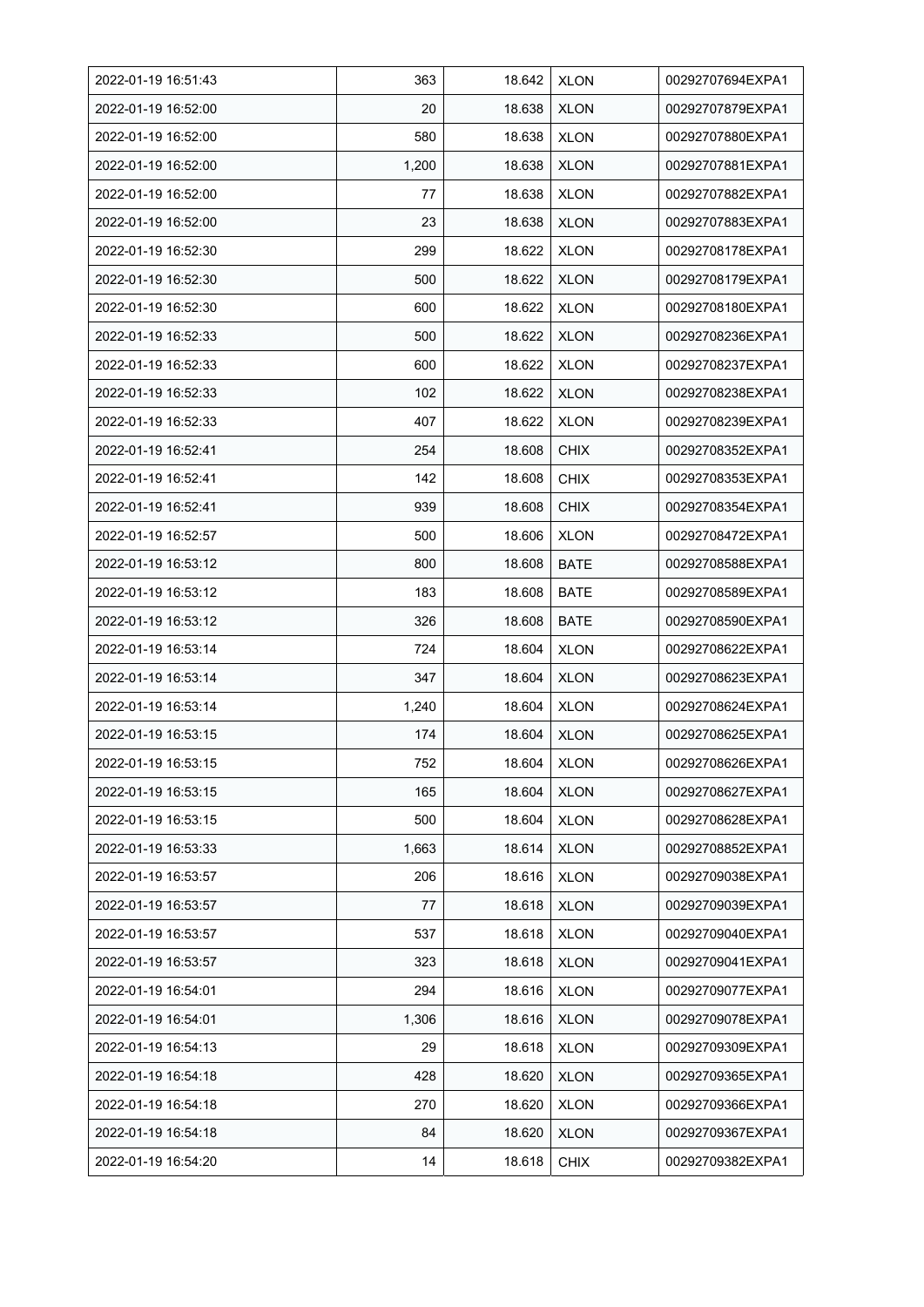| 2022-01-19 16:54:20 | 922            | 18.618 | <b>CHIX</b> | 00292709383EXPA1 |
|---------------------|----------------|--------|-------------|------------------|
| 2022-01-19 16:54:27 | 496            | 18.620 | <b>XLON</b> | 00292709445EXPA1 |
| 2022-01-19 16:54:27 | 299            | 18.620 | <b>XLON</b> | 00292709446EXPA1 |
| 2022-01-19 16:54:31 | 396            | 18.620 | <b>BATE</b> | 00292709484EXPA1 |
| 2022-01-19 16:54:31 | 219            | 18.620 | <b>XLON</b> | 00292709485EXPA1 |
| 2022-01-19 16:54:31 | 813            | 18.620 | <b>XLON</b> | 00292709486EXPA1 |
| 2022-01-19 16:54:31 | 124            | 18.620 | <b>XLON</b> | 00292709487EXPA1 |
| 2022-01-19 16:54:31 | 511            | 18.620 | <b>XLON</b> | 00292709488EXPA1 |
| 2022-01-19 16:54:51 | 920            | 18.622 | <b>XLON</b> | 00292709640EXPA1 |
| 2022-01-19 16:54:57 | 77             | 18.620 | <b>XLON</b> | 00292709693EXPA1 |
| 2022-01-19 16:54:57 | 500            | 18.620 | <b>XLON</b> | 00292709694EXPA1 |
| 2022-01-19 16:54:57 | 133            | 18.620 | <b>XLON</b> | 00292709695EXPA1 |
| 2022-01-19 16:54:57 | 352            | 18.620 | <b>XLON</b> | 00292709696EXPA1 |
| 2022-01-19 16:55:11 | 377            | 18.610 | <b>XLON</b> | 00292709834EXPA1 |
| 2022-01-19 16:55:11 | 500            | 18.610 | <b>XLON</b> | 00292709835EXPA1 |
| 2022-01-19 16:55:11 | 229            | 18.610 | <b>XLON</b> | 00292709836EXPA1 |
| 2022-01-19 16:55:30 | $\overline{2}$ | 18.618 | <b>XLON</b> | 00292709934EXPA1 |
| 2022-01-19 16:55:31 | 389            | 18.620 | <b>XLON</b> | 00292709935EXPA1 |
| 2022-01-19 16:55:31 | 706            | 18.620 | <b>XLON</b> | 00292709936EXPA1 |
| 2022-01-19 16:56:12 | 1,322          | 18.632 | <b>CHIX</b> | 00292710309EXPA1 |
| 2022-01-19 16:56:19 | 1,072          | 18.632 | <b>XLON</b> | 00292710357EXPA1 |
| 2022-01-19 16:56:19 | 1,970          | 18.632 | <b>XLON</b> | 00292710358EXPA1 |
| 2022-01-19 16:56:19 | 420            | 18.632 | <b>XLON</b> | 00292710359EXPA1 |
| 2022-01-19 16:56:19 | 107            | 18.632 | <b>XLON</b> | 00292710366EXPA1 |
| 2022-01-19 16:56:19 | 1,242          | 18.632 | <b>XLON</b> | 00292710373EXPA1 |
| 2022-01-19 16:56:24 | 500            | 18.628 | <b>XLON</b> | 00292710432EXPA1 |
| 2022-01-19 16:56:24 | 194            | 18.628 | <b>XLON</b> | 00292710434EXPA1 |
| 2022-01-19 16:56:30 | 138            | 18.626 | <b>XLON</b> | 00292710482EXPA1 |
| 2022-01-19 16:56:30 | 92             | 18.626 | <b>XLON</b> | 00292710483EXPA1 |
| 2022-01-19 16:56:36 | 500            | 18.626 | <b>XLON</b> | 00292710555EXPA1 |
| 2022-01-19 16:56:41 | 6              | 18.628 | <b>XLON</b> | 00292710614EXPA1 |
| 2022-01-19 16:56:43 | 357            | 18.628 | <b>XLON</b> | 00292710629EXPA1 |
| 2022-01-19 16:56:43 | 719            | 18.628 | <b>XLON</b> | 00292710632EXPA1 |
| 2022-01-19 16:56:43 | 333            | 18.628 | <b>XLON</b> | 00292710639EXPA1 |
| 2022-01-19 16:56:43 | 996            | 18.628 | <b>XLON</b> | 00292710641EXPA1 |
| 2022-01-19 16:57:01 | 172            | 18.628 | <b>XLON</b> | 00292710756EXPA1 |
| 2022-01-19 16:57:01 | 175            | 18.628 | <b>XLON</b> | 00292710757EXPA1 |
| 2022-01-19 16:57:01 | 1,991          | 18.628 | <b>XLON</b> | 00292710758EXPA1 |
| 2022-01-19 16:57:16 | 393            | 18.630 | <b>XLON</b> | 00292710860EXPA1 |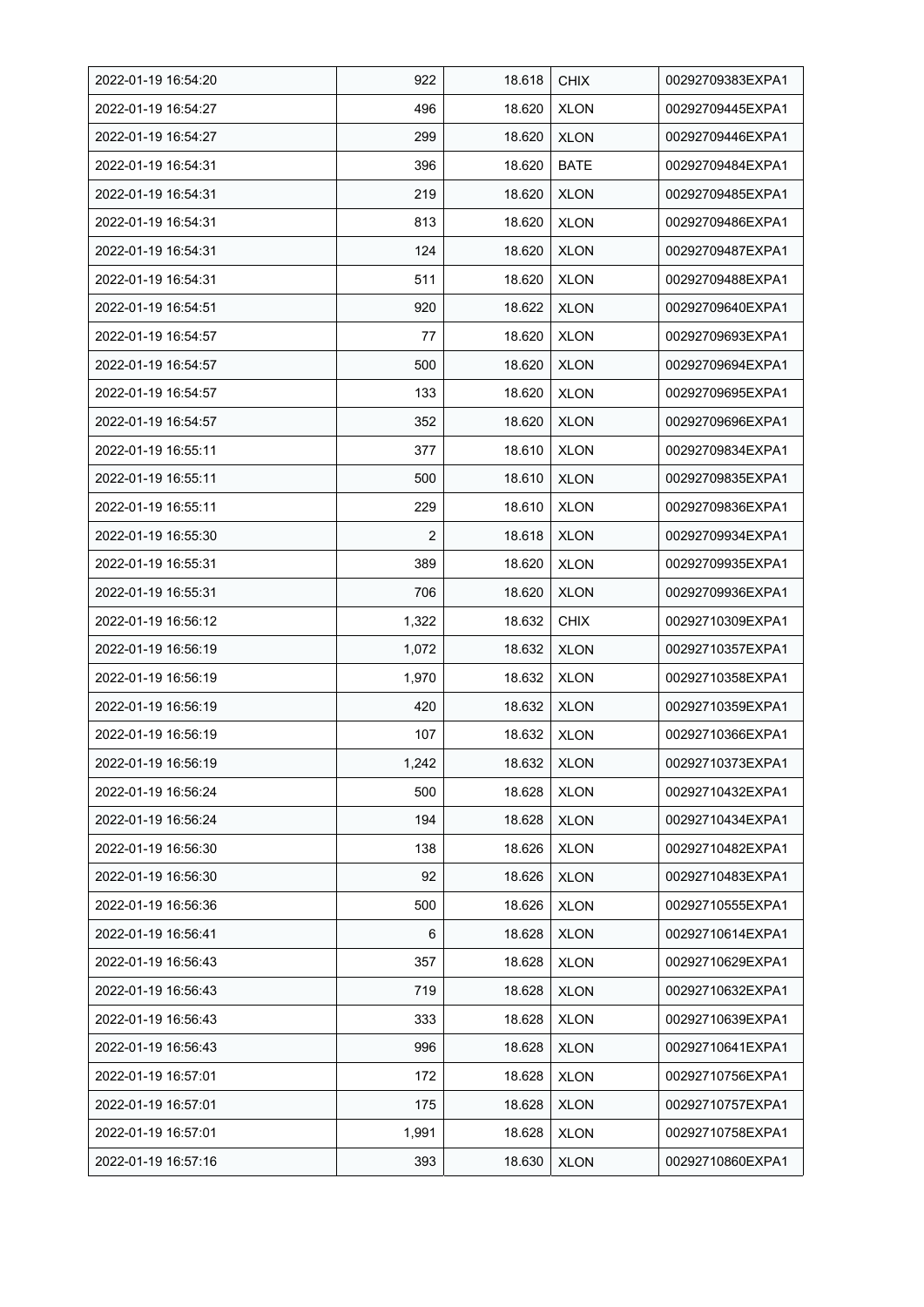| 2022-01-19 16:57:16 | 162   | 18.630 | <b>XLON</b> | 00292710861EXPA1 |
|---------------------|-------|--------|-------------|------------------|
| 2022-01-19 16:57:25 | 1,822 | 18.632 | <b>XLON</b> | 00292710899EXPA1 |
| 2022-01-19 16:57:45 | 1,944 | 18.632 | <b>XLON</b> | 00292711076EXPA1 |
| 2022-01-19 16:57:46 | 252   | 18.630 | <b>CHIX</b> | 00292711082EXPA1 |
| 2022-01-19 16:57:46 | 29    | 18.630 | <b>CHIX</b> | 00292711085EXPA1 |
| 2022-01-19 16:57:46 | 21    | 18.630 | <b>CHIX</b> | 00292711087EXPA1 |
| 2022-01-19 16:57:46 | 89    | 18.630 | <b>CHIX</b> | 00292711088EXPA1 |
| 2022-01-19 16:57:46 | 207   | 18.630 | <b>CHIX</b> | 00292711089EXPA1 |
| 2022-01-19 16:57:46 | 92    | 18.630 | <b>CHIX</b> | 00292711090EXPA1 |
| 2022-01-19 16:58:04 | 500   | 18.626 | <b>XLON</b> | 00292711251EXPA1 |
| 2022-01-19 16:58:04 | 570   | 18.626 | <b>XLON</b> | 00292711253EXPA1 |
| 2022-01-19 16:58:04 | 102   | 18.626 | <b>XLON</b> | 00292711255EXPA1 |
| 2022-01-19 16:58:04 | 135   | 18.626 | <b>XLON</b> | 00292711256EXPA1 |
| 2022-01-19 16:58:04 | 500   | 18.626 | <b>XLON</b> | 00292711257EXPA1 |
| 2022-01-19 16:58:04 | 183   | 18.626 | <b>XLON</b> | 00292711258EXPA1 |
| 2022-01-19 16:58:23 | 229   | 18.632 | <b>XLON</b> | 00292711481EXPA1 |
| 2022-01-19 16:58:48 | 3,694 | 18.640 | <b>XLON</b> | 00292711666EXPA1 |
| 2022-01-19 16:58:48 | 538   | 18.640 | <b>XLON</b> | 00292711668EXPA1 |
| 2022-01-19 16:59:02 | 611   | 18.636 | <b>XLON</b> | 00292711776EXPA1 |
| 2022-01-19 16:59:02 | 600   | 18.636 | <b>XLON</b> | 00292711777EXPA1 |
| 2022-01-19 16:59:02 | 20    | 18.636 | <b>XLON</b> | 00292711778EXPA1 |
| 2022-01-19 16:59:04 | 1,173 | 18.636 | <b>CHIX</b> | 00292711780EXPA1 |
| 2022-01-19 16:59:26 | 2,604 | 18.636 | <b>XLON</b> | 00292711970EXPA1 |
| 2022-01-19 16:59:40 | 24    | 18.640 | <b>CHIX</b> | 00292712180EXPA1 |
| 2022-01-19 16:59:41 | 601   | 18.640 | <b>XLON</b> | 00292712187EXPA1 |
| 2022-01-19 16:59:41 | 102   | 18.640 | <b>XLON</b> | 00292712188EXPA1 |
| 2022-01-19 16:59:41 | 500   | 18.640 | <b>XLON</b> | 00292712189EXPA1 |
| 2022-01-19 16:59:52 | 500   | 18.640 | <b>XLON</b> | 00292712332EXPA1 |
| 2022-01-19 16:59:57 | 500   | 18.634 | <b>XLON</b> | 00292712442EXPA1 |
| 2022-01-19 16:59:57 | 128   | 18.634 | <b>XLON</b> | 00292712445EXPA1 |
| 2022-01-19 16:59:57 | 586   | 18.634 | <b>XLON</b> | 00292712446EXPA1 |
| 2022-01-19 16:59:57 | 86    | 18.634 | <b>XLON</b> | 00292712447EXPA1 |
| 2022-01-19 17:00:48 | 410   | 18.634 | <b>XLON</b> | 00292712935EXPA1 |
| 2022-01-19 17:00:48 | 248   | 18.634 | <b>XLON</b> | 00292712936EXPA1 |
| 2022-01-19 17:00:48 | 500   | 18.634 | <b>XLON</b> | 00292712937EXPA1 |
| 2022-01-19 17:00:51 | 500   | 18.634 | <b>XLON</b> | 00292713005EXPA1 |
| 2022-01-19 17:00:51 | 592   | 18.634 | <b>XLON</b> | 00292713006EXPA1 |
| 2022-01-19 17:00:51 | 200   | 18.634 | <b>XLON</b> | 00292713007EXPA1 |
| 2022-01-19 17:00:51 | 196   | 18.634 | <b>XLON</b> | 00292713008EXPA1 |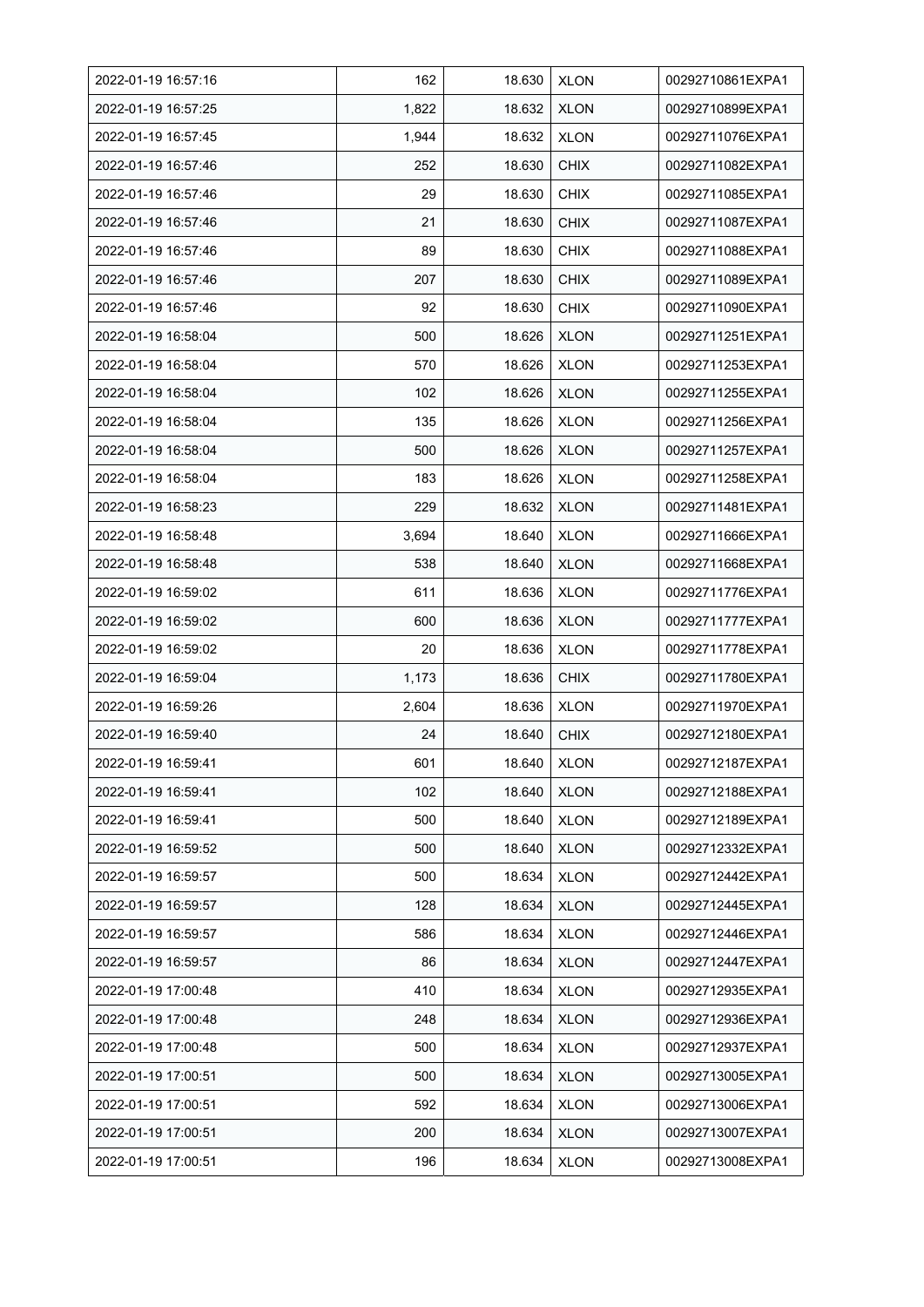| 2022-01-19 17:00:51 | 500   | 18.634 | <b>XLON</b> | 00292713009EXPA1 |
|---------------------|-------|--------|-------------|------------------|
| 2022-01-19 17:00:51 | 550   | 18.634 | <b>XLON</b> | 00292713010EXPA1 |
| 2022-01-19 17 00 51 | 262   | 18.634 | <b>XLON</b> | 00292713011EXPA1 |
| 2022-01-19 17:00:54 | 2,603 | 18.632 | <b>XLON</b> | 00292713059EXPA1 |
| 2022-01-19 17:00:54 | 317   | 18.632 | <b>XLON</b> | 00292713061EXPA1 |
| 2022-01-19 17:01:09 | 500   | 18.628 | <b>XLON</b> | 00292713225EXPA1 |
| 2022-01-19 17:01:09 | 500   | 18.628 | <b>XLON</b> | 00292713226EXPA1 |
| 2022-01-19 17:01:28 | 497   | 18.632 | <b>XLON</b> | 00292713385EXPA1 |
| 2022-01-19 17:01:31 | 500   | 18.632 | <b>XLON</b> | 00292713388EXPA1 |
| 2022-01-19 17:01:31 | 234   | 18.632 | <b>XLON</b> | 00292713389EXPA1 |
| 2022-01-19 17:01:31 | 154   | 18.632 | <b>XLON</b> | 00292713390EXPA1 |
| 2022-01-19 17:01:31 | 358   | 18.632 | <b>XLON</b> | 00292713392EXPA1 |
| 2022-01-19 17:01:41 | 1,389 | 18.634 | <b>XLON</b> | 00292713481EXPA1 |
| 2022-01-19 17:01:45 | 374   | 18.636 | <b>XLON</b> | 00292713511EXPA1 |
| 2022-01-19 17:01:45 | 413   | 18.636 | <b>XLON</b> | 00292713512EXPA1 |
| 2022-01-19 17:01:59 | 500   | 18.630 | <b>XLON</b> | 00292713774EXPA1 |
| 2022-01-19 17:01:59 | 365   | 18.630 | <b>XLON</b> | 00292713775EXPA1 |
| 2022-01-19 17:01:59 | 550   | 18.630 | <b>XLON</b> | 00292713776EXPA1 |
| 2022-01-19 17:01:59 | 309   | 18.630 | <b>XLON</b> | 00292713777EXPA1 |
| 2022-01-19 17:02:11 | 120   | 18.624 | <b>XLON</b> | 00292713936EXPA1 |
| 2022-01-19 17 02 11 | 332   | 18.624 | <b>XLON</b> | 00292713937EXPA1 |
| 2022-01-19 17:02:11 | 500   | 18.624 | <b>XLON</b> | 00292713938EXPA1 |
| 2022-01-19 17:02:11 | 500   | 18.624 | <b>XLON</b> | 00292713939EXPA1 |
| 2022-01-19 17:02:11 | 500   | 18.624 | <b>XLON</b> | 00292713940EXPA1 |
| 2022-01-19 17:02:11 | 500   | 18.624 | <b>XLON</b> | 00292713941EXPA1 |
| 2022-01-19 17:02:31 | 235   | 18.626 | <b>XLON</b> | 00292714126EXPA1 |
| 2022-01-19 17:02:31 | 215   | 18.626 | <b>XLON</b> | 00292714130EXPA1 |
| 2022-01-19 17:02:46 | 1,999 | 18.622 | <b>XLON</b> | 00292714280EXPA1 |
| 2022-01-19 17:02:46 | 786   | 18.622 | <b>XLON</b> | 00292714282EXPA1 |
| 2022-01-19 17:02:46 | 653   | 18.622 | <b>XLON</b> | 00292714283EXPA1 |
| 2022-01-19 17:03:05 | 73    | 18.616 | <b>XLON</b> | 00292714473EXPA1 |
| 2022-01-19 17:03:05 | 323   | 18.616 | <b>XLON</b> | 00292714474EXPA1 |
| 2022-01-19 17:03:08 | 500   | 18.616 | <b>XLON</b> | 00292714499EXPA1 |
| 2022-01-19 17:03:08 | 319   | 18.616 | <b>XLON</b> | 00292714500EXPA1 |
| 2022-01-19 17:03:08 | 600   | 18.616 | <b>XLON</b> | 00292714501EXPA1 |
| 2022-01-19 17:03:25 | 314   | 18.608 | <b>XLON</b> | 00292714622EXPA1 |
| 2022-01-19 17:03:58 | 100   | 18.624 | <b>XLON</b> | 00292714993EXPA1 |
| 2022-01-19 17:03:58 | 100   | 18.624 | <b>XLON</b> | 00292714995EXPA1 |
| 2022-01-19 17:03:58 | 100   | 18.624 | <b>XLON</b> | 00292714996EXPA1 |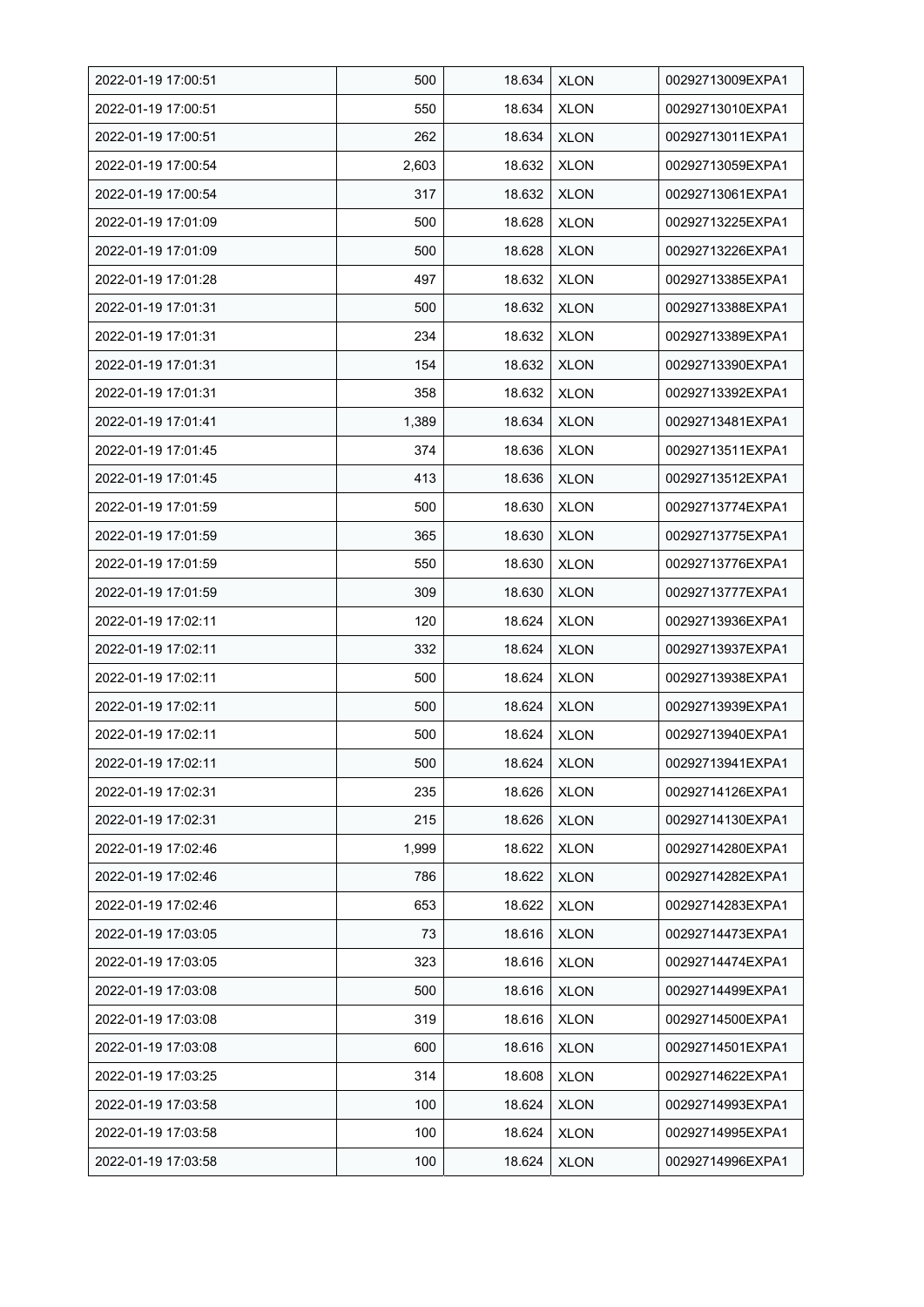| 2022-01-19 17:03:58 | 100   | 18.624 | <b>XLON</b> | 00292714998EXPA1 |
|---------------------|-------|--------|-------------|------------------|
| 2022-01-19 17:03:58 | 100   | 18.624 | <b>XLON</b> | 00292715001EXPA1 |
| 2022-01-19 17:03:58 | 500   | 18.624 | <b>XLON</b> | 00292715003EXPA1 |
| 2022-01-19 17:04:04 | 100   | 18.618 | <b>XLON</b> | 00292715060EXPA1 |
| 2022-01-19 17:04:04 | 100   | 18.618 | <b>XLON</b> | 00292715061EXPA1 |
| 2022-01-19 17:04:04 | 100   | 18.618 | <b>XLON</b> | 00292715062EXPA1 |
| 2022-01-19 17:04:04 | 100   | 18.618 | <b>XLON</b> | 00292715063EXPA1 |
| 2022-01-19 17:04:04 | 100   | 18.618 | <b>XLON</b> | 00292715064EXPA1 |
| 2022-01-19 17:04:04 | 100   | 18.618 | <b>XLON</b> | 00292715065EXPA1 |
| 2022-01-19 17:04:07 | 100   | 18.616 | <b>XLON</b> | 00292715106EXPA1 |
| 2022-01-19 17:04:07 | 100   | 18.616 | <b>XLON</b> | 00292715107EXPA1 |
| 2022-01-19 17:04:07 | 100   | 18.616 | <b>XLON</b> | 00292715108EXPA1 |
| 2022-01-19 17:04:07 | 100   | 18.616 | <b>XLON</b> | 00292715109EXPA1 |
| 2022-01-19 17:04:07 | 100   | 18.616 | <b>XLON</b> | 00292715110EXPA1 |
| 2022-01-19 17:04:07 | 100   | 18.616 | <b>XLON</b> | 00292715111EXPA1 |
| 2022-01-19 17:04:07 | 1,094 | 18.616 | <b>XLON</b> | 00292715112EXPA1 |
| 2022-01-19 17:04:10 | 229   | 18.618 | <b>XLON</b> | 00292715141EXPA1 |
| 2022-01-19 17:04:10 | 305   | 18.618 | <b>XLON</b> | 00292715142EXPA1 |
| 2022-01-19 17:04:10 | 217   | 18.618 | <b>XLON</b> | 00292715143EXPA1 |
| 2022-01-19 17:04:10 | 100   | 18.618 | <b>XLON</b> | 00292715144EXPA1 |
| 2022-01-19 17:04:10 | 100   | 18.618 | <b>XLON</b> | 00292715145EXPA1 |
| 2022-01-19 17:04:10 | 100   | 18.618 | <b>XLON</b> | 00292715146EXPA1 |
| 2022-01-19 17:04:10 | 100   | 18.618 | <b>XLON</b> | 00292715147EXPA1 |
| 2022-01-19 17:04:13 | 100   | 18.618 | <b>XLON</b> | 00292715159EXPA1 |
| 2022-01-19 17:04:13 | 100   | 18.618 | <b>XLON</b> | 00292715160EXPA1 |
| 2022-01-19 17:04:13 | 100   | 18.618 | <b>XLON</b> | 00292715162EXPA1 |
| 2022-01-19 17:04:13 | 100   | 18.618 | <b>XLON</b> | 00292715163EXPA1 |
| 2022-01-19 17:04:13 | 100   | 18.618 | <b>XLON</b> | 00292715165EXPA1 |
| 2022-01-19 17:04:13 | 500   | 18.618 | <b>XLON</b> | 00292715166EXPA1 |
| 2022-01-19 17:04:13 | 100   | 18.618 | <b>XLON</b> | 00292715167EXPA1 |
| 2022-01-19 17:04:13 | 102   | 18.618 | <b>XLON</b> | 00292715168EXPA1 |
| 2022-01-19 17:04:13 | 364   | 18.618 | <b>XLON</b> | 00292715169EXPA1 |
| 2022-01-19 17:04:13 | 154   | 18.618 | <b>XLON</b> | 00292715170EXPA1 |
| 2022-01-19 17:04:13 | 500   | 18.618 | <b>XLON</b> | 00292715171EXPA1 |
| 2022-01-19 17:04:13 | 500   | 18.618 | <b>XLON</b> | 00292715172EXPA1 |
| 2022-01-19 17:04:13 | 500   | 18.618 | <b>XLON</b> | 00292715173EXPA1 |
| 2022-01-19 17:04:13 | 4     | 18.618 | <b>XLON</b> | 00292715174EXPA1 |
| 2022-01-19 17:04:29 | 100   | 18.614 | <b>XLON</b> | 00292715283EXPA1 |
| 2022-01-19 17:04:29 | 234   | 18.614 | <b>XLON</b> | 00292715284EXPA1 |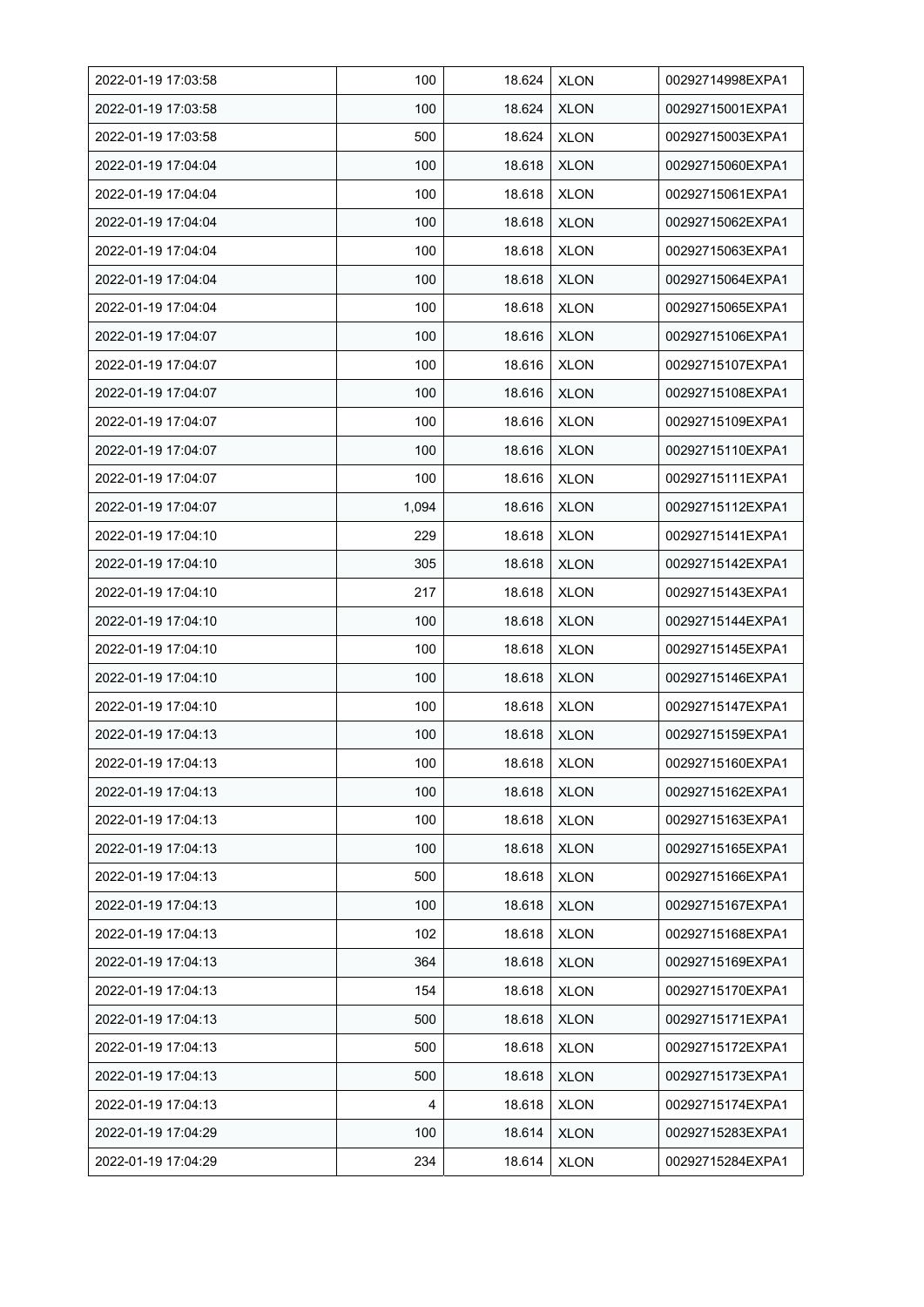| 2022-01-19 17:04:29 | 100   | 18.614 | <b>XLON</b> | 00292715285EXPA1 |
|---------------------|-------|--------|-------------|------------------|
| 2022-01-19 17:04:29 | 100   | 18.614 | <b>XLON</b> | 00292715286EXPA1 |
| 2022-01-19 17:04:29 | 100   | 18.614 | <b>XLON</b> | 00292715287EXPA1 |
| 2022-01-19 17:04:29 | 100   | 18.614 | <b>XLON</b> | 00292715288EXPA1 |
| 2022-01-19 17:04:29 | 100   | 18.614 | <b>XLON</b> | 00292715289EXPA1 |
| 2022-01-19 17:04:30 | 77    | 18.614 | <b>XLON</b> | 00292715294EXPA1 |
| 2022-01-19 17:04:30 | 976   | 18.614 | <b>XLON</b> | 00292715295EXPA1 |
| 2022-01-19 17:05:04 | 966   | 18.614 | <b>XLON</b> | 00292715591EXPA1 |
| 2022-01-19 17:05:15 | 500   | 18.612 | <b>XLON</b> | 00292715746EXPA1 |
| 2022-01-19 17:05:27 | 500   | 18.616 | <b>XLON</b> | 00292715867EXPA1 |
| 2022-01-19 17:05:36 | 500   | 18.616 | <b>XLON</b> | 00292715931EXPA1 |
| 2022-01-19 17:05:39 | 500   | 18.616 | <b>XLON</b> | 00292715938EXPA1 |
| 2022-01-19 17:05:45 | 270   | 18.616 | <b>XLON</b> | 00292715998EXPA1 |
| 2022-01-19 17:05:45 | 500   | 18.616 | <b>XLON</b> | 00292716002EXPA1 |
| 2022-01-19 17:05:45 | 102   | 18.616 | <b>XLON</b> | 00292716011EXPA1 |
| 2022-01-19 17:05:48 | 173   | 18.616 | <b>XLON</b> | 00292716038EXPA1 |
| 2022-01-19 17:06:09 | 288   | 18.620 | <b>XLON</b> | 00292716215EXPA1 |
| 2022-01-19 17:06:09 | 500   | 18.620 | <b>XLON</b> | 00292716216EXPA1 |
| 2022-01-19 17:06:12 | 660   | 18.620 | <b>XLON</b> | 00292716256EXPA1 |
| 2022-01-19 17:06:15 | 362   | 18.620 | <b>XLON</b> | 00292716311EXPA1 |
| 2022-01-19 17:06:15 | 500   | 18.620 | <b>XLON</b> | 00292716312EXPA1 |
| 2022-01-19 17:06:55 | 311   | 18.628 | <b>XLON</b> | 00292716772EXPA1 |
| 2022-01-19 17:06:55 | 500   | 18.628 | <b>XLON</b> | 00292716773EXPA1 |
| 2022-01-19 17:06:55 | 1,625 | 18.628 | <b>XLON</b> | 00292716774EXPA1 |
| 2022-01-19 17:06:58 | 462   | 18.628 | <b>XLON</b> | 00292716808EXPA1 |
| 2022-01-19 17:06:58 | 500   | 18.628 | <b>XLON</b> | 00292716809EXPA1 |
| 2022-01-19 17:06:58 | 500   | 18.628 | <b>XLON</b> | 00292716810EXPA1 |
| 2022-01-19 17:07:01 | 500   | 18.628 | <b>XLON</b> | 00292716846EXPA1 |
| 2022-01-19 17:07:04 | 500   | 18.628 | <b>XLON</b> | 00292716891EXPA1 |
| 2022-01-19 17:07:04 | 500   | 18.628 | <b>XLON</b> | 00292716892EXPA1 |
| 2022-01-19 17:07:07 | 500   | 18.628 | <b>XLON</b> | 00292716904EXPA1 |
| 2022-01-19 17:07:12 | 161   | 18.624 | <b>XLON</b> | 00292716944EXPA1 |
| 2022-01-19 17:07:12 | 680   | 18.624 | <b>XLON</b> | 00292716949EXPA1 |
| 2022-01-19 17:07:26 | 500   | 18.620 | <b>XLON</b> | 00292717044EXPA1 |
| 2022-01-19 17:07:26 | 1,380 | 18.620 | <b>XLON</b> | 00292717045EXPA1 |
| 2022-01-19 17:07:26 | 385   | 18.620 | <b>XLON</b> | 00292717046EXPA1 |
| 2022-01-19 17:07:29 | 933   | 18.620 | <b>XLON</b> | 00292717065EXPA1 |
| 2022-01-19 17:07:29 | 500   | 18.620 | XLON        | 00292717066EXPA1 |
| 2022-01-19 17:07:38 | 394   | 18.616 | <b>XLON</b> | 00292717127EXPA1 |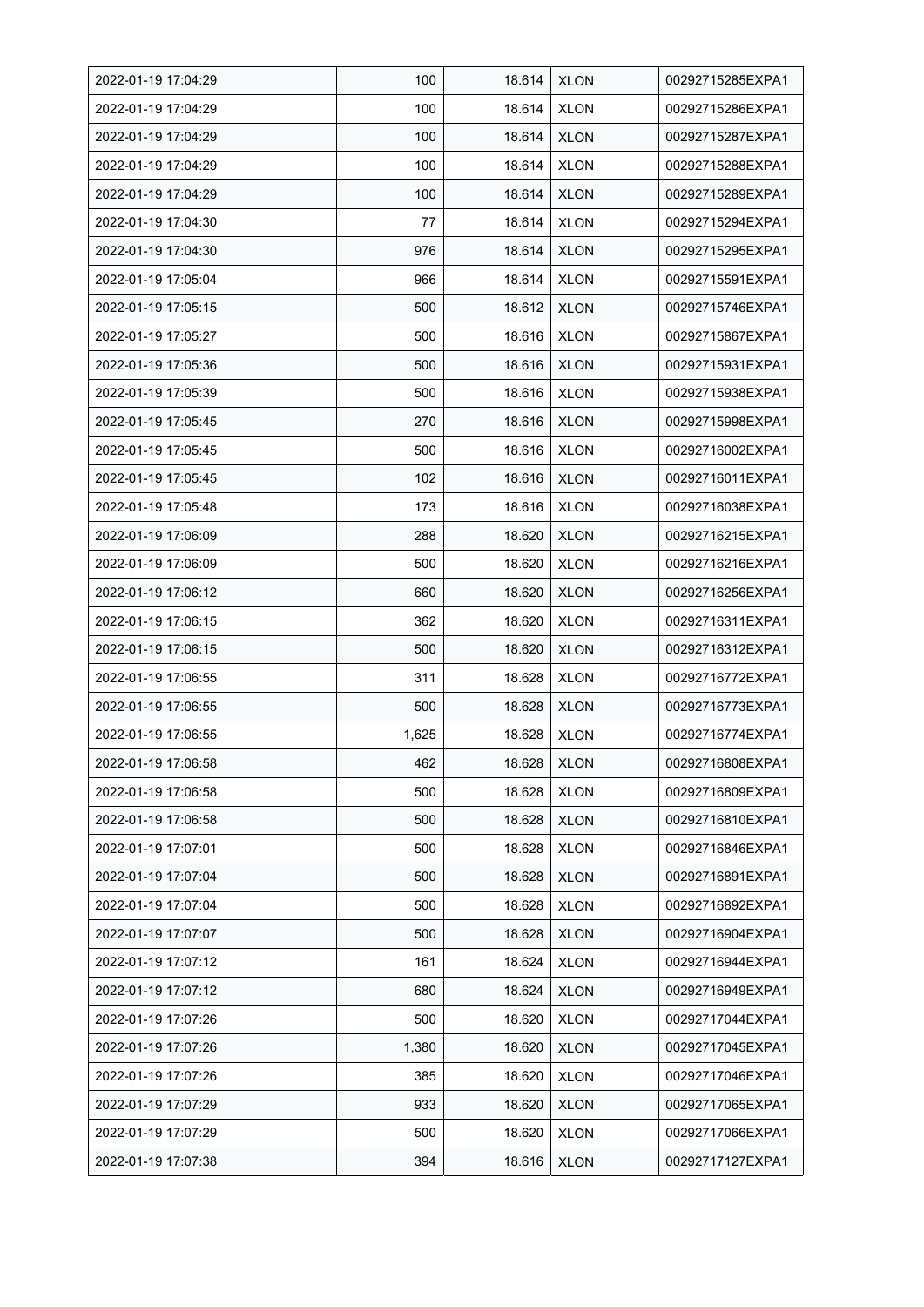| 2022-01-19 17:07:38 | 477   | 18.616 | <b>XLON</b> | 00292717128EXPA1 |
|---------------------|-------|--------|-------------|------------------|
| 2022-01-19 17:07:46 | 272   | 18.614 | <b>XLON</b> | 00292717239EXPA1 |
| 2022-01-19 17:07:46 | 633   | 18.614 | <b>XLON</b> | 00292717240EXPA1 |
| 2022-01-19 17:07:49 | 500   | 18.614 | <b>XLON</b> | 00292717260EXPA1 |
| 2022-01-19 17:07:49 | 550   | 18.614 | <b>XLON</b> | 00292717261EXPA1 |
| 2022-01-19 17:07:49 | 633   | 18.614 | <b>XLON</b> | 00292717262EXPA1 |
| 2022-01-19 17:07:49 | 299   | 18.614 | <b>XLON</b> | 00292717263EXPA1 |
| 2022-01-19 17:07:49 | 540   | 18.614 | <b>XLON</b> | 00292717264EXPA1 |
| 2022-01-19 17:08:00 | 912   | 18.610 | <b>XLON</b> | 00292717365EXPA1 |
| 2022-01-19 17:08:00 | 610   | 18.610 | <b>XLON</b> | 00292717366EXPA1 |
| 2022-01-19 17:08:00 | 1,153 | 18.610 | <b>XLON</b> | 00292717367EXPA1 |
| 2022-01-19 17:08:29 | 68    | 18.608 | <b>XLON</b> | 00292717528EXPA1 |
| 2022-01-19 17:08:29 | 701   | 18.608 | <b>XLON</b> | 00292717529EXPA1 |
| 2022-01-19 17:08:29 | 1,409 | 18.608 | <b>XLON</b> | 00292717530EXPA1 |
| 2022-01-19 17:09:26 | 500   | 18.620 | <b>XLON</b> | 00292717962EXPA1 |
| 2022-01-19 17:09:26 | 620   | 18.620 | <b>XLON</b> | 00292717963EXPA1 |
| 2022-01-19 17:09:26 | 84    | 18.620 | <b>XLON</b> | 00292717964EXPA1 |
| 2022-01-19 17:09:26 | 600   | 18.620 | <b>XLON</b> | 00292717965EXPA1 |
| 2022-01-19 17:09:26 | 600   | 18.620 | <b>XLON</b> | 00292717966EXPA1 |
| 2022-01-19 17:09:26 | 101   | 18.620 | <b>XLON</b> | 00292717967EXPA1 |
| 2022-01-19 17:09:29 | 500   | 18.620 | <b>XLON</b> | 00292717988EXPA1 |
| 2022-01-19 17:09:44 | 346   | 18.626 | <b>XLON</b> | 00292718088EXPA1 |
| 2022-01-19 17:10:17 | 500   | 18.624 | <b>XLON</b> | 00292718418EXPA1 |
| 2022-01-19 17:10:18 | 364   | 18.620 | <b>XLON</b> | 00292718422EXPA1 |
| 2022-01-19 17:10:18 | 572   | 18.620 | <b>XLON</b> | 00292718423EXPA1 |
| 2022-01-19 17:10:26 | 573   | 18.620 | <b>XLON</b> | 00292718441EXPA1 |
| 2022-01-19 17:10:26 | 628   | 18.620 | <b>XLON</b> | 00292718442EXPA1 |
| 2022-01-19 17:10:26 | 96    | 18.620 | <b>XLON</b> | 00292718443EXPA1 |
| 2022-01-19 17:10:26 | 600   | 18.620 | <b>XLON</b> | 00292718444EXPA1 |
| 2022-01-19 17:10:26 | 238   | 18.620 | <b>XLON</b> | 00292718445EXPA1 |
| 2022-01-19 17:10:29 | 500   | 18.618 | <b>XLON</b> | 00292718453EXPA1 |
| 2022-01-19 17:10:32 | 500   | 18.618 | <b>XLON</b> | 00292718487EXPA1 |
| 2022-01-19 17:10:35 | 728   | 18.616 | <b>XLON</b> | 00292718522EXPA1 |
| 2022-01-19 17:10:40 | 881   | 18.616 | <b>XLON</b> | 00292718561EXPA1 |
| 2022-01-19 17:11:15 | 876   | 18.614 | <b>XLON</b> | 00292718894EXPA1 |
| 2022-01-19 17:11:26 | 213   | 18.620 | <b>XLON</b> | 00292719043EXPA1 |
| 2022-01-19 17:11:26 | 342   | 18.620 | <b>XLON</b> | 00292719045EXPA1 |
| 2022-01-19 17:11:26 | 380   | 18.620 | <b>XLON</b> | 00292719046EXPA1 |
| 2022-01-19 17:12:11 | 500   | 18.628 | <b>XLON</b> | 00292719419EXPA1 |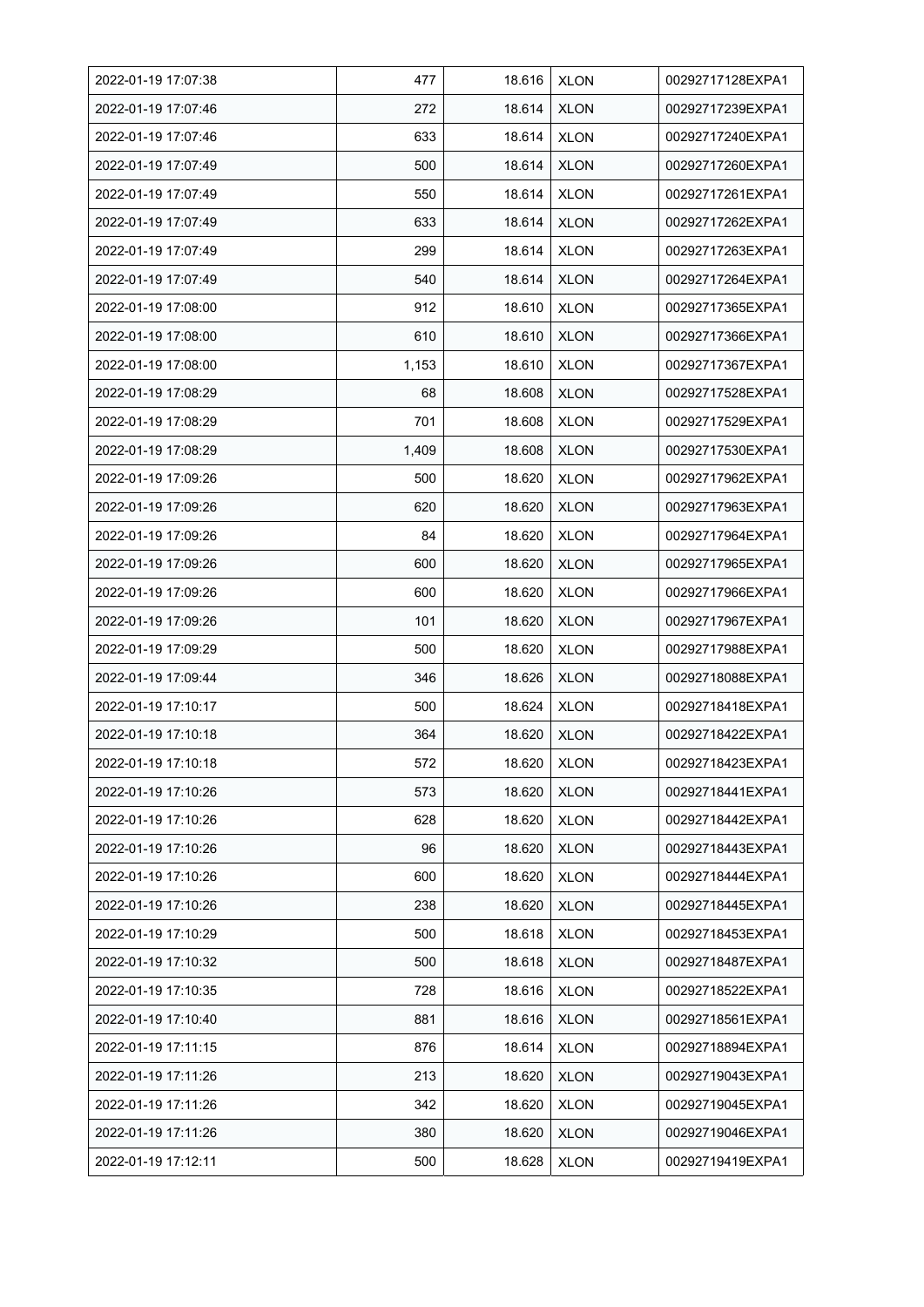| 2022-01-19 17:12:11 | 102   | 18.628 | <b>XLON</b> | 00292719420EXPA1 |
|---------------------|-------|--------|-------------|------------------|
| 2022-01-19 17:12:11 | 1,800 | 18.628 | <b>XLON</b> | 00292719421EXPA1 |
| 2022-01-19 17:12:11 | 132   | 18.628 | <b>XLON</b> | 00292719422EXPA1 |
| 2022-01-19 17:12:14 | 500   | 18.628 | <b>XLON</b> | 00292719438EXPA1 |
| 2022-01-19 17:12:14 | 130   | 18.628 | <b>XLON</b> | 00292719439EXPA1 |
| 2022-01-19 17:12:17 | 500   | 18.626 | <b>XLON</b> | 00292719469EXPA1 |
| 2022-01-19 17:12:20 | 500   | 18.628 | <b>XLON</b> | 00292719489EXPA1 |
| 2022-01-19 17:12:20 | 216   | 18.628 | <b>XLON</b> | 00292719490EXPA1 |
| 2022-01-19 17:12:20 | 121   | 18.628 | <b>XLON</b> | 00292719491EXPA1 |
| 2022-01-19 17:12:20 | 500   | 18.628 | <b>XLON</b> | 00292719492EXPA1 |
| 2022-01-19 17:12:59 | 1,290 | 18.638 | <b>XLON</b> | 00292719749EXPA1 |
| 2022-01-19 17:13:26 | 1,891 | 18.638 | <b>XLON</b> | 00292719976EXPA1 |
| 2022-01-19 17:13:26 | 1,228 | 18.638 | <b>XLON</b> | 00292719977EXPA1 |
| 2022-01-19 17:13:44 | 379   | 18.634 | <b>XLON</b> | 00292720187EXPA1 |
| 2022-01-19 17:13:47 | 500   | 18.634 | <b>XLON</b> | 00292720277EXPA1 |
| 2022-01-19 17:13:47 | 155   | 18.634 | <b>XLON</b> | 00292720278EXPA1 |
| 2022-01-19 17:13:47 | 500   | 18.634 | <b>XLON</b> | 00292720279EXPA1 |
| 2022-01-19 17:13:47 | 500   | 18.634 | <b>XLON</b> | 00292720280EXPA1 |
| 2022-01-19 17:13:47 | 500   | 18.634 | <b>XLON</b> | 00292720281EXPA1 |
| 2022-01-19 17:13:47 | 154   | 18.634 | <b>XLON</b> | 00292720282EXPA1 |
| 2022-01-19 17:13:47 | 111   | 18.634 | <b>XLON</b> | 00292720283EXPA1 |
| 2022-01-19 17:13:48 | 733   | 18.630 | <b>XLON</b> | 00292720302EXPA1 |
| 2022-01-19 17:13:53 | 393   | 18.628 | <b>XLON</b> | 00292720346EXPA1 |
| 2022-01-19 17:13:53 | 500   | 18.628 | <b>XLON</b> | 00292720347EXPA1 |
| 2022-01-19 17:13:53 | 550   | 18.628 | <b>XLON</b> | 00292720348EXPA1 |
| 2022-01-19 17:13:53 | 804   | 18.628 | <b>XLON</b> | 00292720349EXPA1 |
| 2022-01-19 17:13:56 | 522   | 18.628 | <b>XLON</b> | 00292720375EXPA1 |
| 2022-01-19 17:13:56 | 77    | 18.628 | <b>XLON</b> | 00292720376EXPA1 |
| 2022-01-19 17:13:56 | 500   | 18.628 | <b>XLON</b> | 00292720377EXPA1 |
| 2022-01-19 17:13:56 | 757   | 18.628 | <b>XLON</b> | 00292720378EXPA1 |
| 2022-01-19 17:13:59 | 67    | 18.630 | <b>XLON</b> | 00292720414EXPA1 |
| 2022-01-19 17:13:59 | 130   | 18.630 | <b>XLON</b> | 00292720415EXPA1 |
| 2022-01-19 17:13:59 | 906   | 18.630 | <b>XLON</b> | 00292720416EXPA1 |
| 2022-01-19 17:14:24 | 156   | 18.630 | <b>XLON</b> | 00292720680EXPA1 |
| 2022-01-19 17:14:24 | 269   | 18.630 | <b>XLON</b> | 00292720682EXPA1 |
| 2022-01-19 17:14:24 | 398   | 18.630 | <b>XLON</b> | 00292720683EXPA1 |
| 2022-01-19 17:14:59 | 1,430 | 18.642 | <b>XLON</b> | 00292720971EXPA1 |
| 2022-01-19 17:15:05 | 500   | 18.644 | <b>XLON</b> | 00292721084EXPA1 |
| 2022-01-19 17:15:05 | 500   | 18.644 | <b>XLON</b> | 00292721085EXPA1 |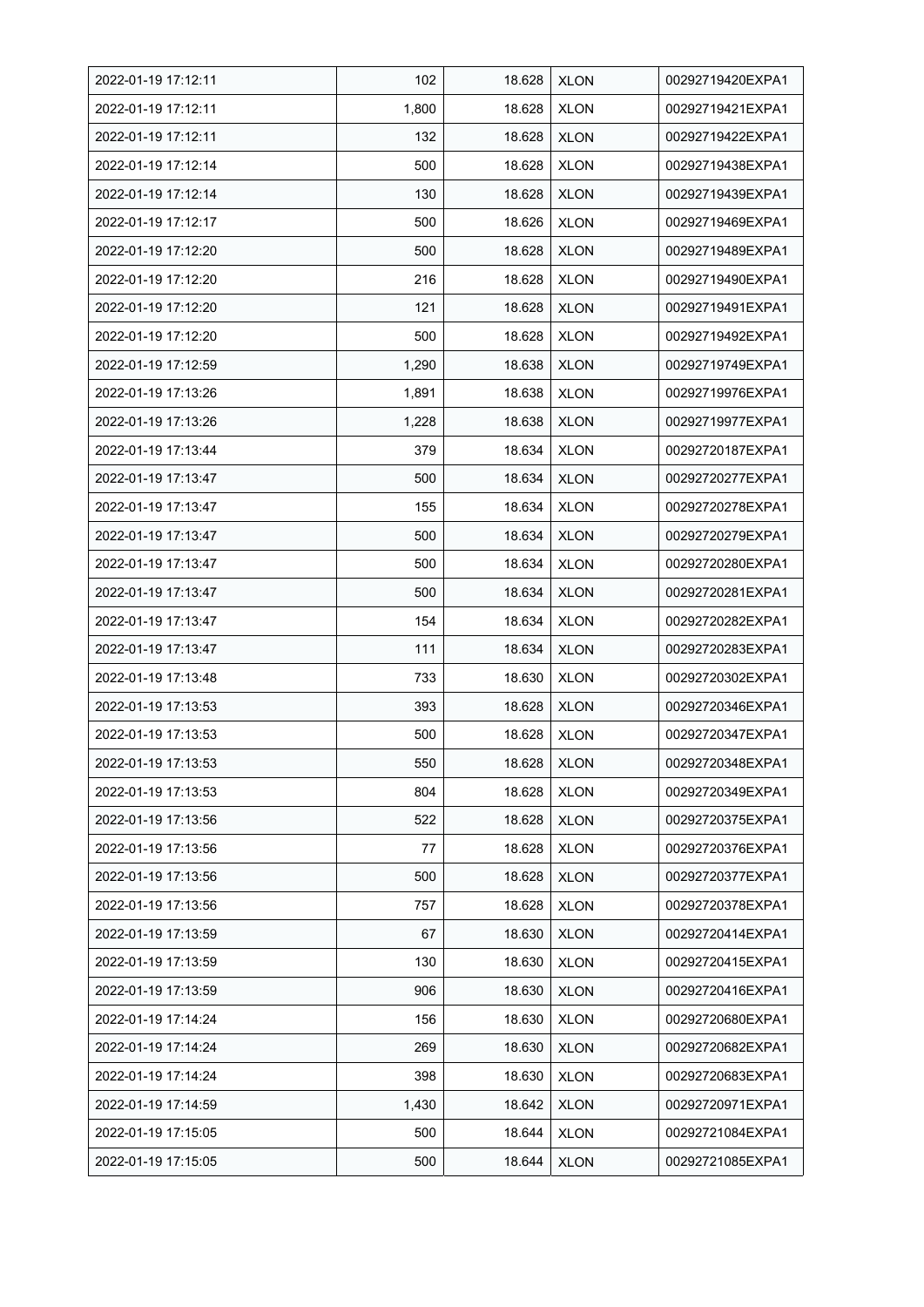| 2022-01-19 17:15:08 | 500 | 18.642 | <b>XLON</b> | 00292721106EXPA1 |
|---------------------|-----|--------|-------------|------------------|
| 2022-01-19 17:15:08 | 500 | 18.642 | <b>XLON</b> | 00292721107EXPA1 |
| 2022-01-19 17:15:08 | 500 | 18.642 | <b>XLON</b> | 00292721108EXPA1 |
| 2022-01-19 17:15:17 | 151 | 18.640 | <b>XLON</b> | 00292721186EXPA1 |
| 2022-01-19 17:15:38 | 587 | 18.648 | <b>XLON</b> | 00292721412EXPA1 |
| 2022-01-19 17:15:38 | 123 | 18.648 | <b>XLON</b> | 00292721413EXPA1 |
| 2022-01-19 17:15:38 | 356 | 18.648 | <b>XLON</b> | 00292721414EXPA1 |
| 2022-01-19 17:15:47 | 500 | 18.646 | <b>XLON</b> | 00292721473EXPA1 |
| 2022-01-19 17:15:47 | 147 | 18.646 | <b>XLON</b> | 00292721474EXPA1 |
| 2022-01-19 17:15:47 | 500 | 18.646 | <b>XLON</b> | 00292721475EXPA1 |
| 2022-01-19 17:15:52 | 762 | 18.644 | <b>XLON</b> | 00292721520EXPA1 |
| 2022-01-19 17:16:22 | 500 | 18.648 | <b>XLON</b> | 00292721774EXPA1 |
| 2022-01-19 17:16:22 | 500 | 18.648 | <b>XLON</b> | 00292721775EXPA1 |
| 2022-01-19 17:16:27 | 896 | 18.644 | <b>XLON</b> | 00292721813EXPA1 |
| 2022-01-19 17:16:35 | 500 | 18.642 | <b>XLON</b> | 00292721911EXPA1 |
| 2022-01-19 17:16:35 | 969 | 18.642 | <b>XLON</b> | 00292721912EXPA1 |
| 2022-01-19 17:16:38 | 500 | 18.642 | <b>XLON</b> | 00292721920EXPA1 |
| 2022-01-19 17:16:38 | 696 | 18.642 | <b>XLON</b> | 00292721921EXPA1 |
| 2022-01-19 17:16:38 | 500 | 18.642 | <b>XLON</b> | 00292721922EXPA1 |
| 2022-01-19 17:16:38 | 500 | 18.642 | <b>XLON</b> | 00292721923EXPA1 |
| 2022-01-19 17:16:41 | 500 | 18.640 | <b>XLON</b> | 00292721989EXPA1 |
| 2022-01-19 17:16:41 | 300 | 18.640 | <b>XLON</b> | 00292721990EXPA1 |
| 2022-01-19 17:16:41 | 500 | 18.640 | <b>XLON</b> | 00292721991EXPA1 |
| 2022-01-19 17:16:41 | 409 | 18.640 | <b>XLON</b> | 00292721992EXPA1 |
| 2022-01-19 17:16:48 | 929 | 18.636 | <b>XLON</b> | 00292722053EXPA1 |
| 2022-01-19 17:16:53 | 500 | 18.632 | <b>XLON</b> | 00292722113EXPA1 |
| 2022-01-19 17:16:53 | 616 | 18.632 | <b>XLON</b> | 00292722114EXPA1 |
| 2022-01-19 17:17:09 | 145 | 18.628 | <b>XLON</b> | 00292722245EXPA1 |
| 2022-01-19 17:17:09 | 185 | 18.628 | <b>XLON</b> | 00292722246EXPA1 |
| 2022-01-19 17:17:09 | 658 | 18.628 | <b>XLON</b> | 00292722247EXPA1 |
| 2022-01-19 17:17:17 | 2   | 18.626 | <b>XLON</b> | 00292722320EXPA1 |
| 2022-01-19 17:17:38 | 383 | 18.642 | <b>XLON</b> | 00292722541EXPA1 |
| 2022-01-19 17:17:38 | 134 | 18.642 | <b>XLON</b> | 00292722542EXPA1 |
| 2022-01-19 17:17:38 | 155 | 18.642 | <b>XLON</b> | 00292722543EXPA1 |
| 2022-01-19 17:17:38 | 145 | 18.642 | <b>XLON</b> | 00292722544EXPA1 |
| 2022-01-19 17:17:38 | 106 | 18.642 | <b>XLON</b> | 00292722545EXPA1 |
| 2022-01-19 17:17:47 | 500 | 18.640 | <b>XLON</b> | 00292722637EXPA1 |
| 2022-01-19 17:17:47 | 500 | 18.640 | <b>XLON</b> | 00292722638EXPA1 |
| 2022-01-19 17:17:50 | 290 | 18.640 | <b>XLON</b> | 00292722672EXPA1 |
|                     |     |        |             |                  |